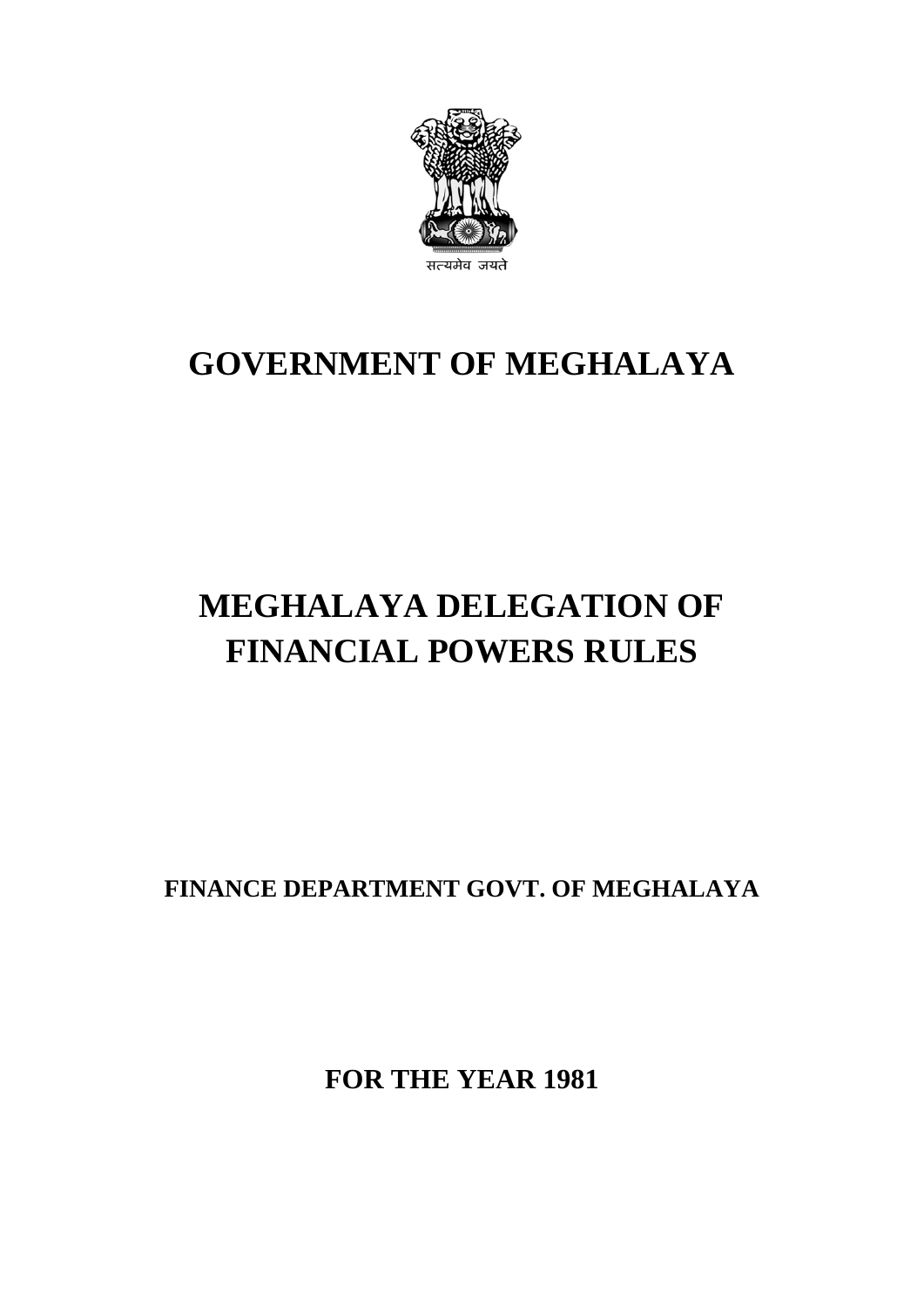# ERRATA TO THE DELEGATION OF FINANCIAL

| Page No.     | Rule No.       | Read                                                                                                                                                                                                                                                                                                                                                                                  | For                                                                                                                                                                                                                         |
|--------------|----------------|---------------------------------------------------------------------------------------------------------------------------------------------------------------------------------------------------------------------------------------------------------------------------------------------------------------------------------------------------------------------------------------|-----------------------------------------------------------------------------------------------------------------------------------------------------------------------------------------------------------------------------|
| $\mathbf{1}$ | $\overline{2}$ | 3                                                                                                                                                                                                                                                                                                                                                                                     | $\overline{4}$                                                                                                                                                                                                              |
| $\mathbf{1}$ | 1(1)           | Rules                                                                                                                                                                                                                                                                                                                                                                                 | Rule                                                                                                                                                                                                                        |
| 3            | 4(2)           | Sanction<br>to recurring Sanction<br>expenditure<br>specified term of years<br>becomes<br>funds are appropriated to funds are appropriated to<br>meet the expenditure for the meet the expenditure for<br>first year<br>effective for each year or effective for each year or<br>specified terms subject to<br>appropriation in such year<br>and subject to the terms of<br>sanction. | to recurring<br>covering a expenditure covering a<br>specified term of years<br>operative when becomes operative when<br>and remains the first year and remains<br>specified terms subject to<br>appropriation in such year |
| 3            | 4(4)           | Witness                                                                                                                                                                                                                                                                                                                                                                               | Witness                                                                                                                                                                                                                     |
| 5            | 8              | One minor                                                                                                                                                                                                                                                                                                                                                                             | One minor                                                                                                                                                                                                                   |

## POWERS RULES, 1981

| Page         | Schedule           | Sl.            | Column         | Sl. | Read                                                                    | For                                                                                                                                                                                                                                                  |
|--------------|--------------------|----------------|----------------|-----|-------------------------------------------------------------------------|------------------------------------------------------------------------------------------------------------------------------------------------------------------------------------------------------------------------------------------------------|
| No.          | No.                | No.            | No.            | No. |                                                                         |                                                                                                                                                                                                                                                      |
| $\mathbf{1}$ | $\overline{2}$     | 3              | $\overline{4}$ | 5   | 6                                                                       | 7                                                                                                                                                                                                                                                    |
| 14           | I                  | $\overline{4}$ | $\overline{4}$ | (3) | Course                                                                  | Course                                                                                                                                                                                                                                               |
| 19           | I                  | 9              | $\overline{4}$ | (1) | Loss                                                                    | Loss                                                                                                                                                                                                                                                 |
| 25           | $\mathbf{I}$       |                | 1              |     | 5                                                                       |                                                                                                                                                                                                                                                      |
| 29           | $\mathbf{I}$       | $\cdots$       | $\overline{4}$ | (a) | 50                                                                      | 56                                                                                                                                                                                                                                                   |
| 33           | $\mathbf{I}$       | 14 $(i)$       | $\overline{4}$ |     | Financial                                                               | Financial                                                                                                                                                                                                                                            |
| 44           | $\mathop{\rm III}$ | 30             | $\overline{4}$ |     | forest village in each one case.<br>case.                               | Up to $Rs.1,000$ per Up to $Rs.1,000$ in any                                                                                                                                                                                                         |
| 75           | Ш                  | 2(a)           | $\overline{4}$ |     | and upto $Rs.15,000$<br>οf<br>the<br>case<br>in<br>residential building | Up to $Rs.20,000$ in Up to $Rs.20,000$ in<br>each case, in the case each case, in the case<br>of works other than of works other than<br>residential buildings residential buildings<br>and upto Rs.15,000 in<br>the case of residential<br>building |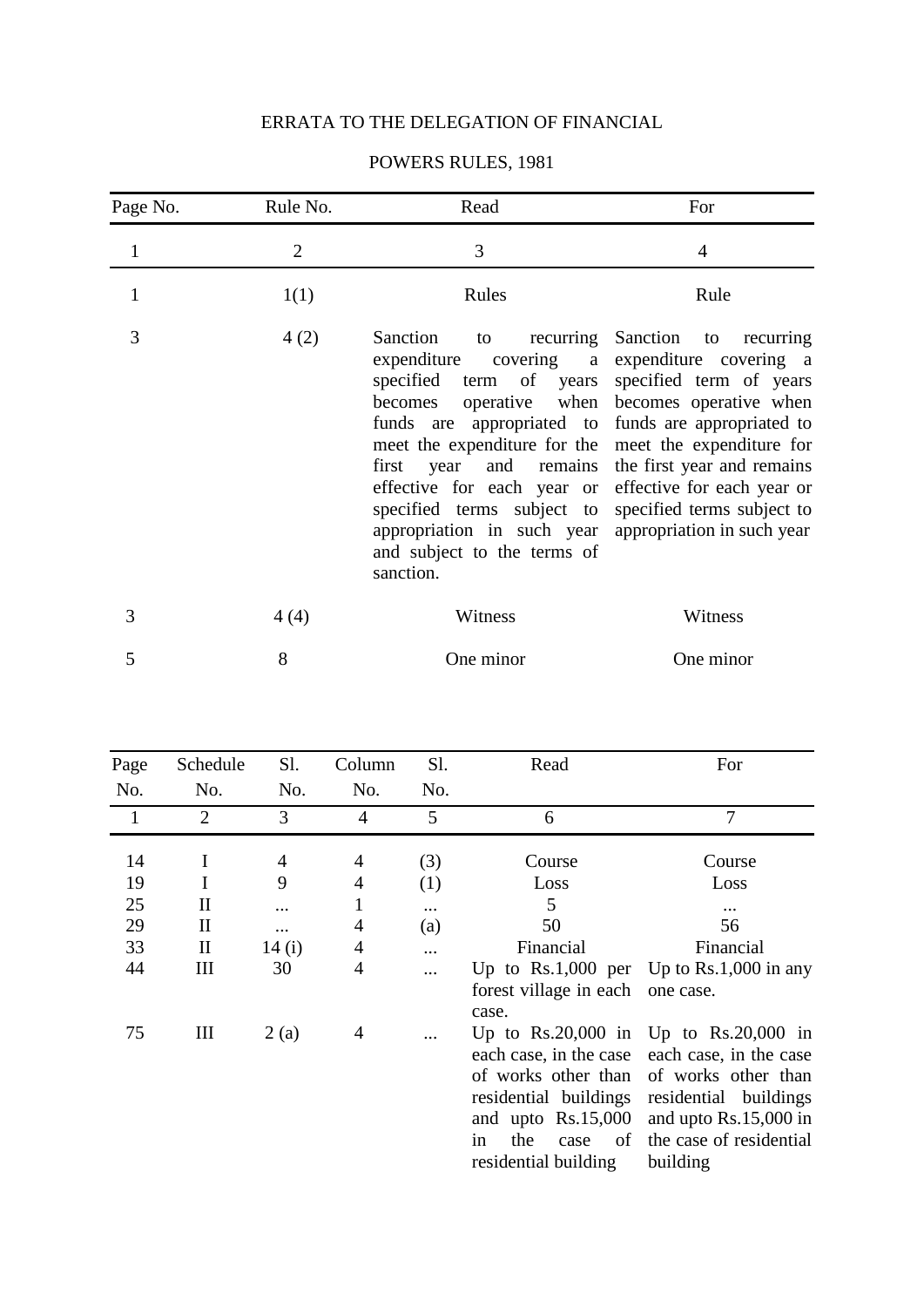#### **PREFACE**

The State of Meghalaya was created on the  $21<sup>st</sup>$  day of January, 1972 under the provisions of the North Eastern Areas (Re-organisation) Act, 1971 (Central Act 81 of 1971). In view of the provisions contained in Section 77 of the Act, all the laws which were in force in the area comprised in Meghalaya on the date the State of Meghalaya was created continued to be in force therein. According to clause (g) of Section 2 of the aforesaid Act. "The Delegation of Financial Powers Rules, 1960" made in pursuance of clause 3 of Article 166 of the Constitution of India by the Government of Assam also continued to be in force in respect of Meghalaya. The said Delegation of Financial Powers Rules were also adapted by the Government of Meghalaya in exercise of power conferred by Section 79 of the aforesaid Act vide Meghalaya Adaptation of Laws Order (No. 1), 1974.

Due to rapid increase in tempo of public expenditure, consequent on the launching of various Development Schemes involving large out-lay, the limit of financial powers delegated to various authorities as incorporated in the Delegation of Financial Powers Rules, 1960 were found to be inadequate. Therefore, large number of amendments to the Delegation of Financial Powers Rules, 1960 has to be issued from time to time. The present edition which is being published as "Delegation of Financial Powers Rules 1981" is to a large extent a re-print of the existing Delegation of Financial Powers Rules based on amendments and orders issued by the Government of Meghalaya. Opportunity has been taken to delete the provisions which are not applicable to Meghalaya and rules, wherever necessary, have been modified in the light of revised classification of budget heads.

Any omission or error in the rule may be brought to the Notice of Finance (Estt.) Department of Meghalaya.

The  $29^{th}$  June, 1981.  $\qquad \qquad$  and

### V. RAMAKRISHNAN,

Dated Shillong Financial Commissioner

Special Secretary to the Govt. of Meghalaya,

Finance Department, Shillong.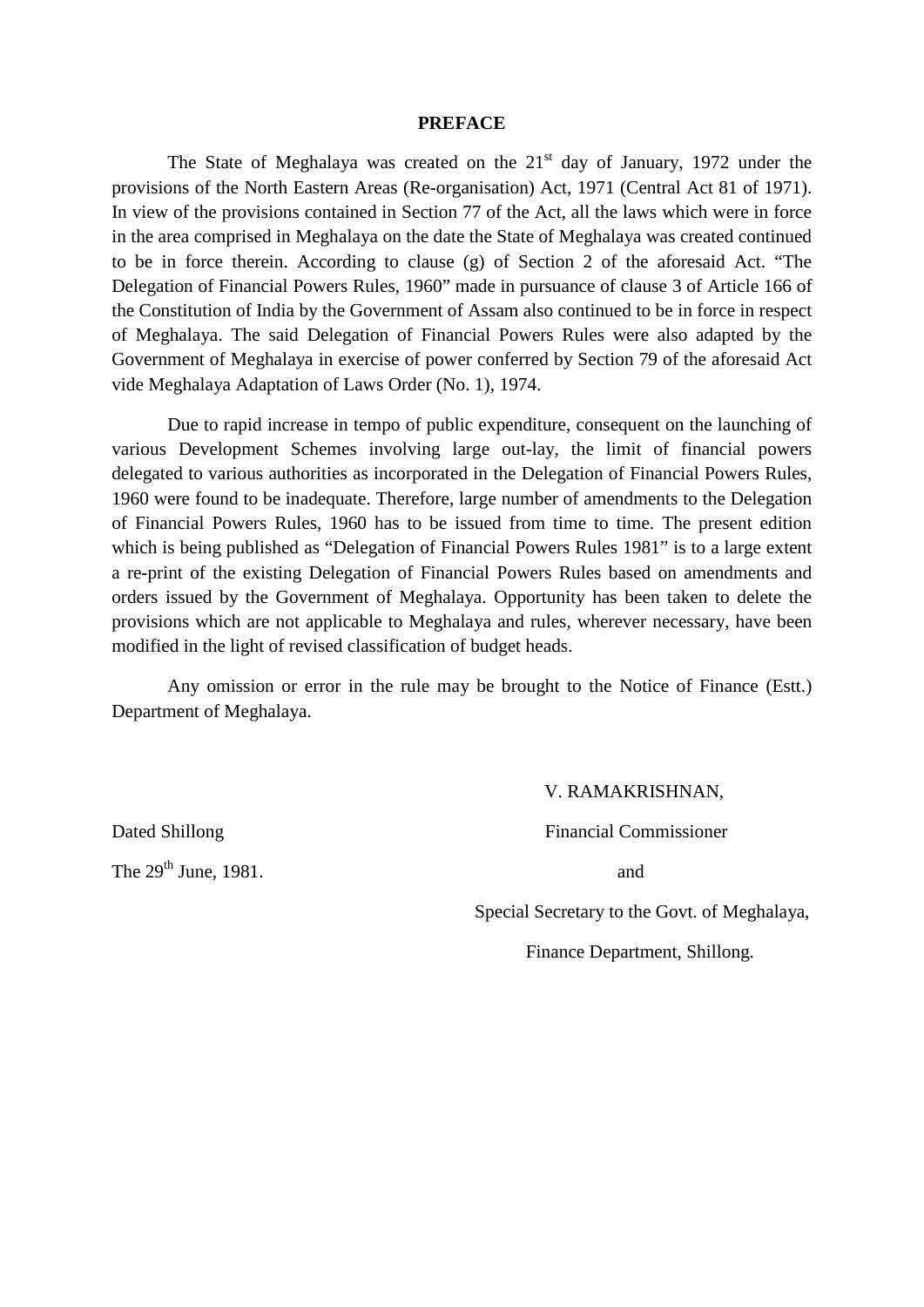# **TABLE OF CONTENTS**

|                                                          | <b>Pages</b> |
|----------------------------------------------------------|--------------|
| 1. Rule                                                  | $1-10$       |
| 2. SCHEDULE I-                                           |              |
| Powers delegated to the Departments of Government        | $11 - 25$    |
| 3. SCHEDULE II-                                          |              |
| Powers delegated to the Heads of Departments             | 25-37        |
| 4. SCHEDULE III-                                         |              |
| Specified powers delegated to certain Departments        | 37-174       |
| of Government, Heads of Departments and Authorities      |              |
| Subordinate to them.                                     |              |
| 5. SCHEDULE IV-                                          |              |
| List of Heads of Departments                             | 175-176      |
| 6. ANNEXURE I-                                           |              |
| Instructions for the guidance of Financial Adviser       | 176-177      |
| 7. ANNEXURE II-                                          |              |
| Duties and Functions of the Finance and Account Officers | 178-180      |
| 8. ANNEXURE III-                                         |              |
| Authority to Execute Instrument                          | 180-186      |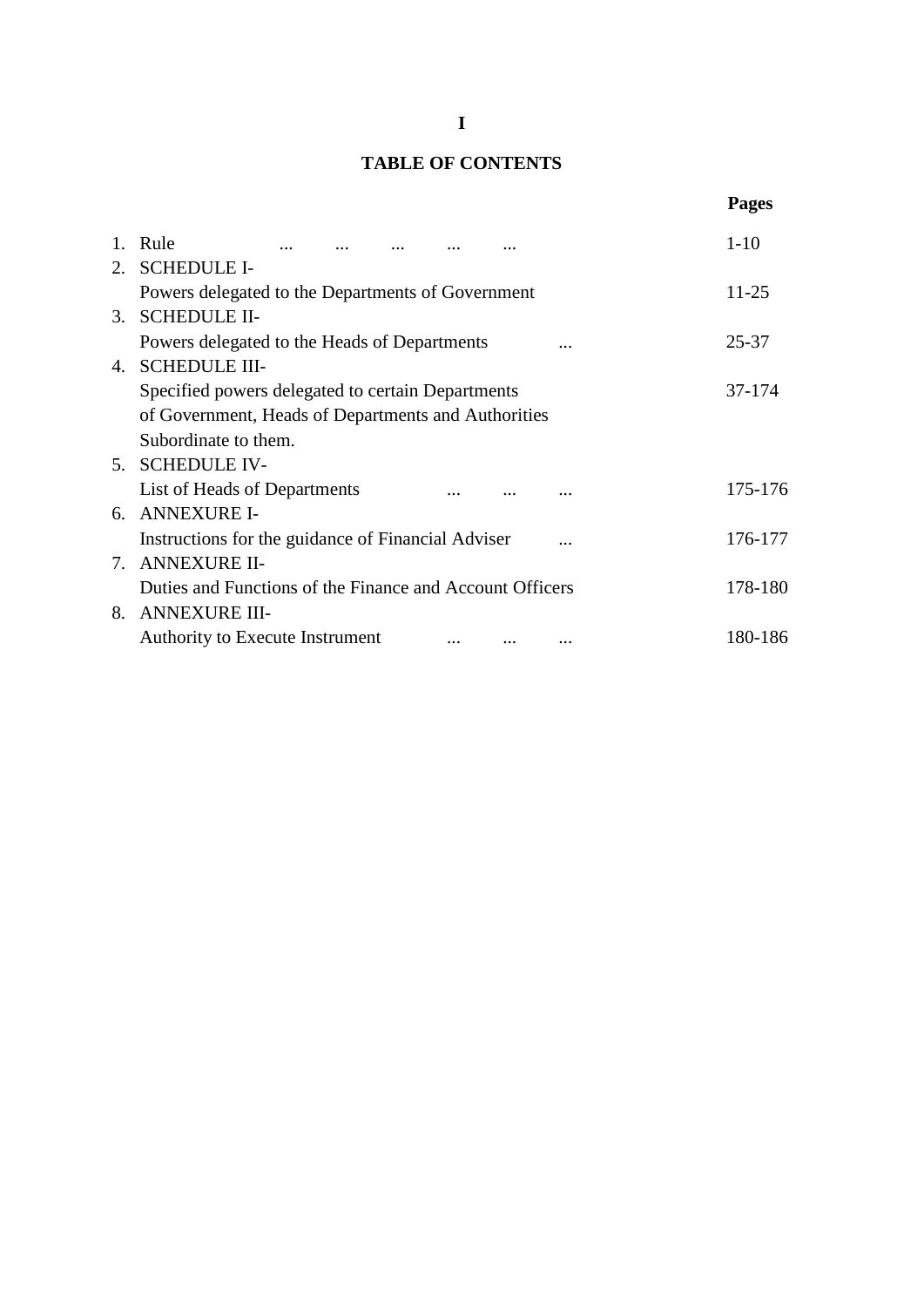# **SPECIFIC POWERS DELEGATED TO CERTAIN DEPARTMENTS OF GOVERNMENT, HEADS OF DEPARTMENTS AND AUTHORITIES SUBORDINATE TO THEM**

**........................**

|    |                         |                                                                           |                      |          |          | <b>Pages</b> |
|----|-------------------------|---------------------------------------------------------------------------|----------------------|----------|----------|--------------|
| 1. |                         | <b>GENERAL ADMINISTRATION DEPARTMENT</b>                                  |                      |          |          | 37-38        |
| 2. |                         | SECRETARIAT ADMINISTRATION DEPARTMENT                                     |                      |          |          | 38           |
| 3. |                         | REVENUE DEPARTMENT -                                                      |                      |          |          |              |
|    | $\mathbf{i}$            | <b>Administration Department</b>                                          |                      |          |          | 38           |
|    | $\mathbf{ii}$           | Director of Land Records                                                  | $\cdots$             |          |          | 39           |
|    | iii)                    | Settlement Officers                                                       | $\cdots$             |          |          | 40           |
|    | iv)                     | Director of Surveys                                                       | $\cdots$             |          |          | 41           |
|    |                         | 4. EXCISE DEPARTMENT -                                                    |                      |          |          |              |
|    | $\mathbf{i}$            | <b>Administrative Department</b>                                          | $\cdots$             |          |          | 42           |
|    | $\mathbf{ii}$           | <b>Commissioner of Excise</b><br>$\cdots$                                 | $\dddotsc$           |          |          | 42           |
|    |                         | 5. STAMPS DEPARTMENT -                                                    |                      |          |          |              |
|    | $\mathbf{i}$            | <b>Administrative Department</b>                                          |                      |          |          | 42           |
|    | $\mathbf{ii}$           | Superintendent of Stamps                                                  | $\cdots$             | $\cdots$ |          | 42           |
|    | $\overline{\text{iii}}$ | The Judge of the Court                                                    | $\dddotsc$           | $\cdots$ |          | 42           |
| 6. |                         | <b>REGISTRATINO DEPARTMENT -</b>                                          |                      |          |          |              |
|    | $\mathbf{i}$            | <b>Registering Officers</b><br>$\cdots$                                   | and the state of the |          |          | 42           |
|    | $\ddot{\text{11}})$     | Inspector General of Registration                                         |                      |          |          | 42           |
|    | iii)                    | <b>District Registrars</b><br>$\mathbf{m}$ and $\mathbf{m}$               |                      | $\cdots$ |          | 42           |
| 7. |                         | FOREST DEPARTMENT -                                                       |                      |          |          |              |
|    | $\mathbf{i}$            | Administrative Department                                                 |                      |          |          | 43           |
|    | $\mathbf{ii}$           | Conservator of Forests                                                    |                      | $\cdots$ |          | 45           |
|    | $\overline{iii}$        | Divisional Forest Officers                                                |                      | $\cdots$ |          | 48           |
|    | iv)                     | All Disbursing Officers<br>$\mathbf{r}$ and $\mathbf{r}$ and $\mathbf{r}$ |                      | $\cdots$ |          | 50           |
|    | V)                      | Officer, i/c. Departmental Khedah Operation                               |                      |          |          | 51           |
| 8. |                         | TAXATION DEPARTMENT -                                                     |                      |          |          |              |
|    | $\mathbf{i}$            | Commissioner of Taxes                                                     |                      |          |          | 52           |
|    | $\mathbf{ii}$           | Deputy Commissioner of Taxes                                              | $\cdots$             | $\cdots$ | $\cdots$ | 53           |
|    | iii)                    | Assistant Commissioner of taxes                                           |                      |          |          | 54           |
|    | iv)                     | Superintendent of taxes                                                   | $\cdots$             |          |          | 55           |
| 9. |                         | <b>GENERAL ADMINISTRATION -</b>                                           |                      |          |          |              |
|    | $\mathbf{i}$            | Commissioner                                                              |                      |          |          | 56           |
|    | $\rm ii)$               | Deputy Commissioner<br>$\dddotsc$                                         |                      |          |          | 58           |
|    | iii)                    | Sub-divisional Officers                                                   |                      |          |          | 60           |
|    |                         | 10. ADMINISTATION OF JUSTICE -                                            |                      |          |          |              |
|    | $\mathbf{i}$            | <b>Administrative Department</b>                                          |                      |          |          | 69           |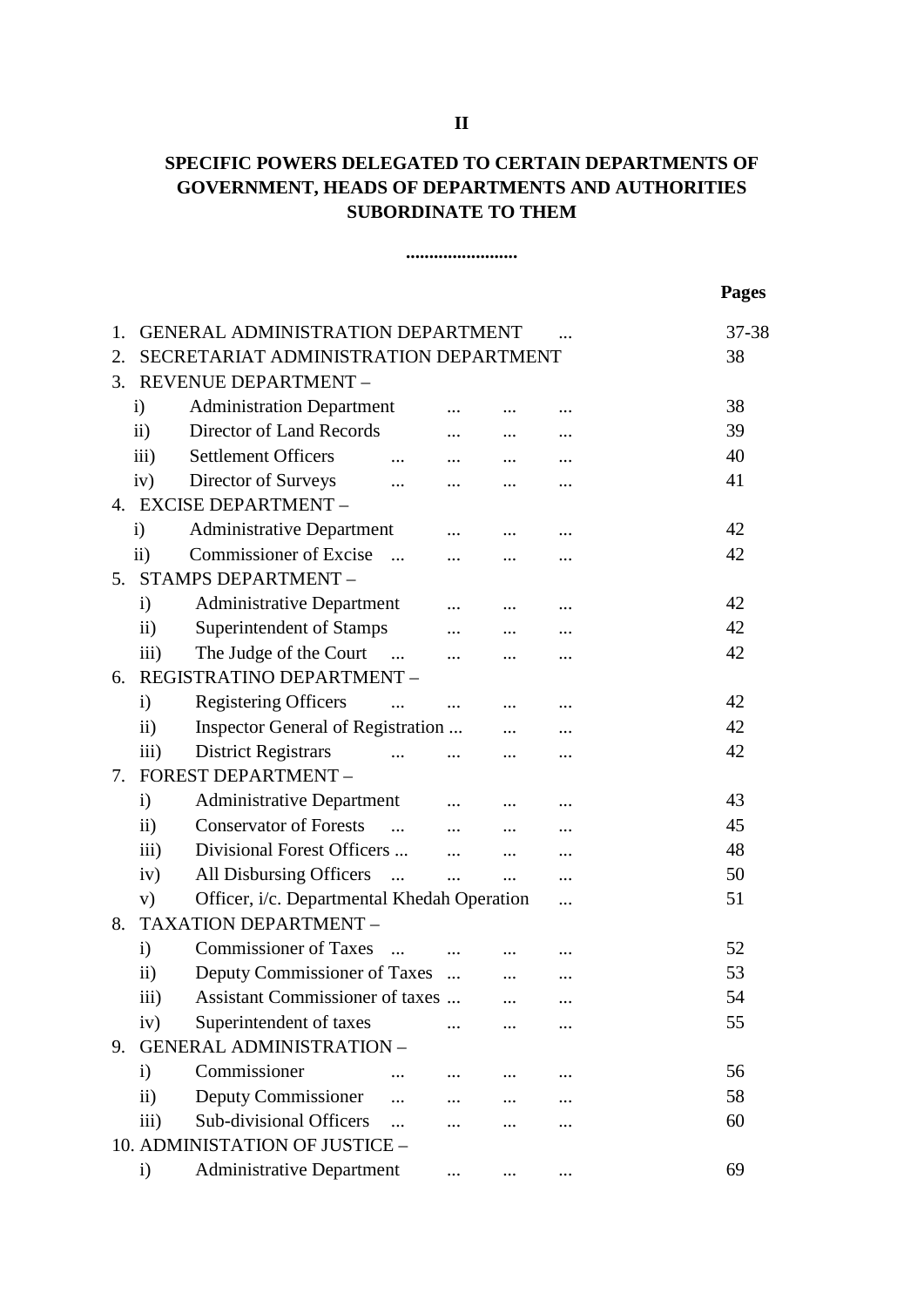# **III**

|                     |                                                 |            |            |           | <b>Pages</b> |
|---------------------|-------------------------------------------------|------------|------------|-----------|--------------|
| $\ddot{\text{1}}$   | <b>Legal Remembrancer</b>                       |            |            |           | 69           |
| iii)                | Presiding Officer of the Court                  |            | $\cdots$   | $\cdots$  | 69           |
| iv)                 | Judges-in-Charge of the Court                   | $\dddotsc$ |            |           | 70           |
|                     | 11. JAIL DEPARTMENT -                           |            |            |           |              |
| $\mathbf{i}$        | Inspector General of Prisons, Meghalaya         |            |            |           | 71           |
| $\ddot{\text{1}}$   | Superintendent of District Jails                | $\dddotsc$ | $\cdots$   |           | 71           |
|                     | 12. HOME DEPARTMENT -                           |            |            |           |              |
| $\mathbf{i}$        | <b>Administrative Department</b>                |            |            | $\ddotsc$ | 72           |
| $\mathbf{ii}$       | <b>Inspector General of Police</b>              | $\dddotsc$ | $\cdots$   |           | 74           |
| iii)                | Deputy Inspector General of Police              |            |            |           | 78           |
| iv)                 | Superintendent of Police                        |            | $\cdots$   |           | 80           |
| V)                  | Commandant, Meghalaya Police Battalions         |            |            | .         | 83           |
|                     | 13. EDUCATION DEPARTMENT -                      |            |            |           |              |
| $\mathbf{i}$        | Director of Public Instruction, Meghalaya       |            |            |           | 84           |
| $\ddot{\text{1}}$   | Principals of College<br>$\dddotsc$             | $\cdots$   | $\dddotsc$ |           | 85           |
| iii)                | Inspector and Inspectresses of School           |            | $\cdots$   |           | 86           |
| iv)                 | Heads of the Technical Institutes               |            |            |           | 87           |
| V)                  | Superintendent of Normal Schools                |            |            |           | 87           |
|                     | 14. HEALTH DEPARTMENT -                         |            |            |           |              |
| $\mathbf{i}$        | Director of Health Services                     |            |            |           | 88           |
| $\ddot{\text{11}})$ | <b>Executive Engineer (Health)</b>              |            |            |           | 89           |
| iii)                | Superintendent, State Hospitals                 | .          |            |           | 90           |
| iv)                 | Director, Pasteur Institute                     | $\cdots$   | $\cdots$   |           | 92           |
| V)                  | Civil Surgeons<br>$\sim$ $\sim$<br>$\cdots$     | $\cdots$   |            |           | 95           |
| $\rm vi)$           | State Malarialogist<br>$\ddots$                 | .          |            |           | 96           |
|                     | 15. AGRICULTURE DEPARTMENT -                    |            |            |           |              |
| $\mathbf{i}$        | Director of Agriculture                         | $\cdots$   |            |           | 97           |
| $\mathbf{ii}$       | Superintending Engineer (Agrl)                  |            |            |           | 98           |
| iii)                | District Agricultural officers                  | $\dddotsc$ |            |           | 100          |
| iv)                 | Agricultural Executive Engineers                |            |            |           | 102          |
| V)                  | Principal, G. S. T. C.                          |            | $\cdots$   |           | 105          |
| $\rm vi)$           | Other class I officer functioning as Head of    |            |            |           | 106          |
|                     | <b>Officers</b>                                 |            |            |           |              |
| vii)                | Sub-divisional Agricultural Officers            |            |            |           | 110          |
| viii)               | Class II Officer functioning as heads of Office |            |            |           | 113          |
|                     | 16. ANIMAL HUSBANDRY AND VETENARY DEPARTMENT -  |            |            |           |              |
| $\mathbf{i}$        | Director of Animal Husbandry and Veterinary     |            |            | $\cdots$  | 115          |
| $\rm ii)$           | Joint Director of Animal Husbandry and          |            |            | .         | 116          |
|                     | Veterinary                                      |            |            |           |              |
| iii)                | Deputy Director of Animal Husbandry and         |            |            |           | 117          |
|                     | Veterinary                                      |            |            |           |              |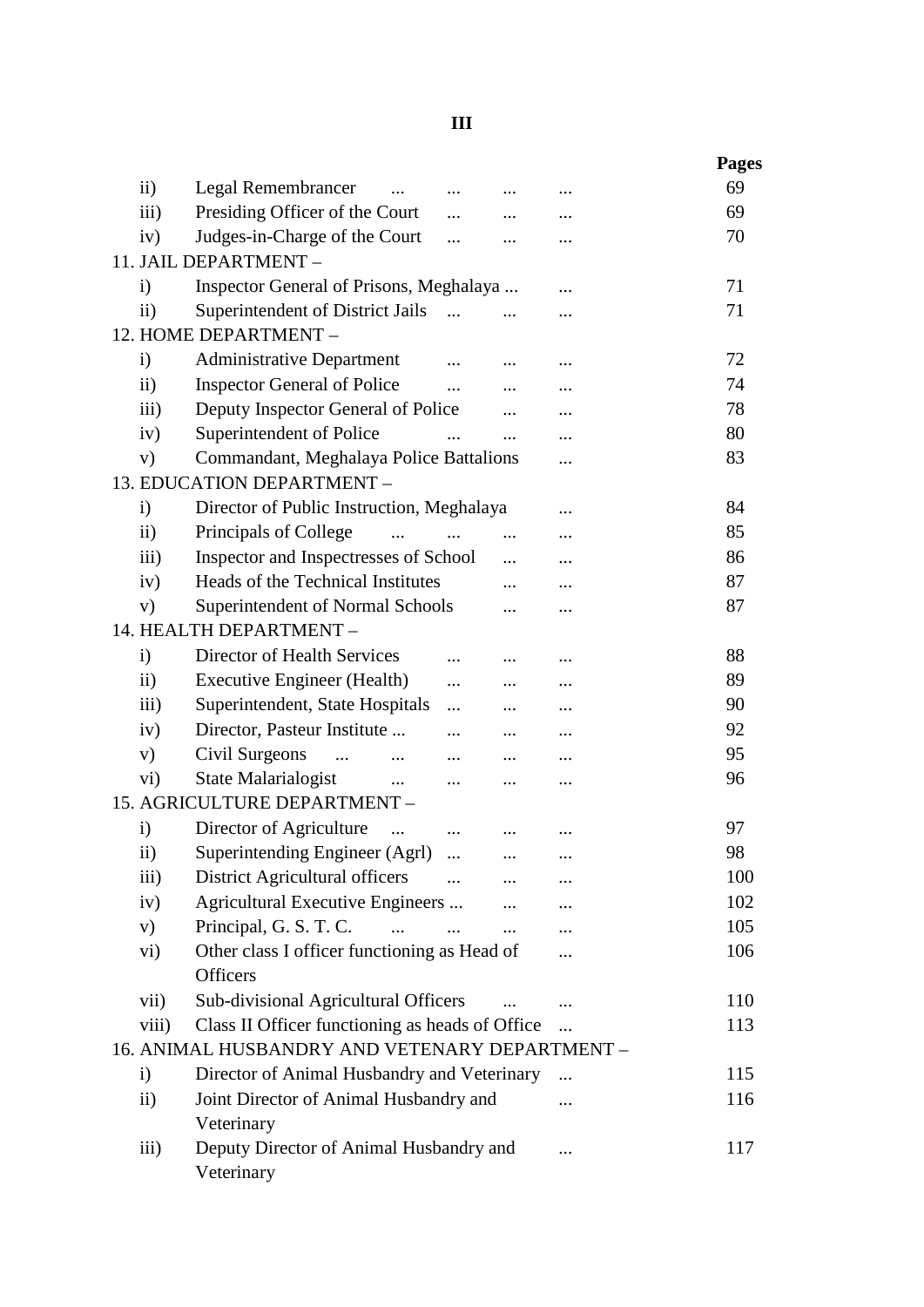|                    |                                                                                            |            | <b>Pages</b> |
|--------------------|--------------------------------------------------------------------------------------------|------------|--------------|
| iv)                | District Animal Husbandry and Veterinary<br>Officer                                        |            | 118          |
| V)                 | Class I Officer function as head of Office                                                 |            | 119          |
| $\rm vi)$          | Sub-divisional Officer, Animal Husbandry and                                               | $\dddotsc$ | 120          |
|                    | Veterinary                                                                                 |            |              |
| vii)               | Class II Officer functioning as Head of Office                                             |            | 122          |
|                    | 17. CO-OPERATIVE DEPARTMENT -                                                              |            |              |
| $\mathbf{i}$       | <b>Registrar of Co-operative Societies</b>                                                 |            | 129          |
|                    | 18. INDUSTRIES DEPARTMENT -                                                                |            |              |
| $\mathbf{i}$       | Director of Industries<br>$\sim$ $\sim$                                                    |            | 130          |
|                    | 19. SERICULATURE AND WEAVING DEPARTMENT -                                                  |            |              |
| $\mathbf{i}$       | Director, Sericulture and Weaving                                                          |            | 131          |
| $\rm ii)$          | Deputy Director, Sericulture and Weaving                                                   | .          | 131          |
| $\overline{111}$ ) | Assistant Director of Sericulture and Weaving                                              |            | 132          |
| iv)                | District Seri cultural Officer and District                                                | .          | 132          |
|                    | Handloom Officer                                                                           |            |              |
| V)                 | Sericulture Research Officer                                                               |            | 132          |
| $\rm vi)$          | Handloom Development Officer<br>$\cdots$                                                   |            | 133          |
|                    | 20. MISCELLANEOUS DEPARTMENT -                                                             |            |              |
| $\mathbf{i}$       | <b>Inspector of Boilers</b>                                                                |            | 134          |
|                    | 21. DIRECTOR OF INFORMATION AND PUBLICITY -                                                |            | 134          |
|                    | 22. PUBLIC WORKS DEPARTMENT -                                                              |            |              |
| $\mathbf{i}$       | <b>Administrative Department</b><br>$\cdots$                                               |            | 135          |
| $\rm ii)$          | <b>Chief Engineer</b><br>$\cdots$<br>$\cdots$<br>$\cdots$                                  |            | 136          |
| $\overline{iii}$   | Superintendent Engineer<br>$\ddots$<br>$\cdots$                                            |            | 137          |
| iv)                | <b>Executive Engineers</b><br>$\mathbf{r} = \mathbf{r} \mathbf{r}$<br>$\cdots$<br>$\cdots$ |            | 138          |
| V)                 | Inspector of Local Works<br>$\cdots$<br>$\ldots$                                           | $\cdots$   | 139          |
| $\rm vi)$          | Divisional Officer                                                                         |            | 140          |
| vii)               | Sub-divisional Officers                                                                    |            | 141          |
|                    | 23. COMMUNITY DEVELOPMENT DEPARTMENT -                                                     |            |              |
| $\mathbf{i}$       | Director, Community Development                                                            |            | 142          |
| $\mathbf{ii}$      | Deputy Commissioner                                                                        |            | 148          |
| iii)               | <b>Block Development Officers</b>                                                          |            | 152          |
|                    | 24. SOIL CONSERVATION DEPARTMENT -                                                         |            |              |
| $\mathbf{i}$       | Director of Soil Conservation                                                              |            | 155          |
| $\overline{11}$    | Joint Director of Soil Conservation                                                        |            | 158          |
| $\overline{iii}$ ) | Co-ordinator of Research and Training                                                      |            | 160          |
| iv)                | Divisional Soil Conservation Officer                                                       |            | 164          |
| V)                 | Principal, Conservation Training Institute                                                 |            | 165          |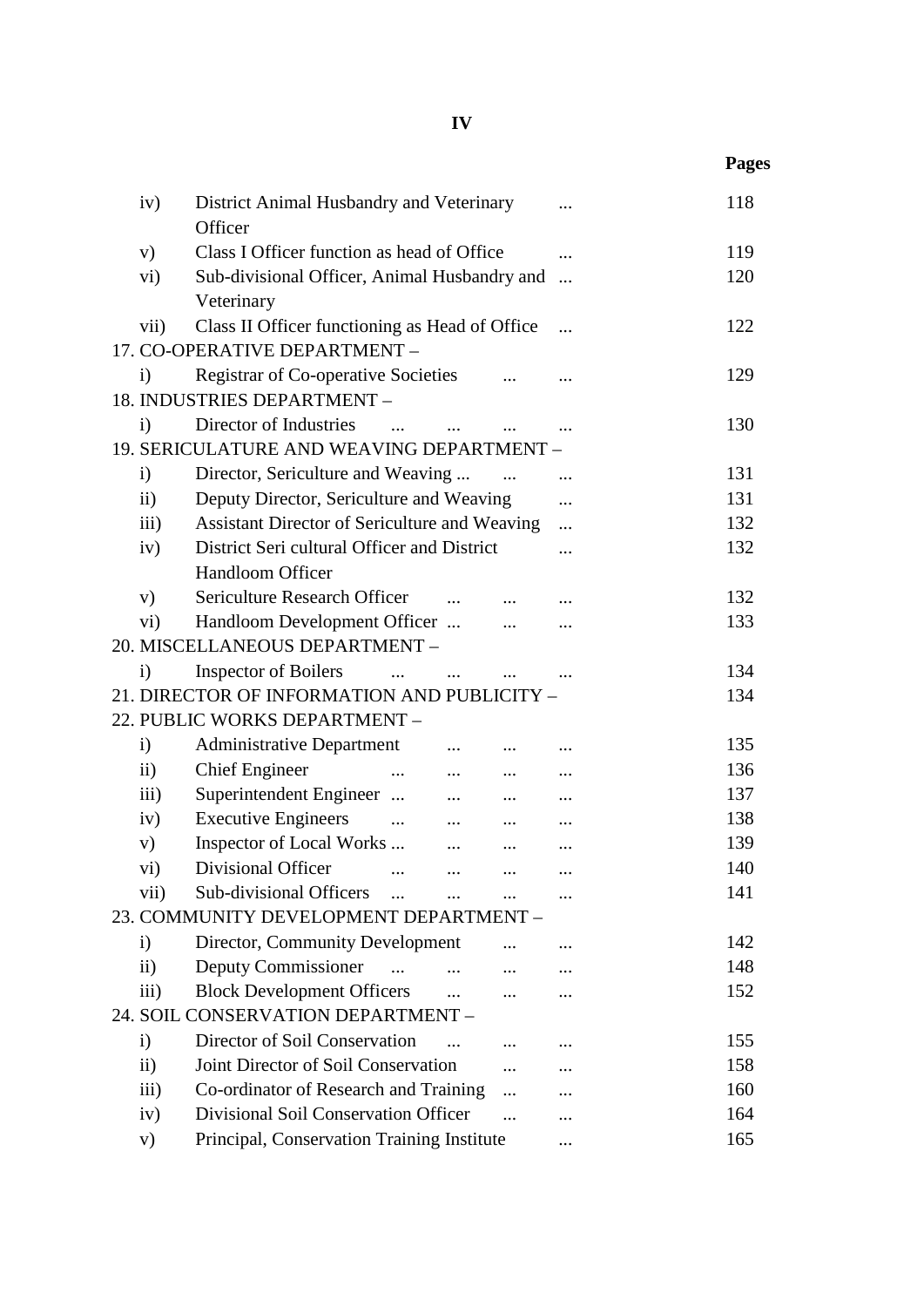# 25. TOWN AND COUNTRY PLANNING DEPARTMENT –

|    | i) Town Planner                | $\cdots$ | $\cdots$ | $\cdots$ | $\cdot \cdot \cdot$ | 169 |
|----|--------------------------------|----------|----------|----------|---------------------|-----|
|    | ii) Director of Housing        |          | $\cdots$ | $\cdots$ | $\cdots$            | 170 |
|    | iii) Assistant Town Planner    |          |          | $\cdots$ | $\cdots$            | 171 |
|    | iv) Deputy Director of Housing |          | $\cdots$ | $\cdots$ | $\cdots$            | 172 |
| V) | Deputy Town Planner            | $\cdots$ | $\cdots$ | $\cdots$ | $\cdots$            | 173 |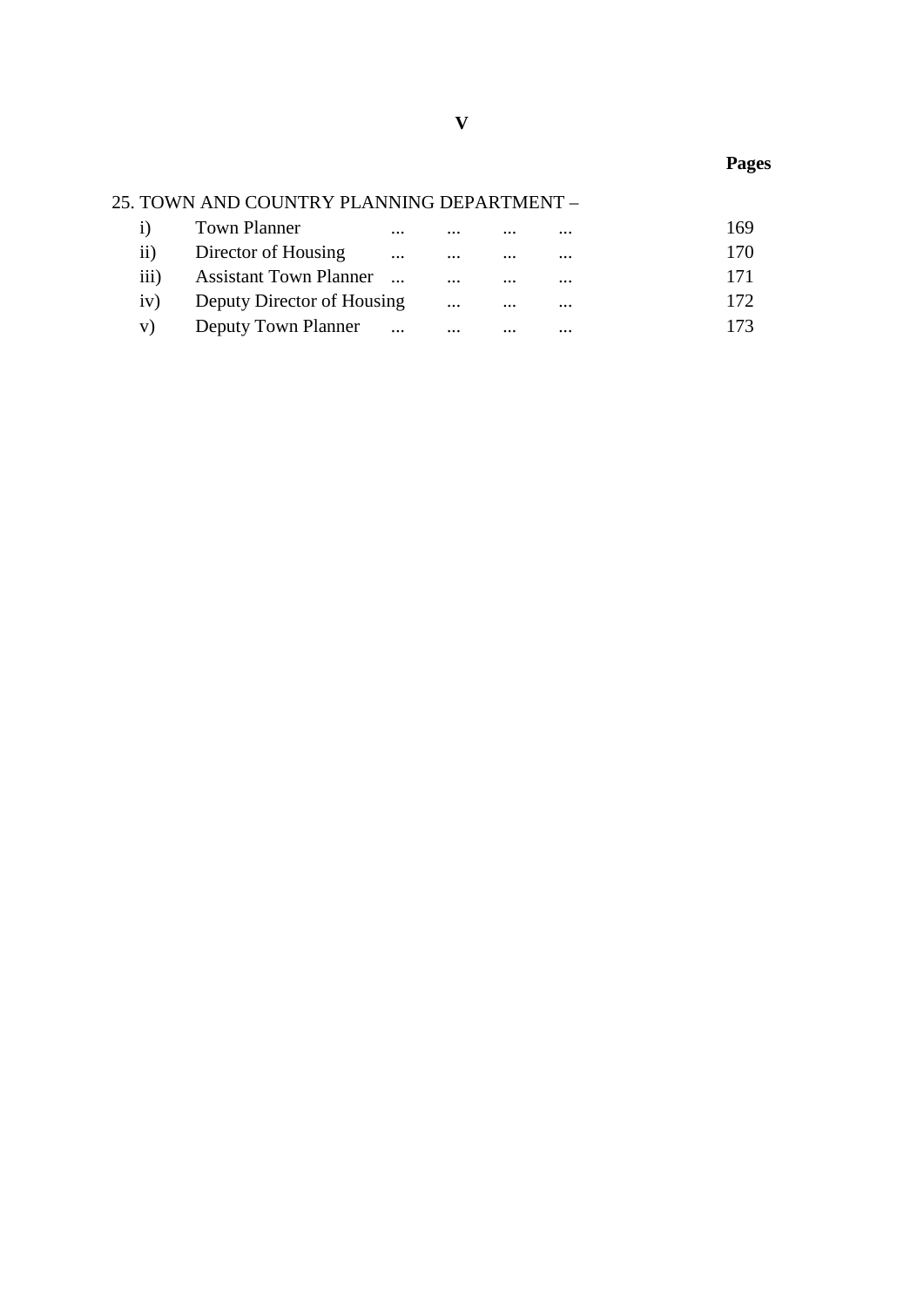## **MEGHALAYA DELEGATION OF FINANCIAL POWERS RULES, 1981**

- **1. Short title and commencement** (1) These rules may be called the Delegation of Financial Powers Rules, 1981
	- (2) They shall come into force with effect from the date of publication.
- **2. Definitions**  In these rules, unless the context otherwise requires
	- (a) "Administrative approval" means the formal acceptance by the Department concerned of the proposal for an original work (other than a petty work costing Rs. 7,500 or under) to be undertaken for the Department either by the Public Works Department or the Department to which the work may have been assigned by the Governor. Taken with the provision of funds in the budget, it operates as a financial sanction to the work.
	- (b) "Administrative Department" means the Administrative Department of the Government of Meghalaya as notified from time to time.
	- (c) "Appropriation" means the allotment of a particular sum of money by a competent authority from funds placed at his disposal, to meet specific expenditure.
	- (d) Class of Government servants means
		- i) All Government servants, other than ministerial servants, holding posts bearing the same designation in the same Department or Service, and
		- ii) All Government servants holding posts, which have been declared by the Governor or the State Government to be in a single class.
	- (e) "Financial sanction" means the sanction of Government or of an authority to which power has been delegated to incur expenditure of public money for a specified purpose, and is subject of appropriation of funds.
	- (f) "Financial Department" means the Finance Department of the Government of Meghalaya.
	- (g) "Financial year" means the period from  $1<sup>st</sup>$  April to  $31<sup>st</sup>$  March inclusive.
	- (h) "Grade of Government servants" means a subdivision, according to pay of a class of Government servants.
	- (i) "Head of a Department" means an authority empowered by Government to exercise the powers of the Head of a Department specified in these rules. A list of such authorities is given in Schedule IV to these rules.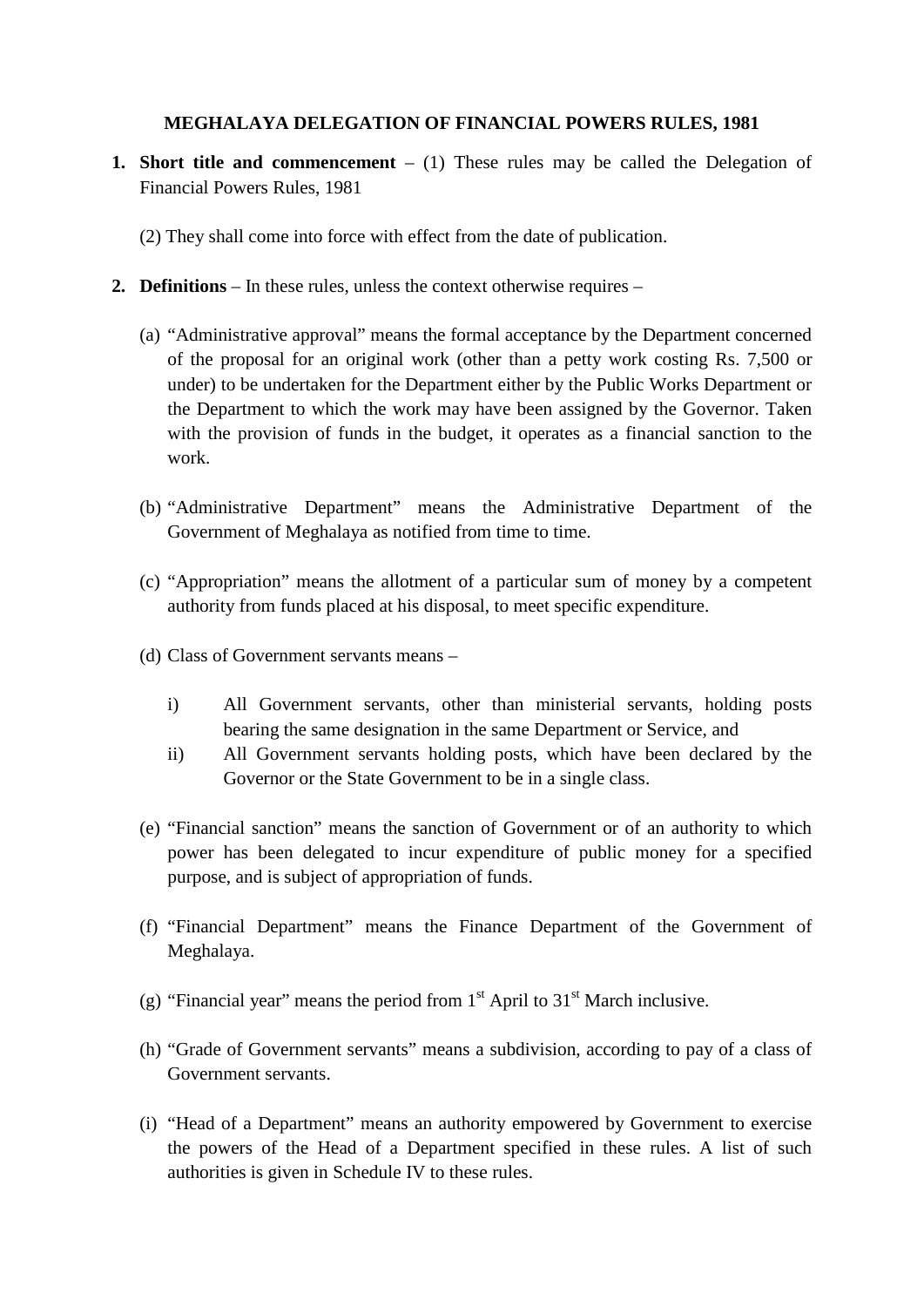- (j) "Head of an Office" means a Government servant recognised as such by Government or the Head of the Department under whom he may be employed.
- (k) "Non-recuring expenditure" means expenditure sanctioned as a lumpsum charge, whether the money be paid as a lumpsum or by instalment.
- (l) "Pay" means the amount monthly drawn by a Government servant as defined in Fundamental Rule 9 (21) (a) (i).
- (m)"Re-appropriation" means the transfer of funds from one sub-head of appropriation to another sub-head.
- (n) "Re-curring expenditure" means all expenditure which is not non-recurring.
- (o) "Subordinate authority" means any authority subordinate to the Governor or the State Government and includes a Department of Government.
- (p) "Technical sanction" means the sanction of the competent authority to a properly detailed estimate for a work to be done.
- **3. General limitations on power to sanction expenditure**  $(1)$  it is a primary condition of the exercise of all financial powers that public revenues may be spent only a legitimate object of public expenditure. In spite of the sanctions accorded under these delegations no expenditure can be incurred unless funds to cover the charge during the year have been provided. So, when applying for sanction of a competent authority, to any expenditure, it should invariably be specified how it is proposed to be met. The sanctioning authority should also indicate how the fund is to be provided on a body of the sanction.

(2) A subordinate authorities may sanction expenditure or advances of public money in those cases only in which it is authorised to do so by –

- i) The provisions of any legislative enactment for the time being in force of rules made under such an enactment; or,
- ii) The codes, manuals and regulations issued by the Governor or the Government of Meghalaya; or
- iii) Any order of the Government of the Government of Meghalaya delegating their powers with reference to the provisions of a legislative enactment or to rules approved issued by the Governor or the Government of Meghalaya; or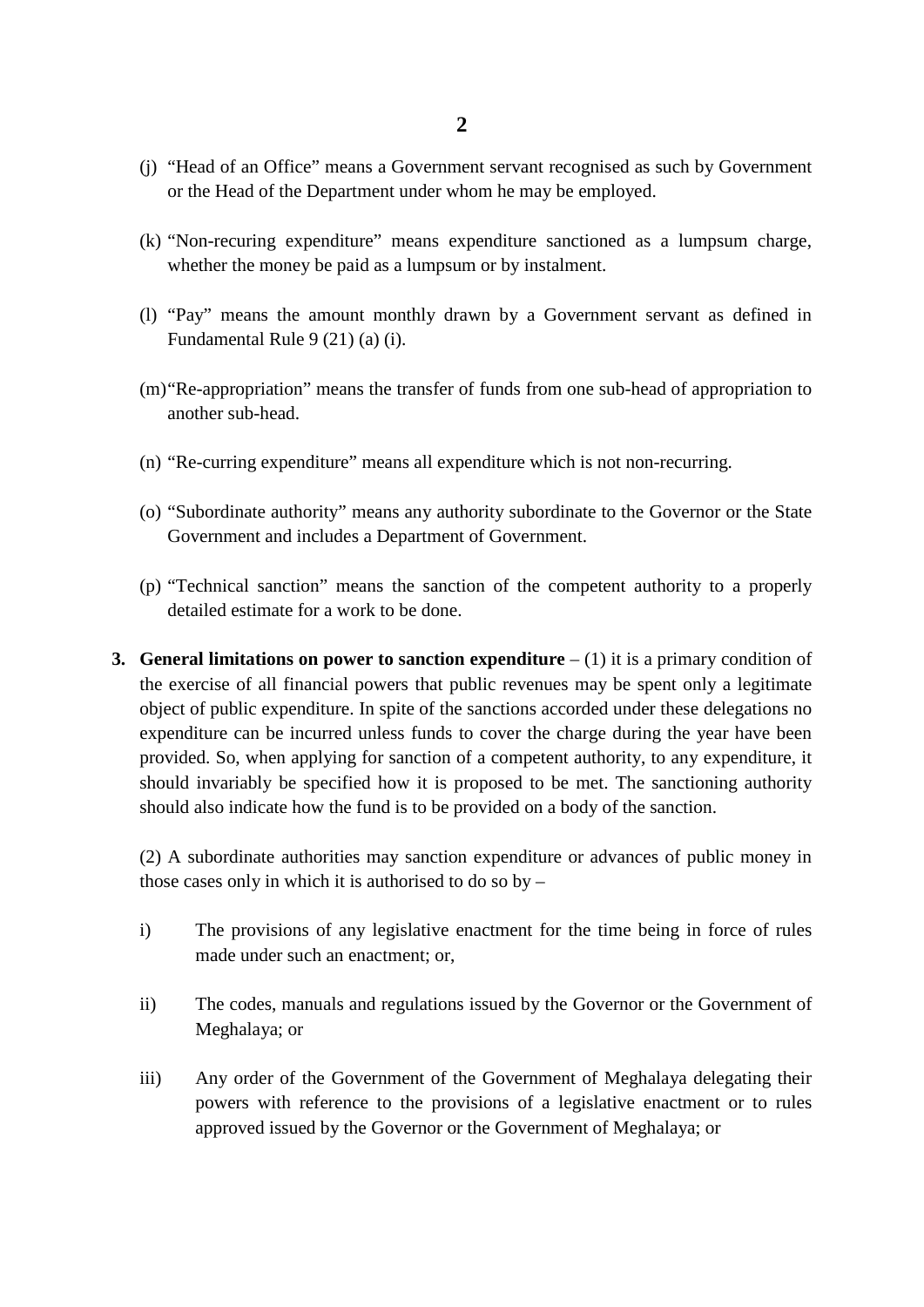- **3**
- iv) Any order of the Governor or the Government of Meghalaya laying down a scale or maximum scale of expenditure; or
- v) These rules and the schedules annexed to these rules.

(3) Nothing contained in sub-rule (2) of these rules shall empower any subordinate authority to sanction previous consent of the Finance Department an expenditure which involves the introduction of a new principle or practice likely to lead to increase of expenditure.

(4) The exercise of power by a subordinate authority is subject to the observance of any general or special direction which the authority delegating or re-delegating powers may issue at any time, whether generally or in reference to a particular case.

**4. Effect of sanction** – (1) Sanction to any given expenditure becomes operative as soon as funds have been appropriated to meet the expenditure and does not become operative until funds have been so appropriated.

(2) Sanction to recurring expenditure covering a specified term of years becomes operative when funds are appropriated to meet the expenditure for the first year and remains affective for each year or specified terms subject to appropriation in such year.

(3) Disbursing Officers must be careful to observe that no sanction whether recurring or non-recurring, and whether given in an authorised code or otherwise, is acted upon if appropriation has ceased to be so made in any year.

(4) Strictly speaking no expenditure should be incurred until the budget has been communicated. Regular and authorised expenditure, however, which can not in the interest of Government be avoided, such as pay, travelling allowance, diet money of witnesses, etc., may be incurred in anticipation of budget provision.

The following additional relaxations are permitted –

- (a) Expenditure on works in progress from the preceding year under the control of the Public Works Department, on annual repairs and on tools and plants provided that the expenditure on repair and tools and plants shall not exceed the provision estimated either for the previous or current year, and that the expenditure monthly on establishments shall not exceed one-twelfth of the establishment allotment of the previous year;
- (b) Expenditure on departmental lumbering and exploitation works in the Forest Department in progress from the preceding year.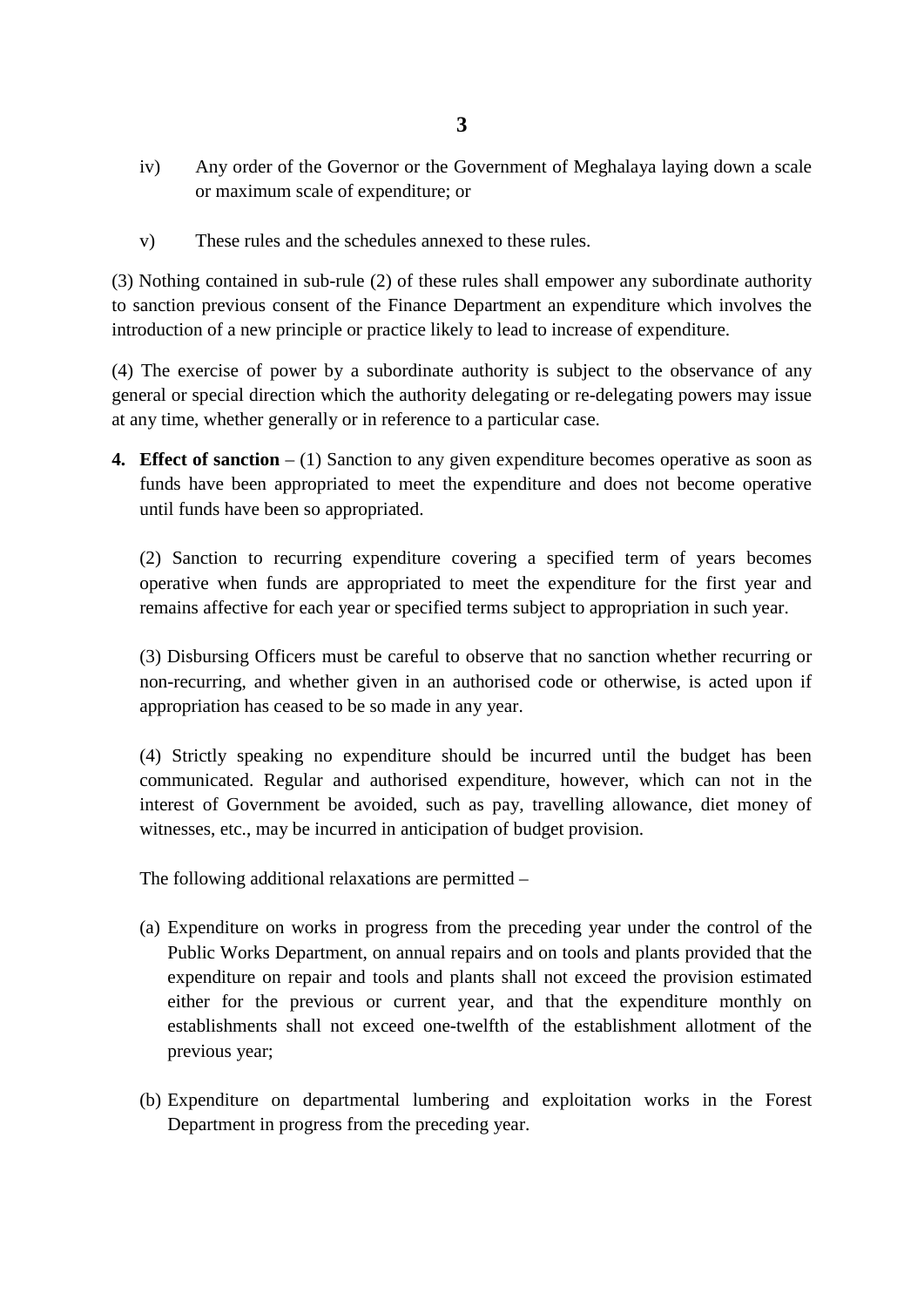- **5. Provisions of Funds by Legislature** Demands for Grants and Appropriations for charges expenditure are presented to the Legislature on behalf of the appropriate Department or authority concerned. After the Demand have voted and the necessary Appropriation Act, passed by the Legislature the amounts so authorised become available to the Department or authority concerned for appropriation to meet sanctioned expenditure.
- **6. Primary Units of Appropriation** (1) A Grant or Appropriation for charged expenditure is distributed by sub-heads under which it shall be accounted for each subhead constitutes a primary unit of appropriation. The primary unit may include provisions for both voted and charged expenditure and in that case the amount of each is shown separately.
	- (2) Primary units of appropriation shall be some or all of the following:-
	- 1. Salaries
	- 2. Wages
	- 3. Travel Expenses
	- 4. Office Expenses
	- 5. Payments for professional and special services
	- 6. Rents, Rates and Taxes/Royalty
	- 7. Publications
	- 8. Advertising, Sales and Publicity Expenses
	- 9. Grants-in-Aid/Contributions/Subsidies
	- 10. Scholarships and Stipends
	- 11. Hospitality Expenses/Sumptuary, Allowances, etc
	- 12. Secret Service Expenditure
	- 13. Major works
	- 14. Minor Works
	- 15. Machinery and Equipments/Tools and Plant
	- 16. Motor Vehicles
	- 17. Maintenance
	- 18. Investments/Loans
	- 19. Materials and Supplies
	- 20. Interest/Dividend
	- 21. Pensions/Gratuities
	- 22. Depreciation
	- 23. Inter Account Transfers
	- 24. Writes-off/Losses
	- 25. Suspense
	- 26. Other Charges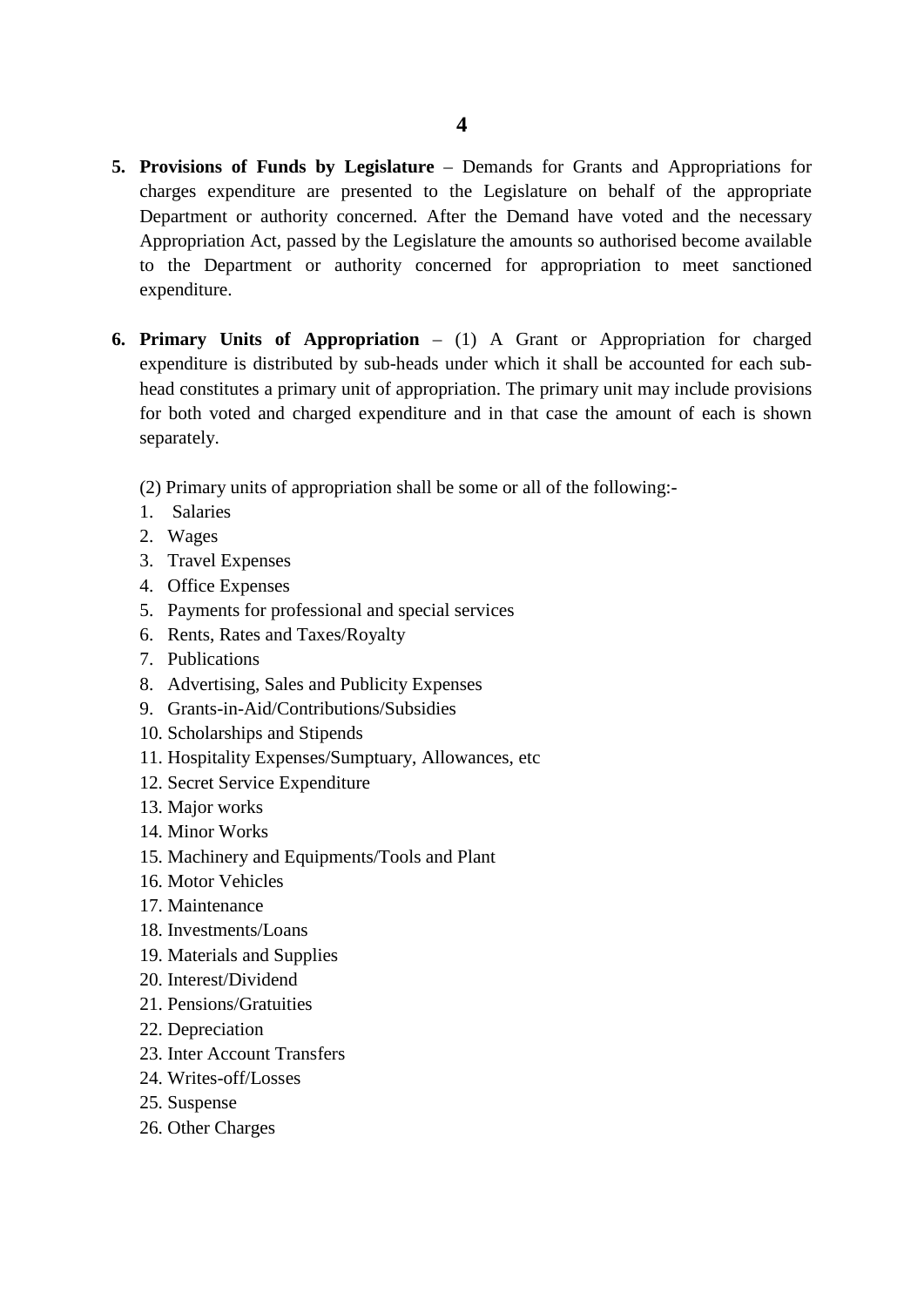(3) The Finance Department may add to the primary units specified in sub-rule (2) any other primary units or prescribe an entirely different set of such units.

- **7. Allotment of funds** The Department or authority on whose behalf a Grant of Appropriation for charged expenditure is authorised by the Legislature shall distribute the sanctioned funds, where necessary among the Controlling and Disbursing officers subordinate to it. Subject to any special rules or orders issued by the Legislature, the whole or part of the provision under a primary unit may be placed at the disposal of a controlling or disbursing officers, or the primary unit may be broken into a number of secondary units and the provision under any of these, wholly or in part, may be placed at his disposal.
- **8. Appropriation and re-appropriation** General Restrictions:- Rule (38) of the Meghalaya Rules of Executive Business empowers the Finance Department to sanction re-appropriation from one minor, minor or sub-head to another subordinate to the same grant or appropriation. The Minister-in-charge of Departments has power to sanction within a grant, between head subordinate to minor head any re-appropriation which does not involve the undertaking of recurring liabilities. No authority has power of reappropriation from one grant to another. As regards re-appropriation from a charged head to another charged head it must be sanctioned by the Finance Department according to the principles laid down for voted expenditure. No re-appropriation is admissible from a charged head to voted head and from a voted head to a charged head as voted grant cannot be decreased even by the Legislative Assembly and can only be increased by a supplementary grant –
	- (1) Permissible re-appropriation within the grant or appropriation of a year can be sanctioned at any time within the year but not after expiry of the year.
	- (2) No re-appropriation shall be made for any purpose whatsoever from supplementary grants voted by the Assembly for a definite purpose, so as to ensure that a supplementary grant shall be used for the purpose for which it is voted and for no other. The same principle applies to supplementary charged appropriation.
	- (3) In a case in which provision made in the budget under a sub-head is expected to exceed, re-appropriation should ordinarily be postponed until a reliable forecast is possible, as the information available in the earlier part of the year is not always a safe guide for making re-appropriation. No expenditure should, however, be incurred on an object for which no provision exists in the budget without making provision.
	- (4) Re-appropriation to the head "Secret Services Expenditure" in excess of 25m per cent of the original provisions made under the budget can be made only with prior consultation with the Accountant General.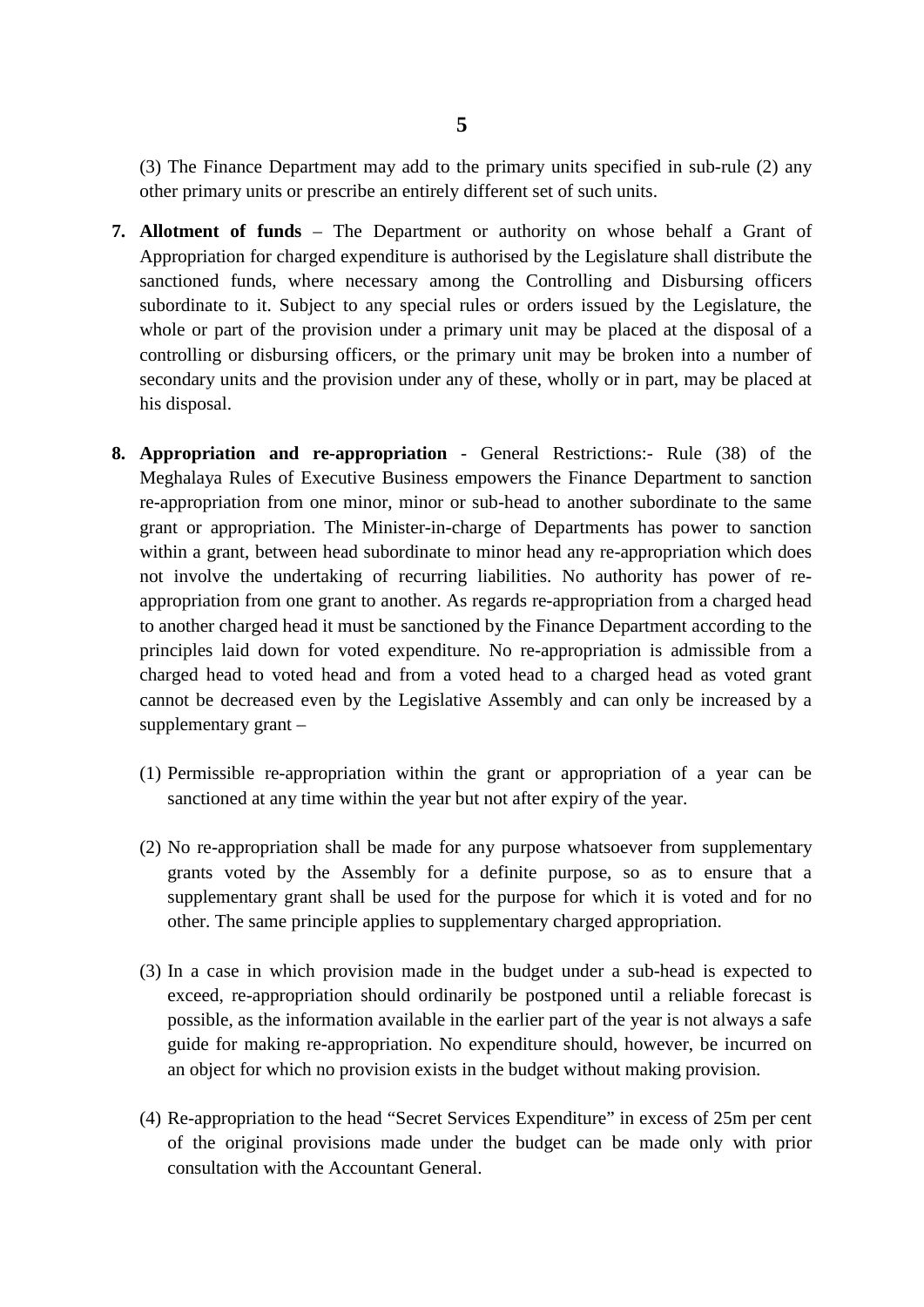- (5) Re-appropriations from saving under any new sub-head provided through schedule of new scheme or under any existing sub-head accommodating provision made through such schedule are not permissible without explicit concurrence of the legislature obtained through the process of resolution.
- (6) The following noted officers have been authorised to sanction re-appropriations within the heads subordinate to a minor head subject to the conditions laid down  $below -$ 
	- 1. Commissioner of Division.
	- 2. Heads of Departments.
	- 3. District Judges.
	- 4. District Officers.
	- 5. Director, Veterinary and Animal Husbandry Department.
	- 6. Superintendent, Meghalaya Government Press.
	- 7. Examiner, Local Accounts.
	- 8. Chief Inspector of Factories and Seniors Electrical Inspector.
	- 9. Chief Inspector of Boilers.
	- 10. Public Works Divisional Officers
		- (a) That funds must not be re-appropriated to meet an item of expenditure which has not been sanctioned by proper authority;
		- (b) That the re-appropriation does not involve the undertaking of a liability which is likely to extend beyond the financial year in question;
		- (c) That funds provided for general areas should not be re-appropriated to provisions for Sixth Schedule (Part – A) Areas and vice versa.
		- (d) That no re-appropriation shall be made from savings under salaries and wages.
		- (e) That all re-appropriations made by Officers named shall be in respect of the grants placed at their disposal;
		- (f) That the re-appropriation is not made for a new service not contemplated in the budget for the year nor for an object not specially included in the estimates and for which no provision has been made.
		- (g) That the re-appropriation has not the effect of increasing the expenditure on an item the provision for which has been specifically reduced by a vote of the Assembly.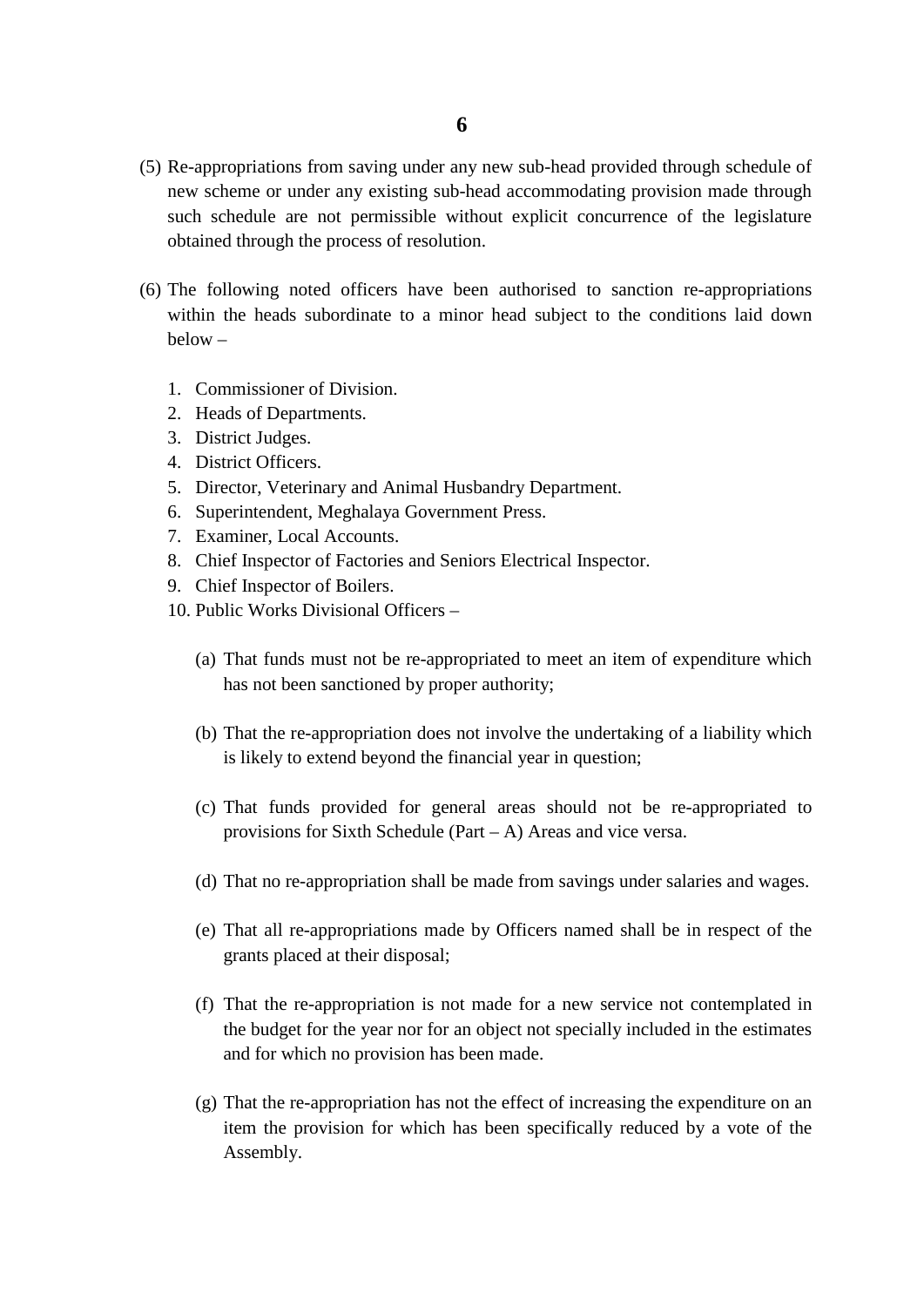- (h) No re-appropriation shall be made to the detailed head "Other Charges" for grant of honorarium.
- (i) That the re-appropriation can be made to the head "Secret Services Expenditure" when the increase is up to 25 per cent of the original provision made in the budget. This power can be exercised only with the concurrence of the Finance Department to the Government.

The following instructions apply to re-appropriation in the Public Works Department Budget:-

- i) The provision for original works in each department forms a separate minor head under the major head "259 – Public Work" Under Rule (38 of the Meghalaya Rules of Executive Business the Minister-in-charge of the Public Works Department can re-appropriate between items included in any one of these minor heads, whilst the Finance Department can re-appropriate from one such minor head to another.
- ii) Savings under the "Major Works" minor heads are not regarded as earmarked for the administrative department concerned but may be freely re-appropriated by the Finance Department, to meet urgent demands under another such minor head.
- iii) Ordinarily re-appropriation may be made from savings on works only for
	- (1) Works in progress.
	- (2) Works (not amounting to new services in the primary sense of the term) which can be completed within the years.

Exceptions to this rule may be made in certain cases e.g., where a building, road, embankment or construction has been destroyed or so damaged that it must be rebuilt or repaired without delay. In such cases re-appropriation from savings may be allowed even though the work cannot be completed within the year.

The General reserve should be utilised for –

- (1) Incomplete works of the previous year;
- (2) Works in progress, when more than the re-appropriation for the work can be spent during the year;
- (3) Unforeseen works of every kind provided for a new service is not involved.
- (4) Addition to the repairs grant for the year.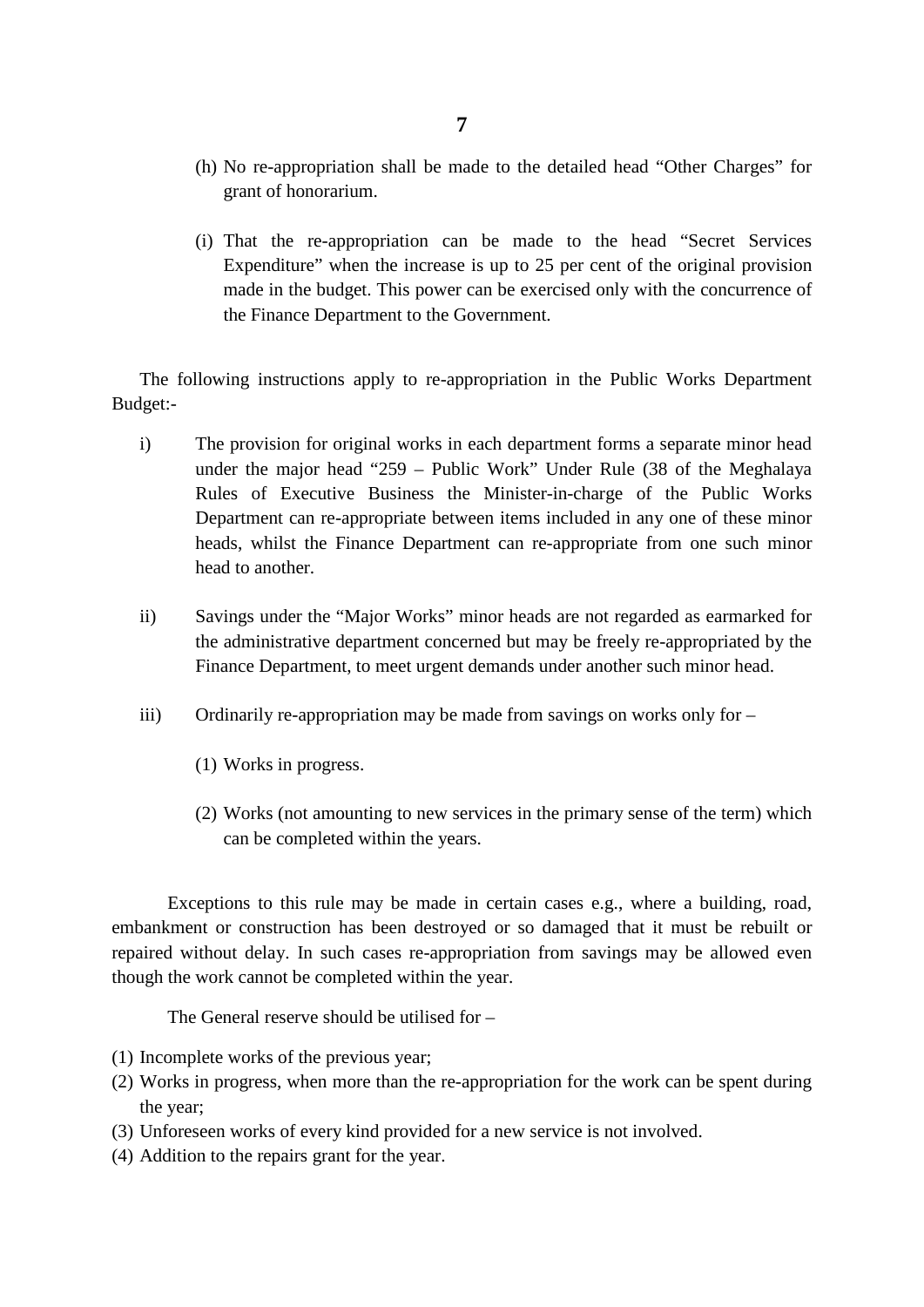(7) Copies of orders sanctioning any re-appropriation must be communicated to the Accountant general and the Finance Department as soon as such orders are passed. In all cases of re-appropriation sanctioned either by the controlling officers or by the Government a re-appropriation statement if Form 'K' should invariably be used. In cases where Government sanction is required, the statement should be submitted in triplicate. The Finance Department will not sanction re-appropriation statement received by them after the 15<sup>th</sup> March.

### **9. Creation of temporary posts** –

- (1) Notwithstanding anything contained in these rules no post shall be created
	- (a) In any office or department unless there exists in that Office or department a post of similar character on a rate or scale of pay approved by the Governor;
	- (b) In contravention of the instruction regulating staff composition and work standard;
	- (c) Unless funds to meet the cost of the post can be found from within the provision placed at the diploma of the authority concerned;
- (2) For the purpose of clause (a) of sub-rule (1) "Department" means all or any of the offices under the administrative control of the Head of a Department.
- (3) The power conferred on a subordinate authority to create temporary post shall not, unless otherwise directed by the Governor, be exercised in respect of any service unless the service is under the control of that authority.
- **10.** Powers of the Subordinate authorities
	- (1) Subject to the provisions of these rules, the Departments of the State Government, Heads of Departments and authorities subordinate to them shall in relation to creation of temporary posts, renewal of sanction for staff, schemes, sanction of works expenditure, incurring of contingent expenditure, incurring of miscellaneous expenditure and write-off of losses, etc., have the powers respectively specified in Schedule I, II and III, provided that the power delegated to subordinate authority can also be exercised by a higher authority in relation to such subordinate authority.
	- (2) A subordinate authority shall in regard to matters not covered by schedule I to III exercise such powers as may be specified from time to time by general or special order of the Governor.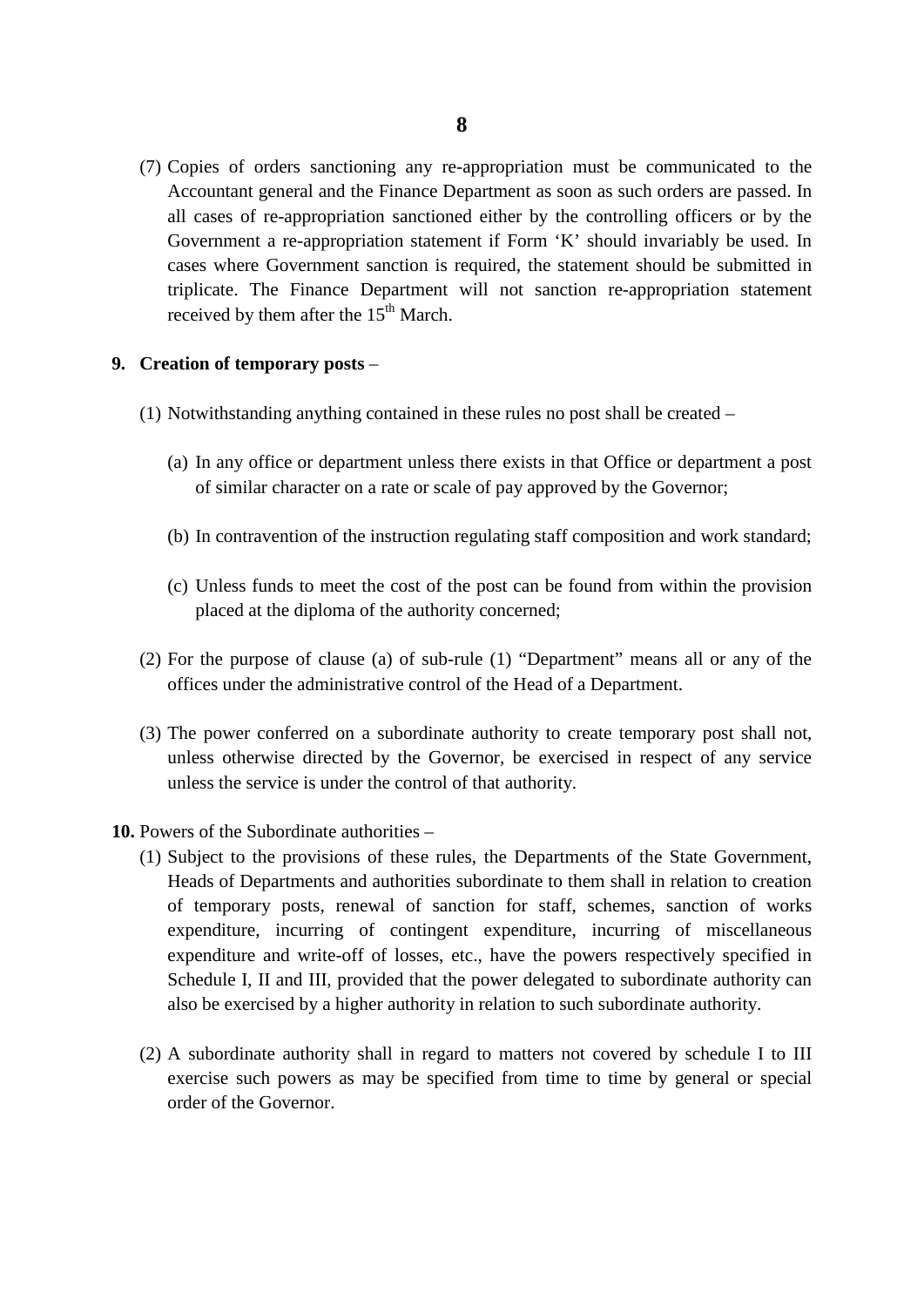- (3) An authority empowered by or under these rules to incur expenditure on "office expenses" or "other charges" shall exercise such power subject to the following conditions, namely:-
	- (a) The rules for the supply of articles required for the public service contained in Appendix 10 of the Meghalaya Financial Rules and general or special orders on the object issued from time to time shall be followed.
	- (b) In regard to expenditure on office expenses each item specified in column 2 of the Schedules to the rules, orders, restrictions or scales specified in column 4 and/or 5 of the Schedules against that item shall be observed.
	- (c) In regard to expenditure falling on other charges any rules, orders restrictions or scales as may be made, imposed or prescribed by the Governor shall be observed.
	- (d) No expenditure on office expenses/or other charges of an unusual character involving any departure from the rules, orders, restrictions or scales referred to in clauses (b) and (c) shall be incurred nor shall any liability be undertaken in connection therewith, without the previous consent of the Finance Department.

Explanation – In this rule and the Schedules –

- (a) "Office Expenses" means all incidental and other expenditure, including expenditure on stores, which is incurred for the management of an office, for the working of technical establishment such as a Laboratory, workshop industrial installation, store depot and the like but does not include any expenditure which has been specially classified as falling under some other head of expenditure, such as "Works" "Stocks" "Tools" and "plant" and
- (b) "Other Charges" means all expenditure other than expenditure falling under the category of pay and allowances of Government Servants, leave salary, pensions, contingencies, grants-in-aid, contributions, works, stocks, tools and plant and the like.
- **11. Grants and loans** Departments of Government have full power to sanction loans and sanction and renew grants-in-aid including stipends and scholarships tenable in India.

Provided that –

(a) Such grants-in-aid, loans, stipends and scholarships are in accordance with the rules or principles prescribed with the previous consent of the Finance Department; and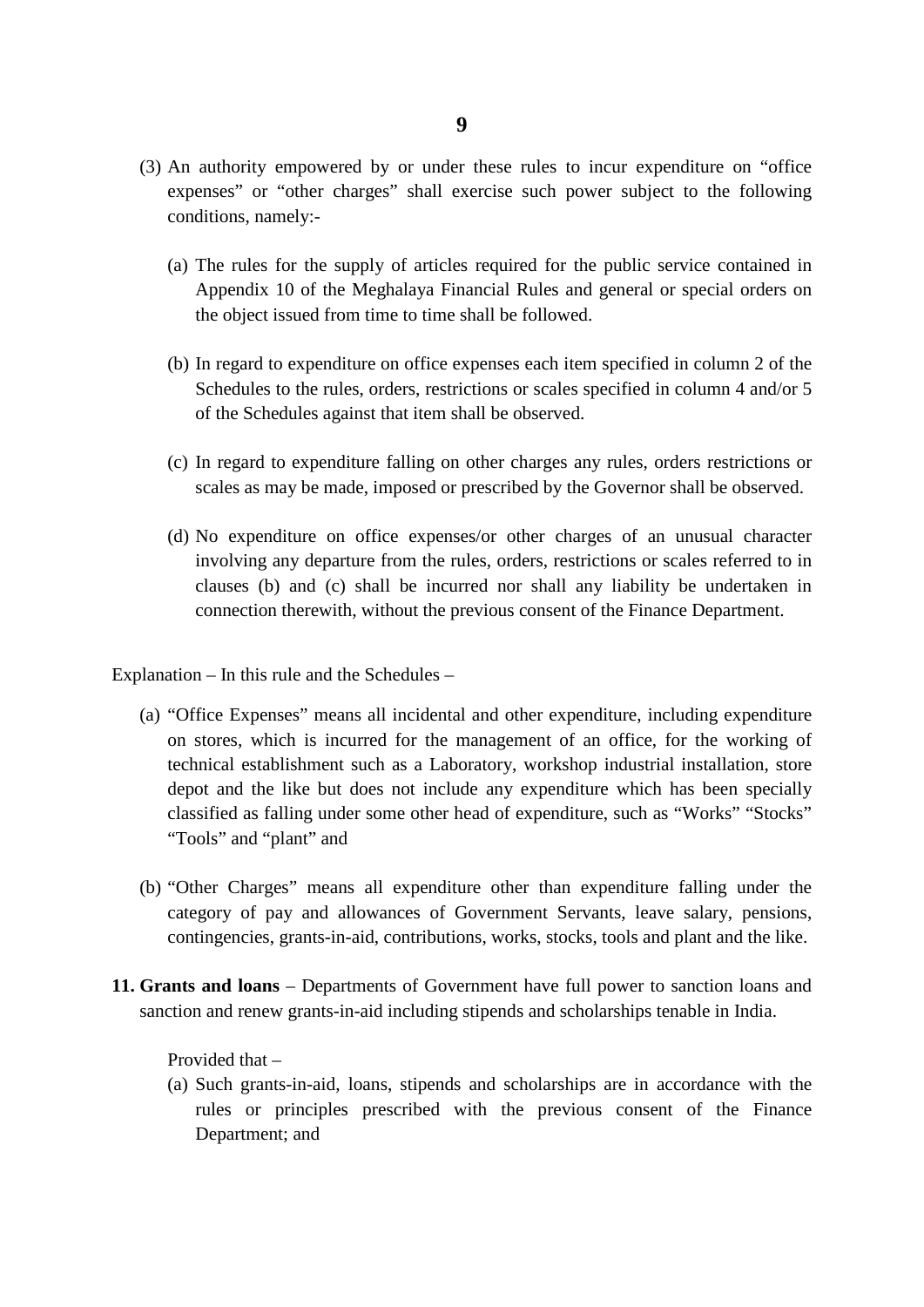- (b) Sanctioning loans, grants-in-aid, stipends and scholarships the sanctioning authorities should indicate that the provisions of the rule (b) above has been complied with;
- (c) The rate of interest on loan and the period of repayment thereof are fixed with the previous consent of the Finance Department unless the rate of interest on such loan and the period of repayment thereof are prescribed in any general or special order of that Department.
- **12. Sanction or consent of the Finance Department** Wherever the consent or sanctions of the Finance Department is required by these rules such consent or sanction shall be expressed in writing and communicate to the Audit Officer by that Department.
- **13. Communication of Financial Sanctions** Orders conveying the sanction of expenditure or advance of Public money shall be communicated as follows:-
	- (a) If the order is issued by an Administrative Department is exercise of the powers delegated under these rules, by the Secretary Additional Secretary, Joint Secretary, Deputy Secretary, and Under Secretary of the Department or by any other officer as may be specially empowered under rule 12 of the Meghalaya Rules of Executive Business.
	- (b) If the order is issued by a Head of a Department or an authority subordinate to them the power to sanction has been delegated by that authority; or by any gazetted officer authorised with the approval of the Finance Department to sign for him;

Provided that the copies of the sanctioning memorandum for the Accountant General, Meghalaya shall be forwarded by the Financial Adviser in the case of the Administrative Department and Finance and Accounts Officer in the case of the head of Department where such Officer exist.

- (c) If the order is issued by the Governor relating to his own establishment by the Military Secretary to the Governor;
- (d) In the cases not covered by these rules where the expenditure has been sanctioned with the concurrence of the Finance Department by the Secretary, Deputy Secretary, and Under Secretary to the Government in the Finance Department or any other Officer of that Department as may be specially empowered in that behalf under rule 12 of the Meghalaya Rules of Executive Business.

The sanctioning authority should in each case intimate to the Accountant General how the expenditure is proposed to be met.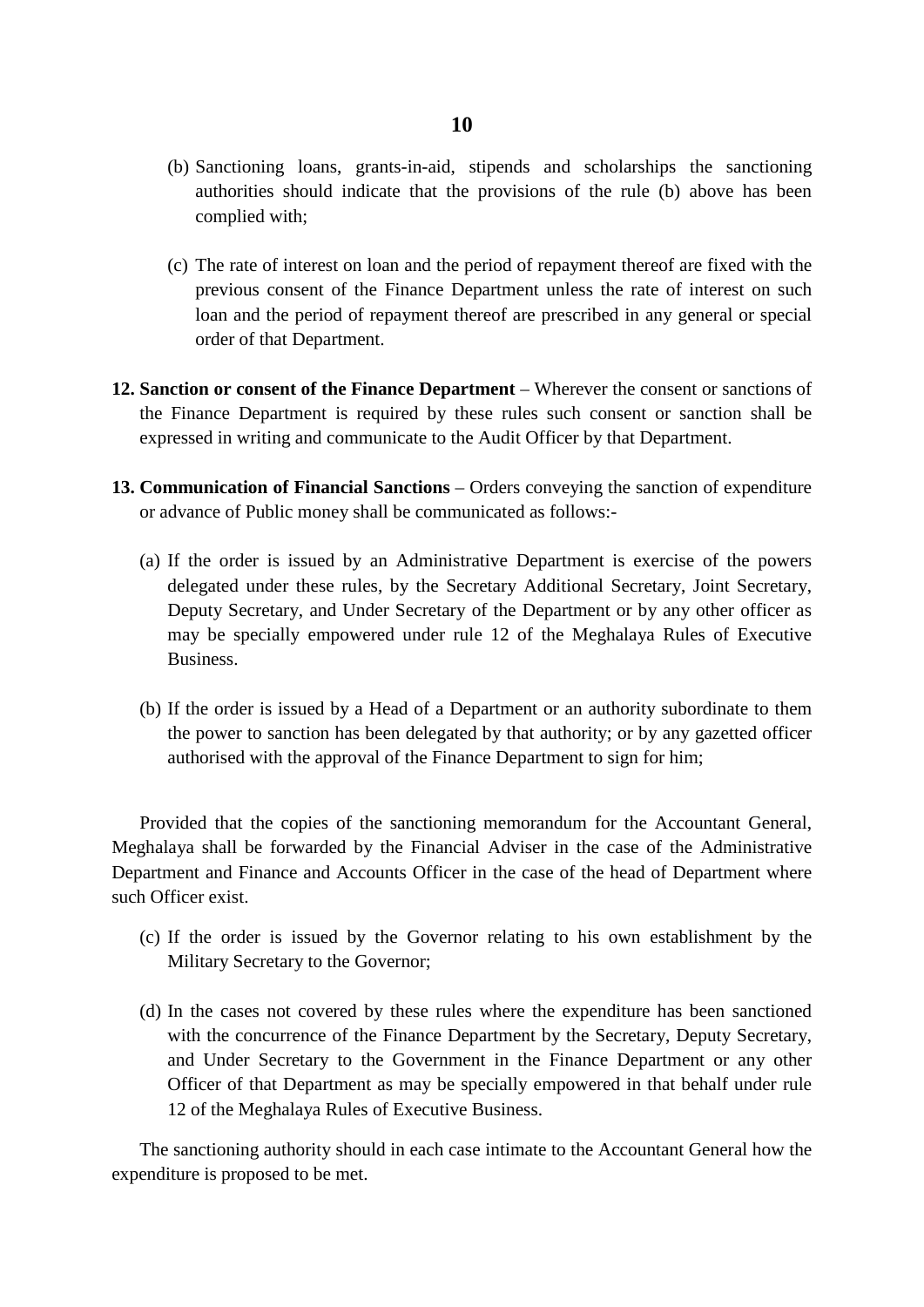### **SCHEDULE I**

### **POWERS DELEGATED TO DEPARTMENTS OF GOVERNMENT**

*Note* – The following powers are delegated to the Departments of Government generally. Certain Departments of Government have however been given specific powers to incur expenditure on particular items as detailed in Schedule III.

| Serial<br>No. | <b>Nature of Powers</b>                                                                                                                                                                               | <b>Extent of Power</b>                                                                                                                               | General condition, if any                                                                                                                                                                                                                                                                                                                                              |
|---------------|-------------------------------------------------------------------------------------------------------------------------------------------------------------------------------------------------------|------------------------------------------------------------------------------------------------------------------------------------------------------|------------------------------------------------------------------------------------------------------------------------------------------------------------------------------------------------------------------------------------------------------------------------------------------------------------------------------------------------------------------------|
| 1             | $\overline{2}$                                                                                                                                                                                        | 3                                                                                                                                                    | 4                                                                                                                                                                                                                                                                                                                                                                      |
| $\mathbf{1}$  | Creation of temporary<br>posts in services, cadres<br>and offices under their<br>including<br>control<br>of<br>extension<br>posts<br>created by subordinate<br>authorities under plan<br>expenditure. | Posts on primary pay<br>scales<br>with<br>the<br>maximum<br>not<br>exceeding Rs. 750 per<br>mensem for a period<br>exceeding<br>not<br>12<br>months. | The power conferred to create<br>shall<br>temporary posts<br>be<br>exercised<br>only<br>in<br>of<br>case<br>i.e,<br>when<br>urgency<br>an<br>appointment is to be made<br>immediately<br>in<br>the<br>public<br>interest and reference<br>to the<br>Finance Department<br>would<br>cause undue delay.<br>It will further be subject to the<br>following conditions $-$ |
|               |                                                                                                                                                                                                       |                                                                                                                                                      | $\mathbf{i}$<br>Copies of all sanction<br>should be forwarded to<br>the Finance Department<br>immediately.                                                                                                                                                                                                                                                             |
|               |                                                                                                                                                                                                       |                                                                                                                                                      | $\rm ii)$<br>No post shall be created<br>in the Secretariat Office<br>of the Department.                                                                                                                                                                                                                                                                               |
|               |                                                                                                                                                                                                       |                                                                                                                                                      | iii)<br>Availability of funds by<br>valid appropriation.                                                                                                                                                                                                                                                                                                               |
|               |                                                                                                                                                                                                       |                                                                                                                                                      | Conformity<br>iv)<br>with<br>standard scales of pay<br>approved for<br>similar<br>posts<br>in<br>the<br>same<br>Department.                                                                                                                                                                                                                                            |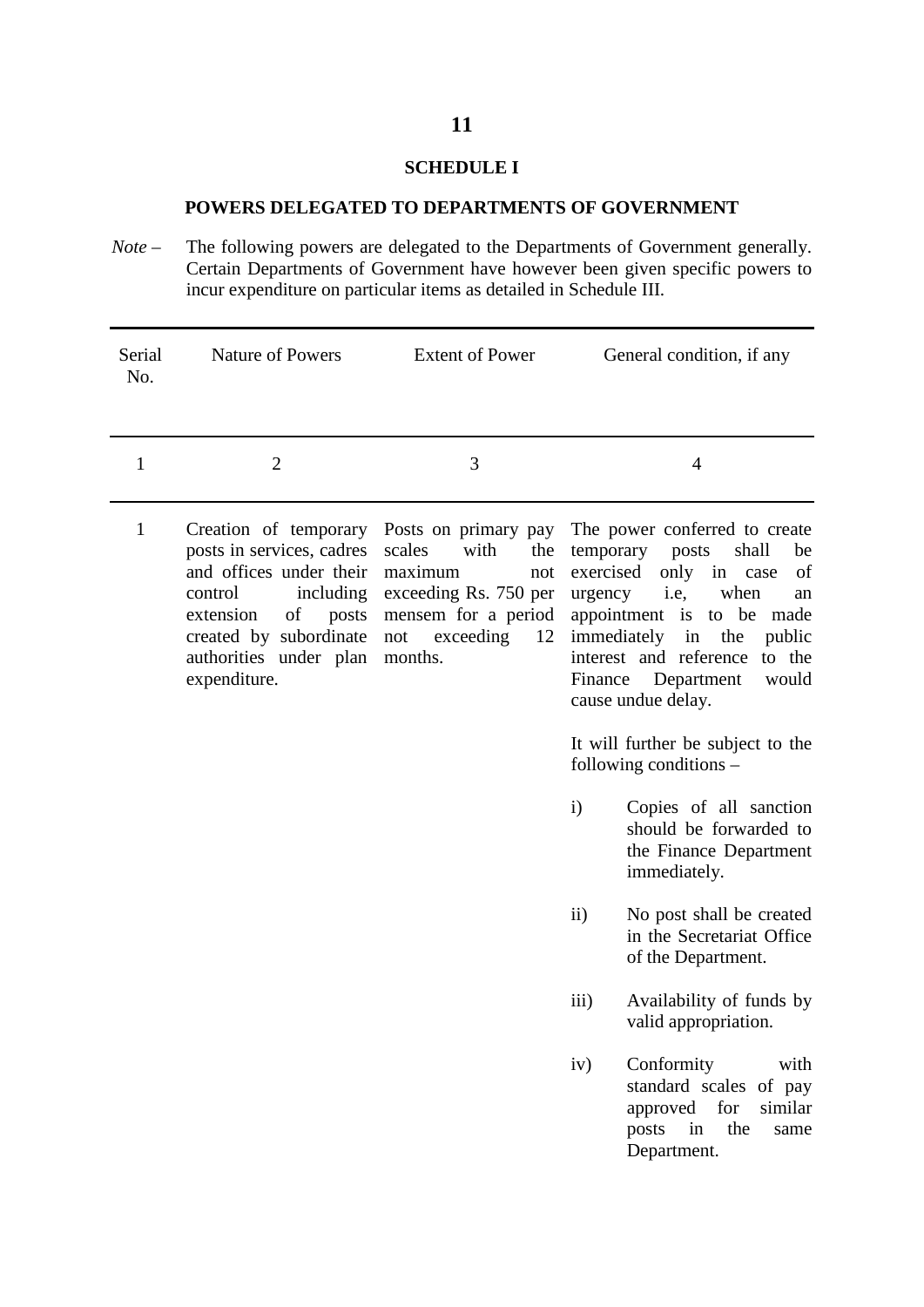| 1 | $\overline{2}$ | 3 | $\overline{4}$                                                                                                                                                                                                                                                                 |
|---|----------------|---|--------------------------------------------------------------------------------------------------------------------------------------------------------------------------------------------------------------------------------------------------------------------------------|
|   |                |   | should<br>Posts<br>be<br>V)<br>in<br>addition to the cadre in<br>N <sub>o</sub><br>existence.<br>new<br>category of posts should<br>be created.                                                                                                                                |
|   |                |   | Observance<br>vi)<br>of<br>instructions<br>regarding<br>staff composition and<br>work standards where<br>prescribed.                                                                                                                                                           |
|   |                |   | No advances increment<br>vii)<br>should be given without<br>prior approval of the<br>Finance Department.                                                                                                                                                                       |
|   |                |   | $(1)$ The<br>Note-<br>Authority<br>creating the post<br>shall have power<br>abolish<br>the<br>to<br>before<br>same<br>of<br>the<br>expiry<br>stipulated period,<br>if circumstances<br>justify the same.                                                                       |
|   |                |   | If a post is initially created for a<br>shorter period the authority<br>creating the post shall be<br>competent to extend it to the<br>full limit of its power.<br>Extension thereafter in all cases<br>shall invariably require the<br>approval of the Finance<br>Department. |
|   |                |   | $(2)$ In case of posts in the<br>Secretariat<br>Department<br>reference<br>Finance<br>to<br>will<br>Department<br>be<br>necessary.                                                                                                                                             |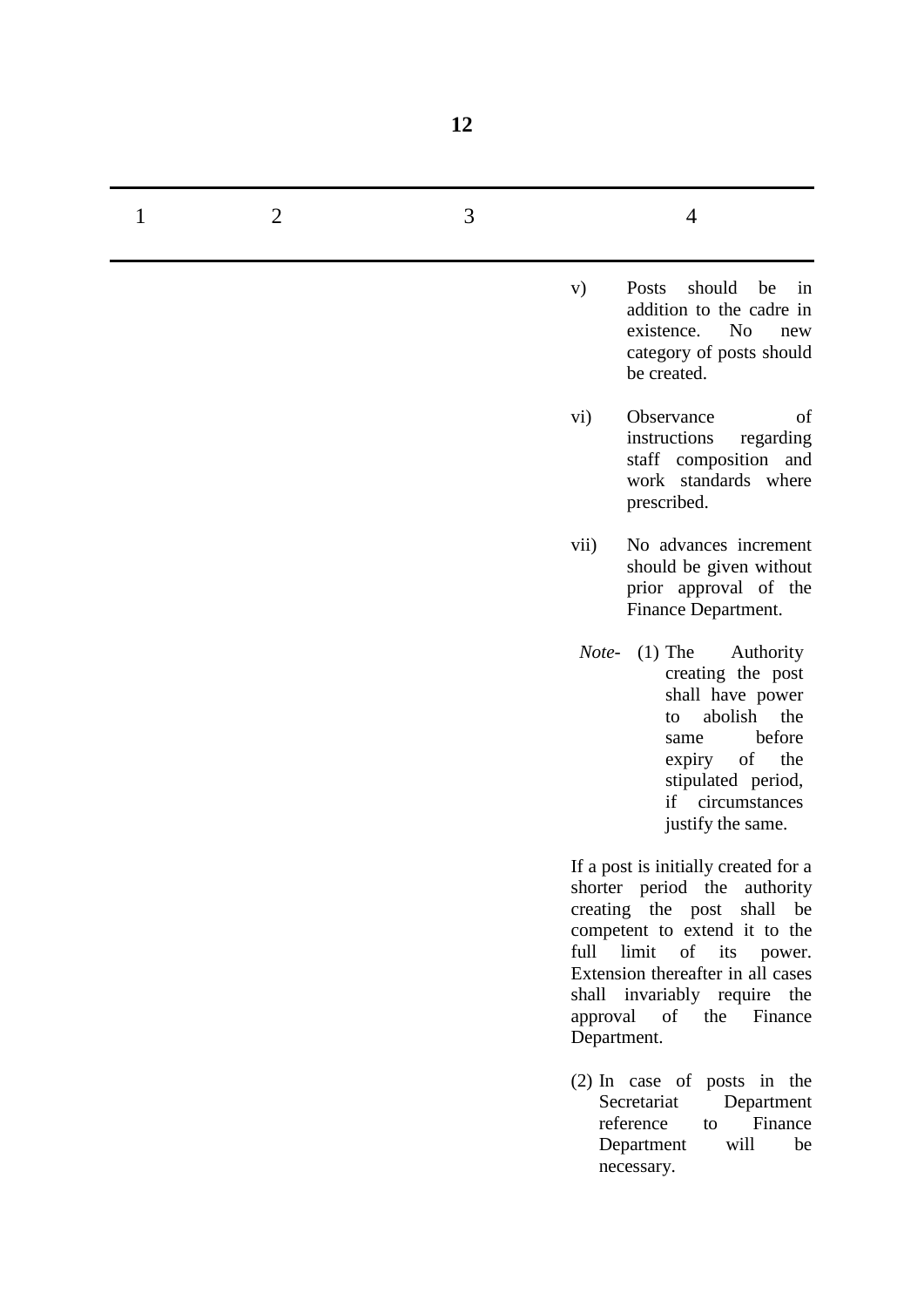| 1              | 2                                                                                                                                                            | 3            | 4                                                                                                                                                                                                                                                                                                                                                                                                                               |
|----------------|--------------------------------------------------------------------------------------------------------------------------------------------------------------|--------------|---------------------------------------------------------------------------------------------------------------------------------------------------------------------------------------------------------------------------------------------------------------------------------------------------------------------------------------------------------------------------------------------------------------------------------|
|                |                                                                                                                                                              |              | (3) Persons appointed to the<br>post will be entitled to<br>and<br>Dearness<br>other<br>admissible under the rules<br>for the time being in force.                                                                                                                                                                                                                                                                              |
| $\overline{2}$ | Renewal of sanction to For one year at a time.<br>continue Schemes (both<br>plan<br>and<br>non-plan)<br>sanctioned<br>by<br>the<br><b>Finance Department</b> |              | Subject to budget provision and<br>conformity with the original<br>sanction issued by the Finance<br>Department. Departments are<br>authorised to issue sanction to<br>incurring<br>of<br>contingent<br>expenditure included in the<br>continuing<br>scheme provided<br>and expenditure is sanctioned<br>which the effect of substantially<br>altering the scope of the scheme<br>as has accepted by the Finance<br>Department. |
|                | Renewal of sanction for For one year at a time<br>staff (both plan and<br>non-plan) sanctioned by                                                            | for 5 years. | Availability of funds by<br>$\mathbf{i}$<br>valid appropriation.                                                                                                                                                                                                                                                                                                                                                                |
|                | Finance Department.                                                                                                                                          |              | Conformity<br>$\rm ii)$<br>with<br>original sanction.                                                                                                                                                                                                                                                                                                                                                                           |
|                |                                                                                                                                                              |              | which<br>$\overline{iii}$<br>Circumstances<br>weighed in creating the<br>posts still exist.                                                                                                                                                                                                                                                                                                                                     |
| 3              | make<br>minor<br>To<br>deviation<br>in<br>a<br>sanctioned scheme.                                                                                            |              | Administrative Department are<br>authorised<br>make<br>minor<br>to<br>deviations, in the sanctioned<br>scheme<br>subject<br>the<br>to<br>following-<br>The<br>overall<br>allotment<br>$\mathbf{i}$<br>for the scheme in the<br>year in question as also,<br>in case of plan Scheme,<br>in the plan period is not<br>exceeded;                                                                                                   |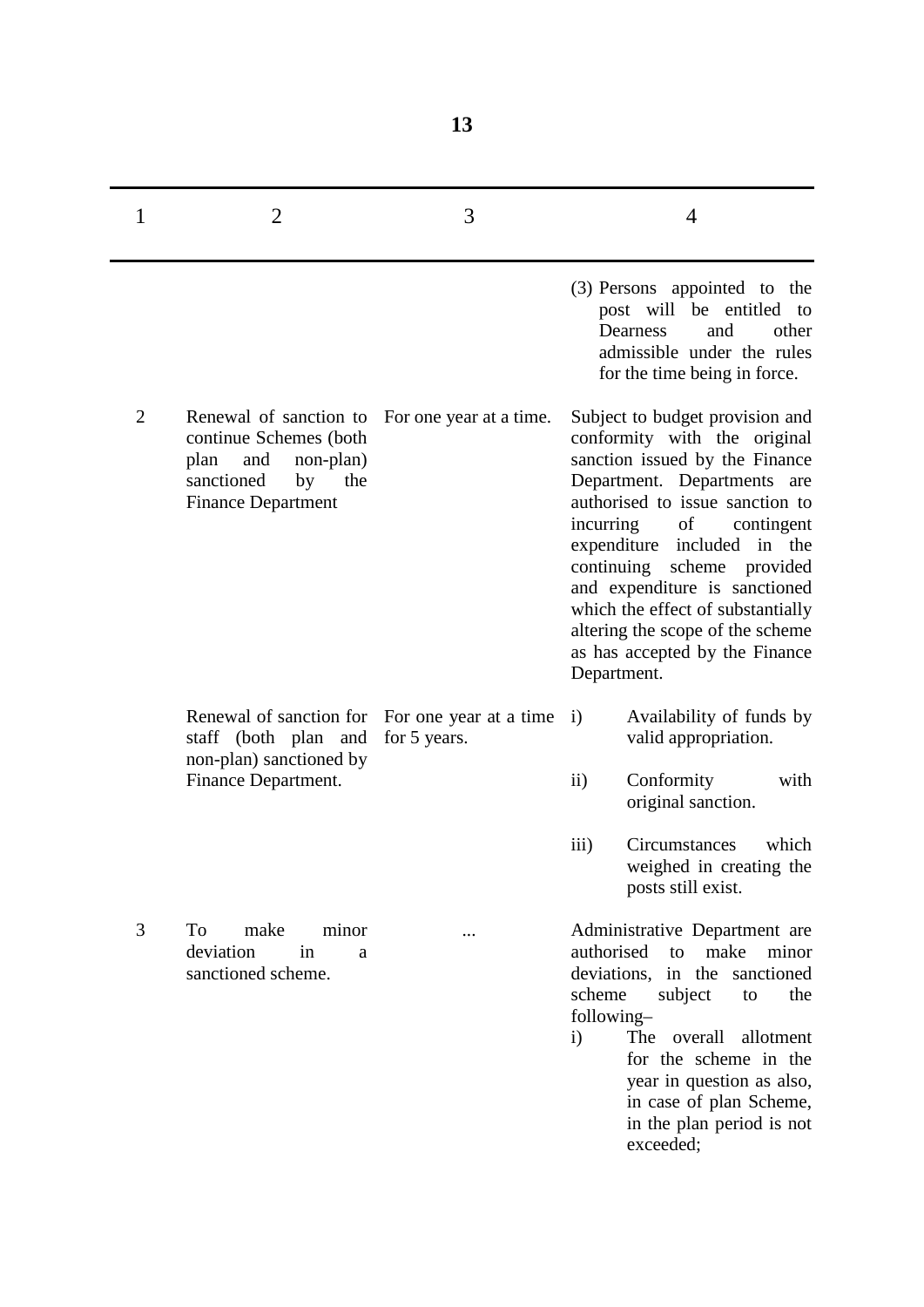| 1 | $\overline{2}$ | 3 | 4                                                                                                                                                                                                                                                                                                                           |
|---|----------------|---|-----------------------------------------------------------------------------------------------------------------------------------------------------------------------------------------------------------------------------------------------------------------------------------------------------------------------------|
|   |                |   | No increase is made in<br>$\rm ii)$<br>the recurring expenditure<br>against a saving in non-<br>recurring<br>of<br>items<br>expenditure;                                                                                                                                                                                    |
|   |                |   | iii)<br>If the deviation in the<br>scheme involves creation<br>of new posts only those<br>posts will be created<br>which<br>within<br>the<br>are<br>of<br>the<br>competence<br>administrative department<br>the Head of<br>the<br><sub>or</sub><br>Department in terms of<br>the<br>already<br>powers<br>delegated to them; |
|   |                |   | iv)<br>Expenditure on special<br>of<br>items<br>contingencies<br>such<br>the<br>require<br>as<br>of<br>sanction<br>Finance<br>Department, will continue<br>to be referred to Finance<br>Department;                                                                                                                         |
|   |                |   | The deviations do not<br>V)<br>have the effect of scaling<br>down the physical targets<br>set for the scheme, and                                                                                                                                                                                                           |
|   |                |   | The saving which may be<br>vi)<br>available<br>within<br>the<br>overall allotment for the<br>will<br>scheme<br>be<br>not<br>utilized for any 'new item<br>of expenditure' which<br>requires prior legislative<br>before<br>approval<br>the<br>expenditure is incurred.                                                      |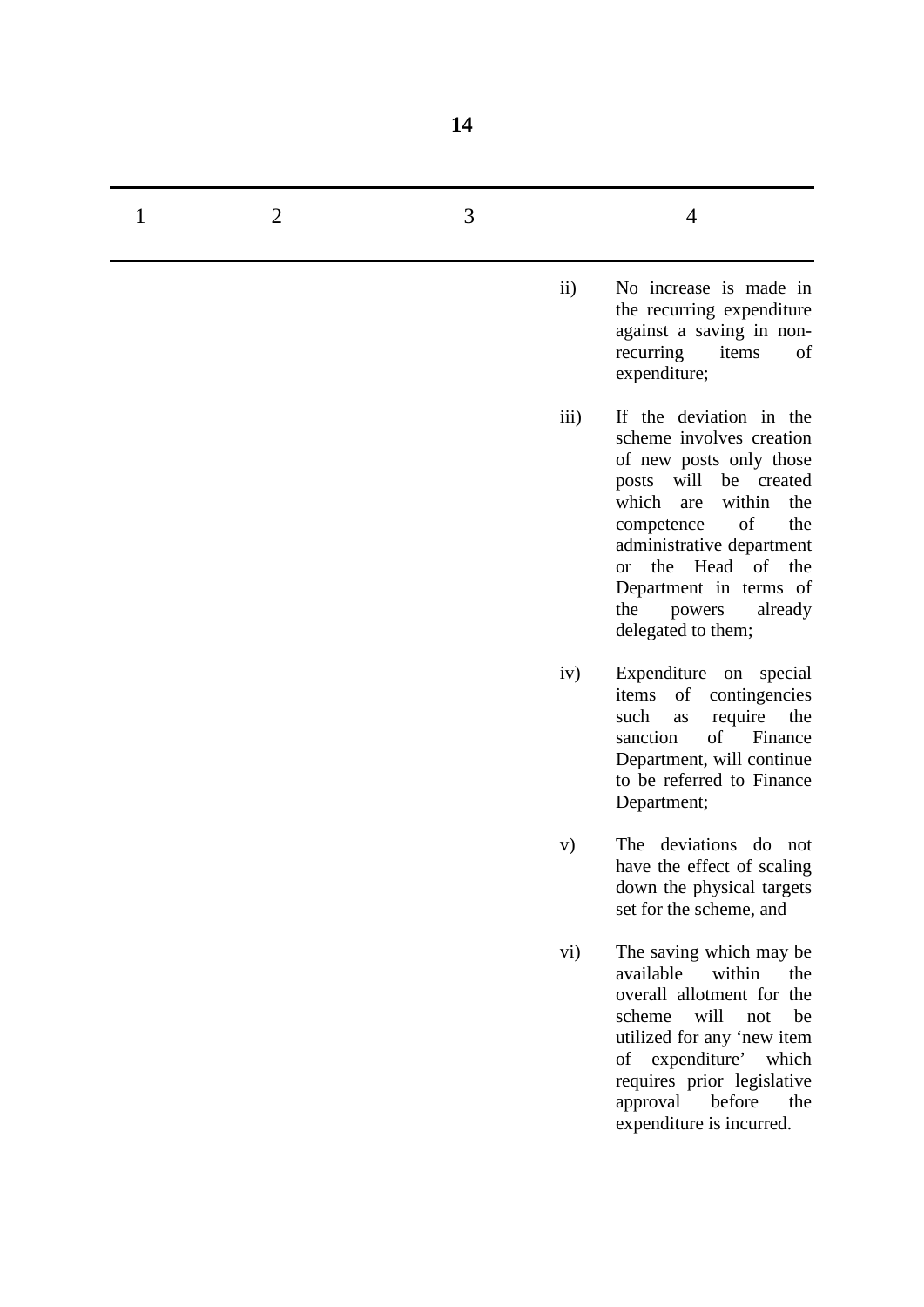| 1  | $\overline{2}$                               | 3 | 4                                                                                                                                                                                                                                                                                                                 |
|----|----------------------------------------------|---|-------------------------------------------------------------------------------------------------------------------------------------------------------------------------------------------------------------------------------------------------------------------------------------------------------------------|
| 4. | <b>Issue Financial sanction</b><br>to Scheme |   | The Administrative Departments<br>are authorised to issue financial<br>sanction to new schemes (plan<br>and non-plan) scrutinised and<br>by<br>approved<br>the<br>Finance<br>Department and included in the<br>Budget subject to a limit of Rs.<br>1,00,000 provided the following<br>conditions are fulfilled :- |
|    |                                              |   | (1) The estimates for works other<br>than those to be constructed<br>through P.W. D. Should be<br>completed with all details<br>giving the fullest breakdown<br>of the expenditure in the<br>referred<br>scheme<br>the<br>to<br>Finance Department;                                                               |
|    |                                              |   | (2) Some idea as to the manner<br>which<br>the<br>lumpsum<br>in<br>provision is to be utilised is<br>given if lumpsum provision<br>has perforce to be suggested;                                                                                                                                                  |
|    |                                              |   | (3) Complete details are given if<br>staff<br>existing<br>the<br>and<br>additional, shown separately<br>in the course of the year and<br>obtained.<br>sanction<br>The<br>Administrative Departments<br>exercise control to see that<br>actual appointments are made<br>only as and when necessary;                |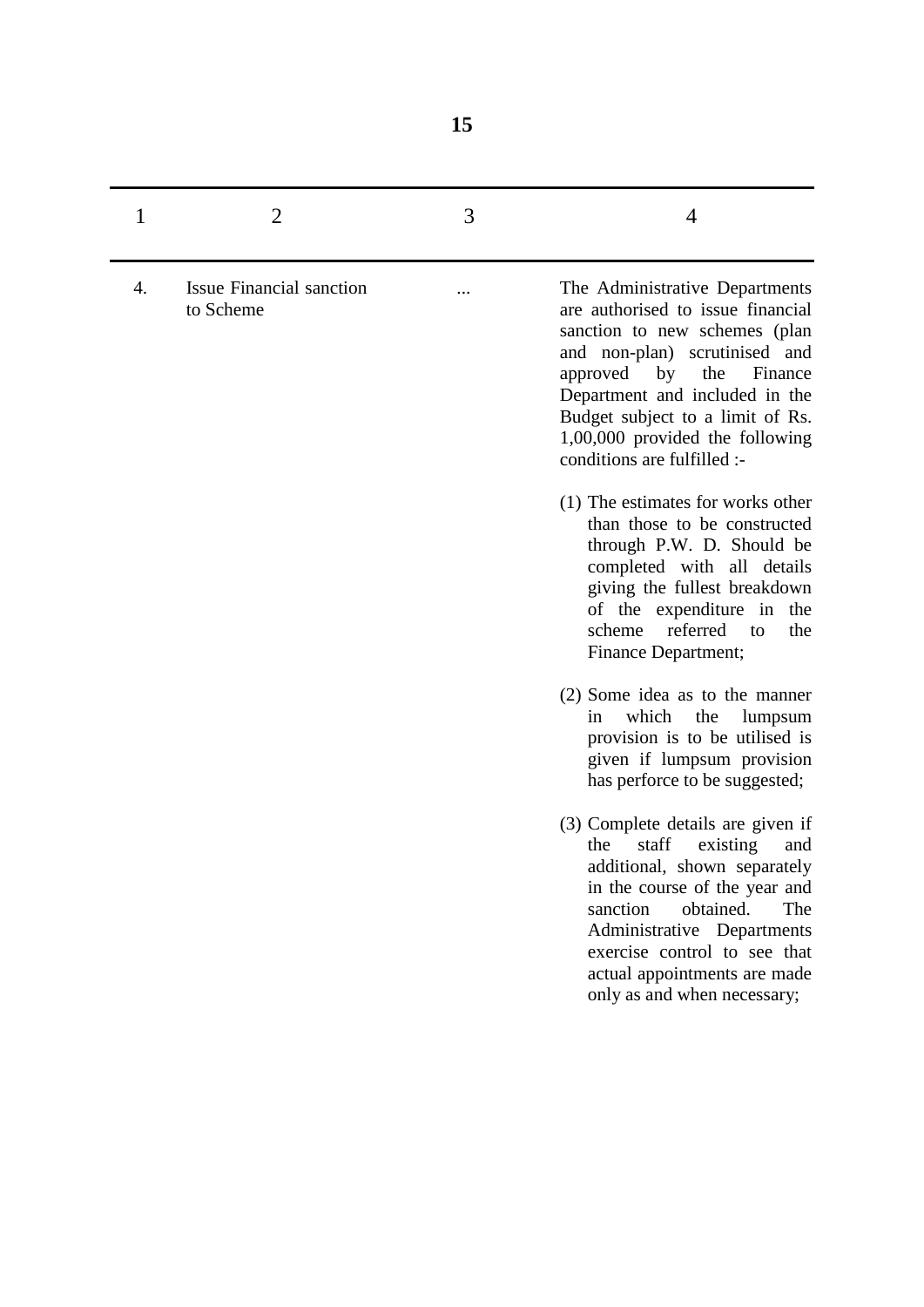| 1 | $\overline{2}$                                                                                                                   | 3                                                                                                                                            | 4                                                                                                                                                                                                                                                                                                                                            |
|---|----------------------------------------------------------------------------------------------------------------------------------|----------------------------------------------------------------------------------------------------------------------------------------------|----------------------------------------------------------------------------------------------------------------------------------------------------------------------------------------------------------------------------------------------------------------------------------------------------------------------------------------------|
|   |                                                                                                                                  |                                                                                                                                              | further<br>Provided<br>that<br>no<br>expenditure even within the limit<br>prescribed in this sub-rule, shall<br>sanctioned<br>without<br>be<br>the<br>previous consent of the Finance<br>Department if it has the effect of<br>substantially altering the scope of<br>the Scheme as accepted by the<br>Finance Department.                   |
| 5 | To<br>accord<br>administrative approval<br>to plans and estimates<br>for Civil Works to be<br>carried<br>by the<br>out<br>P.W.D. | (a) Up to Rs. $30,000$ Provided –<br>in<br>of<br>case<br>projects<br>involving<br>residential<br>buildings<br><b>or</b><br>addition thereto. | The estimates are scrutinized<br>1.<br>by the appropriate Officers of<br>the $P.W.D.$ ;<br>The limits of the admissible<br>2.<br>outlay prescribed by<br>the<br>Finance Department are not<br>exceeded;                                                                                                                                      |
|   |                                                                                                                                  | (b) Up to Rs. $37,500$<br>for other works.                                                                                                   | The building is assigned to<br>3.<br>the holder of a specified post<br>who is bound by terms to live<br>in it.                                                                                                                                                                                                                               |
|   |                                                                                                                                  |                                                                                                                                              | 1.<br>Subject<br>the<br>Note –<br>to<br>conditions specified above the<br>Public Works Department is the<br>Administrative Department for<br>of<br>the<br>granting<br>purpose<br>administrative approval to project<br>involving outlay on additions and<br>alterations to existing residential<br>buildings that are borne on its<br>books. |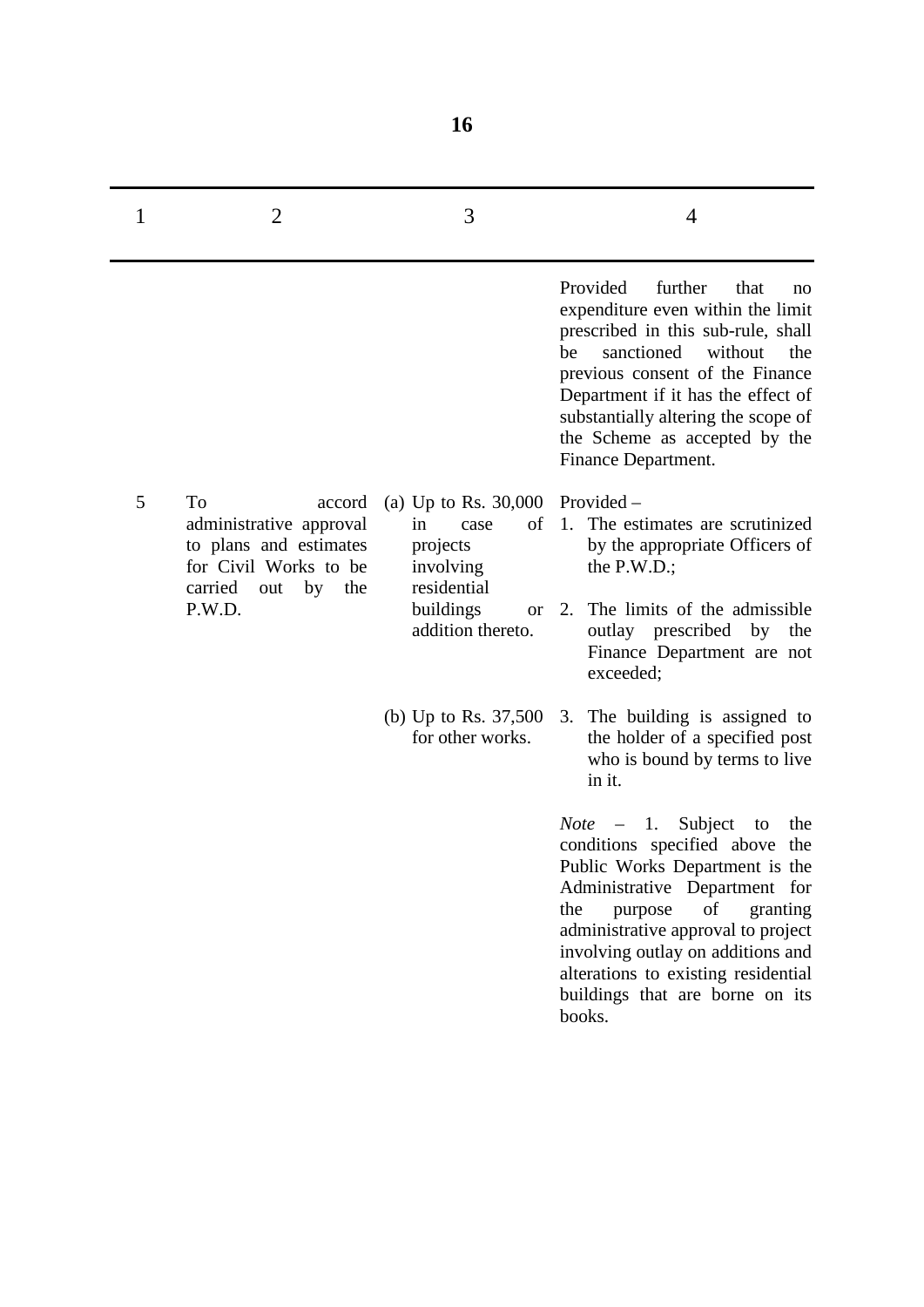| 1 | 2                                                                                                                   | 3                                                                                                                                                     | 4                                                                                                                                                                                                                                                                                                                            |
|---|---------------------------------------------------------------------------------------------------------------------|-------------------------------------------------------------------------------------------------------------------------------------------------------|------------------------------------------------------------------------------------------------------------------------------------------------------------------------------------------------------------------------------------------------------------------------------------------------------------------------------|
| 6 | To accord administrative<br>approval and<br>sanction<br>expenditure on works to<br>be<br>executed<br>departmentally | .                                                                                                                                                     | Subject to Budget provision and<br>that there are Technical personnel<br>the<br>scrutinise<br>competent<br>to<br>estimates and supervise the work<br>and that the rule laid down for<br>departmental<br>constructions<br>of<br>Public Buildings (Appendix 9 to<br>the Meghalaya Financial Rules)<br>are strictly adhered to. |
|   | (a) Original Works                                                                                                  | In case of projects<br>involving residential<br>building up to Rs.<br>$20,000$ and for other<br>Rs.<br>works up<br>to<br>30,000.                      | - The term<br>'residential<br><b>Note</b><br>does<br>building'<br>include<br>not<br>Government Hostels or quarters<br>for Employees on pay scales the<br>maximum of which does<br>not<br>exceed Rs. 350.                                                                                                                     |
|   | (b) Petty construction on Up to Rs. $7,500$<br>Departmental<br>buildings (residential)<br>and repairs.              |                                                                                                                                                       | (See note on item 71 of Appendix<br>'B' and items 23 of Appendix 'C'<br>to the Contingency Manual and<br>also para 13 of the Rule regulating<br>Departmental construction<br>of<br>Public Buildings (Appendix 9 to<br>the Meghalaya Financial Rules).                                                                        |
|   | (c) Sanction<br>excess<br>expenditure over the<br>estimates.                                                        | $Up$ to<br>5 <sup>5</sup><br>percent<br>provided<br>that<br>the<br>total<br>of<br>exceeded<br>estimate is within<br>their<br>of<br>power<br>sanction. |                                                                                                                                                                                                                                                                                                                              |
|   | (d) Renewal<br>expenditure<br>sanctioned in respect<br>departmental<br>of<br>works in progress.                     | of For one year at a<br>time.                                                                                                                         | Subject to Budget provision and<br>conformity with the original<br>sanction.<br>$Note$ – The<br>sanction<br>of a<br>competent authority for executing<br>the work carried with it the<br>sanction for incurring necessary<br>expenditure on the purchase of<br>stores required for the work.                                 |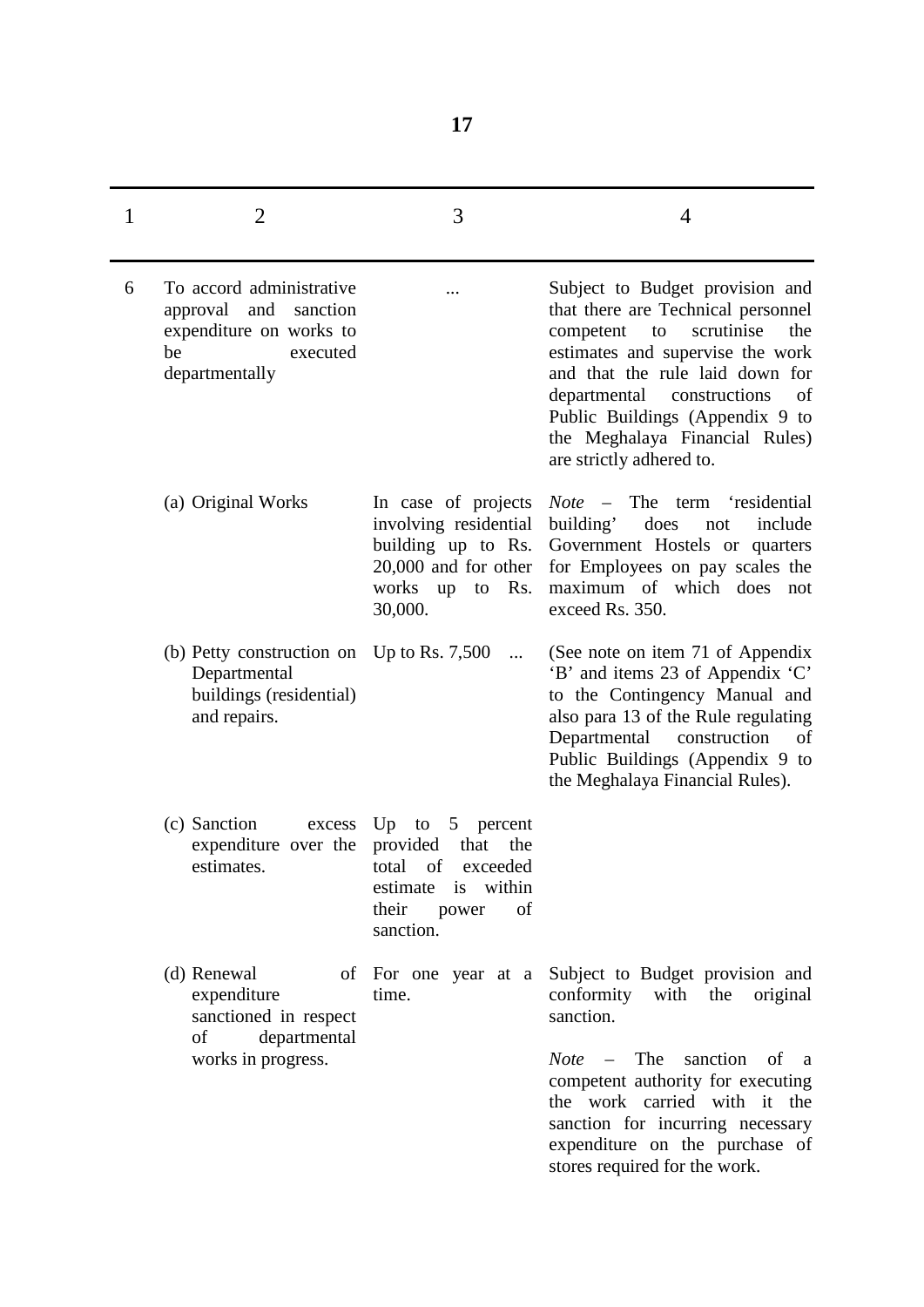| 1 | $\overline{2}$                                                                        | 3                                                                                                           | $\overline{4}$                                                                                                                                                                                                                                                                                                                                                                                                                                      |
|---|---------------------------------------------------------------------------------------|-------------------------------------------------------------------------------------------------------------|-----------------------------------------------------------------------------------------------------------------------------------------------------------------------------------------------------------------------------------------------------------------------------------------------------------------------------------------------------------------------------------------------------------------------------------------------------|
| 7 | Sanction                                                                              | Up to Rs. 750 if Provided that $-$                                                                          |                                                                                                                                                                                                                                                                                                                                                                                                                                                     |
|   | miscellaneous<br>expenditure in any<br>individual<br>case or<br>for<br>objects<br>any | recurring<br>in<br>any<br>single case. Up to<br>Rs. 3,000 if non-<br>recurring<br>in<br>any<br>single case. | (1) The expenditure does not relate to<br>Secretariat Office<br>of<br>the<br>the<br>Department concern;                                                                                                                                                                                                                                                                                                                                             |
|   | which no scale or<br>limit to its power of<br>sanction<br><i>is</i>                   |                                                                                                             | $(2)$ The expenditure is within<br>the<br>power of Government;                                                                                                                                                                                                                                                                                                                                                                                      |
|   | prescribed.                                                                           |                                                                                                             | (3) The demand therefore has not been<br>refused by the Assembly or the<br>Supply restricted at the instance of<br>the Finance Department; and                                                                                                                                                                                                                                                                                                      |
|   |                                                                                       |                                                                                                             | $(4)$ The expenditure is not on a new<br>Service<br>which<br>was<br>not<br>contemplated in the Budget.                                                                                                                                                                                                                                                                                                                                              |
| 8 | Sanction expenditure<br>on contingencies                                              |                                                                                                             | Subject to<br>(a) Availability of funds;<br>(b) Observance of procedural and other<br>general directions laid down in the<br>Contingency Manual and special<br>orders issued by Government from<br>time to time;                                                                                                                                                                                                                                    |
|   | (1) Rent on land and<br>building<br>leased                                            | Full power                                                                                                  | Provided that -                                                                                                                                                                                                                                                                                                                                                                                                                                     |
|   | out<br>to<br>Government                                                               |                                                                                                             | (1) Funds are available for the purpose;<br>(2) Additional accommodation in a<br>private building in the case of an<br>existing<br>office,<br><b>or</b><br>private<br>accommodation in the case of a<br>new office is very essential and the<br>availability of allotted Government<br>accommodation is reviewed from<br>time to time by the department<br>concerned and the department is<br>satisfied that hired accommodation<br>is inescapable. |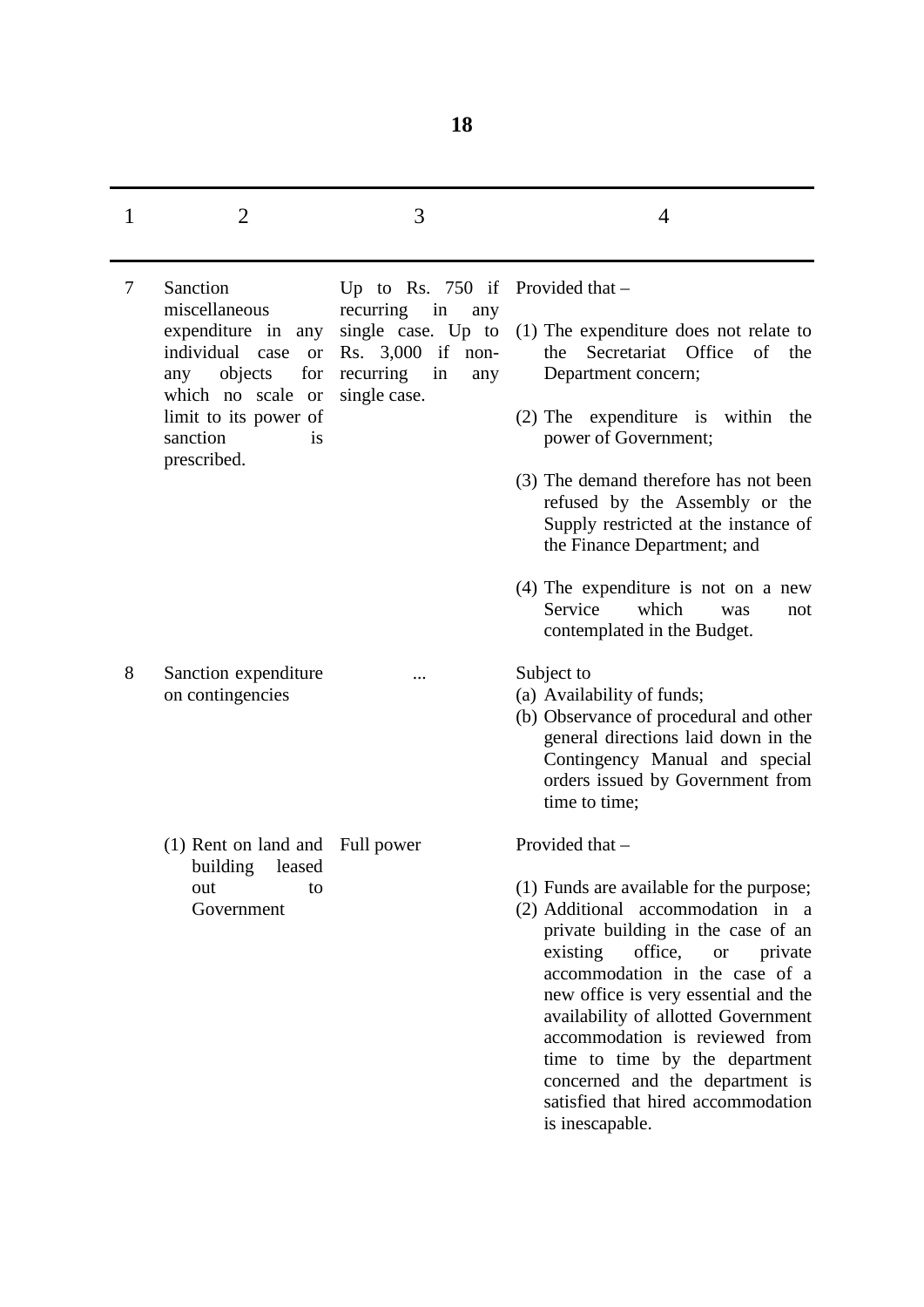| 1 | 2 | 3 | 4                                                                                                                                                                                                                                                                                                                                                                                                                                                                                                                                                                                                                                                                                                                                                                                                           |
|---|---|---|-------------------------------------------------------------------------------------------------------------------------------------------------------------------------------------------------------------------------------------------------------------------------------------------------------------------------------------------------------------------------------------------------------------------------------------------------------------------------------------------------------------------------------------------------------------------------------------------------------------------------------------------------------------------------------------------------------------------------------------------------------------------------------------------------------------|
|   |   |   | (3) The Executive Engineer concerned<br>certificate that a suitable public<br>building is not available for the<br>purpose, and<br>$(4)$ The rent is fixed-<br>(a) By the hiring Officer, strictly<br>according to the Rent Control Law<br>in force from time to time in all<br>cases coming under the purview of<br>such Law, and<br>(b) By the Deputy Commissioner or<br>Subdivision Officer concerned in<br>all other cases.                                                                                                                                                                                                                                                                                                                                                                             |
|   |   |   | Provided further that -<br>$\mathbf{i}$<br>In cases coming under the<br>purview of Rent Control Law in<br>force, the following certificate<br>should be in corporated in the<br>sanctioning letter.<br>"Certified that the rent fixed<br>conforms to the requirement of<br>the Rent Control Law in force<br>and the fixation of the Rent has<br>been done in accordance with<br>the said Law". And<br>In case where the Rent Control<br>$\rm ii)$<br>Law does not apply for the<br>following certificate should be<br>incorporated in the sanctioned<br>$letter -$<br>"Certified that the provisions of<br>the Rent Control Law<br>are<br>applicable in this case and as<br>such the rent has been fixed on<br>the basis of certificate of rent<br>reasonableness issued by the<br>Deputy Commissioner/Sub- |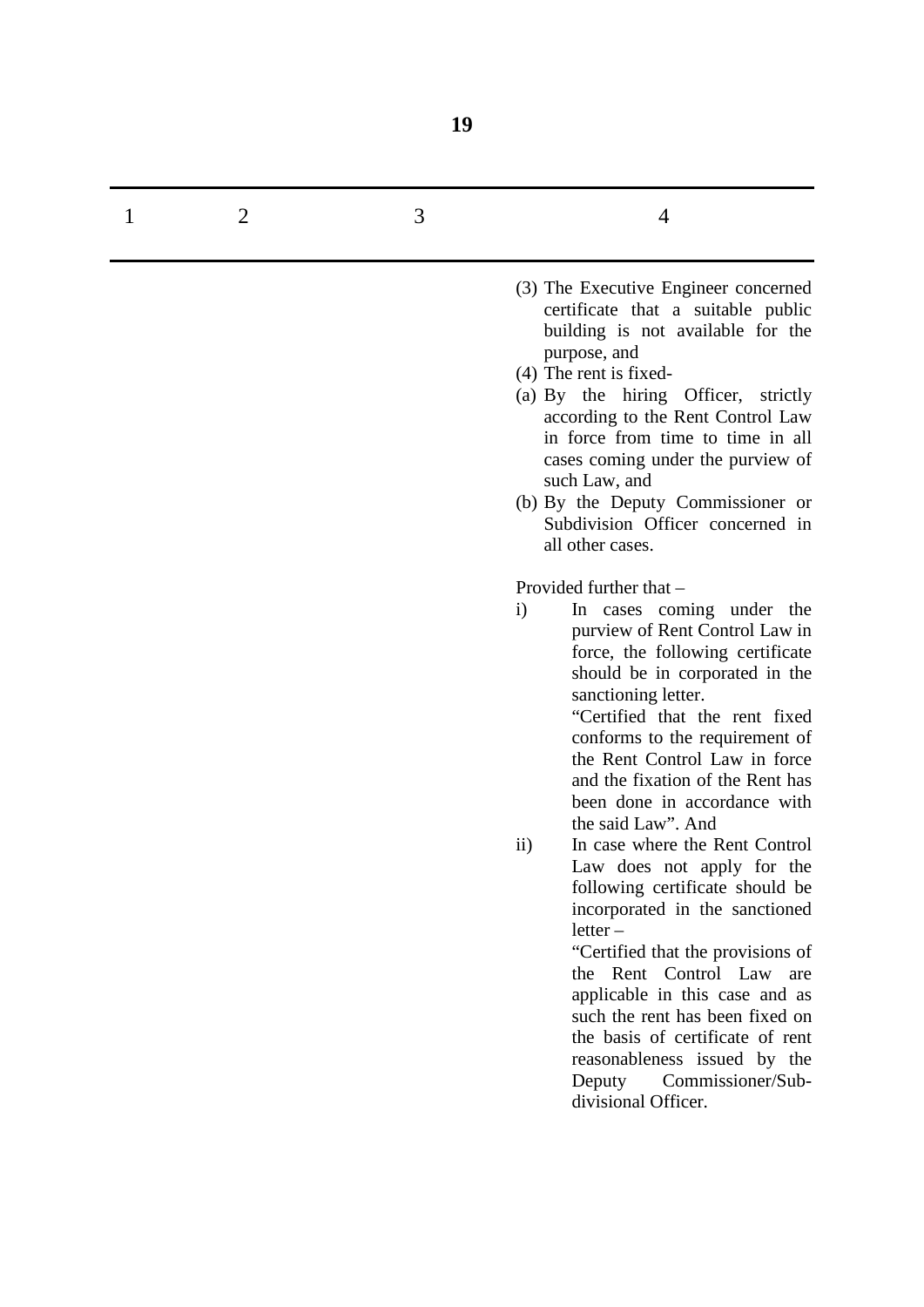| 1  | $\overline{2}$                                                                                                                                                                                          | 3                                                   | 4                                                                                                                                                                                                                                                                                                                                         |
|----|---------------------------------------------------------------------------------------------------------------------------------------------------------------------------------------------------------|-----------------------------------------------------|-------------------------------------------------------------------------------------------------------------------------------------------------------------------------------------------------------------------------------------------------------------------------------------------------------------------------------------------|
|    | (2) Purchase of type Full power<br>writers,<br>duplicators<br>and<br>calculating<br>machines.                                                                                                           |                                                     | Subject to budget provision specially<br>made for the purpose.                                                                                                                                                                                                                                                                            |
| 9  | Sanction to writing<br>off<br>of<br>the<br>irrecoverable<br>value<br>of stores livestock or<br>public money lost by<br>fraud<br>the<br><b>or</b><br>negligible<br>of<br>individuals or other<br>causes. | Up to Rs. $2,000$ in<br>any single case             | Provided that -<br>(1) The less does not disclose.<br>(a) Defect of system the amendment of<br>which would require a reference to<br>the Finance Department, or<br>(b) A serious negligence on the part of<br>a particular or servants which<br>might call for disciplinary action<br>requiring a reference to the Finance<br>Department; |
|    |                                                                                                                                                                                                         |                                                     | Provided further that all cases of<br>defects in system, theft, embezzlement,<br>fraud or serious negligence should be<br>brought to the notice of the Finance<br>Department.                                                                                                                                                             |
|    |                                                                                                                                                                                                         |                                                     | <i>Note</i> – The expression livestock,<br>wherever it occurs should be held to<br>mean elephants, castle, mules ponies,<br>sheep, goats, pigs and poultry.                                                                                                                                                                               |
| 10 | not<br>revenue<br>otherwise<br>provided<br>for.                                                                                                                                                         | Sanction refunds of Up to a maximum of<br>Rs. 1,000 | Subject to any rules that may be<br>applicable and unless the refund is<br>ordered by a Court.                                                                                                                                                                                                                                            |
| 11 | Sanction<br>the<br>remission<br>of<br>disallowances<br>by<br>audit officers.                                                                                                                            | Up to Rs. $500$ in<br>each individual case.         | Subject to an aggregate maximum of<br>500<br>the case<br>Rs.<br>in<br>of<br>any<br>establishment in which a number of<br>overdrawals are due to the same case<br>and further subject to the following<br>conditions:-                                                                                                                     |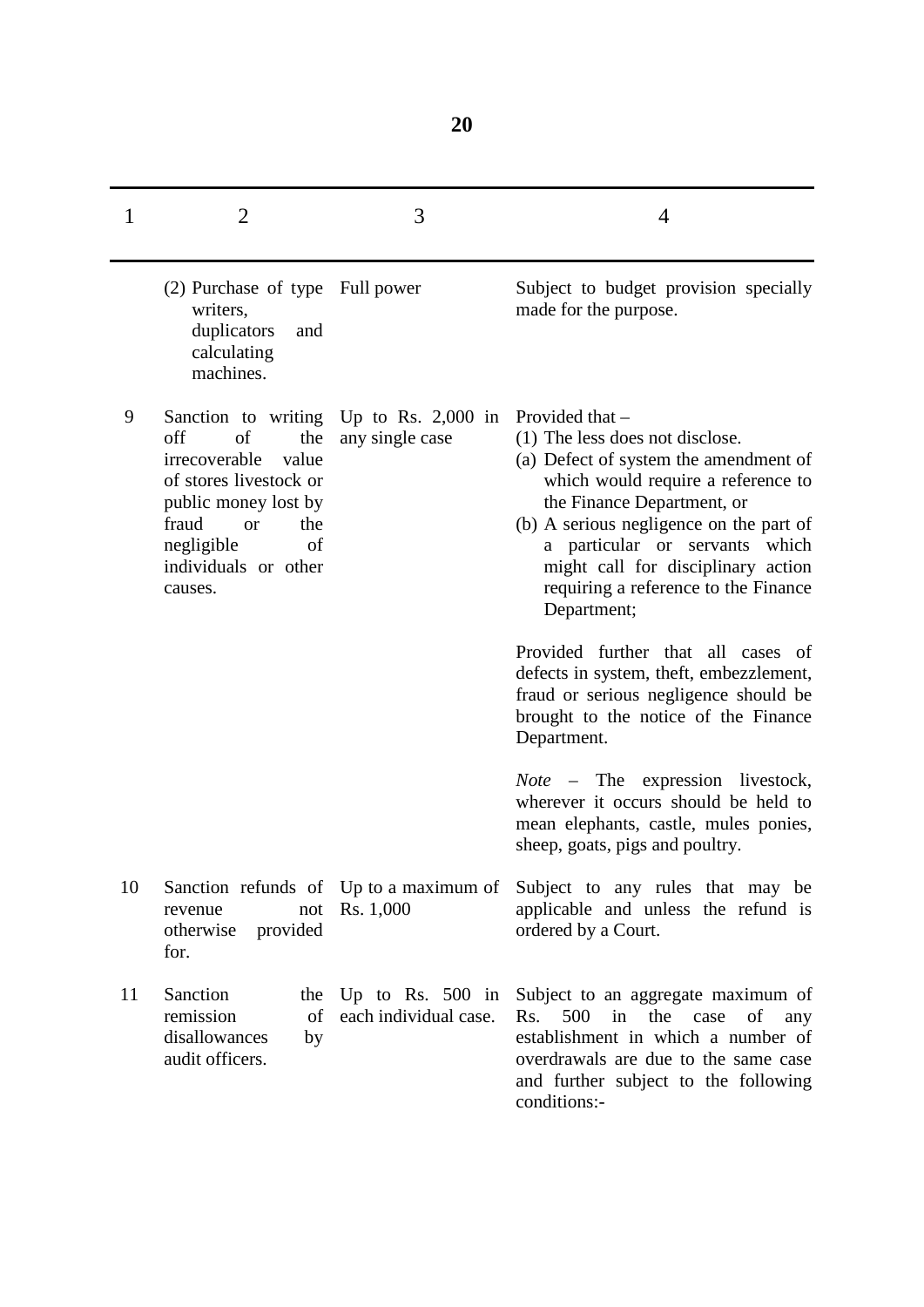| 1  | $\overline{2}$                                                                                                                 | 3 | 4                                                                                                                                                                                                                                                                                                                                                                                                                                                                                                                                                                                                                                                                                                                                                                                                                                                                                                                                                                                                                                                                                                  |
|----|--------------------------------------------------------------------------------------------------------------------------------|---|----------------------------------------------------------------------------------------------------------------------------------------------------------------------------------------------------------------------------------------------------------------------------------------------------------------------------------------------------------------------------------------------------------------------------------------------------------------------------------------------------------------------------------------------------------------------------------------------------------------------------------------------------------------------------------------------------------------------------------------------------------------------------------------------------------------------------------------------------------------------------------------------------------------------------------------------------------------------------------------------------------------------------------------------------------------------------------------------------|
|    |                                                                                                                                |   | (1) That the money was drawn in good<br>faith;<br>(2) That no direct of system is disclosed;<br>(3) That the over drawal<br>has<br>not<br>involved other expenditure requiring<br>reference to the Finance Department<br>or orders of the Governor.<br>(4) That it does not involve an addition<br>of pay of money than Rs. 100 per<br>mensem to any individual and, if the<br>overdrawal is challenged within 12<br>months subject to the following<br>further considerations:-<br>(a) That it has not been cause by any<br>delay in notifying a promotion or<br>reversion.<br>(b) That the pay of the Government<br>servant does not exceed Rs. 250.<br>(2) When a disallowance remitted under<br>this rules, the reasons therefore<br>should invariably be recorded by the<br>remitting authority.<br>(3) "All sanctions to forged recovery<br>these<br>orders<br>under<br>should<br>be<br>communicated to the Accountant<br>General. It is open to the Accountant<br>General to require that the action<br>taken in any case should be reported<br>the Finance Department for<br>to<br>orders. |
| 12 | Sanction deputation of<br>Government Servants<br>(temporary/permanent)<br>on an approved course<br>of<br>training<br><b>or</b> |   | For a period not exceeding 12 months.<br>The Officers deputed will be treated as<br>on duty under F.R. $9(6)(b)(i)$ and they<br>will be entitled to the following:-                                                                                                                                                                                                                                                                                                                                                                                                                                                                                                                                                                                                                                                                                                                                                                                                                                                                                                                                |
|    | instruction.                                                                                                                   |   | Pay: -- The pay drawn at the time he was<br>placed on such duty under F.R.20.                                                                                                                                                                                                                                                                                                                                                                                                                                                                                                                                                                                                                                                                                                                                                                                                                                                                                                                                                                                                                      |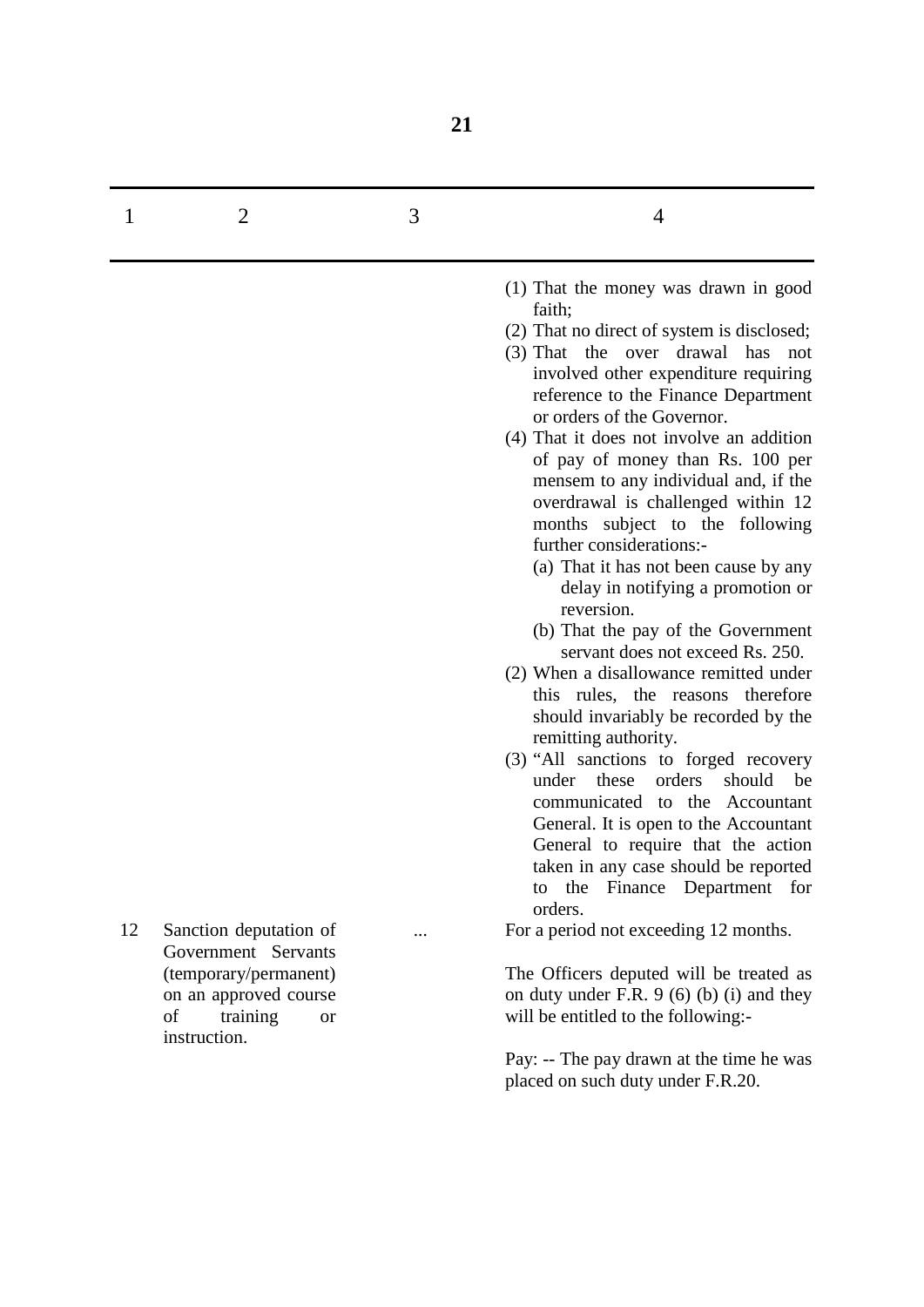| 1  | 2                                                                                                                                                                       | 3                     | 4                                                                                                                                                          |
|----|-------------------------------------------------------------------------------------------------------------------------------------------------------------------------|-----------------------|------------------------------------------------------------------------------------------------------------------------------------------------------------|
|    |                                                                                                                                                                         |                       | D.A.- As admissible under the rules                                                                                                                        |
|    |                                                                                                                                                                         |                       | C.A.- Winter allowances, House Rent<br>allowance, Hill allowance, etc., up to a<br>maximum period of a months under<br>S.R.3(6) read with S.r.118, 119     |
|    |                                                                                                                                                                         |                       | T.A.-As on tour under S.R.289                                                                                                                              |
|    |                                                                                                                                                                         |                       | L.A. - If any, in lieu of daily allowance<br>rate approved by Finance<br>at the<br>Department for each course of training<br>or instruction.               |
| 13 | Accept tenders                                                                                                                                                          | Full power.           |                                                                                                                                                            |
| 14 | To issue detailed Full powers.<br>sanction of scheme.                                                                                                                   |                       | Provided that<br>such<br>schemes<br>are<br>approved by the Finance Department<br>and that there is no material deviation of<br>change in approved schemes. |
| 15 | To sanction posts<br>included in schemes<br>approved by the<br>Finance Department.                                                                                      | Full powers.          | Provided the posts are sanctioned on<br>approved scales of pay.                                                                                            |
| 16 | To<br>deputation.                                                                                                                                                       | sanction Full powers. | As per approval schemes.                                                                                                                                   |
| 17 | Test<br>To<br>sanction<br>relief,<br>Agricultural<br>Loan. Rehabilitation<br>Loan, Distress Loan,<br>Grants and Loans to<br>Displaced<br>persons,<br>Gratuitous relief. | Full powers.          | Subject to :-<br>(1) Budget provision, and<br>(2) Observance of rules regulating such<br>loans.                                                            |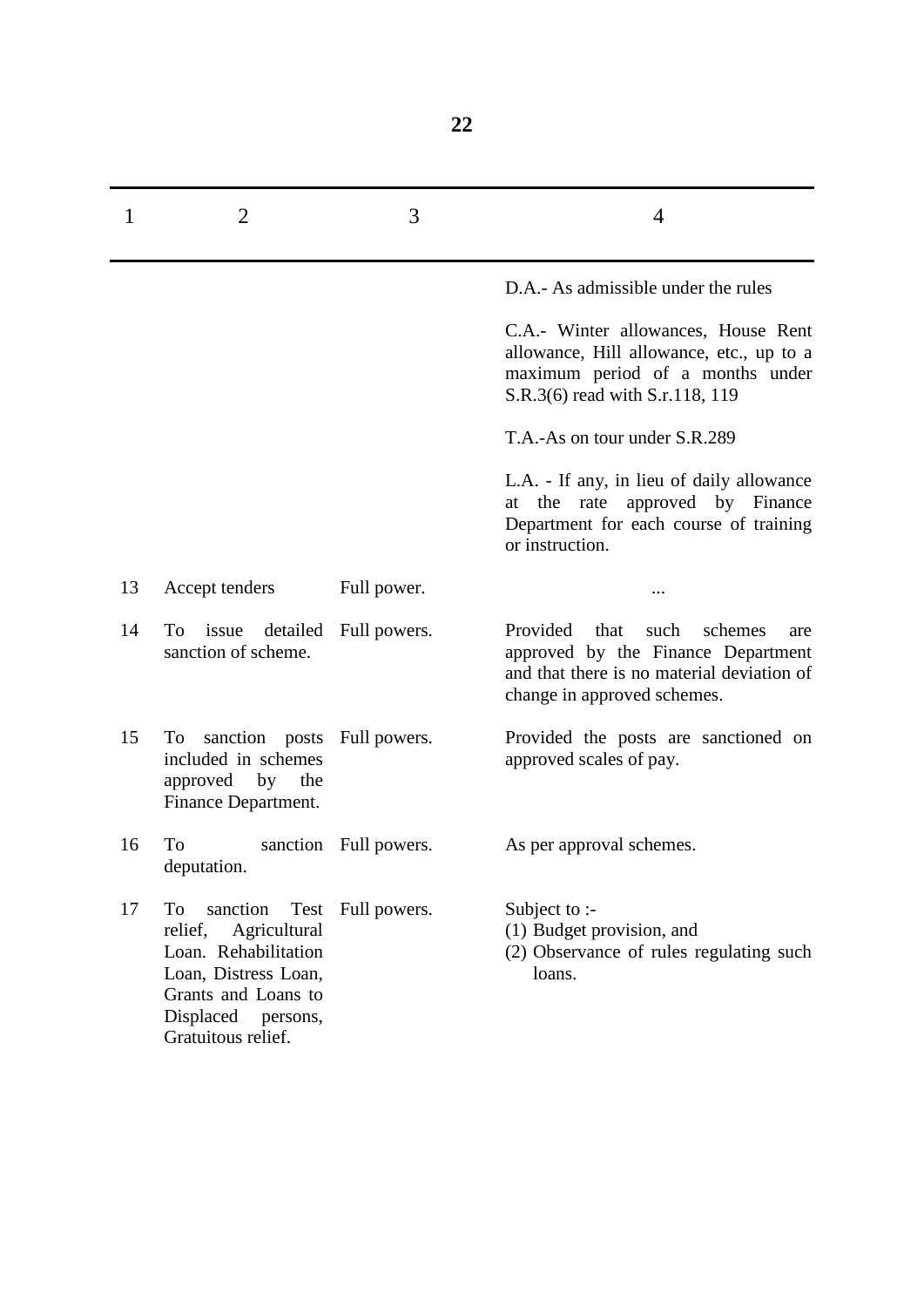| 1  | $\overline{2}$                                                                                          | 3                                                                                                                           | $\overline{4}$                                                                                                                                                                                                                                                                                                                                                                                                                                                                      |
|----|---------------------------------------------------------------------------------------------------------|-----------------------------------------------------------------------------------------------------------------------------|-------------------------------------------------------------------------------------------------------------------------------------------------------------------------------------------------------------------------------------------------------------------------------------------------------------------------------------------------------------------------------------------------------------------------------------------------------------------------------------|
| 18 | Permanent retention<br>of temporary posts.                                                              | Full power. In case<br>of any post<br>for<br>which<br>the<br>appointing<br>authority is<br>the<br>Head<br>of<br>Department. | Provided the posts have continued for 5<br>and<br>years<br>more<br>of<br><b>or</b><br>are<br>not<br>experimental and purely <i>ad hoc</i> in<br>nature.<br>Provided further that the power herein<br>delegated shall not be applicable in<br>respect of organisations which are not<br>expected to continue on permanent<br>basis, the permanent retention of posts<br>under such organisation shall be done in<br>consultation with personnel and A.R.<br>and Finance Departments. |
| 19 | sanction pre- Full powers.<br>To<br>audit of claims up to<br>6 years.                                   |                                                                                                                             |                                                                                                                                                                                                                                                                                                                                                                                                                                                                                     |
| 20 | To sanction political Full powers.<br>pension and grants to<br>political pensioner.                     |                                                                                                                             | Subject to the rules regulating such<br>pension and grants.                                                                                                                                                                                                                                                                                                                                                                                                                         |
| 21 | Fixation<br>of<br>of<br>remuneration<br>Lawyer.                                                         | Full powers.                                                                                                                | Subject to the approval of the L.R.                                                                                                                                                                                                                                                                                                                                                                                                                                                 |
| 22 | To<br>sanction<br>of<br>construction<br>residential<br>quarters<br>within<br>the<br>permissible outlay. | Full powers.                                                                                                                | Provided there is a specific budget<br>provision for the purpose.                                                                                                                                                                                                                                                                                                                                                                                                                   |
| 23 | sanction house<br>To<br>rent.                                                                           | Full powers.                                                                                                                | Subject to the observance of rules and<br>procedures under the Urban Areas Rent<br>Control Act and other rules and orders of<br>Government as the case may be.                                                                                                                                                                                                                                                                                                                      |
|    |                                                                                                         |                                                                                                                             | Provided further that it is a new office.<br>which cannot be accommodated in the<br>existing buildings.                                                                                                                                                                                                                                                                                                                                                                             |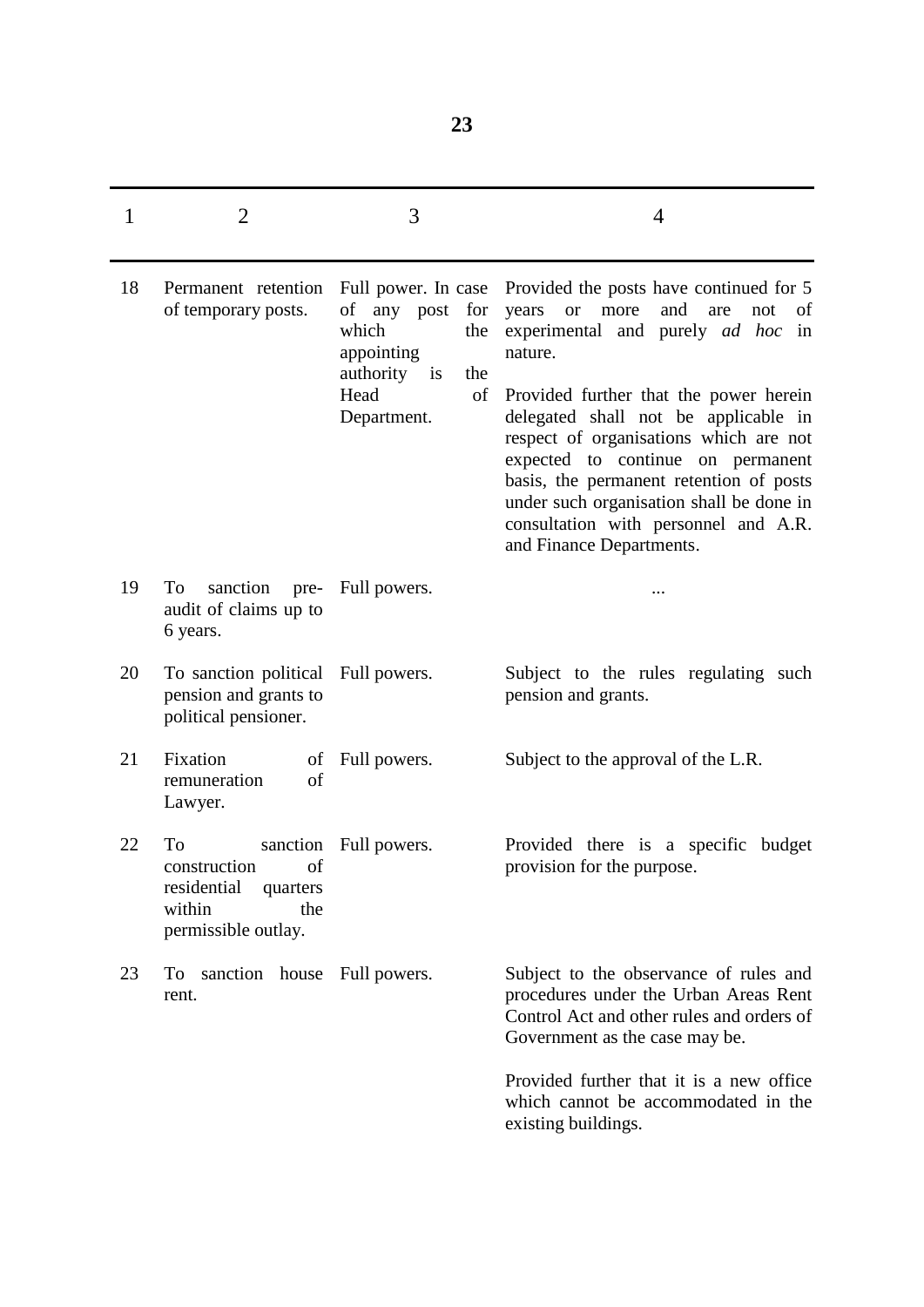| 1  | $\overline{2}$                                                                                                                                     | 3                        | 4                                                                                                                                                                                                    |
|----|----------------------------------------------------------------------------------------------------------------------------------------------------|--------------------------|------------------------------------------------------------------------------------------------------------------------------------------------------------------------------------------------------|
| 24 | To<br>of<br>entertainment<br>peons<br>and<br>stenographer<br>whenever a<br>post<br>such<br>entitled<br>to<br>complement of staff<br>is sanctioned. | sanction Full powers.    | .                                                                                                                                                                                                    |
| 25 | To sanction a post of Full powers.<br>driver whenever a<br>vehicle<br>is<br>sanctioned.                                                            |                          |                                                                                                                                                                                                      |
| 26 | sanction<br>To<br>of<br>printing<br>standardised forms.                                                                                            | local Full powers.       | Provided<br>the<br>Government<br>Press<br>expresses inability to supply or<br>the<br>Government Press is unable<br>the<br>Government Press is unable to supply<br>within 60 days of the requisition. |
| 27 | make<br>To<br><b>State Guests.</b>                                                                                                                 | people Full powers       | Subject to the observance of existing<br>rule laid down in Government O.M. No.<br>CA. 58/76/78, dated 25 <sup>th</sup> March 1976<br>and as amended from time to time.                               |
| 28 | To sanction Bench Full powers<br><b>Assistant</b> and Peons<br>whenever<br>a<br>magistrate or EAC,<br>is appointed.                                |                          |                                                                                                                                                                                                      |
| 29 | Sanction of staff for Full powers<br>Ministers,<br><b>State</b><br>Ministers<br>and<br>Parliamentary<br>Secretaries.                               |                          | As per standard laid down.                                                                                                                                                                           |
| 30 | Grant<br>voted by Legislature<br>in favour of named<br>recipients.                                                                                 | specifically Full powers | $\cdots$                                                                                                                                                                                             |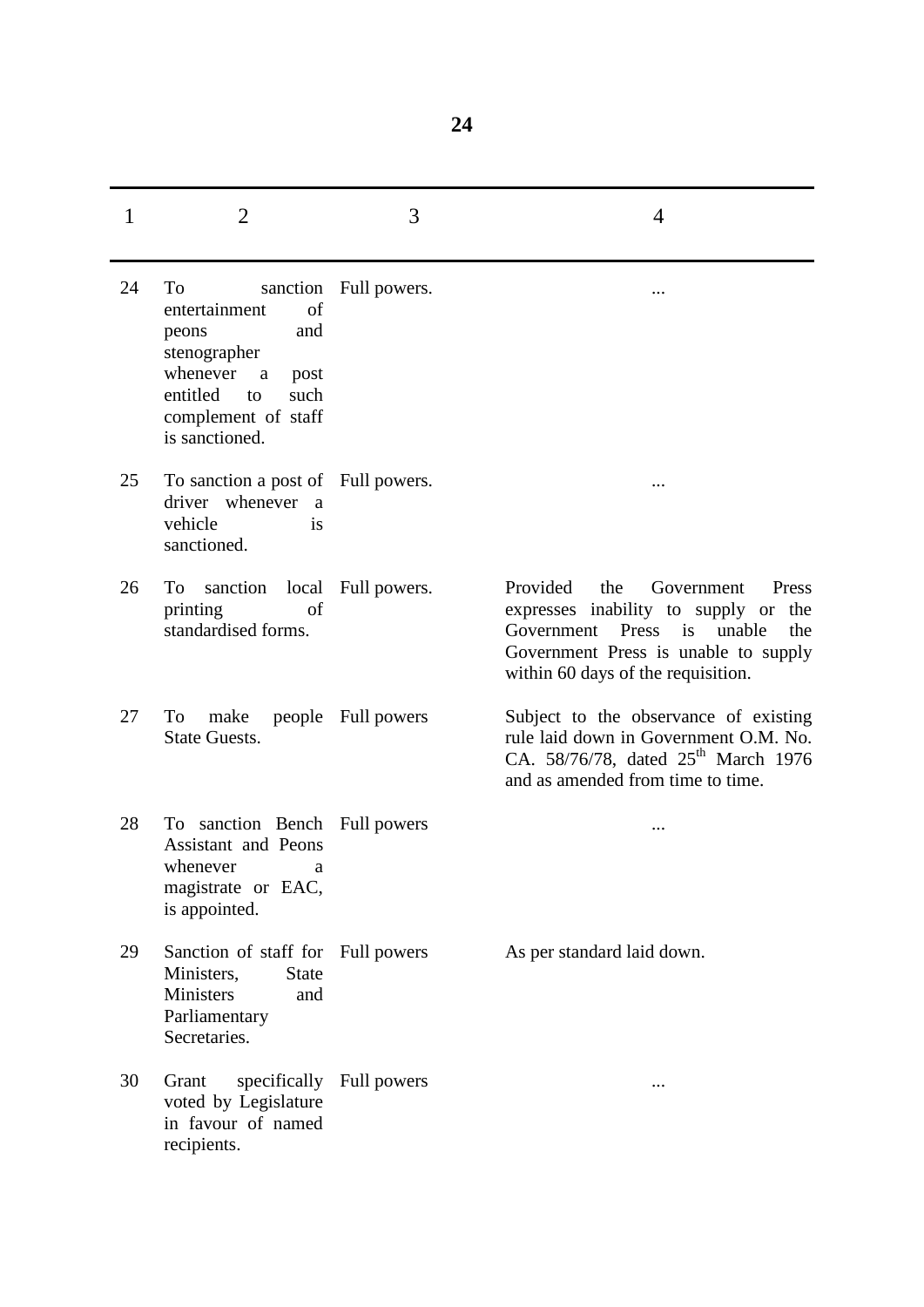|    |                                                                                                                                                                                                                                            | 3 |                                                                                                                                                                                                                      |
|----|--------------------------------------------------------------------------------------------------------------------------------------------------------------------------------------------------------------------------------------------|---|----------------------------------------------------------------------------------------------------------------------------------------------------------------------------------------------------------------------|
| 31 | To sanction P.O.L. Full powers.<br>bills, requisition and<br>hire charges, wages<br>of drivers<br>and<br>handymen of the<br>vehicles<br>requisitioned under<br>the Requisition and<br>Control of Vehicles<br>Act, 1968 (Act V of<br>1969). |   | Provided that $-$<br>(a) That there is a specific budget<br>provision for the purpose.<br>(b) That the proposal has been submitted<br>in accordance with the procedure<br>issued by Government from time to<br>time. |

### SCHEDULE II

# **Powers delegated to the Heads of Departments**

*Note* - The following powers are delegated to the Heads of Departments generally. Certain Heads of Departments have however been given specific powers to incur expenditure on particular items as detailed in Schedule III.

| Sl. No. | Nature of power                                                                                                                                                                     | <b>Extent of Power</b>                                              | General condition, if any                                                                                                                                                                                                                                                                                          |
|---------|-------------------------------------------------------------------------------------------------------------------------------------------------------------------------------------|---------------------------------------------------------------------|--------------------------------------------------------------------------------------------------------------------------------------------------------------------------------------------------------------------------------------------------------------------------------------------------------------------|
|         |                                                                                                                                                                                     | 3                                                                   |                                                                                                                                                                                                                                                                                                                    |
|         | Creation of temporary Posts on pay scales i)<br>posts in services, cadres with the maximum<br>and officers under their not exceeding Rs.<br>under<br>plan<br>control<br>expenditure | 475 per mensem for ii)<br>period<br>not<br>a<br>exceeding 6 months. | Staff pattern should be laid<br>down with the approval of<br>Finance Department.<br>standard<br>scales<br>On.<br>for<br>approved<br>similar/identical posts in<br>other Heads of Department.<br>iii)<br>Copies of all sanction<br>should be forwarded to<br>Finance and Administrative<br>Departments immediately. |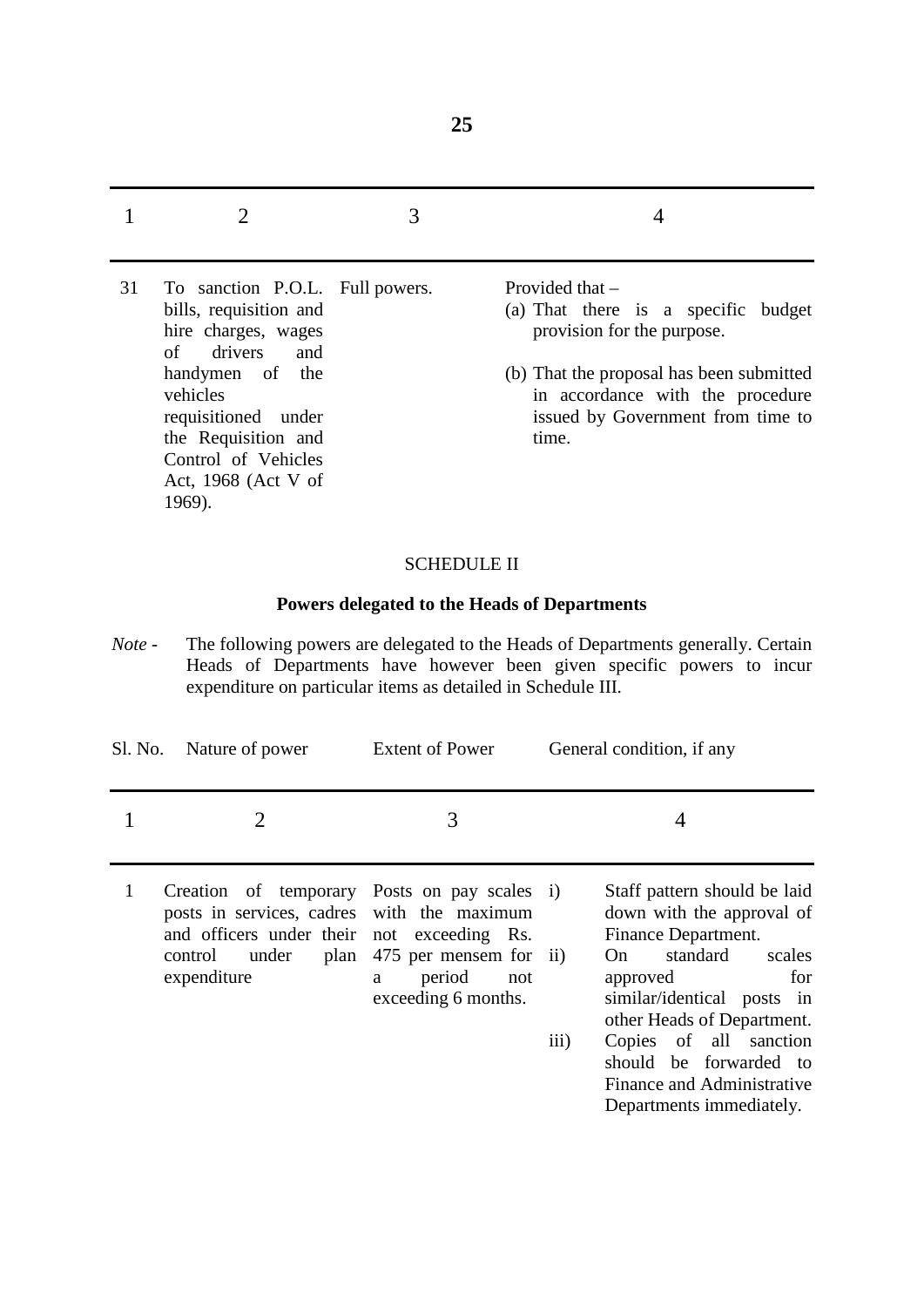| 1              | $\overline{2}$                                                                                                                                                                                                                                            | 3                                                                                                                             | 4                                                                                                                                                                                                                                                                                                                             |
|----------------|-----------------------------------------------------------------------------------------------------------------------------------------------------------------------------------------------------------------------------------------------------------|-------------------------------------------------------------------------------------------------------------------------------|-------------------------------------------------------------------------------------------------------------------------------------------------------------------------------------------------------------------------------------------------------------------------------------------------------------------------------|
|                |                                                                                                                                                                                                                                                           |                                                                                                                               | Availability of funds by<br>iv)<br>valid appropriation.                                                                                                                                                                                                                                                                       |
| $\overline{2}$ | To accord administrative Up to Rs. 20,000<br>approval to plans and<br>estimates for evils works<br>to be carried out by the<br>Public<br>Works<br>Department, other than<br>residential building and<br>projects involving<br>the<br>acquisition of land. |                                                                                                                               | Provided<br>the<br>estimates<br>are<br>scrutinized<br>by the appropriate<br>officers of the Public Works<br>Department.<br>(For<br>procedure<br>obtaining<br>in<br>administrative<br>approval<br>see<br>paragraphs 236-242 of the Public<br>Works Department Code and Rule<br>188 of the Executive Manual.                    |
| 3              | To accord administrative<br>approval<br>and<br>sanction<br>expenditure on works to<br>be<br>executed<br>departmentally other than<br>residential buildings and<br>involving<br>projects<br>acquisition of land.                                           |                                                                                                                               |                                                                                                                                                                                                                                                                                                                               |
|                | (a) Original Works.                                                                                                                                                                                                                                       | In case of project<br>involving residential<br>building up to Rs.<br>15,000. For other<br>Rs.<br>works<br>to<br>up<br>20,000. | Subject to budget provision and<br>that there is technical personnel<br>scrutinize<br>competent<br>the<br>to<br>estimates and supervise the works<br>and that the rules laid down for<br>departmental<br>constructions<br>of<br>public buildings (Appendix 9 to<br>the Meghalaya Financial Rules)<br>are strictly adhered to. |
|                | (b) Petty construction on<br>Departmental<br>building<br>$(non-$<br>residential)<br>and<br>repairs.                                                                                                                                                       | Up to Rs. $7,500$ in<br>each case                                                                                             | (See notes on item 71 of Appendix<br>'B' and item 23 of Appendix 'C'<br>to the Contingency Manual and<br>also para 13 of the Rules<br>regulating<br>departmental<br>contraction of public buildings<br>(Appendix 9 to the Meghalaya<br>Financial Rule).                                                                       |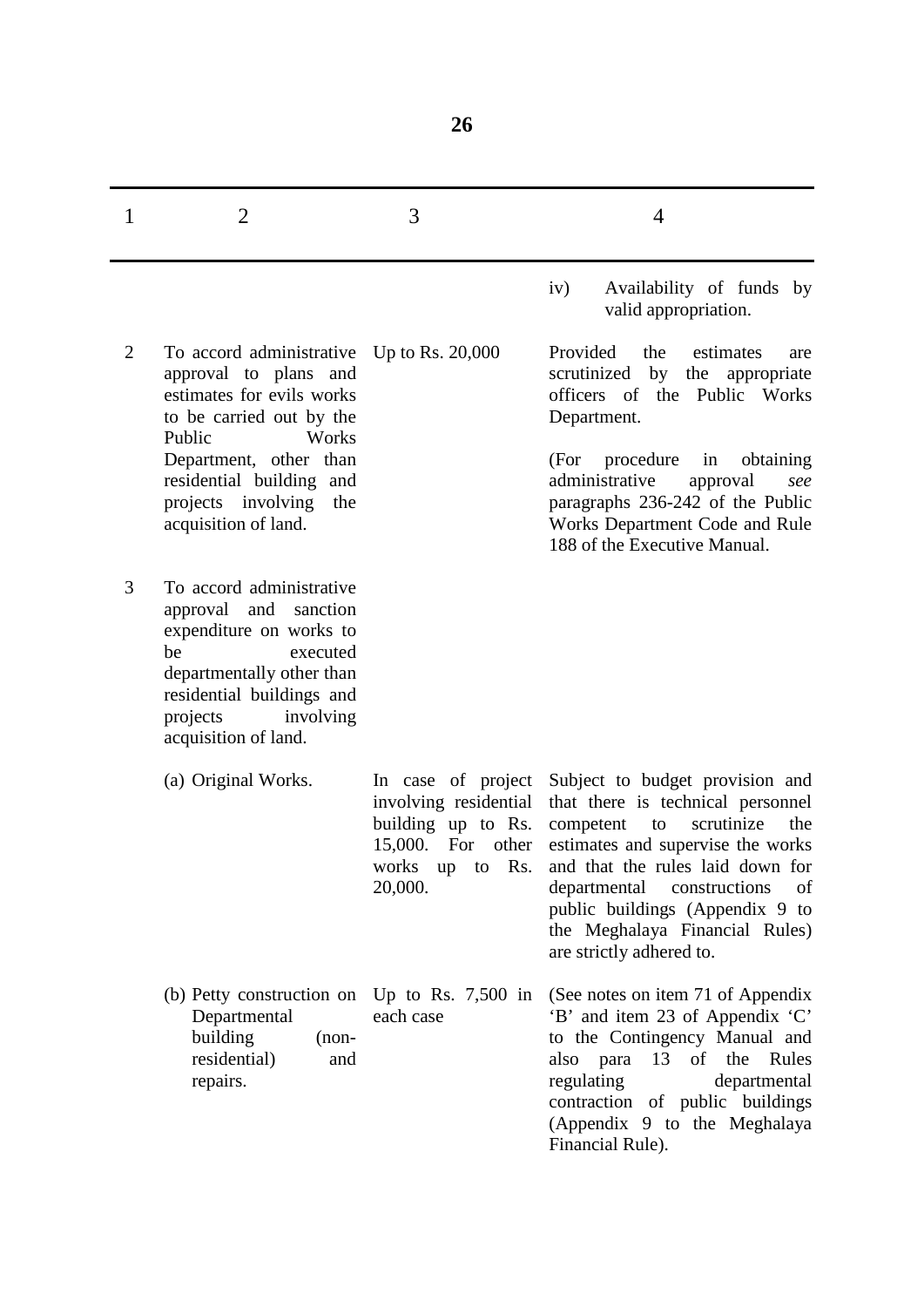| 1 | $\overline{2}$                                                                                                                                                                                       | 3                                                                                                                                                               | 4                                                                                                                                                                                                                                                                                                                                                                                                                                        |
|---|------------------------------------------------------------------------------------------------------------------------------------------------------------------------------------------------------|-----------------------------------------------------------------------------------------------------------------------------------------------------------------|------------------------------------------------------------------------------------------------------------------------------------------------------------------------------------------------------------------------------------------------------------------------------------------------------------------------------------------------------------------------------------------------------------------------------------------|
|   |                                                                                                                                                                                                      |                                                                                                                                                                 | Note -<br>The<br>sanction of a<br>competent authority for<br>executing the work<br>carries with<br>it<br>the<br>sanction for incurring<br>necessary expenditure<br>on the purchase of<br>stores required for the<br>work).                                                                                                                                                                                                               |
|   | (c) Sanction<br>excess<br>expenditure over the<br>estimates.                                                                                                                                         | Up to $5$ per cent<br>provided<br>that<br>the<br>total of the exceeded<br>estimate is within<br>their<br>of<br>power<br>sanction.                               |                                                                                                                                                                                                                                                                                                                                                                                                                                          |
| 4 | Sanction<br>miscellaneous<br>expenditure<br>in<br>any<br>individual case or any<br>object for which no scale<br>or limit to its power is<br>prescribed.<br>Sanction expenditure on<br>contingencies. | Rs.<br>300<br>Up<br>to<br>recurring<br>in<br>any<br>single case.<br>Up to Rs. $1,500$ if<br>non-recurring in any<br>single case.                                | Provided that -<br>(1) The expenditure does not relate<br>to the office of the authority<br>concerned;<br>(2) The expenditure is within the<br>power of the authority;<br>(3) The demand therefore has not<br>been refused by the Assembly<br>or the Supply restricted at the<br>of<br>the<br>Financial<br>instance<br>Department; and<br>$(4)$ The expenditure is not on a<br>serve which was not<br>new<br>comtemplated in the budget. |
|   | (1) Purchase<br>of<br>instruments,<br>appliances, apparatus,<br>machinery, tools and<br>plant and order stores<br>in India (including<br>livestock).                                                 | (a) Full power when<br>purchase is made<br>through Central<br><b>Stores</b><br>Department,<br><b>or</b><br>on rate contract<br>or through a duly<br>constituted | Subject to budget provision and<br>provision of the Financial Rules<br>governing the purchase of stores<br>for the public service (Appendix<br>10 of the Meghalaya Financial<br>Rules).                                                                                                                                                                                                                                                  |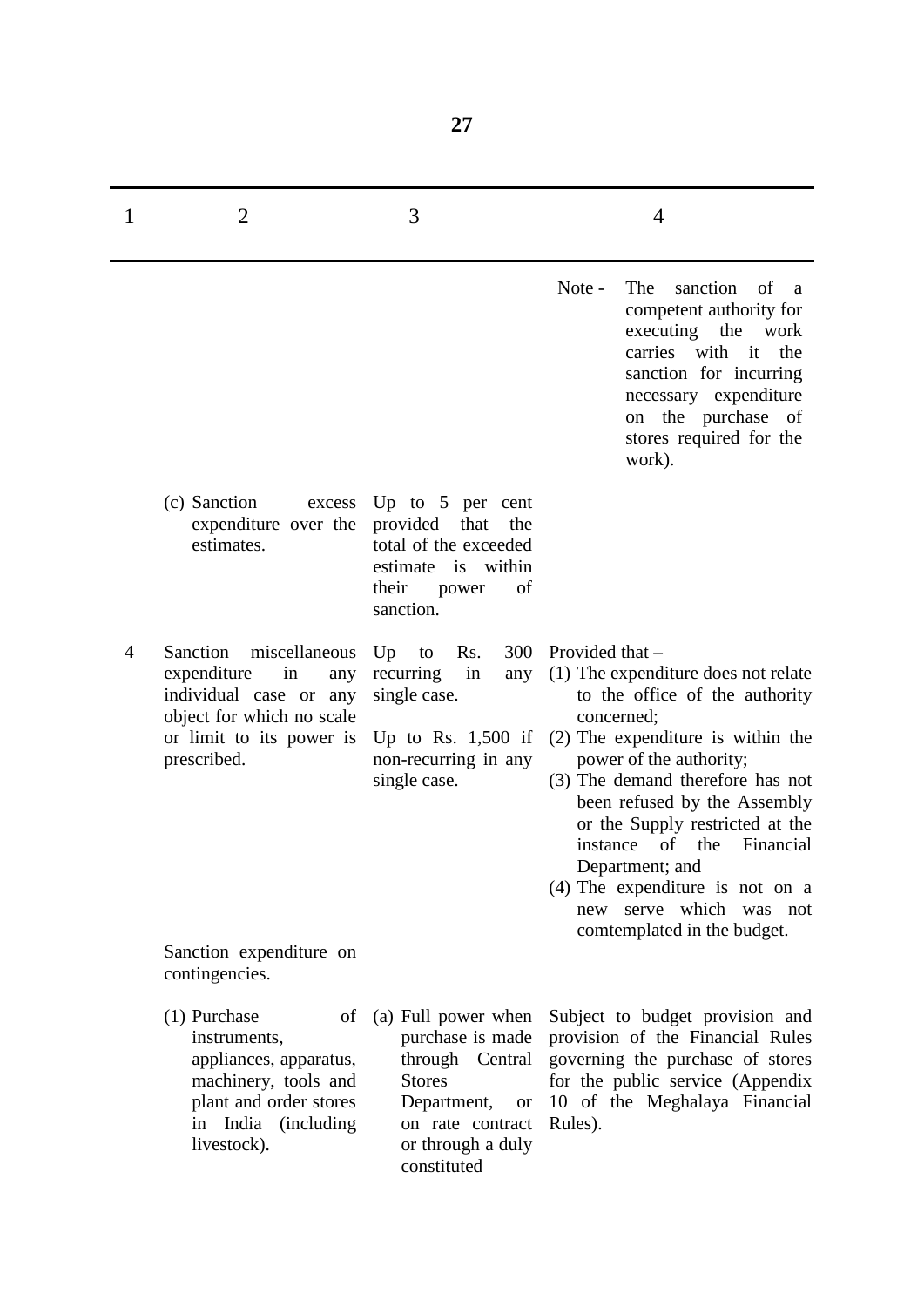| 1 | $\overline{2}$                                                                                        | 3                                                                                                                                                                                                                                                 | 4                                                                                                                                                                                                                                                                                                                                                                                                                                                                                                                                                                                                                                                                                                                                                                                    |
|---|-------------------------------------------------------------------------------------------------------|---------------------------------------------------------------------------------------------------------------------------------------------------------------------------------------------------------------------------------------------------|--------------------------------------------------------------------------------------------------------------------------------------------------------------------------------------------------------------------------------------------------------------------------------------------------------------------------------------------------------------------------------------------------------------------------------------------------------------------------------------------------------------------------------------------------------------------------------------------------------------------------------------------------------------------------------------------------------------------------------------------------------------------------------------|
|   |                                                                                                       | Purchase<br>Board<br>wherein<br>the<br>Administrative<br>Department<br>and<br>Finance Department<br>are represented.<br>(b) Otherwise up to<br>Rs. 10,000 in<br>each<br>case<br>provided the cost<br>of each item does<br>not exceed Rs.<br>1,500 |                                                                                                                                                                                                                                                                                                                                                                                                                                                                                                                                                                                                                                                                                                                                                                                      |
|   | (2) Purchase of spare<br>parts, tyres, tubes and<br>cost of repair<br>on<br>departmental<br>vehicles. |                                                                                                                                                                                                                                                   | Subject to the scales laid down<br>below :-<br>(1) Purchase of tyres, tubes up to<br>Rs. 1,500 in each case. In<br>regard to bulldozers, tractor<br>and other kind of earth,<br>moving and heaving haulage<br>equipment the purchase of<br>spares may be allowed to the<br>extent of Rs. 6,000 in each<br>case.<br>(2) Minor overhaul and repairs at a<br>cost not exceeding Rs. 750 in<br>each case<br>(3) As the transaction pertaining to<br>the above are considerable and<br>are subject to audit a history<br>sheet should be maintained for<br>each vehicle showing the<br>mileage done,<br>spare<br>parts<br>purchased, major and minor<br>overhauls<br>the vehicles<br>has<br>undergone, repairs undertaken<br>and cost incurred in respect of<br>each item of expenditure. |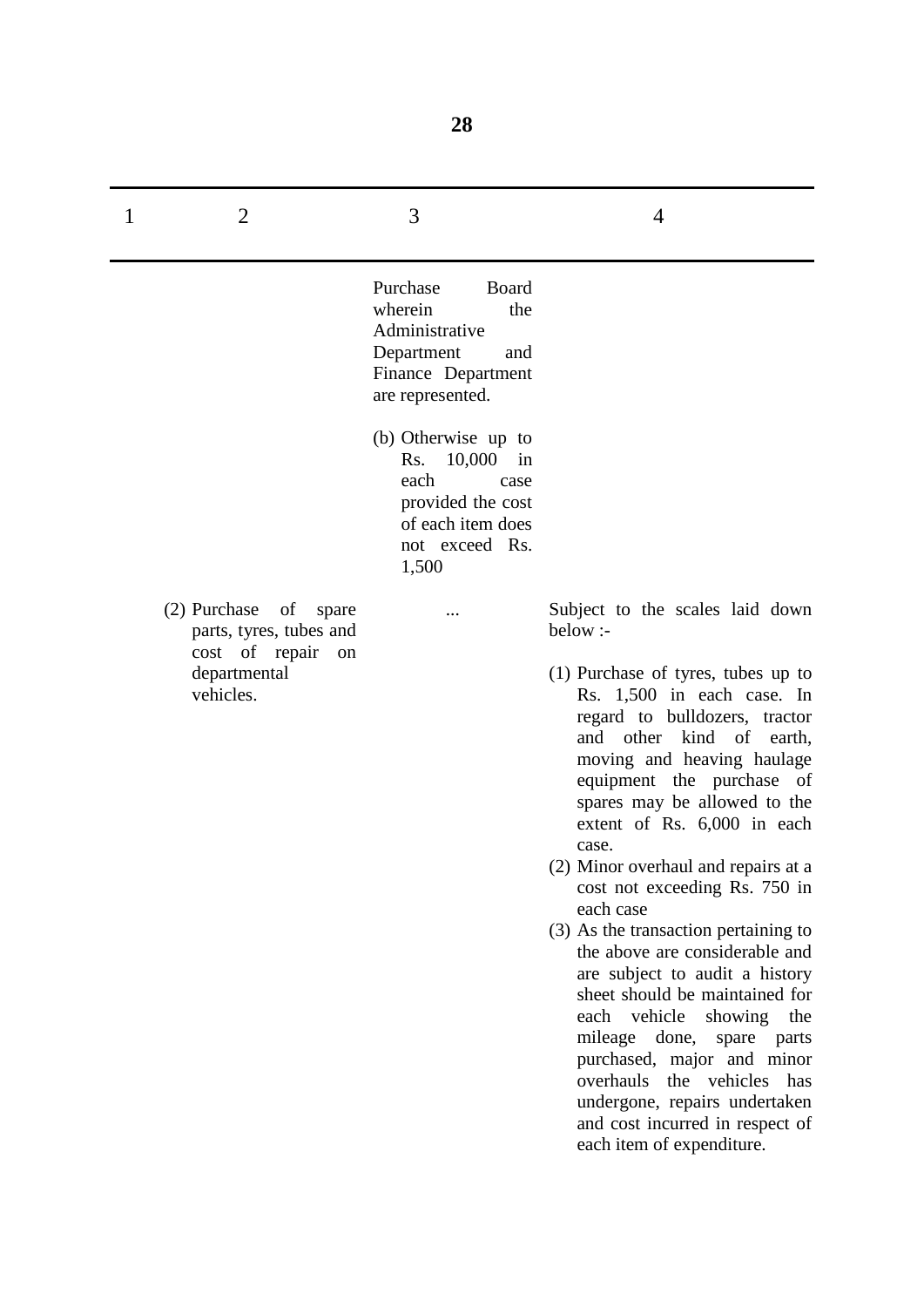| 1 | $\overline{2}$                                                                                                                            | 3                             | 4                                                                                                                                                                                                                                                                                                                                                                                                                               |
|---|-------------------------------------------------------------------------------------------------------------------------------------------|-------------------------------|---------------------------------------------------------------------------------------------------------------------------------------------------------------------------------------------------------------------------------------------------------------------------------------------------------------------------------------------------------------------------------------------------------------------------------|
|   | (3) Purchase of furniture Full power<br>for new Office or on<br>expansion<br>for<br>existing offices or in<br>replacement of old<br>ones. |                               | should be of the<br>(a) Furniture<br>approved type. If approved<br>of furniture is<br>type<br>not<br>available,<br>other<br>of<br>type<br>furniture may be purchased at<br>approximate<br>the<br>of<br>cost<br>approved type of furniture.<br>(b) Availability of funds<br>(c) Observance of procedural and<br>other general directions.<br>(d) Such purchases should<br>be<br>made in accordance<br>with<br>prescribed scales. |
|   |                                                                                                                                           |                               | (Note – Where standard type and<br>scales of furniture have not been<br>prescribed the Department of<br>Government should take steps to<br>prescribe them in consultation with<br>the Finance Department).                                                                                                                                                                                                                      |
|   | $(4)$ Purchase of Office Up to Rs. 500 in<br>equipments, such as<br>clocks, time pieces,<br>table fans, etc.                              | each case.                    | Subject to store rule. The limit<br>refers except where otherwise<br>stated, to the cost of each article or<br>any number of articles of the same<br>kind purchased at any time<br>whether for one office or number<br>of offices.                                                                                                                                                                                              |
|   | $(5)$ Rent on lands and Up to Rs. 500 per<br>buildings leased out<br>to Government.                                                       | each<br>mensem<br>in<br>case. | Provided that –<br>(1) Funds are available for the<br>purpose;                                                                                                                                                                                                                                                                                                                                                                  |
|   |                                                                                                                                           |                               | $(2)$ The<br>Executive<br>Engineer<br>concerned<br>certifies<br>that<br><sub>a</sub><br>suitable public building is not<br>available for the purpose; and                                                                                                                                                                                                                                                                       |
|   |                                                                                                                                           |                               | $(3)$ The rent is fixed –                                                                                                                                                                                                                                                                                                                                                                                                       |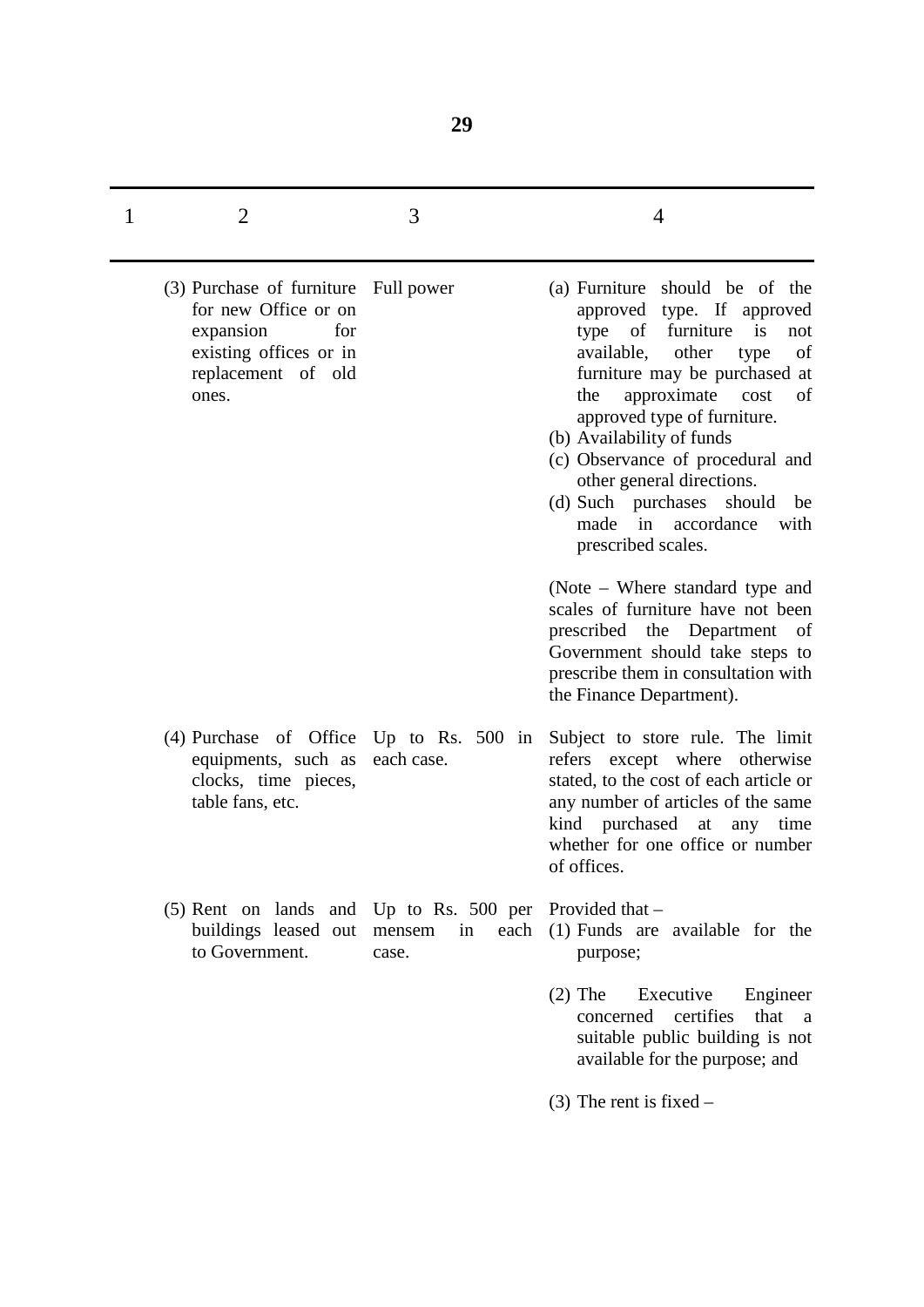| 2 | 3 | 4                                                                                                                                                                                                                                                                                                                                                                                   |
|---|---|-------------------------------------------------------------------------------------------------------------------------------------------------------------------------------------------------------------------------------------------------------------------------------------------------------------------------------------------------------------------------------------|
|   |   | (a) By the hiring officer, strictly<br>according to the Rent Control<br>Law in force from time to time<br>in all cases coming under the<br>purview of such Law; and                                                                                                                                                                                                                 |
|   |   | (b) By the Deputy Commissioner<br>Sub-divisional<br>Officer<br><sub>or</sub><br>concerned in all other cases.                                                                                                                                                                                                                                                                       |
|   |   | Provided further that -                                                                                                                                                                                                                                                                                                                                                             |
|   |   | $\mathbf{i}$<br>In cases coming under the<br>purview of Rent Control<br>Law in force, the following<br>certificates<br>should<br>be<br>incorporated<br>the<br>in<br>sanctioning letter.                                                                                                                                                                                             |
|   |   | "Certified that the rent fixed<br>conforms to the requirement of the<br>Rent Control Law in force and the<br>fixation of the Rent has been done<br>in accordance with the said Law";<br>and<br>In cases where the Rent<br>$\rm ii)$<br>Control Law<br>does<br>not<br>following<br>apply<br>the<br>should<br>be<br>certificates<br>incorporated<br>the<br>in<br>sanctioning letter - |
|   |   | "Certified that the provisions of<br>the Rent Control Law are not<br>applicable in this case and as such<br>the rent has been fixed on the basis<br>of certificate of reasonableness<br>issued<br>by<br>the<br>Deputy<br>Commissioner,<br>Sub-divisional<br>Officer.                                                                                                                |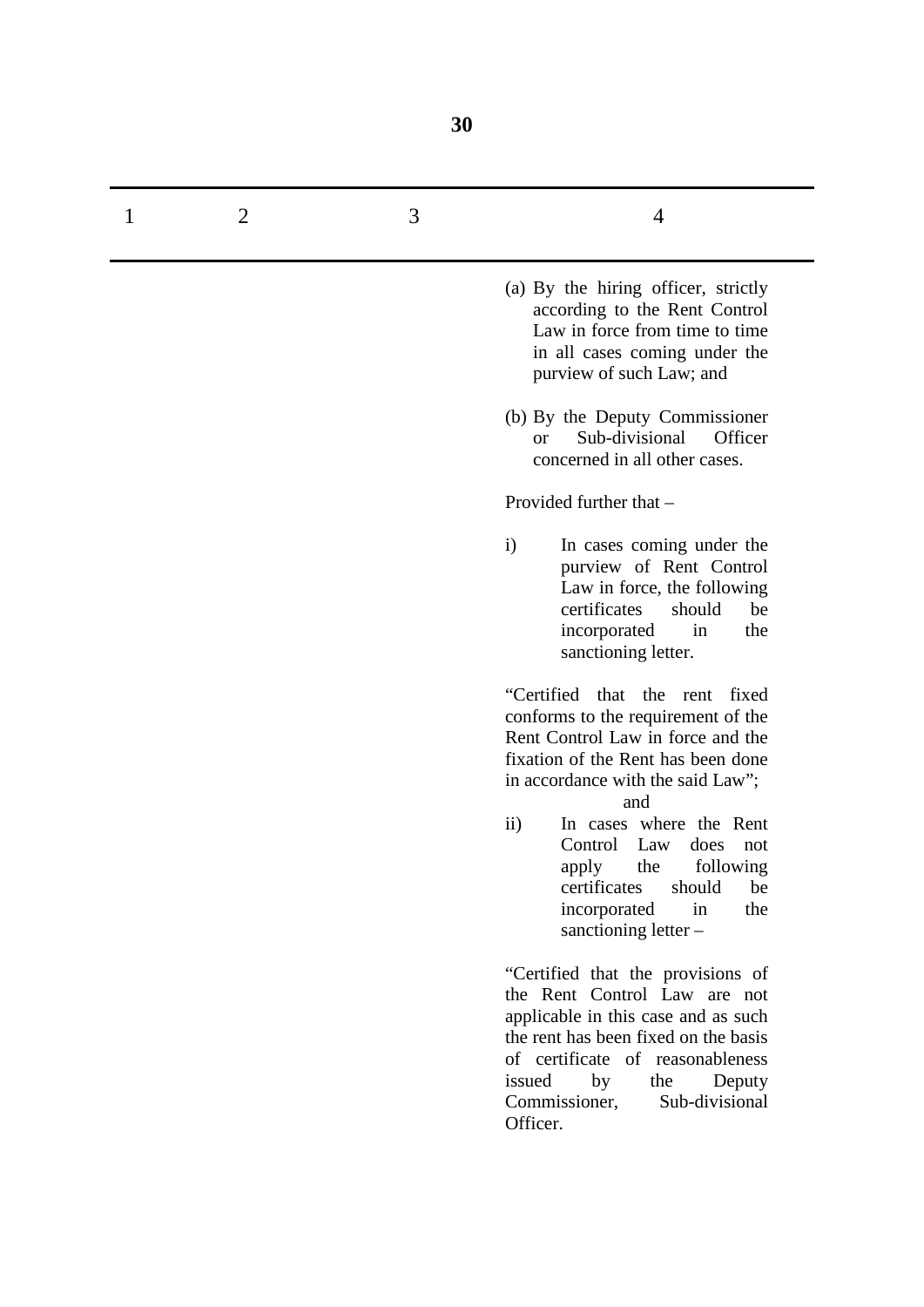| 1 | $\overline{2}$                                             | 3 | 4                                                                                                                                                                                                                                                                                                                                                                                                            |
|---|------------------------------------------------------------|---|--------------------------------------------------------------------------------------------------------------------------------------------------------------------------------------------------------------------------------------------------------------------------------------------------------------------------------------------------------------------------------------------------------------|
|   | (6) Local purchase of<br>Stationery in case of<br>urgency. |   | All articles of Stationery which are<br>supplied by the State Stationery Stores at<br>Shillong must ordinarily be obtained<br>from the Store on indent. Where supply<br>from these stores are not received due to<br>or other and it is<br>reasons<br>some<br>absolutely necessary to purchase the<br>articles local purchase may be resorted<br>to by inviting tenders subject to the<br>following scales - |
|   |                                                            |   | office<br>(a) For<br>(a) Up to Rs. $60$<br>in each case<br>having<br>Ministerial<br>subject to an<br>Staff<br>annual limit<br>of Rs. 2,400<br><i>(including)</i><br>Typists)<br>above 56.                                                                                                                                                                                                                    |
|   |                                                            |   | (b) For<br>office<br>(b) Up to Rs. $40$<br>in each case<br>having<br>Ministerial<br>subject to an<br>Staff<br>limit<br>annual<br>(including)<br>of Rs. 1,000<br>Typists)<br>above 15 but<br>not above 50.                                                                                                                                                                                                    |
|   |                                                            |   | office (c) Up to Rs. 30<br>(c) For<br>having<br>in each case<br>Ministerial<br>subject to an<br>Staff<br>annual limit<br>of Rs. 400<br>(including)<br>Typists) 15 or<br>less.                                                                                                                                                                                                                                |
|   |                                                            |   | It should be certified in each bill that<br>supply from the State Stationery Stores<br>was not available and that the bill does<br>not contain any charge for any item<br>above the permissible limit.                                                                                                                                                                                                       |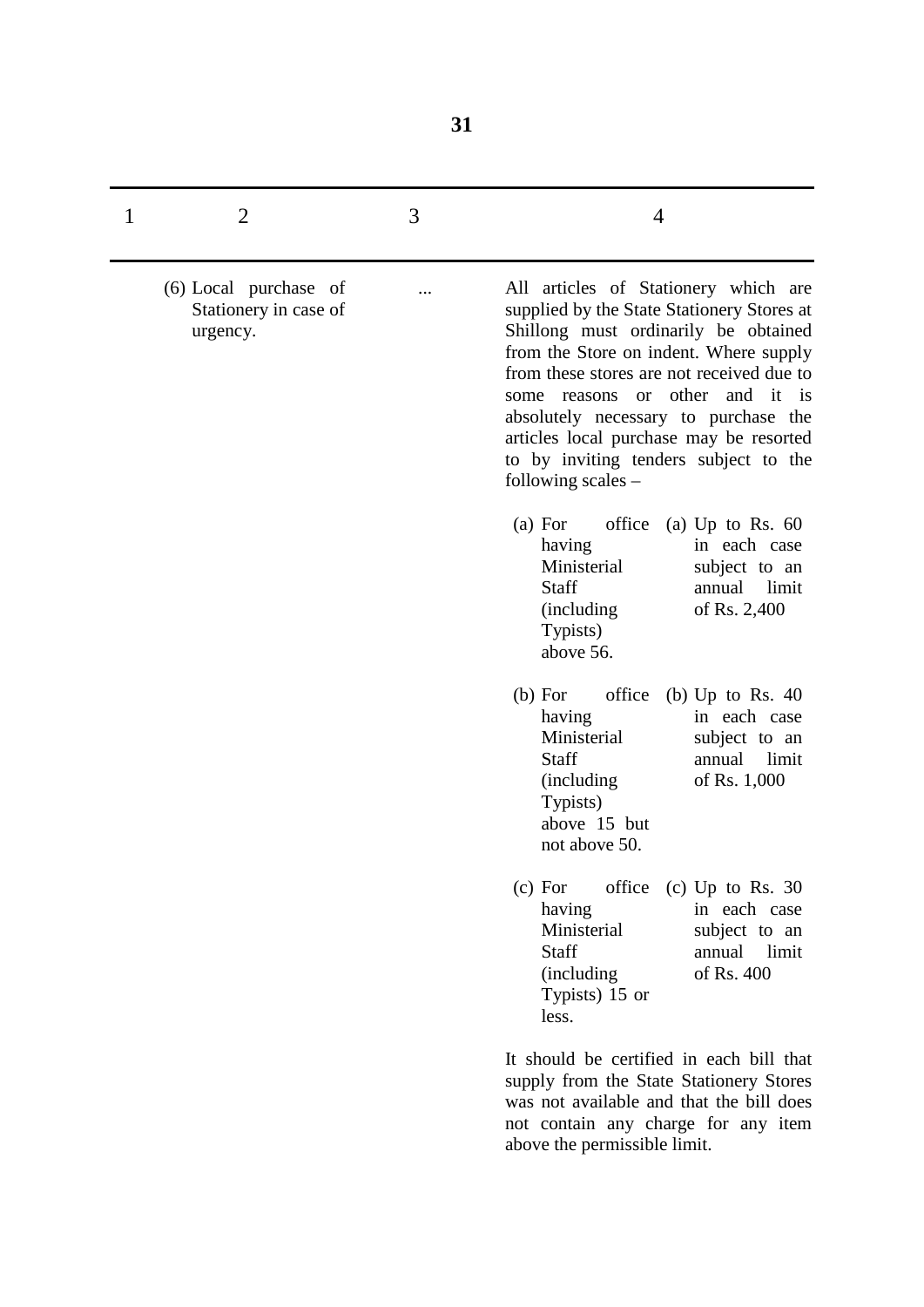| $\mathbf{1}$ |  |  |
|--------------|--|--|
|              |  |  |

...

...

(7) Urgent printing at local presses (excluding forms standardises or nonstandardised).

(8) Purchase of books, maps, periodicals and newspapers.

Purchase of fountain pen is prohibited.

There is no objection for utilising local private printing presses where these charge reasonable prices and the papers to be printed are not confidential. Where no allotment is made under this head, charges up to Rs. 500 in each case subject to a total of Rs. 2,000 in a year may be charged to the allotment under Office Expenses and Miscellaneous. These limit include the cost of paper Standardised forms must never be printed locally.

The work may be distributed after obtaining quotation from different local presses and to the best economic interest of Government. It should be certified in each bill that the printing could not be under taken by the Government Press and that the bill does not contain any charge for any item above the permissible limit.

Subject to the condition that all the charges incurred are within the budget allotment sanctioned for the purpose and that no addition is made to the allotments by the appropriation from any source within the previous sanction Government, the sanction of the Heads of Departments sufficient for the purchase books, maps, publication newspapers and periodicals required for the essential need of their offices or those of their subordinates. Such purchase can be made only when the books, etc., are necessary for the working of Department. For full list of officers, authorised to purchase book, maps, etc please see item 22, Appendix 'C' to the Contingency Manual and also refer to Rule 328-331 of the Executive Manual for further instructions.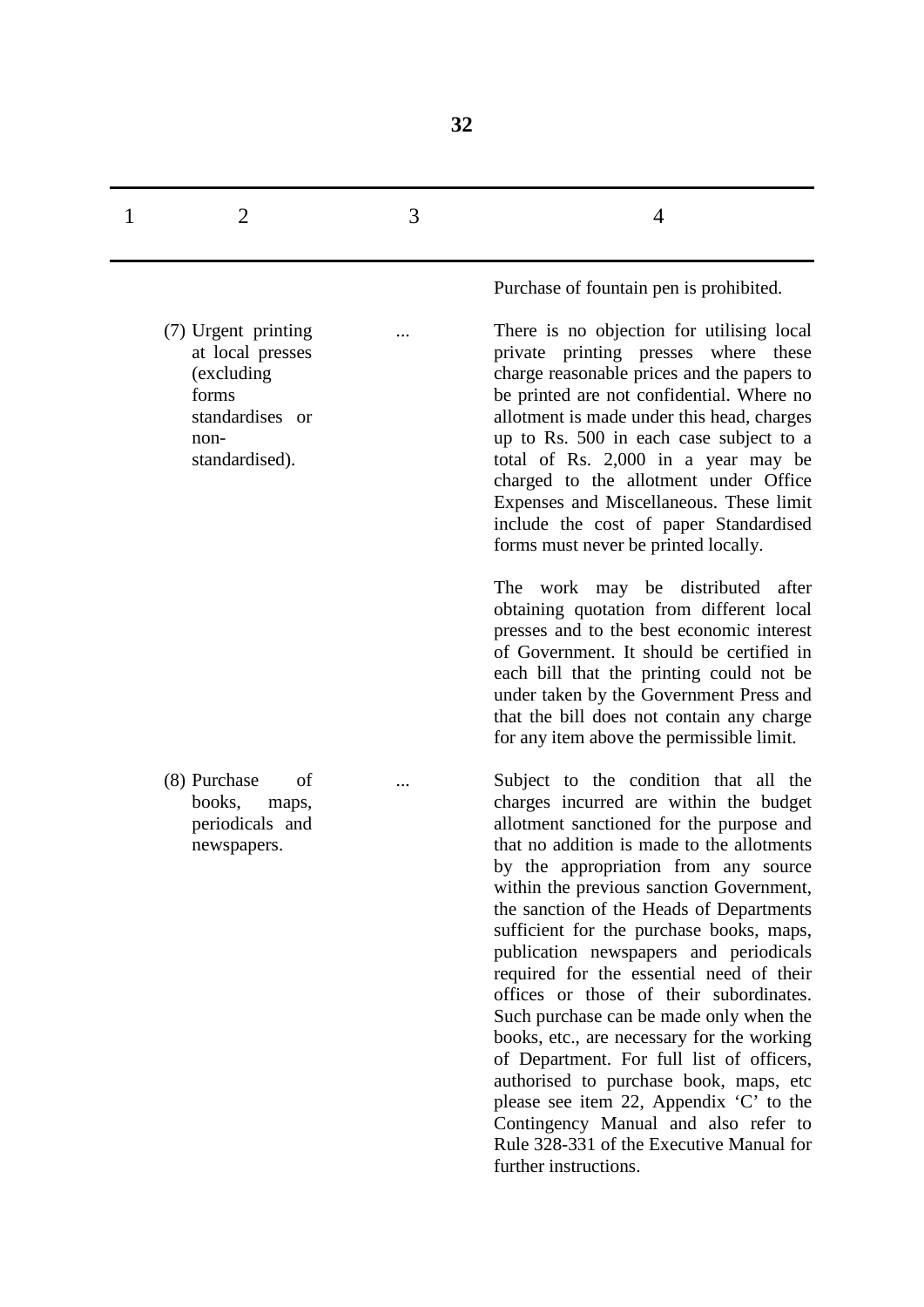| 1  | $\overline{2}$                                                                                                                                                                                     | 3                                                   | 4                                                                                                                                                                                                                                                                                                                                   |
|----|----------------------------------------------------------------------------------------------------------------------------------------------------------------------------------------------------|-----------------------------------------------------|-------------------------------------------------------------------------------------------------------------------------------------------------------------------------------------------------------------------------------------------------------------------------------------------------------------------------------------|
| 6  | Incur expenditure in<br>connection<br>with<br>Exhibitions,<br><b>Shows</b><br>and Fairs.                                                                                                           |                                                     | In case of Exhibitions, Fairs and Shows<br>organised on State Wide basis.<br>(1)<br>Up to Rs. $1,000$ in each case,<br>and<br>(2)<br>Up to Rs. 500 in each case, in<br>of<br>District<br>case<br>and Local                                                                                                                          |
| 7  | Write<br>irrecoverable value of<br><i>(including)</i><br><b>Store</b><br>furniture) livestock or<br>public money lost by<br>fraud or negligence<br>individuals<br>of<br><b>or</b><br>other causes. | off of the Up to Rs. $1,000$ in<br>any single case. | Exhibitions, Fairs and Shows.<br>Provided the loss does not disclose –<br>$(1)$ A defect of system the amendment<br>of which requires the orders of<br>higher authority or<br>$(2)$ A serious negligence on the part of<br>some officer or which might call for<br>disciplinary action requiring the<br>orders of higher authority. |
| 8  | Write off at the value<br>of<br>unserviceable<br>Stores.                                                                                                                                           |                                                     | Full power subject to the condition that                                                                                                                                                                                                                                                                                            |
| 9  | Refund in cases not<br>otherwise provided<br>for.                                                                                                                                                  |                                                     | (1) The articles are disposed of by sale<br>which should ordinarily be by public<br>auction.<br>(2) The original purchase value of<br>articles disposed of at one and the<br>same time does not exceed Rs.<br>1,000.<br>Full power provided that –<br>$(1)$ The refund is necessitated by an                                        |
| 10 | Award<br>Scholarships/Stipends<br>tenable within India.                                                                                                                                            |                                                     | order which he is himself competent<br>to pass, and<br>(2) No single refund, unless ordered by<br>a court, exceeds Rs. 500.<br>Full power subject to budget provision<br>and the rules and orders of the<br>Department or under any Schemes<br>approved by Finance Department.                                                      |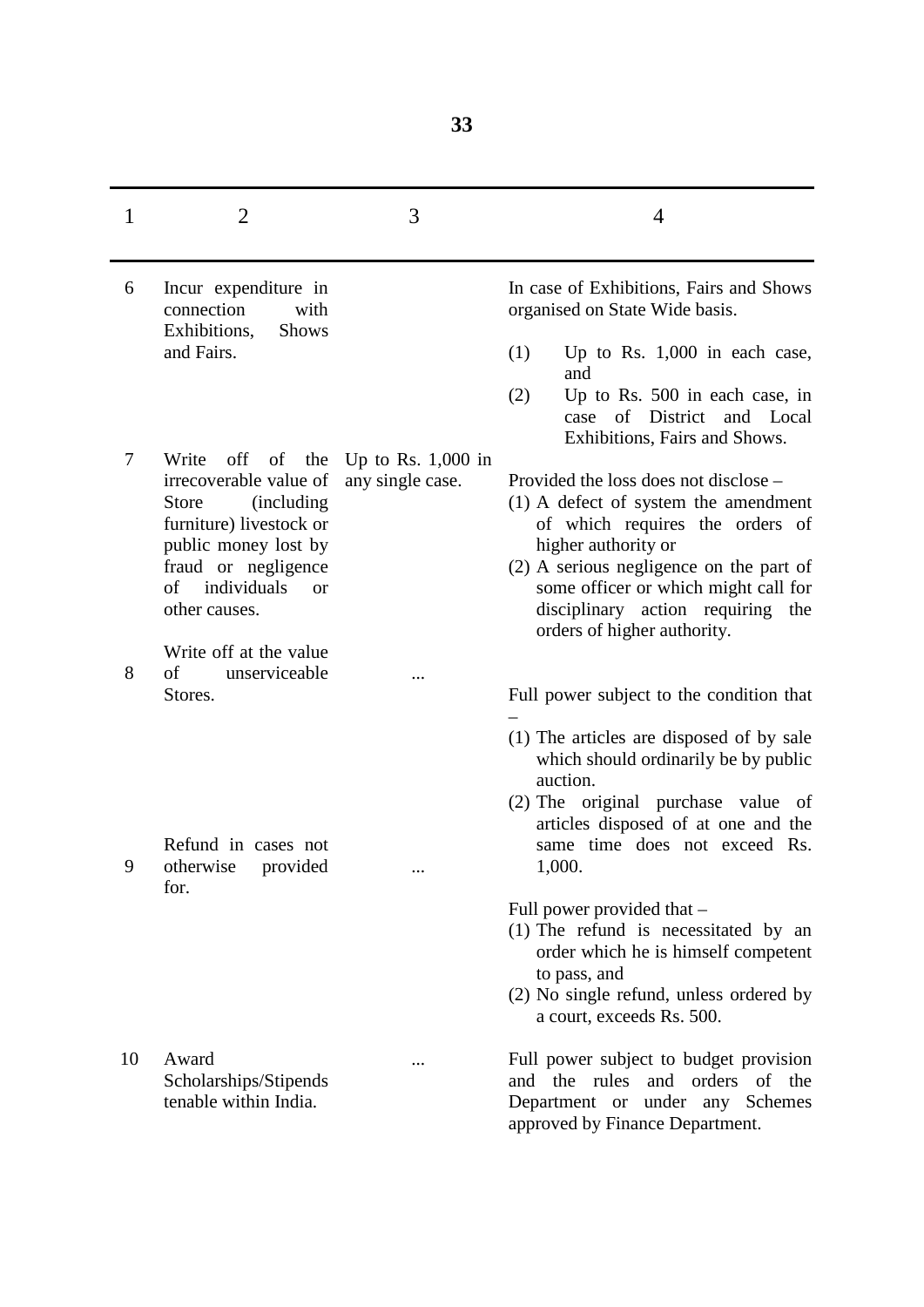| 1  | $\overline{2}$                                                                                              | 3                                                                | 4                                                                                                                                                                                                                                                                                                                                                                        |
|----|-------------------------------------------------------------------------------------------------------------|------------------------------------------------------------------|--------------------------------------------------------------------------------------------------------------------------------------------------------------------------------------------------------------------------------------------------------------------------------------------------------------------------------------------------------------------------|
| 11 | Accept tenders                                                                                              | Up to Rs. 20,000                                                 | Note – This limit will, however,<br>not be applicable when purchase is<br>proposed to be effected on the<br>recommendation<br>of<br>duly<br>a<br>constituted purchased Board made<br>on the basis of the competitive<br>tendered rates. In such cases the<br>of<br>Heads<br>Departments<br>are<br>chose<br>the<br>deal<br>competent to<br>including formal acceptance of |
| 12 | Execute<br>contracts<br>and<br>instruments.                                                                 |                                                                  | tender.<br>As per details in Annexure III.                                                                                                                                                                                                                                                                                                                               |
| 13 | Sanction<br>advance<br>to<br>Government<br>for<br>servant<br>construction purchase and<br>repair of houses. |                                                                  | As per details in Rules 386, 387<br>and 388 of Meghalaya Financial<br>Rules.                                                                                                                                                                                                                                                                                             |
| 14 | Sanction<br>advance<br>to<br>Government servants for<br>purchase of -<br>(a) Motor car                      |                                                                  | As per details in Rules 389 of                                                                                                                                                                                                                                                                                                                                           |
|    | (b) A motor cycle/Scooter                                                                                   |                                                                  | Meghalaya Financial Rules.<br>As per details in Rule 390 of the<br>Meghalaya Financial Rules                                                                                                                                                                                                                                                                             |
|    | (c) Bi-cycle                                                                                                | Up to Rs. $600$ or 4<br>(four) months' pay<br>whichever is less. | the conditions<br>Subject to<br>laid<br>down in<br>391<br>Rule<br>of<br>the<br>Meghalaya Financial Rules.                                                                                                                                                                                                                                                                |
|    | (d) Other<br>of<br>means<br>conveyances.                                                                    |                                                                  | As per details in Rule 391 of the<br>Meghalaya Financial Rules.                                                                                                                                                                                                                                                                                                          |
|    | (e) A type-writer                                                                                           |                                                                  | As per details in Rule 393 of the<br>Meghalaya Financial Rules.                                                                                                                                                                                                                                                                                                          |
|    | uniform<br>(f) Horse,<br>and<br>accoutrements<br>by<br>a<br>probationary<br>Sub-<br>Inspector of Police.    |                                                                  | As per details in Rule 394 of the<br>Meghalaya Financial Rules.                                                                                                                                                                                                                                                                                                          |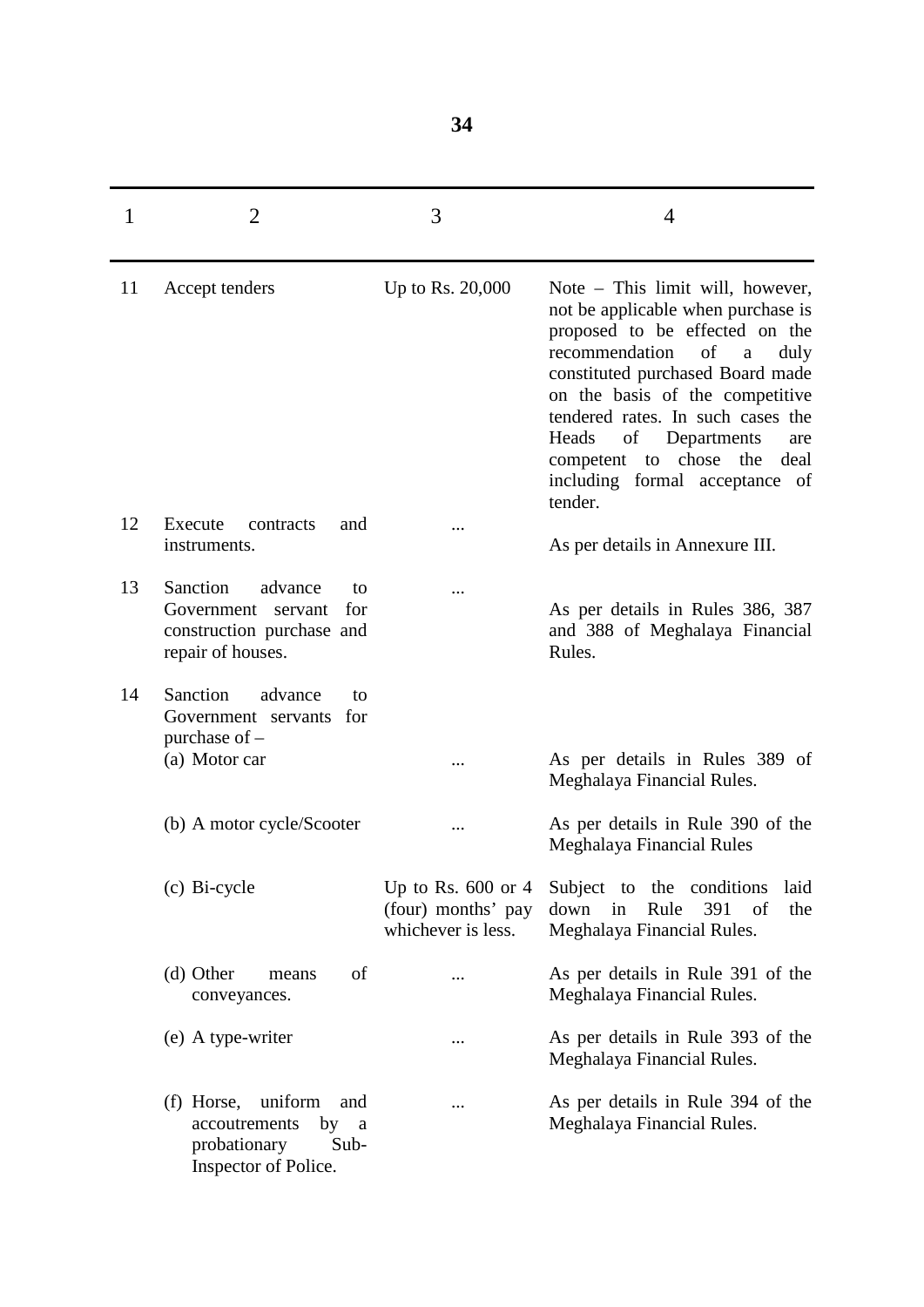| 1  | $\overline{2}$                                                                                                                                                                                                                | 3 | $\overline{4}$                                                                                                                                                                                       |
|----|-------------------------------------------------------------------------------------------------------------------------------------------------------------------------------------------------------------------------------|---|------------------------------------------------------------------------------------------------------------------------------------------------------------------------------------------------------|
|    | (g) Revolver<br>by<br>an<br>inspector, or Sub-<br>Inspector of Police<br>of<br>as part<br>his<br>equipment                                                                                                                    |   | As per details in Rule 397 of the<br>Meghalaya Financial Rules.                                                                                                                                      |
|    | $(h)$ Kit<br>by<br>a<br>superintendent,<br>Inspector or Sub-<br>Inspector of Police<br>including<br>an<br>Inspector of Excise<br>on probation.                                                                                |   | As per details in Rule 395 of the<br>Meghalaya Financial Rules.                                                                                                                                      |
|    | (i) Outfit<br>by<br>the<br>Military Secretary<br>and Aid-de-camp to<br>the Governor.                                                                                                                                          |   | As per details in Rule 396 of the<br>Meghalaya Financial Rules.                                                                                                                                      |
| 15 | Sanction<br>$\mathbf{i}$<br>advances<br>to<br>Government<br>under<br>servants<br>orders<br>of<br>transfer.                                                                                                                    |   | exceeding<br><b>Not</b><br>one<br>months'<br>substantive or officiating pay plus the<br>travelling allowance he may<br>be<br>entitled<br>under<br>the<br>rules<br>in<br>consequence of the transfer. |
|    |                                                                                                                                                                                                                               |   | As per details in Rule 399 of the<br>Meghalaya Financial Rules.                                                                                                                                      |
|    | $\rm ii)$<br>To any public<br>officer in the<br>Civil<br>Departments on<br>from<br>return<br>leave other than<br>leave on average<br>not<br>pay<br>exceeding<br>four<br>months<br><b>or</b><br>deputation<br>out<br>of India; |   | As per details in Rule 399 of the<br>Meghalaya Financial Rules.                                                                                                                                      |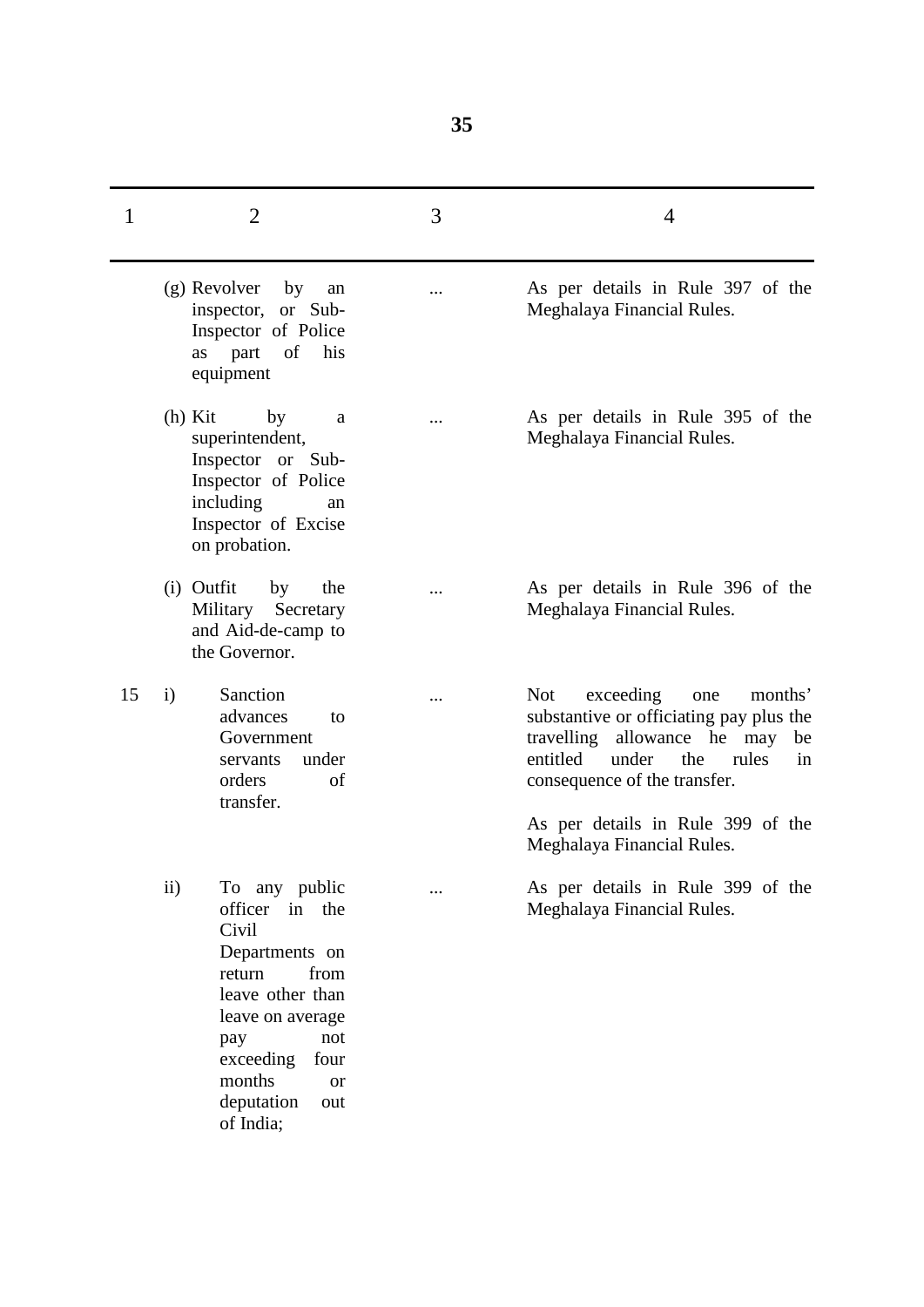| $\mathbf{1}$ |                  | $\overline{2}$                                                                                                                                                                                | 3                                                                                                                   | 4                                                                                                                         |
|--------------|------------------|-----------------------------------------------------------------------------------------------------------------------------------------------------------------------------------------------|---------------------------------------------------------------------------------------------------------------------|---------------------------------------------------------------------------------------------------------------------------|
|              | $\overline{iii}$ | To an officer other than an<br>Inspecting Officer, for<br>himself or an Assistant, or<br>Deputy proceeding on tour<br>to cover his contingent<br>charges for a month;                         |                                                                                                                     | Do.                                                                                                                       |
|              | iv)              | To non-gazetted officers<br>inferior<br>servants<br><b>or</b><br>officers<br>accompanying<br>proceeding on<br>tour<br>to<br>their<br>cover<br>personal<br>travelling expenses for a<br>month; |                                                                                                                     | Do.                                                                                                                       |
|              | V)               | To gazetted officers to<br>their<br>cover<br>personal<br>travelling expenses for a<br>month;                                                                                                  | $\cdots$                                                                                                            | Do.                                                                                                                       |
|              | $\rm vi)$        | To a Treasury Officer or a<br>District Superintendent of<br>Police<br>for<br>expenses<br>with<br>connected<br>a<br>remittance of treasure;                                                    |                                                                                                                     | As per details in Rule<br>399 of the Meghalaya<br>Financial Rules.                                                        |
|              | vii)             | For Law suits to which<br>Government is a party.                                                                                                                                              |                                                                                                                     | Do.                                                                                                                       |
|              | viii)            | Sanction<br>advance<br>to<br>patients proceeding to the<br>Pasteur Institute, Shillong<br>or to a Public Centre for<br>anti-rabic treatment.                                                  |                                                                                                                     | As per separate orders<br>issued by Government<br>from time to time.                                                      |
| 16           | post.            | Permanent retention of temporary                                                                                                                                                              | Full power in case of<br>any post for which the<br>appointing authority is<br>lower than the Head<br>of Department. | Provided the posts have<br>continued for 5 years or<br>more and are not of<br>experimental and purely<br>adhoc in nature. |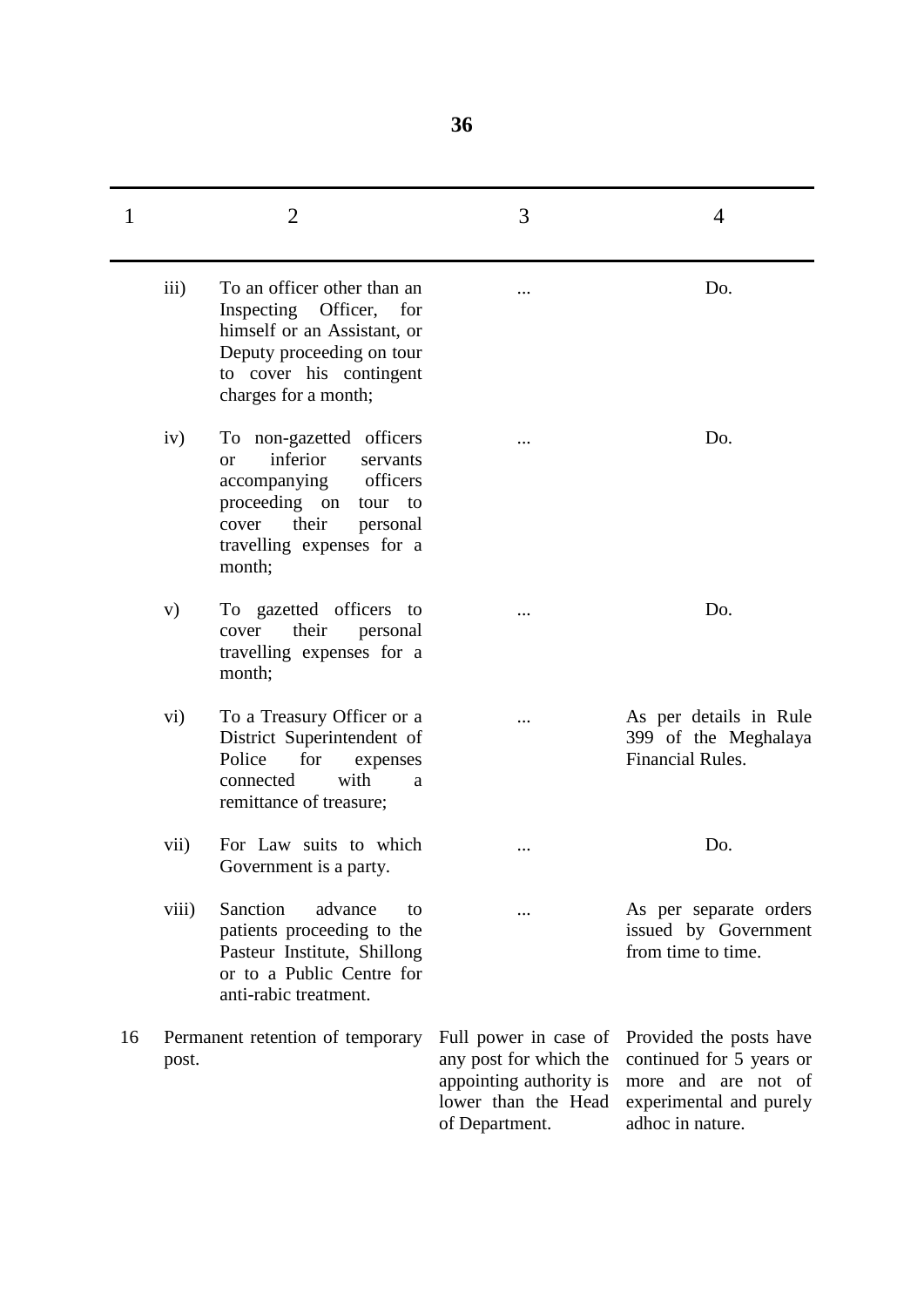Provided further than the power herein delegated shall not be applicable in respect of organisation which are not expected to continue on permanent basis the permanent retention of posts, under such organisation shall be done in consultation with personnel and A.R. and Finance Departments.

#### **SCHEDULE III**

### **Specific powers delegated to certain Departments of Governments, Heads of Departments and Authorises subordinate to them**

*Note* - The Departments of Government, Heads of Departments and subordinate authorises mentioned below shall exercise the powers indicated against them in regard to matters covered by this Schedule. In other matters, the Departments of Government and the Heads of Departments shall have such powers as have been specified in Schedules I and II.

| Serial<br>No. | Nature of power                         | Authority                                | Extent of<br>power | General conditions, if any                                                                                                                      |
|---------------|-----------------------------------------|------------------------------------------|--------------------|-------------------------------------------------------------------------------------------------------------------------------------------------|
|               |                                         |                                          |                    |                                                                                                                                                 |
|               | Sanction expenditure<br>on State guest. | General<br>Administration<br>Department. | Full power         | Subject to Budget provision<br>in accordance with the rules<br>or principles prescribed with<br>the prior consent of the<br>Finance Department. |

#### **GENERAL ADMINISTATION DEPARTMENT**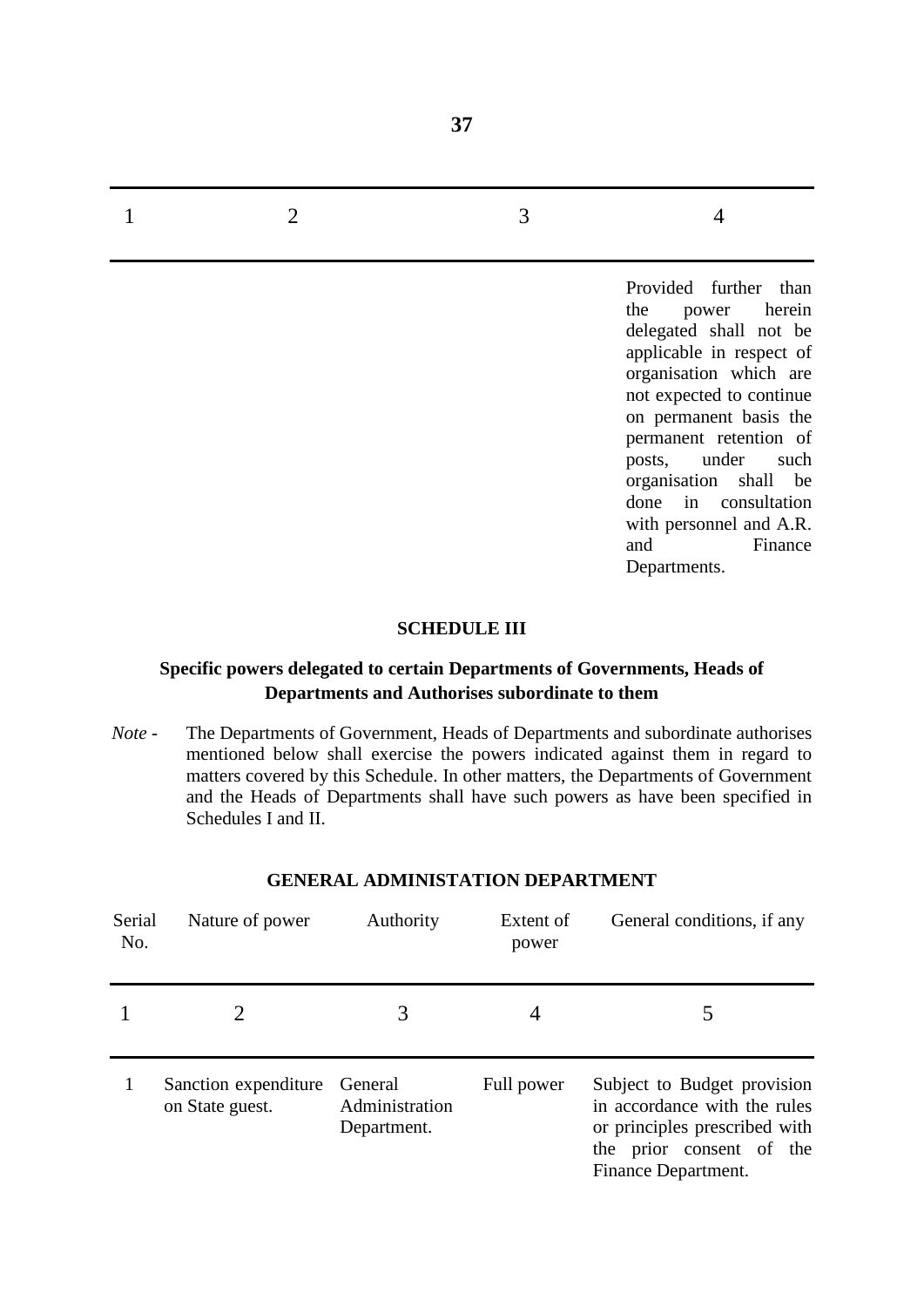| Installation<br>telephone in offices | of General<br>Administration<br>Department. | Full power | Subject to observance of<br>principles or<br>general<br>directions laid down in this<br>behalf<br>by<br>Finance<br>Department. |
|--------------------------------------|---------------------------------------------|------------|--------------------------------------------------------------------------------------------------------------------------------|

### **SECRETARIAT ADMINISTRATION DEPARTMENT**

| 1. Local purchase of Secretariat |             | $\cdots$ | All articles of stationery  |
|----------------------------------|-------------|----------|-----------------------------|
| stationery in Administration     |             |          | which are supplied by the   |
| emergent case.                   | Department. |          | State Stationery Store at   |
|                                  |             |          | Shillong must ordinarily he |

State Stationery Store at Shillong must ordinarily be obtained from this Store on indent. When supplies from these stores are not received due to some reasons or other and it is absolutely necessary to purchase the article, local purchase may be resorted to by inviting tenders subject to the following scale.

Up to Rs. 50 in each case subject to an annual limit of Rs. 4,000.

State.

#### **REVENUE DEPARTMENT**

| 1 | Grant of land free Revenue   | $(1)$ Up to a i)    | When given as a site    |
|---|------------------------------|---------------------|-------------------------|
|   | of rent to local Department. | grant of            | for the construction of |
|   | bodies.                      | the value           | Schools, hospitals,     |
|   |                              | Rs.<br>of           | dispensaries or other   |
|   |                              | 10,000.             | public works at the     |
|   |                              |                     | cost of recognised      |
|   |                              |                     | local funds.            |
|   |                              | $(2)$ Up to Rs. ii) | For the other public    |
|   |                              | 1,000               | purpose to a private    |
|   |                              |                     | individual for services |
|   |                              |                     | to be performed for the |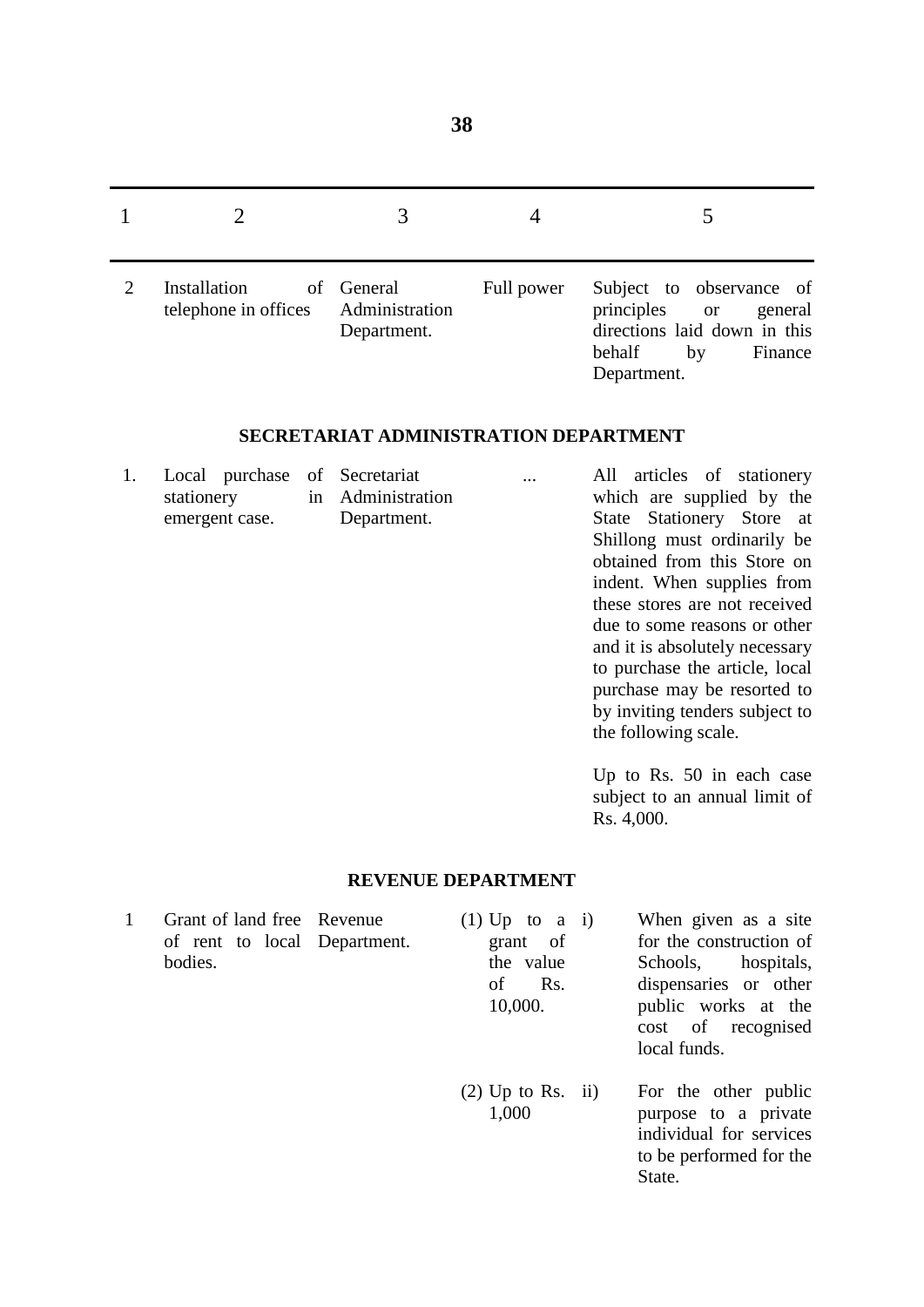|                | 2                                                                                                                     | 3          | 4                                                                  | 5                                                                                                                                                                                                                                       |
|----------------|-----------------------------------------------------------------------------------------------------------------------|------------|--------------------------------------------------------------------|-----------------------------------------------------------------------------------------------------------------------------------------------------------------------------------------------------------------------------------------|
|                |                                                                                                                       |            | $(3)$ Up to Rs. iii)<br>500                                        | When the services<br>are to be performed<br>for the community.                                                                                                                                                                          |
| $\overline{2}$ | Sanction remission of Revenue<br>public<br>demands<br>appearing<br>from<br>any<br>be<br>to<br>cause<br>irrecoverable. | Department | Up<br>Rs.<br>to<br>$2,000$ in any<br>one district in<br>each year. | Provided that $-$ (i)<br>the<br>amount remitted does not<br>exceed the prescribed limit<br>and (ii) the loss does not<br>disclose a defect of system<br>the amendment of which<br>would require reference to<br>the Finance Department. |
| 3              | Sanction<br>refunds,<br>suspensions<br>and<br>remissions<br>of<br>land<br>revenue.                                    | Do         | Full power                                                         | Subject to the condition<br>that the refunds remissions<br>suspensions<br>and<br>and<br>under<br>granted<br>the<br>Departmental Rules.                                                                                                  |

## **DIRECTOR OF LAND RECORDS**

| Serial<br>No. | Nature of power                                        | Authority               | Extent of<br>power                                                                                                                | General conditions, if any                                         |
|---------------|--------------------------------------------------------|-------------------------|-----------------------------------------------------------------------------------------------------------------------------------|--------------------------------------------------------------------|
|               | 2                                                      | 3                       | 4                                                                                                                                 | 5                                                                  |
| 1             | οf<br>temporary<br>posts. Under plan<br>$expenditure-$ | Records.                | Sanction creation Director of Land On pay scales In<br>with<br>minimum<br>not exceeding Rs.<br>475<br>for<br>a<br>Financial Year. | with<br>connection<br>settlement operations.                       |
|               | Do                                                     | Settlement<br>Officers. | scales In<br>On pay<br>with<br>minimum<br>not<br>exceeding Rs. 300<br>for a period not<br>exceeding<br>3<br>months.               | connection<br>with<br>the settlement<br>their<br>under<br>control. |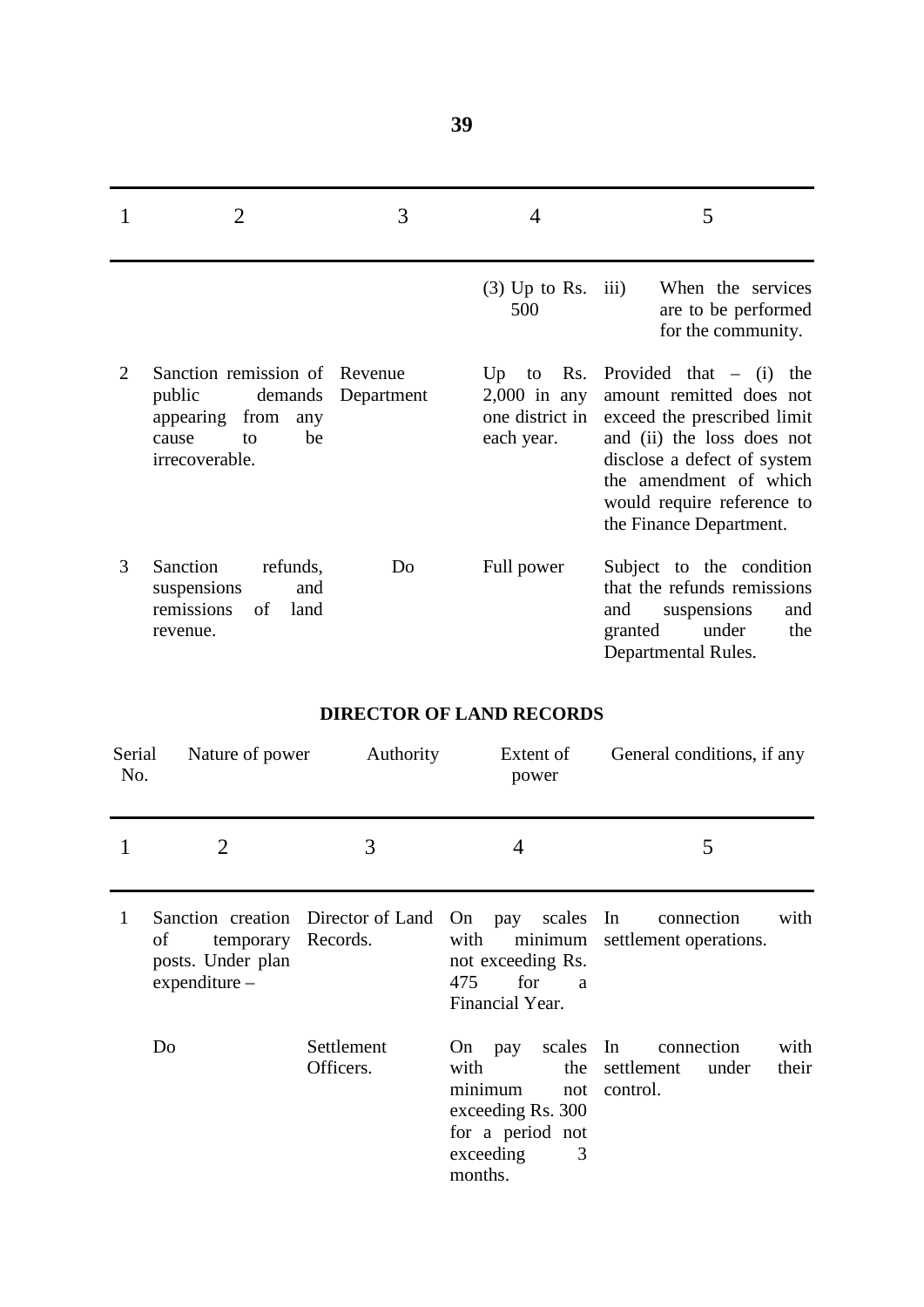| Serial<br>No.  | Nature of power                                                                                                   | Authority | Extent of<br>power                                                                                                                       | General conditions, if any                                                                                                                                                                                                                                                                                                                     |
|----------------|-------------------------------------------------------------------------------------------------------------------|-----------|------------------------------------------------------------------------------------------------------------------------------------------|------------------------------------------------------------------------------------------------------------------------------------------------------------------------------------------------------------------------------------------------------------------------------------------------------------------------------------------------|
| 1              | $\overline{2}$                                                                                                    | 3         | $\overline{4}$                                                                                                                           | 5                                                                                                                                                                                                                                                                                                                                              |
| $\overline{2}$ | Rent of lands and Director of Land<br>buildings leased<br>out<br>to<br>Government                                 | Records.  | Up to Rs. $350$<br>P.M. in each case<br>for the purpose of<br>settlement works<br>only.                                                  | Subject to availability of<br>funds and production of a<br>certificate from the E.E. to<br>the effect that a suitable<br>building<br>public<br>is<br>not<br>available for the purpose<br>and a certificate from the<br>Deputy Commissioner as to<br>the reasonableness of rent.                                                                |
| 3              | Land purchase of Directors<br>stationery in case Land Records.<br>of urgency.                                     | of        | Up to Rs. $100$ in<br>each case subject<br>to an annual limit<br>of Rs. 850                                                              | When<br>supplies<br>from<br>Government<br>Stationery<br>Stores are not received on<br>indent due to some reasons<br>or other and it is absolutely<br>necessary to purchase the<br>article local purchase may<br>be resorted to by inviting<br>tenders.                                                                                         |
| $\overline{4}$ | Urgent printing at<br>local<br>presses<br>(excluding forms<br>standardised<br><b>or</b><br>non-<br>standardised). | Do.       | Up to Rs. $375$ in<br>each case subject<br>to a maximum of<br>Rs. 1,500 in a<br>year for the<br>purpose<br>settlement<br>operation only. | Subject to the condition<br>that prices for such printing<br>reasonable and<br>the<br>are<br>papers to be printed are not<br>confidential. Further where<br>of no allotment is made under<br>this<br>head<br>the<br>amount<br>permissible<br>be<br>may<br>charged to the allotment<br>under office expenses and<br>miscellaneous. These limits |

include the cost of paper.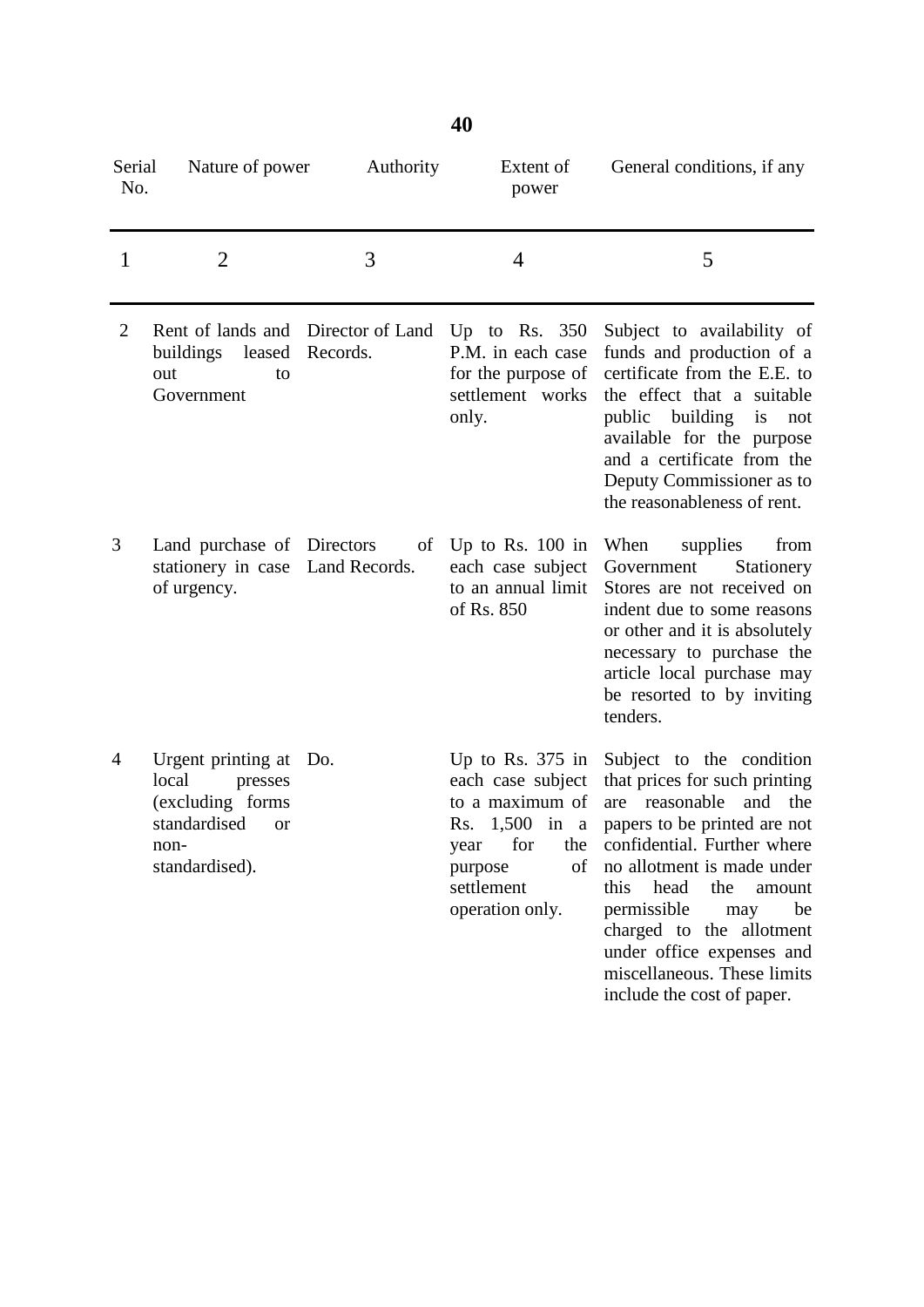| Serial<br>No. | Nature of power                                                      | Authority | Extent of<br>power                                                                                        | General conditions, if any                                                                                                                                                                                                                                                                                                                                                                 |
|---------------|----------------------------------------------------------------------|-----------|-----------------------------------------------------------------------------------------------------------|--------------------------------------------------------------------------------------------------------------------------------------------------------------------------------------------------------------------------------------------------------------------------------------------------------------------------------------------------------------------------------------------|
| 1             | 2                                                                    | 3         | 4                                                                                                         | 5                                                                                                                                                                                                                                                                                                                                                                                          |
|               |                                                                      |           |                                                                                                           | The<br>work<br>may<br>be<br>distributed after obtaining<br>quotation from<br>different<br>local presses and to the best<br>economic<br>interest<br>of<br>Government. It should be<br>certified in each bill that<br>the printing could not be<br>undertaken<br>by<br>the<br>Government Press and that<br>the bill does not contain<br>charge for any item, above<br>the permissible limit. |
| 5             | Creation<br>of Do.<br>temporary<br>posts<br>of Chairmen for<br>S.Ks. |           | For a period of 8<br>months or till the<br>field<br>season<br><i>is</i><br>over, whichever is<br>earlier. | In connection with Land<br>works in general.                                                                                                                                                                                                                                                                                                                                               |

## **DIRECTOR OF SURVEYS**

| Serial<br>No. | Nature of power                                                | Authority          | Extent of<br>power | General conditions, if any                                                                                                                      |
|---------------|----------------------------------------------------------------|--------------------|--------------------|-------------------------------------------------------------------------------------------------------------------------------------------------|
|               |                                                                | 3                  | 4                  | 5                                                                                                                                               |
| 1             | Sanction<br>advances<br>to<br>Khalasis of the<br>Survey Deptt. | Director<br>Survey | 30,000<br>year     | of (a) Up to Rs. In order to grant advances<br>each of Railway fare and one<br>month's pay to Khalasis,<br>etc., before they take the<br>field. |
|               |                                                                |                    | 15,000<br>year     | (b) Up to Rs. For paying off traverse and<br>each their Squad and pay their<br>Railway fare<br>their<br>to<br>Home.                             |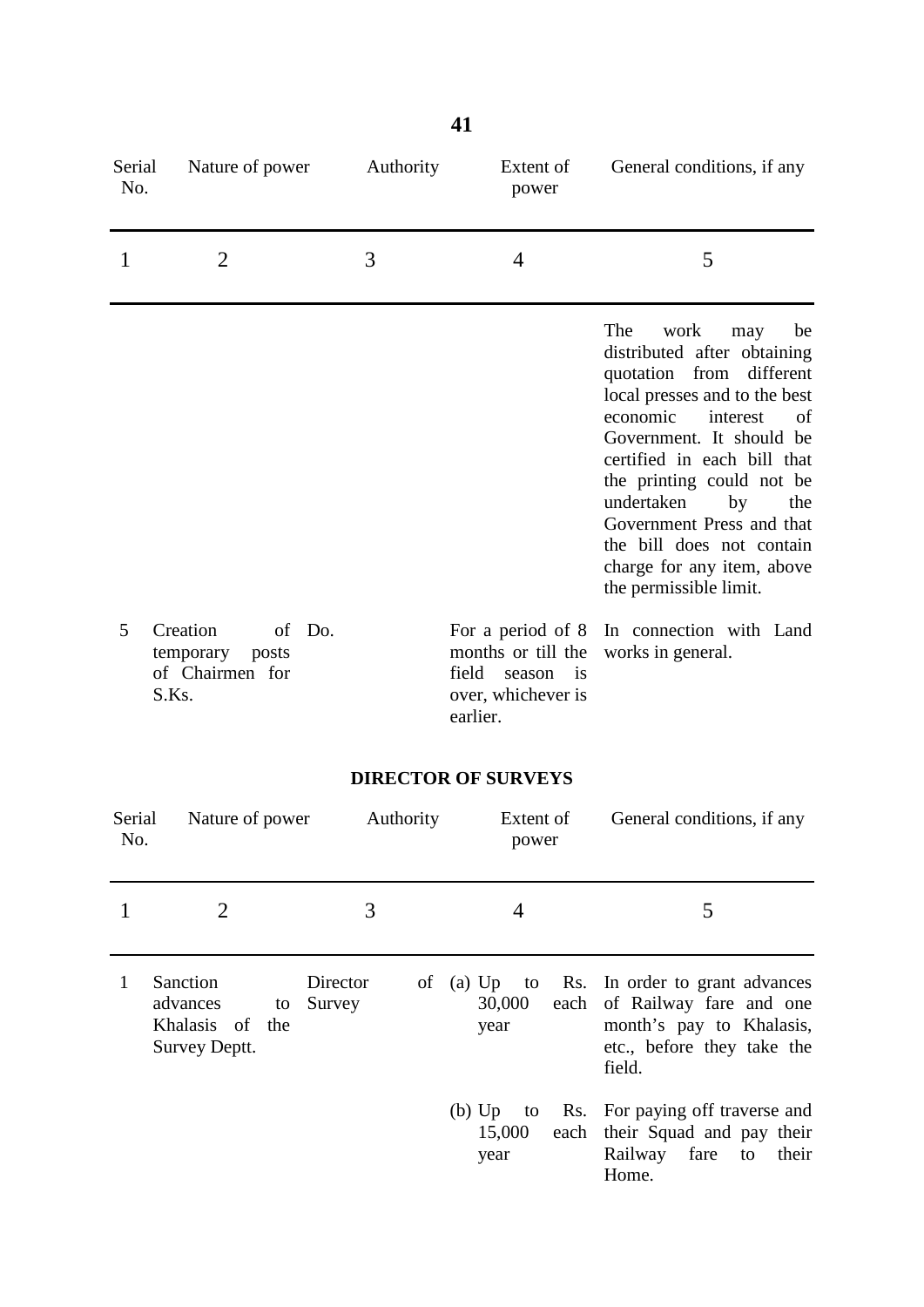## **EXCISE DEPARTMENT**

| Serial<br>No.            | Nature of power                                                                                                               | Authority                                  | Extent of<br>power                                                  | General conditions, if any                                                                                                  |  |  |  |  |
|--------------------------|-------------------------------------------------------------------------------------------------------------------------------|--------------------------------------------|---------------------------------------------------------------------|-----------------------------------------------------------------------------------------------------------------------------|--|--|--|--|
| 1                        | 3<br>$\overline{2}$<br>$\overline{4}$                                                                                         |                                            |                                                                     | 5                                                                                                                           |  |  |  |  |
| 2                        | Refund of opium Commissioner<br>Excise<br>and<br>Revenue.                                                                     | of Excise                                  | Full power                                                          |                                                                                                                             |  |  |  |  |
| 3                        | Remission<br>irrecoverable<br>excise revenue                                                                                  | of Do                                      | Do                                                                  | Provided that the failure is<br>not due to excessing or<br>speculative<br>reckless<br><sub>or</sub><br>bidding at auctions. |  |  |  |  |
| <b>STAMPS DEPARTMENT</b> |                                                                                                                               |                                            |                                                                     |                                                                                                                             |  |  |  |  |
| 1                        | Refund of Stamp<br>Revenue.                                                                                                   | <b>Stamps</b><br>Department.               | Full power                                                          | Subject<br>the<br>to<br>Departmental Rules.                                                                                 |  |  |  |  |
| $\overline{2}$           | Refund<br>of<br>the<br>value of Pleaders'<br>Certificate<br>Stamps.                                                           | Superintendent<br>of Stamps.               | .                                                                   | Pleaders, Mukhtears<br>For<br>and<br>Revenue<br>Agents<br>Certificates when they are<br>not made use of.                    |  |  |  |  |
| 3                        | Refund of process The<br>under the<br>fees<br>Court Fees Act.                                                                 | Judge<br>of<br>Court                       |                                                                     |                                                                                                                             |  |  |  |  |
|                          |                                                                                                                               |                                            | <b>REGISTRATION DEPARTMENT</b>                                      |                                                                                                                             |  |  |  |  |
| 1                        | Refund<br>of<br><b>Registration Fees</b>                                                                                      | Registering<br>Officer                     | <b>Full Power</b>                                                   | Under<br>Departmental<br>the<br>Rules.                                                                                      |  |  |  |  |
| 2                        | Sanction<br>Sub-<br>registrar<br><sub>on</sub><br>commission<br>system<br>to<br>start<br>office in the State<br>of Meghalaya. | Inspector<br>General<br>of<br>Registration | So far as it relates<br>to temporary Sub-<br>Registrars<br>Offices. | On commission system in<br>the scale of commission<br>admissible<br>under<br><b>Registration Rules.</b>                     |  |  |  |  |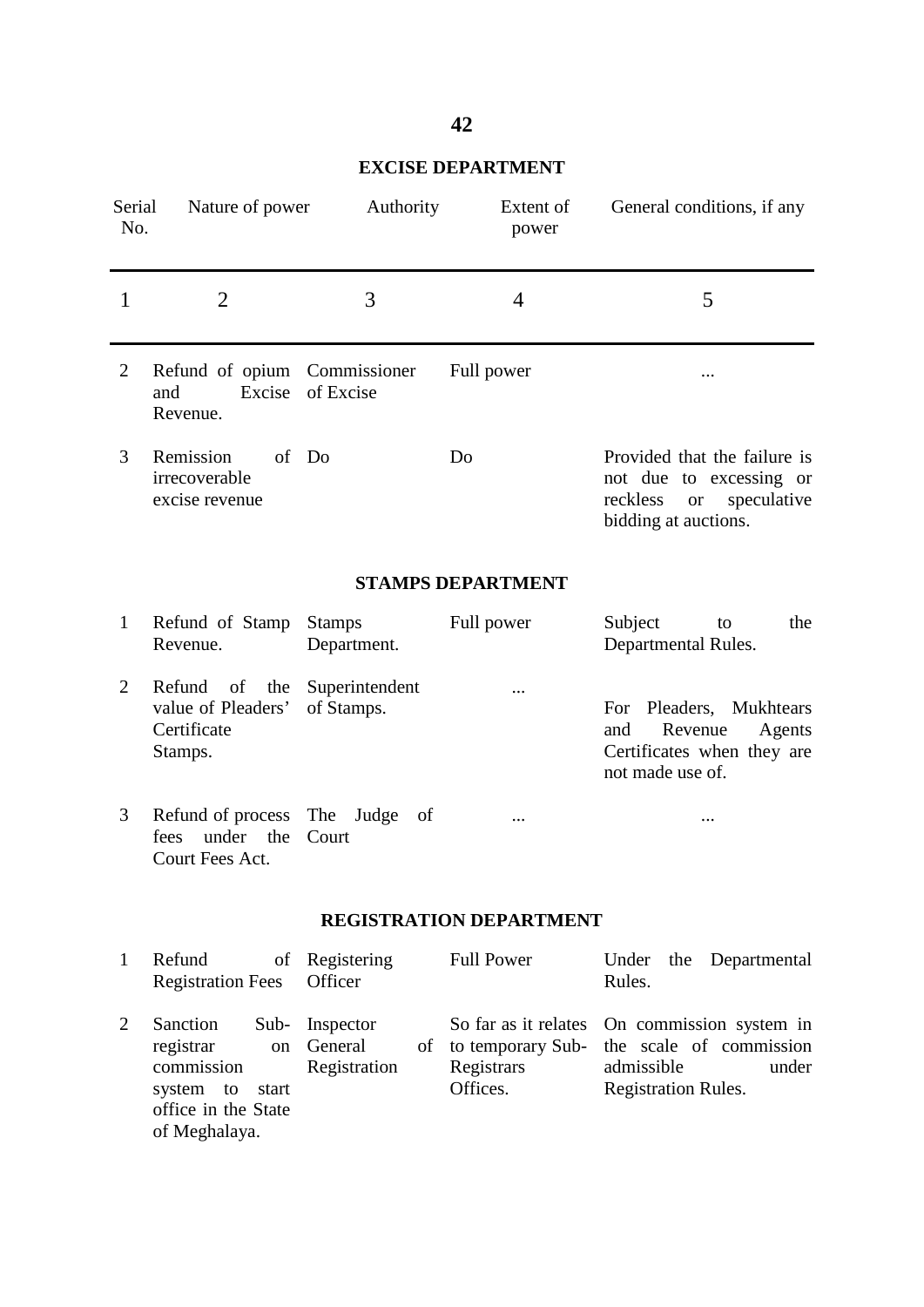| Serial<br>No.  | Nature of power                                                                                                                                     | Authority                     |                     | Extent of<br>power                       |                                     | General conditions, if any                                                                                                                                                                                                     |
|----------------|-----------------------------------------------------------------------------------------------------------------------------------------------------|-------------------------------|---------------------|------------------------------------------|-------------------------------------|--------------------------------------------------------------------------------------------------------------------------------------------------------------------------------------------------------------------------------|
| 1              | $\overline{2}$                                                                                                                                      | 3                             |                     | $\overline{4}$                           |                                     | 5                                                                                                                                                                                                                              |
| 3              | Sanction<br>temporary<br>extra<br>writers on daily<br>pay in his own<br>office<br>and<br>subordinate<br>offices.                                    | District<br>Registrars.       |                     |                                          | As<br>permanent<br>unable<br>delay. | such<br>rate<br>of<br>remuneration as approved<br>by Government provided<br>he is satisfied that the<br>establishment<br>has worked<br>up to<br>the<br>prescribed standard but is<br>to<br>complete<br>documents without undue |
|                |                                                                                                                                                     | <b>FOREST DEPARTMENT</b>      |                     |                                          |                                     |                                                                                                                                                                                                                                |
| $\mathbf{1}$   | <b>MAKE</b><br>Forest<br>concessions                                                                                                                | Administrative<br>Department  |                     | Full power                               | settlement.                         | Provided the<br>concession<br>granted is in accordance<br>with the terms of a forest                                                                                                                                           |
| $\overline{2}$ | Sanction<br>special<br>grants of timber<br>other<br>forest<br><b>or</b><br>produce free or at<br>favourable<br>rates<br>for<br>special<br>purposes. | Do                            | $\mathbf{i}$        | Up to Rs.<br>10,000                      | $\mathbf{i}$                        | For construction of<br>large public works<br>of utility.                                                                                                                                                                       |
|                |                                                                                                                                                     |                               | $\ddot{\text{ii}})$ | Rs. 3,000                                | $\rm ii)$                           | For<br>village<br>communities public<br>bodies,<br>Departments<br>of<br>Government<br>and<br>sections<br>of<br>the<br>community in their<br>collective capacity.                                                               |
|                |                                                                                                                                                     |                               | $\overline{iii}$    | Rs. 1,500                                | iii)                                | In other cases.                                                                                                                                                                                                                |
| 3              | Sanction refunds<br>of Forest Revenue                                                                                                               | Administrative<br>Department. |                     | Up to Rs. $5,000$ in<br>any single case. |                                     |                                                                                                                                                                                                                                |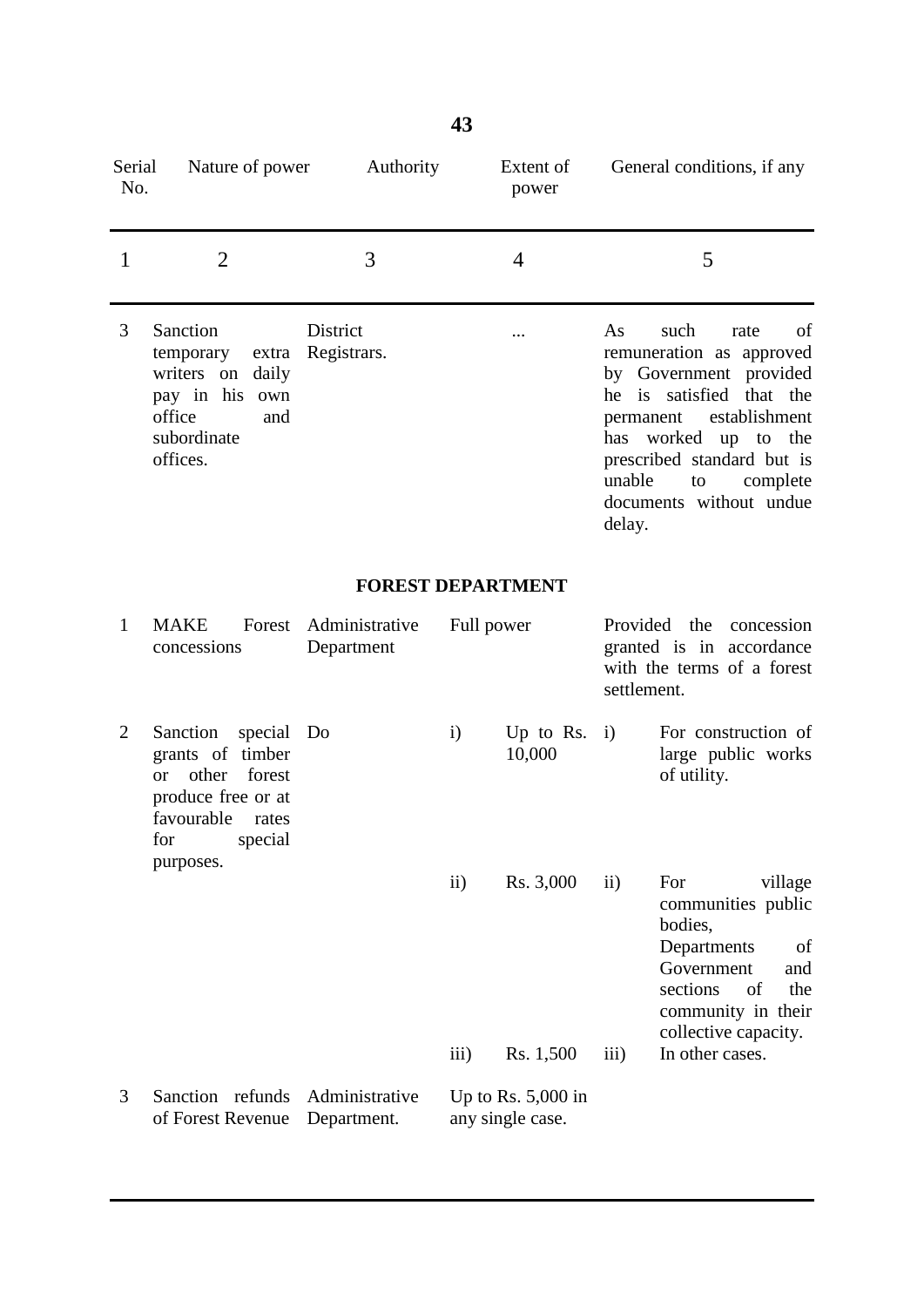| 1 | $\overline{2}$                                                                                                                                                                             | 3   | $\overline{4}$    | 5                                                                                                       |
|---|--------------------------------------------------------------------------------------------------------------------------------------------------------------------------------------------|-----|-------------------|---------------------------------------------------------------------------------------------------------|
| 4 | Pass<br>orders<br>authorising<br>the<br>sale of stores, live<br>stocks, tools and<br>plant and forest<br>without<br>produce<br>payment of the<br>value in full at the<br>time of delivery. | Do. | Up to Rs. 10,000  | Provided that credit will be<br>with<br>given<br>suitable<br>for<br>safeguards<br>ultimate<br>recovery. |
| 5 | Sanction all usual<br>payments<br>on<br>account of item<br>classified<br>as<br>revenue<br>expenditure in the<br>Forest<br>Department code.                                                 | Do. | Full power        |                                                                                                         |
| 6 | Sanction<br>all<br>capital<br>expenditure in the<br>Forest<br>Department.                                                                                                                  | Do. | Up to Rs. 50,000  |                                                                                                         |
| 7 | Accept tender                                                                                                                                                                              | Do. | Full power        |                                                                                                         |
| 8 | Writing<br>off<br>of<br>irrecoverable<br>Forest revenue                                                                                                                                    | Do. | Up to Rs. $2,000$ |                                                                                                         |
| 9 | Writing off<br>of<br>irrecoverable<br>advances in the<br>Forest<br>Department.                                                                                                             | Do. | Up to Rs. 2.000   |                                                                                                         |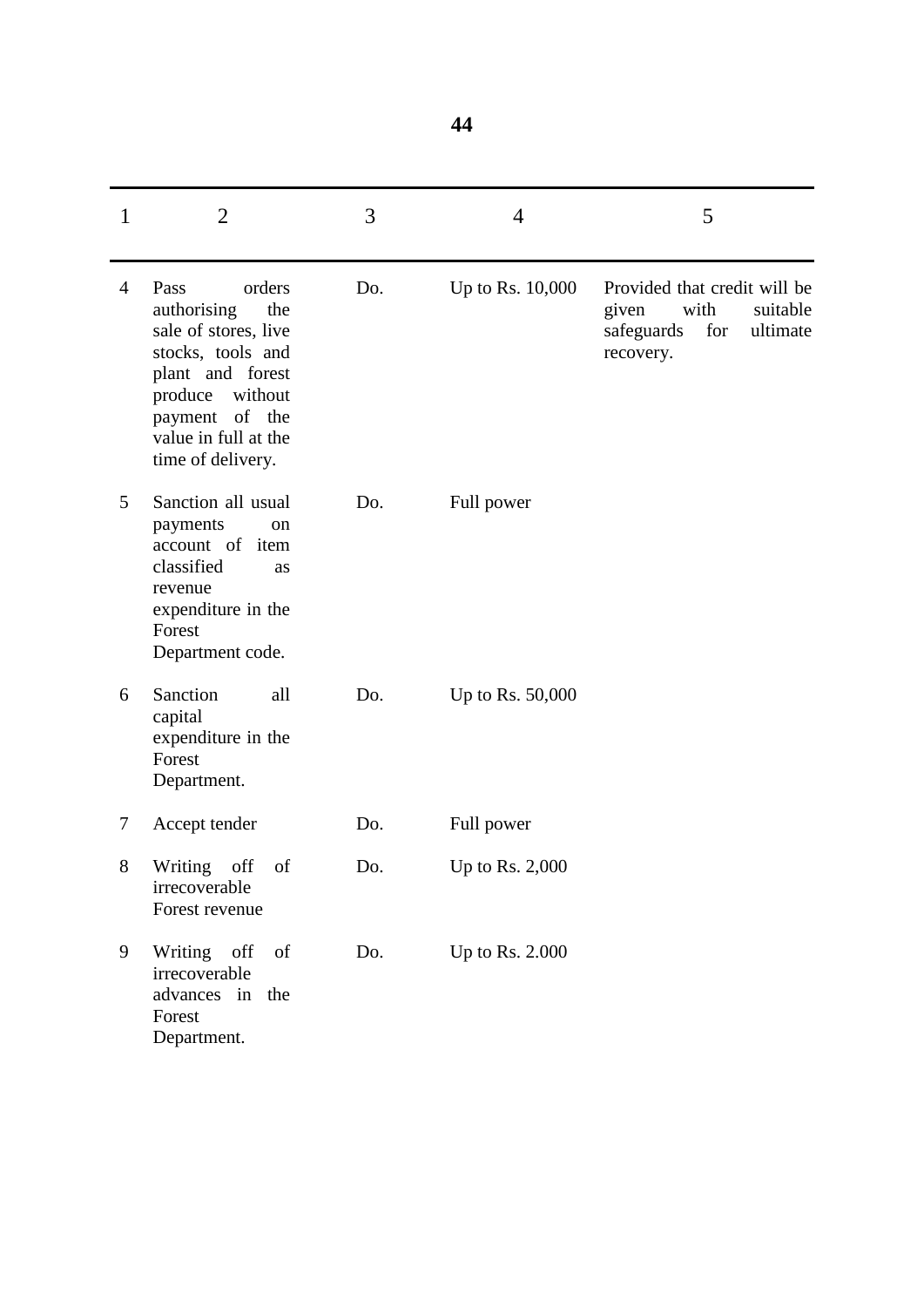$1 \t 2 \t 3 \t 4 \t 5$ 10 11 Writing off of the value of stores live stock, tools and plant timber and other stock. Writing off of irrecoverable value of Stores, live stock, or public money lost by fraud or the negligence of individual or other causes. Do. Administrative Department Up to Rs. 4,000 in Provided the loss does not each case Up to Rs. 5,000 for value of stores and live stock and Rs. 2,000 for money disclose (a) defect of systems the amendment of which would require a reference to the Finance Department, (b) a serious negligence on the part of a particular Government servant or servants which call for disciplinary action requiring a reference to the Finance Department. Provided that (1) the loss does not disclose (a) defect of system the amendment of which would require a reference to the Finance Department or (b) a serious negligence on the part of a particular Government Servant or Government Servants which might call for disciplinary action requiring a reference to Finance Department.

#### **REFUND AND WRITE OFF**

|    | Forest<br>Revenue | 12 Refund of (a) Conservator (a) Up to Rs.<br>of Forest | 1,500<br>in<br>each case.               |          |
|----|-------------------|---------------------------------------------------------|-----------------------------------------|----------|
|    |                   | (b) Divisional<br>Forest<br>Officer.                    | (b) $Up$ to Rs.<br>300 in each<br>case. |          |
| 13 | cases             | Refunds in All disbursing<br>not officers.              |                                         | Pr<br>ne |

otherwise provided for.

rovided that  $(1)$  the refund is necessitated by an order which he is himself competent to pass and (2) no single refund unless ordered by a Court exceeds Rs. 500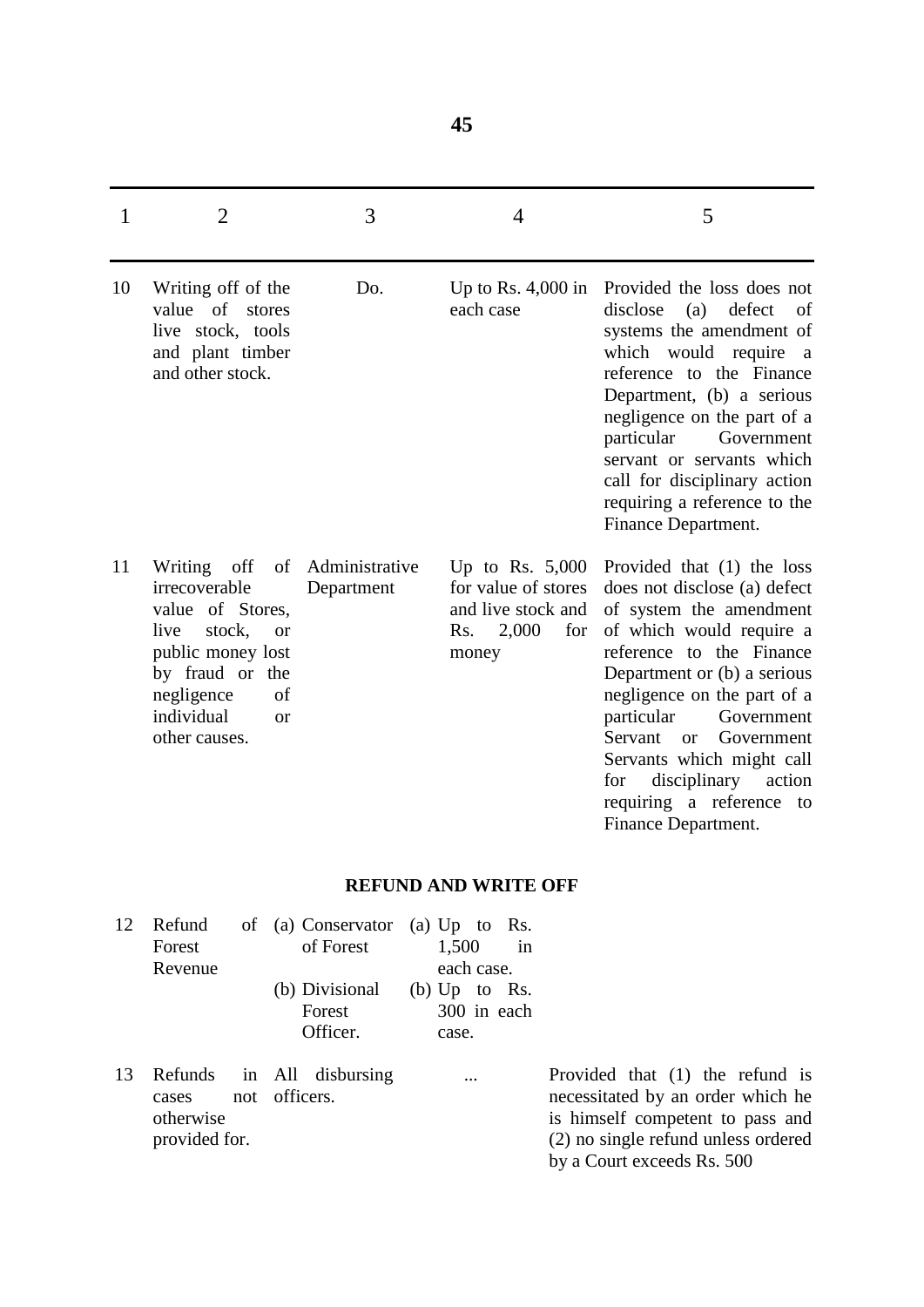| 1  | $\overline{2}$                                                                                                        | 3                                                           | 4                                                 | 5                                                                                                                                                                                                |
|----|-----------------------------------------------------------------------------------------------------------------------|-------------------------------------------------------------|---------------------------------------------------|--------------------------------------------------------------------------------------------------------------------------------------------------------------------------------------------------|
| 14 | off<br>Writing<br>irrecoverable<br>Revenue<br>in<br>the<br>Forest                                                     | (a) Conservator<br>of Forests.                              | $(c)$ Up<br>Rs.<br>to<br>$1,000$ in each<br>case. |                                                                                                                                                                                                  |
|    | Department.                                                                                                           | (b) Divisional<br>Forest<br>Officer.                        | (d) Up to Rs. $100$<br>in each case.              |                                                                                                                                                                                                  |
| 15 | Writing off of the<br>irrecoverable<br>value of stores,<br>live stocks, tools                                         | (a) Conservator<br>of Forest                                | Rs.<br>$(a)$ Up<br>to<br>$2,000$ in each<br>case. | Provided that the loss does<br>not disclose $(1)$ a defect of<br>system, the amendment of<br>which requires the order of                                                                         |
|    | and plants, timber<br>and other stock<br>(including)<br>furniture).                                                   | (b) Divisional<br>Forest<br>Officer.                        | (e) Up to Rs. $350$<br>in each case.              | higher authority or (2) a<br>serious negligence on the<br>part or some officers which<br>might possibly call<br>for<br>disciplinary<br>action<br>requiring the orders of<br>higher authority.    |
| 16 | Writing<br>off<br>irrecoverable<br>advance.                                                                           | of Conservator<br>Forests.                                  | of Up to Rs. 500 in<br>each case.                 | Provided that the loss does<br>not disclose $(1)$ a defect of<br>system, the amendment of<br>which requires the order of                                                                         |
| 17 | off<br>of<br>Writing<br>public money lost<br>by fraud or the<br>negligence<br>of<br>individual<br>or<br>other causes. | (a) Conservator<br>of Forest as<br>Head<br>of<br>Department | (a) Up to a limit<br>Rs. 1,000                    | higher authority or (2) a<br>serious negligence on the<br>part or some officers which<br>might possibly call for<br>action<br>disciplinary<br>requiring the<br>of<br>orders<br>higher authority. |
|    |                                                                                                                       | (b) Divisional<br>Forest<br>Officers.                       | (b) Up to Rs. $100$                               | On the<br>condition<br>same<br>above.                                                                                                                                                            |
| 18 | Writing off of the<br>irrecoverable<br>value of property<br>including<br>Building due to<br>loss by fire.             | Conservator<br>Forests.                                     | of Up to Rs. $1,000$                              | As per provisions in Forest<br>Manual Volume II.                                                                                                                                                 |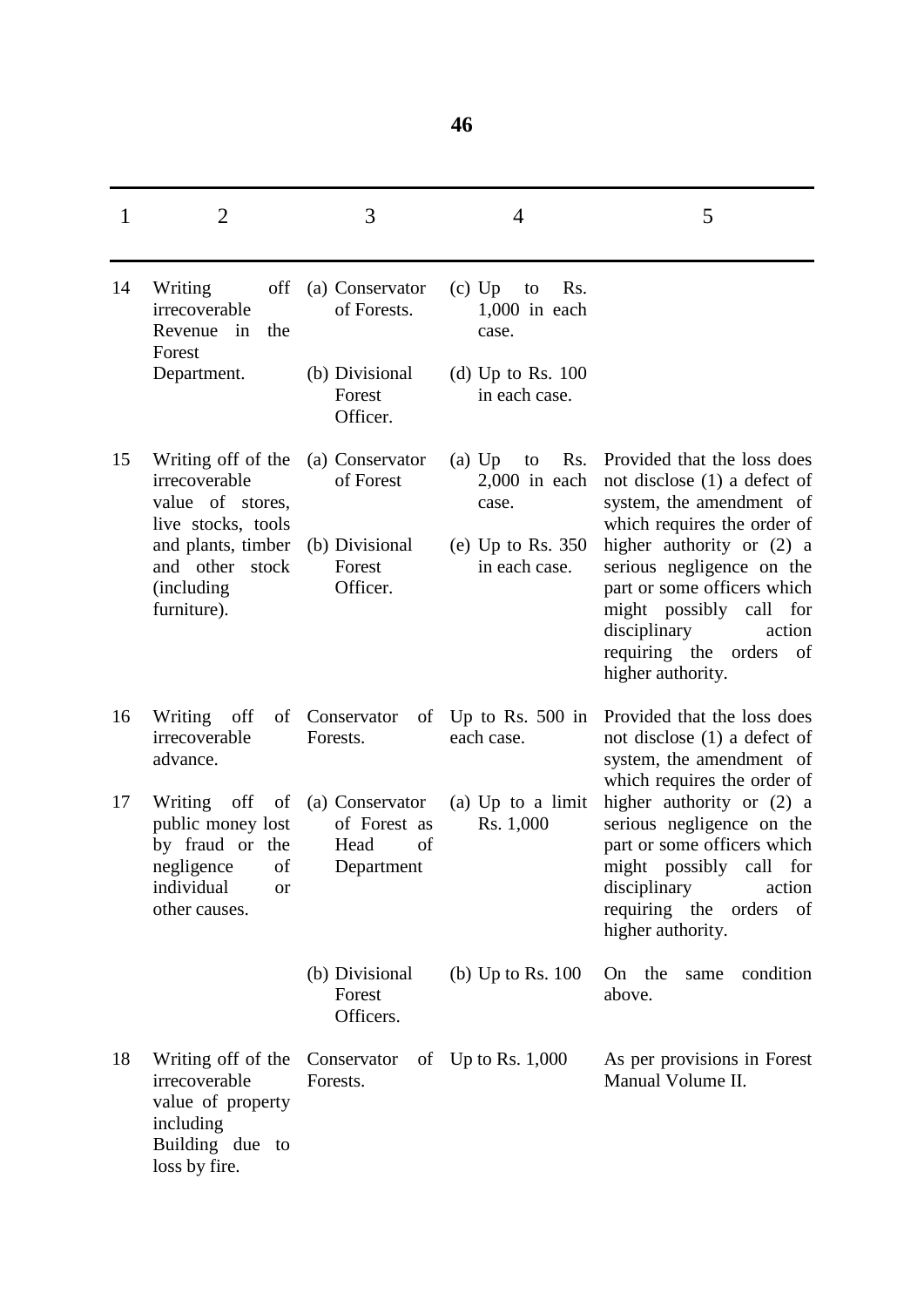# **STORES AND EQUIPMENTS**

| 1  | $\overline{2}$                                                                                           | 3                                     | 4                                                                             | 5                                                                                                       |
|----|----------------------------------------------------------------------------------------------------------|---------------------------------------|-------------------------------------------------------------------------------|---------------------------------------------------------------------------------------------------------|
| 19 | Sanction purchase (a) Conservator<br>of Stores, tools<br>plants<br>and<br>(excluding<br>live<br>stock).  | of Forests                            | rate<br><sub>on</sub><br>contract<br>otherwise Rs.<br>10,000 in each<br>case. | (c) Full power if Subject to observance the<br>Stores Rules.                                            |
|    |                                                                                                          | (b) Divisional<br>Forest<br>Officers. | (d) Up to<br>Rs.<br>$1,500$ in each<br>case.                                  |                                                                                                         |
| 20 | Sanction items of (a) Conservator<br>Capital<br>expenditure<br>(excluding                                | of Forests                            | (a) $Up$ to<br>Rs.<br>10,000 in each<br>case.                                 |                                                                                                         |
|    | purchase of live (b) Divisional<br>stock,<br>stores,<br>tools and plants,<br>furniture<br>and<br>tents). | Forest<br>Officers.                   | $(b)$ Up<br>Rs.<br>to<br>$2,000$ in each<br>case.                             |                                                                                                         |
| 21 | Purchase<br>of<br>Office and Rest<br>House Furniture.                                                    | (a) Conservator<br>of Forests         | (a) $Up$ to<br>Rs.<br>$3,000$ in each<br>case.                                |                                                                                                         |
|    |                                                                                                          | (b) Divisional<br>Forest<br>Officers  | (b) Up to Rs. $300$<br>in each case.                                          |                                                                                                         |
| 22 | Purchase of tents Conservator of Up to Rs. 3,000<br>Forest Forests<br>for<br>the<br>Department.          |                                       |                                                                               | Subject to the observance<br>of the stores rules.                                                       |
| 23 | Purchase of arms<br>and ammunitions.                                                                     | Do.                                   | for<br>ammunitions<br>annual indents.                                         | Up to Rs. $1,500$ See note on item $13(3)$<br>arms, Appendix 'C'<br>of<br>the<br>on Contingency Manual. |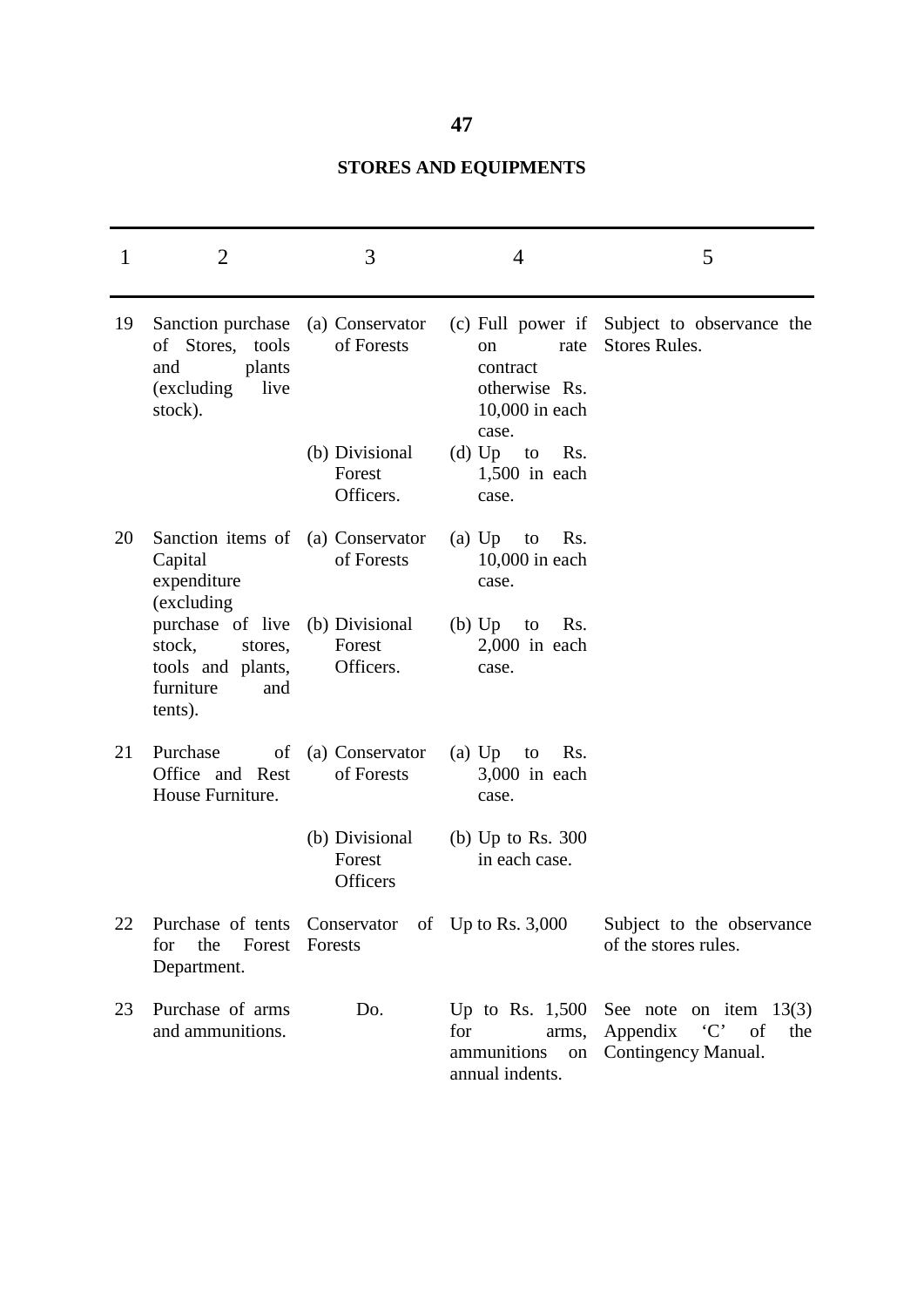## **OTHER EXPENDITURE**

| 1  | 2                                                                                                                | 3                                                                     | 4                                                                                                                                                    | 5                                                                                                                                                                                                                                                                                                                                       |
|----|------------------------------------------------------------------------------------------------------------------|-----------------------------------------------------------------------|------------------------------------------------------------------------------------------------------------------------------------------------------|-----------------------------------------------------------------------------------------------------------------------------------------------------------------------------------------------------------------------------------------------------------------------------------------------------------------------------------------|
| 24 | Sanction all usual<br>payments<br>on<br>of<br>account<br>revenue<br>expenditure in the<br>Forest<br>Department.  | Conservator<br>of<br>Forests/Divisional<br>Forest Officers.           |                                                                                                                                                      | Full power for all usual<br>payments.                                                                                                                                                                                                                                                                                                   |
| 25 | Sanction<br>pleader's fees in<br>the prosecution of<br>criminal offences<br>the<br>Forest<br>in<br>Department.   | (a) Conservator<br>of Forests<br>(b) Divisional<br>Forest<br>Officers | $(a)$ Up<br>to<br>a<br>maximum<br>of<br>500<br>Rs.<br>in<br>any one case<br>$(b)$ Up<br>to<br>a<br>maximum<br>of<br>200<br>in<br>Rs.<br>any one case |                                                                                                                                                                                                                                                                                                                                         |
| 26 | Sanction<br>deviations from a<br>sanctioned<br>working plan                                                      | Conservator<br>of<br>Forests.                                         |                                                                                                                                                      | Provided<br>the<br>deviation<br>does<br>not<br>amount<br>to<br>alteration<br>in<br>general<br>scheme of management<br>that all such deviation are<br>reported in the control<br>form and that a separate<br>paragraph is added in the<br>annual report<br>showing<br>what has been done in the<br>year in the exercise of the<br>power. |
| 27 | Purchase of live-<br>stock other than<br>but<br>elephants<br>including<br>birds<br>and animals for<br>Zoo/Parks. | Conservator<br>Forests.                                               | of Up to Rs. $4,000$<br>in each case.                                                                                                                |                                                                                                                                                                                                                                                                                                                                         |
| 28 | Purchase<br>of<br>elephants.                                                                                     | Do.                                                                   | Up to Rs. $9,000$<br>for each elephant.                                                                                                              | Provided the sanctioned<br>scale is not exceeded.                                                                                                                                                                                                                                                                                       |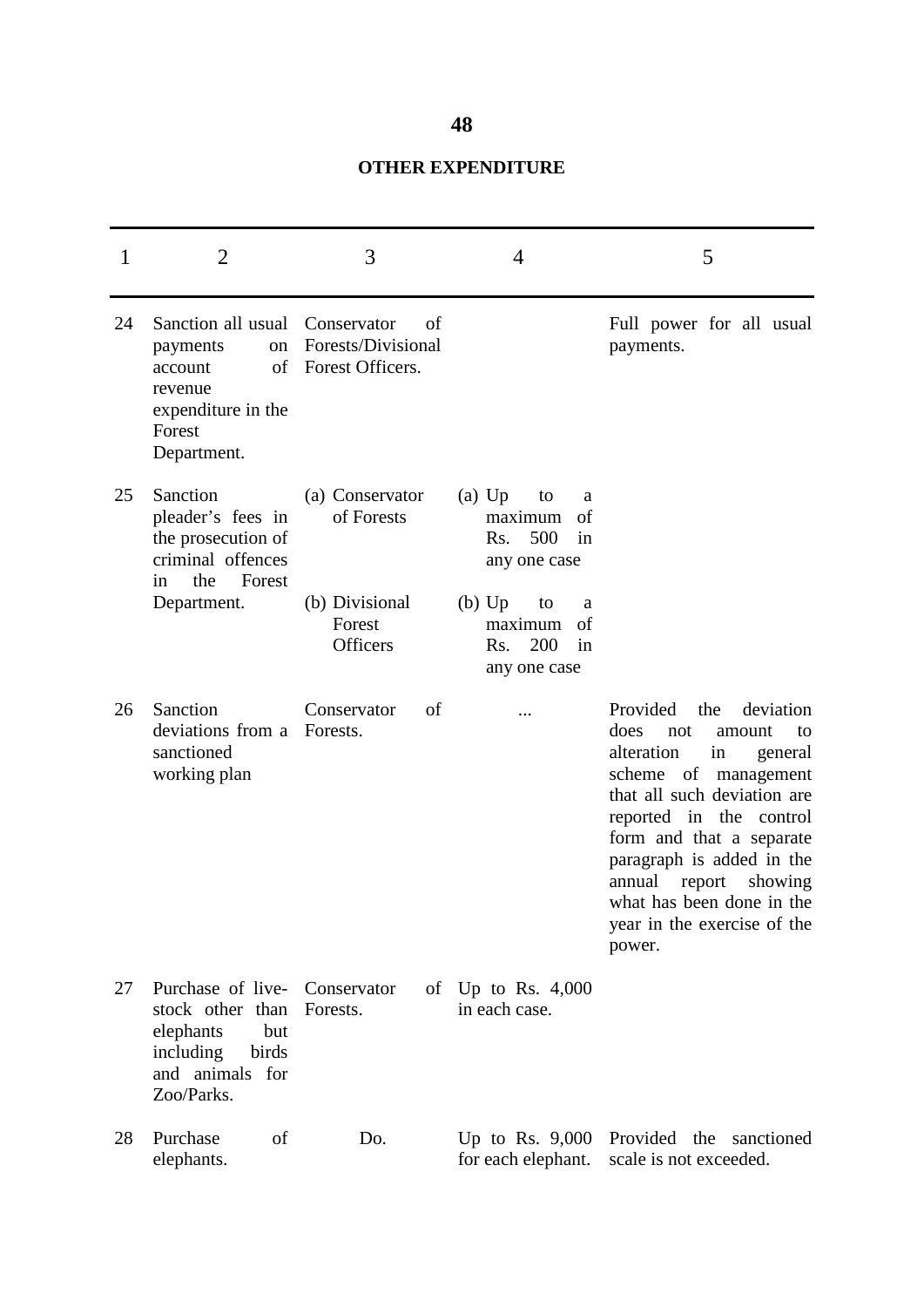| 1  | $\overline{2}$                                                                                                                     | 3                                                                      | $\overline{4}$                                       | 5                                                                                                            |
|----|------------------------------------------------------------------------------------------------------------------------------------|------------------------------------------------------------------------|------------------------------------------------------|--------------------------------------------------------------------------------------------------------------|
| 29 | Sanction free or at<br>favourable<br>rates<br>the<br>of<br>grant<br>timber or other                                                | (a) Conservator<br>of Forests.                                         | $(a)$ Up<br>Rs.<br>to<br>$1,000$ in any<br>one case. | Subject to Departmental<br>Rules and the principles<br>laid down in Appendix VII<br>to the Forest Department |
|    | forest produce.                                                                                                                    | (b) Divisional<br>Forest<br>Officers.                                  | (b) Up to Rs. $250$<br>in<br>any<br>one<br>case.     | Code, 7 <sup>th</sup> Edition.<br>On the same condition                                                      |
|    |                                                                                                                                    |                                                                        | <b>LOANS AND ADVANCES</b>                            |                                                                                                              |
| 30 | Grant<br>Agricultural loans<br>to forest villagers.                                                                                | Conservator<br>Forests.                                                | of Up to Rs. $1,000$ in<br>any one case              |                                                                                                              |
| 31 | Sanction<br>advances<br>to<br>other<br>contractors<br>than Sawing and<br>carting sirdars.                                          | Divisional<br>Forest Officers.                                         | Up to Rs. $500$ in<br>any one case                   |                                                                                                              |
| 32 | Sanction<br>advances<br>to<br>Sawing<br>and<br>carting<br>sirdars<br>employed<br>for<br>sawing<br>and<br>removals<br>of<br>timber. | Divisional<br>Forest Officers.                                         | Up to Rs. $2,000$ in<br>any one case                 |                                                                                                              |
| 33 | Sanction<br>advances<br>to<br>stockade sirdars.                                                                                    | Officer's<br>$in$ -<br>charge,<br>Departmental<br>Khedah<br>Operation. | Up to Rs. $2,000$ in<br>any one case                 |                                                                                                              |
| 34 | Sanction payment<br>of commission for<br>recruitment<br>of<br>Labourers.                                                           | Conservator<br>of<br>Forests.                                          |                                                      | As per details in the Forest<br>Manual Volume II.                                                            |
|    |                                                                                                                                    | Divisional<br>Forest Officers.                                         |                                                      |                                                                                                              |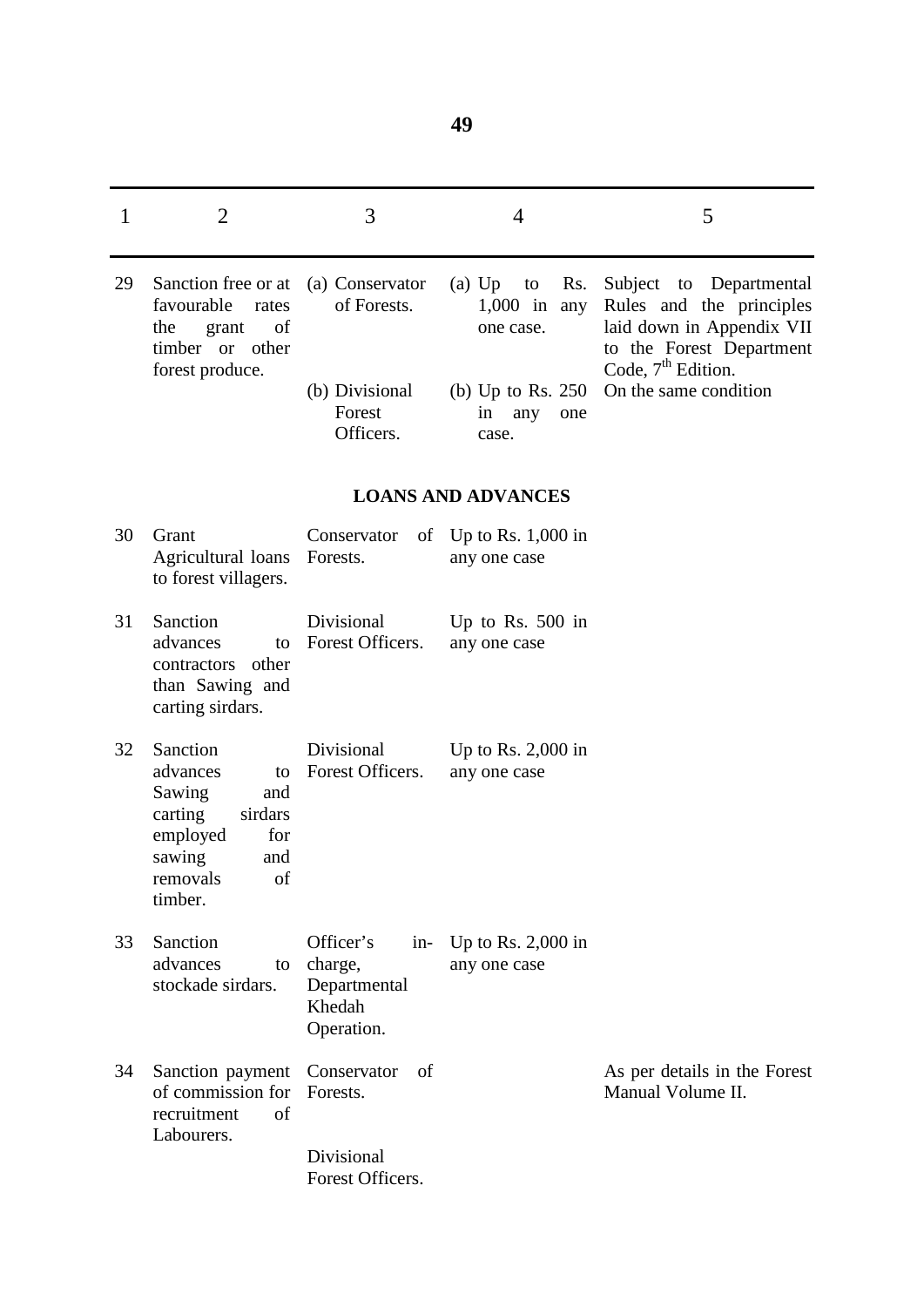| 1  | $\overline{2}$                                                                                                                                                                                                                                             | 3                                     | 4 | 5 |
|----|------------------------------------------------------------------------------------------------------------------------------------------------------------------------------------------------------------------------------------------------------------|---------------------------------------|---|---|
| 35 | Sanction an advance to the extent of<br>one month's pay to the following<br>classes of non-gazetted Officers on<br>the permanent establishment serving<br>under their orders.                                                                              |                                       |   |   |
|    | (a) Officers<br>Executive<br>the<br><sub>on</sub><br>Establishment.                                                                                                                                                                                        | (a) Conservator<br>of Forests.        |   |   |
|    | (b) Assistants employed in Range<br><b>Offices</b><br>elsewhere<br>than<br>the<br>Divisional<br>of<br>headquarters<br>Offices.                                                                                                                             | (b) Divisional<br>Forest<br>Officers. |   |   |
|    | (c) Assistant and inferior staff that<br>required<br>to<br>accompany<br>are<br>gazetted Officers on continuous<br>tour likely to last for more than a<br>month.                                                                                            |                                       |   |   |
|    | The scope of such advances should<br>be limited to cases where the need of<br>of the<br>arises<br>out<br>peculiar<br>it<br>circumstances of service in the<br>Forest Department for instances,<br>advances may be granted for the<br>following purposes :- |                                       |   |   |
|    | $\mathbf{i}$<br>To<br>meet<br>expenses<br>in<br>connection with equipment<br>and purchase of provisions<br>before proceeding or while<br>on tour.                                                                                                          | Do.                                   |   |   |
|    | $\ddot{\text{1}}$<br>To meet expenses incurred on<br>account of purchase of paddy<br>or other grain, in localities<br>where supplies are not readily<br>available.                                                                                         |                                       |   |   |
|    | To meet expenses incurred on<br>$\overline{iii}$<br>the purchase of articles and<br>clothing on account of theft<br>of property if the theft occurs<br>on tour.                                                                                            |                                       |   |   |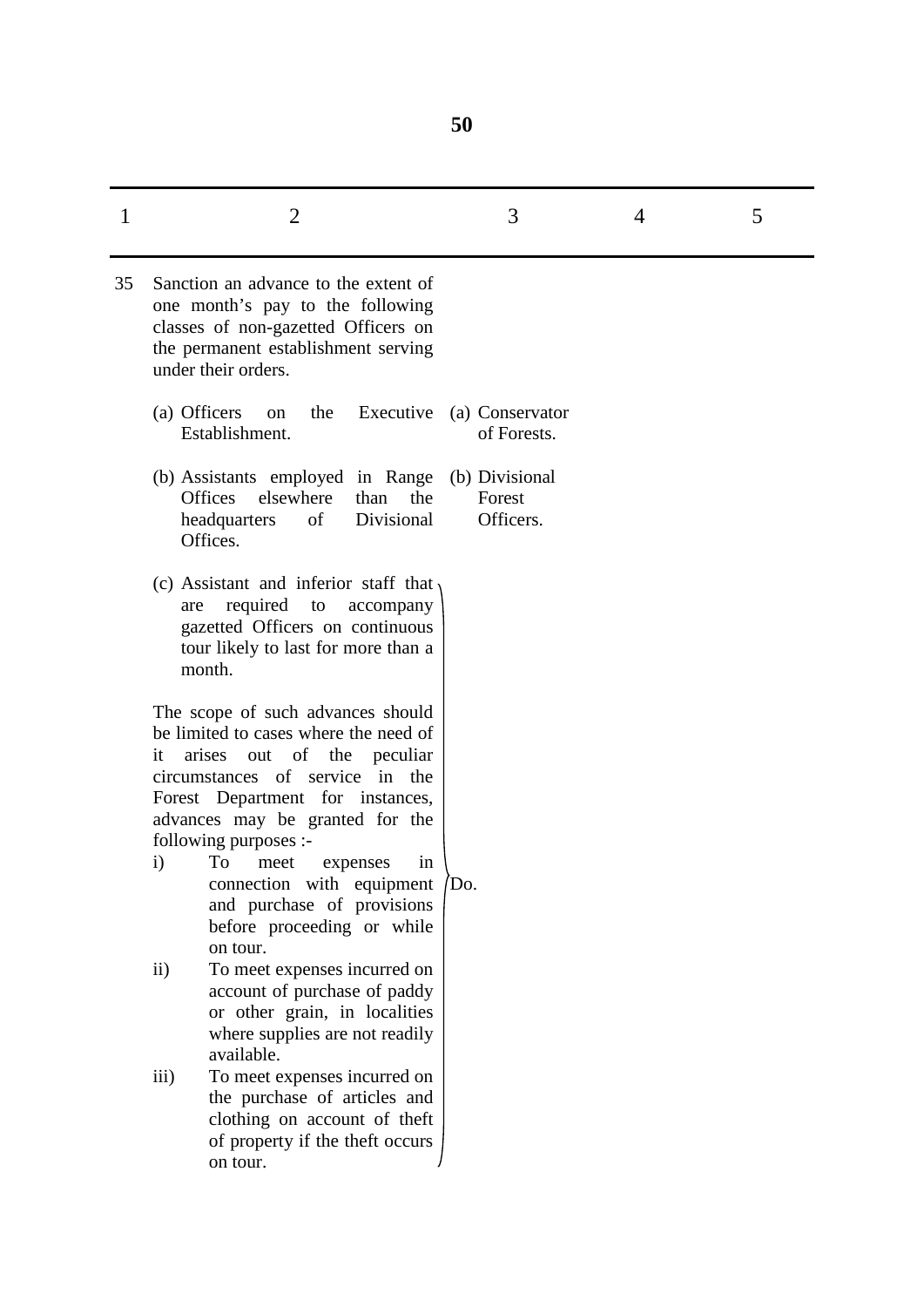|    | 2                                                                                                                                                                                                                                                | 3                                                                  | 4                                            | 5                                                                                                                                                                   |
|----|--------------------------------------------------------------------------------------------------------------------------------------------------------------------------------------------------------------------------------------------------|--------------------------------------------------------------------|----------------------------------------------|---------------------------------------------------------------------------------------------------------------------------------------------------------------------|
|    | (2) Advances of pay should<br>be recovered in 3 equal<br>instalment beginning with the<br>month following that in<br>which the advance is made.<br>(3) A second advance should<br>not be granted until the first )<br>one has been fully repaid. |                                                                    |                                              |                                                                                                                                                                     |
| 36 | Accept tenders                                                                                                                                                                                                                                   | Conservator<br>of<br>Forests,<br>Divisional<br>Forest<br>Officers. | $Up$ to<br>75,000/<br>$Up$ to<br>$20,000/$ - | Rs.<br>Rs.                                                                                                                                                          |
| 37 | Purchase of spares and cost of Divisional<br>petty repairs to Departmental<br>vehicles.                                                                                                                                                          | Forest<br>Officers.                                                |                                              | On the same condition<br>in the case of the Head<br>of Departments up to<br>Rs. $250/-$ in case of<br>spares and Rs. 100/-<br>for petty repairs<br>in<br>each case. |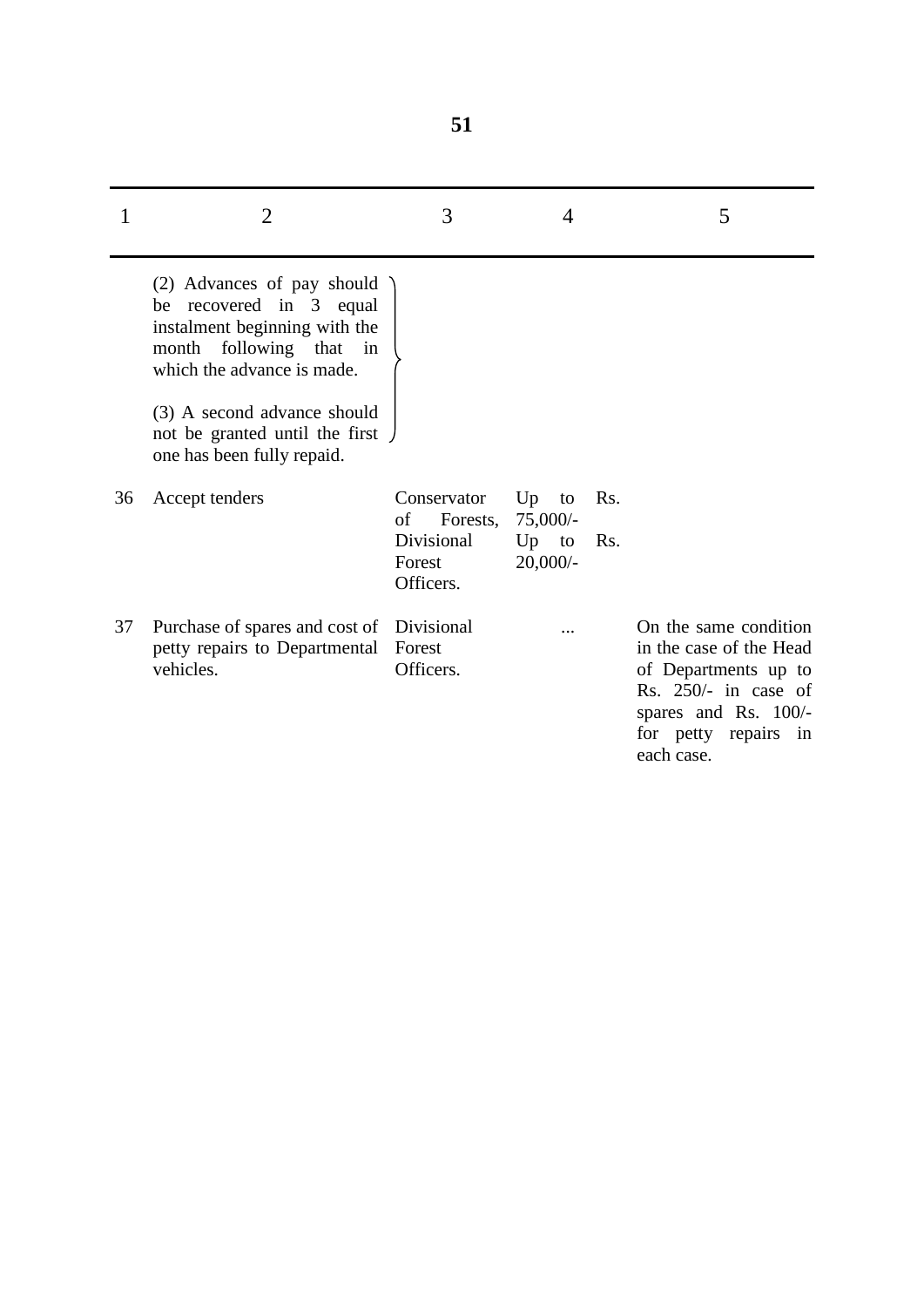| Serial<br>No.  | Nature of power                                                                                        | Authority                                  | Extent of<br>Power                    | General Condition, if<br>any                                                                                                                                                                                                                                                                                                                                                                                             |
|----------------|--------------------------------------------------------------------------------------------------------|--------------------------------------------|---------------------------------------|--------------------------------------------------------------------------------------------------------------------------------------------------------------------------------------------------------------------------------------------------------------------------------------------------------------------------------------------------------------------------------------------------------------------------|
| 1              | $\overline{2}$                                                                                         | 3                                          | $\overline{4}$                        | 5                                                                                                                                                                                                                                                                                                                                                                                                                        |
| 1              | Refunds under the Sales<br>Tax Act, 1947 and rules<br>49 to 53 framed there<br>under.                  | (a) Commissioner Full Power<br>of Taxes.   |                                       | Provided that refunds<br>have become due as a<br>matter of right owing<br>collection<br>to<br><b>or</b><br>payments having been<br>made in excess of the<br>amount due under the<br>Act, or mistake<br><sub>or</sub><br>similar causes.                                                                                                                                                                                  |
|                |                                                                                                        | (b) Deputy<br>Commissioner<br>of Taxes.    |                                       |                                                                                                                                                                                                                                                                                                                                                                                                                          |
|                |                                                                                                        | (c) Assistant<br>Commissioner<br>of Taxes. |                                       |                                                                                                                                                                                                                                                                                                                                                                                                                          |
| $\overline{2}$ | Writing-off<br>irrecoverable revenue in<br>the Taxation Department.                                    | of Commissioner of Up<br>Taxes             | to<br>Rs.<br>$1,000$ in each<br>case. |                                                                                                                                                                                                                                                                                                                                                                                                                          |
| 3              | Refund<br>under<br>the<br>Amusements and Betting<br>Tax Act, 1939 and the<br>rules framed there under. | (a) Commissioner<br>of Taxes.              |                                       | All refunds which have<br>become due either as a<br>result of excess<br>payment of tax in cash<br>under Section $3(3)$ or<br>3A or under Section 4<br>(a) when amusement<br>stamps<br>are<br>not<br>available for purchase<br>or due to payment of<br>tax in advance before<br>the order of exemption<br>is passed under Section<br>8 or due to issue of<br>new stamps in place of<br>old ones under rules 22<br>and 23. |

# **TAXATION DEPARTMENT**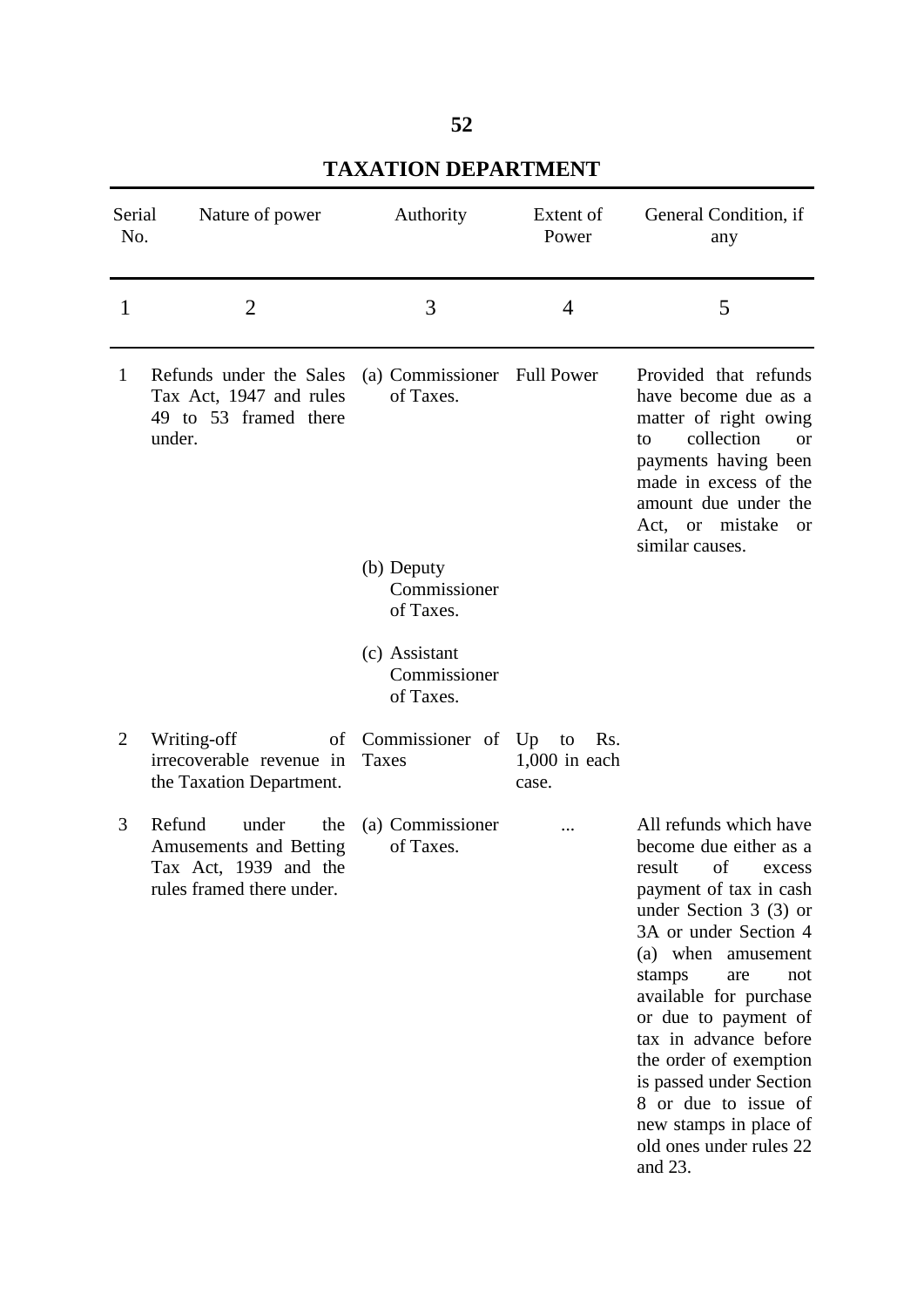| 1 | $\overline{2}$                                                                                                                                                                     | 3                                                                                                   | $\overline{4}$    | 5                                                                                                                                                                                                                         |
|---|------------------------------------------------------------------------------------------------------------------------------------------------------------------------------------|-----------------------------------------------------------------------------------------------------|-------------------|---------------------------------------------------------------------------------------------------------------------------------------------------------------------------------------------------------------------------|
|   |                                                                                                                                                                                    | (b) Deputy<br>Commissio<br>of<br>ner<br>Taxes.                                                      |                   |                                                                                                                                                                                                                           |
|   |                                                                                                                                                                                    | (c) Assistant<br>Commissio<br>of<br>ner<br>Taxes.                                                   |                   |                                                                                                                                                                                                                           |
|   |                                                                                                                                                                                    | (d) Superintend<br>ent<br>οf<br><b>Taxes</b>                                                        |                   | On the same condition<br>up to the limit or Rs.<br>250 in each individual<br>case.                                                                                                                                        |
| 4 | Refunds under the (sales of<br>petroleum and petroleum<br>products including Motor<br>spirit<br>and<br>Lubricants)<br>Taxation Act, 1955 and<br>Rules 41-48 framed there<br>under. | (a) Commissio<br>of<br>ner<br>Taxes                                                                 | <b>Full Power</b> | Provided that refunds<br>have become due as a<br>matter of right owing<br>collection<br>to<br>or<br>payments having been<br>made in excess of the<br>amount due under the<br>Act, or due to mistake<br>or similar causes. |
|   |                                                                                                                                                                                    | (b) Deputy<br>Commissio<br>of<br>ner<br>Taxes.<br>(c) Assistant<br>Commissio<br>of<br>ner<br>Taxes. |                   |                                                                                                                                                                                                                           |
|   |                                                                                                                                                                                    | (d) Superintend<br>of<br>ent<br>Taxes.                                                              | $\dddotsc$        | On the same condition<br>up to the limit or Rs.<br>250 in each individual<br>case.                                                                                                                                        |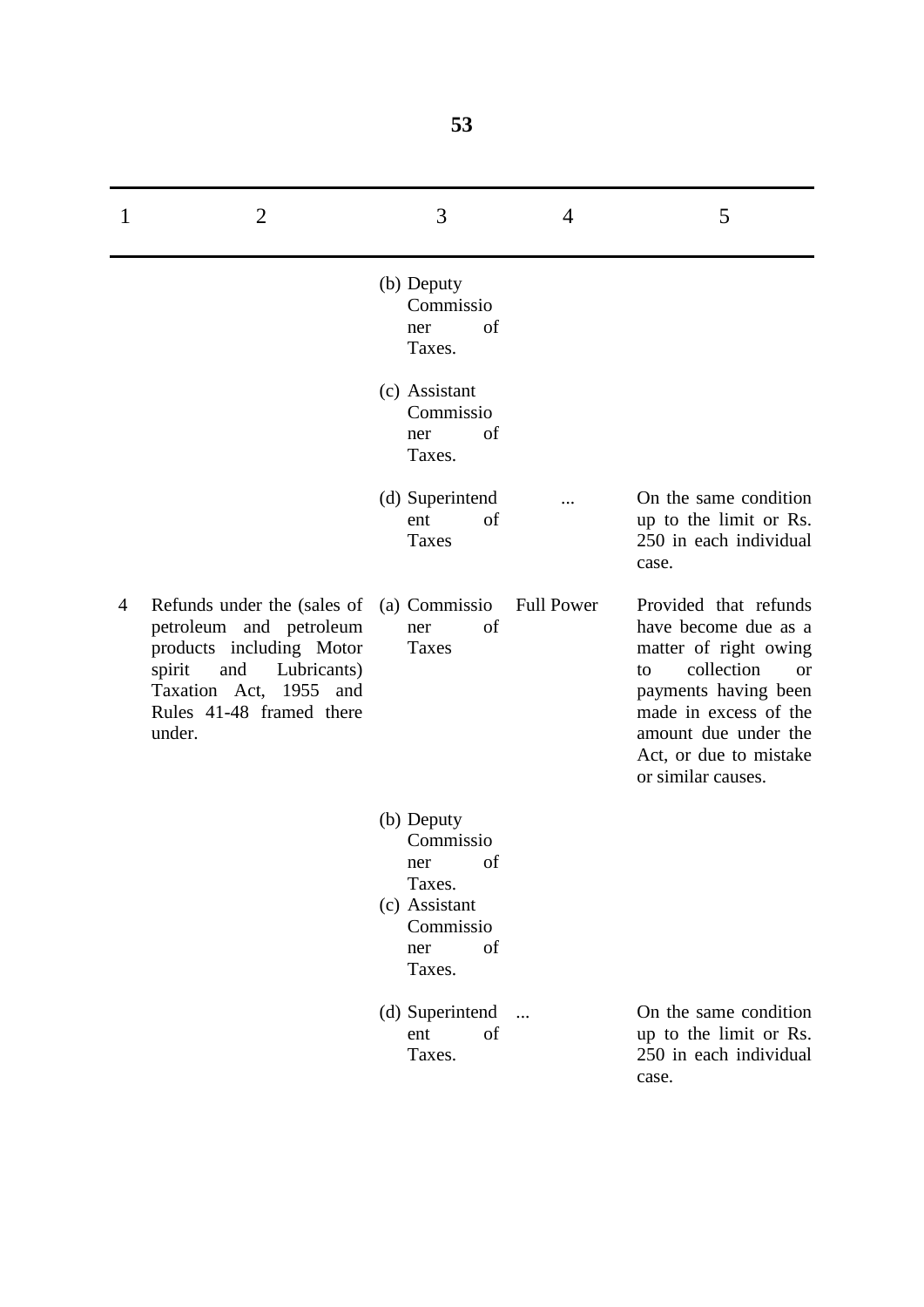|   | $\overline{2}$                                                                                                                                               | 3                                                                                                                                           | 4                 | 5                                                                                                                                                                                                                                |
|---|--------------------------------------------------------------------------------------------------------------------------------------------------------------|---------------------------------------------------------------------------------------------------------------------------------------------|-------------------|----------------------------------------------------------------------------------------------------------------------------------------------------------------------------------------------------------------------------------|
| 5 | Refunds under the Central<br>Sales Tax Act, 1956 and<br>Rule 17 of the Central Sales<br>Tax<br><b>Accounts</b><br>and<br>Procedure Rules, 1957.              | (a) Commissio<br>of<br>ner<br>Taxes.<br>(b) Deputy<br>Commissio<br>οf<br>ner<br>Taxes.<br>(c) Assistant<br>Commissio<br>of<br>ner<br>Taxes. | <b>Full Power</b> | Provided that refunds<br>have become due as a<br>matter of right owing<br>collection<br>to<br><b>or</b><br>payments having been<br>made in excess of the<br>amount due under the<br>Act, or due to mistake<br>or similar causes. |
|   |                                                                                                                                                              | (d) Superintend<br>of<br>ent<br>Taxes                                                                                                       |                   | On the same condition<br>up to the limit or Rs.<br>250 in each individual<br>case.                                                                                                                                               |
| 6 | Refunds under the Taxation<br>(On Goods<br>carried<br>by<br>Roads or Inland<br>Water<br>ways) Act, 1954 and Rules<br>framed there under.                     | (a) Superintend Full Power<br>of<br>ent<br>Taxes                                                                                            |                   | On the same condition<br>up to the limit or Rs.<br>250 in each individual<br>case.                                                                                                                                               |
| 7 | Refunds under the Finance<br>(Sales Tax) Act, 1956 and<br>Rules 39-46 framed there<br>under.                                                                 | Do.                                                                                                                                         | Do.               | Do.                                                                                                                                                                                                                              |
| 8 | Refunds under rules 31 Superintendent<br>framed under Section 19 of of Taxes.<br>Profession, Trades,<br>the<br>Calling and Employment<br>Taxation Act, 1947. |                                                                                                                                             |                   | Provided they have<br>become due as a matter<br>of right owing<br>to<br>collections<br><sub>or</sub><br>payments having been<br>made in excess of the<br>amount due under the<br>Act, or by mistake or<br>similar causes.        |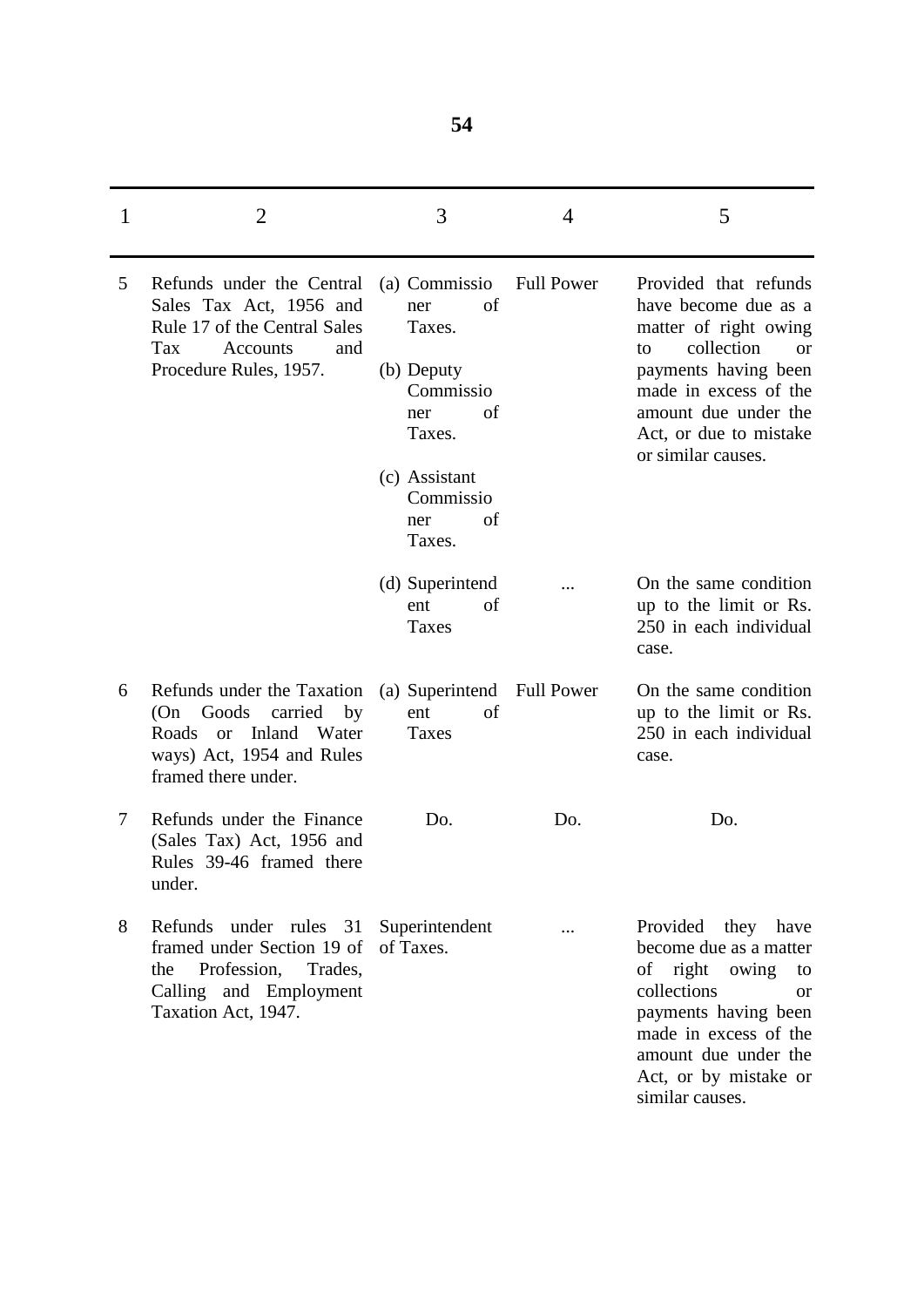|   | 2                                                                                           | 3                                           |                      | 5                                                                                               |
|---|---------------------------------------------------------------------------------------------|---------------------------------------------|----------------------|-------------------------------------------------------------------------------------------------|
| 9 | Refund under the Urban (a) Commissioner<br>Immovable Property Tax<br>Act, 1963 and Rules 15 | of Taxes.                                   | <b>Full Power</b>    | Provided that refunds<br>have become due as a<br>matter of right owing                          |
|   | and 17 framed there under.                                                                  | (b) Deputy<br>Commissioner<br>of Taxes.     | Do.                  | collection<br>tΩ<br><b>or</b><br>having<br>payments<br>been made in excess<br>of the amount due |
|   |                                                                                             | (c) Assistant<br>Commissioner<br>of Taxes.  | Do.                  | under the Act, or due<br>to mistake or similar<br>causes.                                       |
|   |                                                                                             | (d) Superintendent Up to Rs. On<br>of Taxes | 250 in each<br>case. | the<br>same<br>condition up to the<br>limit or Rs. 250 in<br>each individual case.              |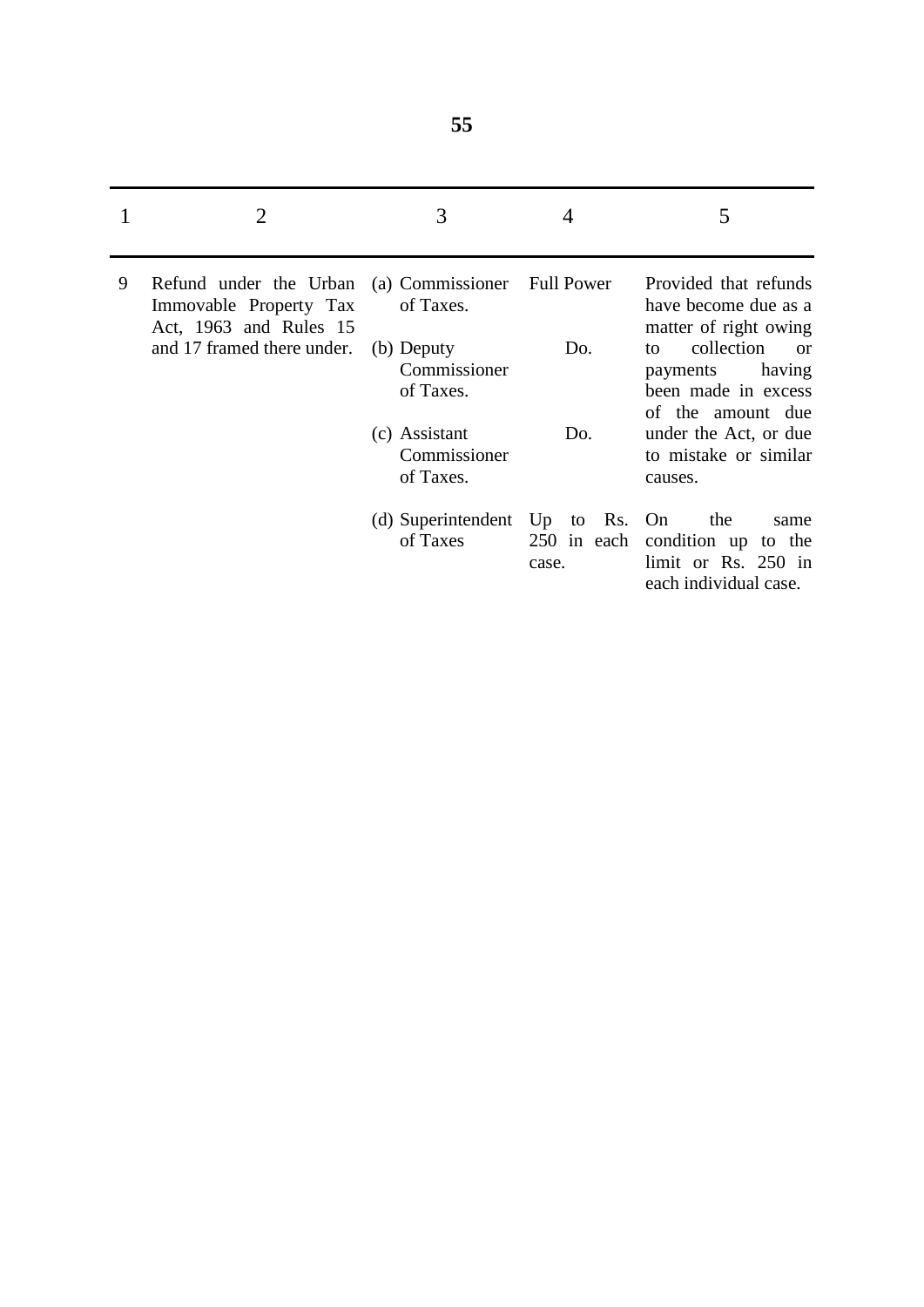| Serial<br>No.  | Nature of power                                                                                                      | Authority | Extent of<br>Power                                                                                                                                                                    | General Condition, if<br>any                                                                                                                                                                                             |
|----------------|----------------------------------------------------------------------------------------------------------------------|-----------|---------------------------------------------------------------------------------------------------------------------------------------------------------------------------------------|--------------------------------------------------------------------------------------------------------------------------------------------------------------------------------------------------------------------------|
| 1              | $\overline{2}$                                                                                                       | 3         | $\overline{4}$                                                                                                                                                                        | 5                                                                                                                                                                                                                        |
|                | $\mathbf{i}$<br>Creation<br>of<br>temporary<br>posts<br>and<br>their<br>continuance<br>under<br>plan<br>expenditure. |           |                                                                                                                                                                                       |                                                                                                                                                                                                                          |
| $\mathbf{1}$   | Sanction the creation of Commissioners.<br>temporary posts.                                                          |           | On pay scale<br>with<br>a<br>maximum<br>not<br>exceeding<br>Rs.<br>475 for a period<br>not exceeding<br>12 months.                                                                    | In<br>connection<br>with<br>settlement under their<br>control.                                                                                                                                                           |
| $\overline{2}$ | Sanction the creation of<br>temporary posts in the<br>District Establishments<br>under their controls.               | Do.       | Do.                                                                                                                                                                                   |                                                                                                                                                                                                                          |
| 3              | Sanction the creation of<br>of<br>temporary<br>posts<br>peons.                                                       | Do.       | On<br>the<br>minimum of the<br>scale<br><b>or</b><br>pay<br>for<br>sanctioned<br>Peons<br>from<br>time to time.                                                                       | In emergent cases for<br>any specified period<br>exceeding<br>6<br>not<br>months.                                                                                                                                        |
| 4              | Creation of temporary<br>posts of Chairman.                                                                          | Do.       | On<br>the<br>minimum of the<br>scale<br><sub>or</sub><br>pay<br>for<br>sanctioned<br>Chairman from<br>time to time for Commissioners<br>a period<br>not<br>exceeding<br>12<br>months. | Such Chairman as are<br>usually required for<br>District<br>Officers,<br>Assistant<br>and Extra-<br>Assistant<br>and<br><b>Sub Deputy Collectors</b><br>employed<br>in<br>the<br>District<br>of<br>Land<br>Records Work. |

# **COMMISSIONERS**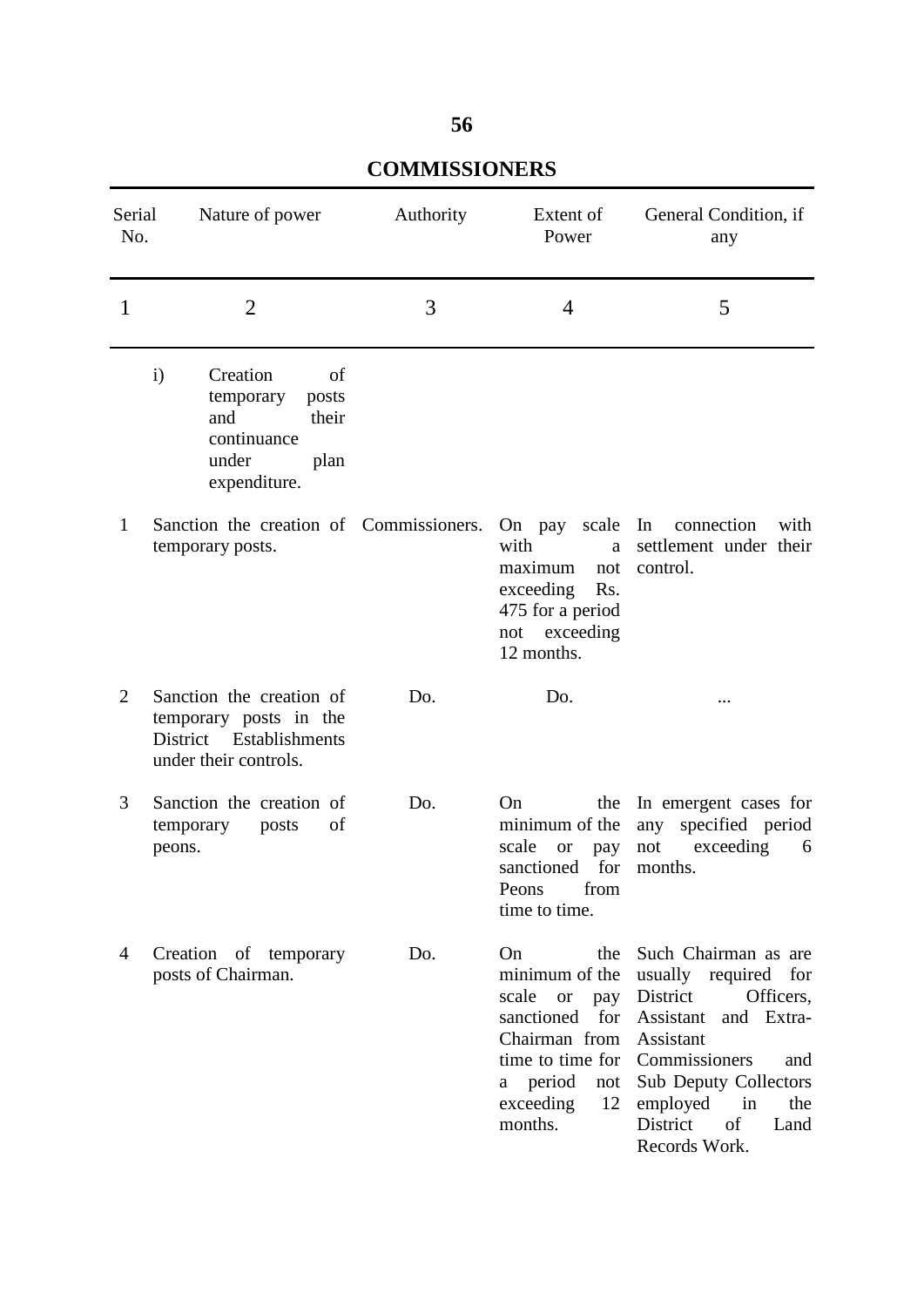|   |                                                                                                                                                                                  |                   | 57                                                                                    |                                                                                                                                                                                                                                                                                                                                          |
|---|----------------------------------------------------------------------------------------------------------------------------------------------------------------------------------|-------------------|---------------------------------------------------------------------------------------|------------------------------------------------------------------------------------------------------------------------------------------------------------------------------------------------------------------------------------------------------------------------------------------------------------------------------------------|
| 1 | $\overline{2}$                                                                                                                                                                   | 3                 | 4                                                                                     | 5                                                                                                                                                                                                                                                                                                                                        |
| 5 | Appoint<br>substitutes<br>for the<br>leave<br>and<br>training reserve.                                                                                                           | Do.               | Up<br>to<br>one<br>reservist<br>for<br>100<br>every<br>assistants in the<br>Division. |                                                                                                                                                                                                                                                                                                                                          |
| 6 | Renewal<br>of<br>temporary,<br>posts<br>originally created with<br>the concurrence of<br>Finance Department<br>District<br>the<br>in<br>Establishment<br>under<br>their control. | Commissione<br>rs | Up to one year<br>at a time subject<br>to a limit of 5<br>years.                      | Subject to budget provision<br>long<br>the<br>${\bf SO}$<br>as<br>circumstances<br>justifying<br>the creation of the posts<br>continue to exist.                                                                                                                                                                                         |
|   | Refund<br>$\rm ii)$<br>and<br>Remission.                                                                                                                                         |                   |                                                                                       |                                                                                                                                                                                                                                                                                                                                          |
| 7 | Remission of Land<br>Revenue                                                                                                                                                     | Do.               | Up to Rs.10,000<br>in<br>any<br>one<br>District for each<br>calamity.                 | $(1)$ In<br>of<br>local<br>case<br>calamities in temporary<br>settled areas, such as<br>food hail storms, blight<br>or ravages by insects<br>which cause damage to<br>a particular harvest.<br>Suspension<br>be<br>may<br>sanctioned up to any<br>amount but sanction<br>over Rs. 10,000 must<br>be reported<br>to<br>the<br>Government. |
|   |                                                                                                                                                                                  |                   |                                                                                       | Any amount may be<br>remitted<br>following<br>annulment of an estate<br>under Section 90 of the<br>Land<br>and<br>Revenue<br>Regulations.                                                                                                                                                                                                |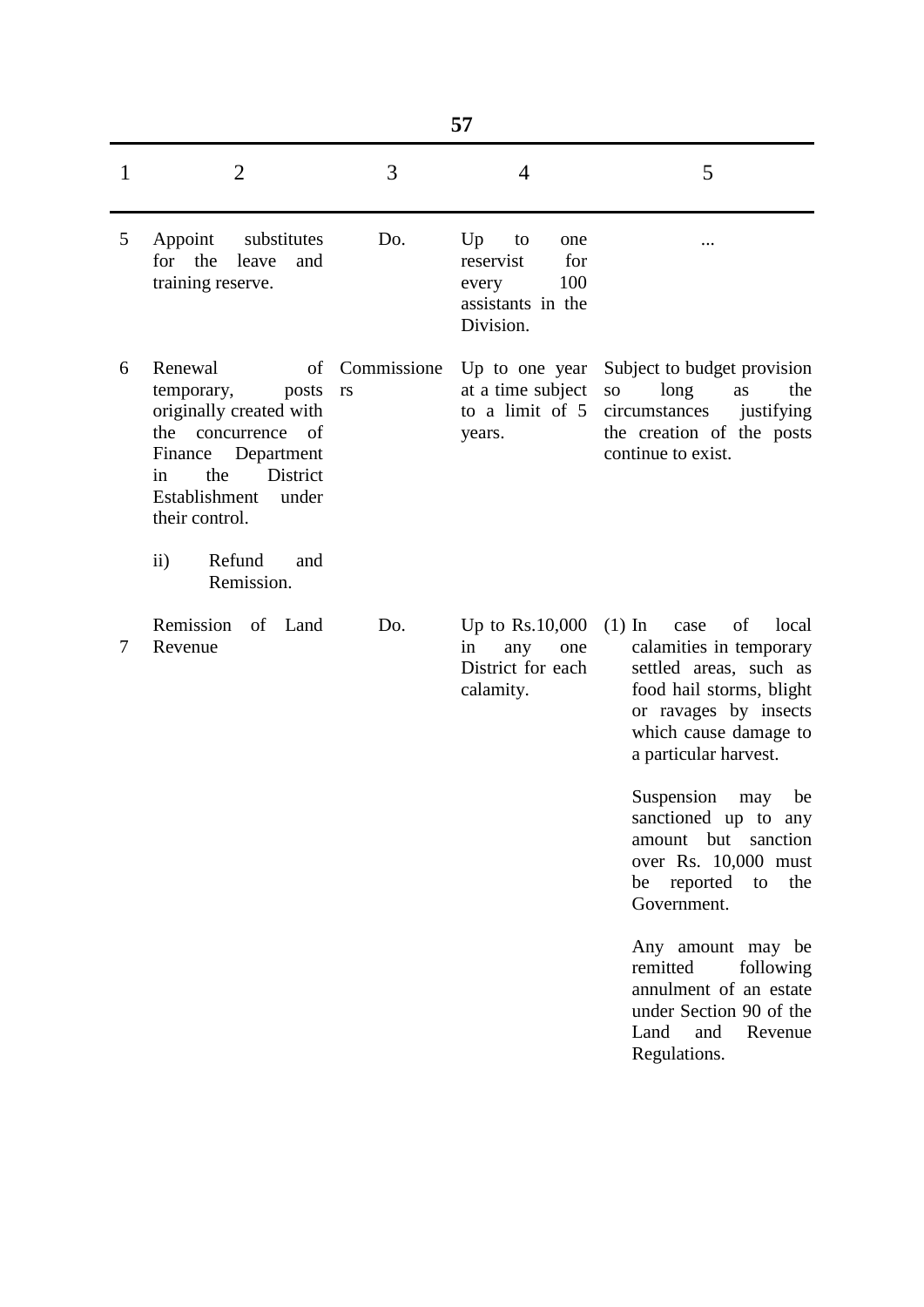|   | 58                                                                         |     |                                                   |                                                                                                                                                                                                                                                                                                                                             |  |  |
|---|----------------------------------------------------------------------------|-----|---------------------------------------------------|---------------------------------------------------------------------------------------------------------------------------------------------------------------------------------------------------------------------------------------------------------------------------------------------------------------------------------------------|--|--|
| 1 | $\overline{2}$                                                             | 3   | 4                                                 | 5                                                                                                                                                                                                                                                                                                                                           |  |  |
|   |                                                                            |     |                                                   | $(2)$ To<br>remit<br>any<br>unrealized arrears due<br>from an<br>estate sold<br>under the provision of<br>Section 70<br>of<br>the<br>Meghalaya Land and<br>Revenue Regulations.                                                                                                                                                             |  |  |
|   |                                                                            |     |                                                   | $(3)$ To<br>sanction<br>the<br>remission<br>of<br>Land<br>Revenue up to Rs. 500<br>in any one district in<br>each year in cases other<br>than those mentioned<br>above.                                                                                                                                                                     |  |  |
| 8 | Refund of the value of Commissioner<br>timber and if survey<br>fees.       |     | To the<br>allowed<br>by<br>Departmental<br>Rules. | extent In sanctioning such refunds<br>the details, viz.,                                                                                                                                                                                                                                                                                    |  |  |
|   |                                                                            |     |                                                   | $(1)$ The<br>$\operatorname{sum}$<br>originally<br>paid into the treasury<br>credited<br>and<br>to<br>miscellaneous<br>land<br>revenue (this<br>be<br>to<br>checked and certified<br>to by the Treasury<br>Officers).<br>(2) The sum if any paid on<br>account of survey, and<br>$(3)$ The<br>balance,<br>refundable<br>should be<br>given. |  |  |
| 9 | Remission of loans<br>under<br>the<br>Land<br>Improvement<br>Loans<br>Act. | Do. | Up to Rs. $2,000$<br>in each case                 | Both principal and interest<br>where a work fails from<br>beyond<br>the<br>causes<br>borrower's<br>control<br>and<br>full<br>where<br>recovery<br>in<br>would<br>occasion<br>serious<br>hardship.                                                                                                                                           |  |  |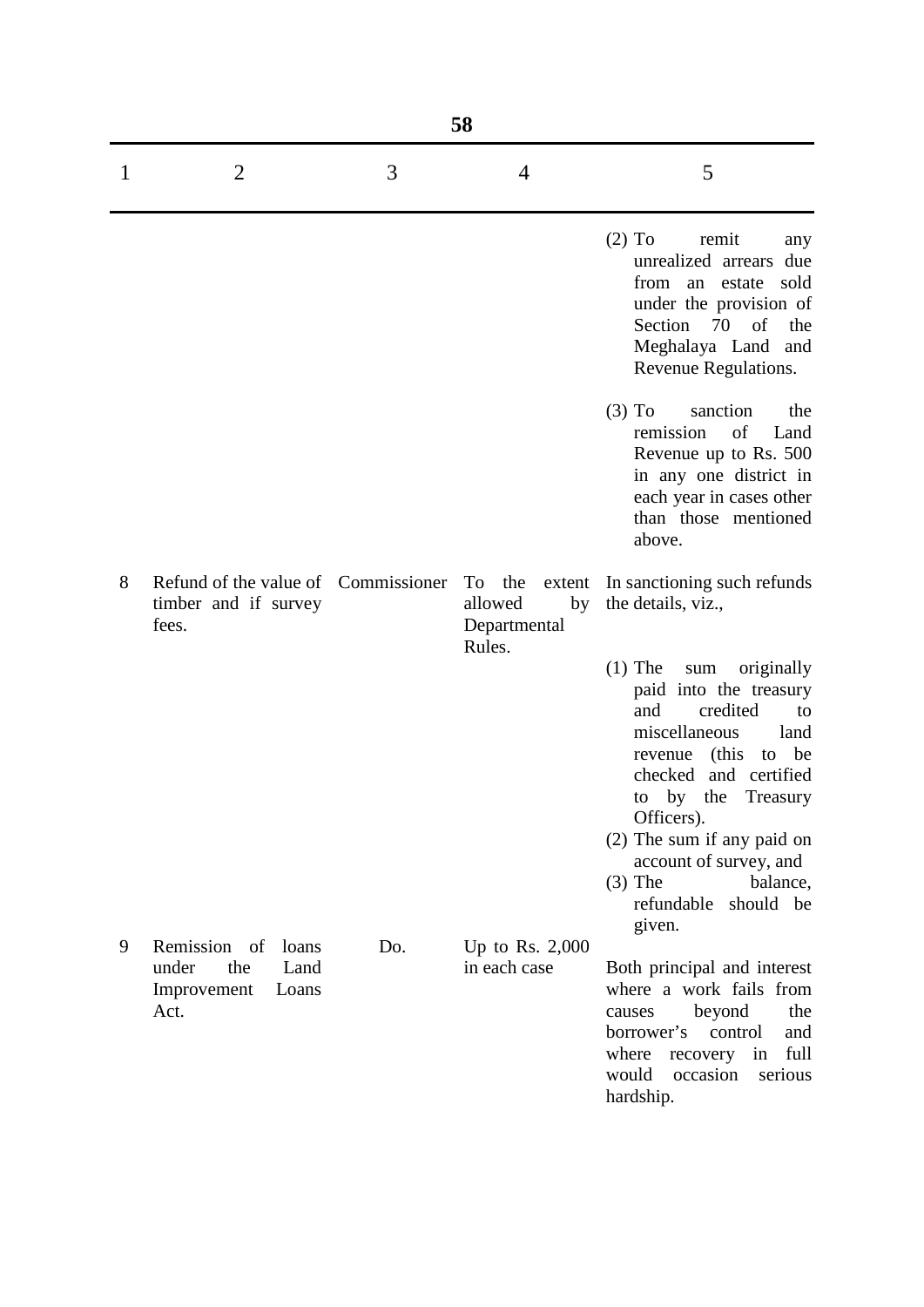| $\mathbf{1}$ | $\overline{2}$                                                                             | 3   | $\overline{4}$                                                                                                                                                          | 5                                                                                                                                                                                                       |
|--------------|--------------------------------------------------------------------------------------------|-----|-------------------------------------------------------------------------------------------------------------------------------------------------------------------------|---------------------------------------------------------------------------------------------------------------------------------------------------------------------------------------------------------|
| 10           | Remission of Fishery<br>Revenue.                                                           | Do. | Up to Rs. 1,000<br>in any one case                                                                                                                                      | Provided<br>the<br>Commissioner<br>is<br>satisfied that the refusal<br>of remission will cause<br>hardship to the lessee.                                                                               |
| 11           | Remission and refund<br>of Ferry revenue<br>and<br>tools<br>roads<br>on<br>and<br>bridges. | Do. | Abatements<br>of<br>rents.                                                                                                                                              | Under<br>section<br>15,<br>Northern India Ferries<br>Act, XVII of 1878.                                                                                                                                 |
| 12           | Refund of the value of<br>non-judicial<br>stamp to<br>any person.                          | Do. | Up to two years.                                                                                                                                                        | Under<br>Departmental<br>Rules, if application is<br>made within one year of<br>date<br>when<br>the<br>the<br>stamps become spoiled<br>the<br>date<br>of<br>the<br>$\alpha$<br>instrument or execution. |
|              | Other<br>iii)<br>Expenditure-                                                              |     |                                                                                                                                                                         |                                                                                                                                                                                                         |
| 13           | Disburse sums to carry<br>on suits or appeals.                                             | Do. | Sums which are<br>necessary to be<br>expended for the<br>carrying on of<br>suit<br>any<br><b>or</b><br>appeal in which<br>the Government<br>of Meghalaya is<br>a party. | Provided<br>the<br>Legal<br>Remembrancer<br>has<br>directed that such suit<br>shall be instituted<br>- or<br>defended.                                                                                  |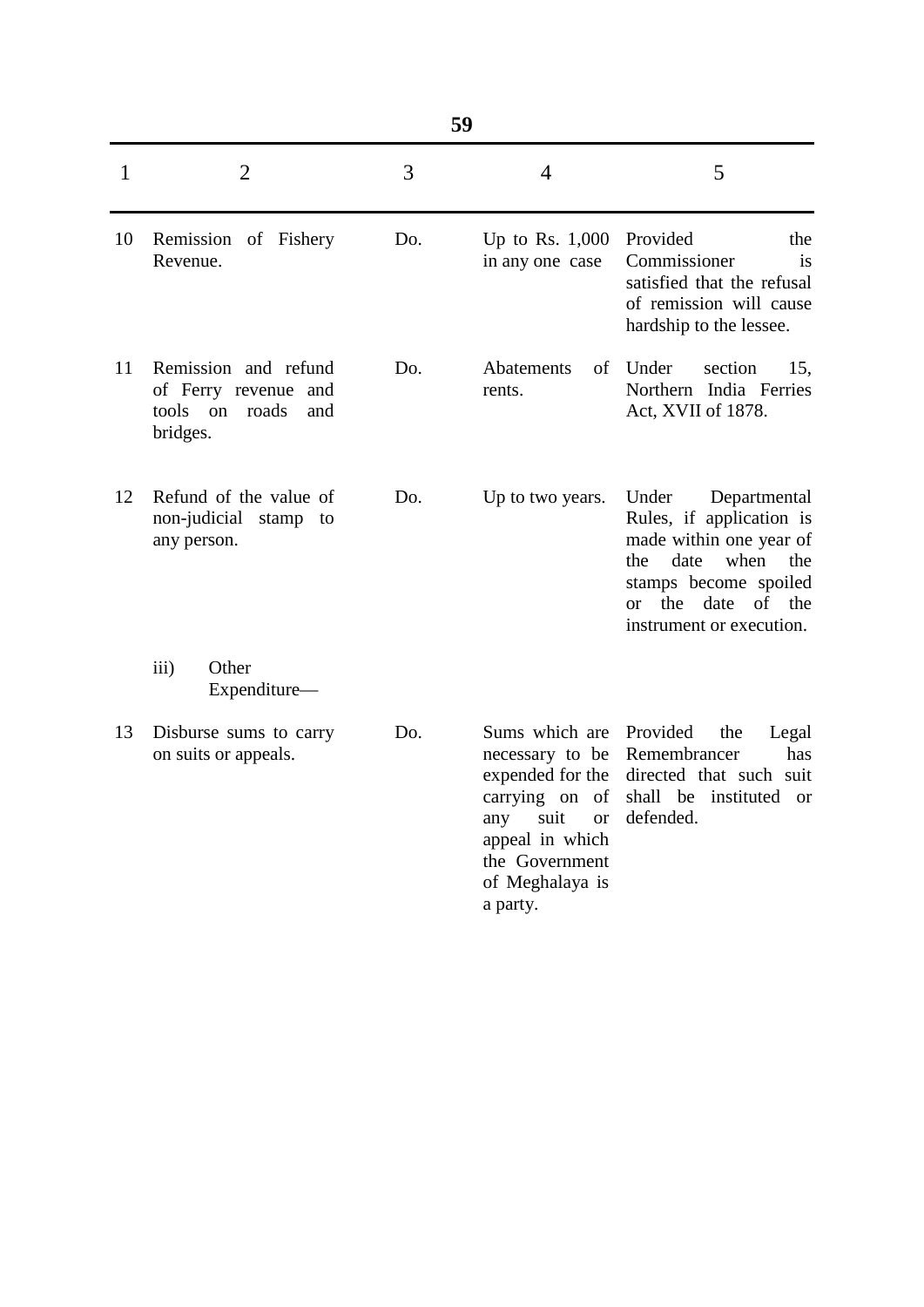|    | 60                                                                                           |                        |                                       |                                                                                                                                                                                                                                                                                                                                                                                                                                                                                                                                                                                                                          |  |  |
|----|----------------------------------------------------------------------------------------------|------------------------|---------------------------------------|--------------------------------------------------------------------------------------------------------------------------------------------------------------------------------------------------------------------------------------------------------------------------------------------------------------------------------------------------------------------------------------------------------------------------------------------------------------------------------------------------------------------------------------------------------------------------------------------------------------------------|--|--|
| 1  | $\overline{2}$                                                                               | 3                      | 4                                     | 5                                                                                                                                                                                                                                                                                                                                                                                                                                                                                                                                                                                                                        |  |  |
| 14 | Disburse<br>sums<br>to<br>satisfy degrees, etc.,<br>against Government.                      | Commissioner. Any sum. |                                       | In order (a) to satisfy any<br>against<br>degree<br>the<br>Government of Meghalaya<br>in cases where the law<br>allows of no further appeal<br>from such degrees, or in<br>which<br>the<br>Legal<br>Remembrancer has advised<br>that no further appeal shall<br>be made; and (b) to adjust<br>or compromise any suit or<br>claim<br>against<br>the<br>Government of Meghalaya<br>which<br>the<br>Legal<br>Remembrancer has directed<br>be compromised<br><sub>or</sub><br>to<br>which can be dealt with by<br>Commissioner under<br>the<br>Rule 32 of the Civil Suit in<br>Meghalaya<br>the<br>Law<br>Department Manual. |  |  |
| 15 | Compromise<br>suits<br>brought<br>against<br>Government.<br>iv)<br>and<br>Loans<br>Advances— | Do.                    | Valued<br>at Rs.<br>$1,000$ or under. | Suits or claims of a Civil<br>Nature.                                                                                                                                                                                                                                                                                                                                                                                                                                                                                                                                                                                    |  |  |
| 16 | Grant<br>loans<br>under<br>Land<br>the<br>Improvement Loans<br>Act.                          | Do.                    | Up to Rs. $5,000$<br>in each case.    |                                                                                                                                                                                                                                                                                                                                                                                                                                                                                                                                                                                                                          |  |  |
| 17 | loans<br>under<br>Grant<br>Agriculturist<br>the<br>Loans Act.                                | Do.                    | Up to Rs. $3,000$<br>in each case.    |                                                                                                                                                                                                                                                                                                                                                                                                                                                                                                                                                                                                                          |  |  |
| 18 | (a) Suspension<br>of<br>Stall-rents.                                                         | Do.                    | Full power                            | Suspension over Rs. 10,000<br>be<br>must<br>reported<br>to<br>Government.                                                                                                                                                                                                                                                                                                                                                                                                                                                                                                                                                |  |  |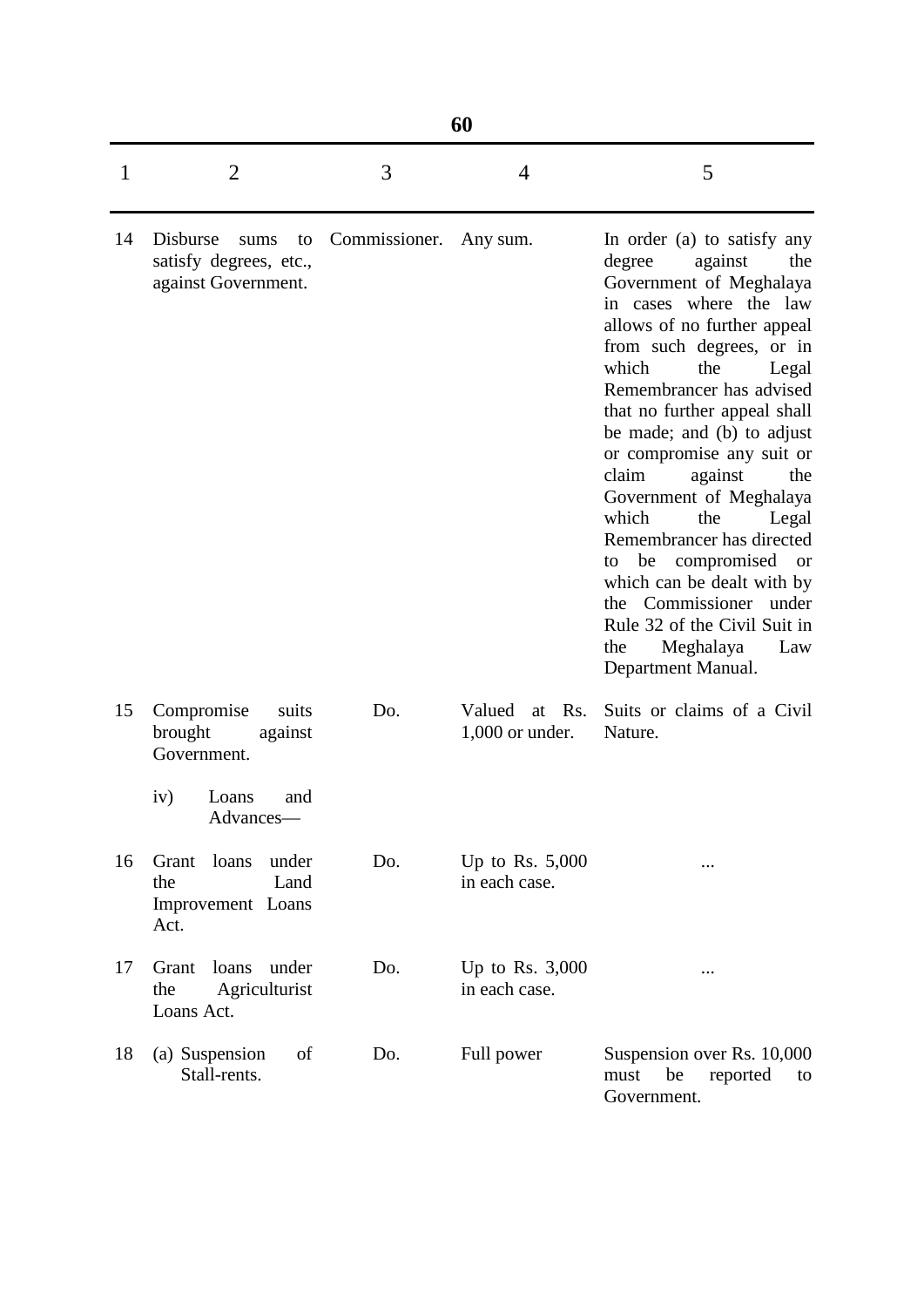|  | (b) Sanction<br>remission<br>- of<br>Stall-rents<br>appearing from<br>any cause to be<br>irrecoverable. | Do. | in each year. | Up to Rs. 500 in Subject to the condition<br>any one District that the loss does not<br>disclose defect of system,<br>the amendment of which<br>requires reference<br>to<br>Finance Department. |  |
|--|---------------------------------------------------------------------------------------------------------|-----|---------------|-------------------------------------------------------------------------------------------------------------------------------------------------------------------------------------------------|--|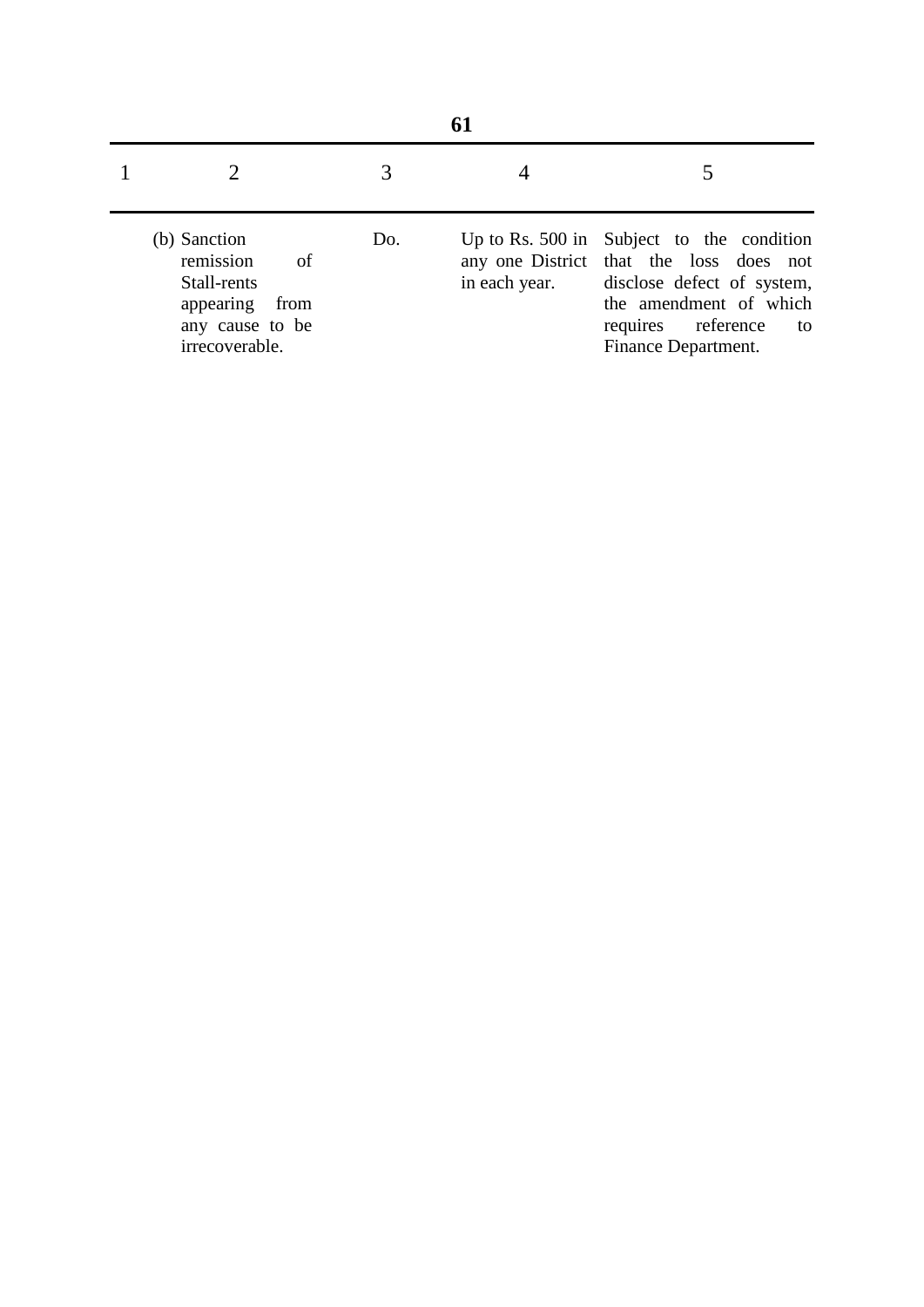**DEPUTY COMMISSIONERS AND SUBDIVISIONAL OFFICERS** 

| Serial<br>No. | Nature of power                                                                                                                                                                                                                                    | Authority             | <b>Extent of Power</b>                                                                                                                    | General Condition, if<br>any                                                                                                                                                                                                                                                                                                                                                                                                                                                                                                                |
|---------------|----------------------------------------------------------------------------------------------------------------------------------------------------------------------------------------------------------------------------------------------------|-----------------------|-------------------------------------------------------------------------------------------------------------------------------------------|---------------------------------------------------------------------------------------------------------------------------------------------------------------------------------------------------------------------------------------------------------------------------------------------------------------------------------------------------------------------------------------------------------------------------------------------------------------------------------------------------------------------------------------------|
| 1             | $\overline{2}$                                                                                                                                                                                                                                     | 3                     | 4                                                                                                                                         | 5                                                                                                                                                                                                                                                                                                                                                                                                                                                                                                                                           |
| 1             | $\mathbf{i}$<br>Creation<br>of<br>temporary<br>$posts$ —<br>Sanction creation of<br>temporary post in his<br>own establishments<br>including posts of<br>chainmen,<br>peons,<br>hardsmen<br>potdars,<br>and interoreter under<br>plan expenditure. | District<br>Officers. | Post on pay scale<br>with<br>the<br>maximum<br>not<br>exceeding Rs. 375<br>per mensem for a<br>period<br>not<br>3<br>exceeding<br>months. | times<br>$(a)$ In<br>of<br>emergency or to deal<br>with<br>a problem<br>emergent in nature.<br>$(b)$ Such<br>temporary<br>establishments for a                                                                                                                                                                                                                                                                                                                                                                                              |
|               |                                                                                                                                                                                                                                                    |                       |                                                                                                                                           | period not exceeding<br>six months as are<br>required from time<br>to time in connection<br>with the demarcation<br>of boundaries of the<br>acquisition of land<br>for non-Government<br>purchases or survey<br>private<br>lands,<br>of<br>subject<br>to<br>the<br>condition that<br>the<br>of<br>cost<br>such<br>establishment<br>is<br>realised<br>from<br>the<br>parties<br>concerned<br>credited<br>and<br>sanction is given and<br>that the pay and<br>allowances of no one<br>individual<br>appointment exceed<br>Rs. 375 per mensem. |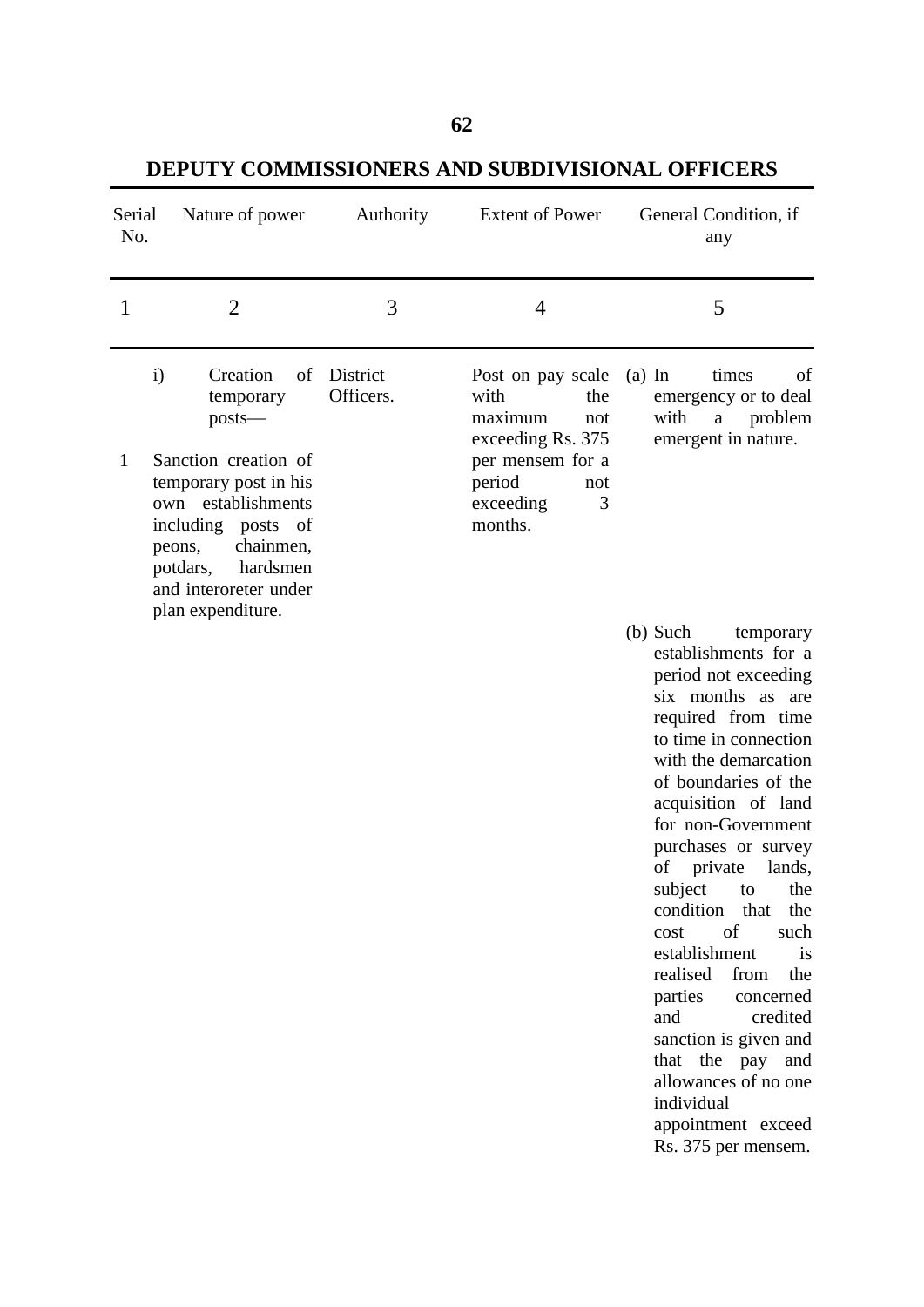| 63             |                                                                                                                               |                          |                   |                                                                                                                                                                                                                                                                |  |
|----------------|-------------------------------------------------------------------------------------------------------------------------------|--------------------------|-------------------|----------------------------------------------------------------------------------------------------------------------------------------------------------------------------------------------------------------------------------------------------------------|--|
| 1              | $\overline{2}$                                                                                                                | 3                        | 4                 | 5                                                                                                                                                                                                                                                              |  |
| $\overline{2}$ | Appoint<br>process<br>serving Peons.                                                                                          | Deputy<br>Commissioners. |                   | District where the process<br>serving establishments of<br>Criminal<br>Civil,<br>and<br>Revenue Courts have been<br>amalgamated according to<br>the yard stick laid down by<br>Government.                                                                     |  |
| 3              | Appoint pleaders in Deputy<br>criminal cases and<br>appeals.                                                                  | Commissioners.           |                   | When<br>the<br>public<br>prosecutor is<br>unable<br>to<br>appear and the Deputy<br>Commissioner is satisfied<br>that the case or appeal can<br>be conducted by another<br>pleader without prejudice.                                                           |  |
| $\overline{4}$ | Appoint subordinate<br>Government<br>pleaders.                                                                                | District<br>Officers.    |                   | stations<br>the<br>At<br>not<br>headquarters of the district.<br>Such pleaders will<br>be<br>subject to the control and<br>supervision of the District<br>Government Pleader and<br>will be remunerated by<br>fees according to the High<br>Court Civil Rules. |  |
| 5.             | Appoint a temporary<br>pleader in place of a<br>permanent<br>Government Pleader<br>disqualified<br>from<br>conducting a suit. | Do.                      |                   | The District Officer should<br>inform<br>the<br>Legal<br>Remembrancer of having<br>done so stating the reasons<br>therefore.                                                                                                                                   |  |
| 6              | Refund<br>$\mathbf{ii}$<br>remission<br>and<br>write<br>off-<br>Remission of Land<br>Revenue.                                 | Deputy<br>Commissioners. | Up to Rs. $5,000$ | (a) To suspend only in<br>cases detailed against<br>Commissioner' power<br>and in cases of private<br>calamity.                                                                                                                                                |  |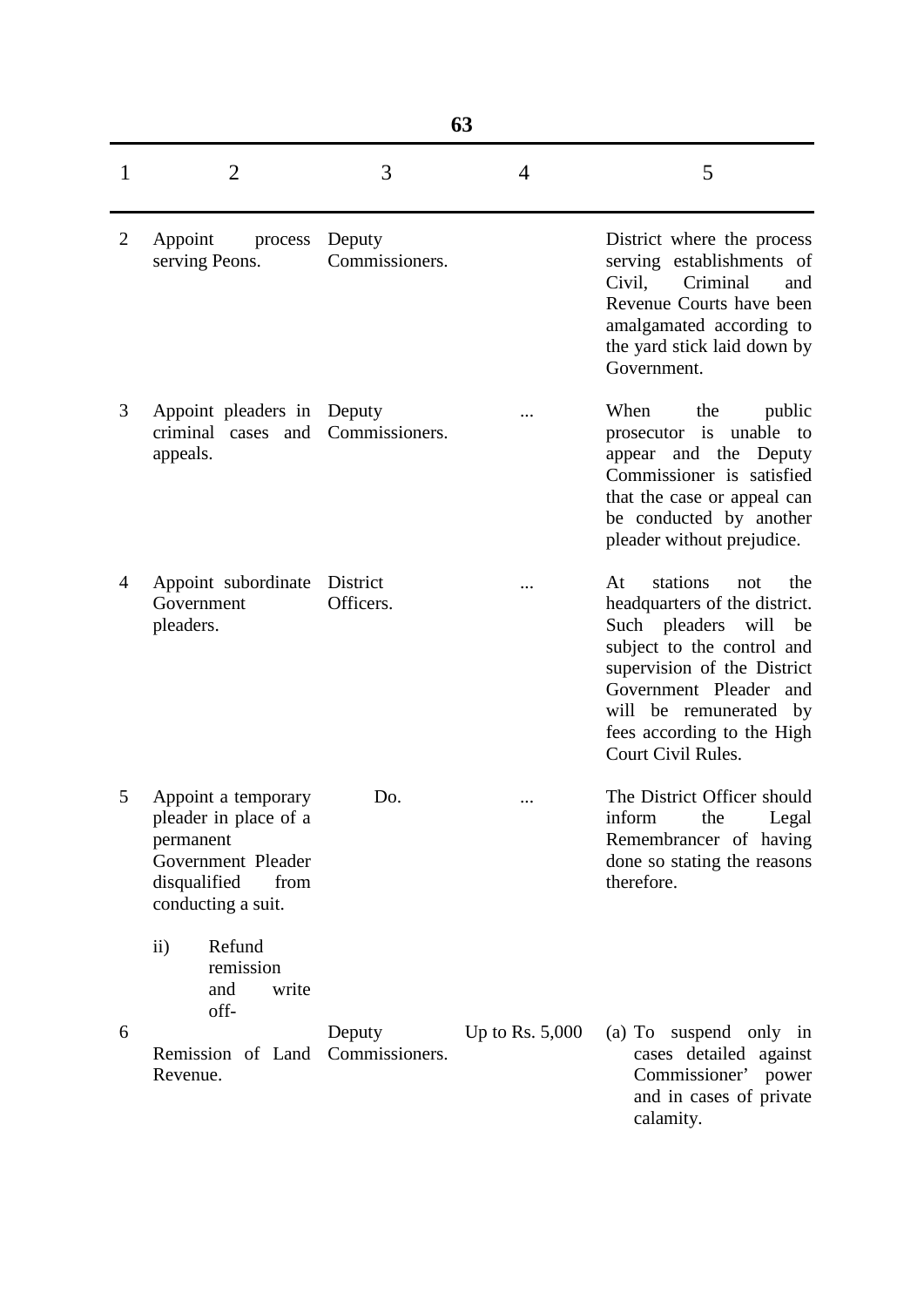| 64 |                                           |                                                                    |                                     |                                                                                                                                                                                                                                              |  |
|----|-------------------------------------------|--------------------------------------------------------------------|-------------------------------------|----------------------------------------------------------------------------------------------------------------------------------------------------------------------------------------------------------------------------------------------|--|
| T  | $\overline{2}$                            | 3                                                                  | 4                                   | 5                                                                                                                                                                                                                                            |  |
|    |                                           |                                                                    |                                     | (b) Remission<br>following<br>annulment of an estate<br>fault<br>ferar<br>and<br>in<br>jotrahin cases.                                                                                                                                       |  |
|    |                                           |                                                                    |                                     | (c) Suspension<br>and<br>remission of houses-<br>tax, do-tax. Foreign-tax<br>other<br>and<br>taxes<br>including land revenue<br>in cases in which they<br>consider necessary up<br>to a limit of Rs. 500 in<br>any one village in a<br>year. |  |
| 7  | Remission<br>of<br>Grazing fees.          | Deputy<br>Commissioners.                                           | Unpaid portions<br>of the fees.     | (a) In cases in which their<br>realisation would cause<br>hardship e.g., in the<br>case of the number of<br>animals destroyed by<br>an outbreak of disease<br>or when animals are<br>sold by an order of a<br>Court.                         |  |
|    |                                           | Deputy<br>Commissioners.<br>And<br>Sub-<br>divisional<br>Officers. |                                     | (b) Remit the fees payable<br>by poor persons<br>in<br>cases of hardship.                                                                                                                                                                    |  |
| 8  | Remission<br>of<br><b>Fishery Revenue</b> | Deputy<br>Commissioners.                                           | Up to Rs. $100$ in<br>any one case. | Provided he is satisfied that<br>the refusal of remission<br>will cause hardship to the<br>lessee.                                                                                                                                           |  |
| 9  | Refund<br>of<br>Land<br>Revenue           | Do.                                                                |                                     | All refunds which have<br>become due as a matter of<br>right owing to mistakes in<br>collections,<br>collection<br>being made twice over or<br>to similar causes.                                                                            |  |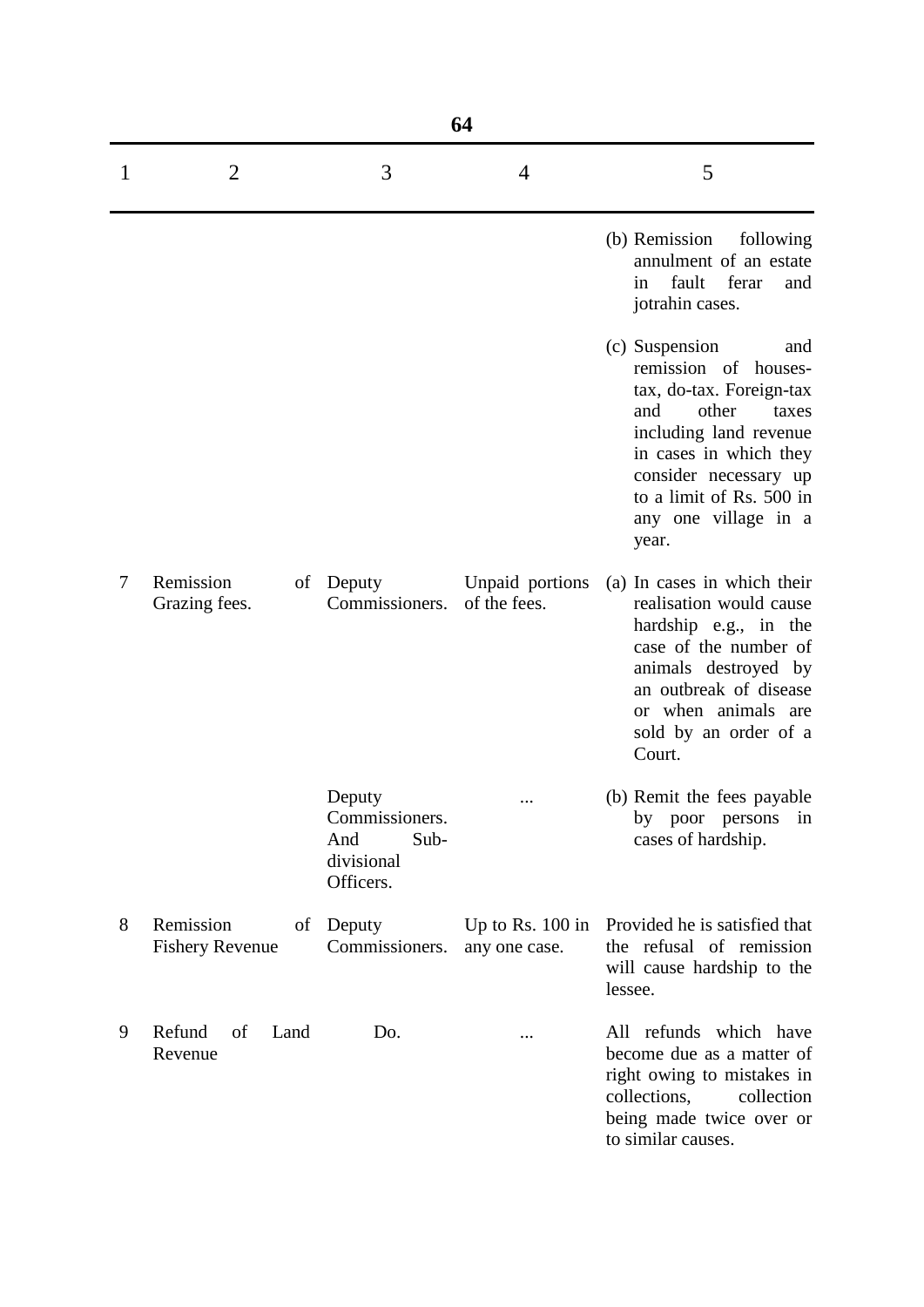|    | 65                                                                                                                                  |                                             |                                                          |                                                                                                                                                                                                                                                               |  |  |
|----|-------------------------------------------------------------------------------------------------------------------------------------|---------------------------------------------|----------------------------------------------------------|---------------------------------------------------------------------------------------------------------------------------------------------------------------------------------------------------------------------------------------------------------------|--|--|
| 1  | $\overline{2}$                                                                                                                      | 3                                           | 4                                                        | 5                                                                                                                                                                                                                                                             |  |  |
| 10 | Refund of Gazing<br>Revenue.                                                                                                        | Do.                                         |                                                          | All refunds to mauzadars<br>mihsirdars<br>of arrears<br>and<br>already credited into<br>the<br>Treasury which have become<br>irrecoverable<br>from<br>the<br>grazing provided coercive<br>measures taken were prompt<br>and adequate.                         |  |  |
| 11 | Reduction of Land<br>Revenue<br>assessment.                                                                                         | District<br>Officers.                       | To the extent<br>allowed<br>by<br>Departmental<br>Rules. | Subject to the conditions laid<br>down in Serial No. 8 against<br>Commissioners' power.                                                                                                                                                                       |  |  |
| 12 | Reduction of Land<br>Revenue<br>assessment.                                                                                         | District<br>Officers.                       | Do.                                                      | In the case of temporarily<br>settled estates when the soil<br>has permanently deteriorated<br>through causes beyond the<br>settlement holders' control,<br>or an improvement which<br>was taken into account when<br>the assessment was fixed has<br>failed. |  |  |
| 13 | Refund<br>of Local<br>rates and Revenue<br>deposits.                                                                                | Deputy<br>Commissioners.                    | Full power                                               | In those cases only in which<br>refunds have become due as<br>a matter of right owing to<br>mistakes<br>collections,<br>in<br>collection being made twice<br>over or to similar causes.                                                                       |  |  |
| 14 | Refund of the value<br>of impressed Court-<br>Fee Stamps to any<br>person.                                                          | District or Sub-<br>divisional<br>Officers. | Do.                                                      | Under<br>the<br>Departmental<br>Rules within 6 (six) months<br>of purchase.                                                                                                                                                                                   |  |  |
| 15 | Refund of the value<br>of undetected Court-<br>Fee adhesive labels<br>which<br>for<br>any<br>has<br>persons<br>no<br>immediate use. | Do.                                         | Do.                                                      | Under<br>the<br>Departmental<br>Rules provided that if such<br>stamps are below Rs. 5 in<br>value there are at least four<br>of them and otherwise at<br>least two and that application<br>is made within six months of<br>purchase.                          |  |  |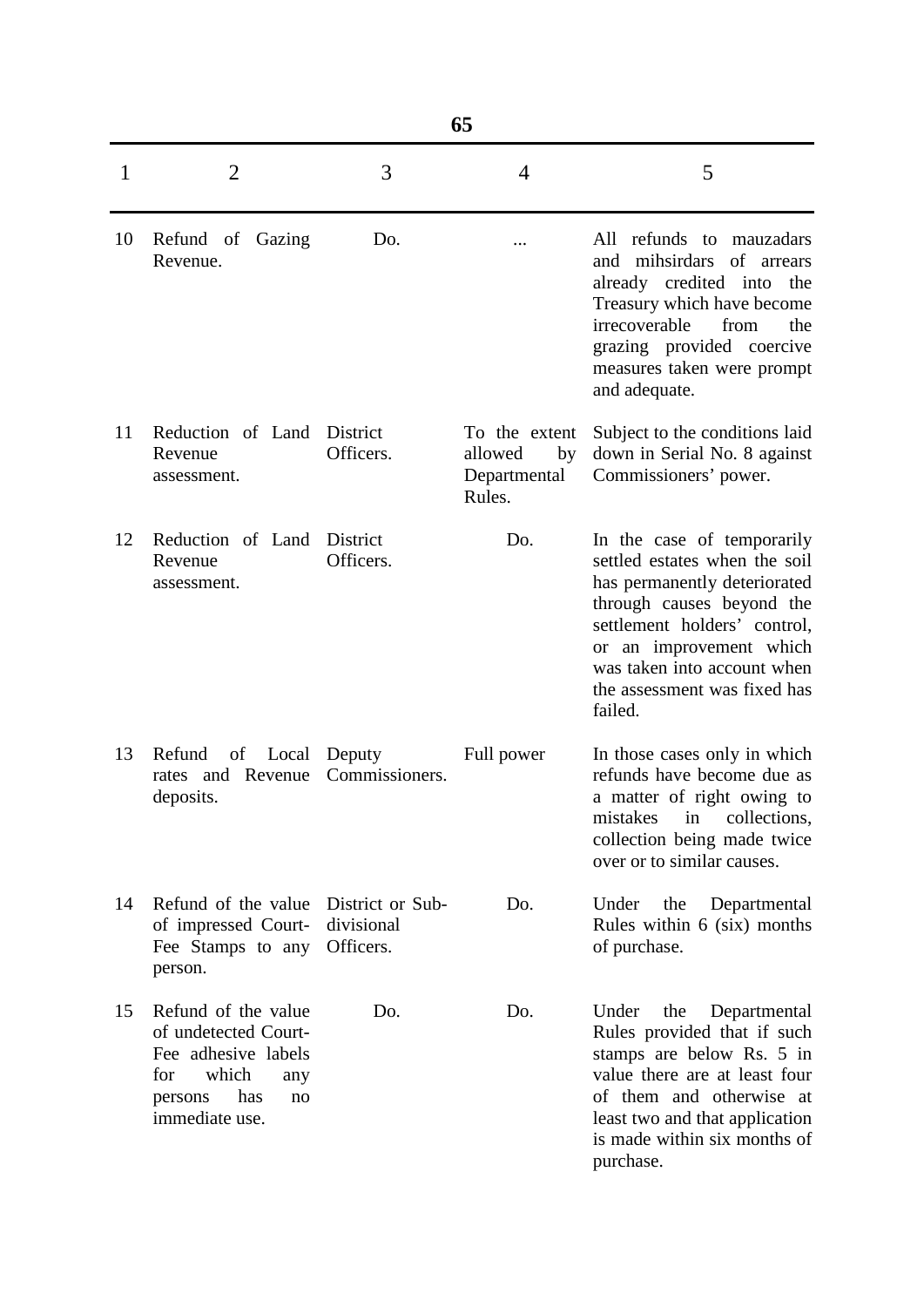| 1  | $\overline{2}$                                                                                                                                                               | 3                            | 4          | 5                                                                                                                                                                       |
|----|------------------------------------------------------------------------------------------------------------------------------------------------------------------------------|------------------------------|------------|-------------------------------------------------------------------------------------------------------------------------------------------------------------------------|
| 16 | Refund of the value<br>of detected Court-<br>Fee adhesive labels<br>to any person.                                                                                           | Do.                          | Do.        | In<br>special<br>cases<br>if<br>application is made within<br>one year of purchase under<br>the Departmental Rules.                                                     |
| 17 | Refund of the value<br>of impressed Court-<br>Fee Stamps to any<br>person.                                                                                                   | Do.                          | Do.        | In<br>special<br>if<br>cases<br>application is made within<br>one year of purchase.                                                                                     |
| 18 | Refund of the value<br>of<br>judicial<br>non<br>to<br>stamps<br>any<br>person.                                                                                               | Do.                          | Do.        | Under Departmental Rules,<br>if application, is made<br>within one year of the date<br>when the stamps become<br>spoiled or the date of the<br>instrument or execution. |
| 19 | Refund or receipts of<br><b>Bodies</b><br>Local<br>credited to the State<br>Revenue.                                                                                         | Do.                          | Do.        | All refunds which have<br>become due as a matter of<br>right owing to mistakes in<br>collection,<br>collections<br>being made twice over or<br>to similar causes.       |
| 20 | Refund of opinion District<br>and Excise Revenue.                                                                                                                            | Officers.                    | Full power | Provided that they have<br>become due as a matter of<br>right owing to collections<br>having<br>been<br>made<br>by<br>mistake or twice over or<br>similar causes.       |
| 21 | Remission<br>refund of process Commissioners<br>fees in<br>cases<br>which the original divisional<br>demand is remitted Officers.<br>or the process has<br>issued by<br>been | and Deputy<br>in and<br>Sub- | Do.        |                                                                                                                                                                         |

mistakes.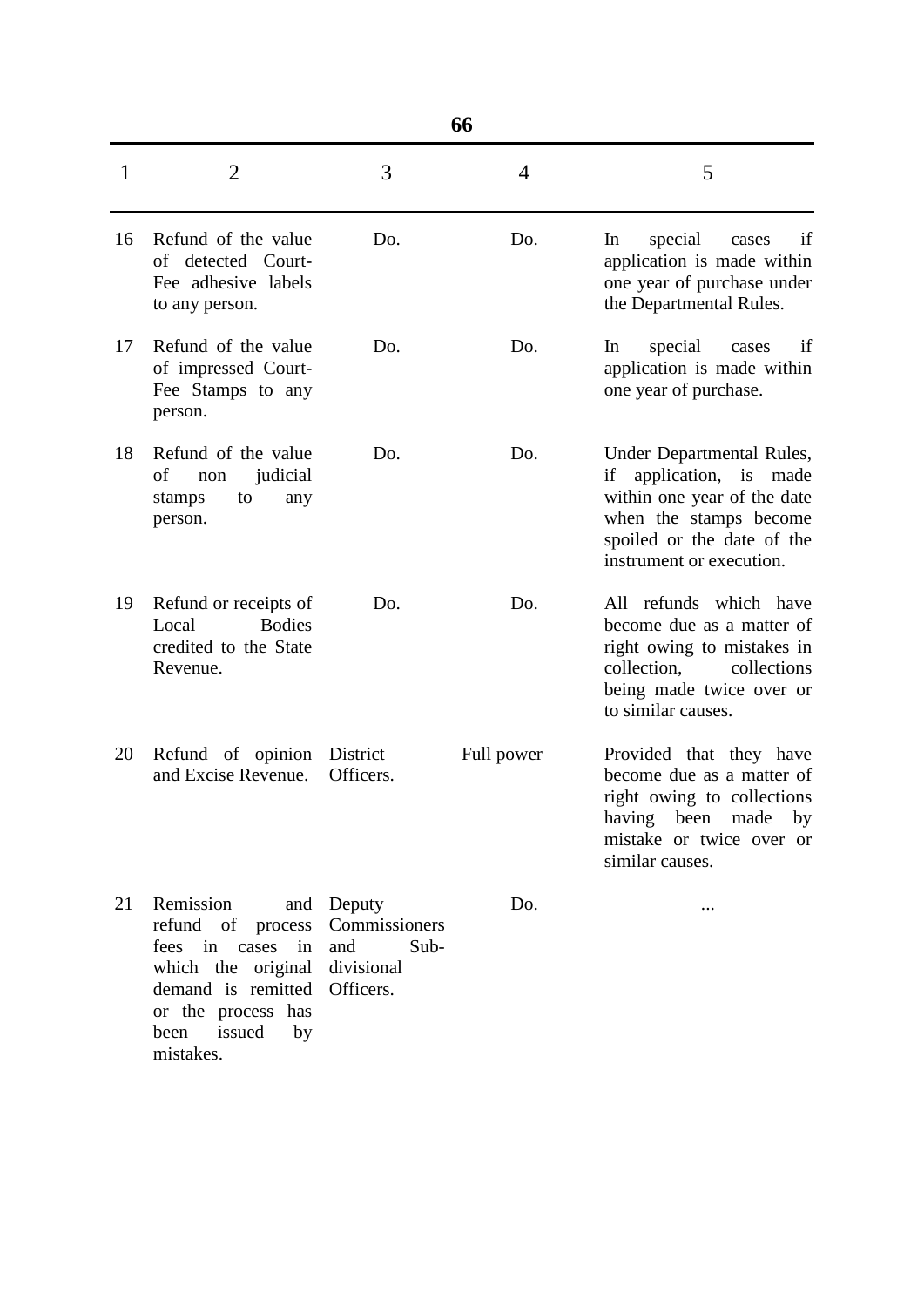| 1  | $\overline{2}$                                                                                                                            | 3                                                   | $\overline{4}$                   | 5                                                                                                                                                                           |
|----|-------------------------------------------------------------------------------------------------------------------------------------------|-----------------------------------------------------|----------------------------------|-----------------------------------------------------------------------------------------------------------------------------------------------------------------------------|
| 22 | Remission of loans<br>under<br>the<br>Land<br>Improvement Loans,<br>Act.                                                                  | District<br>Officers.                               | Up to Rs. $250$<br>in each case. | Both principal and interest<br>where a work fails from<br>beyond<br>the<br>causes<br>control<br>borrowers<br>and<br>recovery in full<br>would<br>occasion serious hardship. |
| 23 | Writing off of the<br>irrecoverable vale of<br><i>(including)</i><br>stores                                                               | (a) Deputy<br>Commissio<br>ners.                    | 300.                             | (a) Up to Rs. $\sqrt{On}$ the same condition as<br>in the case of Heads of<br>Department.                                                                                   |
|    | furniture) livestock or<br>public money lost by<br>fraud<br>the<br><b>or</b><br>of<br>negligence<br>individuals<br>other<br>or<br>causes. | $(b)$ Sub-<br>divisional<br>Officers.               | (b) $Up$ to Rs.<br>100           |                                                                                                                                                                             |
| 24 | Writing off of the                                                                                                                        | District                                            | Up to Rs. $500$                  | Do.                                                                                                                                                                         |
|    | value of unserviceable<br><i>(including)</i><br>stores<br>livestock)<br>and<br>furniture.                                                 | <b>Officers</b><br>and<br>sub-divisional<br>Officer | Up to Rs. $200$                  |                                                                                                                                                                             |
| 25 | purchase<br>Local<br>stationery in case of Commissioners.<br>urgency.                                                                     | of Deputy                                           |                                  | On the same condition as<br>in the case of Heads of<br>Department up to Rs. 40 in<br>each case subject to<br>an<br>annual of Rs. $1,000$ .                                  |
|    |                                                                                                                                           | Sub-divisional<br>Officer                           |                                  | Up to Rs. 40 in each case<br>and Rs. 500 per year.                                                                                                                          |
| 26 | Urgent<br>printing<br>of<br>Local<br>Presses<br>(excluding)<br>Forms<br>standardised or non-<br>standardised).                            | Deputy<br>Commissioners.                            |                                  | On the same conditions as<br>in the case of Heads of<br>Department up to Rs. 200<br>in each case subject to a<br>total of Rs. $1,500$                                       |
| 27 | Purchase of furniture<br>expansion<br>of<br>for<br>existing officers or in                                                                | Do.                                                 | Full power.                      | (a) Furniture should be of<br>the approved type.                                                                                                                            |
|    | replacement of<br>old<br>ones.                                                                                                            |                                                     |                                  | (b) Availability of funds.                                                                                                                                                  |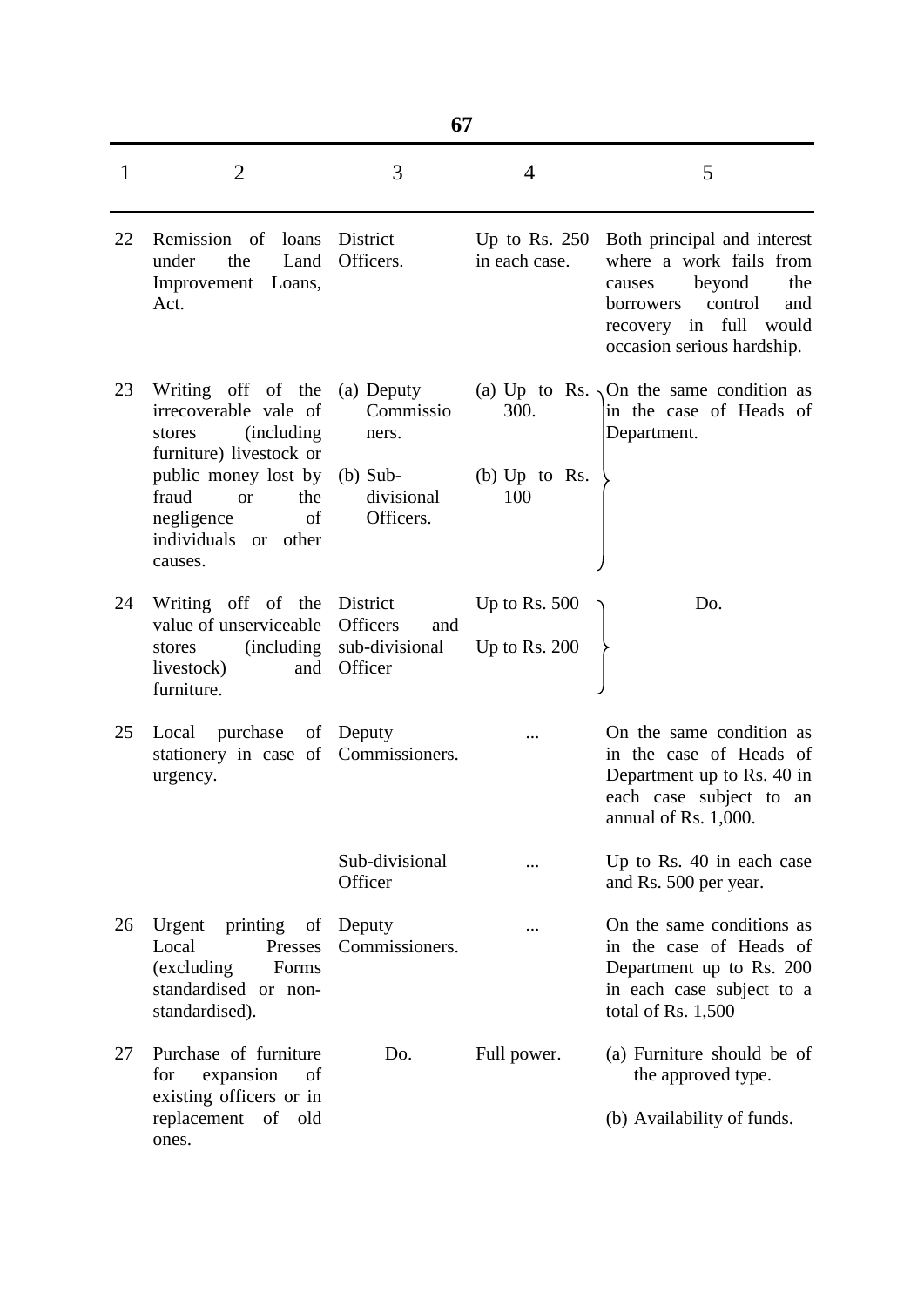| 68 |                                                                                 |     |                |                                                                                                                                                            |  |
|----|---------------------------------------------------------------------------------|-----|----------------|------------------------------------------------------------------------------------------------------------------------------------------------------------|--|
| 1  | $\overline{2}$                                                                  | 3   | $\overline{4}$ | 5                                                                                                                                                          |  |
|    |                                                                                 |     |                | (c) Observance<br>of<br>procedural and other<br>general directions.                                                                                        |  |
|    |                                                                                 |     |                | (d) Such purchases should<br>be made in accordance<br>with<br>the<br>prescribed<br>scales.                                                                 |  |
|    |                                                                                 |     |                | Note-G.A.D. should take<br>steps to prescribe<br>the<br>standard types and scales of<br>furniture in consultation<br>with<br>Finance<br>the<br>Department. |  |
| 28 | Purchase of spares and<br>cost of petty repairs to<br>Departmental<br>vehicles. | Do. |                | On the same conditions as<br>in the case of Heads of<br>Department up to Rs. 750<br>in each case of minor<br>overhaul and repairs.                         |  |
| 29 | Incur expenditure on<br><b>State Guest.</b>                                     | Do. | Do.            | Subject to the Budget<br>provision in<br>accordance<br>with rules or principles<br>prescribed with the prior<br>consent of the Finance<br>Department.      |  |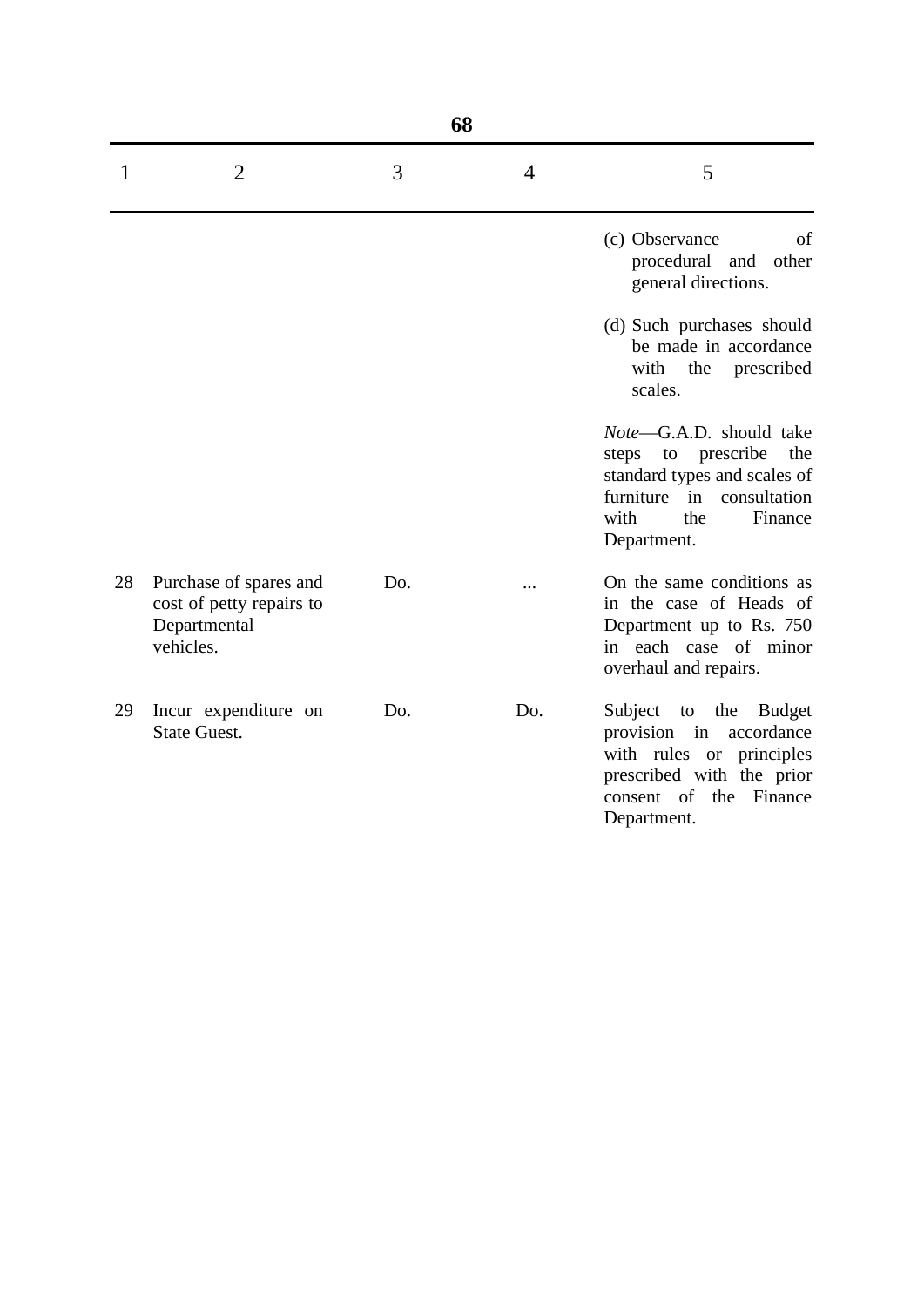# **69**

| <b>ADMINISTRATION OF JUSTICE</b> |  |  |
|----------------------------------|--|--|
|----------------------------------|--|--|

| Serial<br>No. | Nature of power                                                                 | Authority                                                                | <b>Extent of Power</b> | General Condition, if<br>any                                                                                                                                                                                                                |
|---------------|---------------------------------------------------------------------------------|--------------------------------------------------------------------------|------------------------|---------------------------------------------------------------------------------------------------------------------------------------------------------------------------------------------------------------------------------------------|
| 1             | $\overline{2}$                                                                  | 3                                                                        | 4                      | 5                                                                                                                                                                                                                                           |
| $\mathbf{1}$  | Appoint substitutes Legal<br>public<br>against<br>prosecutors granted<br>leave. | Remembrancer.                                                            | Full power             | Provided no extra cost<br>Government is entailed.                                                                                                                                                                                           |
| 2             | Appoint Advocates<br>in special cases.                                          | Do.                                                                      |                        |                                                                                                                                                                                                                                             |
| 3             | Appoint<br>Legal<br>Practitioners.                                              | Do.                                                                      |                        | May grant fees up to Rs.<br>100 per diem                                                                                                                                                                                                    |
| 4             | Refund of judicial Presiding officer<br>fines.                                  | the<br>of<br>Court<br>ordering<br>the<br>refund.                         |                        | Under the High Court's<br>General<br>Rule<br>and<br>Circular Orders (Civil).                                                                                                                                                                |
| 5             | Refund Amin's fees.                                                             | Judges in-charge<br>of the court who<br>passes<br>these<br>refund order. |                        | Should be supported by<br>a certified copy of the<br>order (not of<br>the<br>reasons) of the Court                                                                                                                                          |
| 6             | Remission or writing Legal<br>off of sums.                                      | Remembrancer.                                                            |                        | Any sums due to the<br>Government under the<br>decree of a court which<br>is found to be<br>irrecoverable.                                                                                                                                  |
| 7             | Pay sums to carry on<br>suits, etc.                                             | (a) Legal<br>Remembran<br>cer.                                           |                        | (a) Any sum for the<br>purpose of carrying<br>on any suit or appeal<br>which<br>the<br>in<br>of<br>Government<br>Meghalaya is a party<br>of which<br><sub>or</sub><br>the<br>of<br>Government<br>Meghalaya<br>undertakes<br>the<br>defence. |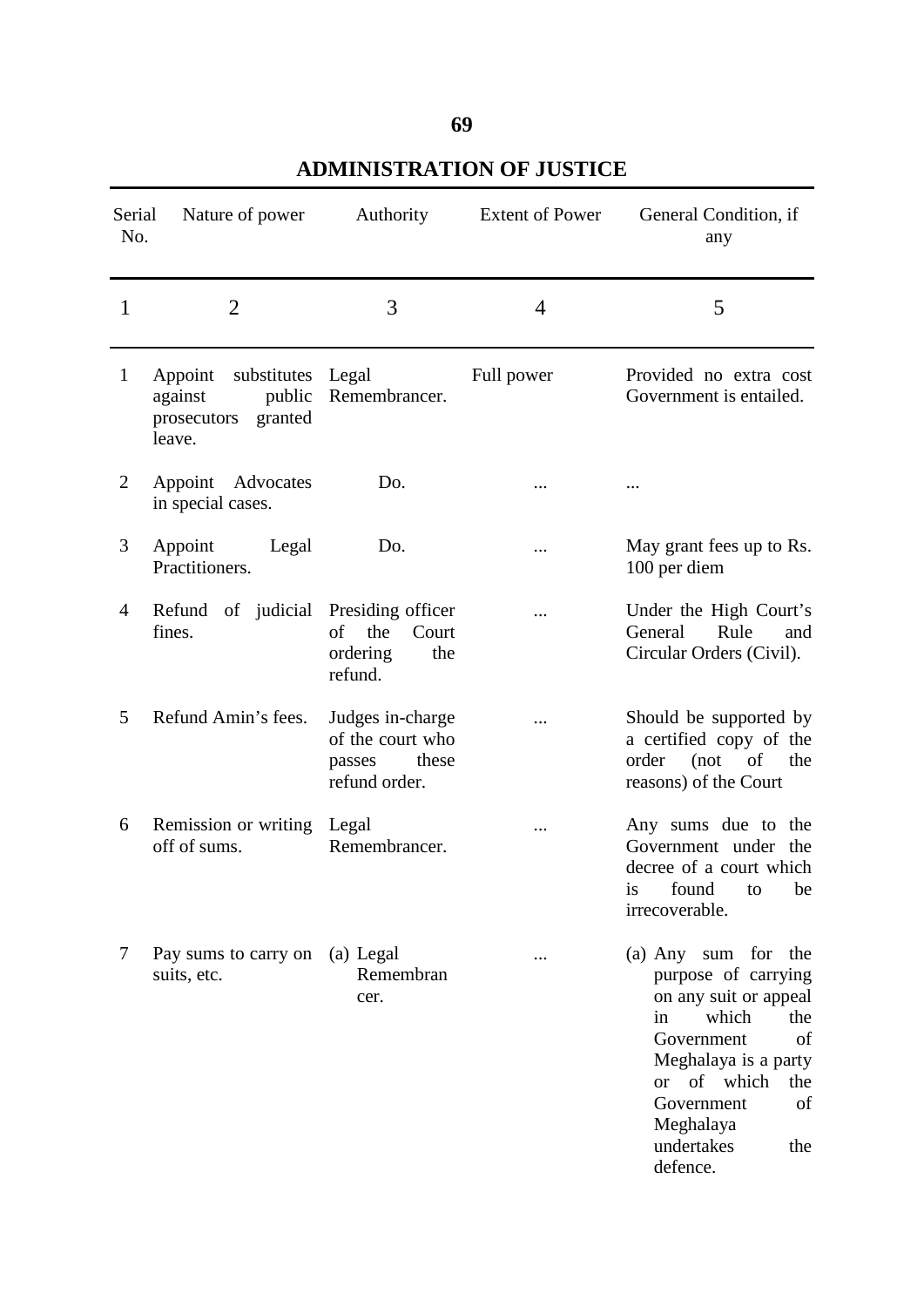| 70             |                                                                                          |   |                                                                                                                                                                                                |  |
|----------------|------------------------------------------------------------------------------------------|---|------------------------------------------------------------------------------------------------------------------------------------------------------------------------------------------------|--|
| $\overline{2}$ | 3                                                                                        | 4 | 5                                                                                                                                                                                              |  |
|                | (b) Departments<br>of<br>the<br>Secretariat<br>concerned.                                |   | (b) Satisfying<br>any<br>decree against<br>the<br>Government<br>of<br>Meghalaya<br><b>or</b><br>against any party<br>whose defence has<br>been undertaken by<br>Government<br>of<br>Meghalaya. |  |
|                | (c) Departments<br>of<br>the<br>Secretariat<br>concerned in<br>consultation<br>with L.R. |   | (c) Adjusting any suit or<br>claim against<br>the<br>Government<br>of<br>which<br>Meghalaya<br>has<br>been<br>compromised.                                                                     |  |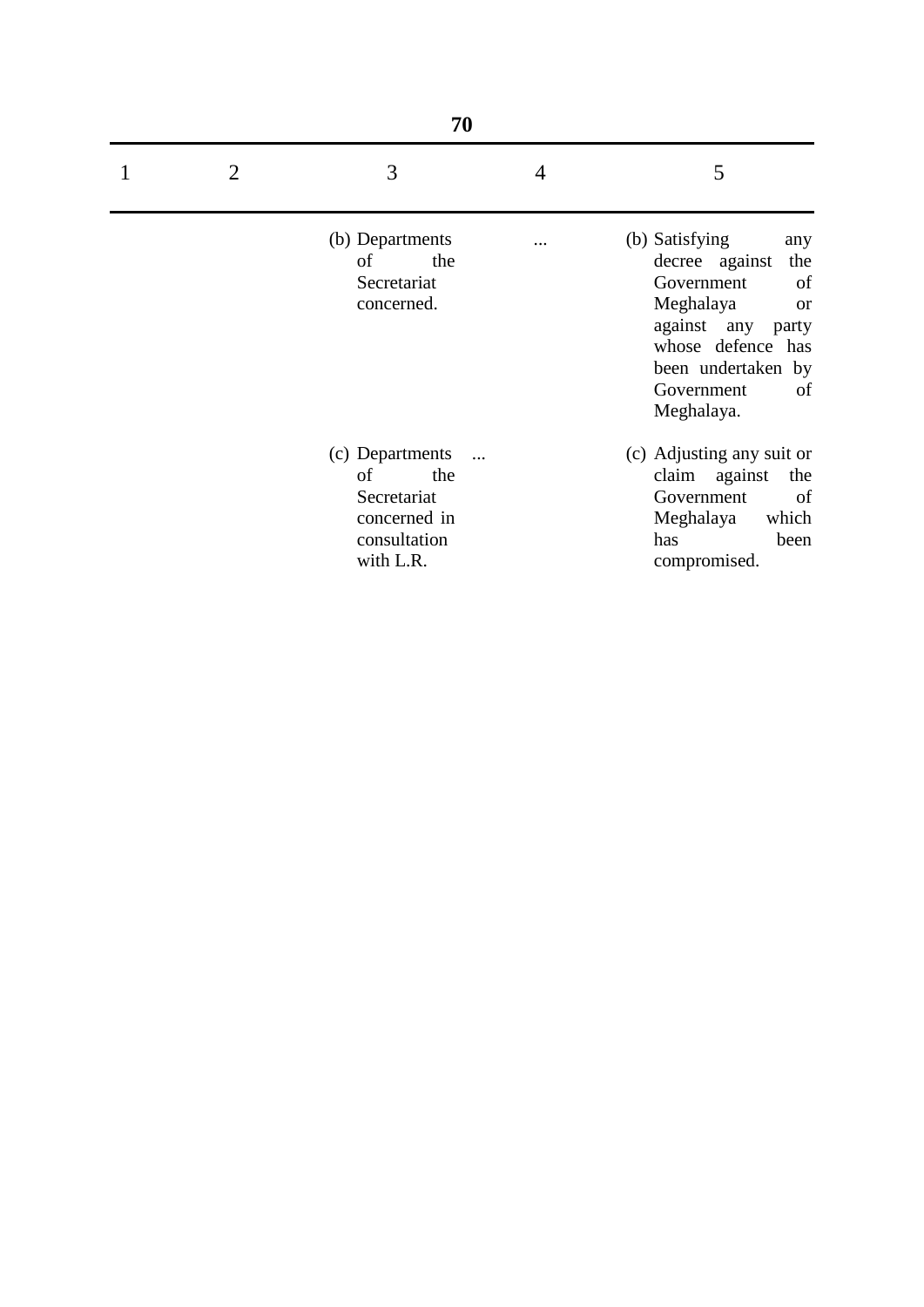| Serial<br>No.  | Nature of power                                                                                                                                                                                                  | Authority          | <b>Extent of Power</b>                               | General Condition, if<br>any                                                                                    |
|----------------|------------------------------------------------------------------------------------------------------------------------------------------------------------------------------------------------------------------|--------------------|------------------------------------------------------|-----------------------------------------------------------------------------------------------------------------|
|                | $\overline{2}$                                                                                                                                                                                                   | 3                  | 4                                                    | 5                                                                                                               |
| $\mathbf{1}$   | Local purchase of Superintendent<br>medicines.                                                                                                                                                                   | of District Jails. | Up to Rs. $100$ per<br>year in case of<br>emergency. | Any purchase in excess<br>of this limit will have to<br>be made with the prior<br>approval<br>of<br>Government. |
| $\overline{2}$ | Writing off of the Superintendent<br>irrecoverable value<br>of stores (including<br>furniture), livestock<br>or public money lost<br>by fraud<br><sub>or</sub><br>the<br>negligence<br>of<br>the<br>individuals. | of Jails.          | Up to Rs. $100$                                      | On the same conditions<br>as in the case of the<br>Heads of Departments.                                        |
| 3              | Writing off of the Superintendent<br>value<br>of<br>unserviceable stores<br>(including livestock)<br>and furniture.                                                                                              | of Jails.          | Up to Rs. $200$                                      | On the same conditions<br>as in the case of the<br>Heads of Departments.                                        |

## **JAIL DEPARTMENT**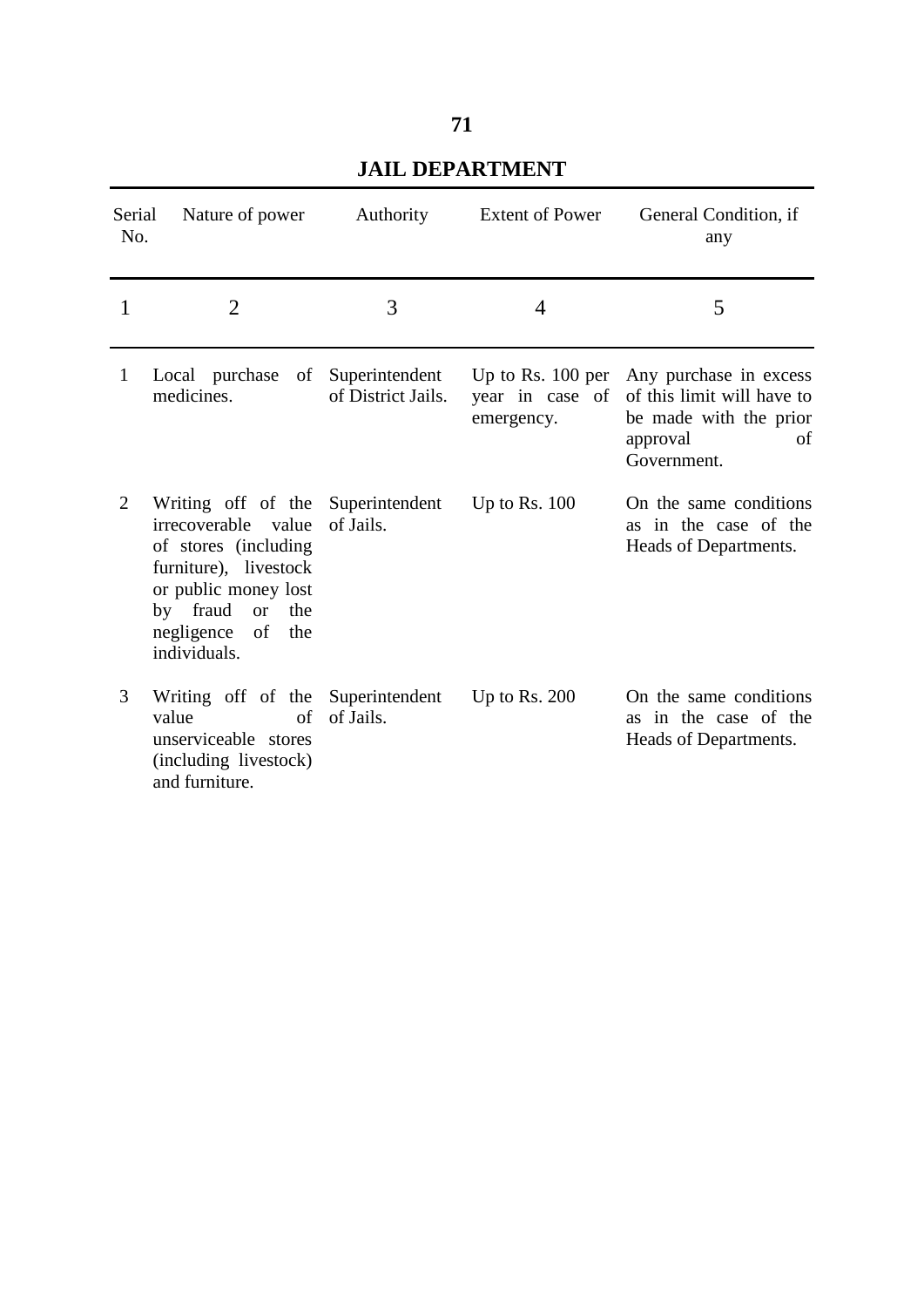### **72**

#### Serial No. Nature of power Authority Extent of Power General Condition, if any  $1 \t 2 \t 3 \t 4 \t 5$ 1 2 3 4 To sanction grant towards Relief Home and Welfare fund of the Police Personnel where there is a stare contribution towards such grants. Recruit Probationary Sub-Inspector of Police. Create temporary post against deputation of non-gazetted Police Officers and men (under Police. Section 13 of Act V of 1861). To accord administrative approval and sanction Department. Inspector General Police. Inspector General of Full powers. Up to 10 (ten) per cent of the sanctioned strength of Inspectors and Sub-Inspectors in the Unarmed branch. To such extent as will entail expenditure not exceeding the amount recoverable as cost from the party requisitioning the additional police under the section of the act, mentioned in column No. 2. Subject to Budget provision. Subject to Budget provision each year. Subject to Budget provision each year.

### **HOME DEPARTMENT**

expenditure on works to be executed departmentally other than residential buildings and projects involving acquisition of land--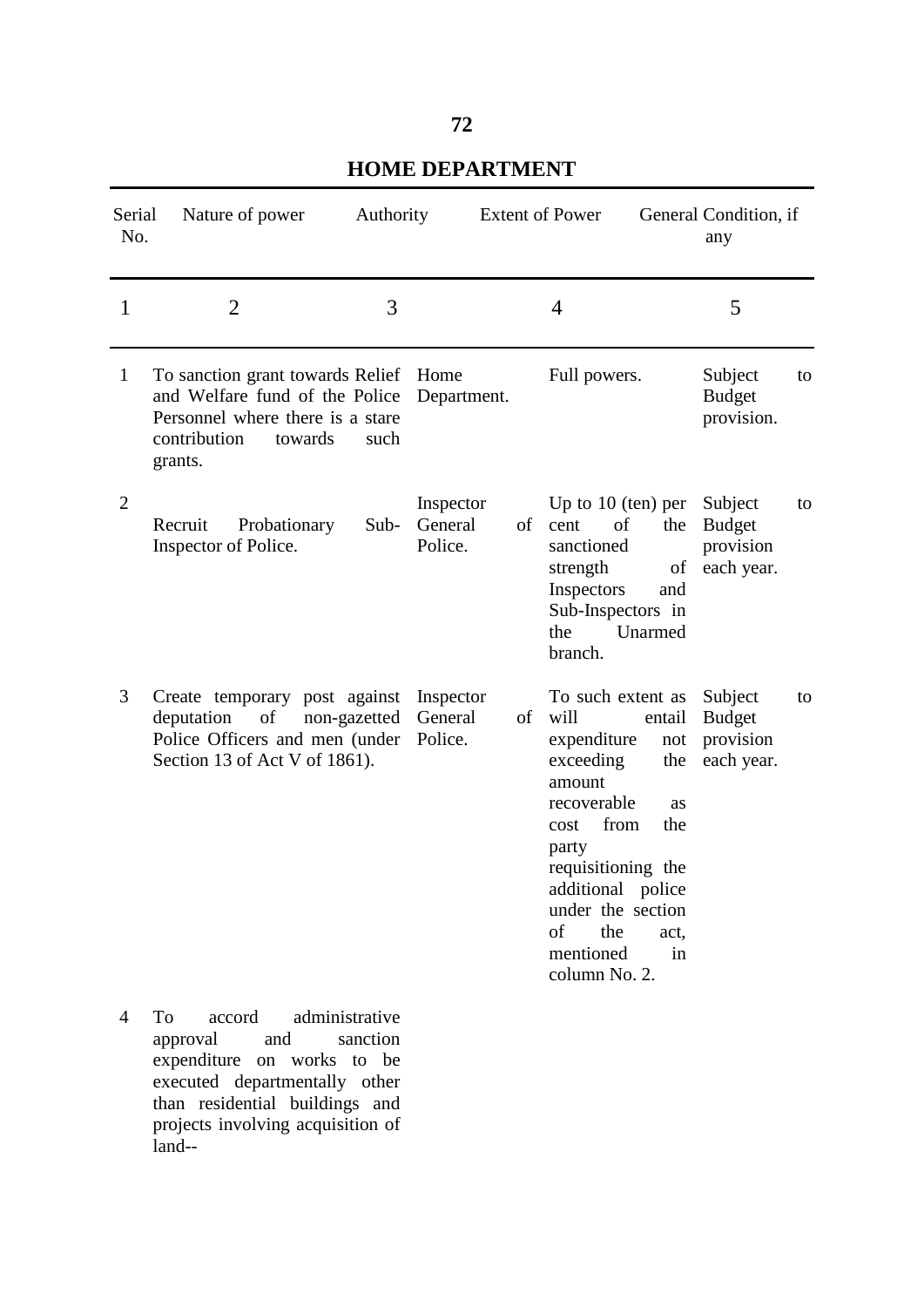|   | 73                                                                                                                    |                                 |    |                                                                                                                                                                                       |                                                                                                                                                                                                                                                                                                                                                   |  |
|---|-----------------------------------------------------------------------------------------------------------------------|---------------------------------|----|---------------------------------------------------------------------------------------------------------------------------------------------------------------------------------------|---------------------------------------------------------------------------------------------------------------------------------------------------------------------------------------------------------------------------------------------------------------------------------------------------------------------------------------------------|--|
| 1 | $\overline{2}$                                                                                                        | 3                               |    | $\overline{4}$                                                                                                                                                                        | 5                                                                                                                                                                                                                                                                                                                                                 |  |
|   | (a) Original Works                                                                                                    | Inspector<br>General<br>Police. | οf | Up to Rs. $50,000$<br>in each case, in<br>the case of works<br>other<br>than<br>residential<br>buildings and up<br>to Rs. 30,000 in<br>of<br>the<br>case<br>residential<br>buildings. | Subject<br>budget<br>to<br>provision and that there<br>is<br>technical personnel<br>competent to scrutinize<br>estimates<br>the<br>and<br>supervise the works and<br>that the rules laid down<br>for<br>departmental<br>constructions of public<br>building (Appendix 9 to<br>the Meghalaya Financial<br>Rules)<br>are<br>strictly<br>adhered to- |  |
|   | (b) Petty<br>construction<br><sub>on</sub><br>Departmental<br>buildings<br>$(non-$<br>residential)<br>and<br>repairs. | Inspector<br>General<br>Police. | οf | Up to Rs. $4,500$ in<br>each case in the<br>of<br>case<br>petty<br>construction<br>and<br>up to Rs. 7,500 in<br>each case in the<br>case of repairs.                                  | (See notes on item 71 of<br>Appendix 'B' and item<br>23 of Appendix C to the<br>Contingency<br>Manual<br>and also para 13 of the<br>Rules<br>regulating<br>departmental<br>construction of public<br>building.<br>(Appendix<br>the<br>9<br>to<br>Meghalaya<br>Financial                                                                           |  |
|   |                                                                                                                       |                                 |    |                                                                                                                                                                                       | Rules).<br>Note:-- The sanction of<br>a competent authority<br>for executing the work<br>with it<br>carries<br>the<br>for incurring<br>sanction<br>expenditure<br>necessary<br>on the purchase of stores<br>required for the works.                                                                                                               |  |
|   | (c) Sanction excess<br>expenditure over<br>the estimates.                                                             | Inspector<br>General<br>Police. |    | Up to $5$ (five) per<br>of cent provided that<br>the total of the<br>exceeded estimate<br>within<br>their<br>1S<br>of<br>power<br>sanction.                                           |                                                                                                                                                                                                                                                                                                                                                   |  |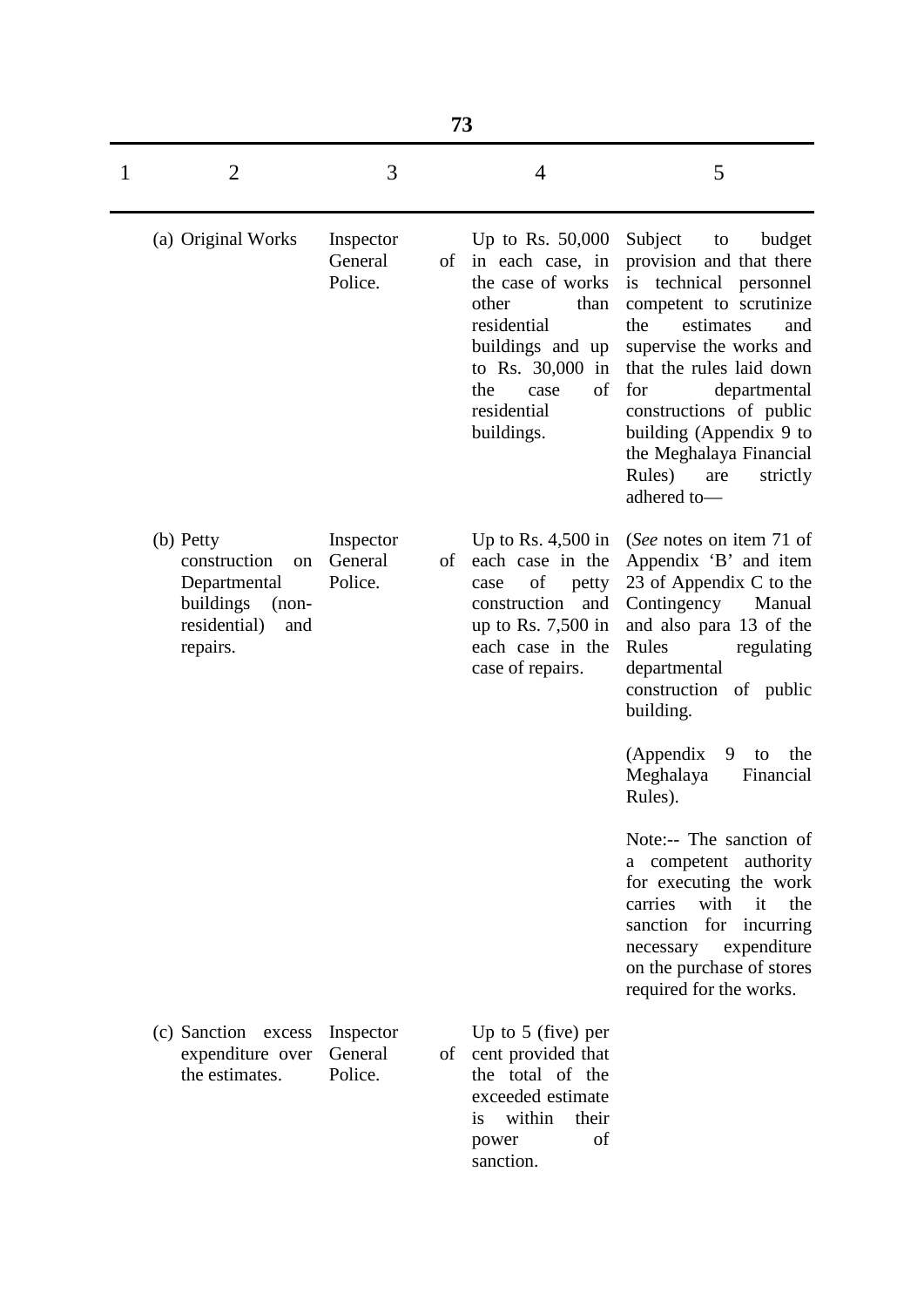|   | 74                                                                                                                                                                                                                                               |                      |    |            |                                                                                                                                                                                                                                                                                                                                                                                                                                                                                                                                                                                                                                                                                                                                                                                                                                                                               |  |  |  |  |  |
|---|--------------------------------------------------------------------------------------------------------------------------------------------------------------------------------------------------------------------------------------------------|----------------------|----|------------|-------------------------------------------------------------------------------------------------------------------------------------------------------------------------------------------------------------------------------------------------------------------------------------------------------------------------------------------------------------------------------------------------------------------------------------------------------------------------------------------------------------------------------------------------------------------------------------------------------------------------------------------------------------------------------------------------------------------------------------------------------------------------------------------------------------------------------------------------------------------------------|--|--|--|--|--|
| 1 | $\overline{2}$                                                                                                                                                                                                                                   | 3                    |    | 4          | 5                                                                                                                                                                                                                                                                                                                                                                                                                                                                                                                                                                                                                                                                                                                                                                                                                                                                             |  |  |  |  |  |
| 5 | Purchase<br>of<br>spare<br>tubes,<br>parts, tyres,<br>etc., and cost of all Police.<br>repairs<br>and<br>overhauls of vehicles<br>belonging to Police<br>Department<br>including those of<br>wireless<br>and<br>Fire<br>Service<br>Organisation. | Inspector<br>General | of | Full power | (1) After purchase of new<br>vehicles no repair to it<br>the<br>of<br>at<br>cost<br>should<br>Government<br>be done during the<br>period<br>guarantee<br>by<br>the<br>given<br>manufacturer, except<br>in case of accident.<br>(2) Damages done to a<br>departmental Vehicle<br>due to accidents may<br>be repaired at the cost<br>of<br>Government<br>pending detail enquiry<br>to find out reasons<br>fix<br>and<br>to<br>up<br>responsibility for the<br>accidents.<br>Cost<br>of<br>repairing and damages<br>done<br>to<br>a<br>Departmental vehicles<br>accidents<br>due<br>to<br>which after enquiry<br>established<br>to<br>are<br>have had occurred due<br>negligence,<br>to<br>carelessness or<br>any<br>other fault on the part<br>of the person driving<br>should<br>be<br>it,<br>recovered from<br>the<br>person unless it is<br>waive by competent<br>authority. |  |  |  |  |  |
|   |                                                                                                                                                                                                                                                  |                      |    |            |                                                                                                                                                                                                                                                                                                                                                                                                                                                                                                                                                                                                                                                                                                                                                                                                                                                                               |  |  |  |  |  |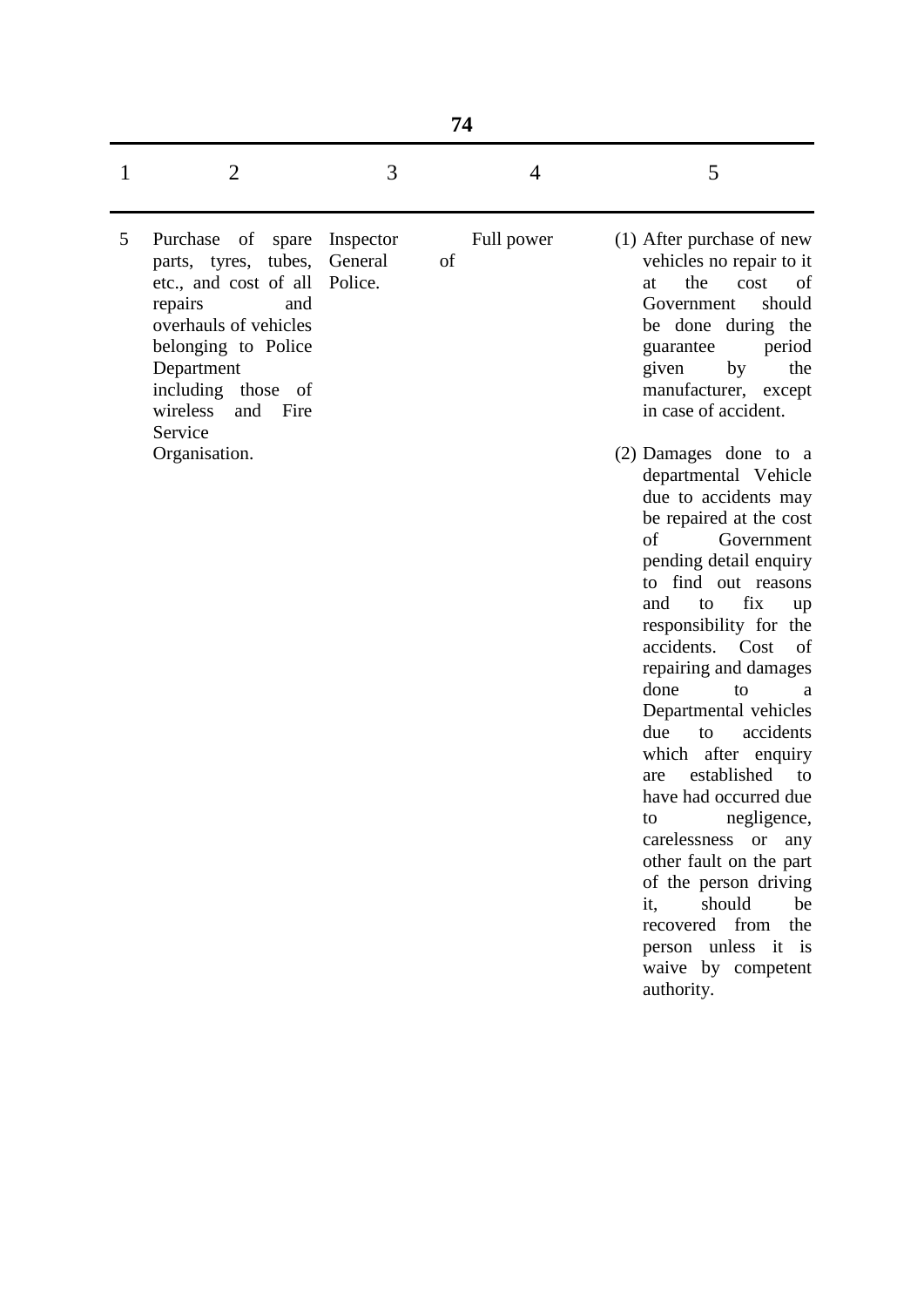|   | 75             |                                                                                           |    |                                                                                                                                                                                                                       |                                                                                                                                                                                                                                                                                                                                                                                                                                                                                                                                                                                                                         |  |  |  |
|---|----------------|-------------------------------------------------------------------------------------------|----|-----------------------------------------------------------------------------------------------------------------------------------------------------------------------------------------------------------------------|-------------------------------------------------------------------------------------------------------------------------------------------------------------------------------------------------------------------------------------------------------------------------------------------------------------------------------------------------------------------------------------------------------------------------------------------------------------------------------------------------------------------------------------------------------------------------------------------------------------------------|--|--|--|
| 1 | $\overline{2}$ | 3                                                                                         |    | $\overline{4}$                                                                                                                                                                                                        | 5                                                                                                                                                                                                                                                                                                                                                                                                                                                                                                                                                                                                                       |  |  |  |
|   |                | D.I.G.                                                                                    |    | 1. Up to Rs. 1,500 for<br>purchase of tyres and<br>tubes per vehicle per<br>annum in replacement<br>of old ones which are<br>declared have worn out<br>and unserviceable by<br>the I.G.P.<br>2. Minor overhauling and | (3) Cost of repair should<br>also include the cost of<br>parts if any required to<br>be replaced, to complete<br>the repair works.                                                                                                                                                                                                                                                                                                                                                                                                                                                                                      |  |  |  |
|   |                |                                                                                           |    | repair at the cost not<br>exceeding $Rs. 1,000$<br>per vehicle per annum.<br>3. For purchase of parts<br>including batteries full<br>power when purchase<br>has to be made to<br>replace old worn out<br>ones.        | (4) Old parts, old tyres and<br>tubes replaced by new<br>ones should be disposed<br>of by sale by publication.<br>(5) In replacing old batteries<br>new—ones<br>rebate<br>by<br>should be claimed from<br>the firm taking the old<br>batteries<br>for the new<br>ones.                                                                                                                                                                                                                                                                                                                                                  |  |  |  |
|   |                | Superintend<br>of<br>ents<br>Police<br>and<br>Commanda<br><b>MLP</b><br>nt,<br>Battalion. | 1. | Up to Rs. $1,000$ for<br>purchase of tyres and<br>tubes per vehicle per<br>annum in replacement<br>of old ones which are<br>declared worn out and<br>unserviceable by the<br>I.G.P.                                   | (6) A history sheet should be<br>maintained<br>for<br>each<br>which<br>vehicle in<br>the<br>mileage done, spare part<br>purchased,<br>major<br>and<br>minor overhauls and the<br>vehicle has undergone<br>repairing done etc. and<br>expenditure<br>incurred<br>should<br>thereon<br>be<br>recorded from time to<br>time as and when these<br>are done in addition to<br>other<br>the<br>necessary<br>particulars regarding the<br>date of purchase of the<br>vehicle cost of vehicles<br>the spare accessories and<br>tyres and tubes if any<br>supplied<br>by<br>the<br>supplying firm at<br>the<br>time of purchase. |  |  |  |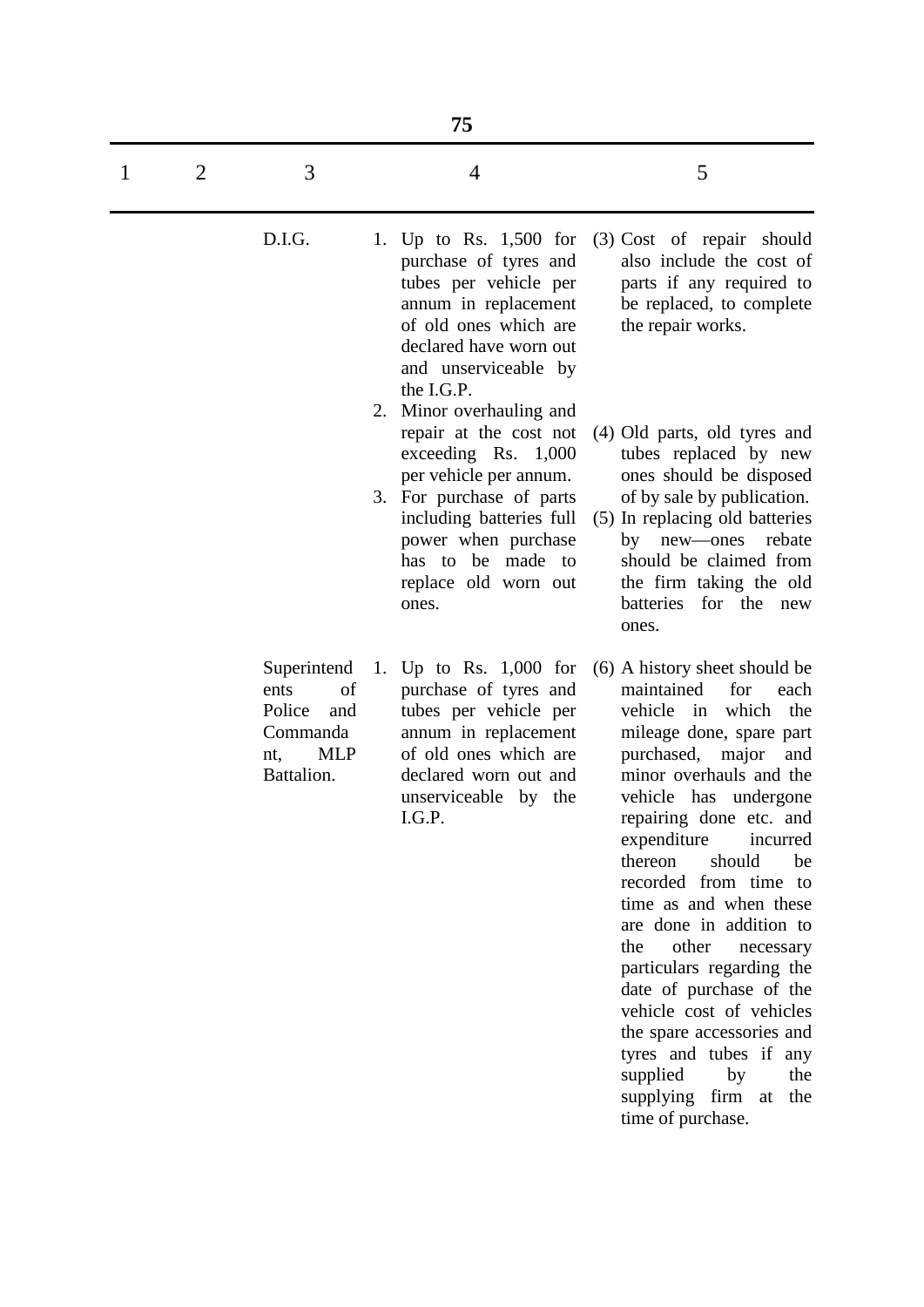| 76 |   |  |                                                                                                                                                                                                                                                                                                                                                                                                                                                                         |  |  |  |
|----|---|--|-------------------------------------------------------------------------------------------------------------------------------------------------------------------------------------------------------------------------------------------------------------------------------------------------------------------------------------------------------------------------------------------------------------------------------------------------------------------------|--|--|--|
|    | 3 |  | 5                                                                                                                                                                                                                                                                                                                                                                                                                                                                       |  |  |  |
|    |   |  | $(7)$ In case of I.G.P. repair or<br>purchase<br>involving<br>expenditure not exceeding<br>Rs. 150 in each case, may be<br>made without<br>done<br>or or<br>competitive quotations being<br>invited when the firm doing<br>the repair or making the<br>supply is reliable and officers<br>rates which the Departmental<br>authority considers as fair<br>and reasonable. Repair or<br>involving<br>purchase<br>expenditure above Rs. 150<br>but not exceeding Rs. 5,000 |  |  |  |

special orders of the I.G.P. For repair or purchase involving expenditure exceeding Rs. 5,000 should always be done only after floating tenders and accepting the lowest reasonable rate offered in the tender.

should be done/made only after inviting quotations from local firms and accepting the lowest reasonable rate, unless in any emergent case this requirement is waived on the

(8) Subject to budget provision.

6 Sanction deputation subordinate Police officers up to the rank of Inspectors (temporary and permanent) on an approved course of training or instruction. of Inspector Police.

General of

not exceeding twelve months.

For a period

The officers so deputed will be treated as on duty under F.R. 9 (6) (b) (i) and they will be entitled to the following—

Pay—The pay drawn at the time he was placed on such duty under F.R. 20.

D.A—As admissible under the rules.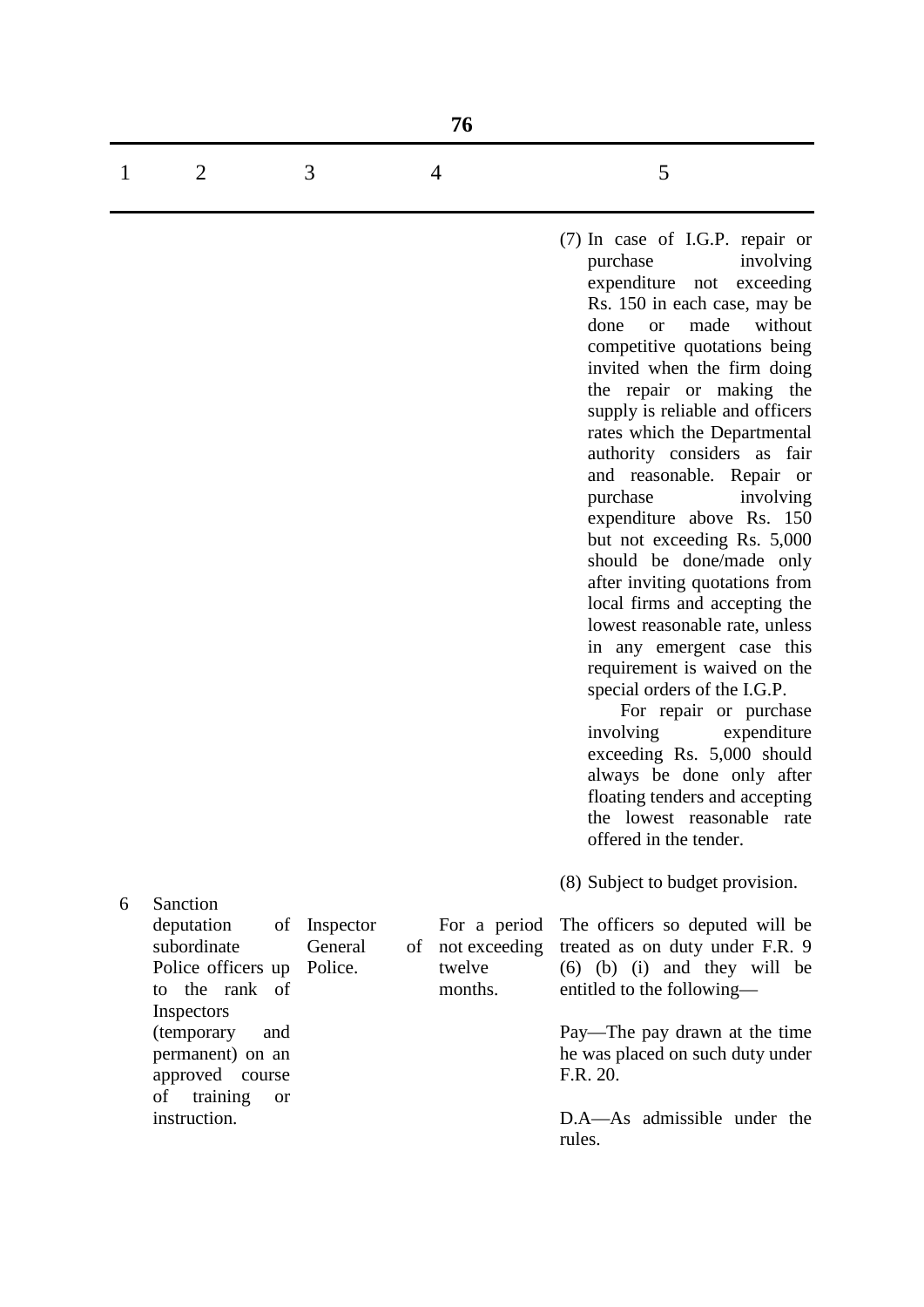|   |                                                               | 77                                                               |                              |                                                                                                                                                                                                                                                                           |
|---|---------------------------------------------------------------|------------------------------------------------------------------|------------------------------|---------------------------------------------------------------------------------------------------------------------------------------------------------------------------------------------------------------------------------------------------------------------------|
| 1 | $\overline{2}$                                                | 3                                                                | $\overline{4}$               | 5                                                                                                                                                                                                                                                                         |
|   |                                                               |                                                                  |                              | $C.A$ —(Winter<br>Allowance,<br>House<br>Rent Allowance, Hills<br>Allowance etc) up to a<br>maximum period of 4<br>months under S.R. 3<br>$(6)$ read with S.R.<br>118,119.                                                                                                |
|   |                                                               |                                                                  |                              | $T.A. - As$<br><sub>on</sub><br>tour<br>under S.R. 289                                                                                                                                                                                                                    |
|   |                                                               |                                                                  |                              | L.A.—If any in lieu of<br>daily allowance at the<br>approved<br>rate<br>by<br>Department<br>Finance<br>for each course of<br>training or instruction.                                                                                                                     |
| 7 | irrecoverable value<br>of<br><b>Stores</b>                    | Write off of the Inspector General of Up to Rs. 1,000<br>Police. | single<br>in<br>any<br>case. |                                                                                                                                                                                                                                                                           |
|   | (including)<br>furniture) livestock Deputy<br>or public money | General<br>of<br>lost by fraud or Police/Superintendent          | any single case.             | Inspector Up to Rs. 500 in Provided the loss does<br>not disclose:--                                                                                                                                                                                                      |
|   | negligence of of<br>individuals<br>other causes.              | or Police/Commandant,<br>M.L.P. Battalion.                       |                              | (1) A defect of system<br>the amendment of<br>which requires the<br>orders of higher<br>authority or $(2)$ a<br>serious negligence<br>on the part of<br>some Officer or<br><b>Officers</b><br>which<br>might<br>call<br>for<br>disciplinary action<br>requiring the order |

of higher

authority.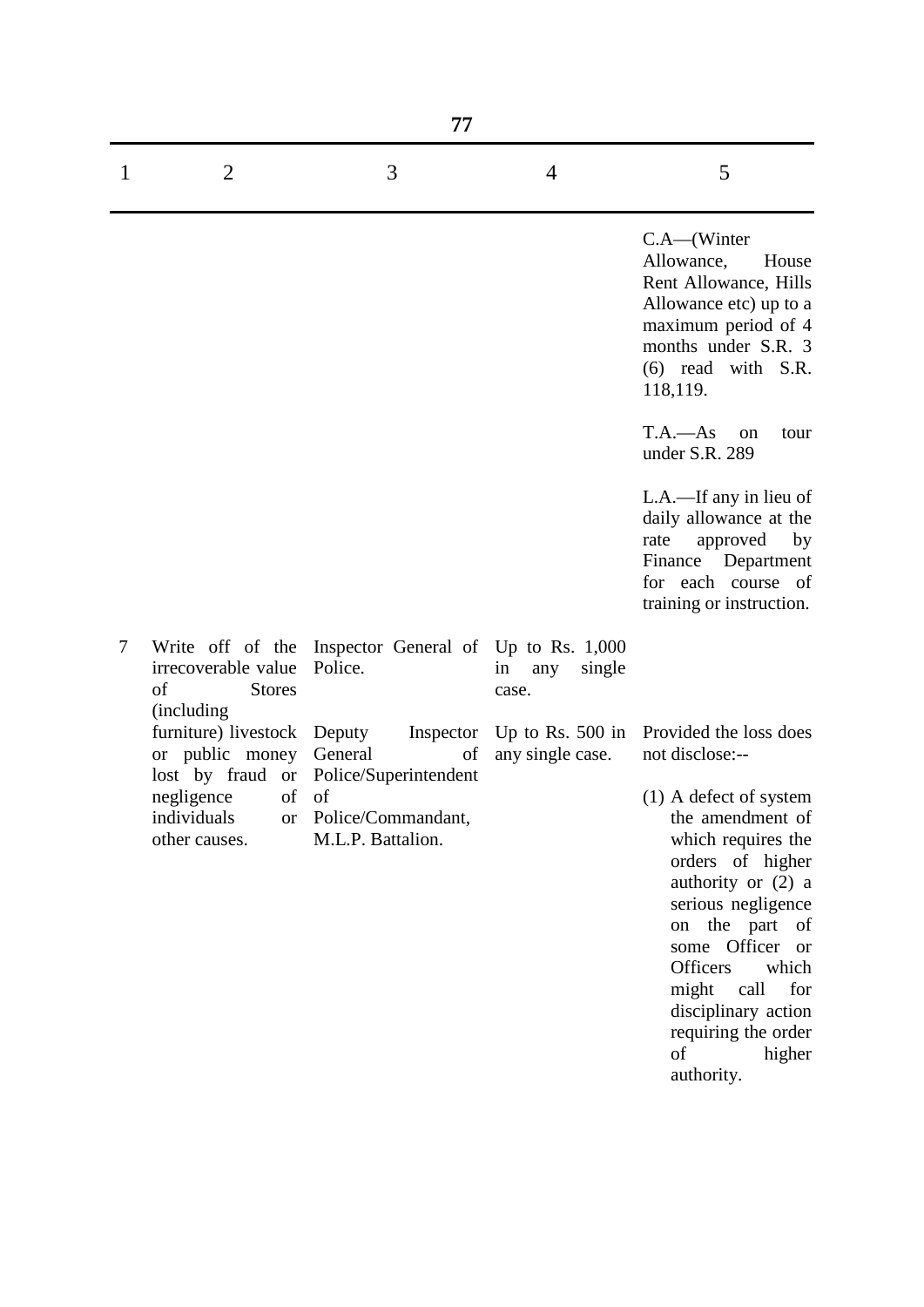|    | 78                                                                                                                                                                                                                                                                                       |                                                                                                             |                                                                                                                                                                                                               |                                                                                                                                                           |  |  |  |  |
|----|------------------------------------------------------------------------------------------------------------------------------------------------------------------------------------------------------------------------------------------------------------------------------------------|-------------------------------------------------------------------------------------------------------------|---------------------------------------------------------------------------------------------------------------------------------------------------------------------------------------------------------------|-----------------------------------------------------------------------------------------------------------------------------------------------------------|--|--|--|--|
| 1  | $\overline{2}$                                                                                                                                                                                                                                                                           | 3                                                                                                           | $\overline{4}$                                                                                                                                                                                                | 5                                                                                                                                                         |  |  |  |  |
| 8  | Write off of the value<br>of unserviceable stores<br>(including livestock)<br>furniture etc.                                                                                                                                                                                             | Inspector<br>General<br>of<br>Police.                                                                       | Full power.                                                                                                                                                                                                   | Subject<br>the<br>to<br>condition:--                                                                                                                      |  |  |  |  |
|    |                                                                                                                                                                                                                                                                                          | Deputy<br>Inspector<br>General<br>of<br>Police/Superinte<br>ndent<br>of<br>Police/Comman<br>M.L.P.<br>dant, | Up to Rs. $500$ in any<br>single case.                                                                                                                                                                        | articles<br>$(1)$ The<br>are disposed of<br>by sale which<br>should<br>ordinarily<br>be<br>by<br>public<br>auction.                                       |  |  |  |  |
|    |                                                                                                                                                                                                                                                                                          | Battalion.                                                                                                  |                                                                                                                                                                                                               | $(2)$ The<br>original<br>purchase vale<br>of<br>articles<br>disposed of at<br>and<br>the<br>one<br>time<br>same<br>does<br>not<br>Rs.<br>exceed<br>1,000. |  |  |  |  |
| 9  | Purchase of equipment<br>appliances,<br>wooden<br>utensils,<br>cot,<br>arms,<br>accoutrement clothing<br>ration<br>of<br>and<br>the<br>police<br>department<br>including<br>those<br>of<br>wireless<br>and<br>fire<br>service<br>organisation<br>and village<br>defence<br>organisation. | Inspector<br>General<br>of<br>Police<br>and<br>Village Defence<br>Organisation.                             | <b>Full Power</b>                                                                                                                                                                                             | Subject<br>the<br>to<br>budget<br>provision<br>and provision of<br>the Police Manual<br>Contingency<br>and<br>Manual.                                     |  |  |  |  |
| 10 | Sanction advances                                                                                                                                                                                                                                                                        | Inspector<br>General<br>Police.                                                                             | Advance<br>relief<br>to<br>of party of Meghalaya<br>Police Battalions and<br>D.E.F. up to the rank<br>of Inspector to meet<br>their journey expense<br>incurred in proceeding<br>to or returning out<br>post. | Subject<br>the<br>to<br>budget provision.                                                                                                                 |  |  |  |  |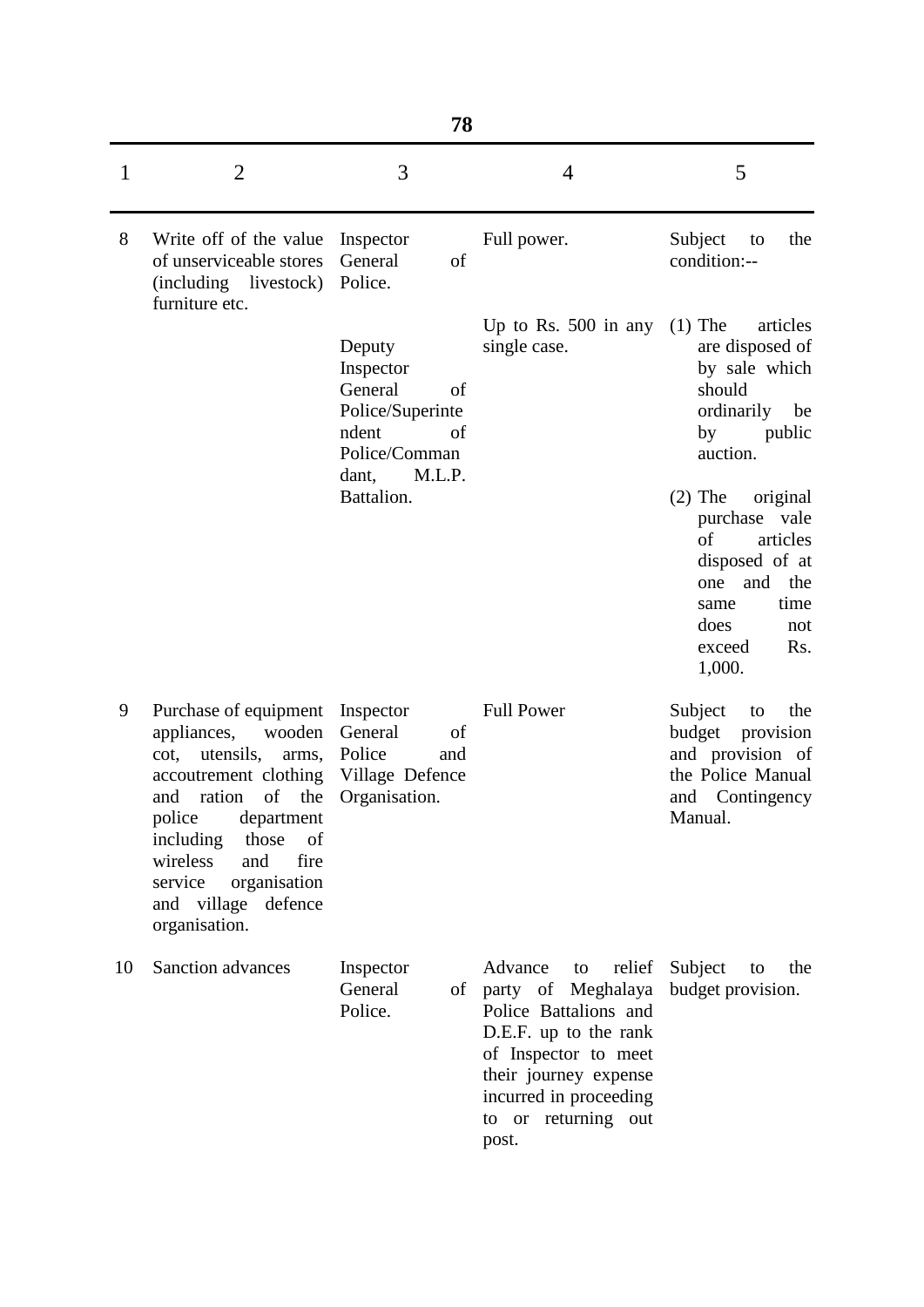|    |                                                                     |                                                         | 79                                                                                                                                                                                                                                                                                                                                                                                                                                                                                     |                                                                                                                                                                                                                                                                                                                                                                                                                                                                                                                                                                   |
|----|---------------------------------------------------------------------|---------------------------------------------------------|----------------------------------------------------------------------------------------------------------------------------------------------------------------------------------------------------------------------------------------------------------------------------------------------------------------------------------------------------------------------------------------------------------------------------------------------------------------------------------------|-------------------------------------------------------------------------------------------------------------------------------------------------------------------------------------------------------------------------------------------------------------------------------------------------------------------------------------------------------------------------------------------------------------------------------------------------------------------------------------------------------------------------------------------------------------------|
| 1  | $\overline{2}$                                                      | 3                                                       | 4                                                                                                                                                                                                                                                                                                                                                                                                                                                                                      | 5                                                                                                                                                                                                                                                                                                                                                                                                                                                                                                                                                                 |
| 11 | Sanction<br>advance<br>of<br>Travelling<br>allowances.              | Principal of the<br>concerning<br>Training<br>Colleges. | To<br>probationary<br>Sub-Inspector<br>of<br>Police when they<br>posted<br>to<br>are<br><b>Districts</b><br>after<br>completing<br>the<br>course, an advance<br>not exceeding the<br>of<br>amount<br>Travelling<br>Allowance<br>admissible to them<br>the<br>for<br>journey<br>from the<br>Training<br>College<br>the<br>to<br>districts to which<br>they<br>posted.<br>are<br>The<br>advance<br>should<br>be<br>from<br>recovered<br>final<br>their<br>Travelling<br>Allowance bills. | Subject<br>the<br>budget<br>to<br>provision.                                                                                                                                                                                                                                                                                                                                                                                                                                                                                                                      |
| 12 | Purchase<br>of<br>books,<br>maps,<br>periodicals and<br>newspapers. | Inspector<br>General<br>of<br>Police.                   |                                                                                                                                                                                                                                                                                                                                                                                                                                                                                        | Subject to the condition that<br>all charges incurred are within<br>the<br>budget<br>allotment<br>sanctioned for the purpose and<br>that no addition is made to the<br>allotments<br>by<br>the<br>appropriation<br>from<br>source<br>without<br>the<br>previous<br>of Government.<br>sanctioned<br>The sanction of the Head of<br>Department is sufficient for<br>the purpose of books, maps,<br>publication, newspaper<br>and<br>periodicals required for the<br>essential need of their offices<br>or those of their subordinates.<br>Such purchase can be made |

only when the books, etc., are necessary for the working of

the Department.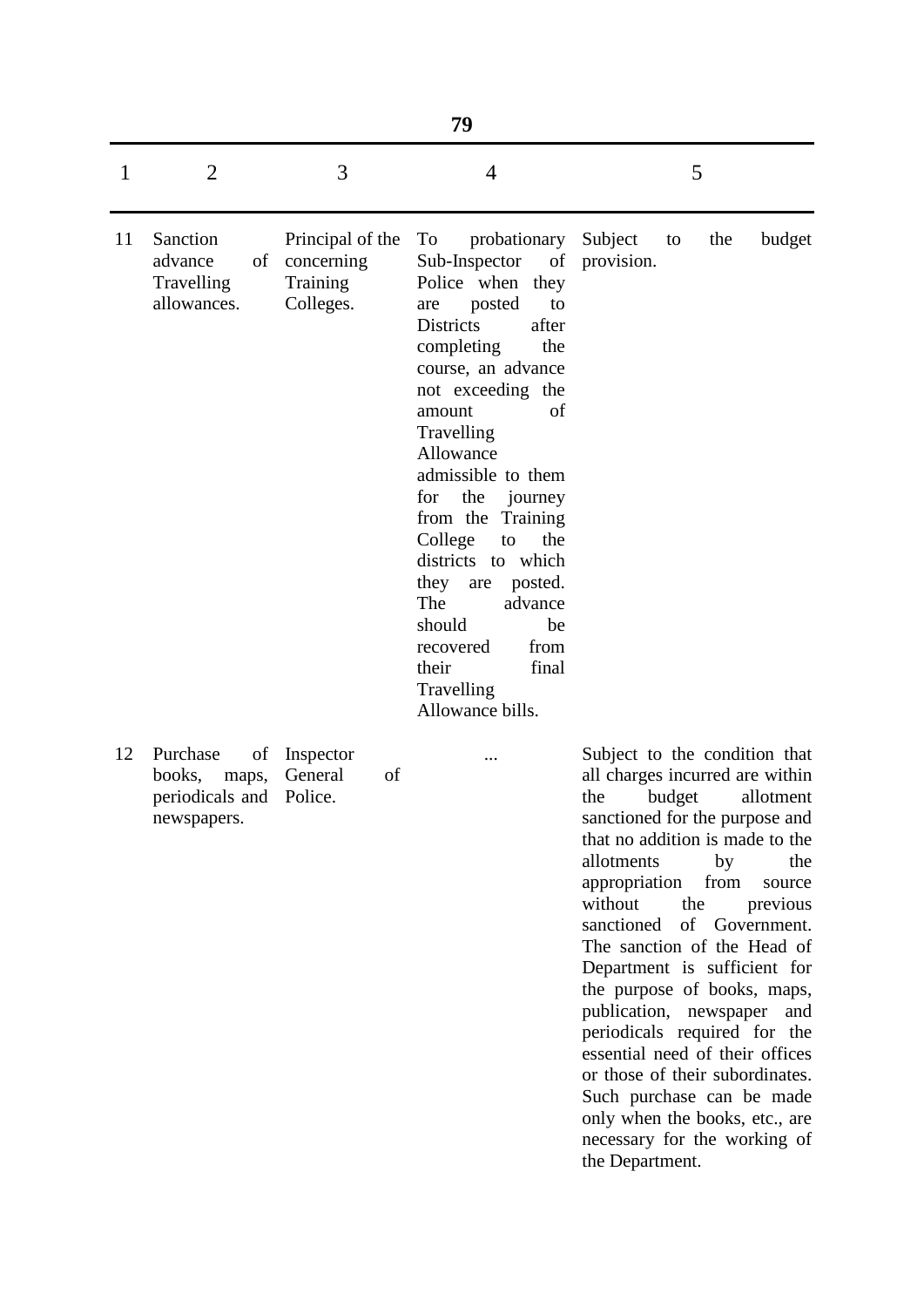|    | 80                                                                                                                                                                                                            |                                                           |                                                                                                                                                   |                                                                                                                                                                                                                                                                                                           |  |  |  |  |  |
|----|---------------------------------------------------------------------------------------------------------------------------------------------------------------------------------------------------------------|-----------------------------------------------------------|---------------------------------------------------------------------------------------------------------------------------------------------------|-----------------------------------------------------------------------------------------------------------------------------------------------------------------------------------------------------------------------------------------------------------------------------------------------------------|--|--|--|--|--|
| 1  | $\overline{2}$                                                                                                                                                                                                | 3                                                         | 4                                                                                                                                                 | 5                                                                                                                                                                                                                                                                                                         |  |  |  |  |  |
|    |                                                                                                                                                                                                               | Deputy<br>Inspector<br>General of Police                  | Up to Rs. $750a$<br>year for offices                                                                                                              | Subject to:--                                                                                                                                                                                                                                                                                             |  |  |  |  |  |
|    |                                                                                                                                                                                                               |                                                           | under him<br>is<br>including<br>his                                                                                                               | Budget allotment.<br>$\mathbf{i}$                                                                                                                                                                                                                                                                         |  |  |  |  |  |
|    |                                                                                                                                                                                                               |                                                           | own office.                                                                                                                                       | $\mathbf{ii}$<br>Necessity for the<br>working of<br>the<br>Department.                                                                                                                                                                                                                                    |  |  |  |  |  |
| 13 | Sanction                                                                                                                                                                                                      | Inspector of General<br>Police.                           | Up to Rs. $5,000$                                                                                                                                 | Subject to:--                                                                                                                                                                                                                                                                                             |  |  |  |  |  |
|    | expenditure<br>on<br>games and other                                                                                                                                                                          |                                                           | a year.                                                                                                                                           | $\mathbf{i}$<br>Budget allotment.                                                                                                                                                                                                                                                                         |  |  |  |  |  |
|    | amenities<br>for<br>police personnel.                                                                                                                                                                         | Deputy<br>Inspector<br>General of Police                  | Up to Rs. $250a$<br>year for units<br>officer<br>and<br>under him.                                                                                | $\rm ii)$<br>Maintenance<br>of<br>Stock Register for<br>all<br>articles<br>purchased.                                                                                                                                                                                                                     |  |  |  |  |  |
|    |                                                                                                                                                                                                               | Superintendents<br>Police/Commandant,<br>M.L.P Battalion. | of Up to Rs. $150a$<br>year for units<br>officer<br>and<br>under him.                                                                             | Observance of the<br>$\overline{111}$<br>normal procedure<br>for purchase.                                                                                                                                                                                                                                |  |  |  |  |  |
| 14 | Sanction<br>expenditure<br>for                                                                                                                                                                                | Inspector of General<br>Police.                           | Up to Rs. $2,000$<br>a year                                                                                                                       | Subject to:--                                                                                                                                                                                                                                                                                             |  |  |  |  |  |
|    | prizes to Police                                                                                                                                                                                              |                                                           |                                                                                                                                                   | $\mathbf{i}$<br>Budget allotment.                                                                                                                                                                                                                                                                         |  |  |  |  |  |
|    | Personnel<br>for<br>good<br>performance<br>in<br>games,<br>sports,<br>music, etc.                                                                                                                             |                                                           |                                                                                                                                                   | $\rm ii)$<br>The condition that<br>should<br>prizes<br>always be in kind<br>and nos. in cash.                                                                                                                                                                                                             |  |  |  |  |  |
| 15 | Accept tender.                                                                                                                                                                                                | I.G.P                                                     | Full powers                                                                                                                                       | $\ast$                                                                                                                                                                                                                                                                                                    |  |  |  |  |  |
| 16 | Creation<br>of<br>temporary post in<br>services,<br>cadre<br>and offices under<br>his<br>control<br>including<br>extension of posts<br>created<br>by<br>subordinate<br>authorities under<br>plan expenditure. | Do.                                                       | Posts in primary<br>pay scales with<br>the<br>maximum<br>exceeding<br>not<br>Rs. 750 p.m. for<br>period<br>not<br>a<br>exceeding<br>12<br>months. | (See<br>Rule<br>The<br>9).<br>conferred<br>to<br>create<br>temporary posts shall be<br>exercised only in case of<br>urgency, i.e., when<br>an<br>appointment is<br>be<br>to<br>made immediately in the<br>public<br>interest<br>and<br>reference to the Finance<br>Department would cause<br>undue delay. |  |  |  |  |  |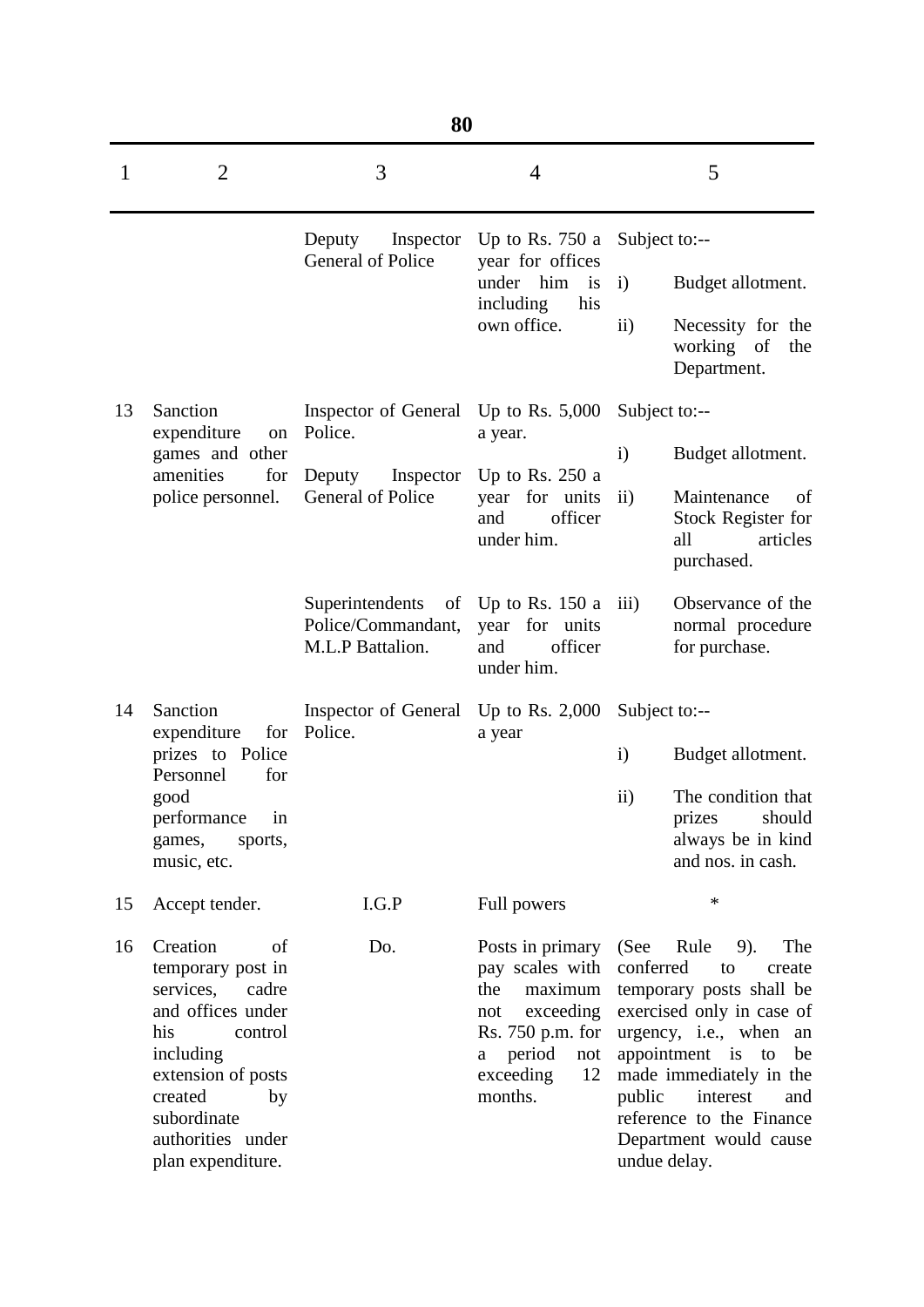|                     |   | 81                |                                                                                                                                                                                                                                                                       |
|---------------------|---|-------------------|-----------------------------------------------------------------------------------------------------------------------------------------------------------------------------------------------------------------------------------------------------------------------|
| $\overline{2}$<br>1 | 3 | $\overline{4}$    | 5                                                                                                                                                                                                                                                                     |
|                     |   |                   | It will further be subject to the following<br>conditions-                                                                                                                                                                                                            |
|                     |   | $\mathbf{i}$      | Copies of all sanctions should be<br>forwarded to the Finance Department<br>immediately.                                                                                                                                                                              |
|                     |   | $\ddot{\text{1}}$ | Availability<br>funds<br>of<br>by<br>valid<br>appropriation.                                                                                                                                                                                                          |
|                     |   | iii)              | Conformity with standard scales of pay<br>approved for similar posts in the same<br>Department.                                                                                                                                                                       |
|                     |   | iv)               | Posts should be in addition to the cadre<br>in existence. No new category of posts<br>should be created.                                                                                                                                                              |
|                     |   | V)                | Observance of instructions regarding<br>staff composition and work standard d<br>whether prescribed.                                                                                                                                                                  |
|                     |   | vi)               | No advance increment should be given<br>without prior approval of the Finance<br>Department.                                                                                                                                                                          |
|                     |   |                   | Note $-$ (1) The authority creating the post<br>shall have power to abolish the same before<br>expiry of<br>the<br>stipulated<br>period<br>of<br>circumstances justify the same.                                                                                      |
|                     |   |                   | If a post is initially created for a shorter<br>period the authority creating the post shall be<br>competent to extend it to the full limit of its<br>power. Extension thereafter in all cases shall<br>invariably require the approval of the Finance<br>Department. |
|                     |   | in force.         | (2) Persons appointed to the post will be<br>entitled to Dearness and other allowances as<br>admissible under the rules for the time being                                                                                                                            |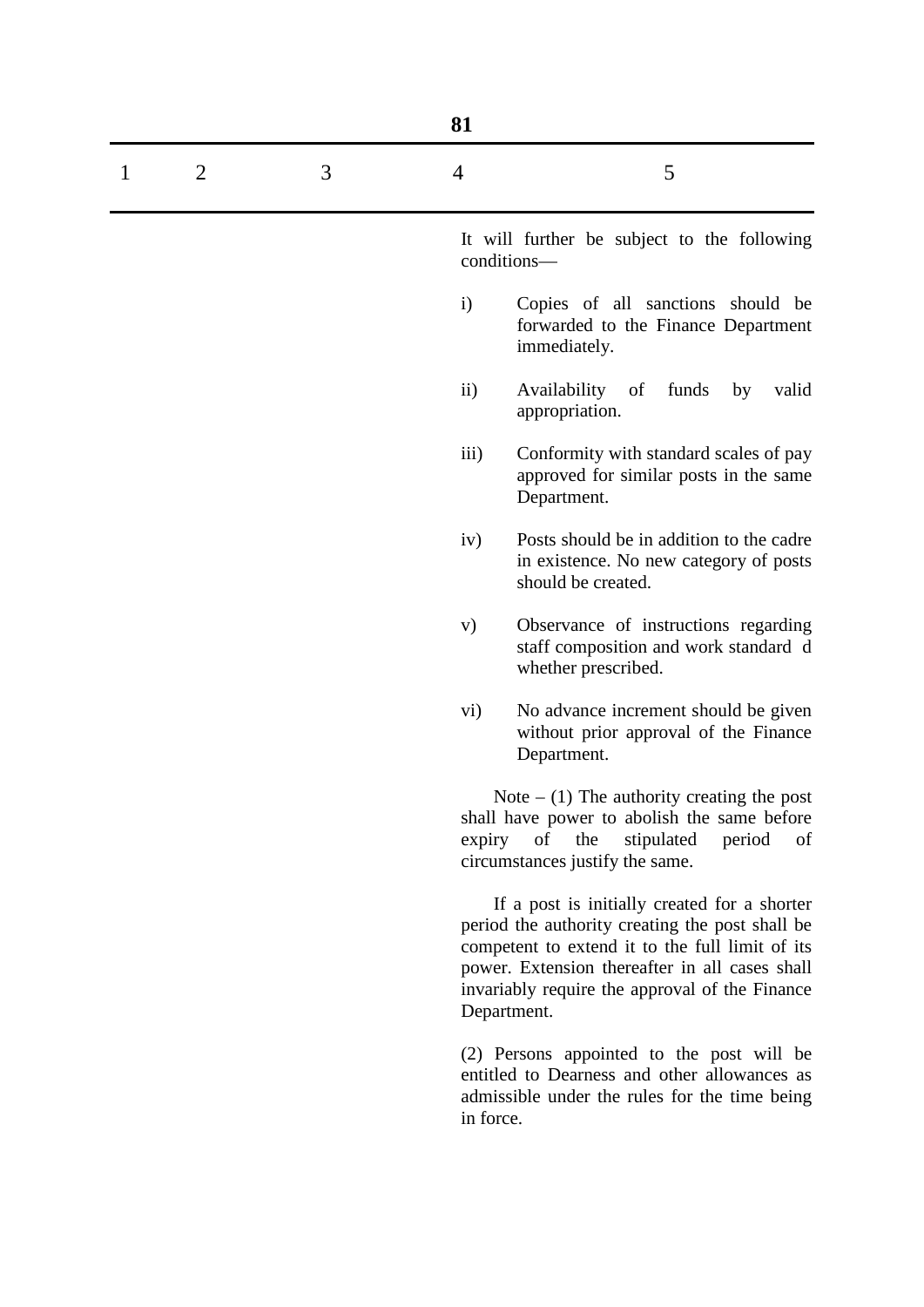|              |                                                                                           |                                               | 82                                                                          |                                                                                                                                                                                                                                                                   |       |
|--------------|-------------------------------------------------------------------------------------------|-----------------------------------------------|-----------------------------------------------------------------------------|-------------------------------------------------------------------------------------------------------------------------------------------------------------------------------------------------------------------------------------------------------------------|-------|
| $\mathbf{1}$ | $\overline{2}$                                                                            |                                               | 3                                                                           | 5<br>$\overline{4}$                                                                                                                                                                                                                                               |       |
| 17           | Sanction<br>miscellaneous<br>expenditure in<br>any individual<br>case or for any<br>for   | I.G.P.                                        | Up<br>Rs.<br>to<br>if<br>3,000<br>recurring<br>in<br>single<br>any<br>case. | Provided that :--<br>(1) The expenditure is within the power of<br>the authority.                                                                                                                                                                                 |       |
|              | object<br>which scale or<br>limit is<br>not<br>prescribed.                                |                                               | Rs.<br>$Up$ to<br>$1,500$ if non-<br>recurring<br>in<br>any case.           | (2) The demand therefore has not been<br>refused by the Authority or supply<br>thereof restricted at the instance of the<br>Finance Department, and                                                                                                               |       |
|              |                                                                                           |                                               |                                                                             | $(3)$ The expenditure is not on a few<br>services which were not contemplated<br>in the budget.                                                                                                                                                                   |       |
| 18           | Payment<br>of                                                                             | I.G.P.                                        | Up<br>Rs.<br>to<br>2,000<br>per                                             | Subject to:--                                                                                                                                                                                                                                                     |       |
|              | demurrage<br>charges.                                                                     |                                               | annum.                                                                      | $\mathbf{i}$<br>Budget provision.                                                                                                                                                                                                                                 |       |
|              |                                                                                           |                                               |                                                                             | $\rm ii)$<br>Demurrage<br>charges<br>unavoidable and not due are fault<br>of departmental officer.                                                                                                                                                                | are   |
| 19           | Hire charges of<br>office furniture<br>electrical<br>for<br>goods<br>official<br>meeting. | I.G.P.                                        | Rs. 3,000 per<br>annum.                                                     | hire such article<br>Power to<br>may be<br>only<br>exercised<br>in<br>cases<br>Government stock is not available.                                                                                                                                                 | where |
| 20           | Purchase<br>of<br>P.O.L.<br>for                                                           | I.G.P.D.<br>I.P.S.P.                          | Full powers.                                                                | Subject to:--                                                                                                                                                                                                                                                     |       |
|              | departmental<br>vehicles.                                                                 | Comman<br>dant,<br>M.L.P.<br><b>Battalion</b> |                                                                             | (1) Budget provision.                                                                                                                                                                                                                                             |       |
|              |                                                                                           |                                               |                                                                             | (2) Rate fixed by Government for bulk<br>purchase.                                                                                                                                                                                                                |       |
|              |                                                                                           |                                               |                                                                             | consumption<br>$(3)$ P.O.L.<br>and<br>average<br>mileage should be carefully checked<br>and certificate to this effect recorded<br>in the bill by delegated authority.<br>Vehicles which give less than average<br>k.m. per litre should be promptly<br>repaired. |       |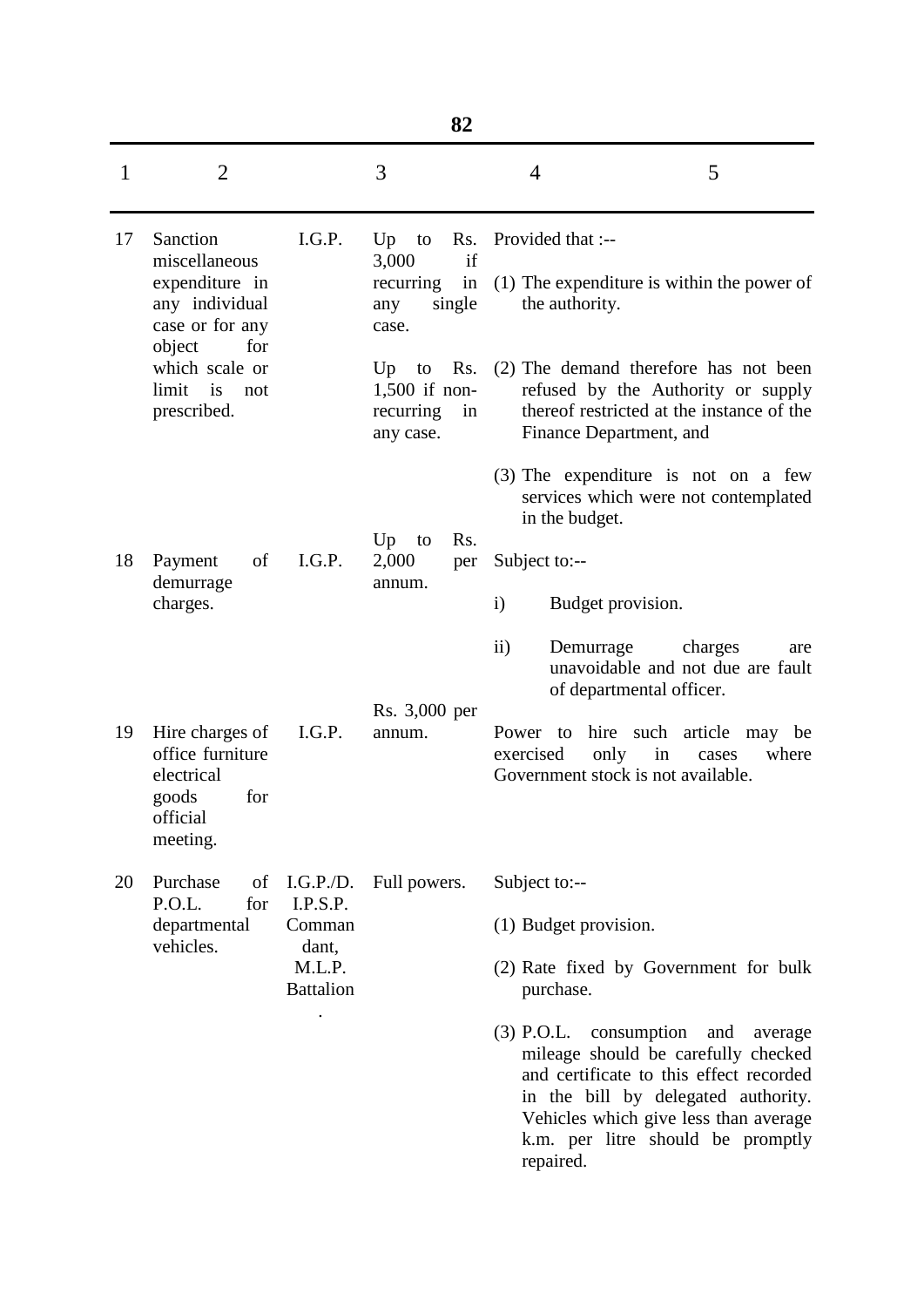| $\overline{3}$<br>$\overline{2}$ | $\perp$ |  |
|----------------------------------|---------|--|

(4) Proper maintenance of log books which should be verified and signed by the delegated authority.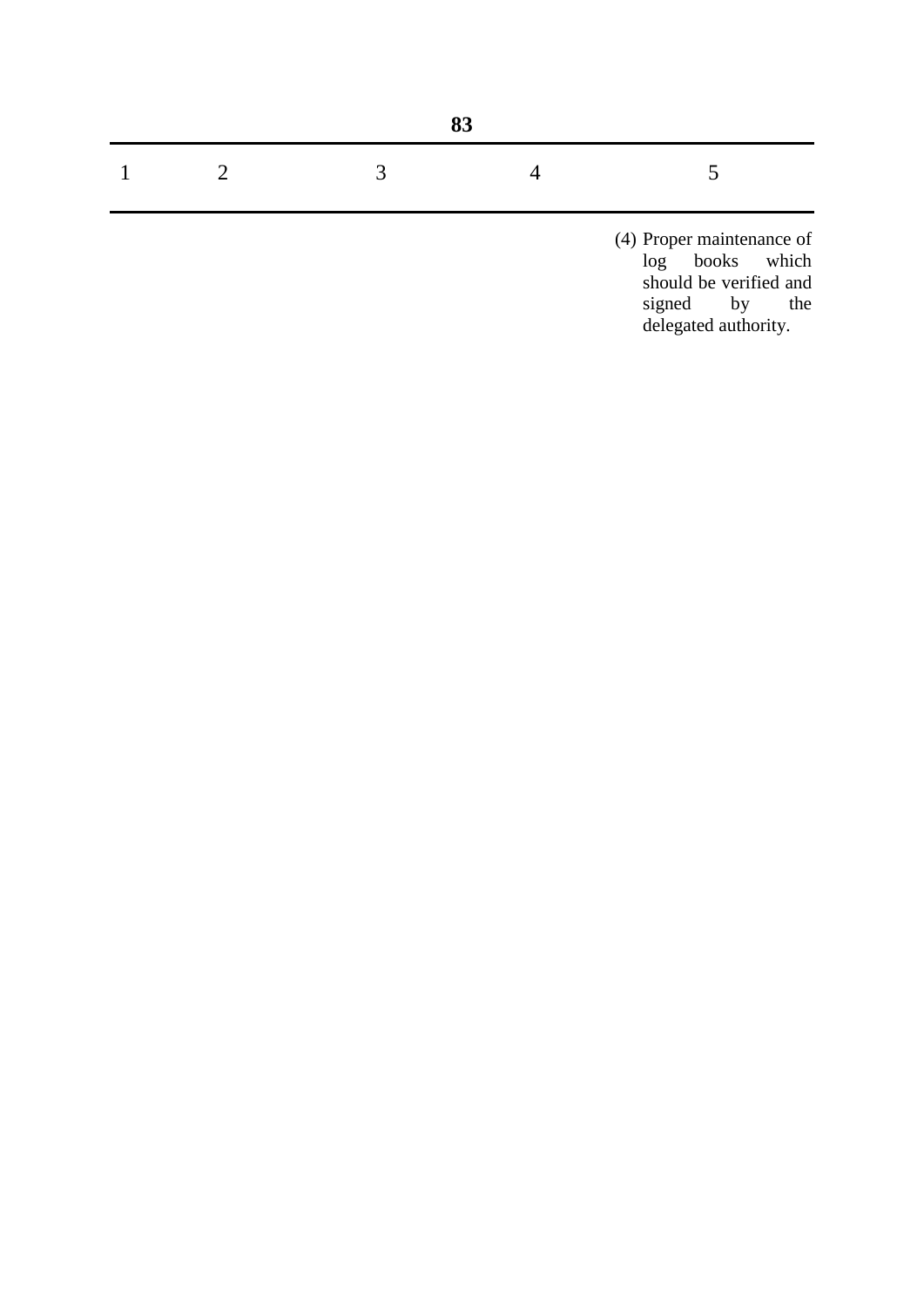| ۰,<br>۰.<br>M. |
|----------------|
|----------------|

| Serial<br>No. | Nature of power                                                                                                | Authority                             | Extent of<br>Power | General Condition, if<br>any                                                                                                                                                                |
|---------------|----------------------------------------------------------------------------------------------------------------|---------------------------------------|--------------------|---------------------------------------------------------------------------------------------------------------------------------------------------------------------------------------------|
| $\mathbf{1}$  | $\overline{2}$                                                                                                 | 3                                     | 4                  | 5                                                                                                                                                                                           |
| $\mathbf{1}$  | Transfer<br>appointments which are Instruction.<br>borne on local scales,<br>from one<br>school to<br>another. | ungraded Director of Public           |                    | All such sanctions must<br>be reported annually by<br>the $15th$ of April to<br>Government.                                                                                                 |
| 2             | Sanction grant-in-aid to<br>non-Government<br>institutions for various<br>purposes.                            | Do.                                   |                    | Provided such grant-in-<br>aid are in accordance<br>with any scale or rules<br>formed or prescribed in<br>consultation with the<br>Finance Department.                                      |
| 3             | Sanction<br>for<br>grant<br>miscellaneous purposes<br>connection<br>with<br>in<br>educational matters.         | D <sub>0</sub> .                      |                    | Subject<br>budget<br>to<br>provision<br>the<br>and<br>to<br>limit of Rs.500in each<br>case or as provided in<br>the rules formed with<br>prior consultation with<br>the Finance Department. |
| 4             | Sanction<br>grant<br>games and common- Instruction.<br>room of Government<br>Colleges.                         | for Director of Public                |                    | Subject<br>budget<br>to<br>provision<br>and<br>the<br>monetary limit provided<br>Government<br>from<br>by<br>time to time.                                                                  |
| 5             | Sanction<br>charges<br>on<br>grants for 'games' and<br>charges<br>of<br>Schools<br>under the charge.           | Inspector of Schools.                 |                    | Subject<br>allotment<br>to<br>made by the Director of<br>Police Instruction for the<br>School.                                                                                              |
| 6             | Stipends to Students in<br>the Normal School.                                                                  | Superintendent<br>of<br>Normal School |                    | Under Section 34 of the<br>Education<br>Department<br>Orders<br>Rules<br>and<br>subject to the monetary<br>prescribed therein.                                                              |

## **EDUCATION DEPARTMENT**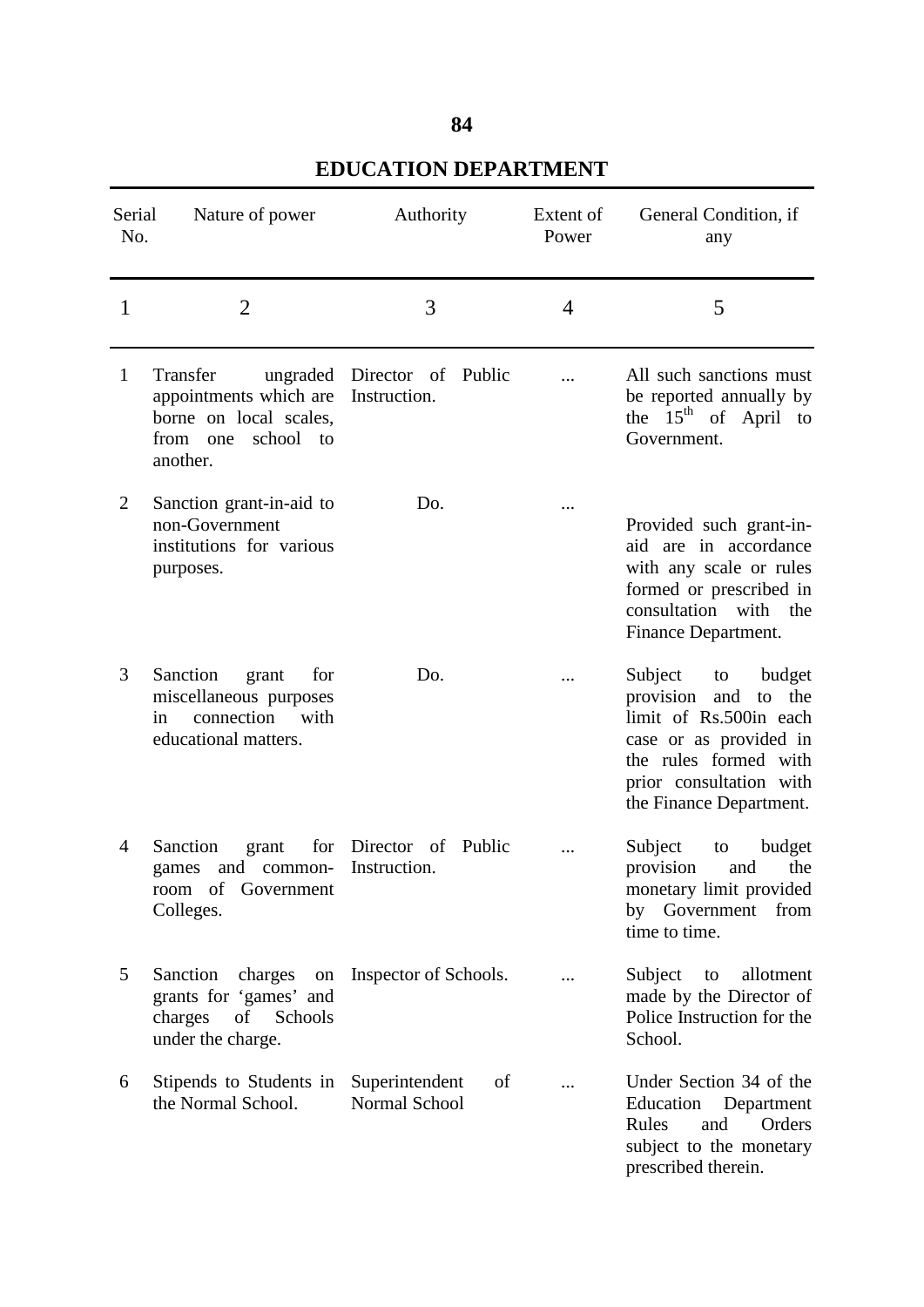|              | 85                                                                                                                                                          |                                                              |                                 |                                                                                                                                                                                                                                                               |  |  |  |
|--------------|-------------------------------------------------------------------------------------------------------------------------------------------------------------|--------------------------------------------------------------|---------------------------------|---------------------------------------------------------------------------------------------------------------------------------------------------------------------------------------------------------------------------------------------------------------|--|--|--|
| $\mathbf{1}$ | $\overline{2}$                                                                                                                                              | 3                                                            | 4                               | 5                                                                                                                                                                                                                                                             |  |  |  |
| 7            | Refunds of fees of<br>Middle<br>(a)<br>the<br>Schools Leaving<br>Certificate<br>and<br>Scholarship<br>and<br>(b)<br>Primary<br>Scholarship<br>Examinations. | Inspector<br>Schools.                                        | of Full power                   |                                                                                                                                                                                                                                                               |  |  |  |
| 8            | (a) Refund<br>of<br>fees paid<br>by<br>of<br>students<br>colleges<br>and<br>technical<br>Institutions.                                                      | Principal<br>οf<br>colleges of Heads<br>of the Institutions. |                                 | Fees paid in advance by<br>students<br>who<br>are<br>subsequently<br>granted<br>Government scholarships<br>tenable<br>in<br>other<br>institutions<br>and<br>leave<br>before they have secured<br>and adequate return for<br>the fees which they have<br>paid. |  |  |  |
|              | (b) Students<br>of<br>Schools.                                                                                                                              | of<br>Inspector<br>Schools.                                  |                                 | Under the circumstances<br>noted above.                                                                                                                                                                                                                       |  |  |  |
| 9            | Writing off of the<br>irrecoverable<br>of<br>value<br>stores<br><i>(including)</i>                                                                          | Principal<br>οf<br>Colleges.                                 | Up to $Rs.100$ in<br>each case. | On the same condition as<br>in the case of the Heads<br>of Departments.                                                                                                                                                                                       |  |  |  |
|              | furniture),<br>livestock<br><b>or</b><br>public money lost<br>by fraud or the                                                                               | Heads<br>of<br>Technical<br>Institutions.                    | the Up to Rs. $50$              |                                                                                                                                                                                                                                                               |  |  |  |
|              | negligence<br>of<br>individuals<br><b>or</b><br>other causes.                                                                                               | Inspector<br>Schools.                                        | of Up to Rs. 50                 |                                                                                                                                                                                                                                                               |  |  |  |
| 10           | Writing off of the<br>value<br>of<br>unserviceable<br><i>(including)</i><br>stores<br>livestock)<br>and<br>furniture.                                       | Do.                                                          | Up to $Rs.200$ in<br>each case. | Do.                                                                                                                                                                                                                                                           |  |  |  |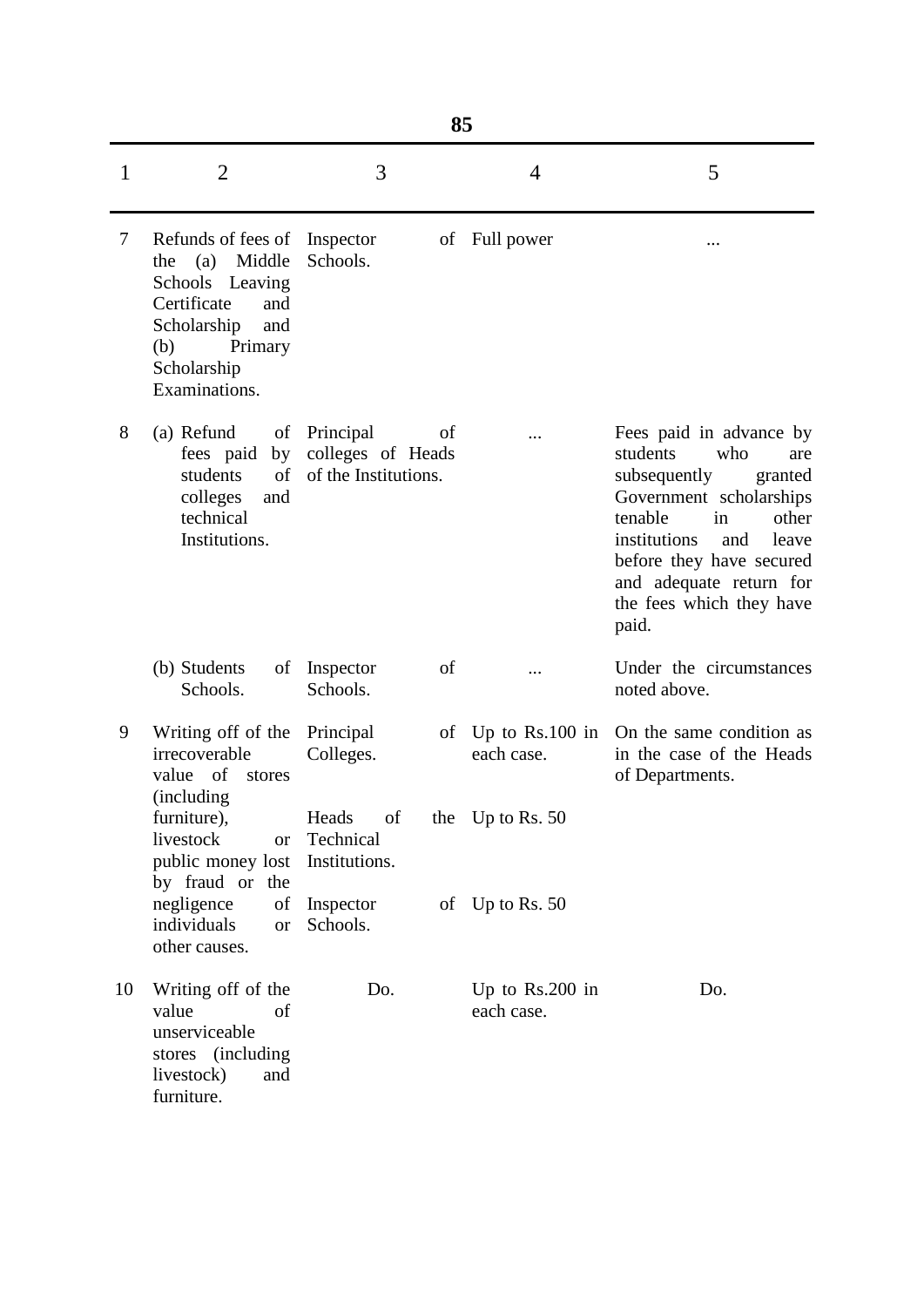|    | 86                                                                                                                                                                                         |                                                                                                                                                        |                                                                                             |                                                                                                                                                                                                                                               |
|----|--------------------------------------------------------------------------------------------------------------------------------------------------------------------------------------------|--------------------------------------------------------------------------------------------------------------------------------------------------------|---------------------------------------------------------------------------------------------|-----------------------------------------------------------------------------------------------------------------------------------------------------------------------------------------------------------------------------------------------|
| 1  | $\overline{2}$                                                                                                                                                                             | 3                                                                                                                                                      | 4                                                                                           | 5                                                                                                                                                                                                                                             |
| 11 | payment of the<br>fee<br>late<br>under<br>Rule 14 (a), Part<br>II, Chapter II of<br>Education<br>the<br><b>Department Rules</b><br>and Orders Vol. I                                       | Exemption from Director of Public<br>Instruction.                                                                                                      |                                                                                             | where<br>the<br>In<br>cases<br>dependant<br>students<br>on<br>Government<br>for<br>prosecuting their higher<br>studies have defaulted in<br>timely payment of the<br>School fees as a result of<br>delay in payment<br>of<br>Government paid. |
| 12 | Purchase<br>of<br>instruments,<br>appliances,<br>apparatus,<br>machinery<br>and<br>tools and plants.                                                                                       | Through<br>$\mathbf{a}$<br>constituted<br>purchasing<br>board<br>wherein<br>the<br>Administrative and<br>Finance<br>Departments<br>are<br>represented. | duly Full power                                                                             | Subject to Store Rules<br>and Budget Allotment.                                                                                                                                                                                               |
|    |                                                                                                                                                                                            | Director of Public<br>Instruction.                                                                                                                     | Full power on<br>rate<br>contract<br>basis. Otherwise<br>up to Rs. $5,000$<br>in each case. | Do.                                                                                                                                                                                                                                           |
|    |                                                                                                                                                                                            | Principals<br>of<br>Colleges.                                                                                                                          | Up to $Rs.1,000$<br>in each case.                                                           | Subject to Store Rules<br>and Budget Allotment.                                                                                                                                                                                               |
|    |                                                                                                                                                                                            | Inspectors,<br>Inspectresses                                                                                                                           | Up to $Rs.500$ in Do.<br>each case.                                                         |                                                                                                                                                                                                                                               |
| 13 | Award<br>scholarships<br>and<br>stipends, general<br>and<br>special<br>both,<br>tenable<br>inside and outside<br>the<br><b>State</b><br>including<br>those<br>technical<br>on<br>subjects. | Director of Public<br>Instruction.                                                                                                                     | $\dddotsc$                                                                                  | As per provisions in the<br>Education<br>Department<br>Orders<br><b>Rules</b><br>and<br>and<br>Schemes<br>approved<br>by<br>Government<br>in<br>the<br>consultation with Finance<br>Department.                                               |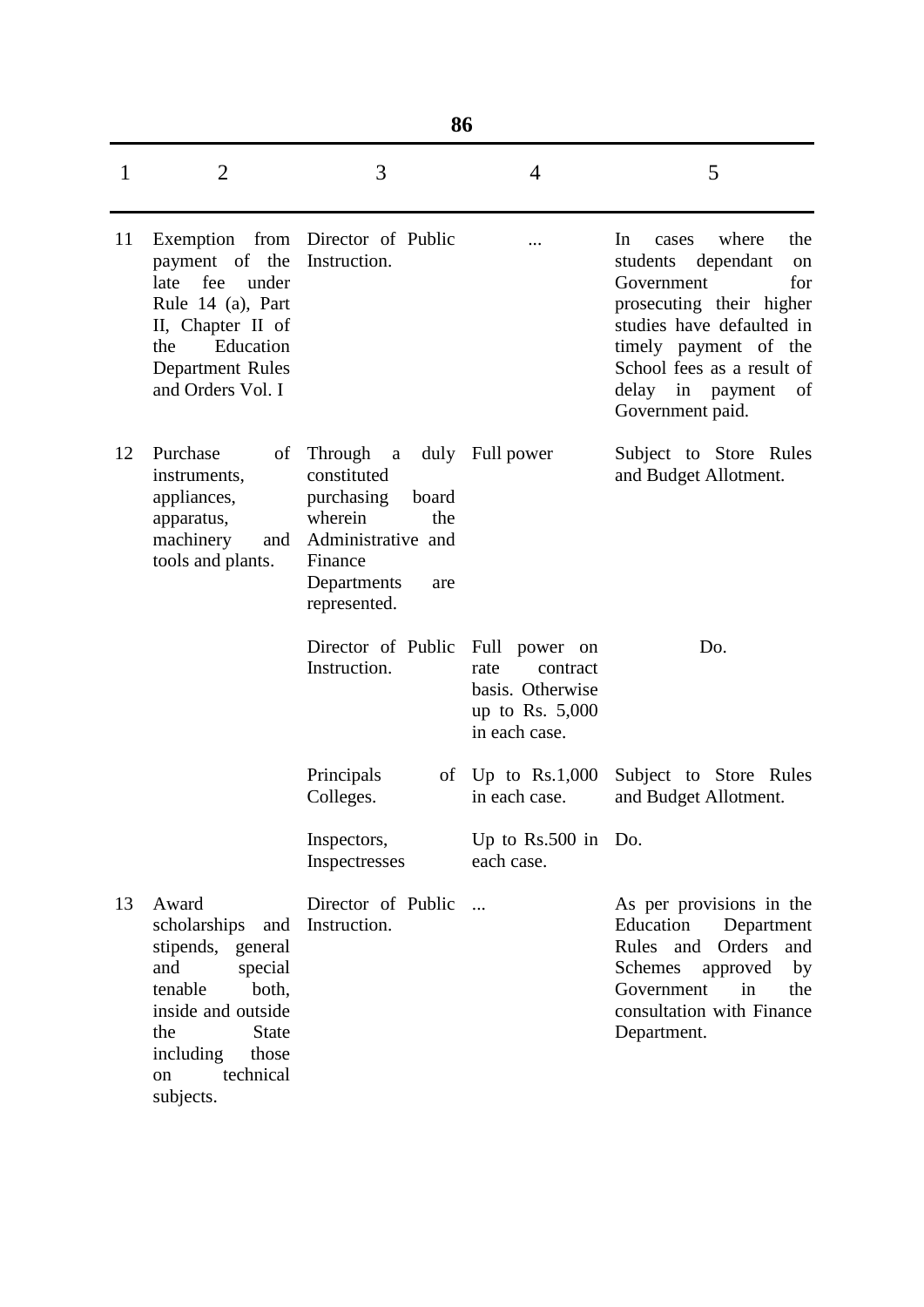|    | 87                                                                                                                                                       |                                        |                                                                                |                                                                                                                                                                                                        |  |
|----|----------------------------------------------------------------------------------------------------------------------------------------------------------|----------------------------------------|--------------------------------------------------------------------------------|--------------------------------------------------------------------------------------------------------------------------------------------------------------------------------------------------------|--|
|    | $\overline{2}$                                                                                                                                           | 3                                      | 4                                                                              | 5                                                                                                                                                                                                      |  |
| 14 | Purchase<br>instruments,<br>apparatus,<br>machinery<br>tools<br>and plants<br>and<br>in<br>other<br>stores<br>India<br><i>(including)</i><br>livestock). | of Heads<br>Technical<br>Institutions. | of Up to Rs. $1,000$<br>in each case.                                          | Subject<br>budget<br>to<br>provision and provision<br>of the Financial Rules<br>governing the purchase of<br>for the public<br>stores<br>service (appendix 10 of<br>the Meghalaya Financial<br>Rules). |  |
| 15 | Sanction<br>expenditure<br>for<br>N.C.C<br>training<br>camping.                                                                                          | Director of Public<br>Instructions.    | Up to Rs. $5,000$<br>in each case for<br>training<br><sub>or</sub><br>camping. | Subject<br>budget<br>to<br>provision and that the<br>expenditure is incurred as<br>per scale laid down in<br>Cadet<br>National<br>Corps<br>Act, 1948<br>rules<br>and<br>framed there under.            |  |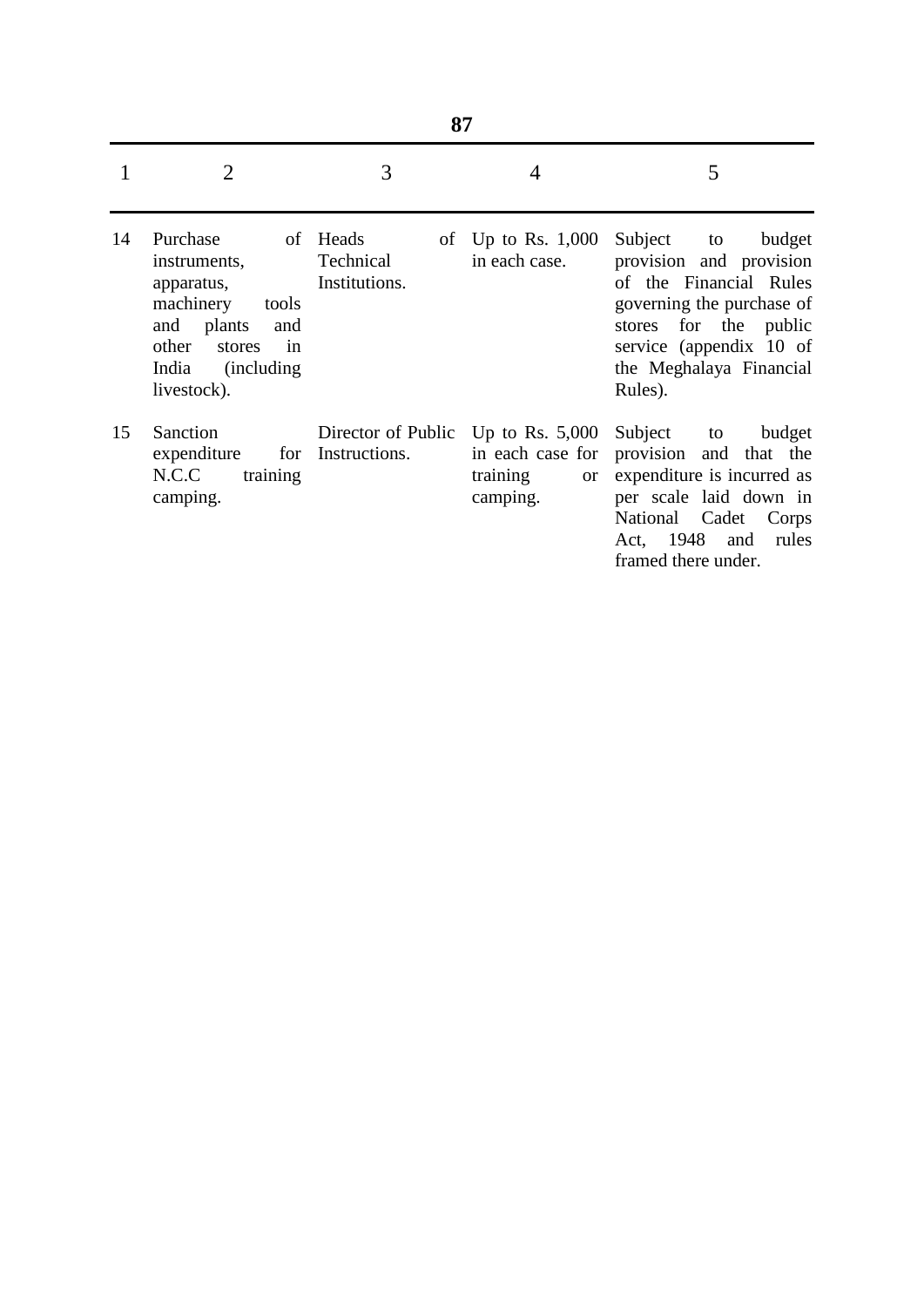| ۰.<br>I<br>M.<br>M. |
|---------------------|
|---------------------|

| Serial<br>No.                  | Nature of power                                                                                                                                                                                                                              |                                              | Authority Extent of Power                                                                                                                                                           | General Condition, if<br>any                                                                                                                                                                                                                                               |
|--------------------------------|----------------------------------------------------------------------------------------------------------------------------------------------------------------------------------------------------------------------------------------------|----------------------------------------------|-------------------------------------------------------------------------------------------------------------------------------------------------------------------------------------|----------------------------------------------------------------------------------------------------------------------------------------------------------------------------------------------------------------------------------------------------------------------------|
| 1                              | $\overline{2}$                                                                                                                                                                                                                               | 3                                            | 4                                                                                                                                                                                   | 5                                                                                                                                                                                                                                                                          |
| $\mathbf{1}$<br>$\overline{2}$ | To<br>administrative approval<br>plans<br>the<br>and<br>to<br>estimates<br>for<br>Civil<br>Works to be carried out<br>by P.W.D. other than<br>residential<br>buildings<br>and projects involving<br>the acquisition of land.<br>To<br>accord | accord Director<br>of<br>Health<br>Services. | each<br>case<br>in<br>the<br>subjects<br>to<br>provision in the<br>P.W.D.<br>budget<br>that<br>and<br>acquisition<br>of<br>land is<br>not<br>involved.                              | Up to Rs. 20,000 Provided the estimates<br>scrutinised<br>by<br>the<br>appropriate officers of<br>the public<br>Works<br>Department.                                                                                                                                       |
|                                | administrative approval<br>sanction<br>and<br>expenditure on works to<br>be<br>executed<br>other<br>departmentally<br>residential<br>than<br>buildings and projects<br>involving acquisition of<br>land.                                     |                                              |                                                                                                                                                                                     |                                                                                                                                                                                                                                                                            |
|                                | (a) Original works.                                                                                                                                                                                                                          | Director<br>Health<br>Services.              | of Up to Rs. 20,000 Subject<br>in each case, in<br>the case of works<br>than<br>other<br>residential<br>buildings and up<br>to Rs. $15,000$ in<br>of<br>the<br>case<br>residential. | budget<br>to<br>provision and that there<br>is technical personnel<br>competent to scrutinise<br>the estimates and<br>supervise the works and<br>that the rules laid down<br>for<br>departmental<br>constructions of public<br>buildings<br>strictly<br>are<br>adhered to. |

## **HEALTH DEPARTMENT**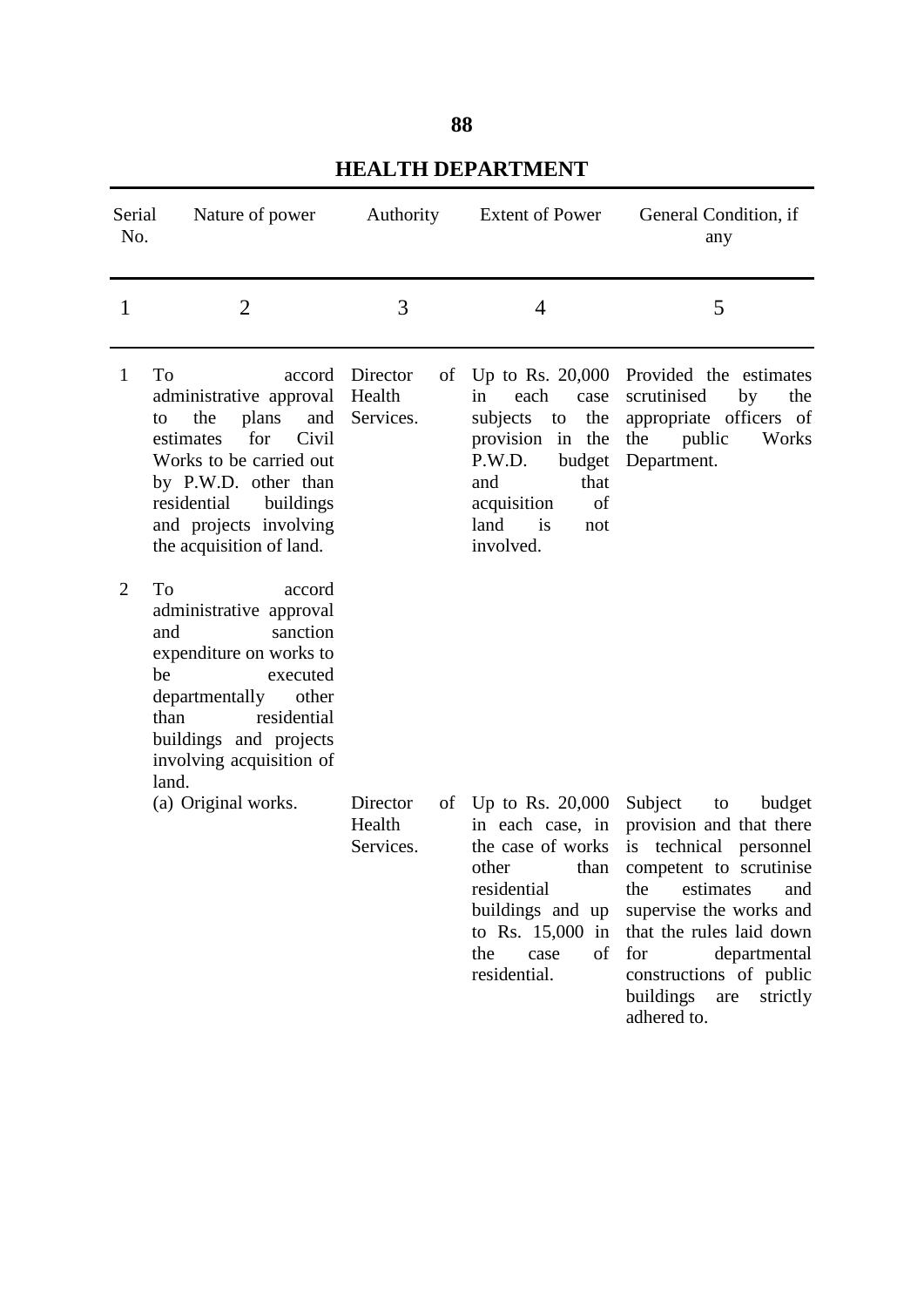|   | 89                                                                                                                                                      |                        |                                                                                                                                                                                                                                                                                                   |                                                                                                                                                                                                                                                                                                                                                                                                                                    |  |  |
|---|---------------------------------------------------------------------------------------------------------------------------------------------------------|------------------------|---------------------------------------------------------------------------------------------------------------------------------------------------------------------------------------------------------------------------------------------------------------------------------------------------|------------------------------------------------------------------------------------------------------------------------------------------------------------------------------------------------------------------------------------------------------------------------------------------------------------------------------------------------------------------------------------------------------------------------------------|--|--|
| 1 | $\overline{2}$                                                                                                                                          | 3                      | 4                                                                                                                                                                                                                                                                                                 | 5                                                                                                                                                                                                                                                                                                                                                                                                                                  |  |  |
|   | (b) Petty<br>construction<br><sub>on</sub><br>Departmental<br>buildings<br>$(non-$<br>residential)<br>and<br>repair.                                    | Do.                    | Up to Rs. $7,500$ in<br>each case.                                                                                                                                                                                                                                                                | Petty constructions up to a<br>limit of Rs. 500 (Rupees<br>five hundred) in each case<br>be<br>charged<br>may<br>to<br>"Repairs" under the orders<br>of the Director of Health<br>Services. Cost of petty<br>construction exceeding Rs.<br>500<br>should<br>always<br>be<br>"Original"<br>classified<br>as<br>works "Special"<br>Repairs"<br>more than Rs.<br>costing<br>7,500 in each case should<br>be treated as original work. |  |  |
|   | (c) Sanction excess<br>expenditure over<br>the estimate.                                                                                                | Do.                    | Up to $5$ percent of<br>the original estimate.                                                                                                                                                                                                                                                    | Subject to the total cost<br>being within his power to<br>sanction provided further<br>that the excess is not due to<br>any additional item of work<br>which<br>is<br>fairly<br>not<br>contingent to the<br>main<br>project having been done.                                                                                                                                                                                      |  |  |
| 3 | Sanction expenditure Director<br>on contingencies (I)<br>purchase of stores<br>(including medicines<br>instruments,<br>appliances<br>and<br>apparatus). | of Health<br>Services. | $(a)$ Full<br>powers<br>when purchase is<br>made<br>through<br>Central<br><b>Stores</b><br>Department<br><b>or</b><br>on rate contract<br>or through a duly<br>constituted<br>purchase<br>Board<br>wherein<br>Administration<br>Department<br>and<br>Finance<br>Department<br>are<br>represented. | Subject<br>to<br>budget<br>and<br>provision of the financial<br>Rules governing purchase<br>of Stores for the Public<br>Service (Appendix X of the<br>Meghalaya<br>Financial<br>Rules).                                                                                                                                                                                                                                            |  |  |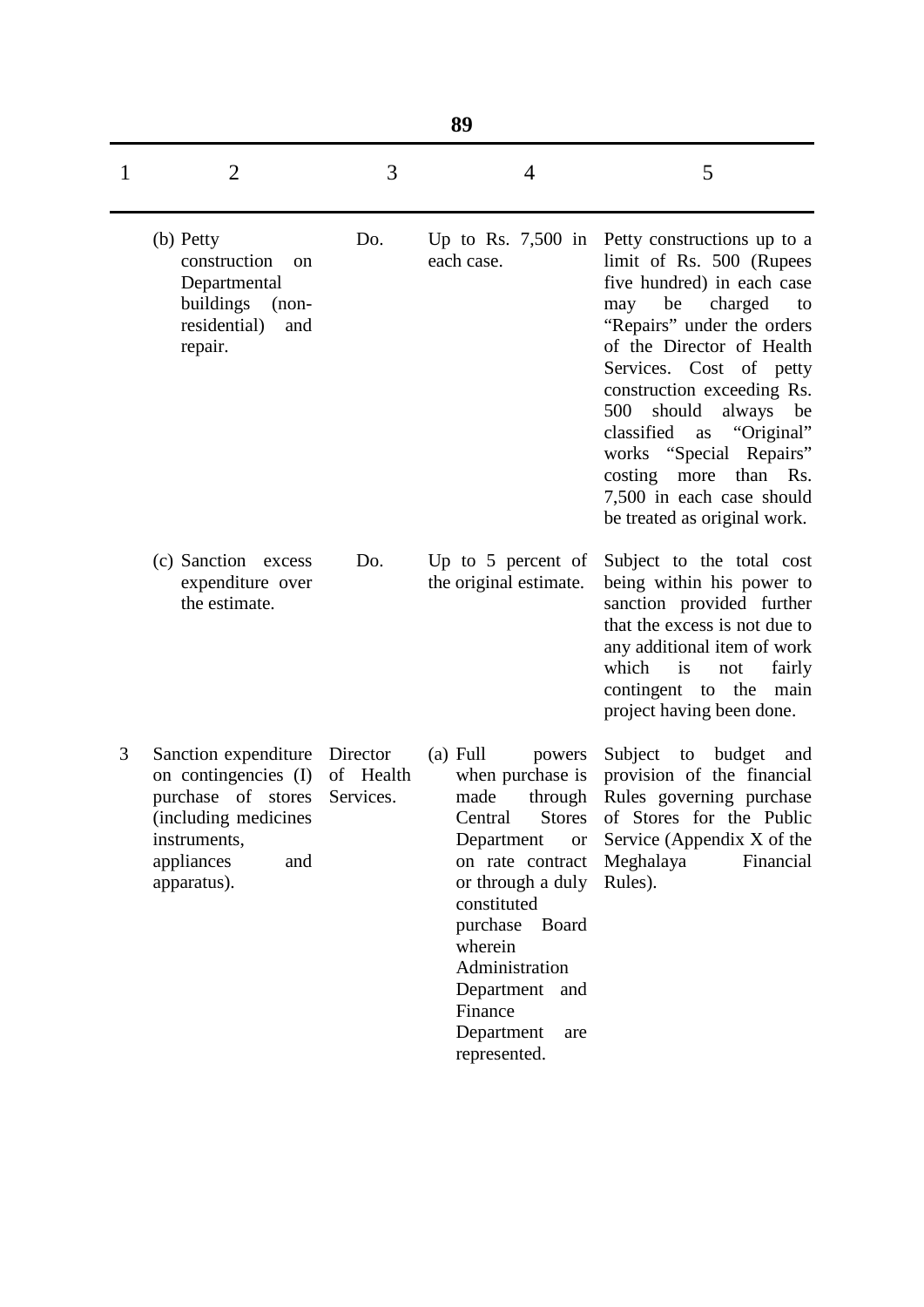|   | 90                                                                                                           |                                                                                |                                                                                                                                                                                                                                                                               |                              |  |  |  |
|---|--------------------------------------------------------------------------------------------------------------|--------------------------------------------------------------------------------|-------------------------------------------------------------------------------------------------------------------------------------------------------------------------------------------------------------------------------------------------------------------------------|------------------------------|--|--|--|
| 1 | $\overline{2}$                                                                                               | 3                                                                              | 4                                                                                                                                                                                                                                                                             | 5                            |  |  |  |
|   | Do.                                                                                                          | Director<br>Pasteur Institute.                                                 | of Up to Rs. 1,000 in each<br>case.<br>(a) Up to Rs. $500$ in each                                                                                                                                                                                                            |                              |  |  |  |
|   | Do.                                                                                                          | Superintendent,<br>State Hospitals<br>Civil<br>and<br>Surgeons.                | case.<br>(b) Up to Rs. $2,000$ in<br>each<br>of<br>case<br>medicines.                                                                                                                                                                                                         | (Other<br>than<br>Medicines) |  |  |  |
| 4 | Purchase of spare Director of<br>parts, tyres and tubes Health Services.<br>for<br>Departmental<br>Vehicles. |                                                                                | $(a)$ Full<br>powers when<br>purchase<br>is<br>made<br>through<br>duly<br>a<br>constituted<br>Purchase<br>Board<br>(b) Otherwise up to Rs.<br>1,500 in respect of<br>each light vehicle in a<br>year and up to Rs.<br>3,000 in respect of<br>each heavy vehicle in a<br>year. |                              |  |  |  |
|   | Purchase<br>of spare<br>parts, tyres and tubes<br>Departmental<br>for<br>Vehicles.                           | <b>State</b><br>Malariologist.                                                 | Up to Rs. $1,000$ in respect<br>of each light vehicle and<br>up to Rs. $1,500$ in respect<br>of each heavy vehicle in a<br>year.                                                                                                                                              |                              |  |  |  |
|   | Do.                                                                                                          | Civil<br>Surgeons<br>and<br>other<br><b>Officers</b><br>of<br>equivalent rank. | Up to Rs. $1,000$ in respect<br>of each light vehicle and<br>up to Rs. $1,500$ in respect<br>of each heavy vehicle in a<br>year.                                                                                                                                              |                              |  |  |  |
| 5 | Sanction for minor Director<br>overhauling<br>and<br>repairs.                                                | of<br>Health Services.                                                         | Up to Rs. $1,000$ in each<br>case.                                                                                                                                                                                                                                            |                              |  |  |  |
|   | Do.                                                                                                          | <b>State</b><br>Malariologist.                                                 | Up to Rs. 500 in each case.                                                                                                                                                                                                                                                   |                              |  |  |  |
|   | Do                                                                                                           | Civil<br>Surgeons<br>and<br>other<br><b>Officers</b><br>of<br>equivalent rank. | Up to Rs. 500 in each case.                                                                                                                                                                                                                                                   |                              |  |  |  |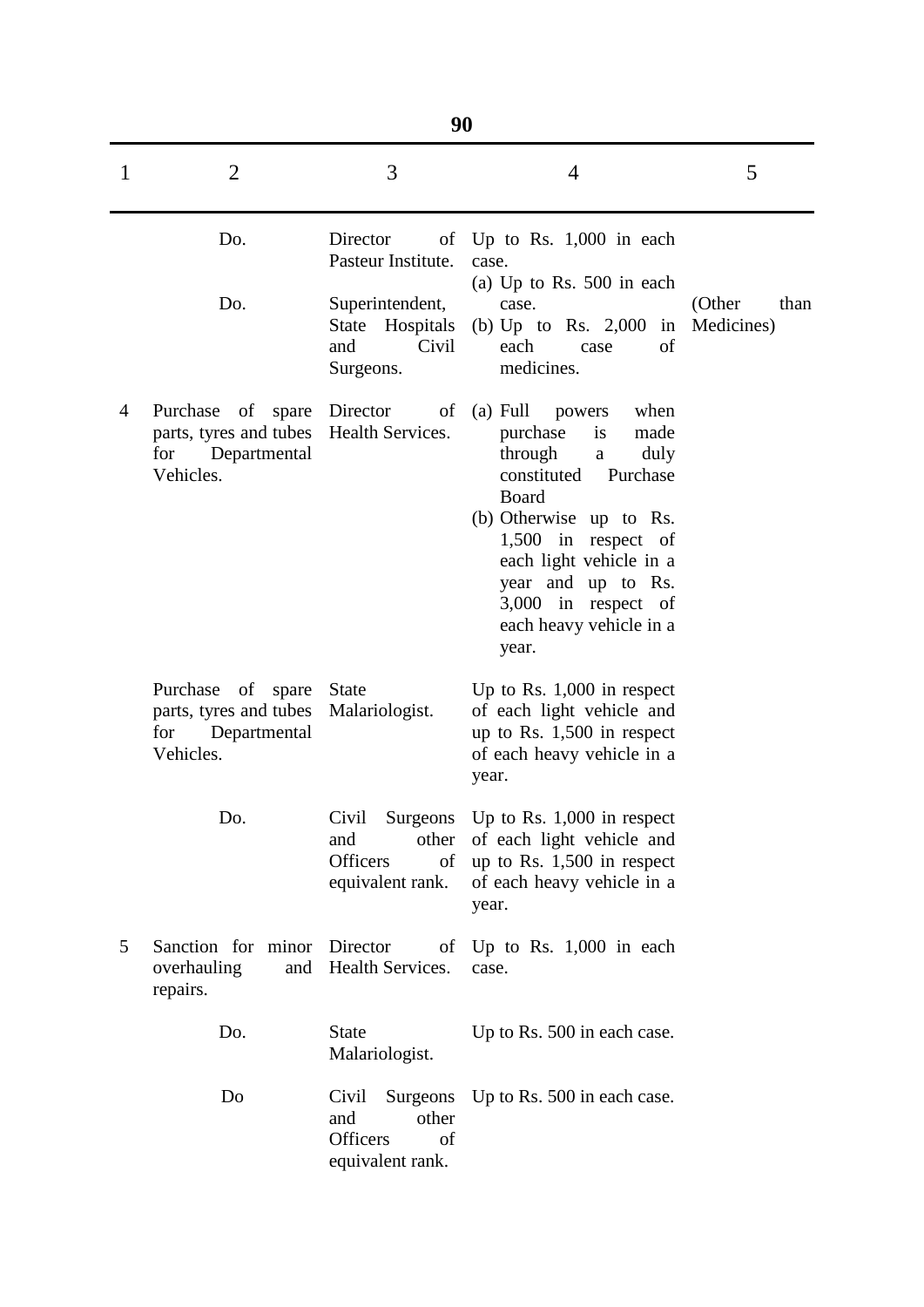|   | 91                                                                                                                                 |                                                                                |                                                                    |                                                                                                                                                                                                                                                                                                                                |  |  |
|---|------------------------------------------------------------------------------------------------------------------------------------|--------------------------------------------------------------------------------|--------------------------------------------------------------------|--------------------------------------------------------------------------------------------------------------------------------------------------------------------------------------------------------------------------------------------------------------------------------------------------------------------------------|--|--|
| 1 | $\overline{2}$                                                                                                                     | 3                                                                              | $\overline{4}$                                                     | 5                                                                                                                                                                                                                                                                                                                              |  |  |
| 6 | Purchase of furniture Director<br>for new office or on<br>expansion<br>of<br>existing offices or in<br>replacement of old<br>ones. | of<br>Health Services.                                                         | Full power.                                                        | Subject to the condition<br>that (a) Furniture should<br>be of approved type (b)<br>Availability of funds. (c)<br>Observance of procedure<br>and<br>other<br>general<br>directions<br>(d)<br>Such<br>purchase should be made<br>accordance<br>with<br>in<br>prescribed scales.                                                 |  |  |
|   | Do.                                                                                                                                | <b>State</b><br>Malariologist.                                                 | Up to Rs. $1,000$<br>in a year subject<br>to Rs. 200 at a<br>time. |                                                                                                                                                                                                                                                                                                                                |  |  |
|   | Do.                                                                                                                                | Surgeons<br>Civil<br>other<br>and<br><b>Officers</b><br>of<br>equivalent rank. | Up to $Rs.500$ in<br>a year subject to<br>Rs. 100 at a<br>time.    |                                                                                                                                                                                                                                                                                                                                |  |  |
| 7 | Purchase of Office Director<br>equipments such as<br>clocks, time pieces,<br>table fans, etc.                                      | Health Services.                                                               | of Up to Rs. $1,000$<br>in each case.                              | Subject to the observance<br>of store rules and other<br>rules<br>relevant<br>and<br>procedure.<br>The<br>limit<br>refers<br>where<br>except<br>otherwise stated to the<br>cost of each article or any<br>number of articles of the<br>same kind purchased at<br>any time whether for one<br>office or a number of<br>offices. |  |  |
| 8 | To hire building on<br>lease/rent for use as<br>an Office or Office-<br>cum-residence.                                             | Do.                                                                            | Up to Rs. $500$<br>per month<br>in<br>each case.                   | Subject to the observance<br>of rules and procedures<br>under the Urban Areas<br>Rent Control Act, and<br>other rules and orders of<br>Government as the case<br>may be.                                                                                                                                                       |  |  |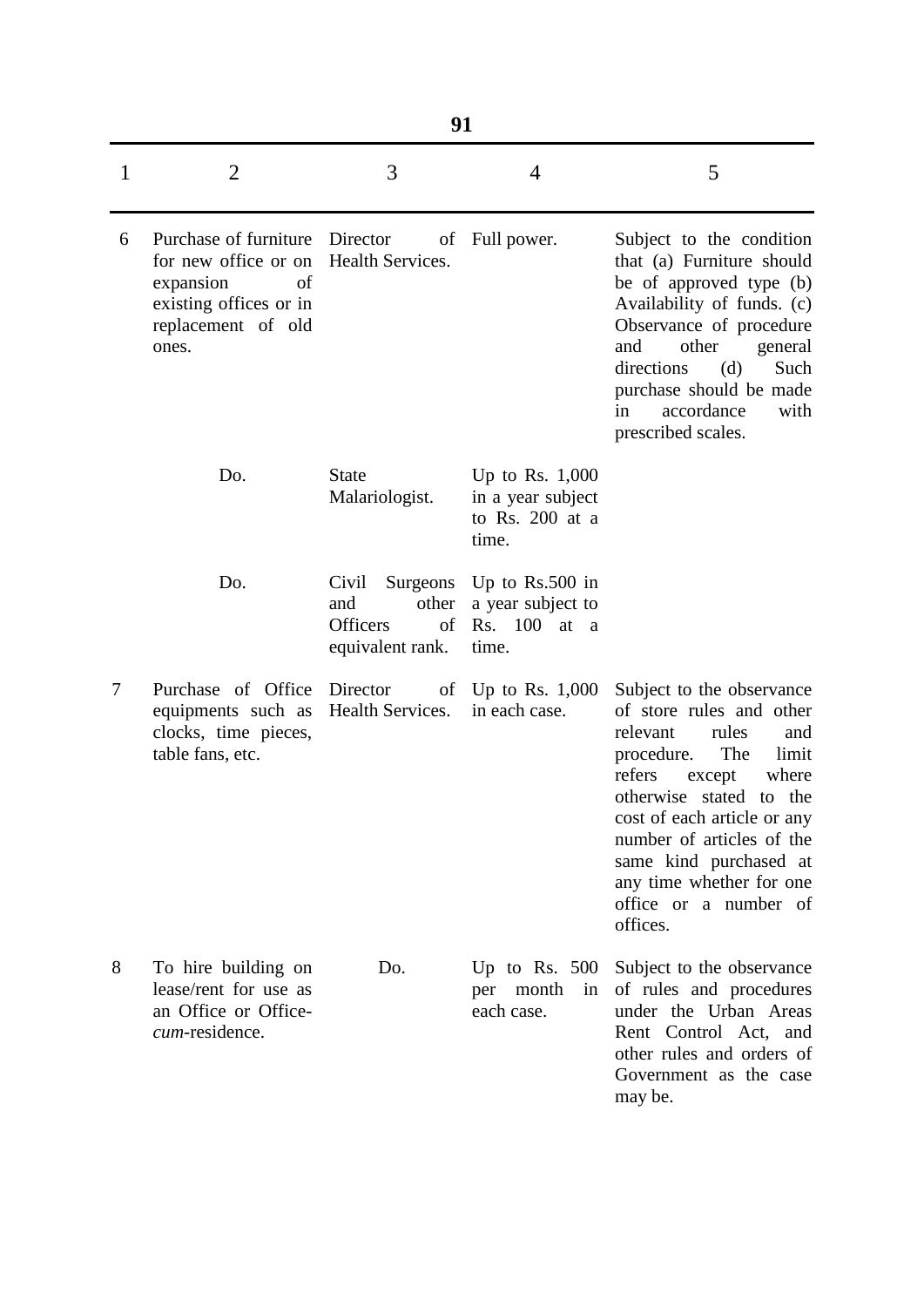|    |                                                                                  |                                                                                | 92                                                                                         |                                                                                                                                                                                                                                                                                                                                                                                                                                                                                                                                                                                                                                         |
|----|----------------------------------------------------------------------------------|--------------------------------------------------------------------------------|--------------------------------------------------------------------------------------------|-----------------------------------------------------------------------------------------------------------------------------------------------------------------------------------------------------------------------------------------------------------------------------------------------------------------------------------------------------------------------------------------------------------------------------------------------------------------------------------------------------------------------------------------------------------------------------------------------------------------------------------------|
| 1  | $\overline{2}$                                                                   | 3                                                                              | $\overline{4}$                                                                             | 5                                                                                                                                                                                                                                                                                                                                                                                                                                                                                                                                                                                                                                       |
| 9  | Local purchase of Director<br>for<br>stationery<br>office in case of<br>urgency. | <b>Health Services.</b>                                                        | each<br>case<br>subject<br>an<br>to<br>annual limit of<br>Rs. 2,000.                       | of Up to Rs. 100 in All articles of stationery<br>which are supplied by the<br>State Stationery Store must<br>be ordinarily be obtained<br>from these stores on indent.                                                                                                                                                                                                                                                                                                                                                                                                                                                                 |
|    | Do.                                                                              | Director<br>Pasteur<br>Institute/State<br>Malariologist.                       | of Up to Rs. 40 in<br>each<br>case<br>subject<br>to<br>an<br>annual limit of<br>Rs. 1,000. | When supply from the Store<br>is not received due to some<br>other<br>and<br>it<br>reasons to<br>absolutely<br>necessary<br>to<br>purchase the articles, local<br>purchase may be resorted to<br>by inviting tenders.                                                                                                                                                                                                                                                                                                                                                                                                                   |
|    | Do.                                                                              | Surgeons<br>Civil<br>other<br>and<br><b>Officers</b><br>of<br>Equivalent rank. | Up to Rs. $40$ in<br>each<br>case<br>subject<br>to<br>an<br>annual limit of<br>Rs. 1,000.  | It should be certified in each<br>bill that supply from the<br>State Stationery Store was<br>not available and that the bill<br>does not contain any charge<br>for any item above the<br>permissible limit. Purchase<br>of fountain pen is prohibited.                                                                                                                                                                                                                                                                                                                                                                                  |
| 10 | Purchase<br>of<br>books,<br>maps,<br>periodicals<br>and<br>newspaper.            | Director<br>of<br>Health Services.                                             | Full power                                                                                 | Subject to the condition that<br>all charges incurred<br>are<br>within the budget allotment<br>sanctioned for the purpose<br>and that no addition is made<br>the allotments by<br>to<br>re-<br>appropriation<br>from<br>any<br>source without the previous<br>sanction of Government the<br>sanction<br>of<br>Heads<br>of<br>Departments is sufficient for<br>the purchase of books maps<br>publications, newspapers and<br>periodicals<br>required<br>essentials for their offices or<br>those of their subordinates.<br>Such purchase can be made<br>only when the books etc., are<br>necessary for the working of<br>the Department. |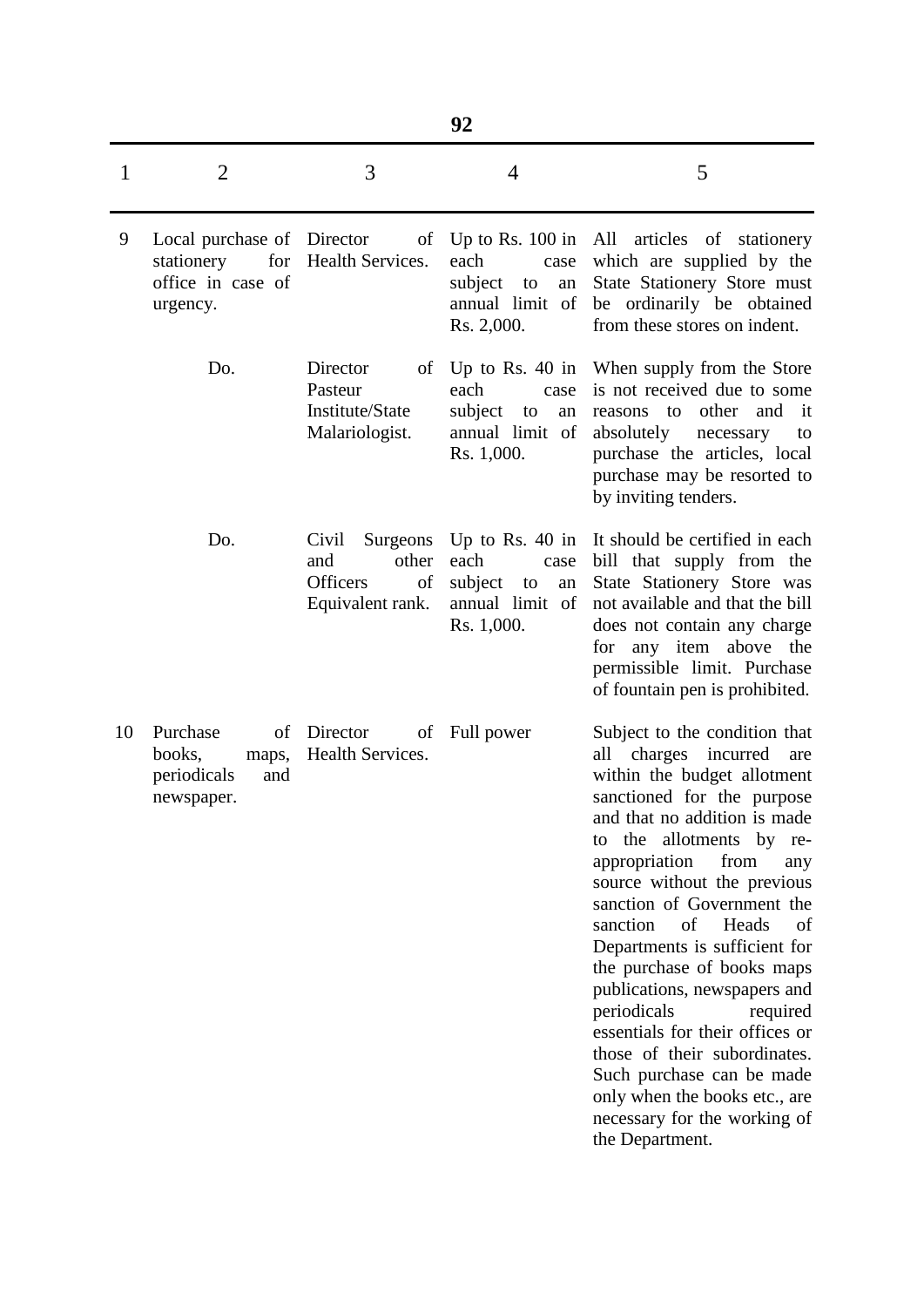|    | 93                                                                                                                                                              |                                                   |                                                                                                                                                                                                                                                                                                                                                  |                                                                                                          |  |  |  |
|----|-----------------------------------------------------------------------------------------------------------------------------------------------------------------|---------------------------------------------------|--------------------------------------------------------------------------------------------------------------------------------------------------------------------------------------------------------------------------------------------------------------------------------------------------------------------------------------------------|----------------------------------------------------------------------------------------------------------|--|--|--|
| 1  | $\overline{2}$                                                                                                                                                  | 3                                                 | $\overline{4}$                                                                                                                                                                                                                                                                                                                                   | 5                                                                                                        |  |  |  |
| 11 | For<br>repairs<br>instruments,<br>appliance,<br>apparatus,<br>machinery, etc.                                                                                   | Do.                                               | Up to Rs. $1,000$ in each Provided<br>case.                                                                                                                                                                                                                                                                                                      | instruments,<br>etc.,<br>are<br>repaired<br>by<br>the approved<br>firms and at<br>the approved<br>rates. |  |  |  |
|    | Do.                                                                                                                                                             | Director<br>οf<br>Pasteur Institute.              | Up to Rs. $500$ at a time.                                                                                                                                                                                                                                                                                                                       |                                                                                                          |  |  |  |
|    | Do.                                                                                                                                                             | Superintendent of<br>Hospitals/Civil<br>Surgeons. | Up to Rs. $500$ at a time.                                                                                                                                                                                                                                                                                                                       |                                                                                                          |  |  |  |
| 12 | For repairs of X-<br>and<br>other<br>Ray<br>electronic<br>like<br><b>Instruments</b><br>Electro-<br>Cardiograms, etc.,<br>including purchase<br>of spare parts. | Director of Health<br>Services.                   | Full<br>powers in case of<br>purchase of<br>spare parts<br>provided purchase is made<br>through a duly constituted<br>Purchase Board. Otherwise<br>up to Rs. 1,500 in each case.<br>In case of repair up to Rs.<br>1,000 in each case, subject<br>the condition that medicines<br>are repaired by approved<br>firms and at the approved<br>rate. |                                                                                                          |  |  |  |
|    | and<br>Ray<br>electronic<br>like<br>Instruments<br>Electro-<br>Cardiograms, etc.,<br>including purchase<br>of spare parts.                                      | other Hospitals.                                  | For repairs of X- Superintendent of In the case of purchase of<br>spare parts, up to Rs. $1,000$<br>in each case. In case of<br>repair up to Rs. 500 in each<br>subject<br>the<br>case<br>to<br>conditions that machines are<br>repaired by approved firms<br>and at an approved rates.                                                          |                                                                                                          |  |  |  |
| 13 | Tо<br>expenditure<br>in<br>connection<br>with<br>Exhibition, Shows<br>and Fairs.                                                                                | sanction Director of Health<br>Services.          | $(1)$ In<br>case of centrally<br>sponsored, up to Rs.<br>$2,000$ in each case of<br>those organised on State<br>wide basis within the<br>State sponsored up to<br>Rs. 1,000 in each case.                                                                                                                                                        |                                                                                                          |  |  |  |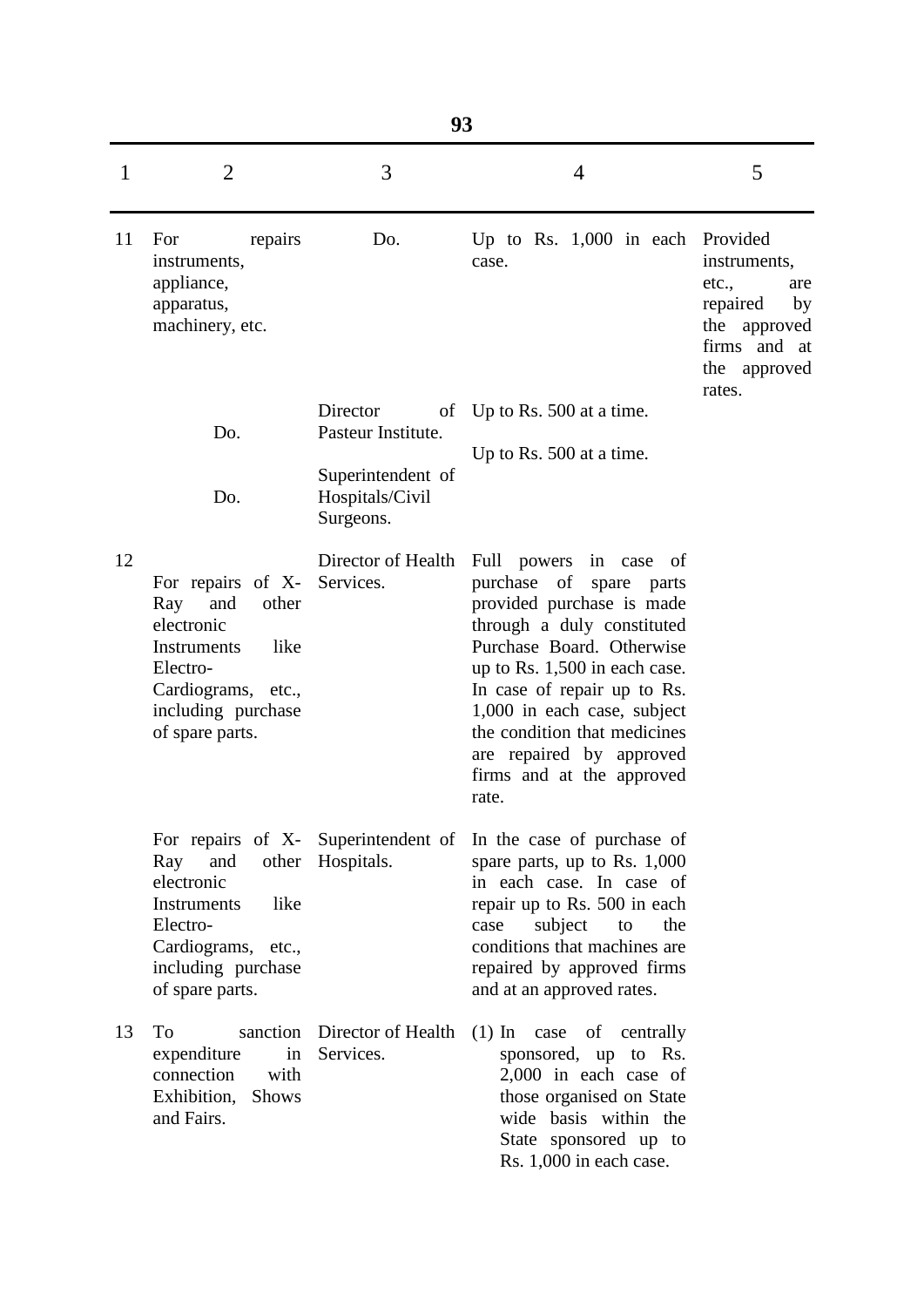|              | 94                                                                        |                                                                                                    |                                                                                                                                                                                          |                                                                                                                  |  |  |  |
|--------------|---------------------------------------------------------------------------|----------------------------------------------------------------------------------------------------|------------------------------------------------------------------------------------------------------------------------------------------------------------------------------------------|------------------------------------------------------------------------------------------------------------------|--|--|--|
| $\mathbf{1}$ | $\overline{2}$                                                            | 3                                                                                                  | 4                                                                                                                                                                                        | 5                                                                                                                |  |  |  |
|              |                                                                           |                                                                                                    | (2) In the case of centrally<br>sponsored up to Rs.<br>$1,000$ in each case of<br>State sponsored up to<br>Rs. 500 in each case in<br>all other cases.                                   |                                                                                                                  |  |  |  |
| 14           | Write<br>off<br>irrecoverable<br>Hospitals dues.                          | Services.                                                                                          | of Director of Health Up to Rs. 100 in each case.                                                                                                                                        |                                                                                                                  |  |  |  |
| 15           | To accept tenders.                                                        | Do.                                                                                                | Up to Rs. $50,000$ in each<br>case subject to observance<br>of relevant rules.                                                                                                           |                                                                                                                  |  |  |  |
| 16           | Purchase of P.O.L.<br>Departmental<br>for<br>Vehicles.                    | Do.<br>Civil<br>Surgeons<br>and other Officers<br>of<br>equivalent<br>rank/State<br>Malariologist. | Full powers.<br>Up to Rs. 500 per vehicles<br>per month.                                                                                                                                 | Subject<br>to<br>budget<br>provision.                                                                            |  |  |  |
| 17           | To accord technical<br>sanction<br>to<br>estimates for                    | Director of Health<br>Services.                                                                    | Full<br>subject<br>powers<br>to<br>clearance being by the duly<br>constituted<br>board<br>on<br>departmental works wherein<br>Addl.<br>$C.E.P.W.\&$<br>E.E.<br>(Health) are represented. |                                                                                                                  |  |  |  |
| 18           | To accept tenders<br>for works to be<br>carried<br>out<br>departmentally. | Director of Health<br>Services.                                                                    | Up to Rs. $60,000$                                                                                                                                                                       | Subject<br>to<br>observance of<br>financial<br>all<br>rules<br>and<br>procedures<br>prescribes by<br>Government. |  |  |  |
|              |                                                                           | Executive<br>Engineer (Health)                                                                     | Up to Rs. 35,000                                                                                                                                                                         |                                                                                                                  |  |  |  |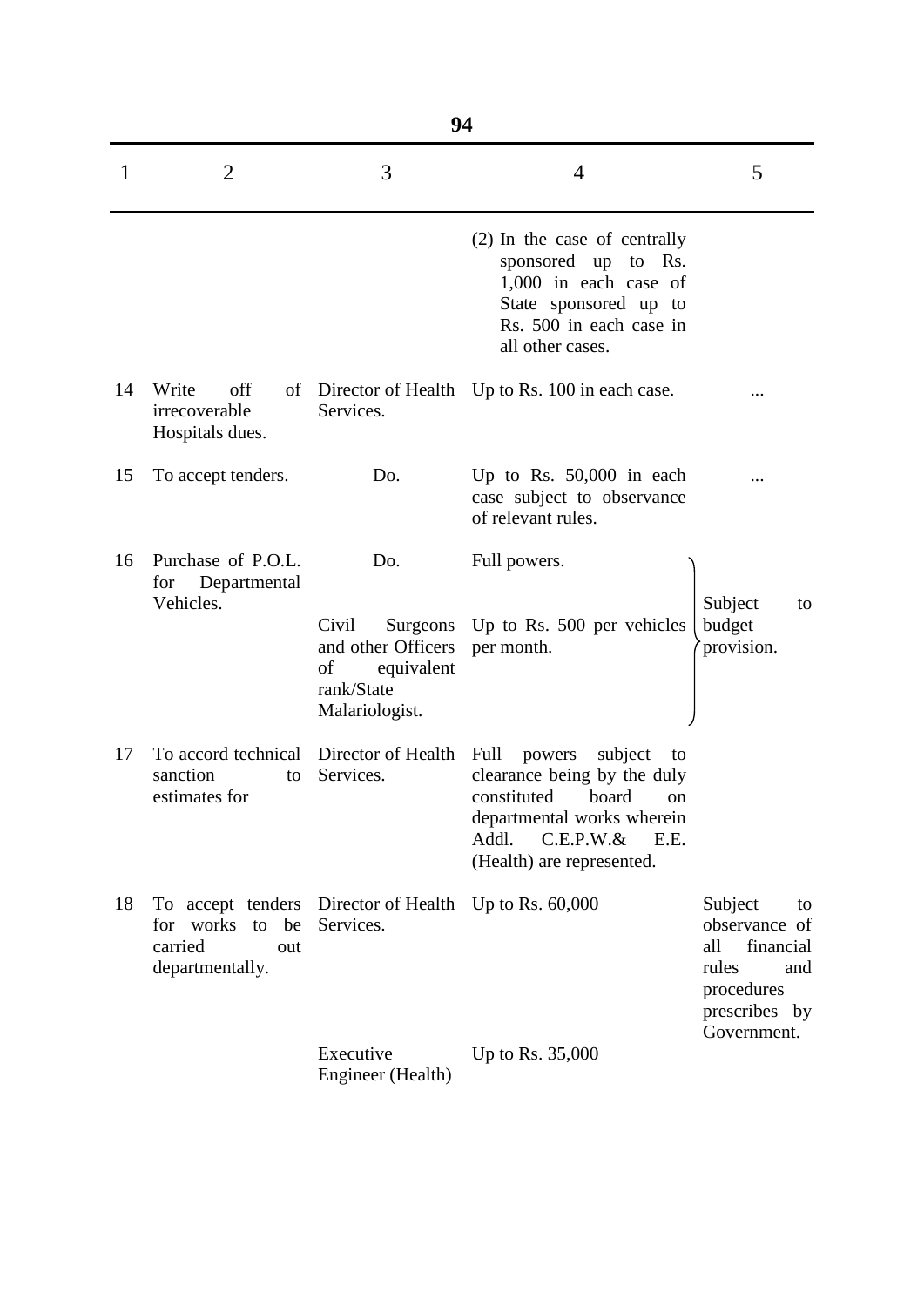|    | 95                                                                                                                            |                                 |                                                                                                                                                                                                                                                   |                                                                                                                                         |  |  |
|----|-------------------------------------------------------------------------------------------------------------------------------|---------------------------------|---------------------------------------------------------------------------------------------------------------------------------------------------------------------------------------------------------------------------------------------------|-----------------------------------------------------------------------------------------------------------------------------------------|--|--|
| 1  | $\overline{2}$                                                                                                                | 3                               | $\overline{4}$                                                                                                                                                                                                                                    | 5                                                                                                                                       |  |  |
| 19 | To<br>accord<br>administrative<br>approval to plan<br>and Estimates and<br>sanction<br>expenditure<br><sub>on</sub><br>works. |                                 |                                                                                                                                                                                                                                                   |                                                                                                                                         |  |  |
|    | (a) Original<br>Works.                                                                                                        | Director of Health<br>Services. | $(a)$ Up<br>to<br>1,00,000 in each<br>budget provision<br>and<br>that<br>acquisition<br>of<br>land<br>is<br>not<br>involved.                                                                                                                      | Rs. Provided<br>the<br>estimates<br>are<br>case subject to scrutinised by the<br>appropriate<br>Officers of<br>the<br>Engineering Wing. |  |  |
|    | (b) Special<br>Repairs.                                                                                                       | Do.                             | (b) Up to Rs. $50,000$<br>in each case and<br>subject<br>to<br>provision<br>of<br>fund.                                                                                                                                                           |                                                                                                                                         |  |  |
|    | (c) Petty<br>construction<br>Repairs.                                                                                         | Do.                             | (c) Full powers.                                                                                                                                                                                                                                  |                                                                                                                                         |  |  |
| 20 | To<br>accord<br>Technical sanction<br>to original works<br>and special repairs.                                               | $(a)$ Do.<br>(b) Executive      | Full powers subject<br>clearance being<br>to<br>given by the duly<br>constituted Board on<br>departmental works<br>the<br>if<br>amount<br>exceeds Rs. 4,00,000<br>wherein Addl. C.E.,<br>P.W.D.<br>and<br>E.E.<br>(Health)<br>are<br>represented. |                                                                                                                                         |  |  |
|    |                                                                                                                               | Engineer<br>(Health)            | Up to Rs. $50,000$ in<br>each case.                                                                                                                                                                                                               |                                                                                                                                         |  |  |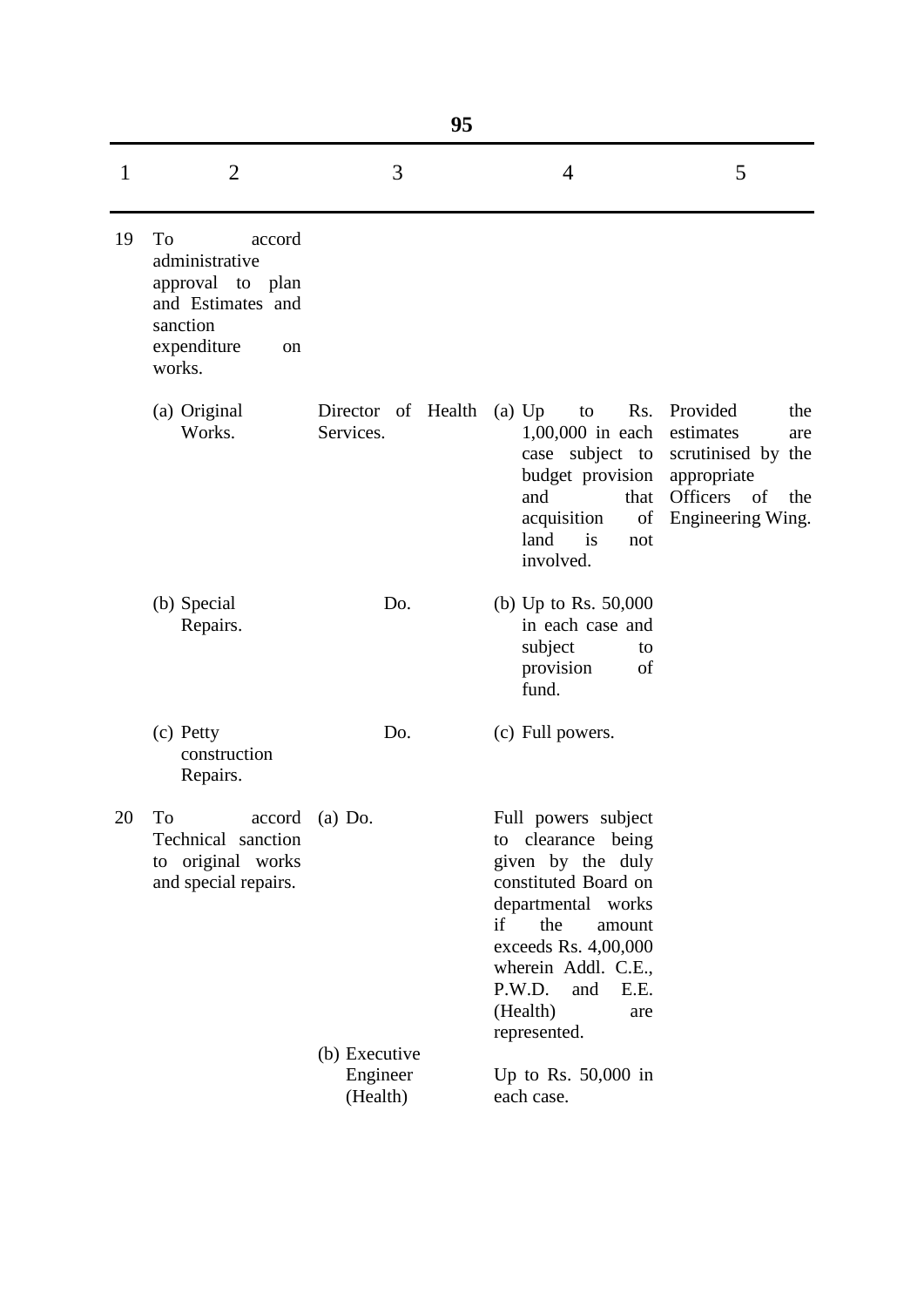|              | 96                                                          |                                        |                                                                                       |                                                                                                                                                                                                                                                                                       |  |  |
|--------------|-------------------------------------------------------------|----------------------------------------|---------------------------------------------------------------------------------------|---------------------------------------------------------------------------------------------------------------------------------------------------------------------------------------------------------------------------------------------------------------------------------------|--|--|
| $\mathbf{1}$ | $\overline{2}$                                              | 3                                      | $\overline{4}$                                                                        | 5                                                                                                                                                                                                                                                                                     |  |  |
| 21           | To<br>accord<br>Technical sanction<br>to Repairs.           | (a) Director<br>Health<br>Services.    | of Full powers.                                                                       |                                                                                                                                                                                                                                                                                       |  |  |
|              |                                                             | (b) Executive<br>Engineer<br>(Health). | Up to Rs. 10,000                                                                      |                                                                                                                                                                                                                                                                                       |  |  |
| 22           | Entertaining Work Executive<br>charged<br>establishment.    | Engineer (Health)                      | Full powers.                                                                          | Subject<br>to<br>approval<br>being given<br>by the<br>Director<br>of<br>Health<br>Services.                                                                                                                                                                                           |  |  |
| 23           | Sanction<br>excess<br>over estimates.                       | Director of Health<br>Services.        | Up<br>Rs.<br>10<br>to<br>percent.                                                     |                                                                                                                                                                                                                                                                                       |  |  |
| 24           | Purchase of stores<br><b>Tools</b><br>and<br>and<br>plants. | Do.                                    | Full powers subject<br>to clearance being<br>by<br>the<br>given<br>constituted Board. | Subject— $(1)$ to<br>the<br>provision of the stores<br>rules and rates in the<br>P.W.D. code (2) the<br>articles included in the<br>sanctioned estimate or<br>the value is within the<br>Reserve stock limit.                                                                         |  |  |
| 25           | Local Purchase of<br>Stationery<br>office.                  | Executive<br>for Engineer (Health)     | Up to Rs. $200$ per<br>Subdivision<br>annually.                                       | For<br>works<br>establishment and up<br>to a limit of Rs. 40 in<br>each case for office<br>use.                                                                                                                                                                                       |  |  |
|              |                                                             |                                        | Note--                                                                                | An excess over the<br>prescribed annual limit<br>of Rs.<br>200<br>per<br>subdivision<br>may<br>be<br>by<br>approved<br>the<br>director<br>of Health<br>Services provided the<br>total<br>of excess<br>$\frac{1}{1}$<br>covered by the total<br>savings in office in the<br>same year. |  |  |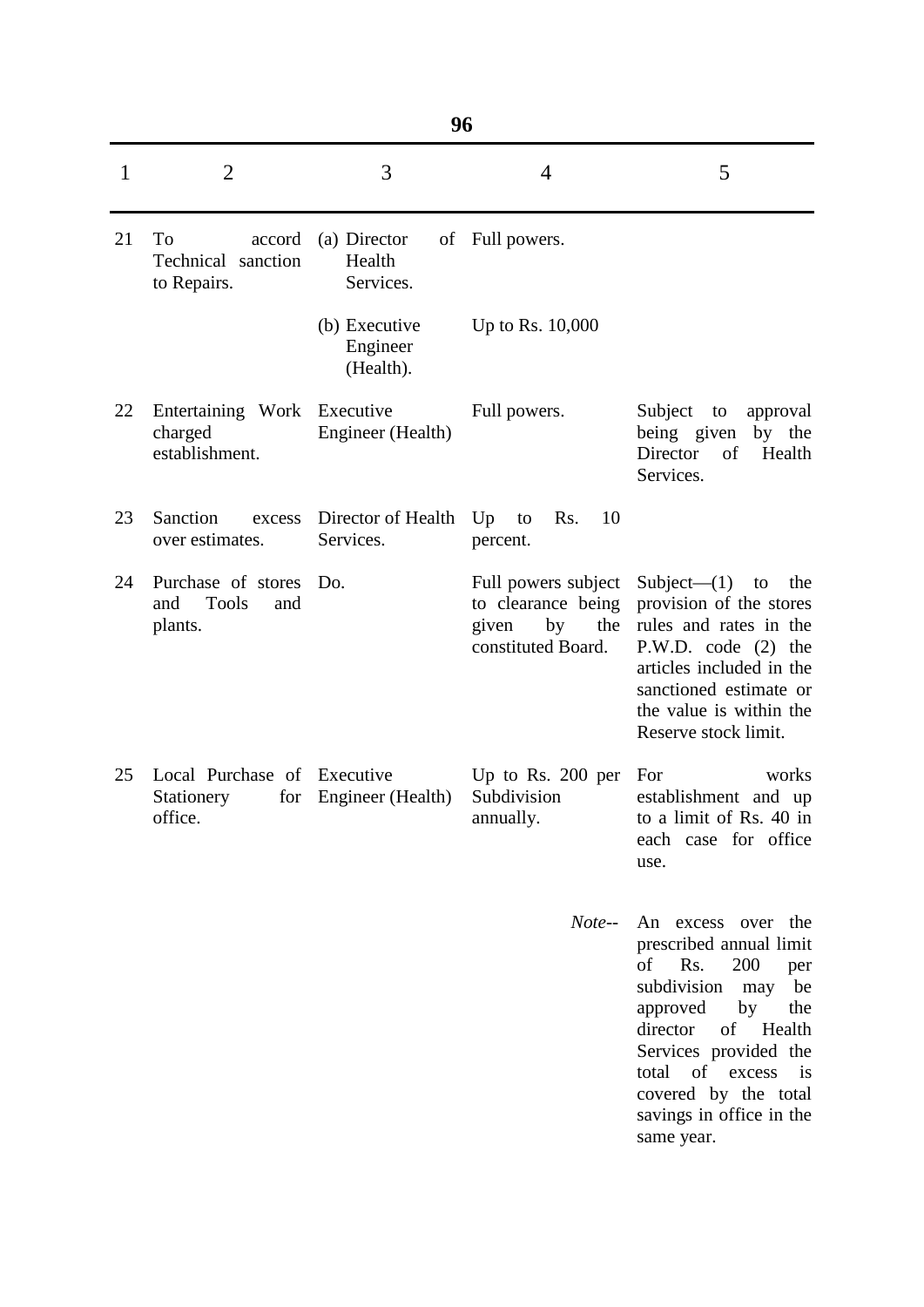**97**

| Serial<br>No.                                                                                                                                                                                           | Nature of power                                                   | Authority                                                                                                                                                                                                                                                                               | <b>Extent of Power</b>                                                                                                                 | General Condition, if<br>any                                                                                                                                                                      |
|---------------------------------------------------------------------------------------------------------------------------------------------------------------------------------------------------------|-------------------------------------------------------------------|-----------------------------------------------------------------------------------------------------------------------------------------------------------------------------------------------------------------------------------------------------------------------------------------|----------------------------------------------------------------------------------------------------------------------------------------|---------------------------------------------------------------------------------------------------------------------------------------------------------------------------------------------------|
| $\mathbf{1}$                                                                                                                                                                                            | $\overline{2}$                                                    | 3                                                                                                                                                                                                                                                                                       | 4                                                                                                                                      | 5                                                                                                                                                                                                 |
| $\mathbf{1}$                                                                                                                                                                                            | Purchase of books,<br>periodicals,<br>newspaper,<br>maps,<br>etc. | Director<br>οf<br>Agriculture.                                                                                                                                                                                                                                                          | Full powers.                                                                                                                           | the<br>Subject<br>to<br>condition<br>that<br>all<br>charges incurred<br>are<br>within<br>the<br>budget<br>allotment.                                                                              |
|                                                                                                                                                                                                         |                                                                   | Superintending<br>Engineer (Agril.)                                                                                                                                                                                                                                                     | Up to Rs. $500a$<br>year, for such<br>Office<br>under<br>him and also for<br>his own Office.                                           | Sanctioned<br>for<br>the<br>purpose and that no<br>condition is made to<br>the allotments by re-<br>appropriation from any<br>without<br>the<br>source<br>previous sanction of<br>the Government. |
| District Agricultural<br>Officer/Agricultural<br>Executive<br>Engineer<br>Division,<br>in-charge<br>Principal, G.S.T.C./<br>Other<br><b>Officers</b><br>in<br>Class I functioning<br>as Head of Office. |                                                                   | Up to Rs. $500a$<br>year, for such<br>office under him<br>and also for his<br>own office.                                                                                                                                                                                               | Such purchase can be<br>made only when the<br>books,<br>etc.,<br>are<br>necessary<br>for<br>the<br>of<br>working<br>the<br>Department. |                                                                                                                                                                                                   |
|                                                                                                                                                                                                         |                                                                   | Sub-Divisional<br>Agricultural Officer / Up to Rs. 150 a<br>Assistant<br>Agricultural<br>Engineer / Assistant<br>Agricultural<br>Marketing Officer /<br>Preservation<br>Fruit<br>such<br>Officer<br>and<br><b>Officers</b><br>other<br>in<br>Class II functioning<br>as Head of office. | year.                                                                                                                                  |                                                                                                                                                                                                   |

**AGRICULTURE DEPARTMENT**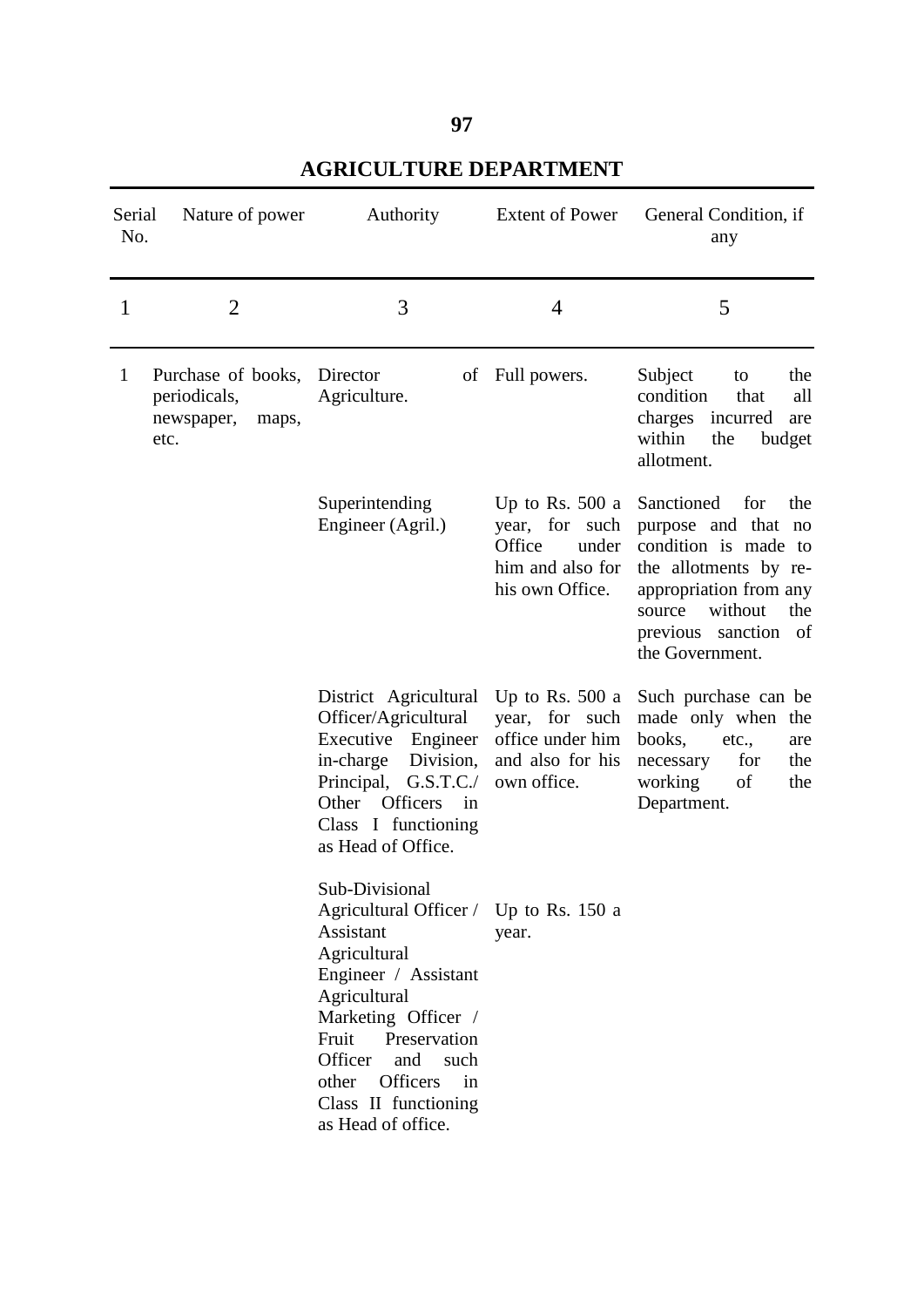|                | 98                                                                   |                                                                                                                                                                                                                              |                                                                               |                                                                                                                                                                                                                                                                                                            |  |
|----------------|----------------------------------------------------------------------|------------------------------------------------------------------------------------------------------------------------------------------------------------------------------------------------------------------------------|-------------------------------------------------------------------------------|------------------------------------------------------------------------------------------------------------------------------------------------------------------------------------------------------------------------------------------------------------------------------------------------------------|--|
| 1              | $\overline{2}$                                                       | 3                                                                                                                                                                                                                            | $\overline{4}$                                                                | 5                                                                                                                                                                                                                                                                                                          |  |
| $\overline{2}$ | Local purchase<br>of Stationery for<br>office in case of<br>urgency. | Director<br>οf<br>Agriculture.                                                                                                                                                                                               | Up to Rs. $150$ in<br>each case subject<br>to an annual limit<br>of Rs. 7,500 | All<br>articles<br>of<br>Stationery which<br>are<br>supplied by the State<br>Stationery<br><b>Store</b><br>at<br>Shillong<br>must                                                                                                                                                                          |  |
|                |                                                                      | Superintending<br>Engineer (Agril.)                                                                                                                                                                                          | Up to Rs. 100 in<br>each case subject<br>to an annual limit<br>of Rs. 2,000   | ordinarily be obtained<br>this<br>from<br>store<br><sub>on</sub><br>indent. When<br>supply<br>from this store are not<br>received due to some                                                                                                                                                              |  |
|                |                                                                      | District Agricultural<br>Officer/Agricultural<br>Executive Engineer<br>of<br>in-charge<br>a<br>Division,<br>Principal,<br>G.S.T.C./ such Other<br>Officers of Class I<br>functioning as Head<br>of Office.<br>Sub-Divisional | Up to Rs. $50$ in<br>each case subject<br>to an annual limit<br>of Rs. 1,000  | reason or other and it is<br>absolutely necessary to<br>purchase<br>the<br>article,<br>local purchase me be<br>resorted to by inviting<br>tenders. It should be<br>certified in each bill<br>that supply from the<br><b>State Stationery Stores</b><br>was not available that<br>the bill does not contain |  |
|                |                                                                      | Agricultural Officer Up to Rs. 50 in<br>Assistant<br>Agricultural<br>Engineer / Assistant<br>Agricultural<br>Marketing Officer /<br>Fruit<br>Preservation<br>Officer<br>and<br>such<br>other Officer.                        | each case subject<br>to an annual limit<br>of Rs. 500                         | any charge for any item<br>above the permissible<br>Purchase<br>limit.<br>οf<br>Fountain<br>Pen<br><i>is</i><br>prohibited.                                                                                                                                                                                |  |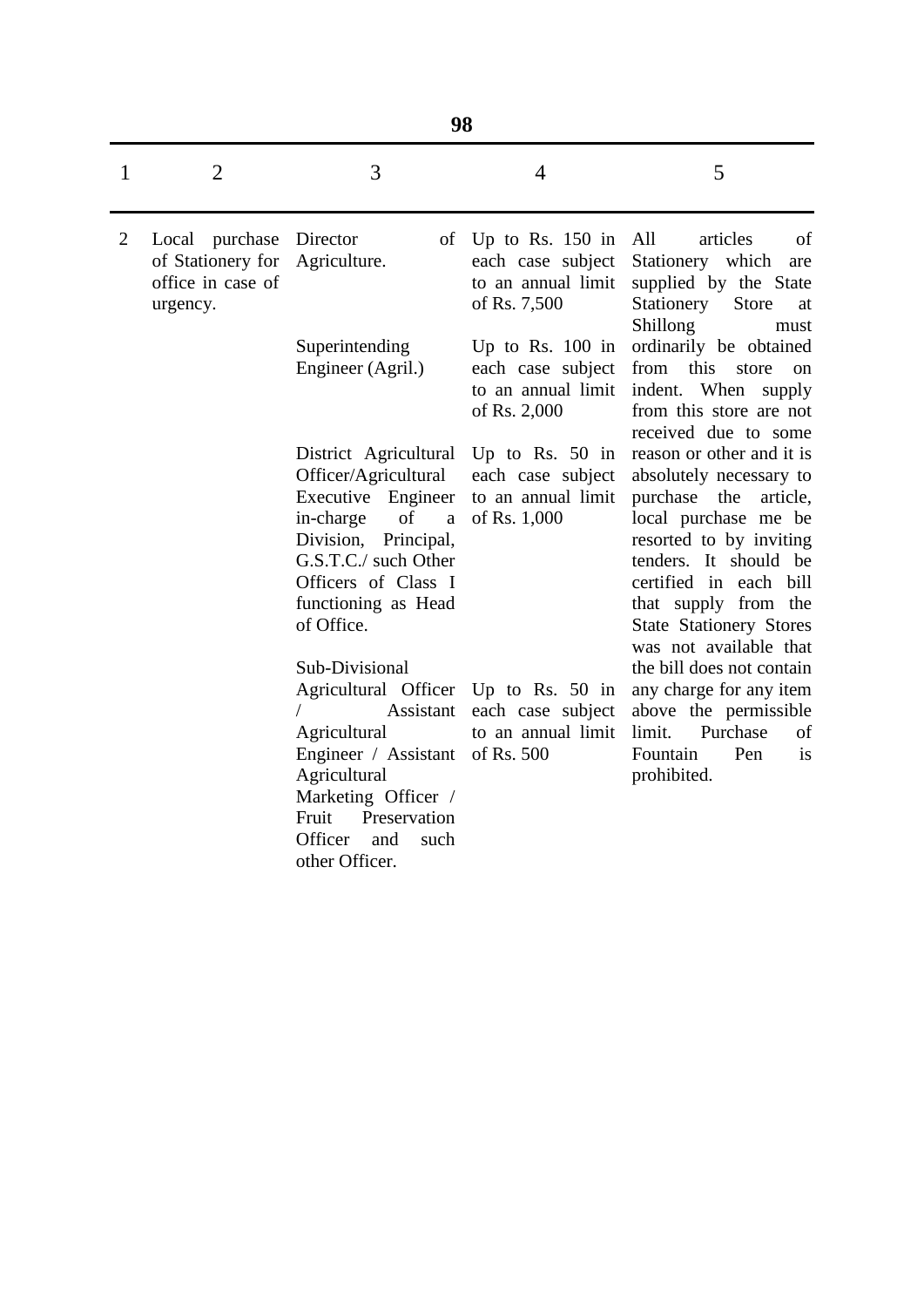- 3 To give out urgent Director of printing work to a Agriculture. private press (excluding standardised or non-standardised forms).
- (1) Full powers under There is no objection Agricultural Information Scheme provided that Government Press cannot under take the work and effect delivery in confidential. due time.
- (2) Otherwise up to Rs. 500 in each case subject to an annual limit of Rs. 2,000 including cost of papers.

for utilising local private printing presses where these charge reasonable prices and the papers to be printed are not

Work may be distributed after obtaining quotation from different local presses and to the best economic interest of Government.

It should be certified in each bill that the printing could not be undertaken by the Government Press and that the bill does no contain any charge for any item above the permissible limit.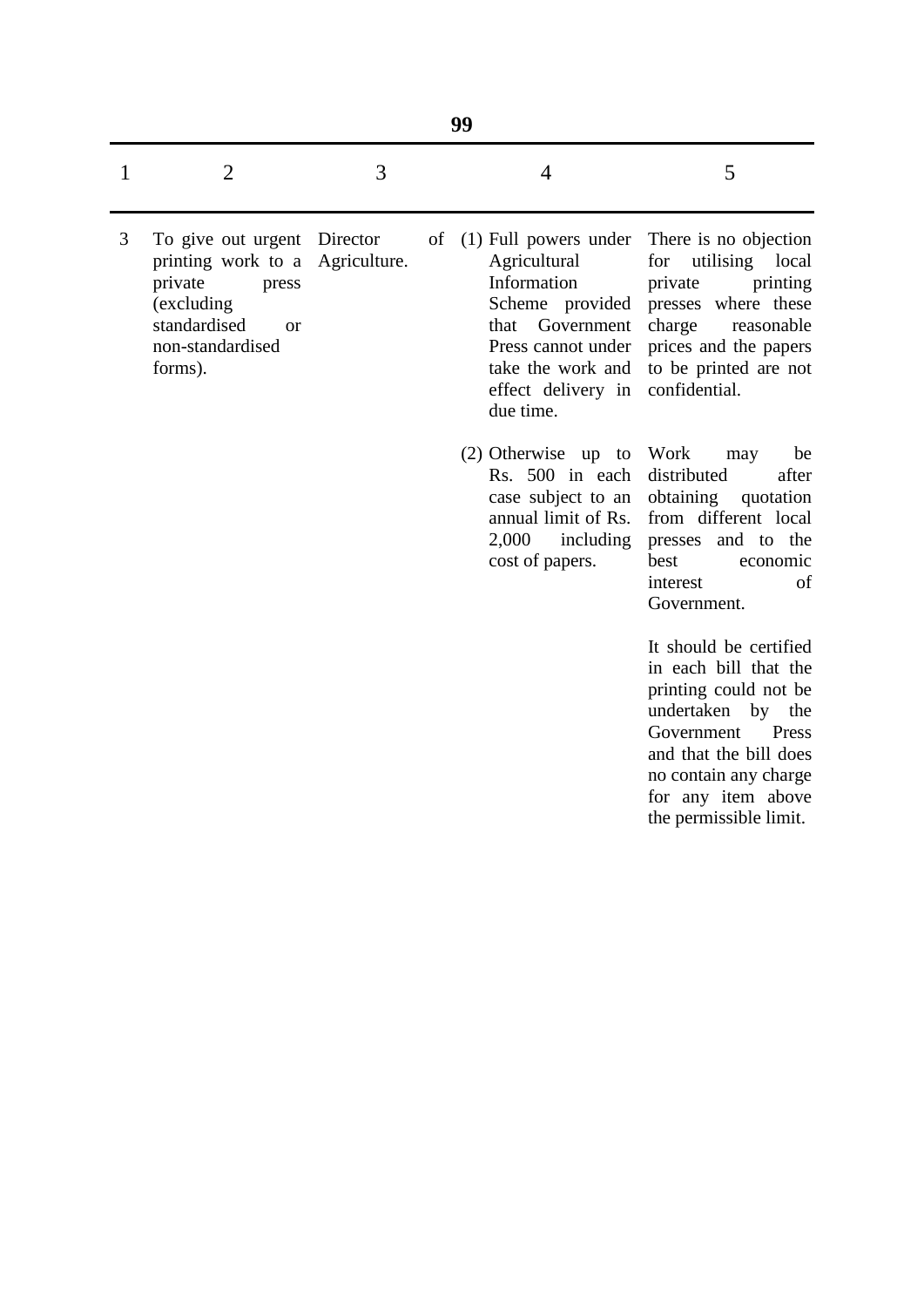|   | <b>100</b>                                       |                                                                                                                                                                                                                                                                                                                                                                                                                    |                                                                                                                                                                                                                                                                                                                                                                                                                                                              |                                                                                                                                                                                                                                                                                                                                                                                                                                           |  |  |
|---|--------------------------------------------------|--------------------------------------------------------------------------------------------------------------------------------------------------------------------------------------------------------------------------------------------------------------------------------------------------------------------------------------------------------------------------------------------------------------------|--------------------------------------------------------------------------------------------------------------------------------------------------------------------------------------------------------------------------------------------------------------------------------------------------------------------------------------------------------------------------------------------------------------------------------------------------------------|-------------------------------------------------------------------------------------------------------------------------------------------------------------------------------------------------------------------------------------------------------------------------------------------------------------------------------------------------------------------------------------------------------------------------------------------|--|--|
| 1 | 2                                                | 3                                                                                                                                                                                                                                                                                                                                                                                                                  | $\overline{4}$                                                                                                                                                                                                                                                                                                                                                                                                                                               | 5                                                                                                                                                                                                                                                                                                                                                                                                                                         |  |  |
|   |                                                  | District<br>Officer/Agricultural<br>Executive Engineer in-<br>charge of a Division,<br>G.S.T.C.<br>Principal,<br>Other Officers in Class I<br>functioning as Head of<br>Office.<br>Sub-Divisional<br>Agricultural<br>Officer<br>$\sqrt{2}$<br>Agricultural<br>Assistant<br>Engineer<br>Assistant<br>$\sqrt{2}$<br>Agricultural<br>Marketing<br>Officer<br>Fruit<br>Preservation Officer and<br>such other Officer. | Agricultural Up to Rs. 150 in each<br>subject<br>case<br>to<br>an<br>annual limit of Rs. 500<br>Up to Rs. $100$ in each<br>subject<br>case<br>to<br>an<br>annual limit of Rs. 300                                                                                                                                                                                                                                                                            | The<br>paper<br>required<br>for<br>printing<br>should<br>far<br>as<br>as<br>possible,<br>be<br>obtained<br>from<br>the Government<br><b>Stationery Store.</b><br>If no paper can<br>supplied<br>be<br><sub>a</sub><br>certificate<br>of<br>non-availability<br>should<br>be<br>obtained<br>from<br>the said store.                                                                                                                        |  |  |
| 4 | To<br>locally forms<br>Private<br>in<br>Presses. | print Director of Agriculture.                                                                                                                                                                                                                                                                                                                                                                                     | $(1)$ Full power in the Paper<br>of<br>non-<br>case<br>standardised<br>forms<br>provided<br>Government<br>Press<br>cannot under take<br>the work.<br>$(2)$ In<br>the<br>case<br>standardised<br>forms<br>500<br>Rs.<br>to<br>up<br>including cost of<br>paper on obtaining a<br>certificate that the<br>work<br>be<br>cannot<br>undertaken by the<br>Government Press<br>and the Stationery<br>Stores cannot supply<br>forms<br>the<br>within<br>time limit. | required<br>for<br>printing<br>should as far as<br>possible<br>be<br>obtained<br>from<br>the Government<br>Stationery<br><b>Stores</b><br>from<br>of whom<br>a<br>certificates<br>of<br>non-availability<br>should<br>be<br>obtained<br>when<br>paper cannot be<br>supplied<br>by<br>them.<br>This power<br>$\overline{1}$<br>available<br>in<br>respect of forms<br>other<br>than<br>forms<br>money<br>(cheque books,<br>receipts, etc). |  |  |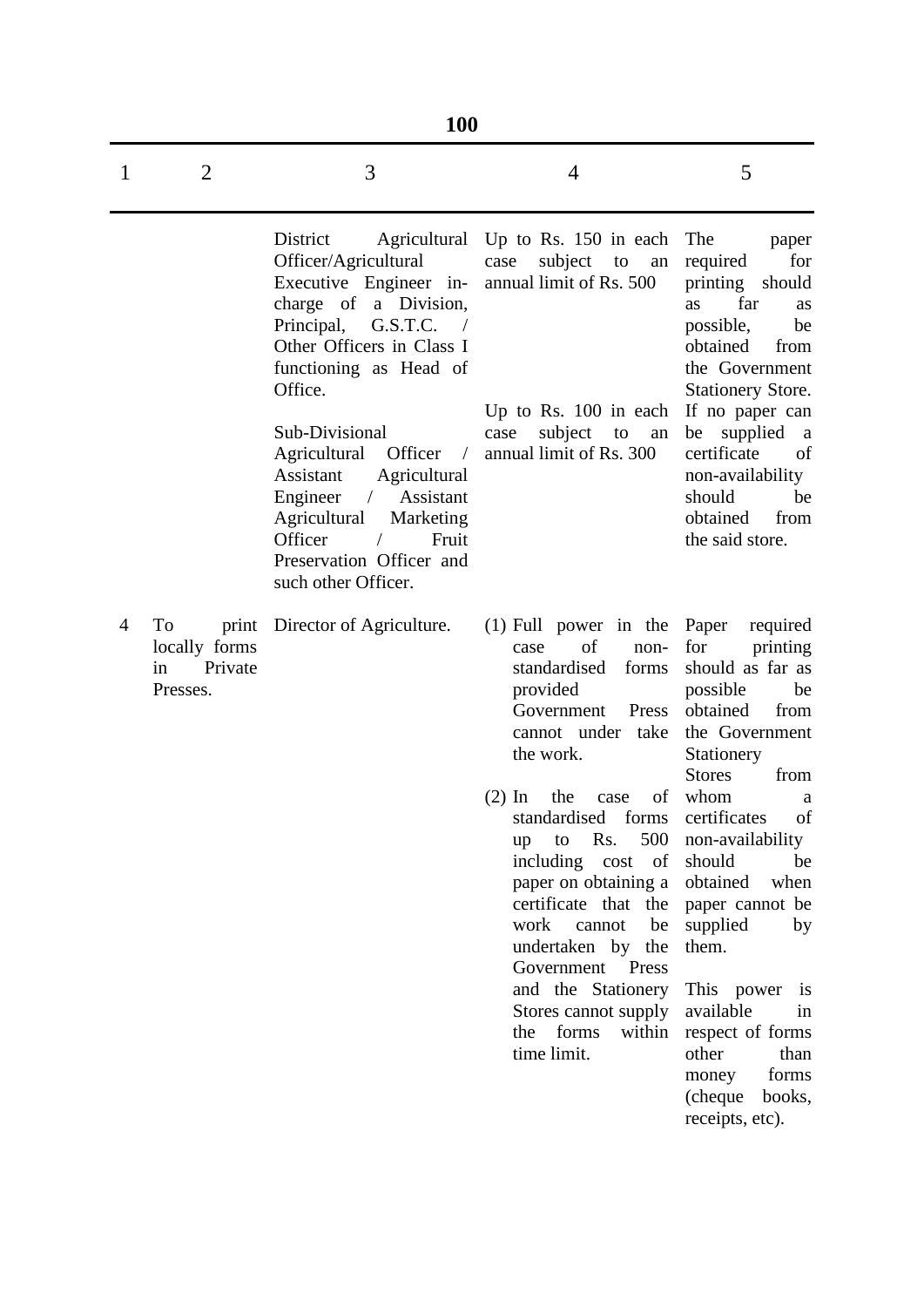|   | <b>101</b>                                                                                                                                       |                                                                                                                                                                                                                      |                                                                                                                                                                                                                                                                                                                                                                                                                         |                                                                                                                                                                                                                                             |  |  |
|---|--------------------------------------------------------------------------------------------------------------------------------------------------|----------------------------------------------------------------------------------------------------------------------------------------------------------------------------------------------------------------------|-------------------------------------------------------------------------------------------------------------------------------------------------------------------------------------------------------------------------------------------------------------------------------------------------------------------------------------------------------------------------------------------------------------------------|---------------------------------------------------------------------------------------------------------------------------------------------------------------------------------------------------------------------------------------------|--|--|
| 1 | $\overline{2}$                                                                                                                                   | 3                                                                                                                                                                                                                    | 4                                                                                                                                                                                                                                                                                                                                                                                                                       | 5                                                                                                                                                                                                                                           |  |  |
|   |                                                                                                                                                  | District<br>Agricultural<br>Officer/Agricultural<br>Executive Engineer in-<br>charge of a Division,<br>Principal,<br>G.S.T.C.<br>$\sqrt{2}$<br>Other Class I Officers<br>functioning as Head of<br>Office.           | Up to Rs. $100$ in each<br>case subject to an annual<br>limit of Rs. 500 including<br>the cost of paper on<br>obtaining a certificate in<br>the case of standardised<br>from<br>the<br>forms<br>Stationery Stores that the<br>forms cannot be supplied<br>within a time limit and in<br>of<br>the<br>case<br>non-<br>standardised forms<br>that<br>the<br>work<br>cannot<br>be<br>undertaken<br>by<br>Government Press. |                                                                                                                                                                                                                                             |  |  |
|   |                                                                                                                                                  | Sub-Divisional<br>Agricultural Officer<br>$\overline{\phantom{a}}$<br>Assistant<br>Agricultural<br>Assistant<br>Engineer<br>$\sqrt{2}$<br><b>Agricultural Marketing</b><br>Officer<br>Fruit<br>Preservation Officer. | Up to Rs. 50 in each case<br>subject to an annual limit<br>of Rs. 250 including the<br>of<br>cost<br>paper<br>on<br>obtaining a certificate in<br>the case of standardised<br>from<br>the<br>forms<br>Stationery Stores that the<br>forms cannot be supplied<br>within a time limit in<br>case of non-standardised<br>that<br>forms<br>the<br>work<br>cannot be undertaken by<br>Government Press.                      |                                                                                                                                                                                                                                             |  |  |
|   | Sanction<br>purchase<br>of<br>instruments,<br>appliance,<br>apparatus,<br>machinery<br>and purchase<br>of<br>stores<br>(including<br>livestock). | Director of Agriculture.                                                                                                                                                                                             | $(a)$ Full<br>power<br>when<br>purchase is made on<br>rate<br>contract<br><b>or</b><br>duly<br>through<br>$\rm{a}$<br>constituted Purchase<br>Board where in the<br>Administrative<br>Department<br>and<br>Finance Department<br>are represented.<br>(b) Otherwise up to Rs.<br>10,000 in each case.                                                                                                                    | Subject<br>to<br>a<br>budget<br>provisions<br>and<br>provisions of the<br>financial<br>Rules<br>governing<br>the<br>purchase<br>of<br>for<br>the<br>stores<br>public<br>Service<br>(Appendix) 10 of<br>the<br>Meghalaya<br>Financial Rules. |  |  |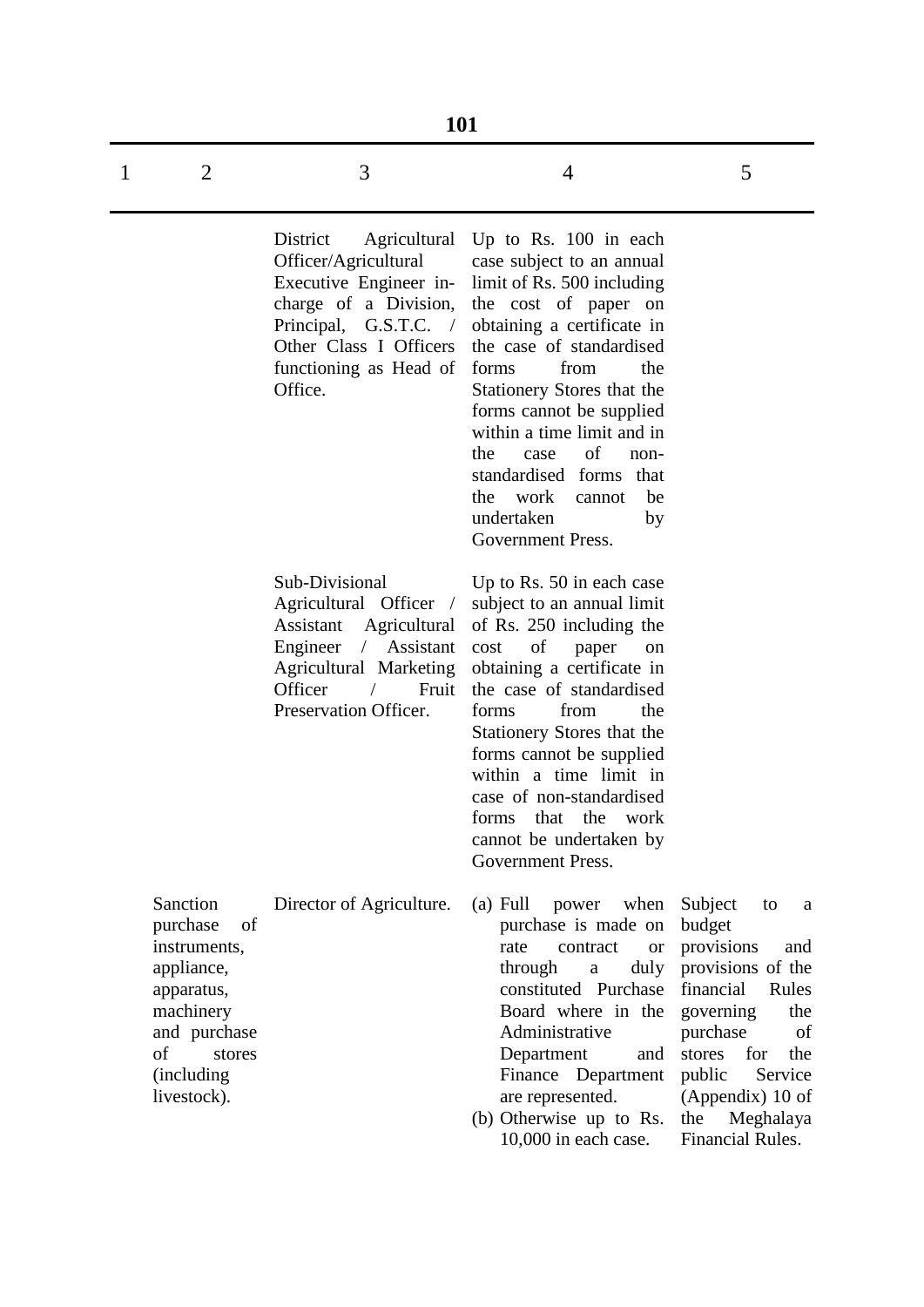|   |                                                                                                                         | 102                                                                                                                                                                                          |                                                                                                                                                                            |                                                                                                                                                                               |  |
|---|-------------------------------------------------------------------------------------------------------------------------|----------------------------------------------------------------------------------------------------------------------------------------------------------------------------------------------|----------------------------------------------------------------------------------------------------------------------------------------------------------------------------|-------------------------------------------------------------------------------------------------------------------------------------------------------------------------------|--|
| 1 | $\overline{2}$                                                                                                          | 3                                                                                                                                                                                            | 4                                                                                                                                                                          | 5                                                                                                                                                                             |  |
|   |                                                                                                                         | District<br>Officer/Agricultural<br>Executive Engineer in-<br>charge of a Division,<br>Principal, G.S.T.C. / Other<br>Class<br><b>Officers</b><br>I<br>functioning as Head of<br>Office.     | Agricultural Up to Rs. 500 in<br>each case.                                                                                                                                |                                                                                                                                                                               |  |
|   |                                                                                                                         | Other<br>Class<br>functioning as Heads of each case.<br>Offices.                                                                                                                             | II offices Up to Rs. 500 in                                                                                                                                                |                                                                                                                                                                               |  |
| 6 | To<br>hire<br>building<br>on<br>lease/rent for<br>use<br>as<br>an<br>Office<br>or<br>Office-cum-<br>residence.          | Director of Agriculture.                                                                                                                                                                     | Up to Rs. 800 per Subject<br>case.                                                                                                                                         | the<br>to<br>mensem in each observance of rules<br>and procedures under<br>the Rent Control Act<br>and other rules and<br>orders<br>of<br>Government as<br>the<br>rate may be |  |
|   |                                                                                                                         | Superintending Engineer Up to Rs. 500 per<br>(Agriculture).                                                                                                                                  | mensem in each<br>case.                                                                                                                                                    |                                                                                                                                                                               |  |
|   |                                                                                                                         | District<br>Agricultural<br>Officer/Agricultural<br>Executive Engineer<br>$in$ -<br>charge Division/Principal,<br>G.I.C. / Other Officers in<br>Class I functioning<br>as<br>Head of Office. |                                                                                                                                                                            |                                                                                                                                                                               |  |
| 7 | To<br>sanction<br>renting<br>of<br>Go-downs for<br>of<br>purposes<br>Seeds Stores,<br>Tractors,<br>Accessories,<br>etc. | Director of Agriculture.                                                                                                                                                                     | $(1)$ Full powers if<br>the Go-down<br>is required for<br>a short period<br>not exceeding<br>3 months.<br>$(2)$ Otherwise up<br>to Rs. $300$ per<br>month in each<br>case. | Subject<br>the<br>to<br>observance of rules<br>and procedures under<br>the Rent Control Act<br>and other rules and<br>orders<br>of<br>Government as<br>the<br>rate may be     |  |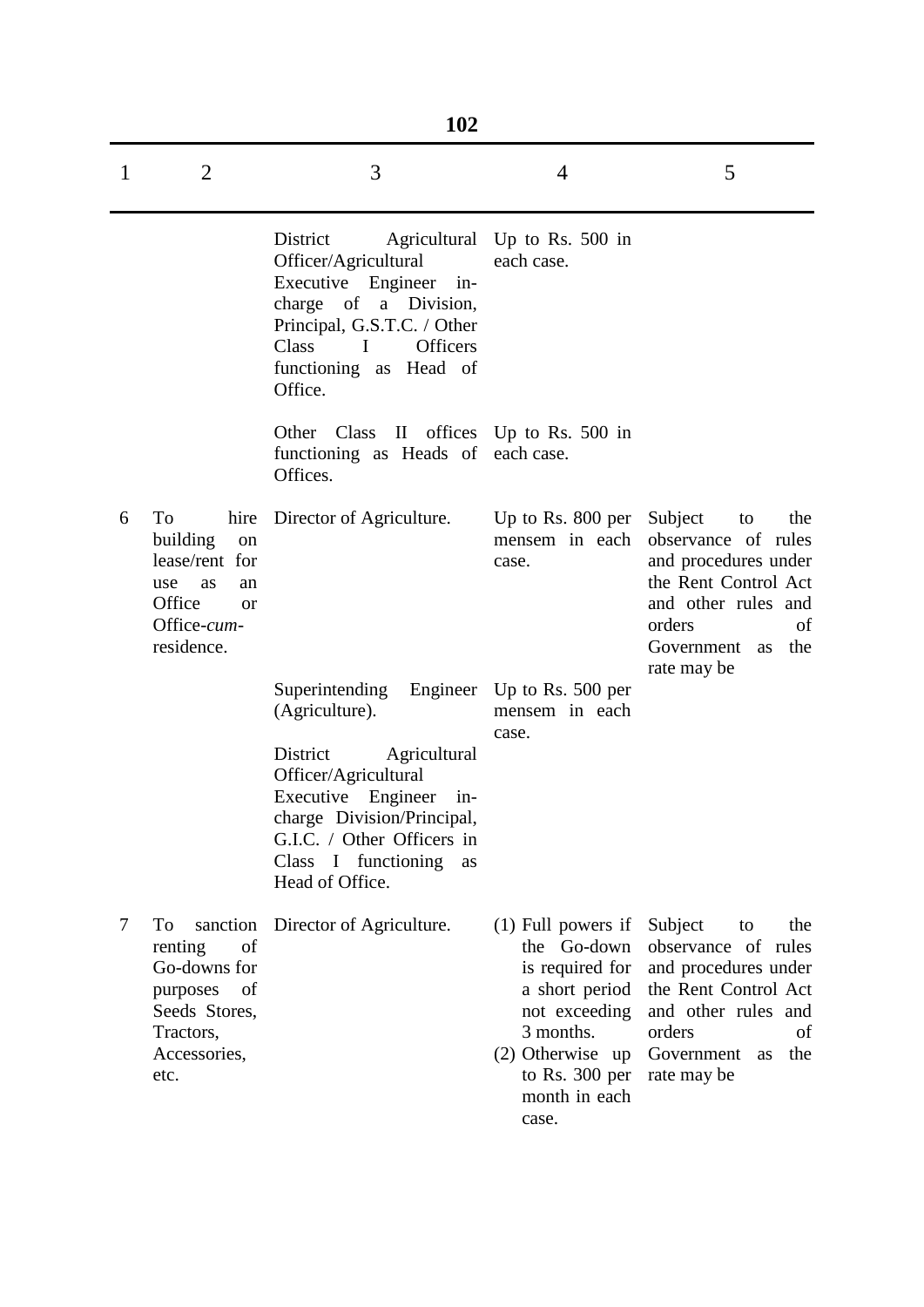|              | 103                                                                                                                                                    |                                                                                                                                                                                         |                                                                                                                                                                                                        |   |  |  |  |
|--------------|--------------------------------------------------------------------------------------------------------------------------------------------------------|-----------------------------------------------------------------------------------------------------------------------------------------------------------------------------------------|--------------------------------------------------------------------------------------------------------------------------------------------------------------------------------------------------------|---|--|--|--|
| $\mathbf{1}$ | $\overline{2}$                                                                                                                                         | 3                                                                                                                                                                                       | $\overline{4}$                                                                                                                                                                                         | 5 |  |  |  |
|              |                                                                                                                                                        | Superintending<br>(Agriculture).                                                                                                                                                        | Engineer Up to Rs. 200 per<br>month in each case.                                                                                                                                                      |   |  |  |  |
|              |                                                                                                                                                        | District<br>Officer/Agricultural<br>Executive<br>Engineer<br>in-<br>charge Division / Other<br><b>Officers</b><br>Class<br>$\mathbf I$<br>on<br>functioning<br>as Head<br>of<br>Office. | Agricultural Up to Rs. 100 per<br>month in each case.                                                                                                                                                  |   |  |  |  |
|              |                                                                                                                                                        | Sub-Divisional Agricultural Up to Rs. 80 per<br>Officer / Other Class II<br>Officers<br>functioning<br>as<br>Head of Office.                                                            | month in each case.                                                                                                                                                                                    |   |  |  |  |
| 8            | To<br>Grants-in-aid<br>Local<br>to<br><b>Bodies</b><br>and<br>District<br>Councils.                                                                    | sanction Director of Agriculture.                                                                                                                                                       | Full powers against<br>specific provision in<br>the<br>sanctioned<br>Scheme.                                                                                                                           |   |  |  |  |
| 9            | To<br>technical<br>sanction<br>to<br>estimates<br>for<br>works<br>be<br>to<br>executed<br>Departmentally<br>including<br>Minor<br>Irrigation<br>Works. | accord Director of Agriculture.                                                                                                                                                         | Full powers subject<br>to clearance being<br>given by the duly<br>constituted Board of<br>Minor<br>Irrigation<br>wherein<br>the C.E.,<br>P.W.D.<br>S.E.<br>and<br>(Agriculture)<br>are<br>represented. |   |  |  |  |
|              |                                                                                                                                                        | Superintending<br>Engineer<br>(Agriculture).                                                                                                                                            | Up to Rs. 4,00,000<br>in each case.                                                                                                                                                                    |   |  |  |  |
|              |                                                                                                                                                        | Agricultural<br>Executive<br>Engineer.                                                                                                                                                  | Up to Rs. $50,000$ in<br>each case.                                                                                                                                                                    |   |  |  |  |
|              |                                                                                                                                                        | Assistant<br>Agricultural<br>Engineer<br>District/Sub-<br>in<br>divisional<br>Head<br>Quarter<br>without an E.E.                                                                        | Up to Rs. $20,000$ in<br>each case.                                                                                                                                                                    |   |  |  |  |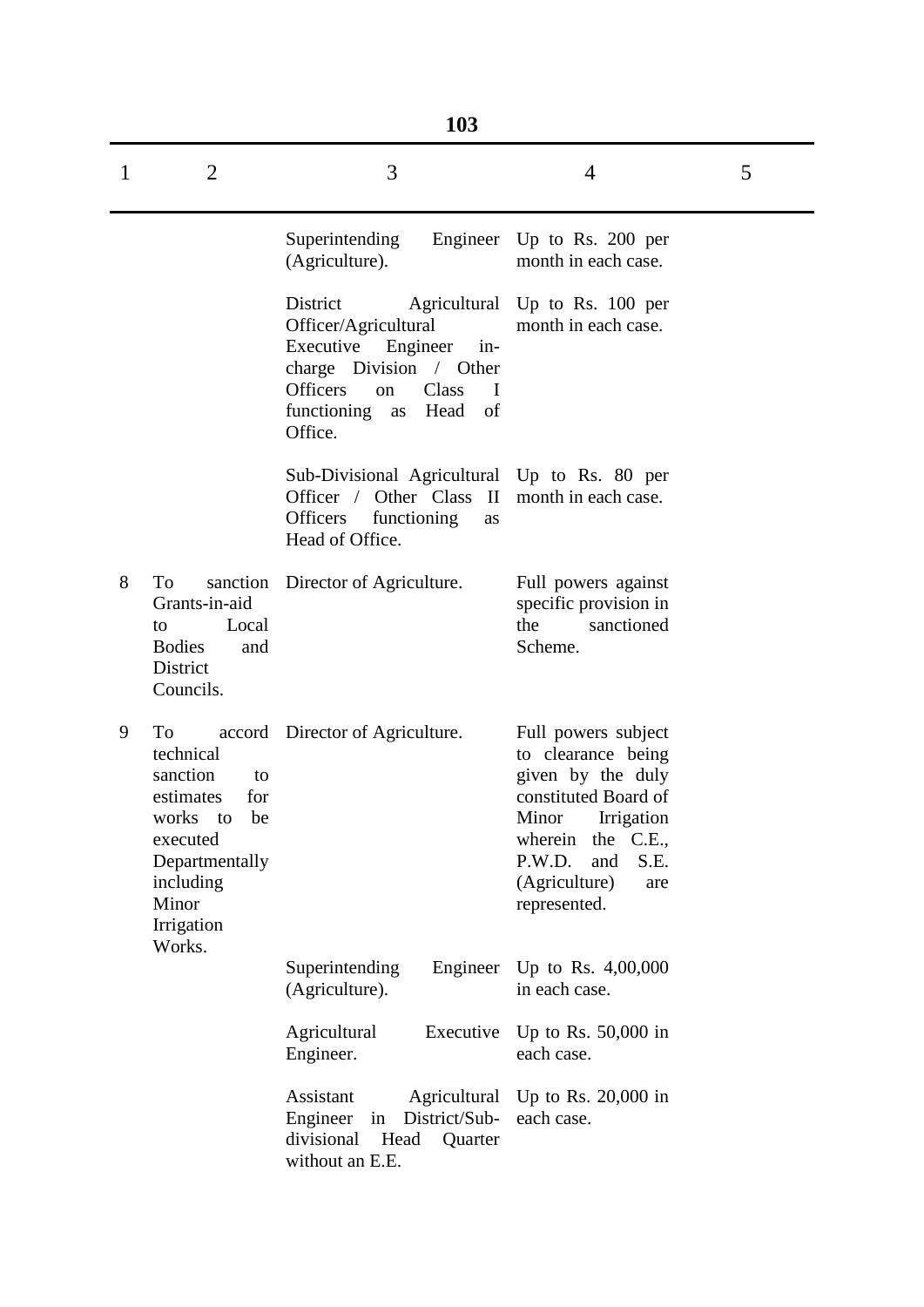|    | 104                                                                                                                                                                                              |                                                                 |                                                                                                                                                                                                                                                                             |                                                                                                                                                                                                                                                                                                                                                                                                                  |  |  |
|----|--------------------------------------------------------------------------------------------------------------------------------------------------------------------------------------------------|-----------------------------------------------------------------|-----------------------------------------------------------------------------------------------------------------------------------------------------------------------------------------------------------------------------------------------------------------------------|------------------------------------------------------------------------------------------------------------------------------------------------------------------------------------------------------------------------------------------------------------------------------------------------------------------------------------------------------------------------------------------------------------------|--|--|
| 1  | $\overline{2}$                                                                                                                                                                                   | 3                                                               | $\overline{4}$                                                                                                                                                                                                                                                              | 5                                                                                                                                                                                                                                                                                                                                                                                                                |  |  |
| 10 | To<br>accord<br>administrative<br>approval<br>and<br>sanction<br>expenditure<br>on<br>works<br>be<br>to<br>executed<br>Departmentally<br>other than project<br>involving<br>acquisition of land. | Director<br>of<br>Agriculture.                                  | Up to Rs. $1,00,000$ in<br>each<br>of works<br>case<br>residential<br>other<br>than<br>buildings and up to Rs.<br>$50,000$ in the case of<br>residential<br>buildings<br>technical<br>subject<br>to<br>approval being given by<br>Superintending<br>Engineer in both cases. | Subject to Building<br>provision and that<br>there is<br>technical<br>personnel<br>competent<br>to<br>scrutinize<br>the<br>estimates<br>and<br>supervise the works<br>and that the rules<br>laid<br>down<br>for<br>Departmental<br>construction<br>of<br>public buildings are<br>strictly adhered<br>to<br>and<br>subject<br>to<br>allotment<br>by<br>Director<br>of<br>Agriculture<br>to<br>concerned officers. |  |  |
|    |                                                                                                                                                                                                  | Superintending<br>Engineer<br>(Agriculture)                     | Up to Rs. $35,000$ in<br>each case, in the case of<br>other<br>works<br>than<br>residential<br>buildings<br>and up to Rs. $7,500$ in<br>each case of residential<br>buildings<br>subject<br>to<br>approval of Director of<br>Agriculture<br>both<br>in<br>cases.            |                                                                                                                                                                                                                                                                                                                                                                                                                  |  |  |
|    |                                                                                                                                                                                                  | Agricultural<br>Executive<br>Engineer<br>charge of<br>Division. | Up to Rs. $25,000$ in<br>each case in the case of<br>other<br>in- works<br>than<br>a residential buildings<br>and up to Rs. $7,500$ in<br>case<br>of<br>residential<br>buildings.                                                                                           |                                                                                                                                                                                                                                                                                                                                                                                                                  |  |  |
| 11 | To accord sanction Director<br>for<br>repair of<br>buildings, fencing<br>and other structures<br>borne on the Books<br>Agriculture<br>of<br>Department.                                          | Agriculture.                                                    | of $Up$ to Rs. $10,000$ in<br>each case.                                                                                                                                                                                                                                    |                                                                                                                                                                                                                                                                                                                                                                                                                  |  |  |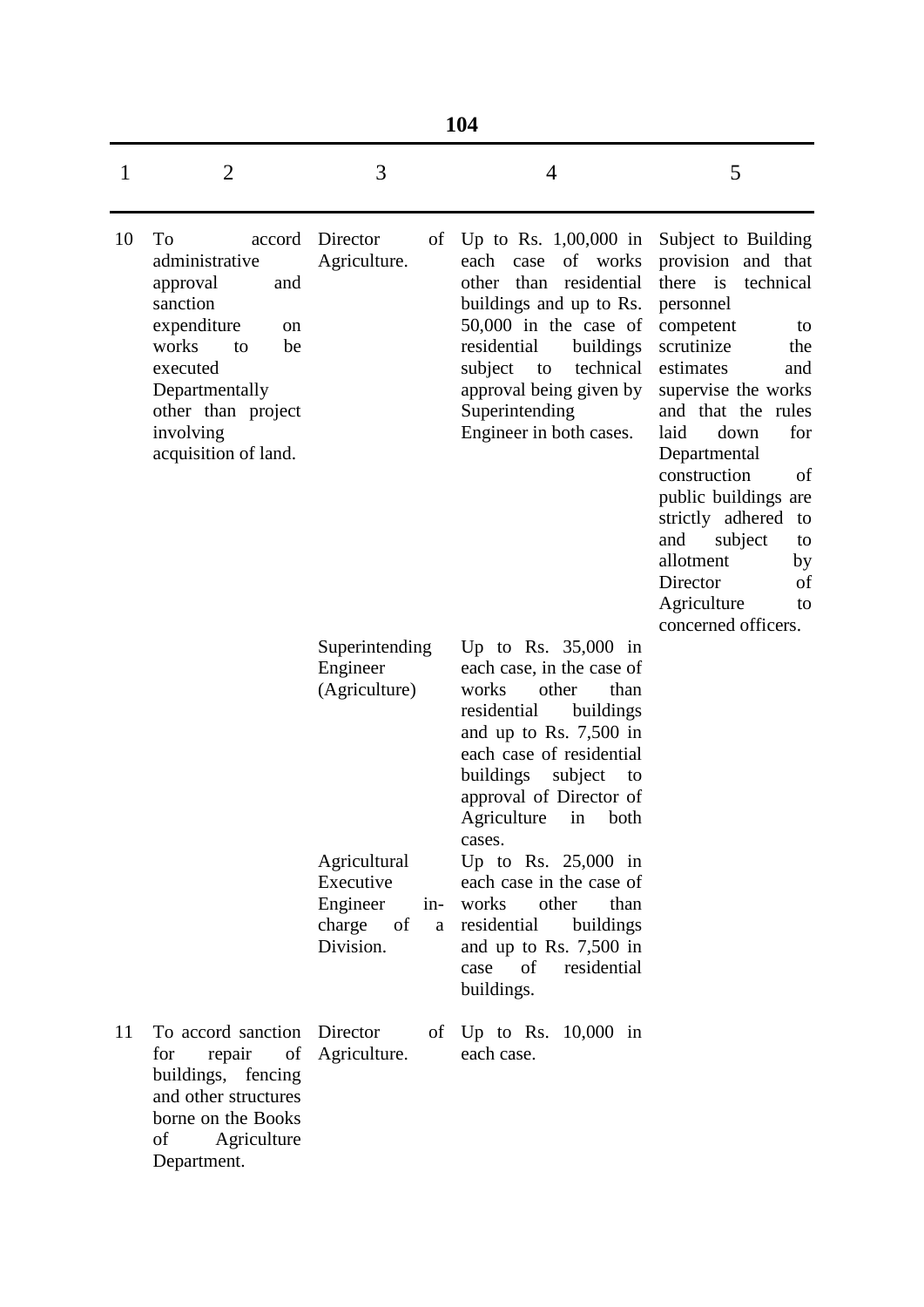|    | 105                                                                                                                                                                                                                                             |                                                                    |            |                                        |                                                                                                                                                                                                                                                                                                                                                                                                                                                                                                                                                                                                                                  |  |
|----|-------------------------------------------------------------------------------------------------------------------------------------------------------------------------------------------------------------------------------------------------|--------------------------------------------------------------------|------------|----------------------------------------|----------------------------------------------------------------------------------------------------------------------------------------------------------------------------------------------------------------------------------------------------------------------------------------------------------------------------------------------------------------------------------------------------------------------------------------------------------------------------------------------------------------------------------------------------------------------------------------------------------------------------------|--|
| 1  | $\overline{2}$                                                                                                                                                                                                                                  | 3                                                                  |            | 4                                      | 5                                                                                                                                                                                                                                                                                                                                                                                                                                                                                                                                                                                                                                |  |
|    |                                                                                                                                                                                                                                                 | Superintending<br>Engineer<br>(Agriculture)                        |            | Up to Rs. $6,500$ in<br>each case.     |                                                                                                                                                                                                                                                                                                                                                                                                                                                                                                                                                                                                                                  |  |
|    |                                                                                                                                                                                                                                                 | Agricultural<br>Executive<br>Engineer<br>charge<br>of<br>Division. | $in-$<br>a | Up to Rs. $3,000$ in<br>each case.     |                                                                                                                                                                                                                                                                                                                                                                                                                                                                                                                                                                                                                                  |  |
| 12 | To<br>accord<br>technical<br>approval to Minor<br><b>Irrigation Projects</b><br>and<br>other<br>be<br>schemes<br>to<br>executed by local<br><b>Bodies</b><br>and<br>District Councils<br>with grants-in-aid<br>Agriculture<br>by<br>Department. | Director<br>Agriculture.                                           |            | of Up to Rs. $50,000$ in<br>each case. | Subject to:--<br>(1) Budget provisions.<br>(2) Plan and estimates<br>technically<br>are<br>scrutinised by the<br><b>Executive Engineer</b><br>(Irrigation)<br>of<br>Agriculture<br>Department<br>and<br>approved by<br>the<br>Joint Director of<br>Agriculture<br>Engineer.<br>$(3)$ Execution of the<br>work is supervised<br>Engineer<br>by<br>Officers<br>of<br>Agriculture<br>Department.<br>(4) Final payment is<br>made on issue of<br>completion<br>of<br>certificate<br>issued<br>by the Regional<br>Agricultural<br>Engineer or<br>the<br><b>Executive Engineer</b><br>(Irrigation)<br>of<br>Agriculture<br>Department. |  |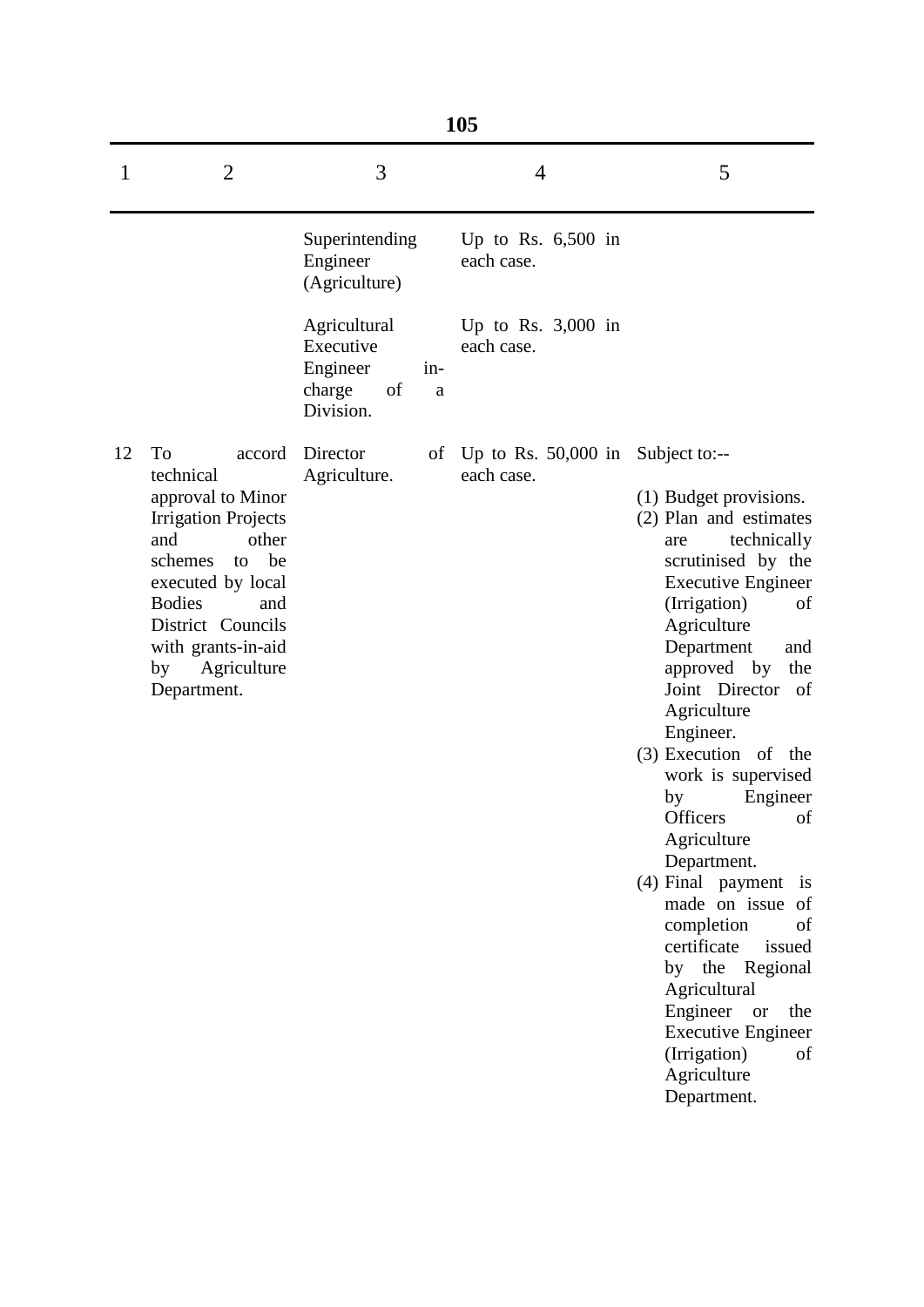|  | ۰.<br>× | ۰, |
|--|---------|----|
|  |         |    |

| 1  | $\overline{2}$                                                                                                                                                                         | 3                                                                              | $\overline{4}$                                                                                                                                                                                         | 5                                                                                                                                                                                                                                                            |
|----|----------------------------------------------------------------------------------------------------------------------------------------------------------------------------------------|--------------------------------------------------------------------------------|--------------------------------------------------------------------------------------------------------------------------------------------------------------------------------------------------------|--------------------------------------------------------------------------------------------------------------------------------------------------------------------------------------------------------------------------------------------------------------|
| 13 | sanction<br>To<br>excess<br>expenditure<br>over<br>sanctioned<br>estimates<br>on<br>works.                                                                                             | Director<br>of<br>Agriculture/Super<br>intending<br>Engineer.                  | Up to five per cent<br>of<br>the<br>original<br>estimates.                                                                                                                                             | Subject to the total cost<br>within<br>being<br>their<br>sanction<br>power<br>to<br>provided further than<br>the excess is not due to<br>any additional item of<br>work which<br>is<br>nor<br>fairly contingent to the<br>main project, having<br>been done. |
| 14 | To accept tenders<br>works<br>of<br>including repairs<br>and<br>Minor<br>Irrigation<br>works<br>to be carried out                                                                      | Director<br>Agriculture.                                                       | of Up to Rs. $60,000$                                                                                                                                                                                  | Subject to observance<br>of all financial rules<br>and<br>procedures<br>prescribed<br>by<br>Government.                                                                                                                                                      |
|    | Departmentally.                                                                                                                                                                        | Superintending<br>Engineer<br>(Agriculture).                                   | Up to Rs. $40,000$                                                                                                                                                                                     |                                                                                                                                                                                                                                                              |
|    |                                                                                                                                                                                        | Agricultural<br>Executive<br>Engineer<br>in-<br>charge<br>of<br>a<br>Division. | Up to Rs. 35,000                                                                                                                                                                                       |                                                                                                                                                                                                                                                              |
| 15 | To sanction cost Director<br>of<br>includes purchase<br>of spare parts for<br>Departmental<br>vehicles,<br>machinery<br>and<br>equipments<br>including<br>Tractors and Bill<br>Dozers. | of<br>repairs Agriculture.                                                     | $(1)$ Full<br>powers<br>when purchase is<br>made through a<br>duly constituted<br>Purchase<br>Board<br>where<br>in<br>Administrative<br>Department and<br>Finance<br>Department<br>are<br>represented. |                                                                                                                                                                                                                                                              |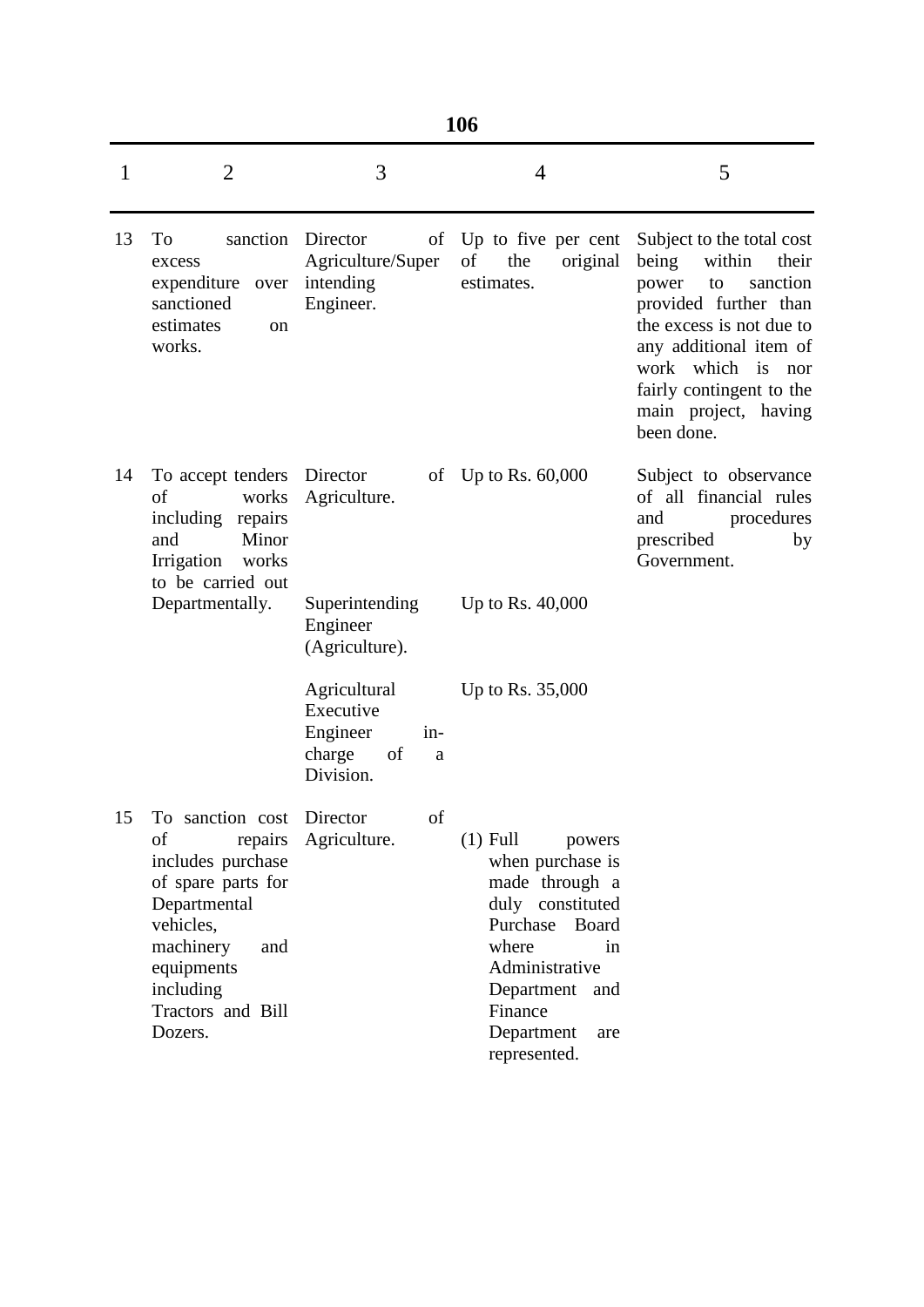|    | 107                                                                                                              |                                                                                                                                                          |                                                                                                                                                                                                                  |                                                                                                                   |  |  |  |
|----|------------------------------------------------------------------------------------------------------------------|----------------------------------------------------------------------------------------------------------------------------------------------------------|------------------------------------------------------------------------------------------------------------------------------------------------------------------------------------------------------------------|-------------------------------------------------------------------------------------------------------------------|--|--|--|
| 1  | 2                                                                                                                | 3                                                                                                                                                        | 4                                                                                                                                                                                                                | 5                                                                                                                 |  |  |  |
|    |                                                                                                                  |                                                                                                                                                          | $(2)$ Otherwise up to Rs.<br>4,000 in respect of<br>each light vehicle or<br>machine in a year and<br>up to Rs. $7,000$ in<br>respect of each heavy<br>vehicle or machine in<br>a year.                          |                                                                                                                   |  |  |  |
|    |                                                                                                                  | District<br>Officer/Agricultural<br>Executive<br>Engineer<br>G.S.T.C.<br>Principal<br>And Other Class I<br>Officers<br>functioning<br>as Head of Office. | Agricultural Up to Rs. 1,500<br>in<br>respect of each light<br>vehicle in a year and up<br>in-charge Division $/$ to Rs. 2,500 in respect of<br>each heavy vehicle or<br>machine in a year.                      |                                                                                                                   |  |  |  |
|    |                                                                                                                  | Sub-Divisional<br>Agricultural Officer /<br>Assistant Agricultural<br>Engineer<br>Class<br>$\mathbf H$<br>Officers<br>functioning<br>as Head of Office.  | Up to Rs. 700 in respect<br>of each light vehicle in a<br>year and up to Rs. 1,500<br>in respect of each heavy<br>vehicle in a year.                                                                             |                                                                                                                   |  |  |  |
| 16 | To<br>ascertain<br>casual employee<br>(Contingency)<br>Menial)<br>under<br>Contingency.                          | Director<br>οf<br>Agriculture.                                                                                                                           | Full powers subject to<br>the observance of rules<br>procedures<br>and<br>as<br>required under item 6 of<br>Appendix "A" of the<br>Meghalaya Contingency<br>Manual and instructions<br>issued from time to time. |                                                                                                                   |  |  |  |
| 17 | To<br>sanction<br>employment of<br>Departmental<br>Labourers<br><sub>on</sub><br>muster rolls on<br>daily wages. | Director<br>Agriculture.                                                                                                                                 | of Full powers, this being<br>an item of countersigned<br>contingencies.                                                                                                                                         | Subject to<br>the<br>provisions<br>of<br>rules 295<br>and<br>of<br>296<br>the<br>Meghalaya<br>Financial<br>Rules. |  |  |  |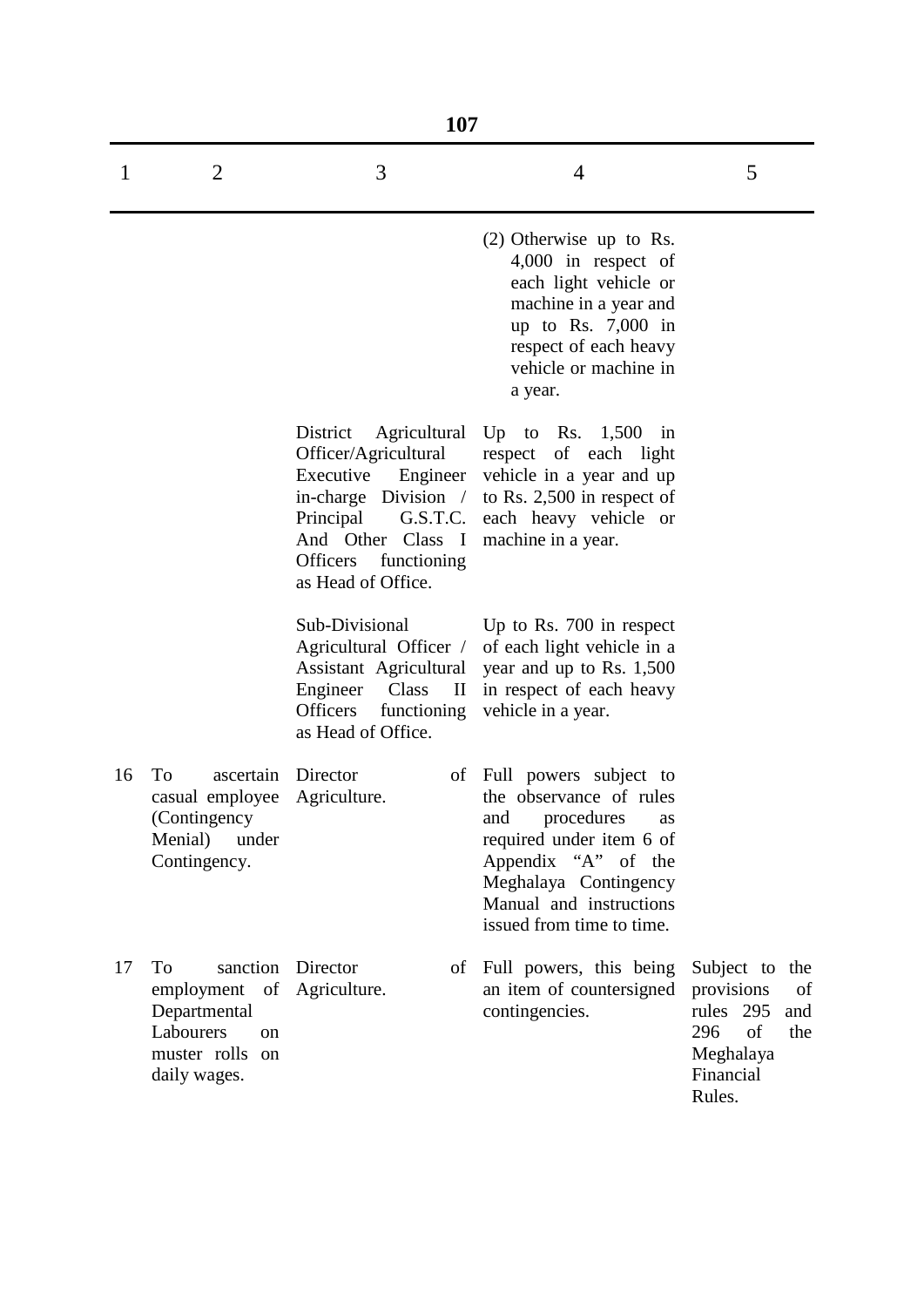|    | 108                                                                                      |                                                                                                                                                                                                                       |                                                                                                                                                                                                                                                                                                                                                                                     |                                                                                                                                                                                                                                                                                             |  |  |  |
|----|------------------------------------------------------------------------------------------|-----------------------------------------------------------------------------------------------------------------------------------------------------------------------------------------------------------------------|-------------------------------------------------------------------------------------------------------------------------------------------------------------------------------------------------------------------------------------------------------------------------------------------------------------------------------------------------------------------------------------|---------------------------------------------------------------------------------------------------------------------------------------------------------------------------------------------------------------------------------------------------------------------------------------------|--|--|--|
| 1  | $\overline{2}$                                                                           | 3                                                                                                                                                                                                                     | $\overline{4}$                                                                                                                                                                                                                                                                                                                                                                      | 5                                                                                                                                                                                                                                                                                           |  |  |  |
|    |                                                                                          | District<br>Agricultural<br>Officer/Agricultural<br>Executive<br>Engineer<br>of<br>in-charge<br>$\rm{a}$<br>Division / Principal<br>G.S.T.C.<br>and Other<br>Officers in Class I<br>functioning as Head of<br>Office. | Subject to approval of<br>the controlling officer<br>by<br>of<br>way<br>of<br>countersignature<br>D.C.C.<br><b>Bills</b><br>of<br>entertainment<br>labourers<br>against<br>provisions<br>in<br>the<br>sanctioned scheme can<br>be made.                                                                                                                                             |                                                                                                                                                                                                                                                                                             |  |  |  |
|    |                                                                                          | Sub-Divisional<br>Agricultural Officer /<br>Assistant Agricultural<br>Engineer.                                                                                                                                       | Subject to subsequent<br>of<br>the<br>approval<br>Controlling Officer by<br>way of countersignature<br>on D.C.C. Bills, can<br>approve entertainment<br>labourers<br>οf<br>against<br>provision<br>in<br>the<br>sanctioned schemes.                                                                                                                                                 |                                                                                                                                                                                                                                                                                             |  |  |  |
| 18 | To<br>sanction<br>purchase<br>furniture<br>including carpets<br>and<br>coir<br>mattings. | Director<br>of<br>of Agriculture.                                                                                                                                                                                     | Full powers in the case<br>of purchase for a new<br>Office/Institution/Establ<br>ishment: otherwise, up<br>to Rs. 3,000 for each<br>Office/Institution/Establ<br>ishment in a year either<br>for purchase of new<br>furniture in replacement<br>of old ones or for<br>purchased of additional<br>furniture<br>due<br>to<br>expansion<br>of<br>Office/Institution/Establ<br>ishment. | Subject to $-$<br>$(1)$ Furniture<br>should be of<br>approved<br>type.<br>(2) Availability<br>of funds.<br>(3) Observance<br>of procedural<br>and<br>other<br>general<br>directions.<br>$(4)$ Such<br>purchase<br>should<br>be<br>made<br>in<br>accordance<br>with<br>prescribed<br>scales. |  |  |  |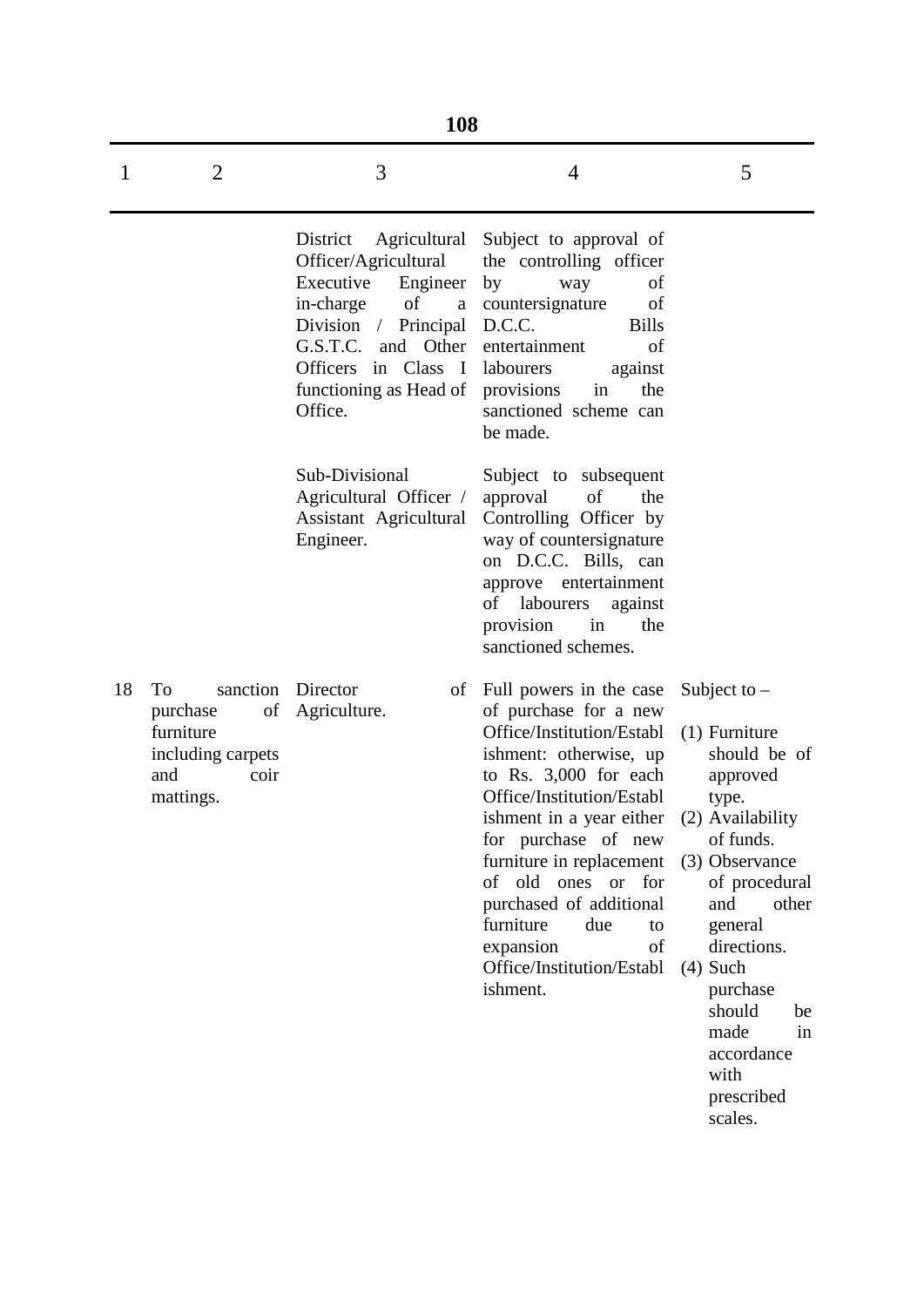|    | 109                                                                                                                           |                                              |    |                                                                                                                                                                                                                                                                                                                                                                                                                                                                                                                                                                    |                                                                                                                                                                                                                                                                                                                                                                 |  |
|----|-------------------------------------------------------------------------------------------------------------------------------|----------------------------------------------|----|--------------------------------------------------------------------------------------------------------------------------------------------------------------------------------------------------------------------------------------------------------------------------------------------------------------------------------------------------------------------------------------------------------------------------------------------------------------------------------------------------------------------------------------------------------------------|-----------------------------------------------------------------------------------------------------------------------------------------------------------------------------------------------------------------------------------------------------------------------------------------------------------------------------------------------------------------|--|
| 1  | $\overline{2}$                                                                                                                | 3                                            |    | 4                                                                                                                                                                                                                                                                                                                                                                                                                                                                                                                                                                  | 5                                                                                                                                                                                                                                                                                                                                                               |  |
| 19 | To<br>sanction<br>of<br>purchase<br>Type<br>writers<br>and<br>Duplicators.                                                    | Director<br>Agriculture.                     | of | Full power subject to the<br>actual<br>necessity<br>and<br>when the sanction is to<br>for<br>accorded<br>be<br>replacement<br>of<br>an<br>existing one, a certified be fixed by the<br>of condemnation to be<br>issued<br>local<br>by<br>$\mathbf{a}$<br>representative of the firm<br>from<br>which<br>it<br>was<br>purchased or where it is D.G.S.<br>possible<br>by<br>not<br>responsible<br>gazetted<br>officer. The certificate of<br>condemnation will also<br>state that the machine is<br>beyond<br>repair<br>and<br>indicate the date of its<br>purchase. | Subject to budget<br>provision<br>specifically<br>made<br>for the purpose and<br>that the rate should<br>Government<br>of<br>Meghalaya as per<br>rate<br>contract<br>approved<br>by<br>and<br>D.,<br>a Government<br>of<br>India, etc.                                                                                                                          |  |
| 20 | sanction<br>Tо<br>of<br>purchase<br>clocks,<br>time-<br>piece,<br>table<br>fans, etc., for<br>offices<br>and<br>institutions. | Director<br>Agriculture.                     | of | Up to Rs. $1,000$ in each<br>case. The limit refers to<br>the cost of each articles,<br>total<br>the<br>cost of<br><sub>or</sub><br>articles if more than one<br>of the same kind are<br>purchased at a time.                                                                                                                                                                                                                                                                                                                                                      | Subject<br>the<br>to<br>observance<br>of<br><b>Store</b><br>Rules<br>and<br>other<br>Relevant<br>Rules<br>and<br>The<br>procedure.<br>limit refers except<br>where<br>otherwise<br>stated to the cost of<br>each article or the<br>total<br>cost<br>of<br>if<br>articles<br>more<br>than one of<br>the<br>kinds<br>same<br>are<br>purchased<br>at<br>a<br>time. |  |
|    |                                                                                                                               | Superintending<br>Engineer<br>(Agriculture). |    | Up to Rs. $200$ in each<br>case in respect of clocks<br>and time piece only.                                                                                                                                                                                                                                                                                                                                                                                                                                                                                       |                                                                                                                                                                                                                                                                                                                                                                 |  |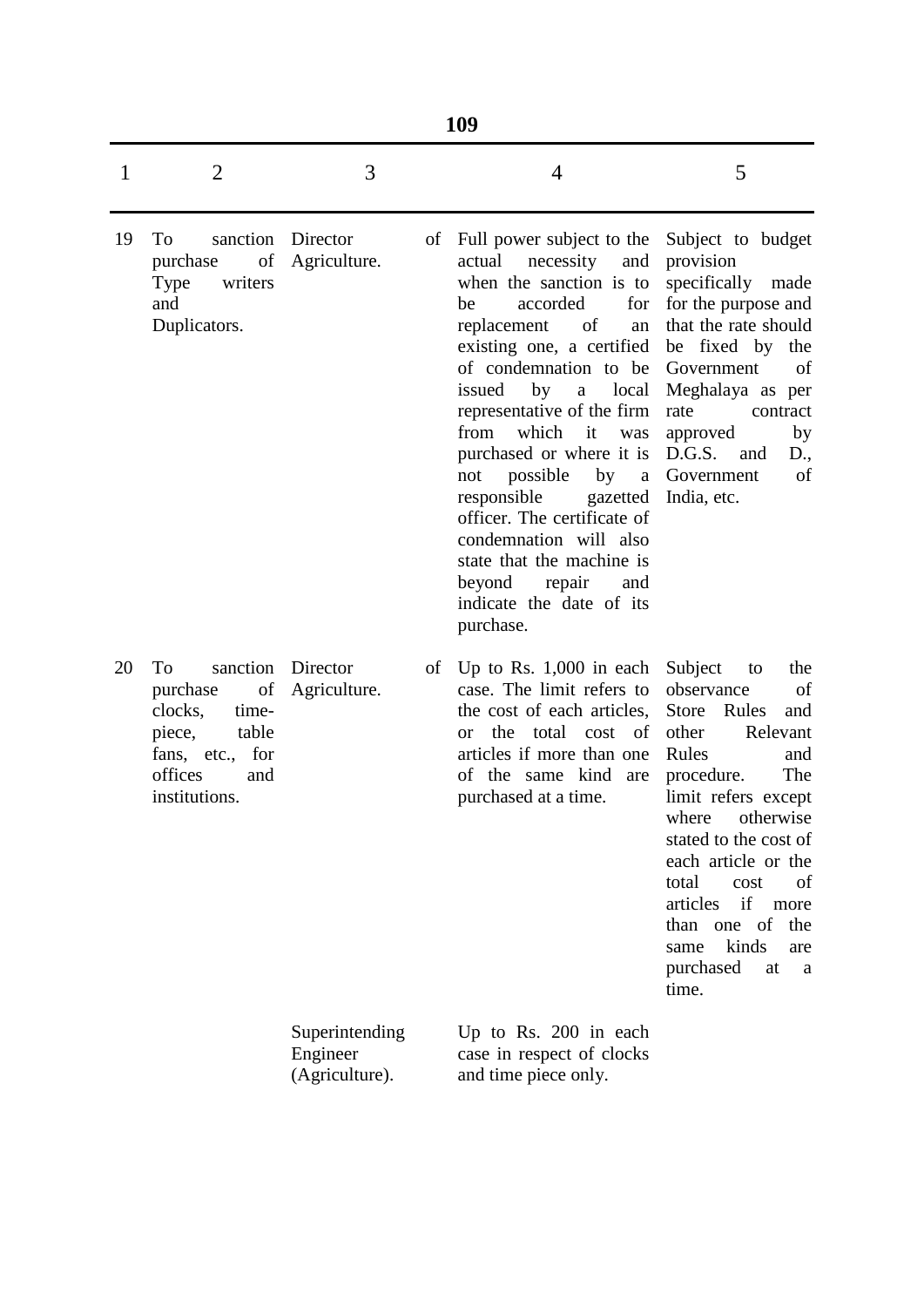|    | <b>110</b>                                                                                          |                                                                                                                                                                                                                     |                                                                                                                                                                                                                                                          |                                                                                                                                                                                                     |  |  |  |  |
|----|-----------------------------------------------------------------------------------------------------|---------------------------------------------------------------------------------------------------------------------------------------------------------------------------------------------------------------------|----------------------------------------------------------------------------------------------------------------------------------------------------------------------------------------------------------------------------------------------------------|-----------------------------------------------------------------------------------------------------------------------------------------------------------------------------------------------------|--|--|--|--|
| 1  | $\overline{2}$                                                                                      | 3                                                                                                                                                                                                                   | $\overline{4}$                                                                                                                                                                                                                                           | 5                                                                                                                                                                                                   |  |  |  |  |
|    |                                                                                                     | District<br>Officer/Agricultural<br>Executive Engineer in- of clocks and time<br>charge of a Division $\prime$ pieces only.<br>Principal,<br>G.S.T.C.<br>other Class I Officer<br>functioning as Head of<br>Office. | Agricultural Up to Rs. 200 in<br>each case in respect                                                                                                                                                                                                    |                                                                                                                                                                                                     |  |  |  |  |
| 21 | To<br>disposal<br>of<br>unserviceable<br>stores including<br>livestock<br>and<br>furniture.         | sanction Director of Agriculture.                                                                                                                                                                                   | Full powers.                                                                                                                                                                                                                                             | Provided<br>the<br>proposal<br><i>is</i><br>initiated/submitted<br>as per Meghalaya<br>Financial<br>Rules<br>Form 15-A and also<br>subject to such store<br>being disposed of<br>by public auction. |  |  |  |  |
|    |                                                                                                     | District<br>Officer/Agricultural<br>Executive Engineer in-<br>charge of a Division /<br>Principal,<br>G.S.T.C.<br>Other Officers Class I<br>functioning as Head of<br>Office.                                       | Agricultural The extent of books<br>value up to Rs. 100<br>in each case.                                                                                                                                                                                 |                                                                                                                                                                                                     |  |  |  |  |
| 22 | To<br>disposal<br>of<br>surplus stock of<br>seeds, plants and<br>grafts by sale at<br>reduced rate. | sanction Director of Agriculture.                                                                                                                                                                                   | Up to Rs. $1,000$<br>loss in each case.<br>for<br>this<br>Loss<br>purpose will mean<br>the<br>amount<br>by<br>which the expected<br>sale proceeds by<br>sales<br>at<br>reduced<br>rates falls short of<br>the book value of<br>the stock disposed<br>of. |                                                                                                                                                                                                     |  |  |  |  |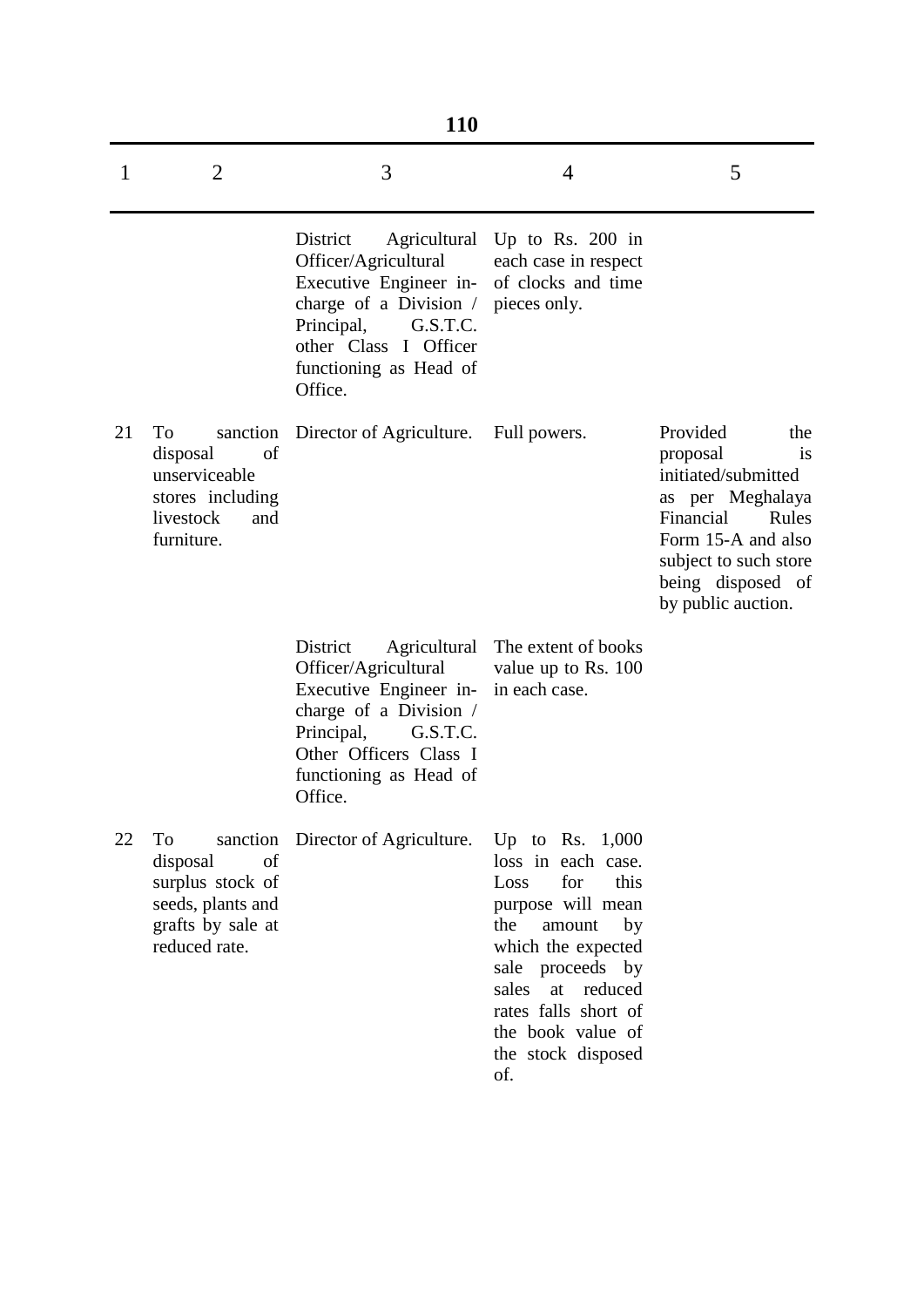| 111         |                                                                                                                                                                                                                                                                        |                                                                                                                                               |                                                                                                               |                                                                                                                                                                          |  |
|-------------|------------------------------------------------------------------------------------------------------------------------------------------------------------------------------------------------------------------------------------------------------------------------|-----------------------------------------------------------------------------------------------------------------------------------------------|---------------------------------------------------------------------------------------------------------------|--------------------------------------------------------------------------------------------------------------------------------------------------------------------------|--|
| $\mathbf 1$ | $\overline{2}$                                                                                                                                                                                                                                                         | 3                                                                                                                                             | 4                                                                                                             | 5                                                                                                                                                                        |  |
|             |                                                                                                                                                                                                                                                                        | District<br>Officer/other officers<br>in Class I functioning<br>as Head of Office.                                                            | Agricultural Up to Rs. 100 loss<br>in each case.                                                              |                                                                                                                                                                          |  |
|             |                                                                                                                                                                                                                                                                        | Sub-divisional<br>Agricultural Officer.                                                                                                       | Up to Rs. $50$ loss in<br>each case.                                                                          |                                                                                                                                                                          |  |
| 23          | To<br>sanction<br>of<br>disposal<br>surplus stock of<br>manures<br>and<br>fertilizers<br>including<br>Green<br>Oil<br>Manures,<br>cake, Phosphatic<br>Fertilizers,<br><b>Bonemeal</b><br>and<br>Meameal by sale<br>at reduced rate.                                    | Director<br>Agriculture.                                                                                                                      | of $Up$ to Rs. $1,000$<br>loss in each case.                                                                  | Subject<br>the<br>to<br>surplus stock being<br>sold<br>by<br>public<br>auction.                                                                                          |  |
|             |                                                                                                                                                                                                                                                                        | District<br>Agricultural<br>Officer/other Officers<br>in Class I functioning<br>as Head of Office.<br>Sub-divisional<br>Agricultural Officer. | Up to Rs. $300 \text{ loss}$<br>in each case.<br>Up to Rs. $250$ loss<br>in each case.                        | This should be done<br>only<br>when<br>prolonged storage is<br>likely<br>to<br>cause<br>deterioration<br>and<br>there<br>is<br>no<br>likelihood of sale<br>without loss. |  |
| 24          | To<br>sanction<br>of fruit<br>disposal<br>products<br>of<br>manufacturing<br>units<br>of<br>Agriculture<br>Department,<br>which could not<br>be sold out during<br>the year under the<br>ordinary process<br>and remained in<br>stock at the year,<br>at reduced rate. | Director<br>of<br>Agriculture.                                                                                                                | In<br>the<br>case<br>of<br>perishable products<br>not below 10 per<br>cent less than the<br>cost of products. |                                                                                                                                                                          |  |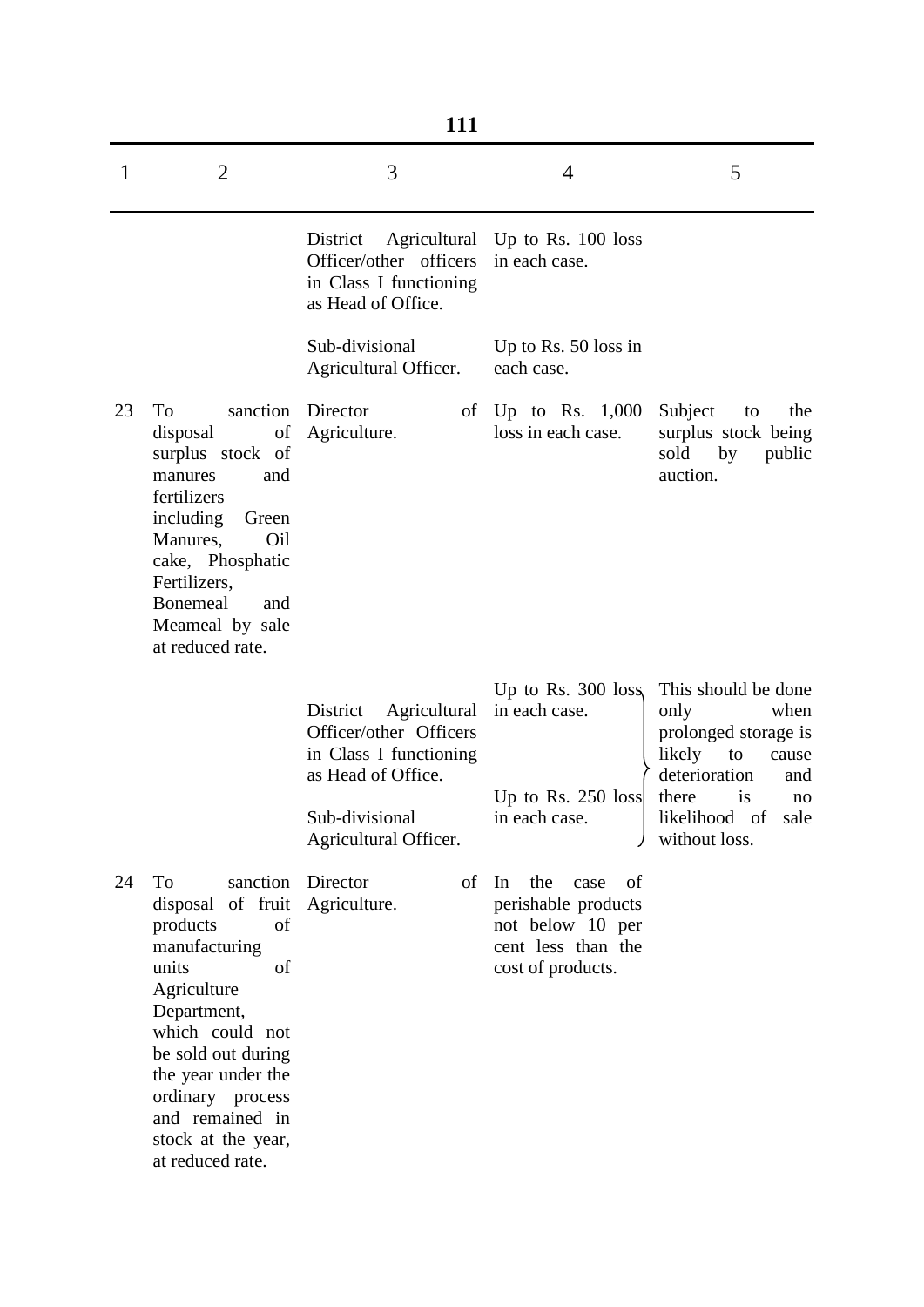|    | 112                                                                                                                                                                                                                                                                             |                                    |    |                                                                                                                                                                                                                                    |                                                                                                                                                                      |  |
|----|---------------------------------------------------------------------------------------------------------------------------------------------------------------------------------------------------------------------------------------------------------------------------------|------------------------------------|----|------------------------------------------------------------------------------------------------------------------------------------------------------------------------------------------------------------------------------------|----------------------------------------------------------------------------------------------------------------------------------------------------------------------|--|
| 1  | $\overline{2}$                                                                                                                                                                                                                                                                  | 3                                  |    | 4                                                                                                                                                                                                                                  | 5                                                                                                                                                                    |  |
|    |                                                                                                                                                                                                                                                                                 | Fruit<br>Technological<br>Officer. |    | Not below 5 per<br>cent less than the<br>cost of products in<br>the<br>of<br>cases<br>perishable.                                                                                                                                  |                                                                                                                                                                      |  |
| 25 | To fix the sale price of<br>Seeds, Plants, Grafts,<br>Fruit<br>products,<br>implements,<br>etc.,<br>produced<br>in<br>Agriculture<br>Farms,<br>etc., or manufactured<br>in Engineering work<br>Preservation Centres<br>Agriculture<br>οf<br>Department.                         | Director<br>Agriculture.           | of | Full powers subject<br>the<br>condition<br>to<br>that the price so<br>fixed does not fall<br>below the cost of<br>production<br>inclusive<br>of<br>handling/dealers<br>commission, etc.                                            | The Director should<br>however try to fix<br>prices so as to leave<br>a profit of at least 5<br>per cent over the<br>cost of production.                             |  |
| 26 | To fix the sale price of<br>Vegetables and Fruits<br>grown in farms and<br>of<br>gardens<br>the<br>Agriculture<br>Department and sell<br>them<br>to consumers<br>and bulk purchasers.                                                                                           | Director<br>Agriculture.           | οf | Full powers subject<br>to the selling rate<br>being not less than<br>5 per cent of the<br>local market rate.<br>In the case of bulk<br>sale a concession<br>up to 10 per cent<br>below the market<br>rate<br>be<br>may<br>allowed. | As far as possible<br>the<br>cost<br>of<br>production<br>should<br>be covered.                                                                                       |  |
| 27 | off the<br>To<br>write<br>irrecoverable value of<br><i>(including)</i><br>stores<br>furniture) livestock or<br>public money lost by<br>fraud or negligence of<br>individuals of other<br>including<br>causes<br>irrecoverable dues to<br>Government<br>and<br>interest thereon. | Director<br>Agriculture.           | of | Up to Rs. $1,000$ in<br>any single case.                                                                                                                                                                                           | Provided that<br>the<br>circumstances<br>leading to the loss<br>are reported to the<br>Government<br>with<br>proposed<br>action<br>against persons<br>- at<br>fault. |  |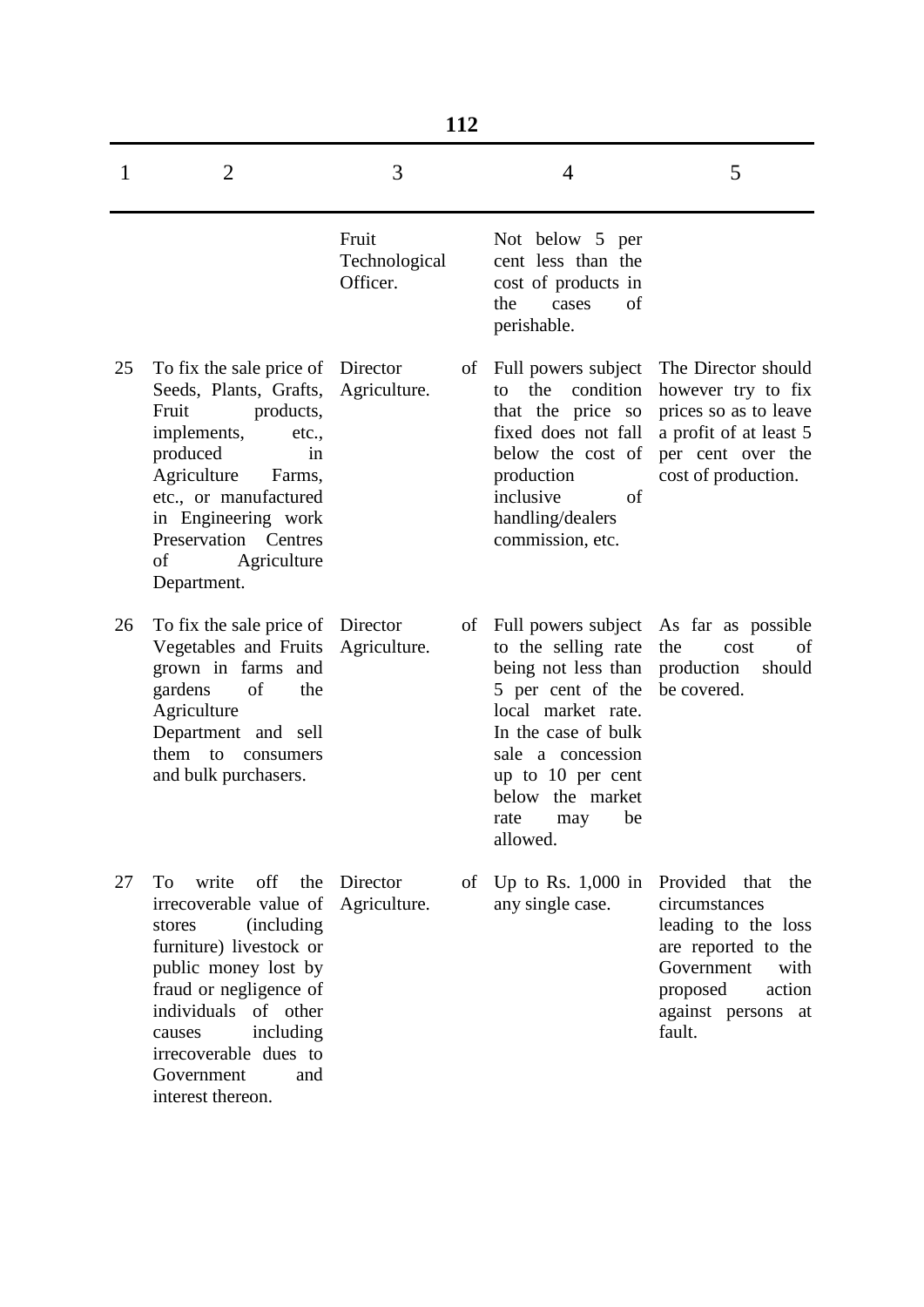|    | 113                                                                                                                                                                                                                                                                                                                                                                                                                        |                                                                                                                    |                                                 |                                                                                                                                                                                                                                                                                                                                                                                                                                                   |  |  |
|----|----------------------------------------------------------------------------------------------------------------------------------------------------------------------------------------------------------------------------------------------------------------------------------------------------------------------------------------------------------------------------------------------------------------------------|--------------------------------------------------------------------------------------------------------------------|-------------------------------------------------|---------------------------------------------------------------------------------------------------------------------------------------------------------------------------------------------------------------------------------------------------------------------------------------------------------------------------------------------------------------------------------------------------------------------------------------------------|--|--|
| 1  | $\overline{2}$                                                                                                                                                                                                                                                                                                                                                                                                             | 3                                                                                                                  | $\overline{4}$                                  | 5                                                                                                                                                                                                                                                                                                                                                                                                                                                 |  |  |
| 28 | To write off the value<br>of<br>unserviceable<br><i>(including)</i><br>stores<br>livestock)<br>and<br>furniture.                                                                                                                                                                                                                                                                                                           | Director<br>Agriculture.                                                                                           | of Full powers.                                 | This power will relate only<br>to the difference between<br>the book value and the sale<br>proceeds realised by sale in<br>public auction.                                                                                                                                                                                                                                                                                                        |  |  |
|    |                                                                                                                                                                                                                                                                                                                                                                                                                            | District<br>Agricultural<br>Officer/other<br>Officers<br>in<br>Class<br>functioning<br>as<br>Head<br>of<br>Office. | Up to Rs. $100$<br>in each case.<br>$\mathbf I$ | In case where the stores<br>cannot be disposed of by<br>sale<br>such<br>to<br>stores<br>becoming<br>completely<br>useless this<br>will<br>be<br>destroyed in presence of<br>two Gazetted Officers who<br>will certify that the stores<br>being completely useless<br>been destroyed<br>have<br>in<br>their<br>presence<br>on<br>a a<br>particular<br>date<br>(to<br>be<br>recorded)<br>and thereupon<br>the full book value may be<br>written off |  |  |
| 29 | To write off losses<br>arising from stores of<br>any kind<br>including<br>machinery,<br>implements, livestock,<br>miscellaneous<br>articles etc, driage in<br>pants and<br>grafts,<br>losses, due to theft,<br>shortage due to transit<br>and weights losses,<br>to<br>breakage,<br>due<br>accident, etc., losses<br>due<br>un-usual<br>to<br>occurrence<br>e.g.,<br>damage by weavils,<br>rats, white ants, rain,<br>etc. | Director<br>Agriculture.                                                                                           | of Up to Rs. $1000$<br>in each case.            | Provided<br>that<br>the<br>circumstances loading to<br>the loss are reported to the<br>Government with proposed<br>order against persons at<br>fault.                                                                                                                                                                                                                                                                                             |  |  |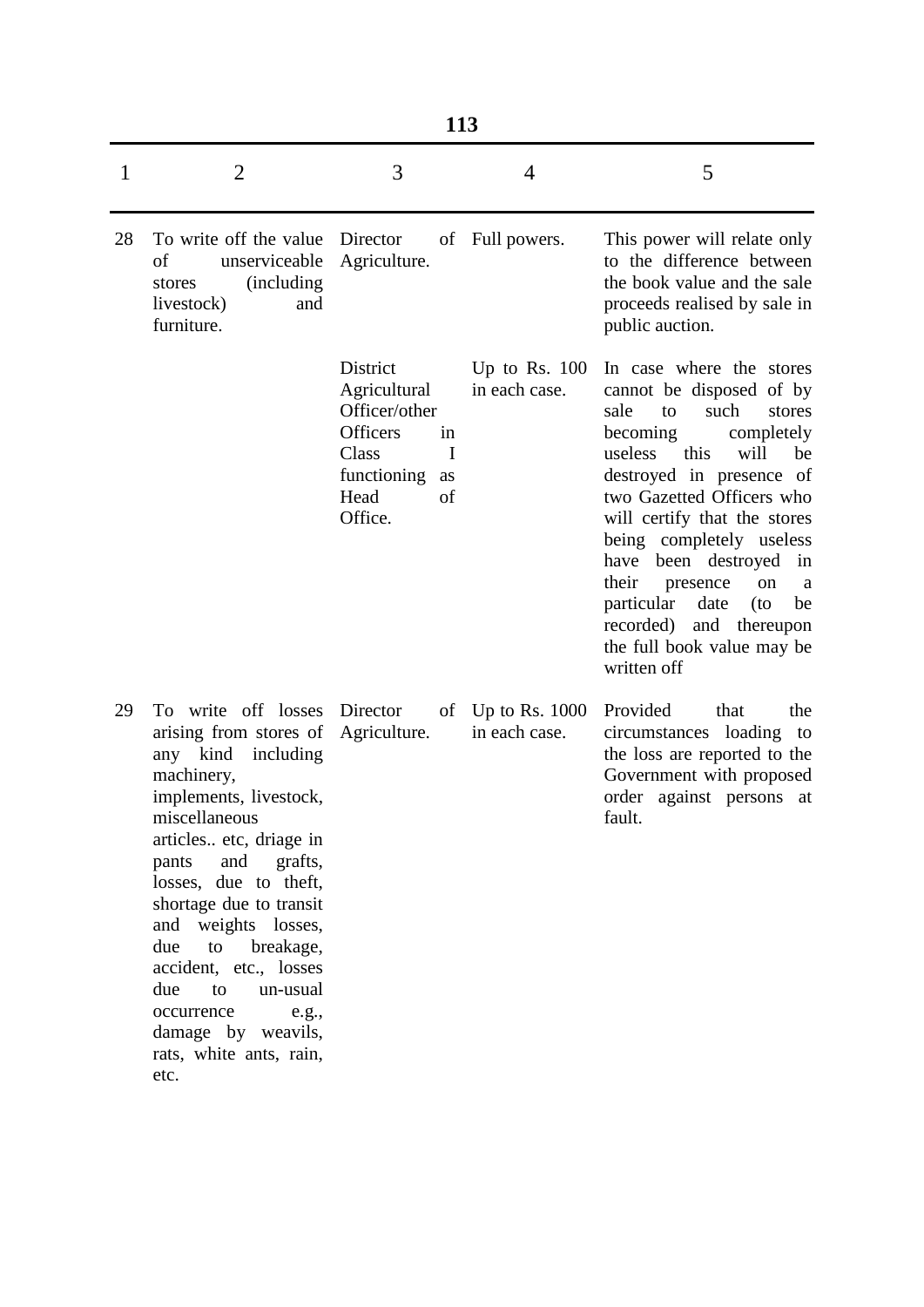|              | 114                                                                                                                                                                                                                                               |                                                                  |    |                                                                                                                                                                                        |                                                                                                                                                                                                                                                                                      |
|--------------|---------------------------------------------------------------------------------------------------------------------------------------------------------------------------------------------------------------------------------------------------|------------------------------------------------------------------|----|----------------------------------------------------------------------------------------------------------------------------------------------------------------------------------------|--------------------------------------------------------------------------------------------------------------------------------------------------------------------------------------------------------------------------------------------------------------------------------------|
| $\mathbf{1}$ | $\overline{2}$                                                                                                                                                                                                                                    | 3                                                                |    | $\overline{4}$                                                                                                                                                                         | 5                                                                                                                                                                                                                                                                                    |
| 30           | To write off value of Director<br>Government<br>stores<br>properties<br>lost<br><sub>or</sub><br>damaged<br>due<br>to<br>natural<br>calamities<br>such<br>flood,<br>as<br>earthquake.                                                             | Agriculture.                                                     |    | of Up to Rs. $1,000$ for<br>each occasion for<br>the<br>entire<br>department and up<br>to Rs. 50 in any<br>single case.                                                                |                                                                                                                                                                                                                                                                                      |
| 31           | sanction<br>To<br>expenditure<br>in<br>connection<br>with<br>Exhibition above and<br>fairs.                                                                                                                                                       | Director<br>Agriculture.<br>District<br>Agricultural<br>Officer. | of | 1. Up to Rs. 5,000<br>in each case of<br>those organised<br>the<br>state<br>at<br>level.<br>2. Up to Rs. 2,000<br>in each case in<br>all other cases.<br>3. Up to Rs. 500<br>annually. |                                                                                                                                                                                                                                                                                      |
| 32           | To<br>sanction<br>expenditure<br>on<br>demonstration<br>of<br>implements improved<br>seeds fertilizers, etc.                                                                                                                                      | Director<br>Agriculture.                                         |    | of Full power.                                                                                                                                                                         | Subject<br>the<br>to<br>provision<br>in<br>the<br>sanctioned scheme.                                                                                                                                                                                                                 |
| 33           | Award<br>scholarship/stipends<br>tenable in India and<br>sanction<br>other<br>ancillary expense such<br>tour<br>expenses,<br>as<br>equipment allowance,<br>tuition fees, book<br>grants, etc., to the<br>stipendiary<br>of<br>scholarship holder. | Director<br>Agriculture.                                         | of | Full power.                                                                                                                                                                            | Subject<br>budget<br>to<br>provision<br>the<br>and<br>rules and orders of<br>the Department<br><sub>or</sub><br>under any scheme<br>approved by Finance<br>Department. The rate<br>of stipends, scholars<br>and other expenses<br>should be approved<br>Finance<br>by<br>Department. |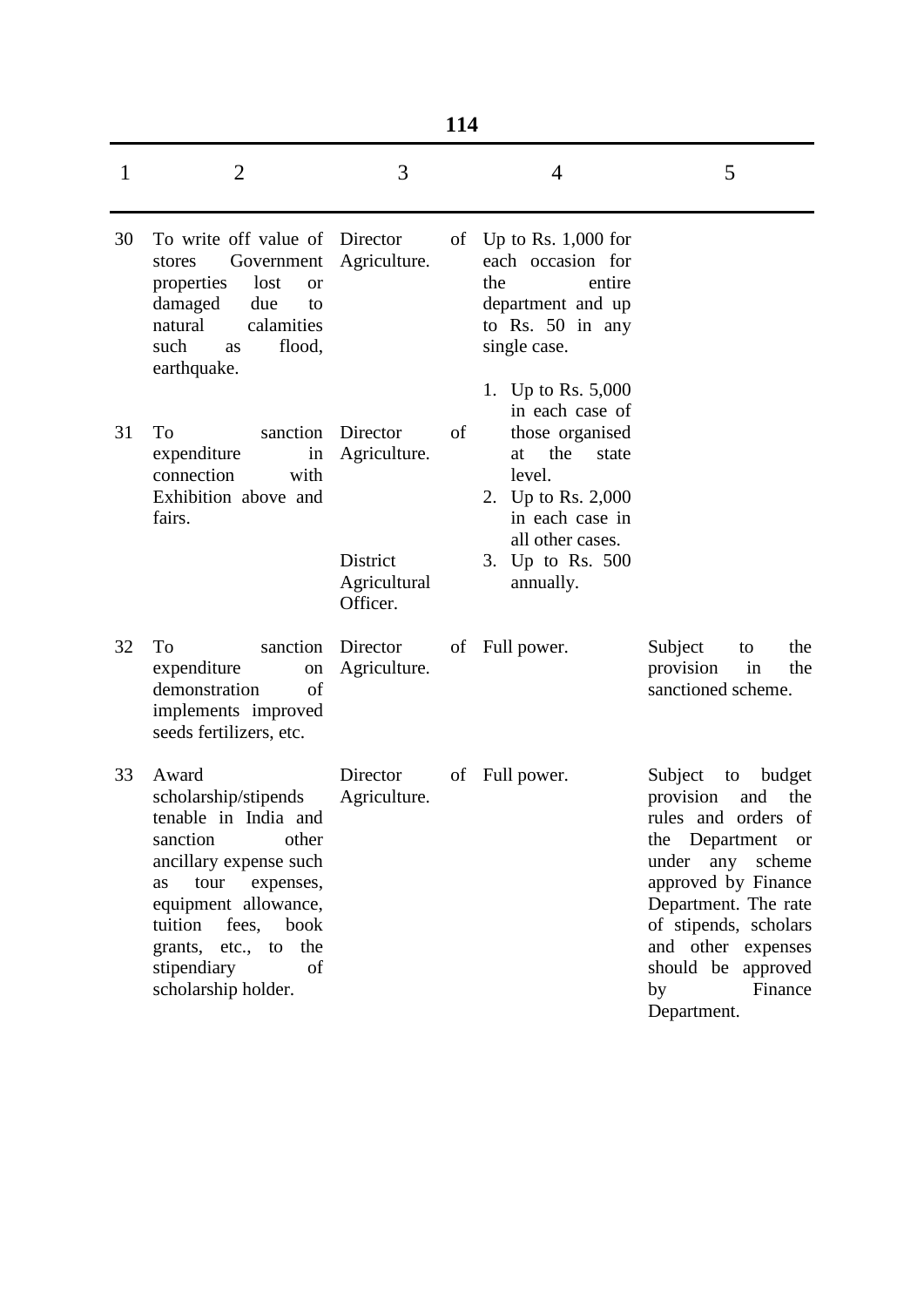| ۰ | ۰ | -        |
|---|---|----------|
|   |   | ٧<br>. . |

**ANIMAL HUSBANDRY AND VETERINARY DEPARTMENT** 

| Serial<br>No. | Nature of power                                               | Authority                                                                                                                                                                                                                                                     | <b>Extent of Power</b>                                                                          | General Condition, if<br>any                                                                                                                                                                                                                                                                                                                                                       |
|---------------|---------------------------------------------------------------|---------------------------------------------------------------------------------------------------------------------------------------------------------------------------------------------------------------------------------------------------------------|-------------------------------------------------------------------------------------------------|------------------------------------------------------------------------------------------------------------------------------------------------------------------------------------------------------------------------------------------------------------------------------------------------------------------------------------------------------------------------------------|
| 1             | $\overline{2}$                                                | 3                                                                                                                                                                                                                                                             | 4                                                                                               | 5                                                                                                                                                                                                                                                                                                                                                                                  |
| 1             | Purchase of books,<br>periodicals, news<br>papers, maps, etc. | Director of Animal Full power.<br>Husbandry<br>and<br>Veterinary<br>Department,<br>Meghalaya.<br>Joint<br>Director<br>Husbandry<br>Animal<br>Veterinary<br>and<br>Department,<br>Meghalaya.<br>Deputy Director of<br>Animal<br>Husbandry<br>Veterinary<br>and | of Up to Rs. 500 a<br>year for each<br>office under him<br>also<br>and<br>own<br>office.<br>Do. | Subject<br>the<br>to<br>condition<br>that<br>all<br>charges incurred<br>are<br>within<br>the<br>budget<br>allotment<br>sanctioned<br>for the purpose and<br>addition is<br>that<br>no<br>made to the allotment<br>by<br>re-appropriation<br>from<br>any<br>source<br>without the previous<br>sanction<br>of<br>Such<br>Government.<br>purchase can be made<br>only when the books, |
|               |                                                               | Department,<br>Meghalaya.                                                                                                                                                                                                                                     |                                                                                                 | etc., are necessary for<br>the working of the<br>Department.                                                                                                                                                                                                                                                                                                                       |
|               |                                                               | District<br>Animal<br>Husbandry<br>and<br>Veterinary<br>Officer<br>Meghalaya and other<br><b>Officers</b><br>Class<br>$\blacksquare$<br>functioning as head<br>of office.                                                                                     | Do.                                                                                             |                                                                                                                                                                                                                                                                                                                                                                                    |
|               |                                                               | Sub-Divisional<br>Animal<br>Husbandry<br>Veterinary<br>and<br>Officers and Class II<br>Officers functioning<br>as head of office.                                                                                                                             | Up to Rs. $150a$<br>year.                                                                       |                                                                                                                                                                                                                                                                                                                                                                                    |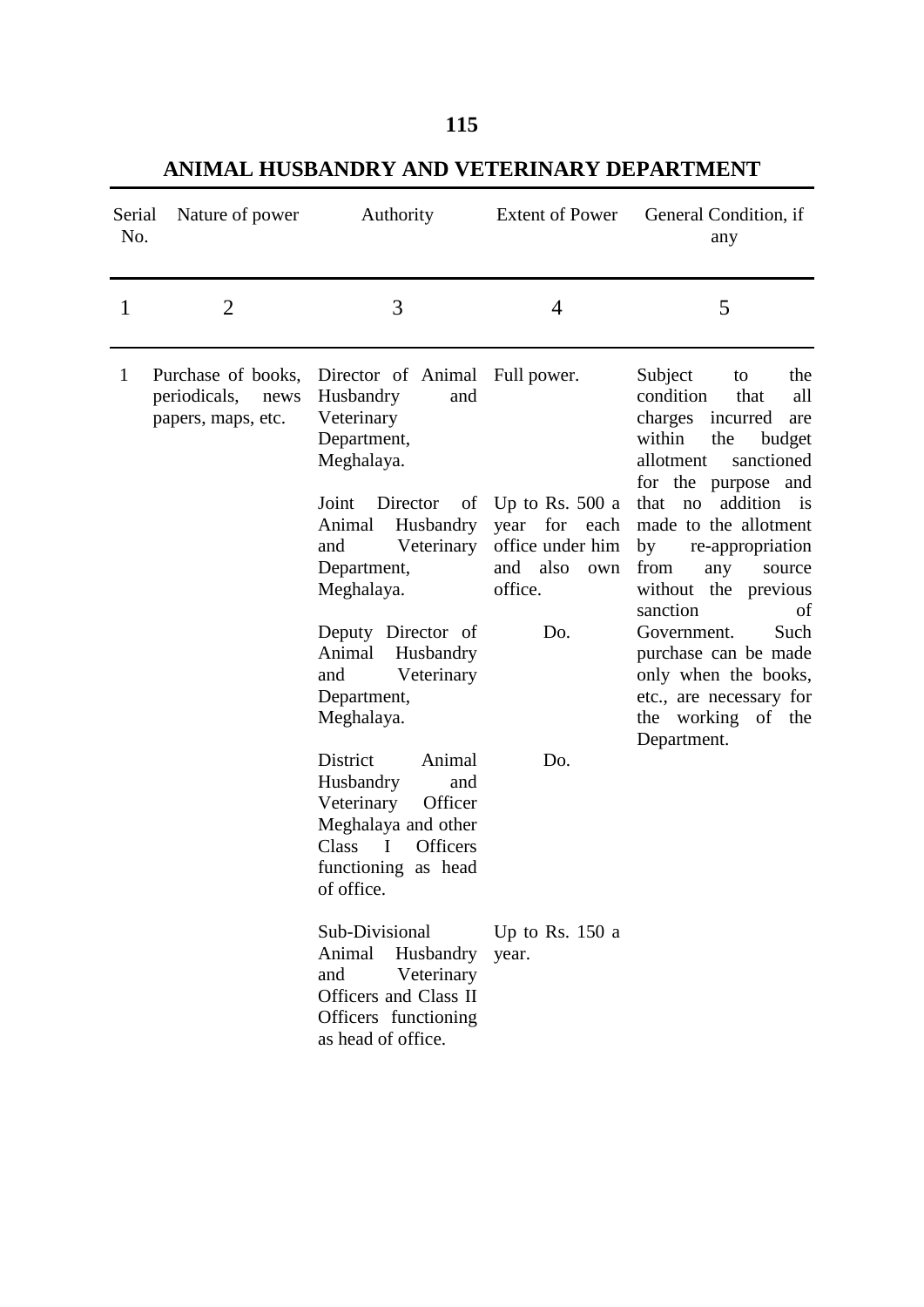|  | ۰, |
|--|----|

| 1              | $\overline{2}$                                                                                                                              | 3                                                                                                                                                                                                                                                                                                                                                                         | 4                                                                                                                                                                                                                                                                                                                                                                                      | 5                                                                                                                                                                                                                                                                                                                                                                                                                                                                                                                                                                                                                                                                              |
|----------------|---------------------------------------------------------------------------------------------------------------------------------------------|---------------------------------------------------------------------------------------------------------------------------------------------------------------------------------------------------------------------------------------------------------------------------------------------------------------------------------------------------------------------------|----------------------------------------------------------------------------------------------------------------------------------------------------------------------------------------------------------------------------------------------------------------------------------------------------------------------------------------------------------------------------------------|--------------------------------------------------------------------------------------------------------------------------------------------------------------------------------------------------------------------------------------------------------------------------------------------------------------------------------------------------------------------------------------------------------------------------------------------------------------------------------------------------------------------------------------------------------------------------------------------------------------------------------------------------------------------------------|
| $\overline{2}$ | Local<br>purchase<br>of<br>Stationery<br>for office<br>in case of<br>urgency.                                                               | Director of Animal<br>Husbandry<br>and<br>Veterinary<br>Department.<br>District<br>Animal<br>Husbandry<br>and<br>Veterinary Officer<br>and other Class I<br><b>Officers</b><br>functioning as head<br>of office.<br>Sub-Divisional<br>Animal Husbandry<br>Veterinary<br>and<br>Officers and Class<br>II Officers.<br>Director of Animal<br>Husbandry<br>and<br>Veterinary | Up to Rs. $150$ in<br>each case subject to<br>annual limit of Rs.<br>7,500<br>Up to Rs. $50$ in each<br>subject<br>case<br>to<br>annual limit of Rs.<br>1,000<br>Up to Rs. 50 in each<br>subject<br>case<br>to<br>annual limit of Rs.<br>500                                                                                                                                           | All articles of stationery<br>which are supplied by the<br>State Stationery Stores at<br>Shillong must ordinarily be<br>obtained from this Store on<br>indent. When supply from<br>this store is not received due<br>to some reasons or other and<br>absolutely necessary to<br>it<br>purchase the articles, local<br>purchase may be resorted to<br>by inviting tenders. It should<br>be certified in each bill that<br><b>State</b><br>supply from<br>the<br>Stationery was not received<br>and that the bill does not<br>contain any charge for any<br>item above the permissible<br>limit. Purchase of Fountain<br>Pen is prohibited.                                      |
| 3              | To<br>give<br>out urgent<br>printing<br>work to a<br>private<br>press<br>(excluding<br>standardis<br>ed or non-<br>standardis<br>ed forms). | Department.                                                                                                                                                                                                                                                                                                                                                               | $(1)$ Full<br>powers<br>the<br>under<br>information wing<br>of<br>Animal<br>and<br>Husbandry<br>Veterinary<br>Department<br>provided that the<br>Government<br>Press could not<br>undertake<br>the<br>work and effect<br>delivery in due<br>time.<br>$(2)$ Otherwise up to<br>Rs. 500 in each<br>case subject to an<br>annual limit of<br>Rs.<br>2,000<br>including cost of<br>papers. | There is no objection for<br>utilising<br>local<br>private<br>printing presses where these<br>charges reasonable prices<br>and the papers to be printed<br>confidential.<br>not<br>It<br>are<br>should be certified in each<br>bill that the printing could<br>taken<br>not<br>be<br>by<br>the<br>Government Press and that<br>the Bill does not contain any<br>charge for any item above<br>the permissible limit. The<br>paper required for printing<br>should as far as possible be<br>obtained<br>from<br>the<br>Government<br>Stationery<br>Stores. If no paper can be<br>supplied a certificate of non-<br>availability<br>should<br>be<br>obtained from the said store. |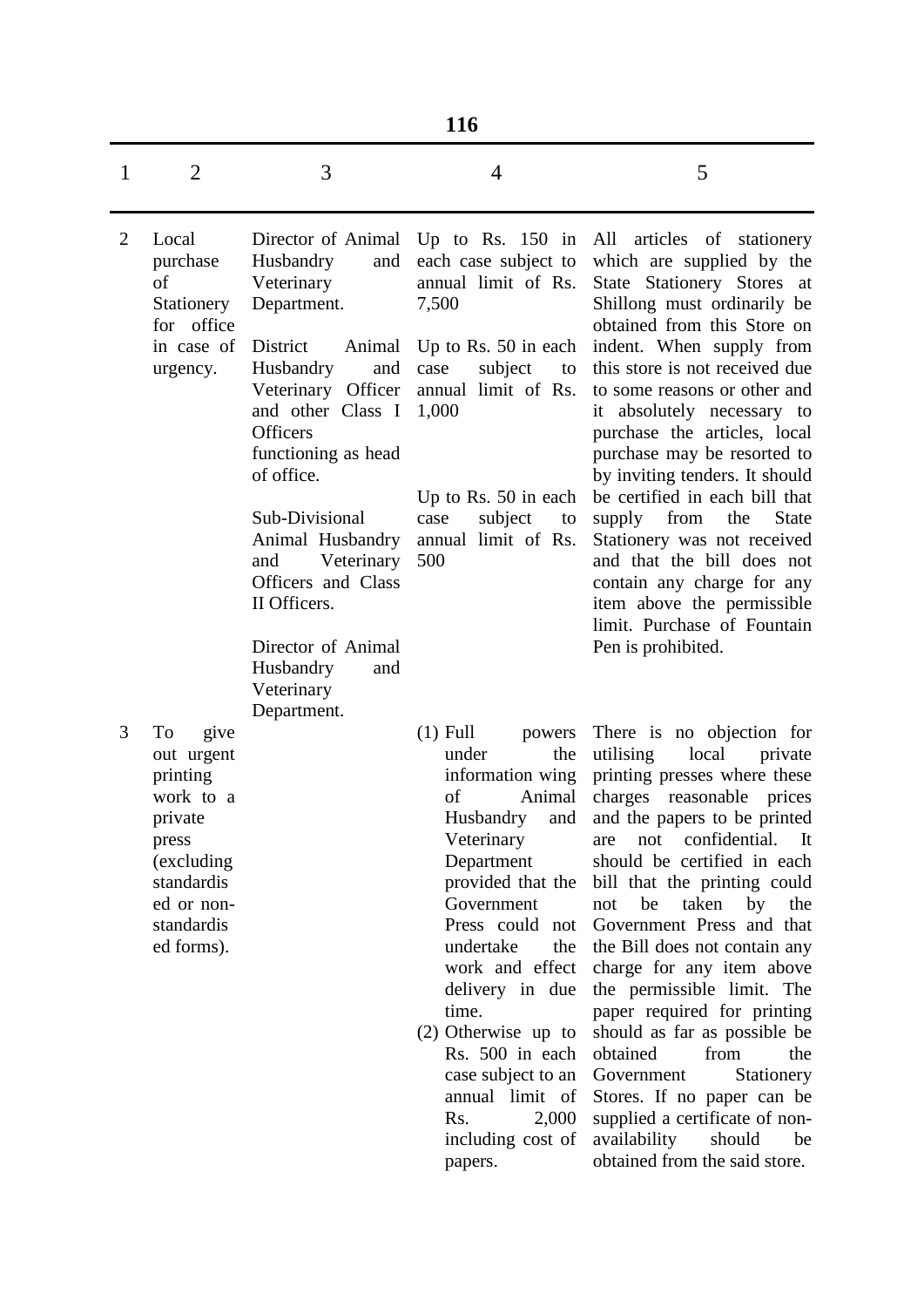|   | 117                                                          |                                                                                                                                                                                                    |                                                                                                                                                                                                                                                                                                                                                                                                                                                            |                                                                                                                                                                                                                                                                                                                                                                                    |  |
|---|--------------------------------------------------------------|----------------------------------------------------------------------------------------------------------------------------------------------------------------------------------------------------|------------------------------------------------------------------------------------------------------------------------------------------------------------------------------------------------------------------------------------------------------------------------------------------------------------------------------------------------------------------------------------------------------------------------------------------------------------|------------------------------------------------------------------------------------------------------------------------------------------------------------------------------------------------------------------------------------------------------------------------------------------------------------------------------------------------------------------------------------|--|
| 1 | $\overline{2}$                                               | 3                                                                                                                                                                                                  | 4                                                                                                                                                                                                                                                                                                                                                                                                                                                          | 5                                                                                                                                                                                                                                                                                                                                                                                  |  |
|   |                                                              | District<br>Animal<br>Husbandry<br>and<br>Veterinary<br>Officer and other<br>Class II Officers.<br>Sub-Divisional<br>Animal<br>Husbandry<br>and<br>Veterinary<br>Officer and Class<br>II Officers. | Up to Rs. 150 in each case<br>subject to annual limit of<br>Rs. 500<br>Up to Rs. 100 in each case<br>subject to annual limit of<br>Rs.300                                                                                                                                                                                                                                                                                                                  |                                                                                                                                                                                                                                                                                                                                                                                    |  |
| 4 | To<br>print<br>locally<br>forms<br>in<br>private<br>presses. | Director<br>of<br>Animal<br>Husbandry<br>and<br>Veterinary<br>Department.                                                                                                                          | (1) Full powers in each case Paper required<br>non-standardised<br>of<br>forms<br>provided<br>Press<br>Government<br>undertake<br>the<br>cannot<br>work.<br>the<br>of<br>$(2)$ In<br>case<br>standardised forms up to<br>Rs. 500 including cost<br>of paper in each case on<br>obtaining a certificate<br>that the work cannot be<br>undertaken<br>by<br>Government Press and<br>the<br>Stationery Stores<br>cannot supply the forms<br>within time limit. | for<br>printing should as far<br>possible,<br>as<br>be<br>obtaining from the<br>Government<br>Stationery<br><b>Stores</b><br>from<br>whom<br>a<br>certificate<br>of<br>non-<br>availability should be<br>obtained when paper<br>cannot be supplied by<br>them. This power is<br>available in respect of<br>forms<br>other<br>than<br>money forms (cheque<br>books, receipts, etc). |  |
|   |                                                              | District<br>Animal<br>Husbandry<br>and<br>Veterinary<br>Officer and other<br>Class I Officer<br>functioning<br>as<br>head of Office.                                                               | Up to Rs. 100 in each case<br>subject to an annual limit of<br>Rs. 500 including the cost of<br>paper<br>on<br>obtaining<br>a<br>certificate in the case of<br>standardised forms from the<br>Stationery Stores that the<br>forms cannot be supplied<br>within a time limit and in<br>the case of non-standardised<br>forms that the work cannot<br>undertaken<br>by<br>the<br>be<br>Government Press.                                                     |                                                                                                                                                                                                                                                                                                                                                                                    |  |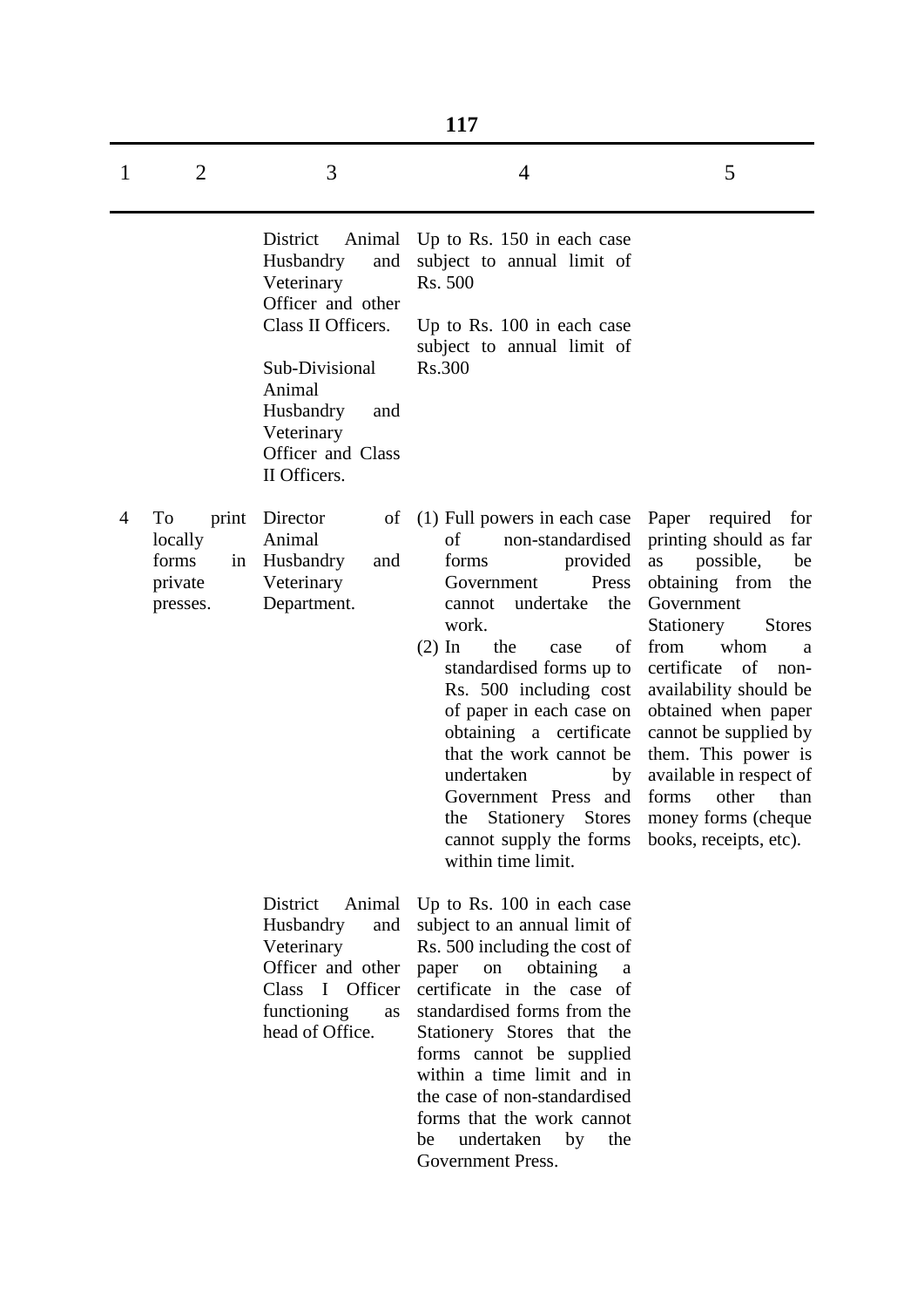|   | <b>118</b>                                                                                                                                                                         |                                                                                                                                                   |                                                                                                                                                                                                                                                                                                                                                                                                     |                                                                                                                                                                                                                                                                  |  |  |
|---|------------------------------------------------------------------------------------------------------------------------------------------------------------------------------------|---------------------------------------------------------------------------------------------------------------------------------------------------|-----------------------------------------------------------------------------------------------------------------------------------------------------------------------------------------------------------------------------------------------------------------------------------------------------------------------------------------------------------------------------------------------------|------------------------------------------------------------------------------------------------------------------------------------------------------------------------------------------------------------------------------------------------------------------|--|--|
| 1 | $\overline{2}$                                                                                                                                                                     | 3                                                                                                                                                 | 4                                                                                                                                                                                                                                                                                                                                                                                                   | 5                                                                                                                                                                                                                                                                |  |  |
|   |                                                                                                                                                                                    | Sub-Divisional<br>Animal<br>Husbandry<br>and<br>Veterinary Officers and<br>Class<br>$\mathbf{I}$<br>Officers<br>functioning as head of<br>office. | Up to Rs. $50$ in each<br>case subject to<br>an<br>annual limit of Rs.<br>250 including the cost<br>of paper on obtaining<br>a certificate in the<br>case of standardised<br>from<br>the<br>forms<br>stationery stores that<br>the forms cannot be<br>supplied within a time<br>limit and in the case of<br>non-standardised<br>forms that the work<br>cannot be undertaken<br>by Government Press. |                                                                                                                                                                                                                                                                  |  |  |
| 5 | Sanction<br>purchase<br>οf<br>Instruments<br>appliances,<br>medicines,<br>apparatus,<br>machinery<br>and<br>purchase<br>of<br>stores (including<br>livestock<br>and<br>fees), etc. | Director<br>of<br>Animal<br>Husbandry<br>and<br>Veterinary Department.                                                                            | (a) Full power when<br>purchase is made<br>on rate contract or<br>through<br>duly<br>$\mathbf{a}$<br>constituted<br>purchase<br>board<br>wherein<br>the<br>Administrative<br>Department<br>and<br>Finance<br>Department<br>represented.<br>(b) Otherwise up<br>to<br>Rs.<br>10,000<br>in<br>each.                                                                                                   | Subject<br>to<br><b>Budget</b><br>provisions<br>and<br>provisions<br>οf<br>Financial<br>the<br>and other rule<br>governing<br>the<br>purchase<br>of<br>stores for the<br>Public Services<br>are (Appendix '10'<br>of<br>the<br>Meghalaya<br>Financial<br>Rules). |  |  |
|   |                                                                                                                                                                                    | District<br>Animal<br>Husbandry<br>and<br>Veterinary Officers and<br>other Class I Officers<br>functioning as head of<br>Office.                  | Up to Rs. $1,000$ in<br>each case.                                                                                                                                                                                                                                                                                                                                                                  | Subject<br>to<br>specific<br>authorisation in<br>each by<br>the<br>Director,<br>Animal<br>Husbandry and<br>Veterinary<br>Department.                                                                                                                             |  |  |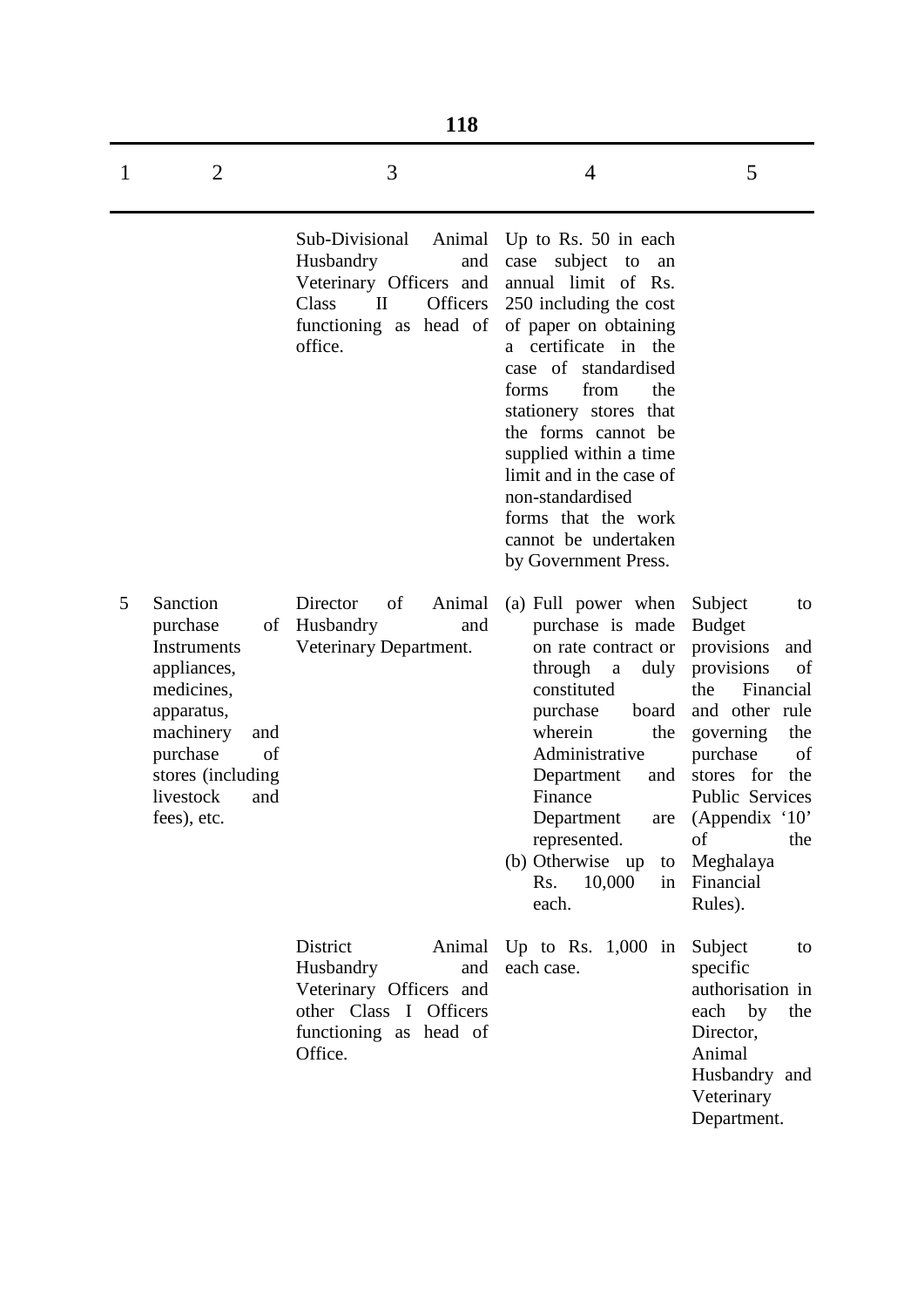| ٠ | ٠ |               |
|---|---|---------------|
|   |   | I<br>۰.<br>۰, |

| 1 | $\overline{2}$                                                                                                     | 3                                                                                                                                                                    | $\overline{4}$                                                                                           | 5                                                                                                                                                                                    |
|---|--------------------------------------------------------------------------------------------------------------------|----------------------------------------------------------------------------------------------------------------------------------------------------------------------|----------------------------------------------------------------------------------------------------------|--------------------------------------------------------------------------------------------------------------------------------------------------------------------------------------|
|   |                                                                                                                    | Other<br>Class<br><b>Officers</b><br>and<br>$Sub-$<br>Divisional<br>Animal<br>Husbandry<br>and<br>Veterinary<br><b>Officers</b><br>functioning as head<br>of office. | II Up to Rs. 500 in<br>each case.                                                                        |                                                                                                                                                                                      |
| 6 | on lease/rent for<br>office<br><b>or</b><br>an<br>office-cum-<br>residence.                                        | To hire building Director of Animal Up to Rs. 800 per<br>Husbandry<br>and<br>Veterinary<br>Department.                                                               | in<br>each<br>mensem<br>case.                                                                            | Subject<br>the<br>to<br>observance of rules<br>and procedures under<br>the Rent Control Act<br>and other rules and<br>orders<br>of<br>Government<br>the<br><b>as</b><br>case may be. |
|   |                                                                                                                    | District<br>and<br>Husbandry<br>Officers and other<br>$\mathbf I$<br><b>Officers</b><br>Class<br>functioning as head<br>of Office.                                   | Animal Up to Rs. 400 per<br>in each<br>mensem<br>case.                                                   |                                                                                                                                                                                      |
| 7 | sanction<br>To<br>of<br>renting<br>Godowns<br>for<br>purposes of Food<br>Tractors,<br>Stores,<br>Accessories, etc. | Director of Animal<br>Husbandry<br>and<br>Veterinary<br>Department.                                                                                                  | $(1)$ Full powers if<br>the Godown is<br>required for a<br>short period not<br>exceeding<br>3<br>months. | Subject<br>the<br>to<br>observance of rules<br>and procedures under<br>the Rent Control Act<br>and other rules and<br>orders<br>of<br>Government<br>the<br><b>as</b><br>case may be. |
|   |                                                                                                                    | District<br>Animal<br>Husbandry<br>and<br>Officers and other<br>Class<br><b>Officers</b><br>$\mathbf I$<br>functioning as head<br>of Office.                         | $(2)$ Otherwise, up<br>to Rs. $300$ per<br>month in each<br>case.                                        |                                                                                                                                                                                      |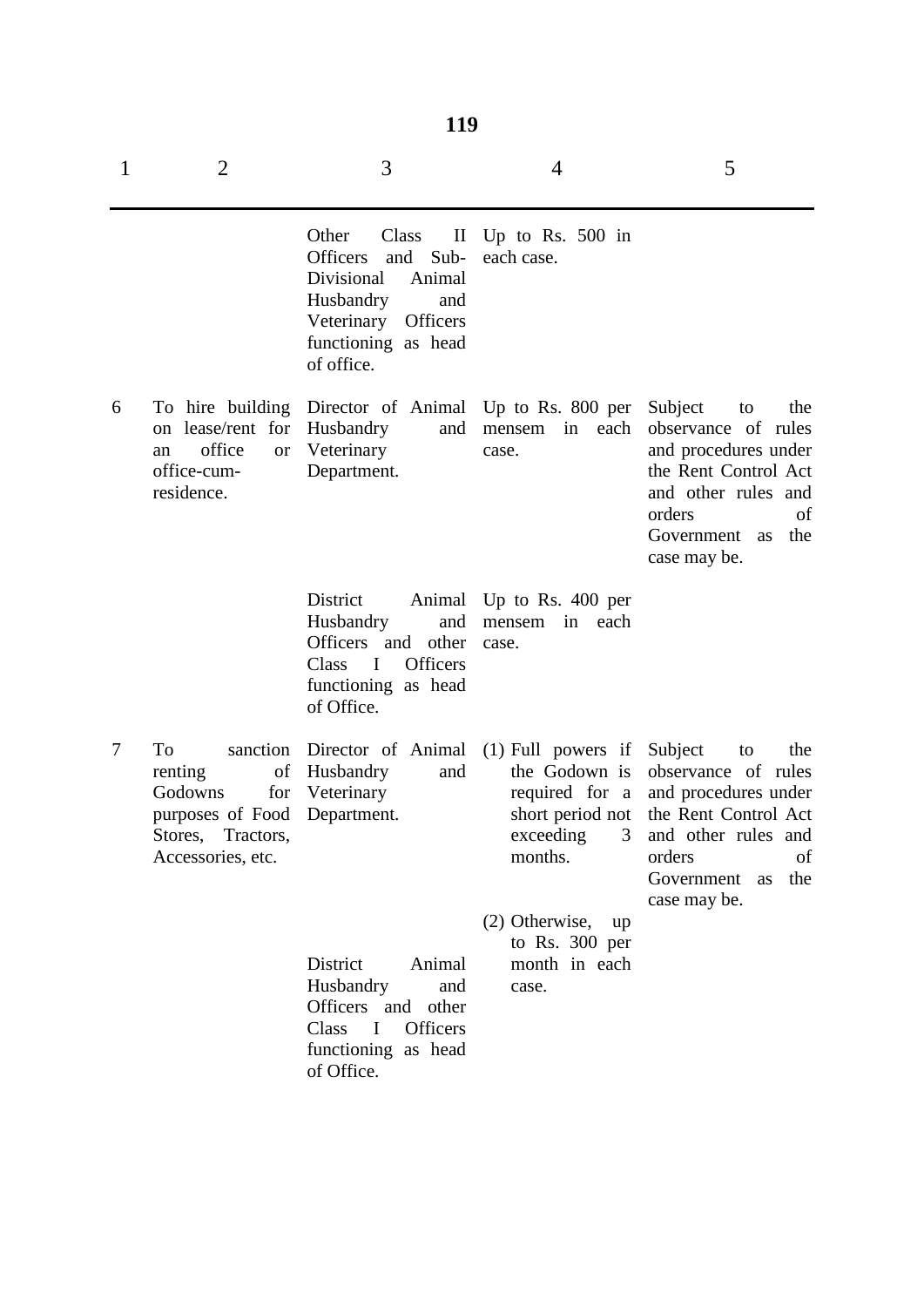|    |                                                                                                                                                                                                        | 120                                                                                                                               |                                                                                                                                                                                                                                                                                               |                                                                                                                                                                                                                                                                                                                                                                          |
|----|--------------------------------------------------------------------------------------------------------------------------------------------------------------------------------------------------------|-----------------------------------------------------------------------------------------------------------------------------------|-----------------------------------------------------------------------------------------------------------------------------------------------------------------------------------------------------------------------------------------------------------------------------------------------|--------------------------------------------------------------------------------------------------------------------------------------------------------------------------------------------------------------------------------------------------------------------------------------------------------------------------------------------------------------------------|
| 1  | $\overline{2}$                                                                                                                                                                                         | 3                                                                                                                                 | 4                                                                                                                                                                                                                                                                                             | 5                                                                                                                                                                                                                                                                                                                                                                        |
|    |                                                                                                                                                                                                        | Sub-Divisional<br>Husbandry<br>Animal<br>Veterinary<br>and<br>Officers and Class II<br>Officers functioning<br>as head of office. | Up to Rs. 80 per<br>month in each case.                                                                                                                                                                                                                                                       |                                                                                                                                                                                                                                                                                                                                                                          |
| 8  | To<br>sanction<br>Grants in-aid to<br>Local Bodies and<br>District Councils.                                                                                                                           | Director of Animal Full power against<br>Husbandry<br>and<br>Veterinary<br>Department.                                            | specific provision<br>in the sanctioned<br>Scheme.                                                                                                                                                                                                                                            |                                                                                                                                                                                                                                                                                                                                                                          |
| 9  | To<br>accord<br>Technical<br>sanction<br>to<br>estimates<br>for<br>works<br>be<br>to<br>executed<br>Departmentally.                                                                                    | Director of Animal<br>Husbandry<br>and<br>Veterinary<br>Department.                                                               | Full powers subject<br>to clearance being<br>given by the Public<br>Works Department.                                                                                                                                                                                                         |                                                                                                                                                                                                                                                                                                                                                                          |
|    |                                                                                                                                                                                                        | Assistant<br>Animal<br>Husbandry<br>Veterinary.                                                                                   | Engineer Up to Rs. 20,000 in<br>each case.                                                                                                                                                                                                                                                    |                                                                                                                                                                                                                                                                                                                                                                          |
| 10 | To<br>accord<br>Administrative<br>approval<br>and<br>sanction<br>expenditure<br>on<br>works<br>to<br>be<br>executed<br>departmentally<br>other than project<br>involving<br>acquisition<br>of<br>land. | Director of Animal Up to Rs. 1,00,000<br>Husbandry<br>and<br>Veterinary<br>Department.                                            | in each case in the<br>case of works other<br>residential<br>than<br>buildings and up to<br>Rs. 50,000 in the<br>case of residential<br>buildings subject to<br>technical approval<br>being given by the<br>appropriate officers<br>the<br>Public<br>οf<br>Works Department<br>in both cases. | Subject<br><b>Budget</b><br>to<br>provisions<br>and<br>technical<br>personnel<br>competent<br>to<br>scrutinise<br>the<br>estimates<br>and<br>supervise the works<br>and that the rules laid<br>down<br>for<br>Departmental public<br>buildings are strictly<br>adhered<br>to<br>and<br>subject to allotment<br>Director<br>by<br>of<br>Animal<br>Husbandry<br>Veterinary |

Department to concerned Officers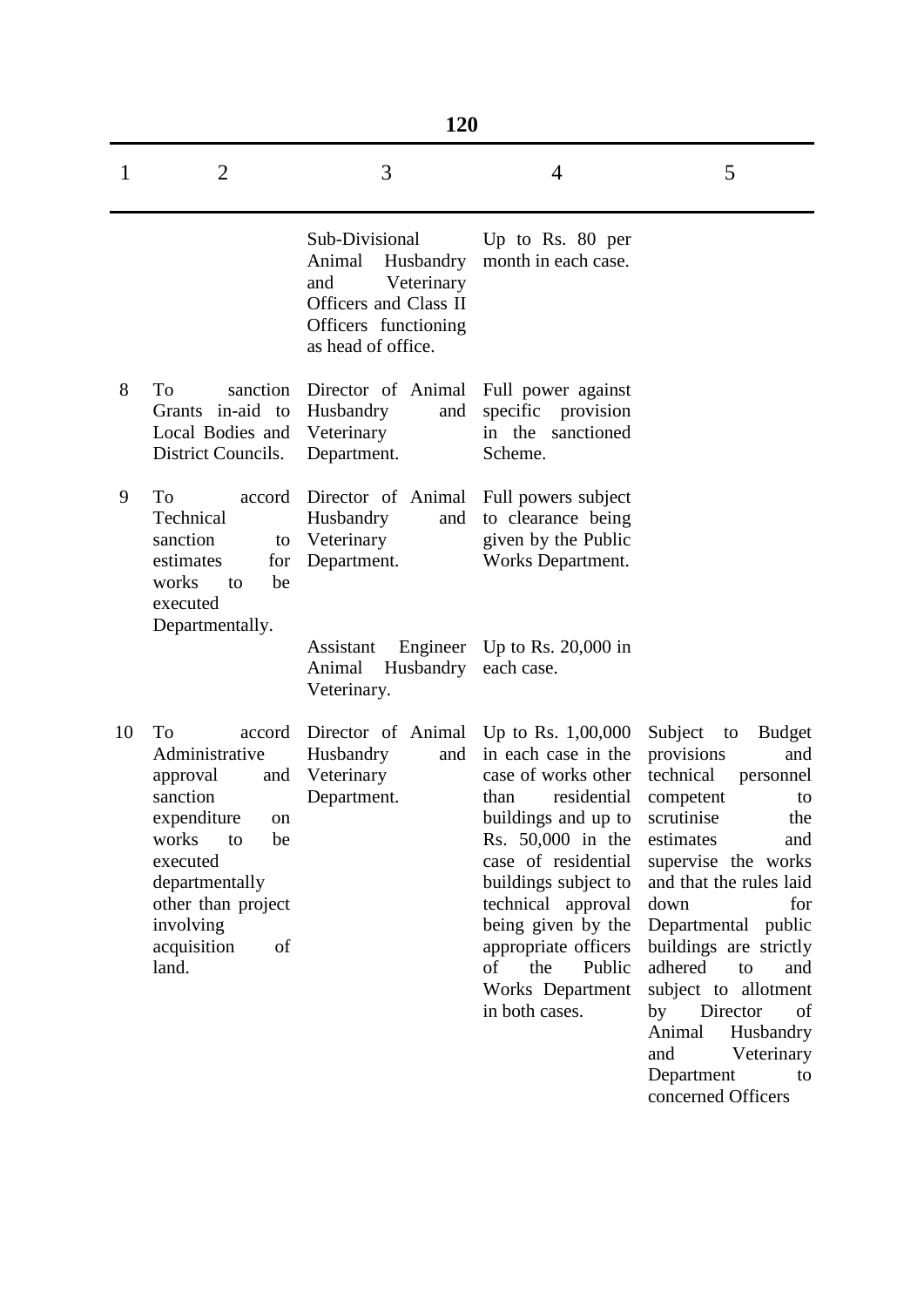|    | 121                                                                                                                                                                                                                                          |                                                                                                                                                                                                                                     |                                                                                                                                                                                                                                                                                             |   |  |  |
|----|----------------------------------------------------------------------------------------------------------------------------------------------------------------------------------------------------------------------------------------------|-------------------------------------------------------------------------------------------------------------------------------------------------------------------------------------------------------------------------------------|---------------------------------------------------------------------------------------------------------------------------------------------------------------------------------------------------------------------------------------------------------------------------------------------|---|--|--|
| 1  | $\overline{2}$                                                                                                                                                                                                                               | 3                                                                                                                                                                                                                                   | $\overline{4}$                                                                                                                                                                                                                                                                              | 5 |  |  |
|    |                                                                                                                                                                                                                                              | Joint<br>Director,<br>Husbandry<br>Animal<br>Veterinary<br>and<br>Department.                                                                                                                                                       | Up to Rs. $35,000$ in<br>each case, in the case<br>of works other than<br>residential<br>buildings<br>and up to Rs. 7,500 in<br>the case of residential<br>building.                                                                                                                        |   |  |  |
|    |                                                                                                                                                                                                                                              | Deputy Director of<br>Animal<br>Husbandry<br>Veterinary<br>and<br>Department.<br>Animal<br><b>District</b><br>Husbandry<br>and<br>Veterinary<br>Officers<br>Class<br>and other<br>- I<br>Officers functioning<br>as head of office. | Up to Rs. $25,000$ in<br>case of works other<br>residential<br>than<br>buildings and up to<br>Rs. 7,500 in the case<br>of<br>residential<br>buildings.                                                                                                                                      |   |  |  |
| 11 | To accord sanction<br>repair<br>for<br>to<br>buildings,<br>fencing<br>and other structures<br>borne on the Book of                                                                                                                           | Husbandry<br>and<br>Veterinary<br>Department.                                                                                                                                                                                       | Director of Animal Up to Rs. 10,000 in<br>each case in the case<br>of repairs.                                                                                                                                                                                                              |   |  |  |
|    | Animal<br>Husbandry<br>Veterinary<br>and<br>Department.                                                                                                                                                                                      | District<br>Husbandry<br>and<br>Veterinary<br><b>Officers</b><br>and other Class I<br>Officers functioning<br>as head of office.                                                                                                    | Animal Up to Rs. 3,000 in<br>each case.                                                                                                                                                                                                                                                     |   |  |  |
| 12 | To<br>accord<br>administrative<br>approval to plans<br>estimates for<br>and<br>Civil works to be<br>carried out by Public<br>Works Department<br>other than residential<br>buildings<br>and<br>projects<br>involving<br>acquisition of land. | Husbandry<br>and<br>Veterinary<br>Department.                                                                                                                                                                                       | Director of Animal Up to Rs. $1,00,000$ in<br>each case in the case<br>of works other than<br>residential buildings<br>and up to Rs. 50,000<br>the<br>case<br>of<br>in.<br>residential<br>buildings<br>subject to<br>technical<br>approval being given<br>by Public<br>Works<br>Department. |   |  |  |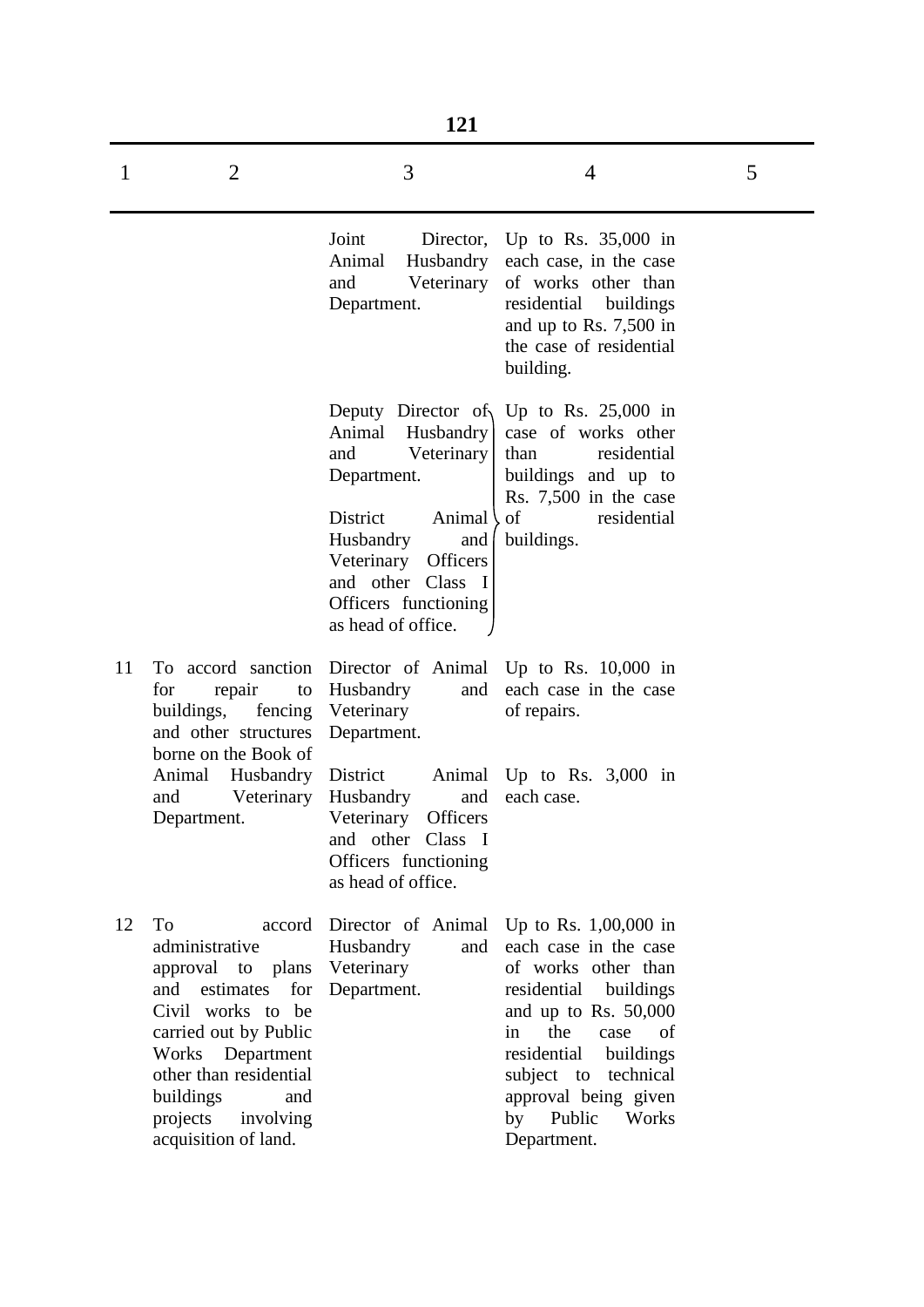| ۹ |  |
|---|--|
|---|--|

| 1  | $\overline{2}$                                                                            | 3                                                                                                                                        | $\overline{4}$                | 5                                                                                                                                                                                                                                                  |
|----|-------------------------------------------------------------------------------------------|------------------------------------------------------------------------------------------------------------------------------------------|-------------------------------|----------------------------------------------------------------------------------------------------------------------------------------------------------------------------------------------------------------------------------------------------|
| 13 | To<br>excess<br>expenditure<br>over<br>sanctioned<br>estimates<br><sub>on</sub><br>works. | sanction Director of Animal Up to 5 per cent of<br>Husbandry<br>and<br>Veterinary<br>Department.                                         | the<br>original<br>estimates. | Subject to the total<br>cost being within his<br>sanction<br>power to<br>provided further that<br>the excess is not due<br>to any additional item<br>of work which is not<br>fairly a contingent to<br>main<br>the<br>project<br>having been done. |
| 14 | To accept tenders<br>of works.                                                            | Director of Animal Up to Rs. 60,000<br>Husbandry<br>and<br>Veterinary<br>Department.                                                     |                               | Subject to observance<br>of all financial rules<br>and<br>procedures<br>prescribed<br>by<br>Government.                                                                                                                                            |
|    |                                                                                           | Joint<br>Director<br>of<br>Animal<br>Husbandry<br>and<br>Veterinary<br>Department.                                                       | Up to Rs. $40,000$            |                                                                                                                                                                                                                                                    |
|    |                                                                                           | Deputy Director of<br>Animal<br>Husbandry<br>and<br>Veterinary<br>Department.                                                            |                               |                                                                                                                                                                                                                                                    |
|    |                                                                                           | District<br>Animal<br>Husbandry<br>and<br>Officers<br>Veterinary<br>and other Class<br>- I<br>Officers functioning<br>as head of office. | VUp to Rs. 35,000             |                                                                                                                                                                                                                                                    |

.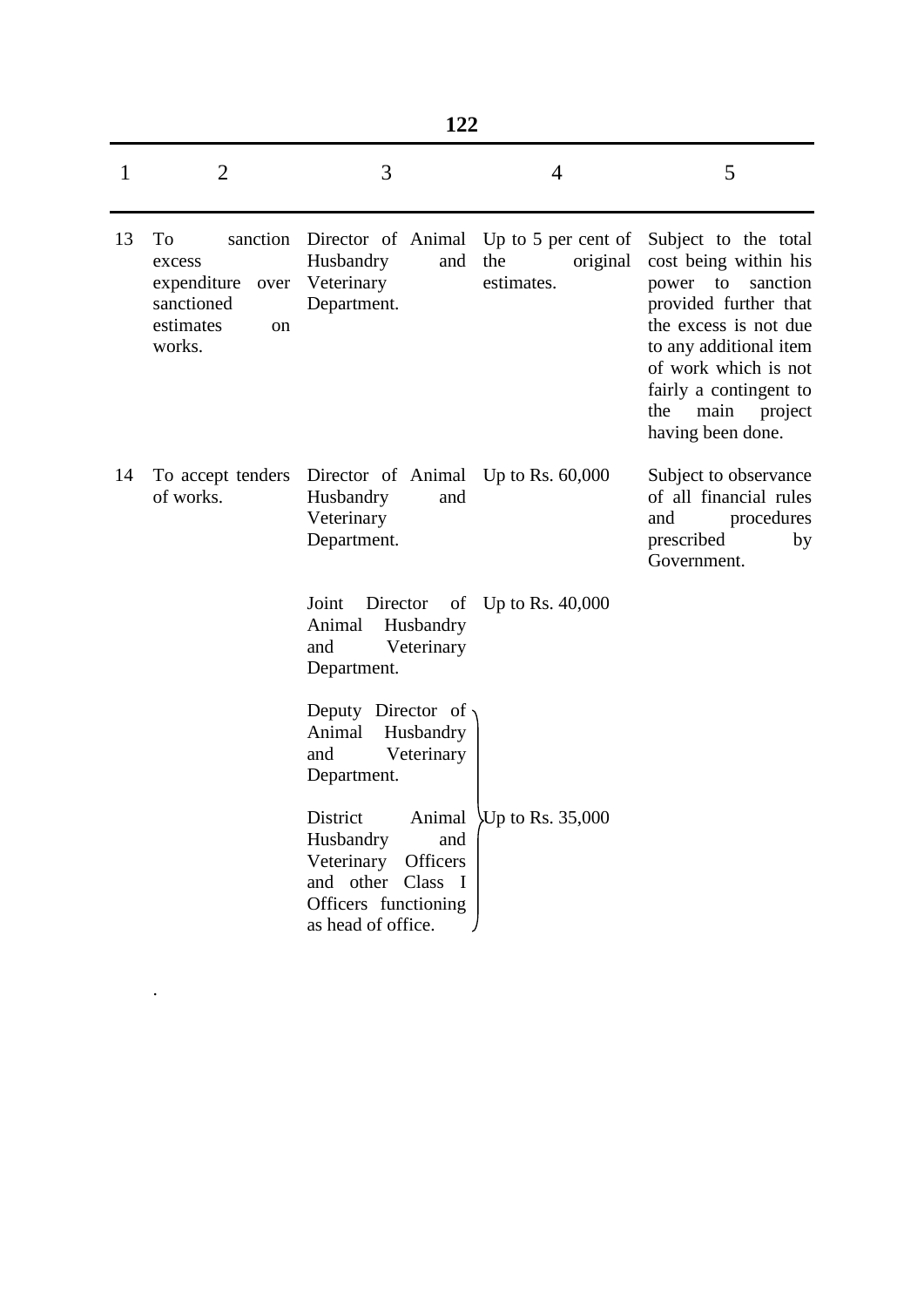|              | 123                                                                                                                                                                                           |                                                                                                           |                                                                                                                                                                                                                                                                                                                                                                                                                 |   |
|--------------|-----------------------------------------------------------------------------------------------------------------------------------------------------------------------------------------------|-----------------------------------------------------------------------------------------------------------|-----------------------------------------------------------------------------------------------------------------------------------------------------------------------------------------------------------------------------------------------------------------------------------------------------------------------------------------------------------------------------------------------------------------|---|
| $\mathbf{1}$ | $\overline{2}$                                                                                                                                                                                | 3                                                                                                         | $\overline{4}$                                                                                                                                                                                                                                                                                                                                                                                                  | 5 |
| 15           | To sanction cost of<br>including<br>repairs<br>purchase<br>of<br>spare<br>parts for Departmental<br>vehicles, machineries<br>and<br>equipments,<br>including Tractors and<br>Bill dozers, etc | Director<br>of<br>Animal<br>Husbandry<br>and<br>Veterinary<br>Department.                                 | $(1)$ Full powers<br>when<br>$\frac{1}{1}$<br>purchase<br>made<br>through<br>duly<br>constituted Purchase<br>Board<br>where<br>in<br>Administrative<br>Department<br>and<br>Finance Department<br>are represented.<br>(2) Otherwise up to Rs.<br>$4,000$ in respect of<br>each light vehicles or<br>machine in a year and<br>up to Rs. $7,000$ in<br>respect of each heavy<br>vehicles or machine<br>in a year. |   |
|              |                                                                                                                                                                                               | Husbandry<br>Veterinary<br><b>Officers</b><br>other Class I<br>Officers.                                  | District Animal Up to Rs. 1,500 in<br>and respect of each light<br>Vehicles in a year and up<br>and to Rs. 2,500 in respect of<br>each heavy vehicles or<br>machine in a year.                                                                                                                                                                                                                                  |   |
|              |                                                                                                                                                                                               | Sub-Divisional<br>District Animal<br>Veterinary<br>Officers<br>other Class<br>$\blacksquare$<br>Officers. | Up to Rs. 700 in respect<br>of each light vehicle in a<br>Husbandry and year and up to Rs. 1,500<br>in respect of each heavy<br>and vehicle in a year.                                                                                                                                                                                                                                                          |   |
| 16           | To<br>entertain casual<br>employee<br>(contingency Menial)<br>under Contingency.                                                                                                              | Director<br>Animal<br>Husbandry<br>and<br>Veterinary<br>Department.                                       | of Full powers subject to<br>the observance of Rules<br>Procedures<br>and<br>as<br>required under item 6 of<br>Appendix 'A' of the<br>Contingency Manual and<br>instruction issued from<br>time to time.                                                                                                                                                                                                        |   |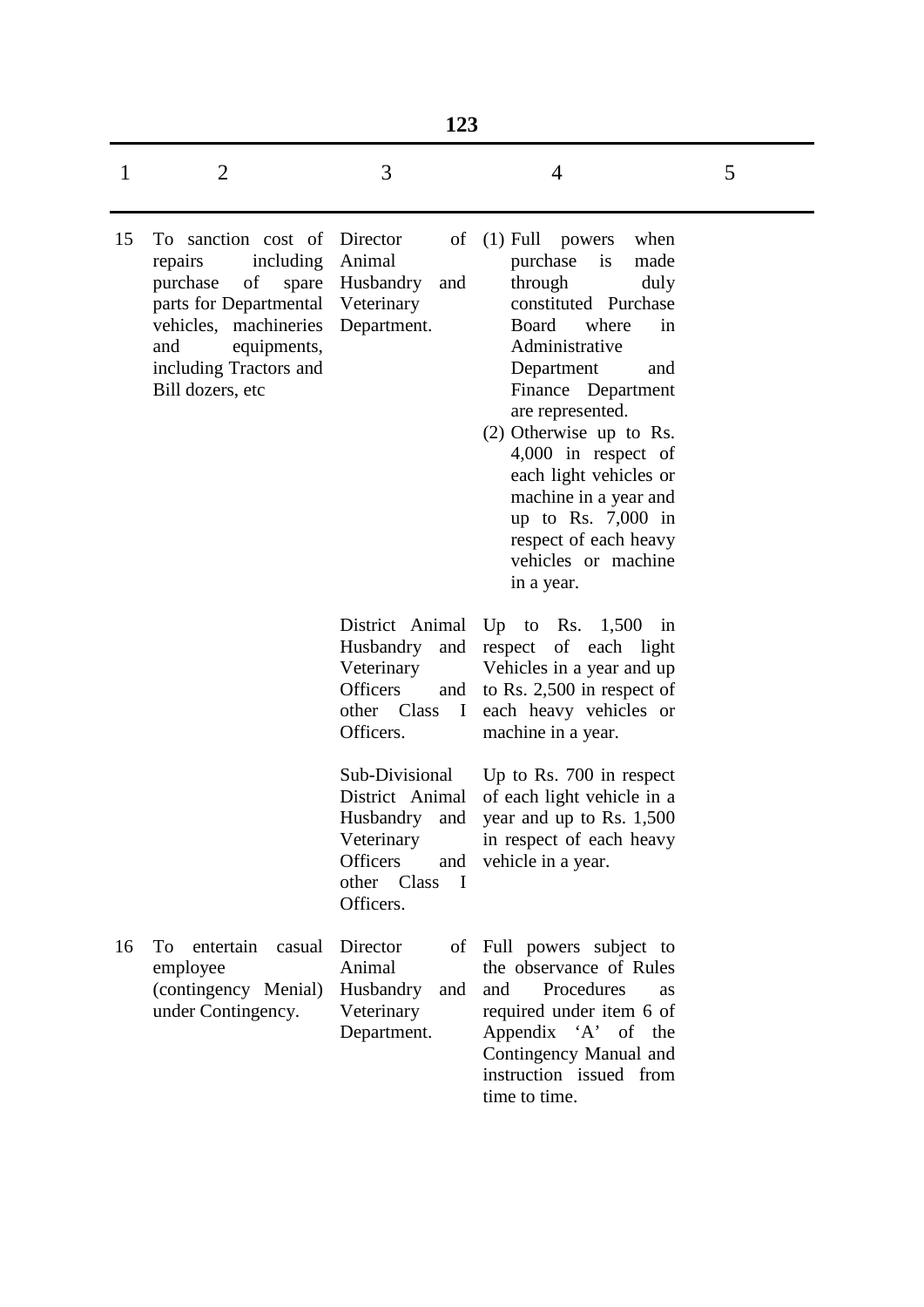|              | 124                                                                                            |                                                                                                                                  |                                                                                                                                                                                                                                                                                                                                                                |                                                                                                                                                                                                                                                                                 |  |  |
|--------------|------------------------------------------------------------------------------------------------|----------------------------------------------------------------------------------------------------------------------------------|----------------------------------------------------------------------------------------------------------------------------------------------------------------------------------------------------------------------------------------------------------------------------------------------------------------------------------------------------------------|---------------------------------------------------------------------------------------------------------------------------------------------------------------------------------------------------------------------------------------------------------------------------------|--|--|
| $\mathbf{1}$ | $\overline{2}$                                                                                 | 3                                                                                                                                | 4                                                                                                                                                                                                                                                                                                                                                              | 5                                                                                                                                                                                                                                                                               |  |  |
| 17           | To<br>sanction<br>employment<br>of<br>labourers<br>muster<br><sub>on</sub><br>rolls on daily   | Director<br>of<br>Animal<br>Husbandry<br>and Veterinary<br>Department.                                                           | Full powers, this being an item<br>of countersigned contingencies.                                                                                                                                                                                                                                                                                             | Subject<br>the<br>to<br>provision of rules<br>295<br>of<br>the<br>Meghalaya<br>Financial Rules.                                                                                                                                                                                 |  |  |
|              | wages.                                                                                         | District<br>Animal<br>Husbandry<br>and Veterinary<br><b>Officers</b><br>and<br>other Class I<br>Officers.                        | approval of the<br>Subject<br>to<br>Controlling Officer by way of<br>countersignature of D.C.C. Bills<br>entertainment<br>of<br>labourers<br>provisions<br>against<br>in<br>the<br>sanctioned scheme can be made.                                                                                                                                              |                                                                                                                                                                                                                                                                                 |  |  |
|              |                                                                                                | Sub-<br>Divisional<br>District<br>Animal<br>Husbandry<br>and Veterinary<br><b>Officers</b><br>and<br>other Class II<br>Officers. | Do.                                                                                                                                                                                                                                                                                                                                                            |                                                                                                                                                                                                                                                                                 |  |  |
| 18           | To<br>sanction<br>of<br>purchase<br>furniture<br>including<br>carpets<br>and<br>coir mattings. | Director<br>of<br>Animal<br>Husbandry<br>and Veterinary<br>Department.                                                           | Full powers in the case of<br>purchase<br>for<br>new<br>a<br>Office/Institution/Establishment;<br>otherwise, up to Rs. $3,000$ for<br>each<br>Office/Institution/Establishment<br>in a year either for purchase of<br>new replacement of old ones or<br>purchase<br>of<br>addition<br>for<br>furniture due to expansion of<br>Office/Institution/Establishment | Subject to $-$<br>$(1)$ Furniture<br>should be<br>of<br>approved type.<br>(2) Availability of<br>fund.<br>(3) Observance of<br>procedural and<br>other general<br>directions.<br>(4) Such purchase<br>should<br>be<br>made<br>in<br>accordance<br>with<br>prescribed<br>scales. |  |  |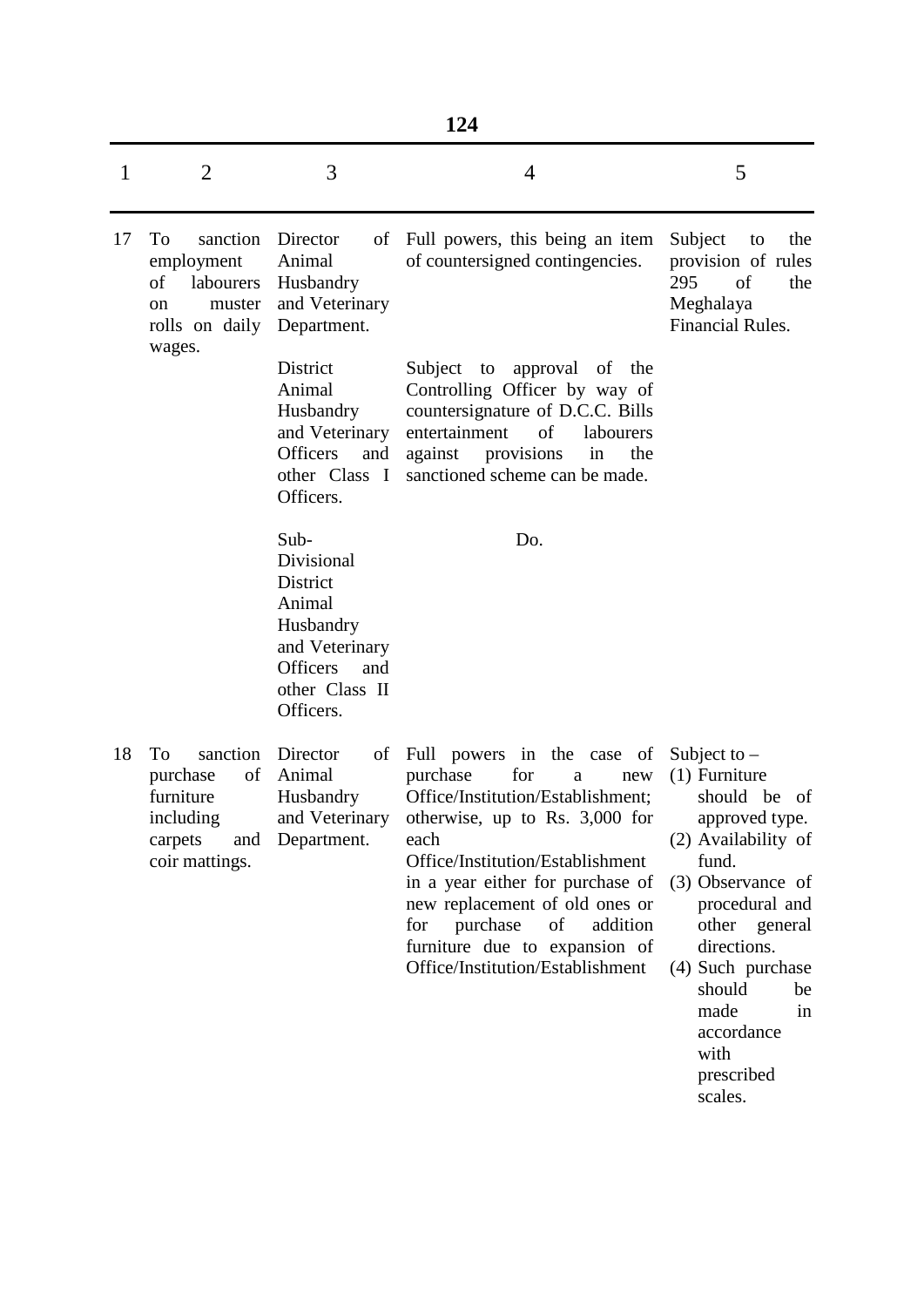|    | 125                                                                                                                                               |                                                                                                 |                                                                                                                                                                                                                                                                                                                                                                                                                                                                                                                                                    |                                                                                                                                                                                                                                                      |  |
|----|---------------------------------------------------------------------------------------------------------------------------------------------------|-------------------------------------------------------------------------------------------------|----------------------------------------------------------------------------------------------------------------------------------------------------------------------------------------------------------------------------------------------------------------------------------------------------------------------------------------------------------------------------------------------------------------------------------------------------------------------------------------------------------------------------------------------------|------------------------------------------------------------------------------------------------------------------------------------------------------------------------------------------------------------------------------------------------------|--|
| 1  | $\overline{2}$                                                                                                                                    | 3                                                                                               | $\overline{4}$                                                                                                                                                                                                                                                                                                                                                                                                                                                                                                                                     | 5                                                                                                                                                                                                                                                    |  |
|    |                                                                                                                                                   |                                                                                                 | In the case of purchase<br>of new furniture in<br>of<br>replacement<br>old<br>the<br>replaced<br>ones,<br>should<br>furniture<br>be<br>properly disposed of.                                                                                                                                                                                                                                                                                                                                                                                       |                                                                                                                                                                                                                                                      |  |
| 19 | sanction<br>To<br>of<br>purchase<br>Type-writers,<br>Duplicating<br>Machines, Facit Department.<br>Machines,<br>and<br>Electronic<br>Calculators. | Director<br>of<br>Animal<br>Husbandry<br>and<br>Veterinary                                      | Full powers subject to<br>the actual necessity and<br>when the sanction is to<br>accorded<br>for<br>be<br>of<br>replacement<br>an<br>existing<br>one<br>a<br>certificate<br>of<br>condemnation<br>be<br>to<br>local<br>issued<br>by<br>a<br>representative of the<br>firm from which it was<br>purchased or where it is<br>possible<br>not<br>by a<br>responsible<br>Gazetted<br>Officer. The certificate<br>of condemnation will<br>that<br>the<br>also<br>state<br>$\frac{1}{1}$<br>machine<br>beyond<br>repair and indicate of its<br>purchase. | Subject to<br><b>Budget</b><br>provision specifically<br>made for the purpose<br>and that the rate<br>should be fixed by<br>the Government of<br>Meghalaya as per rate<br>contract approved by<br>D.G.S.<br>and<br>D.<br>Government of India<br>etc. |  |
| 20 | sanction Director<br>To<br>of<br>purchase<br>clocks,<br>table<br>pieces,<br>fans, etc,<br>for<br>officers<br>and<br>institutions.                 | Animal<br>time Husbandry<br>and<br>Veterinary<br>Department.                                    | of Up to Rs. $1,000$ in each<br>case. The limit refers to<br>the cost of each article,<br>if more than one of the<br>same kind are purchase<br>at a time.                                                                                                                                                                                                                                                                                                                                                                                          | Subject<br>to<br>the<br>observance of Store<br>Rules and Procedure.<br>The<br>limit<br>refers<br>where<br>except<br>otherwise stated to<br>the cost of articles, if<br>more than one of the<br>kinds<br>same<br>are<br>purchased at a time.          |  |
|    |                                                                                                                                                   | District<br>Animal<br>Husbandry<br>and<br>Veterinary<br>Officers and other<br>Class I Officers. | Up to Rs. 200 in each<br>case<br>in<br>respect of<br>Clocks and time pieces<br>only.                                                                                                                                                                                                                                                                                                                                                                                                                                                               |                                                                                                                                                                                                                                                      |  |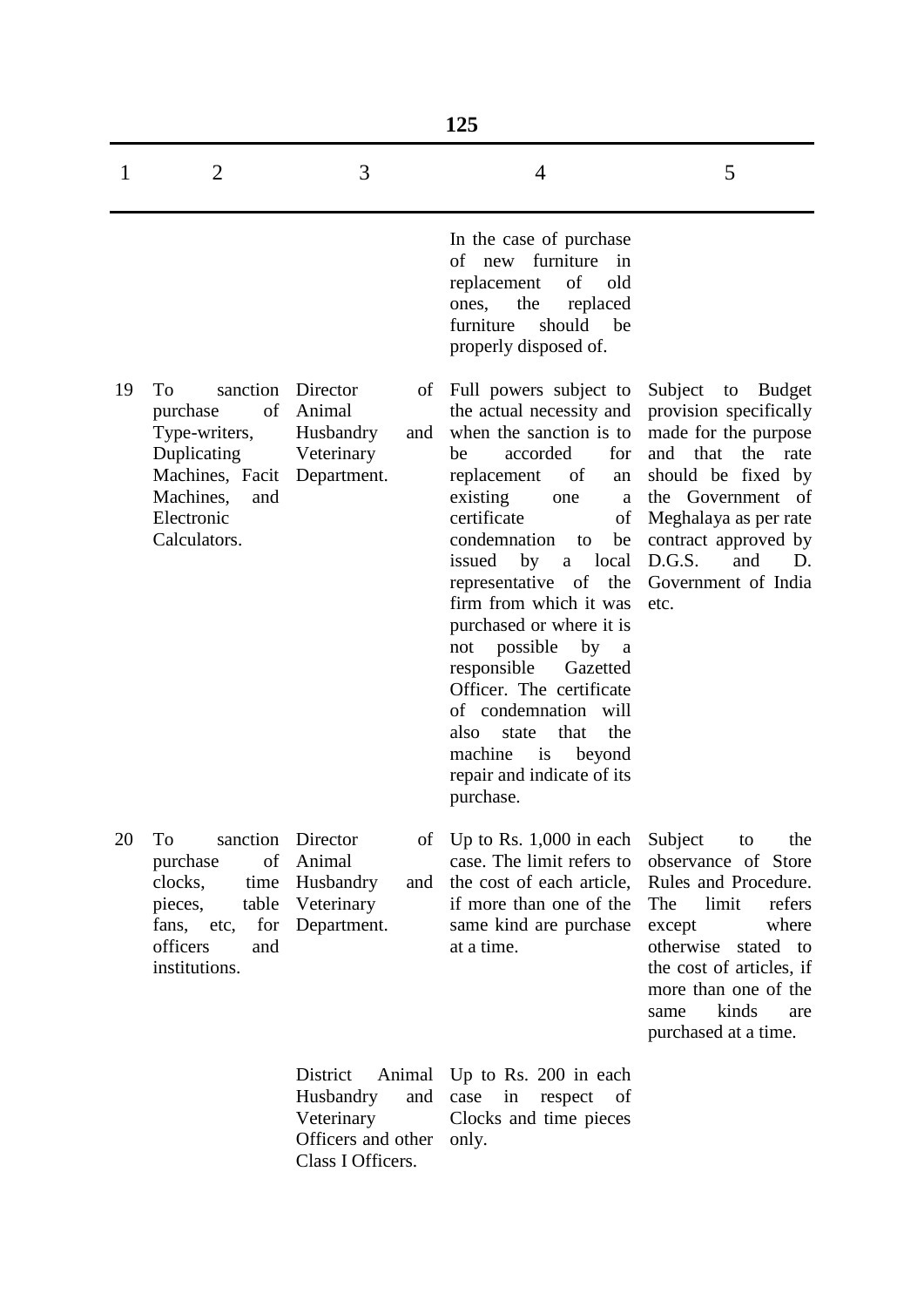| ï<br>۰, |
|---------|
|---------|

| 1  | $\overline{2}$                                                                                                                                                               | 3                                                                                                                                                                                                | $\overline{4}$                                                                                                                                                                                                                      | 5                                                                                                                                                                                                                    |  |
|----|------------------------------------------------------------------------------------------------------------------------------------------------------------------------------|--------------------------------------------------------------------------------------------------------------------------------------------------------------------------------------------------|-------------------------------------------------------------------------------------------------------------------------------------------------------------------------------------------------------------------------------------|----------------------------------------------------------------------------------------------------------------------------------------------------------------------------------------------------------------------|--|
| 21 | To<br>sanction<br>of<br>disposal<br>unserviceable<br>stores, livestock<br>and furniture, etc.                                                                                | Director of Animal Full powers.<br>Husbandry<br>and<br>Veterinary<br>Department.<br><b>District</b><br>Animal<br>Husbandry<br>and<br>Officers<br>Veterinary<br>and other<br>Class I<br>Officers. | The extent of book<br>value up to Rs. 100 in<br>each case.                                                                                                                                                                          | Provided<br>the<br>is<br>proposal<br>initiated/submitted<br>as per Meghalaya<br>Financial<br>Rules<br>$15-A$<br>Form<br>and<br>subject<br>also<br>to<br>such stores being<br>disposed<br>of<br>by<br>public auction. |  |
| 22 | To<br>sanction<br>of<br>disposal<br>surplus stock of<br>seeds, plants and<br>grass slips by sale<br>at reduced rate.                                                         | Director of Animal<br>Husbandry<br>and<br>Veterinary<br>Department.                                                                                                                              | Up to Rs. $500$ loss for<br>each farm in a year.<br>Loss for this purpose<br>will mean the amount<br>by which the expected<br>sale proceed by sale at<br>reduced rates fall short<br>of the book value of<br>the stock disposed of. | Subject<br>the<br>to<br>surplus<br>stock<br>being<br>sold<br>by<br>public auction.                                                                                                                                   |  |
|    |                                                                                                                                                                              | District<br>Animal<br>Husbandry<br>and<br>Veterinary<br><b>Officers</b><br>and other<br>Class I<br>Officers.                                                                                     | Up to Rs. $100$ loss for<br>each farm in a year.                                                                                                                                                                                    |                                                                                                                                                                                                                      |  |
|    |                                                                                                                                                                              | Sub-Divisional<br>Animal<br>and<br>Veterinary<br>Officers<br>and other<br>Officers,<br>Class<br>$\mathbf{I}$<br>functioning as head<br>of office.                                                | Up to Rs. 50 loss for<br>Husbandry each farm in a year.                                                                                                                                                                             |                                                                                                                                                                                                                      |  |
| 23 | To fix the sale<br>price of Milk and<br>Milk<br>products,<br>poultry eggs, etc.<br>and other produce<br>of livestock and<br>other forms<br>as<br>also livestock and<br>bird. | Director of Animal<br>Husbandry<br>and<br>Veterinary<br>Department.                                                                                                                              | Full power subject to<br>the condition that the<br>price so fixed does not<br>fall below the cost of<br>production<br>inclusive<br>of<br>handling/dealers<br>commission, etc.                                                       | Director<br>The<br>should how ever<br>try to fix prices so<br>as to leave a profit<br>of at least 5 per<br>cent over the cost<br>of production.                                                                      |  |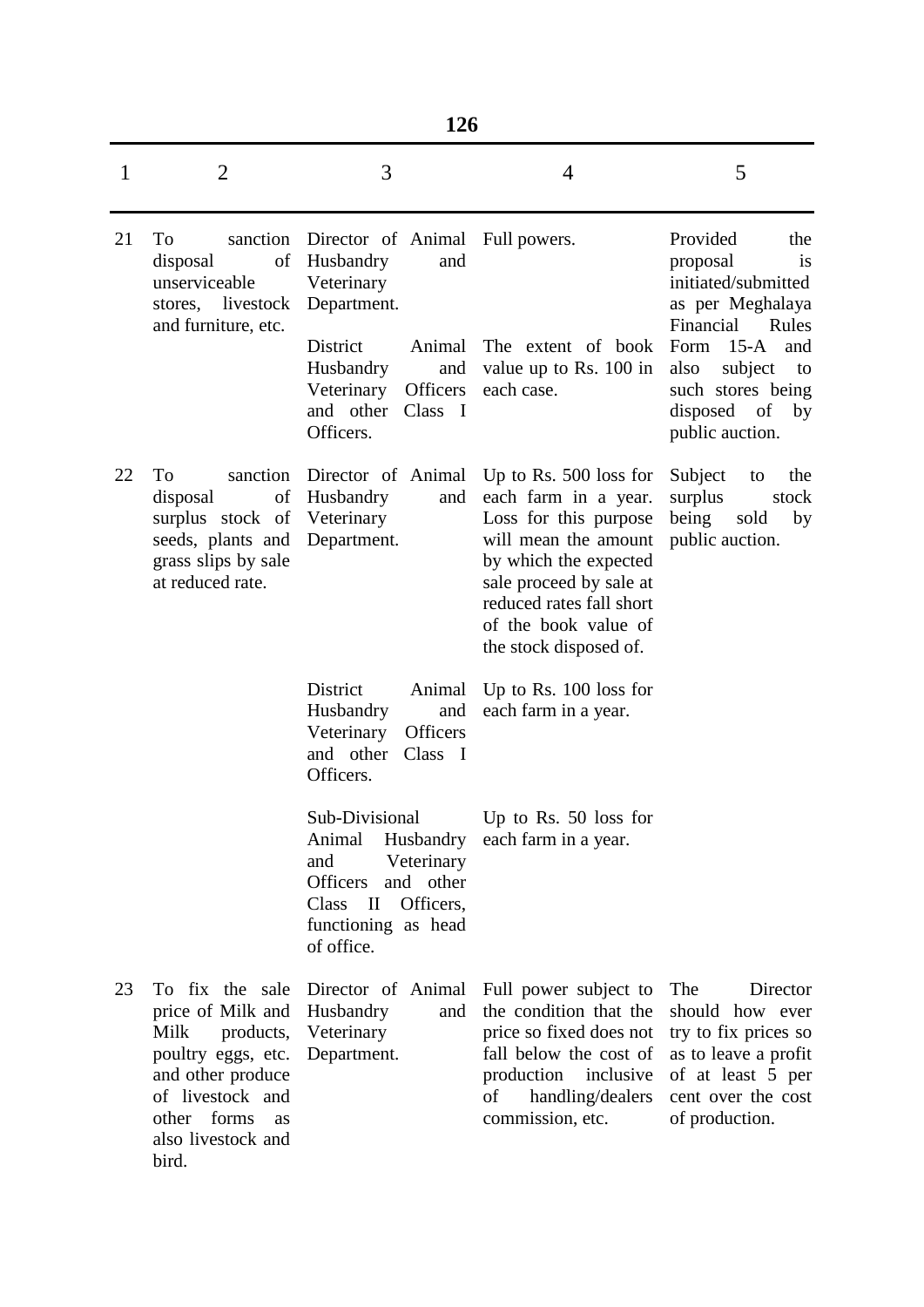|    | 127                                                                                                                                                                                                                                                                                      |                                                                             |                                                      |                                                                                                                                                                                                                                                                                                                                                                                                                                                                                                                                                                                     |  |  |
|----|------------------------------------------------------------------------------------------------------------------------------------------------------------------------------------------------------------------------------------------------------------------------------------------|-----------------------------------------------------------------------------|------------------------------------------------------|-------------------------------------------------------------------------------------------------------------------------------------------------------------------------------------------------------------------------------------------------------------------------------------------------------------------------------------------------------------------------------------------------------------------------------------------------------------------------------------------------------------------------------------------------------------------------------------|--|--|
| 1  | $\overline{2}$                                                                                                                                                                                                                                                                           | 3                                                                           | 4                                                    | 5                                                                                                                                                                                                                                                                                                                                                                                                                                                                                                                                                                                   |  |  |
| 24 | To write off the value<br>irrecoverable of stores<br>(including furniture)<br>livestock or public<br>money lost by fraud or<br>negligence<br><b>or</b><br>individual<br>other<br><sub>or</sub><br>including<br>causes<br>irrecoverable dues to<br>Government<br>and<br>interest thereon. | Director<br>of<br>Animal<br>Husbandry and<br>Veterinary<br>Department.      | Up<br>Rs.<br>to<br>$1,000$ in<br>any<br>single case. | Provided<br>that<br>the<br>circumstances leading<br>to<br>the loss are reported to the<br>Government with proposed<br>auction against persons at<br>fault.                                                                                                                                                                                                                                                                                                                                                                                                                          |  |  |
| 25 | To write off/value of<br>unserviceable<br>stores<br>(including livestock)<br>and furniture.                                                                                                                                                                                              | Director<br>of<br>Animal<br>Husbandry and<br>Veterinary<br>Department.      | Full powers.                                         | This power will release<br>the<br>difference<br>only<br>to<br>between the book value and<br>the sale proceeds realised<br>by sale in public auction. In<br>where<br>the<br>stores<br>case<br>cannot be disposed of by<br>and<br>such<br>sale<br>stores<br>becoming<br>completely<br>will<br>useless this<br>be<br>destroyed in presence of<br>two Gazetted Officers who<br>will certify that the stores<br>being completely useless<br>has been destroyed in their<br>presence on a particular<br>date (to be recorded) and<br>thereupon the full book<br>value may be written off. |  |  |
|    |                                                                                                                                                                                                                                                                                          | District<br>Animal<br>Husbandry and<br>Veterinary<br><b>Officers</b><br>and | Up to Rs. $100$<br>in each case.                     |                                                                                                                                                                                                                                                                                                                                                                                                                                                                                                                                                                                     |  |  |

other Class I

functioning as head of Office.

**Officers**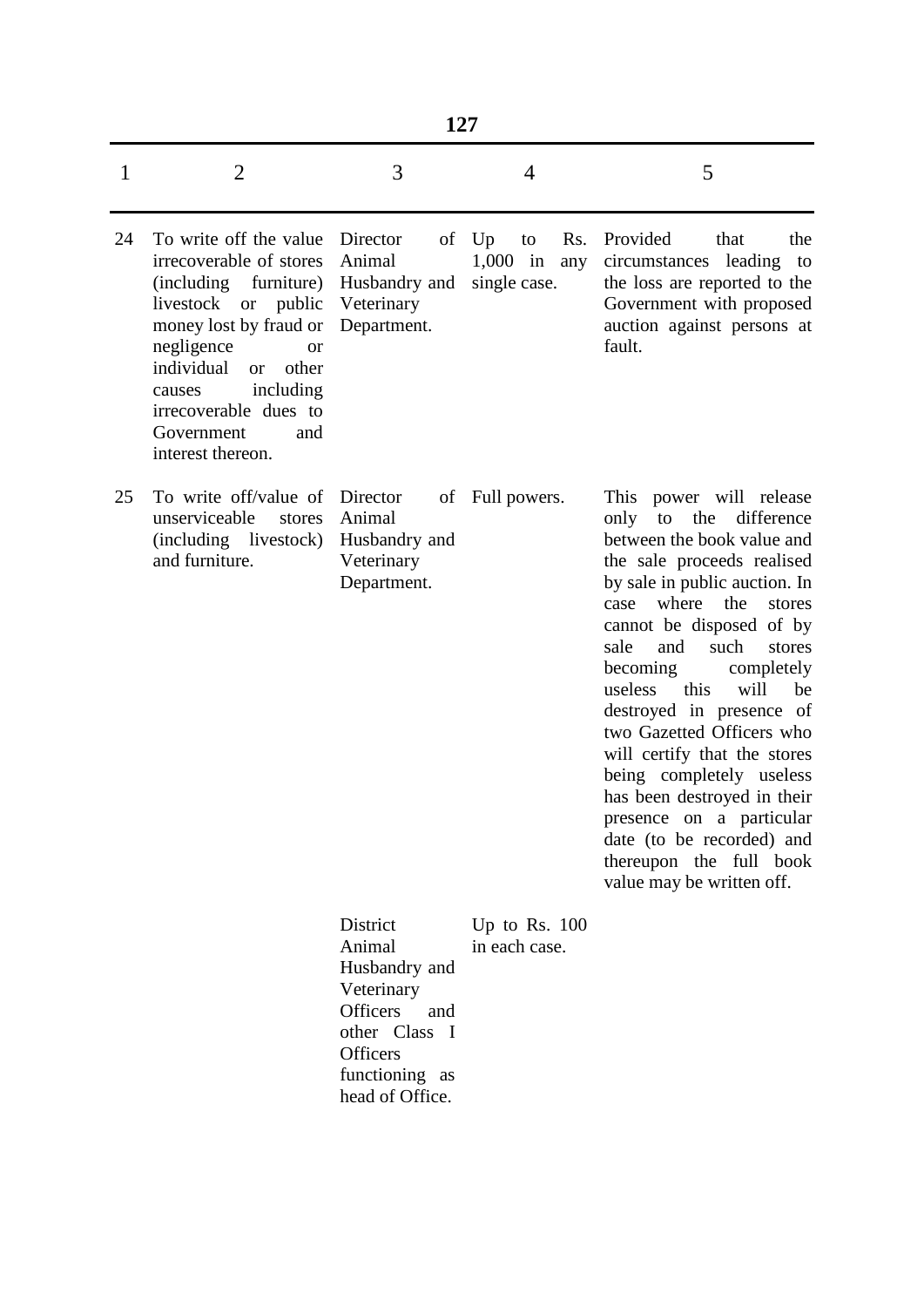| 1  | $\overline{2}$                                                                                                                                                                                                                                                                                                                                                                                                                | 3                                                                                                                                                     | $\overline{4}$                                                                                                                                                                           | 5                                                                                                          |
|----|-------------------------------------------------------------------------------------------------------------------------------------------------------------------------------------------------------------------------------------------------------------------------------------------------------------------------------------------------------------------------------------------------------------------------------|-------------------------------------------------------------------------------------------------------------------------------------------------------|------------------------------------------------------------------------------------------------------------------------------------------------------------------------------------------|------------------------------------------------------------------------------------------------------------|
| 26 | To write off loses arising from<br>of<br>including<br>any<br>stores<br>machinery,<br>implements,<br>livestock,<br>Miscellaneous<br>articles, etc. drainage in plants<br>and grafts, losses due to<br>thefts, shortage due to transit<br>and weights losses due to<br>break age, accident etc., losses<br>due to usual occurrence, for<br>example, damage by weavils,<br>rats, white ants, rain as also<br>natural calamities. | Director<br>Animal<br>Husbandry<br>and<br>Veterinary<br>Department.                                                                                   | of Up to Rs1000 in<br>each case.                                                                                                                                                         | Provided<br>that<br>the<br>circumstances<br>leading to the<br>loss as reported<br>the<br>to<br>Government. |
| 27 | To sanction expenditure in<br>connection with Exhibition,<br>shows and fairs.                                                                                                                                                                                                                                                                                                                                                 | Director<br>of<br>Animal<br>Husbandry<br>and<br>Veterinary<br>Department.                                                                             | $(1)$ Up to<br>Rs.<br>$5,000$ in each<br>case of those<br>organised at<br><b>State</b><br>the<br>level.<br>$(2)$ Up<br>to<br>Rs.<br>$2,000$ in each<br>in<br>all<br>case<br>other cases. | Subject<br>to<br>budget<br>provision.                                                                      |
|    |                                                                                                                                                                                                                                                                                                                                                                                                                               | District Animal<br>Husbandry<br>and<br>Veterinary<br>Officers<br>and<br>other Class<br>- T<br><b>Officers</b><br>functioning<br>as<br>head of Office. | Up to Rs. $500$<br>annually.                                                                                                                                                             |                                                                                                            |
| 28 | To sanction expenditure on<br>demonstration of implements,<br>improved livestock etc.                                                                                                                                                                                                                                                                                                                                         | Director<br>of<br>Animal<br>Husbandry<br>and<br>Veterinary<br>Department.                                                                             | Full powers.                                                                                                                                                                             | Subject to the<br>provision in the<br>sanctioned<br>scheme.                                                |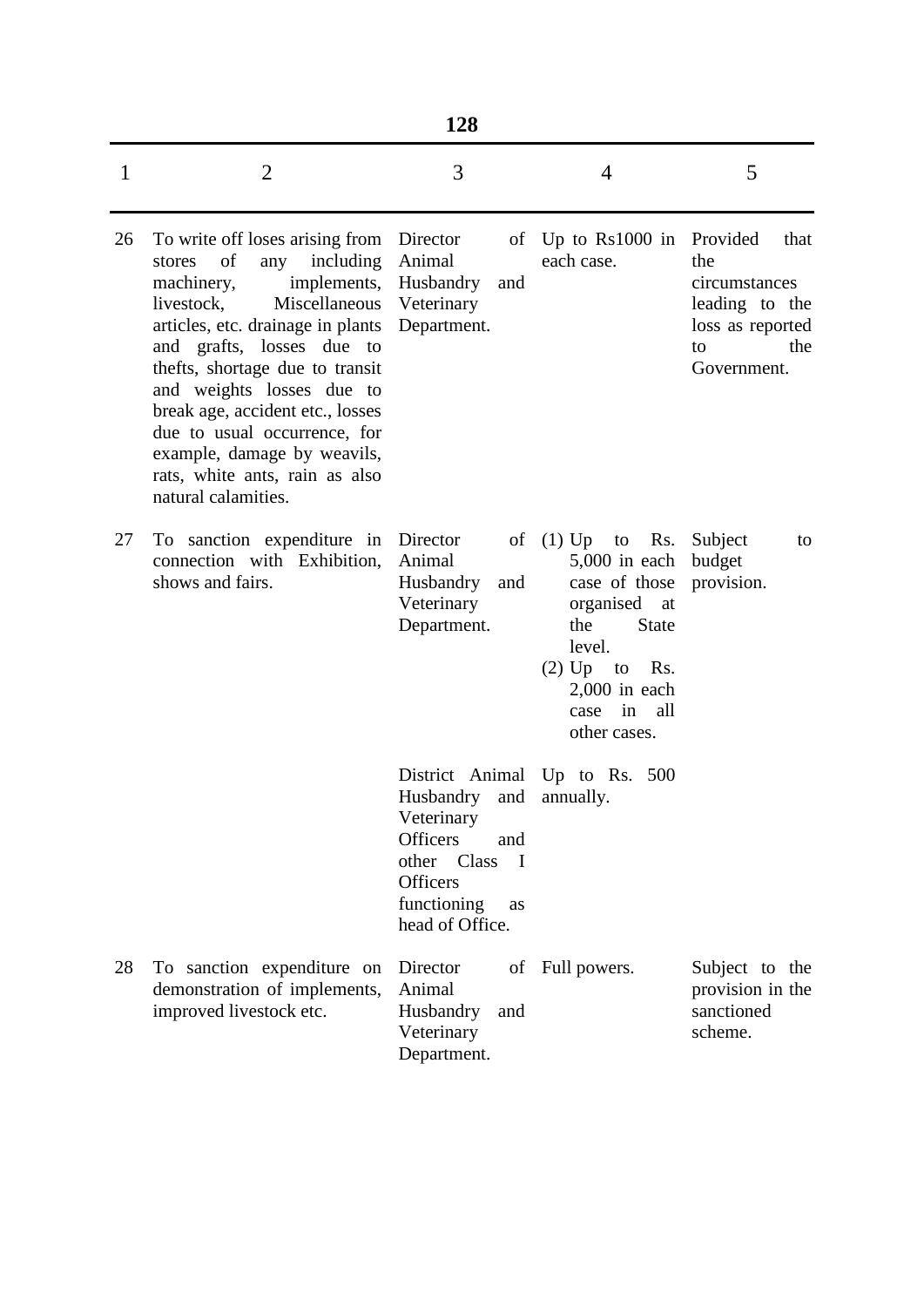|    |                                                                                                                                                                                                                                                                        | 3                                      |                                                                                                                                                                                                                                                                     |
|----|------------------------------------------------------------------------------------------------------------------------------------------------------------------------------------------------------------------------------------------------------------------------|----------------------------------------|---------------------------------------------------------------------------------------------------------------------------------------------------------------------------------------------------------------------------------------------------------------------|
| 29 | Award<br>Scholarship/Stipends Husbandry<br>tenable in India and Veterinary<br>sanction other Department.<br>ancillary expenses<br>equipment<br>such,<br>allowances, tuition<br>fees, book grants,<br>etc, to the stipendary<br>scholarship<br><sub>or</sub><br>holder. | Director of Animal Full powers.<br>and | Subject to<br>budget<br>provision and the rules<br>and orders of the<br>Department or under<br>any scheme approved<br>Finance<br>by<br>Department. The rate<br>stipends<br>of<br>scholarships and other<br>expenses should be<br>approved by Finance<br>Department. |

**129**

| Serial<br>No. | Nature of power                             | Authority                            | <b>Extent of Power</b> | General Condition, if<br>any                                                                                                |
|---------------|---------------------------------------------|--------------------------------------|------------------------|-----------------------------------------------------------------------------------------------------------------------------|
|               | 2                                           | 3                                    | 4                      |                                                                                                                             |
|               | grants-in-<br>Sanction<br>aid to societies. | Registrar<br>operative<br>Societies. | Co- Up to Rs. $500$    | Subject<br>to<br>Departmental<br>Rules<br>and orders and any<br>special order passed<br>from time to time by<br>Government. |

# **CO-OPERATIVE DEPARTMENT**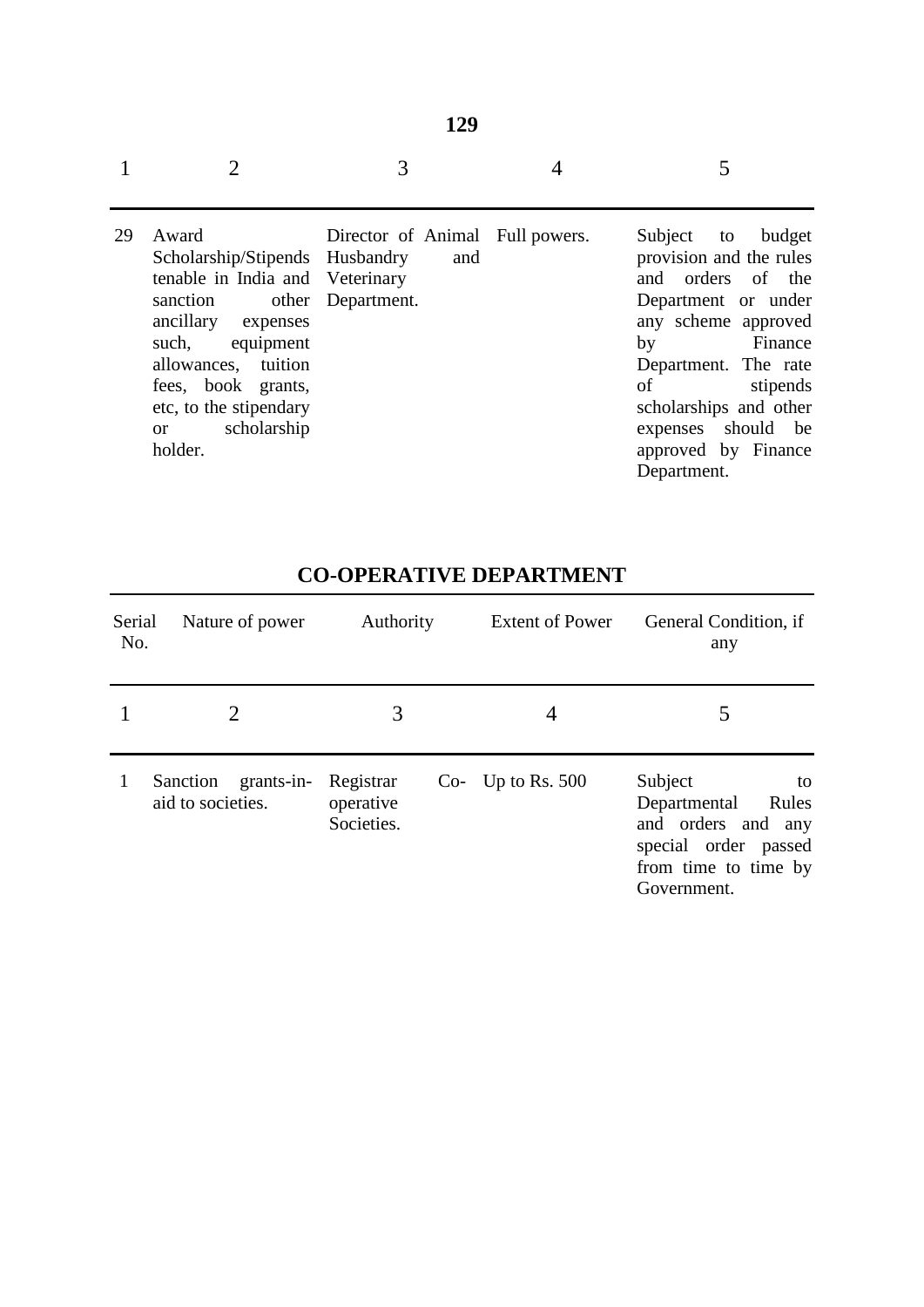### **130**

| Serial<br>No.  | Nature of power                                                                  | Authority                             | <b>Extent of Power</b>                                  | General Condition, if<br>any                                                                                                                                                                 |
|----------------|----------------------------------------------------------------------------------|---------------------------------------|---------------------------------------------------------|----------------------------------------------------------------------------------------------------------------------------------------------------------------------------------------------|
| 1              | $\overline{2}$                                                                   | 3                                     | 4                                                       | 5                                                                                                                                                                                            |
| 1              | To Grant Industrial<br>loans.                                                    | Director<br>Industries,<br>Meghalaya. | Loans<br>of<br>not<br>exceeding<br>Rs.<br>1,000         | On<br>the<br>personal<br>of<br>security<br>the<br>borrower,<br>with<br><b>or</b><br>without a surety<br><sub>or</sub><br>sureties subject to such<br>rules<br>as<br>may<br>by<br>prescribed. |
| $\overline{2}$ | Contribution<br>to<br>industrial exhibitions<br>and fairs.                       | Do.                                   | Up to Rs. $500$ for<br>exhibition<br>each<br>and fairs. | Subject<br>budget<br>to<br>provisions.                                                                                                                                                       |
| 3              | Incur expenditure in<br>connection<br>with<br>exhibitions<br>shows<br>and fairs. | Do.                                   | $(1)$ Up<br>to<br>1,000                                 | Rs. In case of exhibitions,<br>fairs<br>and<br>show<br>organised on<br>State-<br>wise basis.                                                                                                 |
|                |                                                                                  |                                       | $(2)$ Up to Rs. 250                                     | In case of District and<br>local exhibition, fairs<br>and shows.                                                                                                                             |

### **INDUSTRIES DEPARTMENT**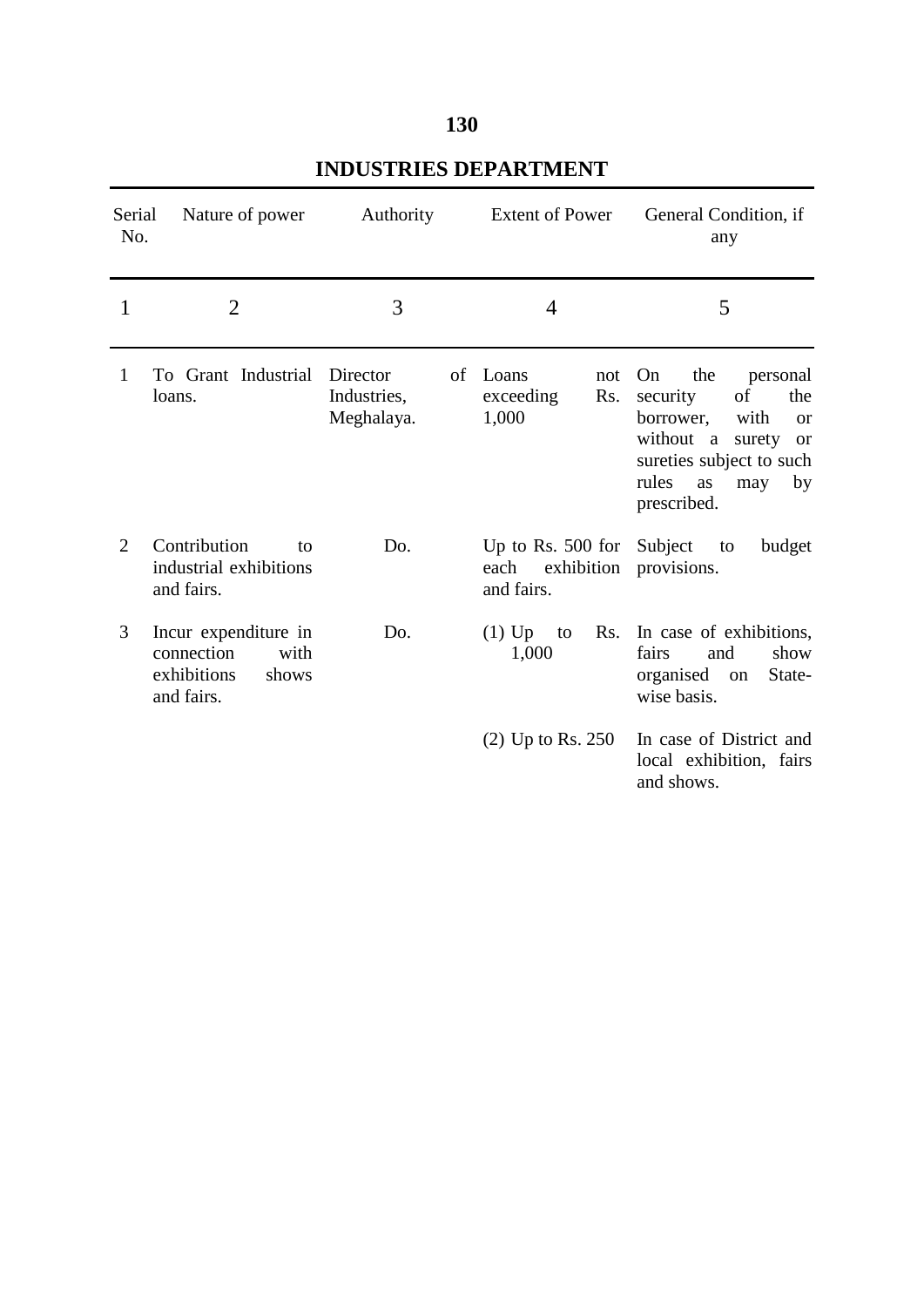### **131**

| Serial<br>No.  | Nature of<br>power                                            | Authority                                                                                                              | <b>Extent of Power</b>                                                                                                                                         | General Condition, if any                                                                                                                                                                                                                                                                                                                                                                             |
|----------------|---------------------------------------------------------------|------------------------------------------------------------------------------------------------------------------------|----------------------------------------------------------------------------------------------------------------------------------------------------------------|-------------------------------------------------------------------------------------------------------------------------------------------------------------------------------------------------------------------------------------------------------------------------------------------------------------------------------------------------------------------------------------------------------|
| $\mathbf{1}$   | $\overline{2}$                                                | 3                                                                                                                      | $\overline{4}$                                                                                                                                                 | 5                                                                                                                                                                                                                                                                                                                                                                                                     |
| $\mathbf{1}$   | To<br>grant<br>Industrial<br>Loans                            | Director<br>of<br>Sericulture<br>and<br>Weaving<br><b>or</b><br>Deputy Director<br>of<br>sericulture<br>Weaving<br>and | $(1)$ Loan<br>above<br>Rs. 2,500 but<br>not exceeding<br>Rs. 5,000 to<br>applicants<br>in<br>general.                                                          | Subject to Rules.                                                                                                                                                                                                                                                                                                                                                                                     |
|                |                                                               | when authorised<br>by the Director<br>Sericulture<br>of<br>and Weaving.                                                | $(2)$ Loan up<br>to<br>Rs. 7,500<br>to<br>Political<br><b>Suffers</b><br>subject to the<br>recommendati<br>on of Cottage<br>Industries<br>(Advisory<br>Board). | Subject to Rules.                                                                                                                                                                                                                                                                                                                                                                                     |
| $\overline{2}$ | To<br>sanction<br>grants-in-aids.                             | Do.                                                                                                                    | Up to Rs. $500$ to<br>Weaving,<br>each<br>$Co-$<br>and<br>rarer<br>operative<br>Weaving Society.                                                               |                                                                                                                                                                                                                                                                                                                                                                                                       |
| 3              | To<br>sanction<br>Scholarships<br>for Industrial<br>training. | Do.                                                                                                                    | Full powers.                                                                                                                                                   | Subject to annual allotment<br>in this budget and to the<br>limit of Rs. 500 in any<br>individual<br>The<br>(case).<br>Director can sanction<br>and<br>extend if necessary,<br>the<br>tenure of such Scholarships<br>condition<br>that<br>on<br>Scholarships shall not be<br>granted for new purposes or<br>forms of training save with<br>of<br>the<br>sanction<br>the<br>administrative Department. |

### **SERICULTURE AND WEAVING DEPARTMENT**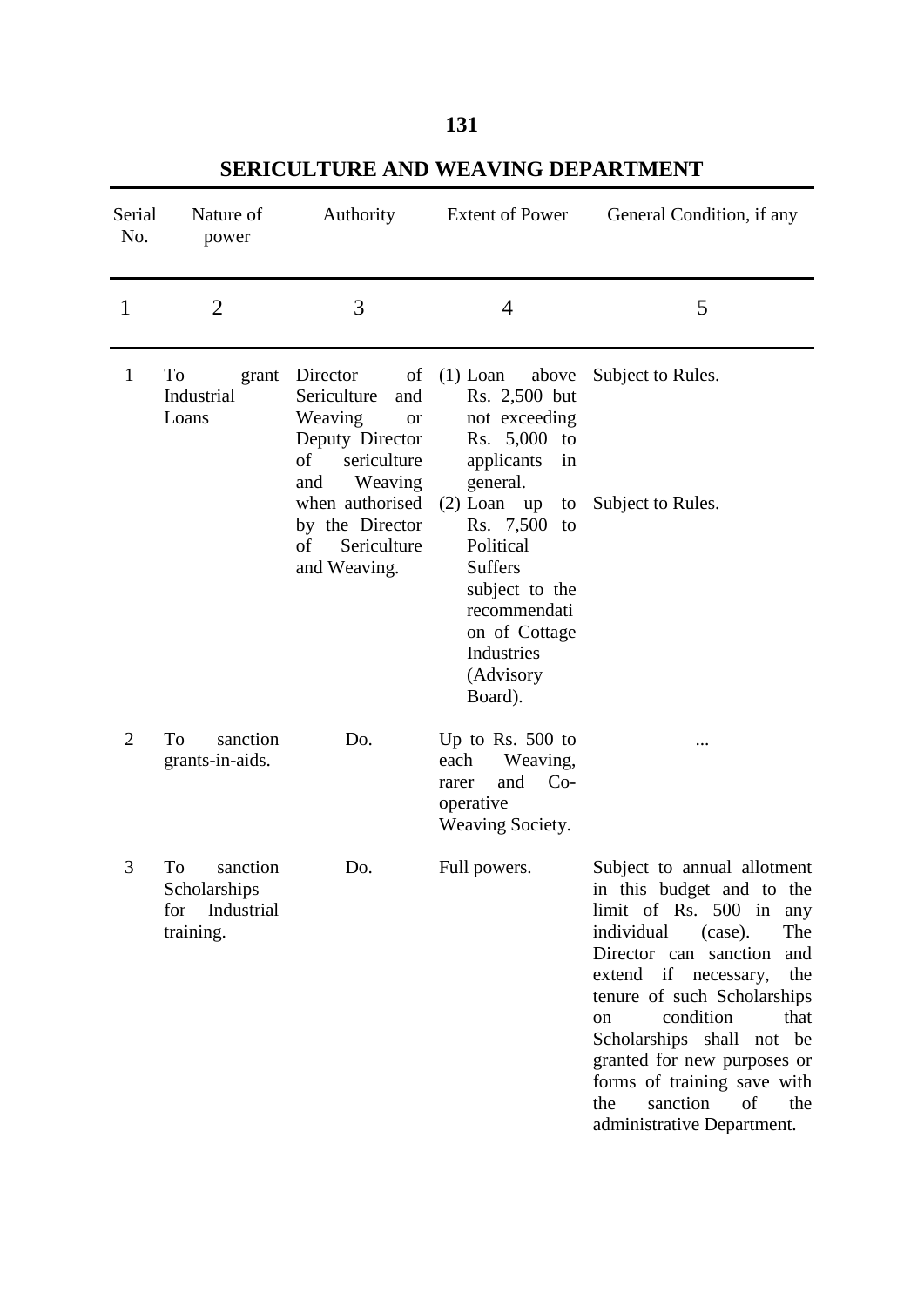| $\mathbf{1}$ | $\overline{2}$                                                                                                                               | 3                                                                              | 4                                             | 5                                                                                                                                                                                                                                                                                                                                                                             |
|--------------|----------------------------------------------------------------------------------------------------------------------------------------------|--------------------------------------------------------------------------------|-----------------------------------------------|-------------------------------------------------------------------------------------------------------------------------------------------------------------------------------------------------------------------------------------------------------------------------------------------------------------------------------------------------------------------------------|
| 4            | To sanction charges of<br>Common Rooms of<br>Training Institution.                                                                           | Do.                                                                            | Up to Rs. $250$                               | Subject to provision in<br>Budget.                                                                                                                                                                                                                                                                                                                                            |
| 5            | Sanction<br>items<br>on<br>Capital<br>expenditure<br>(excluding purchase)<br>of live stock stores,<br>tools<br>and<br>plants,<br>furniture). | Director<br>Sericulture<br>and<br>Weaving.                                     | of Up to<br>5,000 in each provision.<br>case. | Rs. Subject<br>budget<br>to                                                                                                                                                                                                                                                                                                                                                   |
| 6            | Sanction expenditure<br>contingencies—<br>on<br>Purchase<br>of<br>tools,<br>plants, manure, etc.,                                            | (a) Deputy<br>Director<br>Sericulture<br>and Weaving.                          | of in each case.                              | Up to Rs. 250 Subject to the condition<br>laid down in Sl. $5(1)$ of<br>Schedule II.                                                                                                                                                                                                                                                                                          |
|              | and other Stroes in<br>India<br>(excluding)<br>livestock).                                                                                   | (b) District<br>cultural<br>Officer<br>and<br>District<br>Handloom<br>Officer. | Seri Up to Rs. 250<br>in each case.           | Do.                                                                                                                                                                                                                                                                                                                                                                           |
|              |                                                                                                                                              | (c) Seri cultural Up to Rs. 250<br>Research<br>Officer                         | in each case.                                 | Do.                                                                                                                                                                                                                                                                                                                                                                           |
| 7            | irrecoverable value of of Sericulture. any single not disclose.<br>Silk<br>Worm,<br>seeds,<br>eggs etc.                                      |                                                                                | case.                                         | Writing off of the Deputy Director Up to Rs. 50 in Provided the loss does<br>$(1)$ A defect of system<br>the amendment of<br>which requires<br>${\rm an}$<br>order<br>of<br>higher<br>authority.<br>(2) A serious negligence<br>on the part of some<br>officer, or officers<br>which might call for<br>disciplinary<br>action<br>requiring the orders<br>of higher authority. |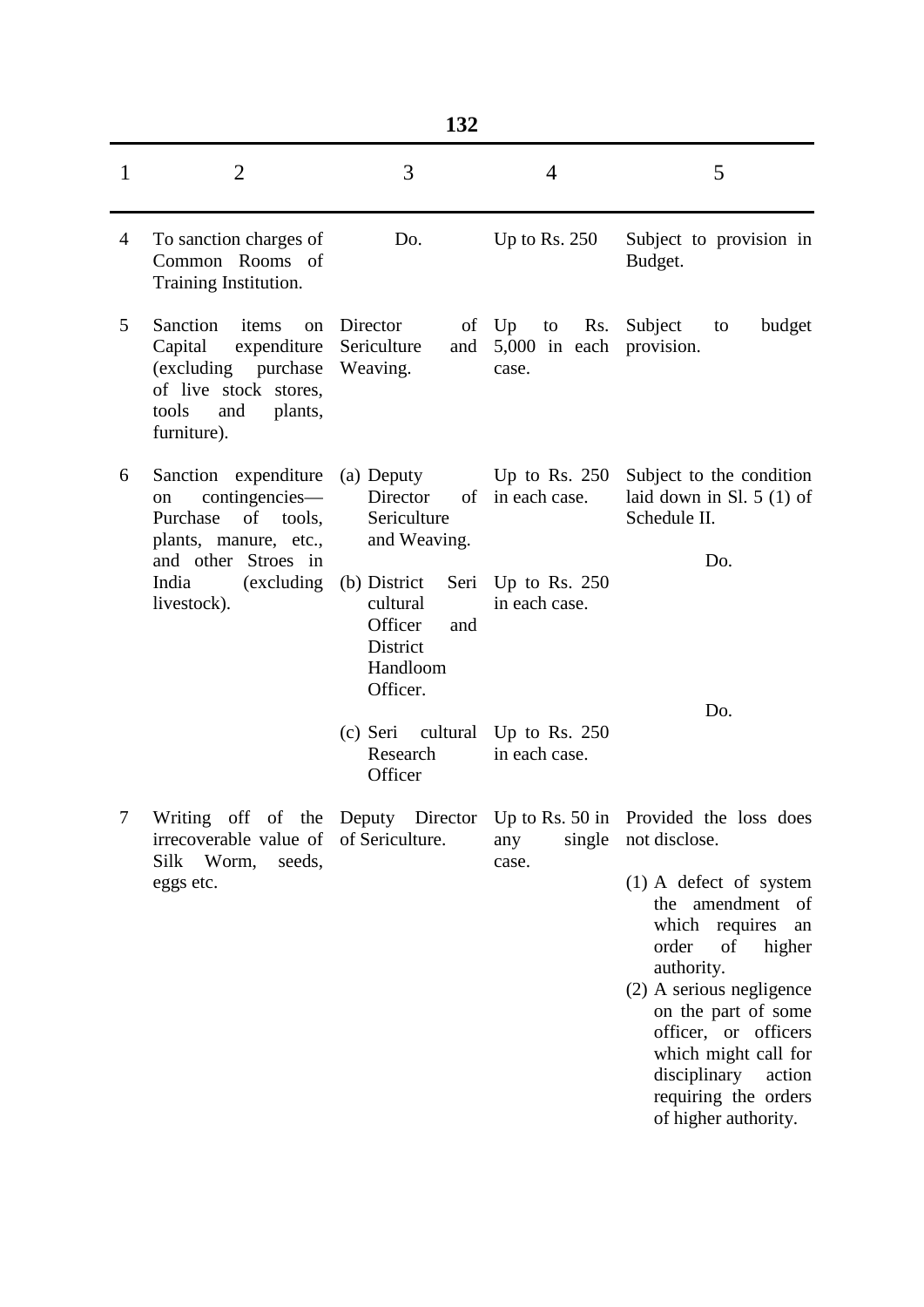| ۰,<br>۰.<br>M.<br>- |
|---------------------|

|  | $1$ 2 3 4 5 |  |
|--|-------------|--|
|  |             |  |

8 Power to sanction Assistant Director Up to Rs. 500 in Subject to Budget expenditure contingencies for his own officer, weaving officers or institutions— Purchase of tools, plants, manure etc., & other stores in India (excluding livestock). of Weaving. each case. provision and observance of rules for the purpose.

| Serial<br>No. | Nature of power                                                                                                                               | Authority                           |                | Extent of Power General Condition, if<br>any                                              |
|---------------|-----------------------------------------------------------------------------------------------------------------------------------------------|-------------------------------------|----------------|-------------------------------------------------------------------------------------------|
| 1             | $\overline{2}$                                                                                                                                | 3                                   | $\overline{4}$ | 5                                                                                         |
| $\mathbf{1}$  | Power to draw salary in<br>of<br>Non-<br>respect<br>Gazetted Officers under<br>for<br>scheme<br>the<br>Intensive Development<br>of Handlooms. | Handloom<br>Development<br>Officer. | Full power.    | Subject<br>budget<br>to<br>provision.                                                     |
| 2             | Power to draw travel<br>expenses in respect of<br>Non-Gazetted Officer<br>under the scheme.                                                   | Do.                                 | Full power.    | Subject<br>budget<br>to<br>provision<br>and<br>observance<br>$\sigma$ f<br>relevant rules |
| 3             | sanction Do.<br>Powers<br>to<br>expenditure<br><sub>on</sub><br>contingencies:--                                                              |                                     | case.          | Rs. 250 in each Subject to observance<br>of rules<br>for<br>the<br>purpose.               |
|               | Purchase<br>of<br>tools,<br>plants, manure, yarn,<br>etc., and other stores in<br>India<br>(excluding)<br>livestock)                          |                                     |                |                                                                                           |

#### **HANDLOOM DEVELOPMENT SCHEME**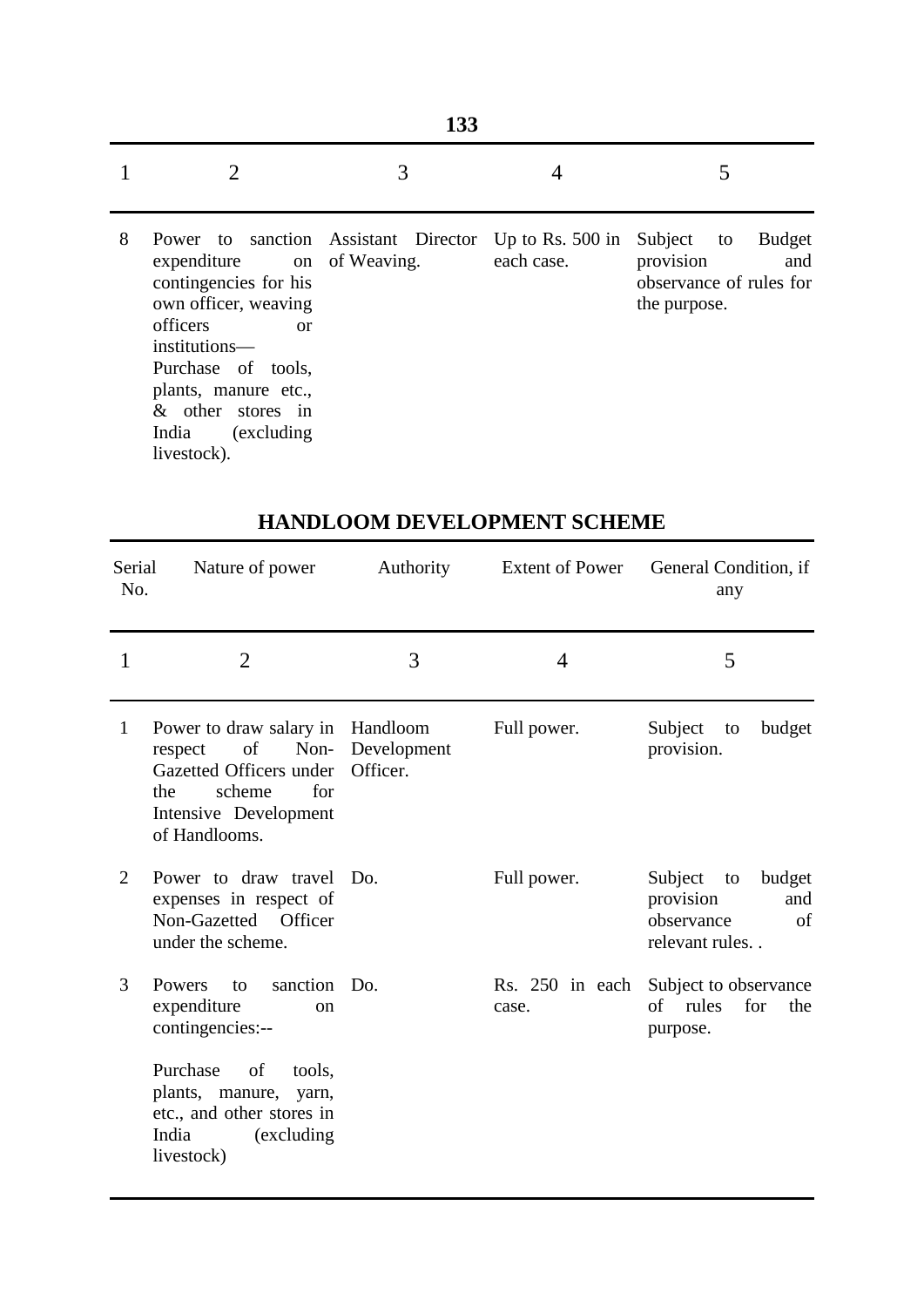| Serial<br>No. | Nature of<br>power                                                                                                                                                                                                                              | Authority | <b>Extent of Power</b> | General Condition, if any                                                                                                                                                                                                                                                                                              |
|---------------|-------------------------------------------------------------------------------------------------------------------------------------------------------------------------------------------------------------------------------------------------|-----------|------------------------|------------------------------------------------------------------------------------------------------------------------------------------------------------------------------------------------------------------------------------------------------------------------------------------------------------------------|
|               | $\overline{2}$                                                                                                                                                                                                                                  | 3         |                        | 5                                                                                                                                                                                                                                                                                                                      |
|               | Refund of fees paid Chief<br>in excess and of fess Inspector<br>paid for inspections<br>which for any reason<br>not due to any fault<br>or omission of the<br>owners of persons<br>of<br>in-charge<br>the<br>boilers, have<br>not<br>been made. | Boilers.  | .<br>of                | Provided under Rule 5 of<br>the Rules framed under<br>section 29 of the Indian<br>Boilers Act, 1923 (V of<br>1923), refunds are applied<br>for within one year from<br>the date of payment. Such<br>refunds due may also be set<br>off<br>of<br>against fees<br>inspections of any other<br>boilers of the same owner. |

### **MISCELLANEOUS DEPARTMENT**

## **DIRECTOR OF INFORMATION AND PUBLICITY**

| Serial<br>No. | Nature of power                                                                         | Authority                     | <b>Extent of Power</b> | General Condition, if<br>any                                                                        |
|---------------|-----------------------------------------------------------------------------------------|-------------------------------|------------------------|-----------------------------------------------------------------------------------------------------|
|               | 2                                                                                       | 3                             | 4                      | 5                                                                                                   |
|               | Incur expenditure in Director<br>with<br>connection<br>Exhibitions, Shows<br>and Fairs. | Information<br>and Publicity. | $(1)$ Up to Rs. 100    | of<br>In<br>each<br>case<br>exhibitions,<br>fairs<br>and<br>shows organised on star-<br>wide basis. |
|               |                                                                                         |                               | $(2)$ Up to Rs. 250    | In case of District and<br>local exhibitions, fairs<br>and shows.                                   |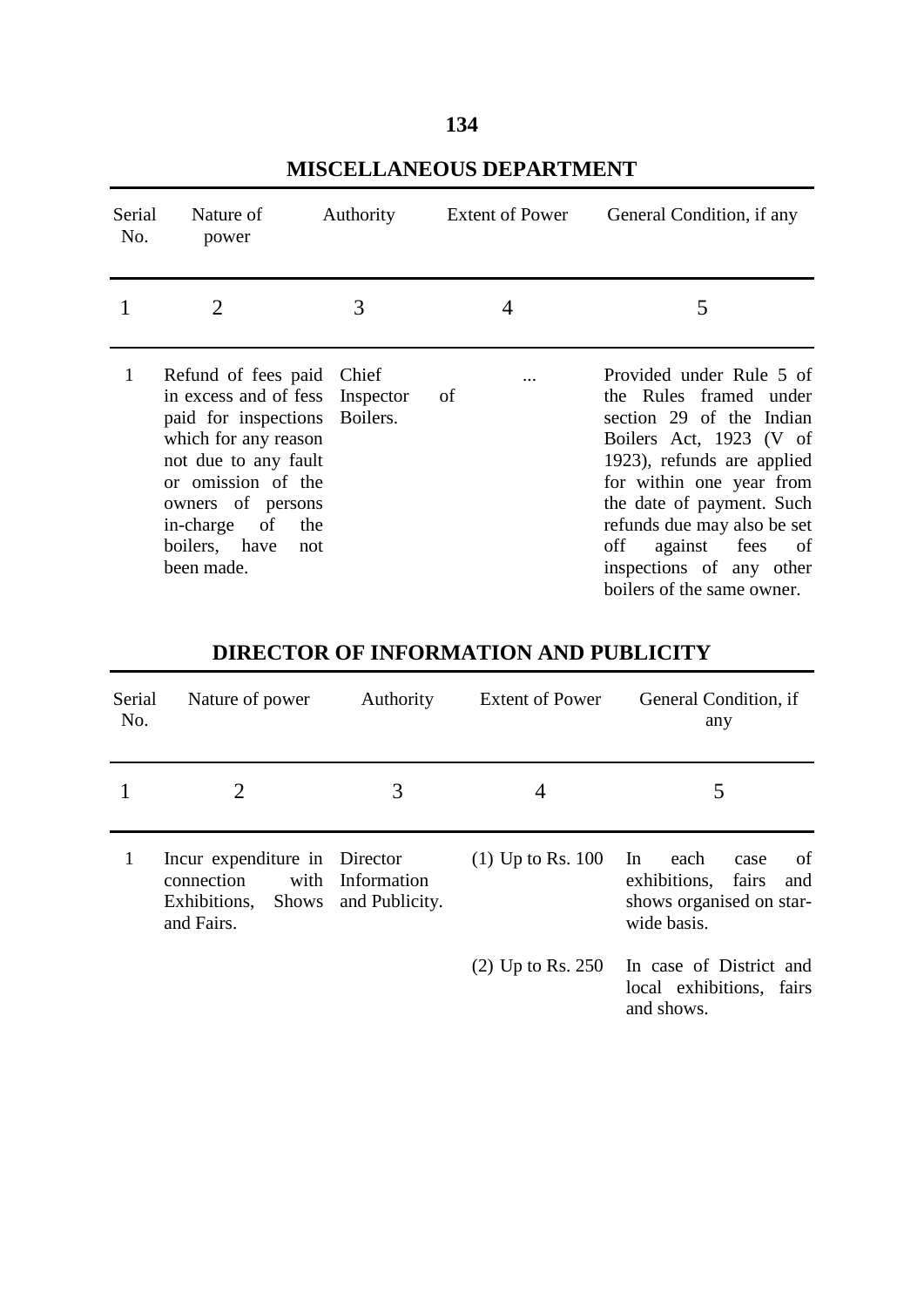| Serial<br>No.  | Nature of power                                                                      | Authority                     | Extent of<br>Power                              | General Condition, if any                                                                                                                                                                                                                                                                                                                                                                                                                                                                            |
|----------------|--------------------------------------------------------------------------------------|-------------------------------|-------------------------------------------------|------------------------------------------------------------------------------------------------------------------------------------------------------------------------------------------------------------------------------------------------------------------------------------------------------------------------------------------------------------------------------------------------------------------------------------------------------------------------------------------------------|
| 1              | 2                                                                                    | 3                             | 4                                               | 5                                                                                                                                                                                                                                                                                                                                                                                                                                                                                                    |
| $\mathbf{1}$   | Local purchase of Administrative<br>Stationery<br>in<br>emergent case.               | Department.                   |                                                 | All<br>articles of stationery<br>which are supplied by the<br>Stationery Store<br>State<br>at<br>Shillong must ordinarily be<br>obtained from their store on<br>indent. When supply from<br>this store is not received due<br>to some reasons or other and<br>it is absolutely necessary to<br>purchase the articles, local<br>purchase may be resorted to<br>by inviting tenders subject to<br>the following scale:-<br>Up to Rs. $50$ in each case<br>subject to the annual limit of<br>Rs. 4,000. |
| $\overline{2}$ | Remit charges for<br>establishment<br>tools and plant on<br>non-Government<br>works. | Do.                           |                                                 | When works outlay does not<br>exceed Rs. 1,000                                                                                                                                                                                                                                                                                                                                                                                                                                                       |
| 3              | Sanction the sale<br>or dismantlement<br>of State buildings.                         | Do.                           | $\cdots$                                        | Provided<br>the book value<br>does not exceed Rs. 40,000                                                                                                                                                                                                                                                                                                                                                                                                                                             |
| 4              | Sanction<br>expenditure<br>works<br>original<br>works.                               | Administrative<br>Department. | Up<br>Rs.<br>to<br>1,00,000<br>in<br>each case. | Subject to budget provision<br>rules<br>relating<br>and<br>to<br>construction laid down in<br>rule 240 and 243 of the<br>P.W.D. Code.                                                                                                                                                                                                                                                                                                                                                                |
| 5              | Sanction<br>expenditure under<br>repairs<br>and<br>suspense.                         | Do.                           | Full power                                      |                                                                                                                                                                                                                                                                                                                                                                                                                                                                                                      |

### **PUBLIC WORKS DEPARTMENT**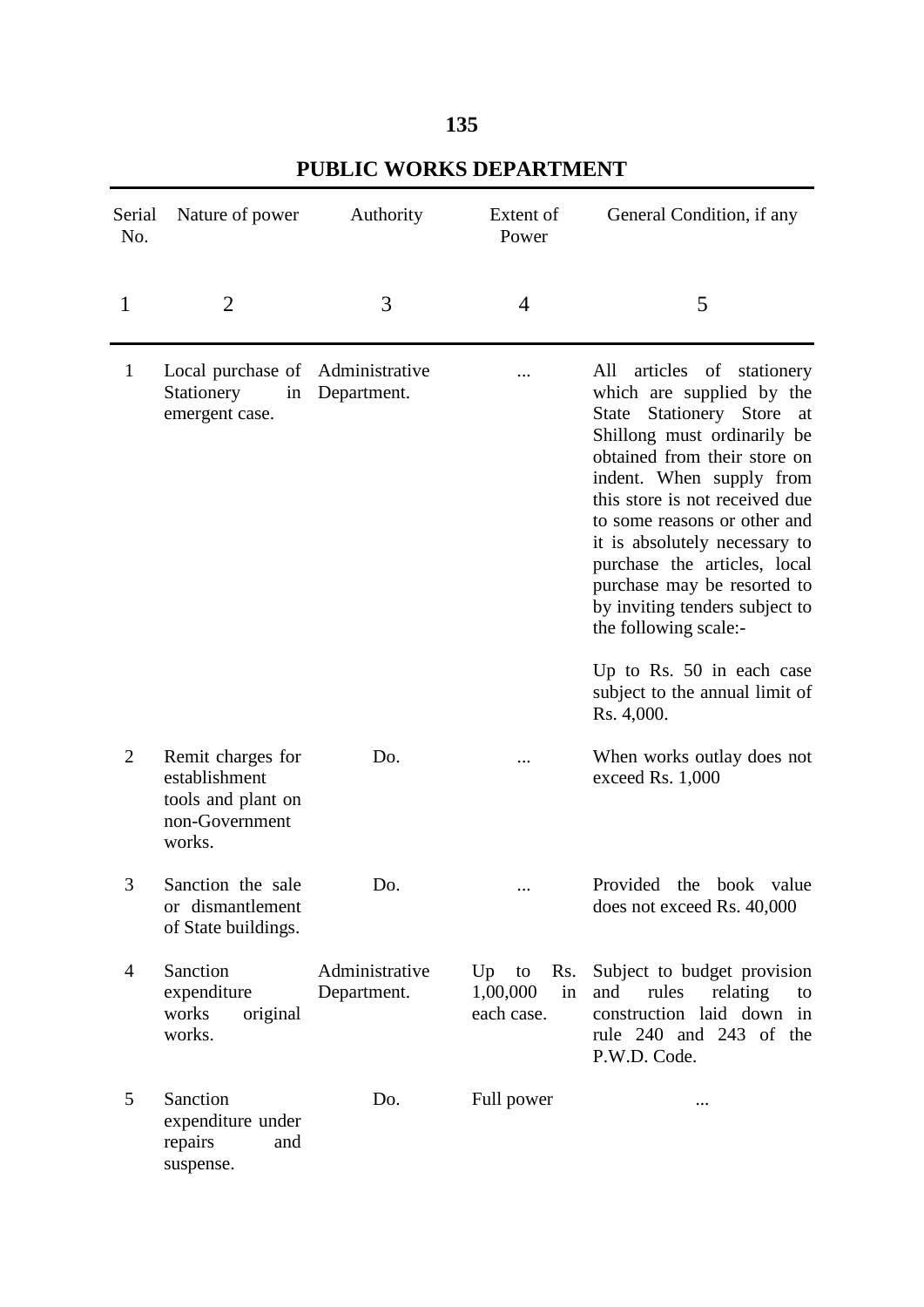| ۹<br>۰.<br>ï<br>۰.<br>v<br>M.<br>- |
|------------------------------------|
|------------------------------------|

|       | 1JV                                                                                                                                                                             |     |                                        |                                                                                                                                                                                                                                                                                                                                                                                                                    |
|-------|---------------------------------------------------------------------------------------------------------------------------------------------------------------------------------|-----|----------------------------------------|--------------------------------------------------------------------------------------------------------------------------------------------------------------------------------------------------------------------------------------------------------------------------------------------------------------------------------------------------------------------------------------------------------------------|
| 1     | $\overline{2}$                                                                                                                                                                  | 3   | $\overline{4}$                         | 5                                                                                                                                                                                                                                                                                                                                                                                                                  |
| 6     | Sanction increases<br>in the reserve stock<br>of a Division.                                                                                                                    | Do. | Full power                             |                                                                                                                                                                                                                                                                                                                                                                                                                    |
| 7     | Undertake<br>deposit<br>works.                                                                                                                                                  | Do. | Full power                             |                                                                                                                                                                                                                                                                                                                                                                                                                    |
| $8\,$ | Purchase,<br>manufacture<br>and<br>dispose of stores<br>and tools and plant.                                                                                                    | Do. | Full power                             | Subject to provision in<br>the Store Rules.                                                                                                                                                                                                                                                                                                                                                                        |
| 9     | Payment<br>of<br>compensation<br>to<br>contractors<br>for<br>unforeseen<br>losses<br>Acts of<br>due to<br>Gods.                                                                 | Do. | Up to Rs. $200$ in<br>any single case. |                                                                                                                                                                                                                                                                                                                                                                                                                    |
| 10    | Writing<br>off<br>the<br>irrecoverable value<br>of stores, or public<br>lost<br>by<br>money<br>fraud<br>the<br><b>or</b><br>negligence<br>of<br>individuals or other<br>causes. | Do. | Up to Rs. $5000$                       | Provided that (1) the<br>loss does not disclose<br>(a) defect of system the<br>amendment of which<br>would<br>require<br>a<br>reference<br>to<br>the<br>Finance Department or<br>(b)<br>serious<br>$\rm{a}$<br>negligence on the part<br>particular<br>of<br>$\mathbf{a}$<br>Government<br>servants<br>which might call for<br>disciplinary<br>action<br>requiring a reference to<br>the<br>Finance<br>Department. |
| 11    | Purchase of Blue<br>printing Ammonia<br>Printing Machines.                                                                                                                      | Do. | Full power                             | Subject to provision in<br>stores Rules.                                                                                                                                                                                                                                                                                                                                                                           |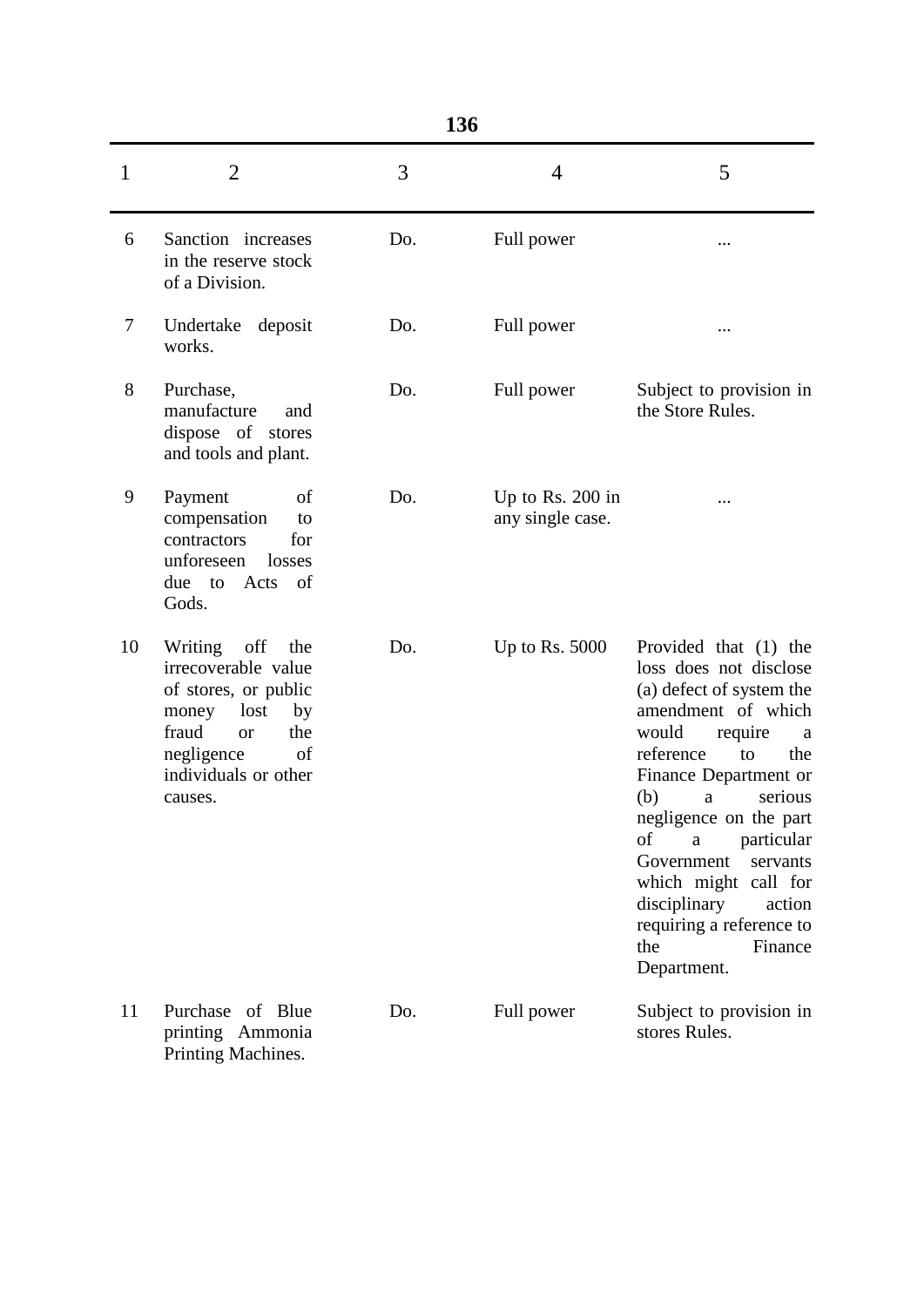## **CHIEF ENGINEER AND OTHER SUBORDINATE AUTHORITIES**

| 1  | 2                                                                                                                                                                                                                                                              | 3                                                                 | 4                                                                   | 5                                                                                                                                                                                                                                                                                                                  |
|----|----------------------------------------------------------------------------------------------------------------------------------------------------------------------------------------------------------------------------------------------------------------|-------------------------------------------------------------------|---------------------------------------------------------------------|--------------------------------------------------------------------------------------------------------------------------------------------------------------------------------------------------------------------------------------------------------------------------------------------------------------------|
| 12 | Waive<br>the rule that<br>establishment<br>works<br>must be employed up<br>on a specific works and<br>determine<br>the<br>to<br>which<br>proportions<br>in<br>the<br>cost<br>of<br>such<br>establishment shall be<br>allocated between the<br>works concerned, | Chief<br>Engineer                                                 | Full power                                                          |                                                                                                                                                                                                                                                                                                                    |
| 13 | Remission and refund<br>of ferry revenue<br>and<br>tolls on<br>roads<br>and<br>bridges.                                                                                                                                                                        | Do.                                                               |                                                                     | Refund of revenue which<br>have become due as a<br>matter of right owing to<br>mistakes in collection,<br>collections being made<br>twice over and to similar<br>causes.                                                                                                                                           |
| 14 | Writing off of the value<br>of any building (borne<br>on the books of the<br>P.W.D.)<br>abandoned<br>dismantled.                                                                                                                                               | Executive<br>Engineers.                                           | Full power                                                          | Subject<br>such<br>to<br>abandonment<br><b>or</b><br>dismantling<br>being<br>authorised by competent<br>authority.                                                                                                                                                                                                 |
| 15 | Writing off of the value<br>of unserviceable stores<br>and tools and plant.                                                                                                                                                                                    | Executive<br>Engineers.                                           | Within<br>their<br>of<br>powers<br>disposal<br>of<br>such articles. | Subject to the approval of<br>Superintending<br>the<br>when<br>Engineer<br>an<br>individual item costs over<br>Rs. 1,000                                                                                                                                                                                           |
| 16 | Writing<br>off<br>of<br>the<br>irrecoverable value of<br><i>(including)</i><br>stores<br>furniture),<br>public<br><b>or</b><br>money lost by fraud or<br>negligence<br>of<br>individuals<br>other<br><sub>or</sub><br>causes.                                  | (a) Superinte<br>nding<br>Engineers<br>(b) Executive<br>Engineers | Up to a limit of<br>Rs. 1,000<br>Up to Rs. $100$                    | Provided the loss does not<br>disclose $(1)$ a defect of<br>system the amendment of<br>which requires the order<br>of higher authority or (2)<br>a serious negligence on<br>the part of some Officers<br>which might possibly call<br>disciplinary<br>action<br>for<br>requiring the order of<br>higher authority. |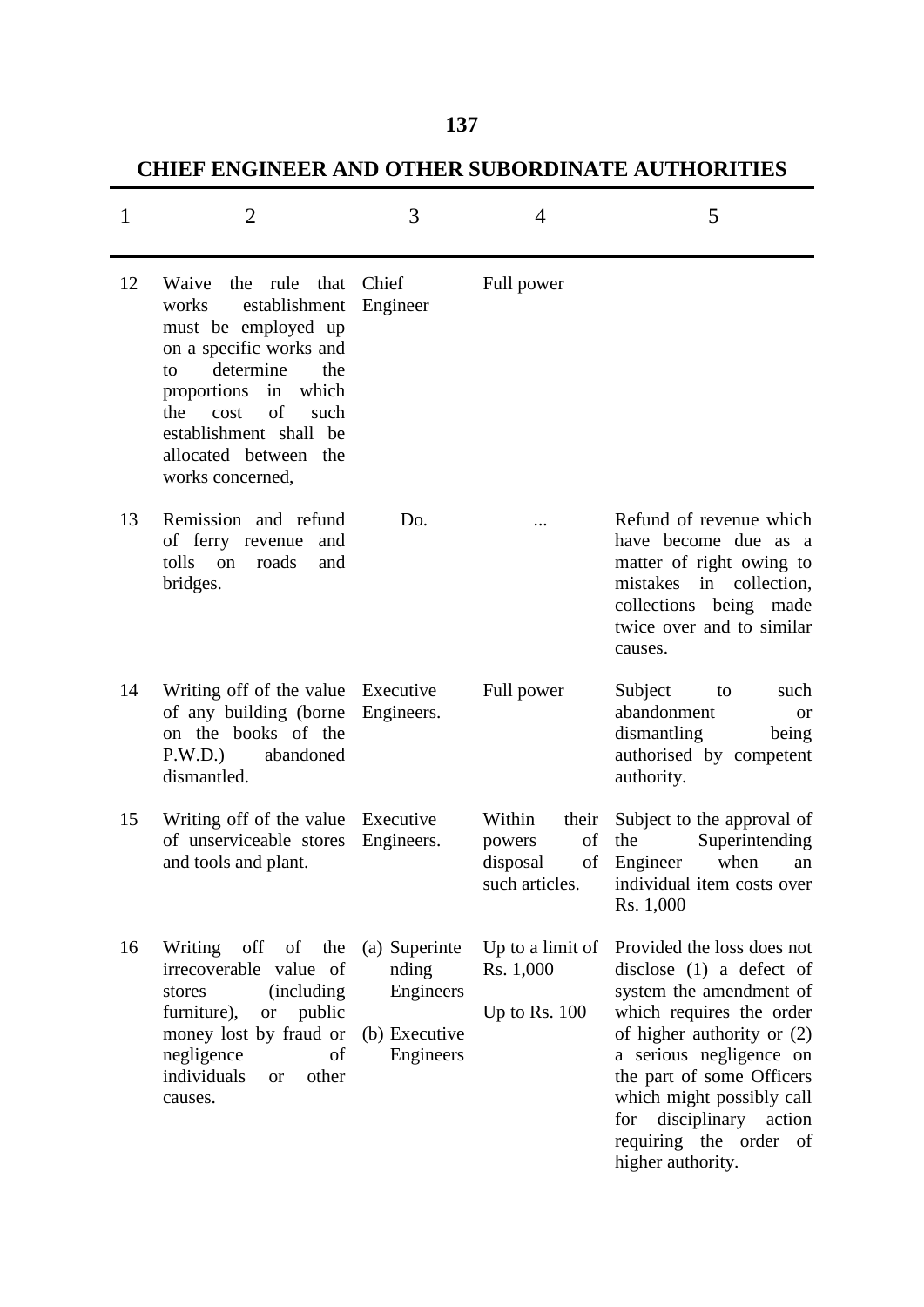| ۰.<br>۰.<br>×<br>۰.<br>.,<br>w<br>- |
|-------------------------------------|
|-------------------------------------|

| 1  | $\overline{2}$                                                                                                             | 3                                   | 4                           | 5                                                                                                                                                                                                                                                                                                                                                                          |
|----|----------------------------------------------------------------------------------------------------------------------------|-------------------------------------|-----------------------------|----------------------------------------------------------------------------------------------------------------------------------------------------------------------------------------------------------------------------------------------------------------------------------------------------------------------------------------------------------------------------|
| 17 | Give<br>technical<br>sanction to original<br>and<br>special<br>works<br>repairs (exclusive of<br>departmental<br>charges). | (a) Chief<br>Engineer.              | Full power                  |                                                                                                                                                                                                                                                                                                                                                                            |
|    |                                                                                                                            | (b) Superinten<br>ding<br>Engineer  | Rs.<br>Up<br>to<br>4,00,000 |                                                                                                                                                                                                                                                                                                                                                                            |
|    |                                                                                                                            | (c) Executive<br>Engineer.          | Rs.<br>Up<br>to<br>1,00,000 |                                                                                                                                                                                                                                                                                                                                                                            |
|    |                                                                                                                            | (d) Inspector<br>of Local<br>Works. | Rs.<br>Up<br>to<br>20,000   |                                                                                                                                                                                                                                                                                                                                                                            |
| 18 | Entertain<br>works<br>charged<br>establishment.                                                                            | Executive<br>Engineer.              | Full power                  | Subject to the following<br>conditions:-<br>(1) Original Works- The<br>Expenditure on work-<br>charged establishment<br>should not exceed 3 per<br>cent of the cost of each<br>individual scheme.<br>(2) Maintenance<br>and<br>repairs-Entertainment<br>work-charge<br>of<br>staff<br>should be on the basis<br>of norms which may be<br>laid<br>down<br>by<br>Government. |
| 19 | Give<br>technical<br>sanction to repairs.                                                                                  | Executive<br>Engineer.              | Full power                  |                                                                                                                                                                                                                                                                                                                                                                            |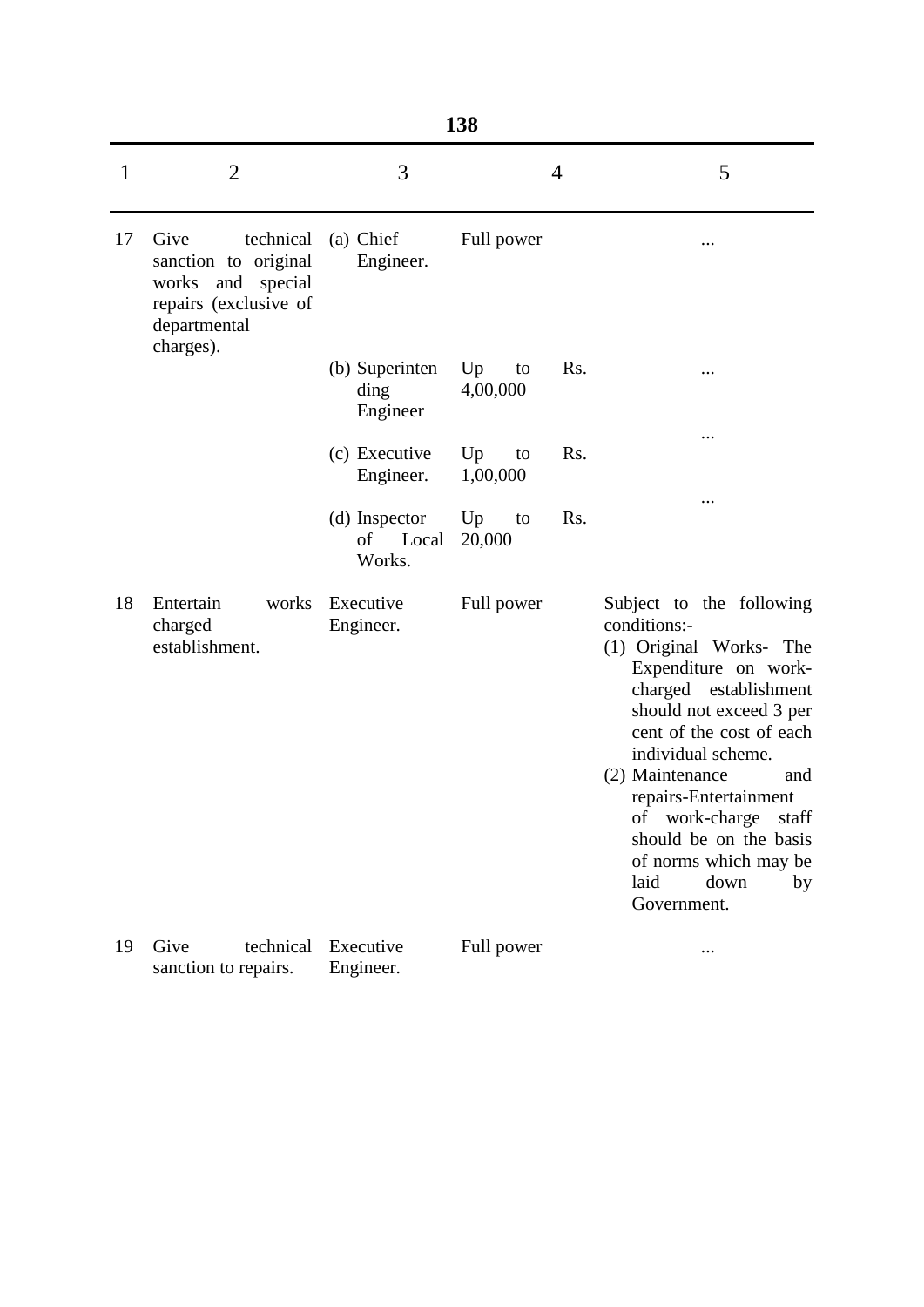| 1  | $\overline{2}$                                                                          | 3                                                              | 4                                                                                                                                      | 5                                                                                                                                                                                                                                                                                                                                                                                                                                                                                                                                                                                                      |
|----|-----------------------------------------------------------------------------------------|----------------------------------------------------------------|----------------------------------------------------------------------------------------------------------------------------------------|--------------------------------------------------------------------------------------------------------------------------------------------------------------------------------------------------------------------------------------------------------------------------------------------------------------------------------------------------------------------------------------------------------------------------------------------------------------------------------------------------------------------------------------------------------------------------------------------------------|
| 20 | Sanction contribution<br>works.                                                         | (a) Chief<br>Engineer.                                         | Full power                                                                                                                             |                                                                                                                                                                                                                                                                                                                                                                                                                                                                                                                                                                                                        |
|    |                                                                                         | (b) Superintend<br>ing<br>Engineer.                            | Up<br>Rs.<br>to<br>1,00,000                                                                                                            | <br>                                                                                                                                                                                                                                                                                                                                                                                                                                                                                                                                                                                                   |
|    |                                                                                         | (c) Executive<br>Engineer.                                     | Up<br>Rs.<br>to<br>25,000                                                                                                              |                                                                                                                                                                                                                                                                                                                                                                                                                                                                                                                                                                                                        |
| 21 | Sanction excess over<br>estimates.                                                      | (a) Chief<br>Engineer.                                         | Up to $10$ per<br>cent                                                                                                                 |                                                                                                                                                                                                                                                                                                                                                                                                                                                                                                                                                                                                        |
|    |                                                                                         | (b) Superintend<br>ing<br>Engineer/Di<br>visional<br>Officers. | Up to 5 per cent<br>provided<br>the<br>total<br><sub>of</sub><br>the<br>exceeded<br>estimate<br>is<br>within his power<br>of sanction. |                                                                                                                                                                                                                                                                                                                                                                                                                                                                                                                                                                                                        |
| 22 | Purchase<br>and<br>manufacture of stores<br>and tools and plant<br>including livestock. | Executive<br>Engineer.                                         | Full power.                                                                                                                            | (1)<br>Subject<br>the<br>to<br>provision of the stores<br>Rules and the Rules in<br>P.W.D. Code (2)<br>the<br>articles included in<br>the<br>sanctioned estimates<br><b>or</b><br>the value is within the<br>reserve stock limit (except<br>the plant and machinery<br>which will be arranged by<br>the Chief Engineer.<br>(3) To the approval of the<br>Superintending<br>Engineers when<br>an<br>individual item costs<br>over Rs. 4,000<br>(4) Prior formal approval<br>from the S.E. should<br>obtained if the<br>be<br>purchase<br>each<br>in<br>month exceeds<br>over<br>the limit of Rs. 20,000 |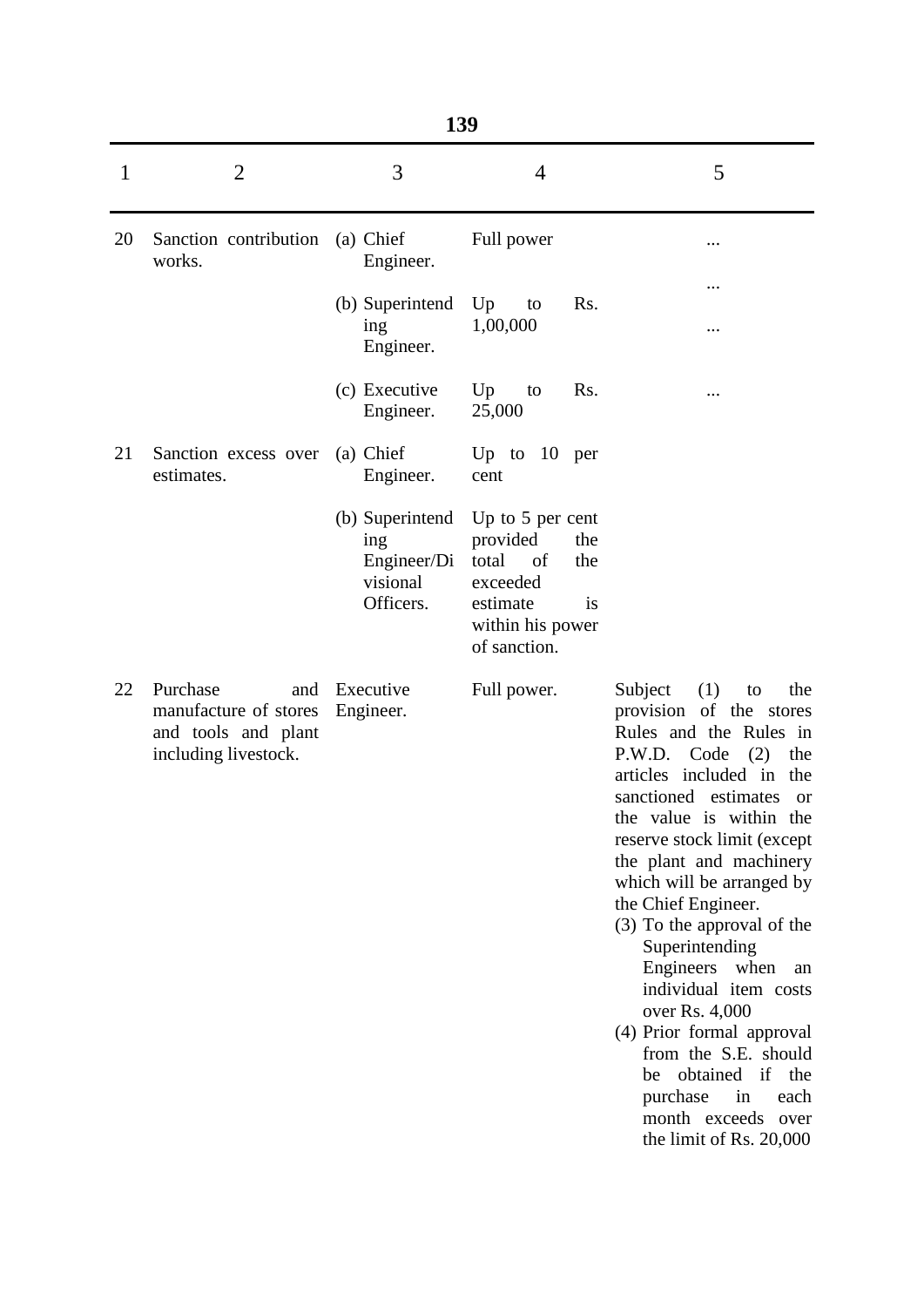| $\mathbf{1}$ | 2                              | 3            | 4           | 5                                                                                                                                                                                                                                                                                                                                                          |
|--------------|--------------------------------|--------------|-------------|------------------------------------------------------------------------------------------------------------------------------------------------------------------------------------------------------------------------------------------------------------------------------------------------------------------------------------------------------------|
| 23           | Disposal                       | of Executive | Full power. | Subject to the following condition—                                                                                                                                                                                                                                                                                                                        |
|              | stores and tools<br>and plant. | Engineer.    |             | $(1)$ In the case of articles in use of<br>Officer and subordinates of the<br>Department or lent to Contractors<br>for use of Government work which<br>may be lost or damaged, full or part<br>value is to be recovered for the<br>causes which Ex.Es. may consider<br>reasonable.                                                                         |
|              |                                |              |             | (2) In the case of articles of Bungalow<br>furniture lost or damaged same as<br>in $(1)$ .                                                                                                                                                                                                                                                                 |
|              |                                |              |             | $(3)$ In other cases, disposal is to be by<br>sale which should ordinarily be<br>auctioned or by calling for tenders<br>as may be considered most suitable.                                                                                                                                                                                                |
|              |                                |              |             | $(4)$ In all cases by book or, if not<br>known, the estimated value of an<br>individual item disposed of or<br>written off at one and the same<br>time mist not exceed Rs. 1,000                                                                                                                                                                           |
|              |                                |              |             | Note-The expression individual item<br>includes a quantity of the same articles<br>reckoned as one item according to the<br>unit adopted by the P.W.D.<br>e.g., Rs. 1,000 bricks are an individual<br>item.                                                                                                                                                |
|              |                                |              |             | (5) In cases not covered by the above<br>the previous approval of the<br>Superintending Engineers must be<br>obtained<br>and also when the<br>Executive Engineers consider it<br>necessary in the public interest that<br>certain articles or classes of articles<br>should be destroyed and not made<br>available to an outside party even<br>on payment. |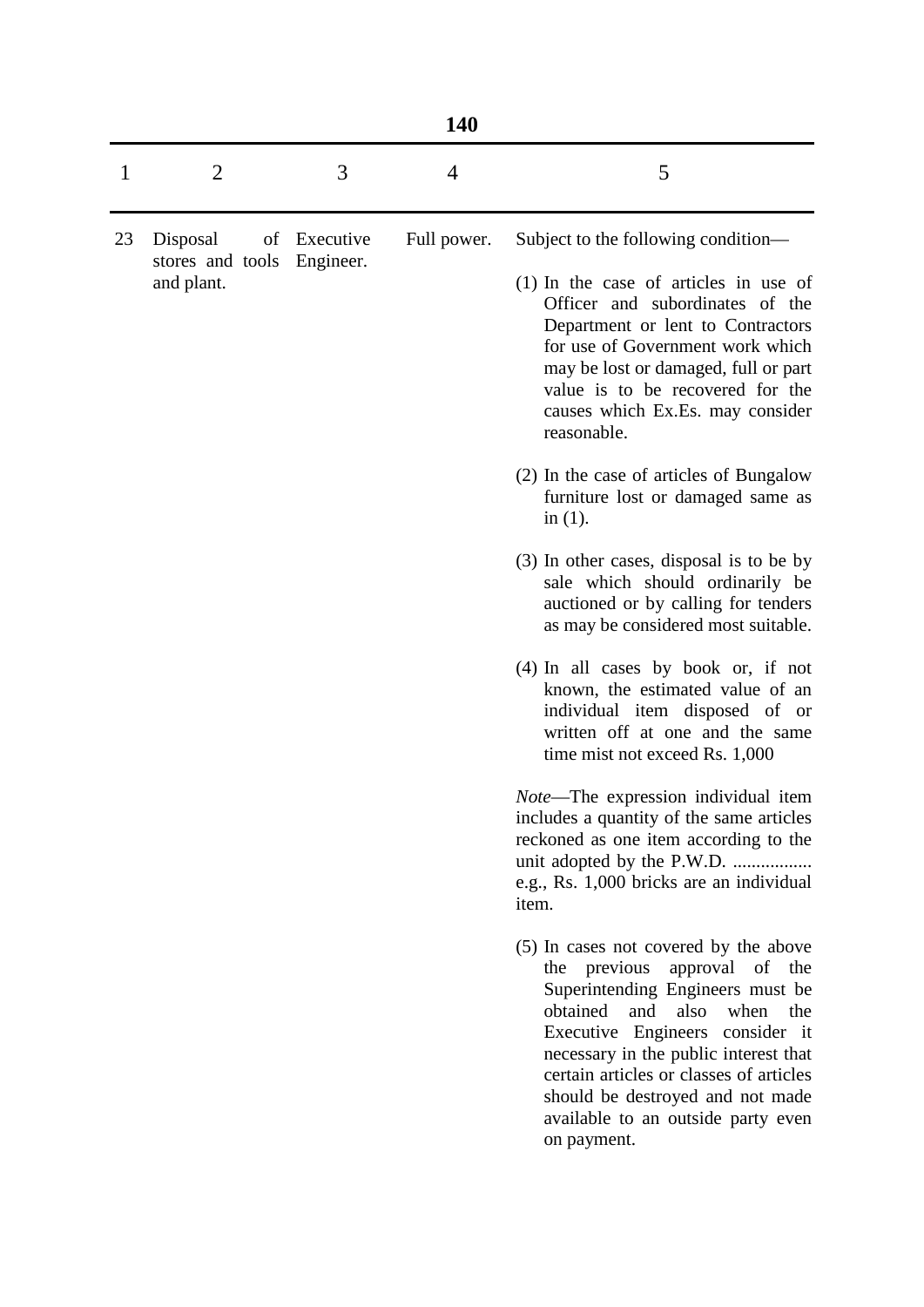|    | 141                                                                                                                        |                                     |                                                                |                                                                                                                                                                                                                                             |  |  |
|----|----------------------------------------------------------------------------------------------------------------------------|-------------------------------------|----------------------------------------------------------------|---------------------------------------------------------------------------------------------------------------------------------------------------------------------------------------------------------------------------------------------|--|--|
| 1  | $\overline{2}$                                                                                                             | 3                                   | $\overline{4}$                                                 | 5                                                                                                                                                                                                                                           |  |  |
| 24 | Sanction<br>local<br>purchase<br>of<br>stationery                                                                          | <b>Chief Engineers</b>              | Up to Rs. $200$<br>for per Sub-<br>division<br>annually.       | For works establishment<br>and up to a limit of Rs. 40<br>in each case for office<br>use.                                                                                                                                                   |  |  |
|    |                                                                                                                            |                                     |                                                                | Note—An excess over the<br>prescribed annual limit of<br>Rs. 2,00 per Sub-division<br>may be approved by the<br>Chief Engineer provided<br>the total of excess is<br>covered by the total of the<br>savings in others in the<br>same years. |  |  |
| 25 | Sanction<br>all<br>estimates for repairs                                                                                   | (a) Chief<br>Engineers              | Full power.                                                    |                                                                                                                                                                                                                                             |  |  |
|    | and carriage of tools<br>and plants.                                                                                       | (b) Superintending<br>Engineers     | Up<br>Rs.<br>to<br>1,00,000<br>in<br>any financial             |                                                                                                                                                                                                                                             |  |  |
|    |                                                                                                                            | (c) Executive<br>Engineers          | year.<br>Up<br>Rs.<br>to<br>$20,000$ in any<br>financial year. |                                                                                                                                                                                                                                             |  |  |
|    |                                                                                                                            | (d) Inspector<br>of<br>Local Works. | Up<br>to<br>Rs.<br>20,000 in any<br>financial year.            |                                                                                                                                                                                                                                             |  |  |
| 26 | Sell<br>dismantle<br><b>or</b><br>buildings.                                                                               | Superintending<br>Engineers         | Up<br>Rs.<br>to<br>10,000                                      |                                                                                                                                                                                                                                             |  |  |
| 27 | Sell<br>or<br>buildings<br>temporary<br>erected<br>during<br>of<br>construction<br>a<br>work.                              | dismantle Executive<br>Engineers    | Full power                                                     | Where value does<br>not<br>exceed Rs. 5,000.                                                                                                                                                                                                |  |  |
| 28 | Sell<br>materials<br>received from works<br>dismantled<br><sub>or</sub><br>undergoing repairs at<br>their estimated value. | Executive<br>Engineers              | Full power.                                                    | Subject to the condition<br>serviceable<br>that<br>stores,<br>the book value of which<br>exceeds Rs. 1,000 shall<br>only be disposed of by<br>auction or by calling for<br>tenders.                                                         |  |  |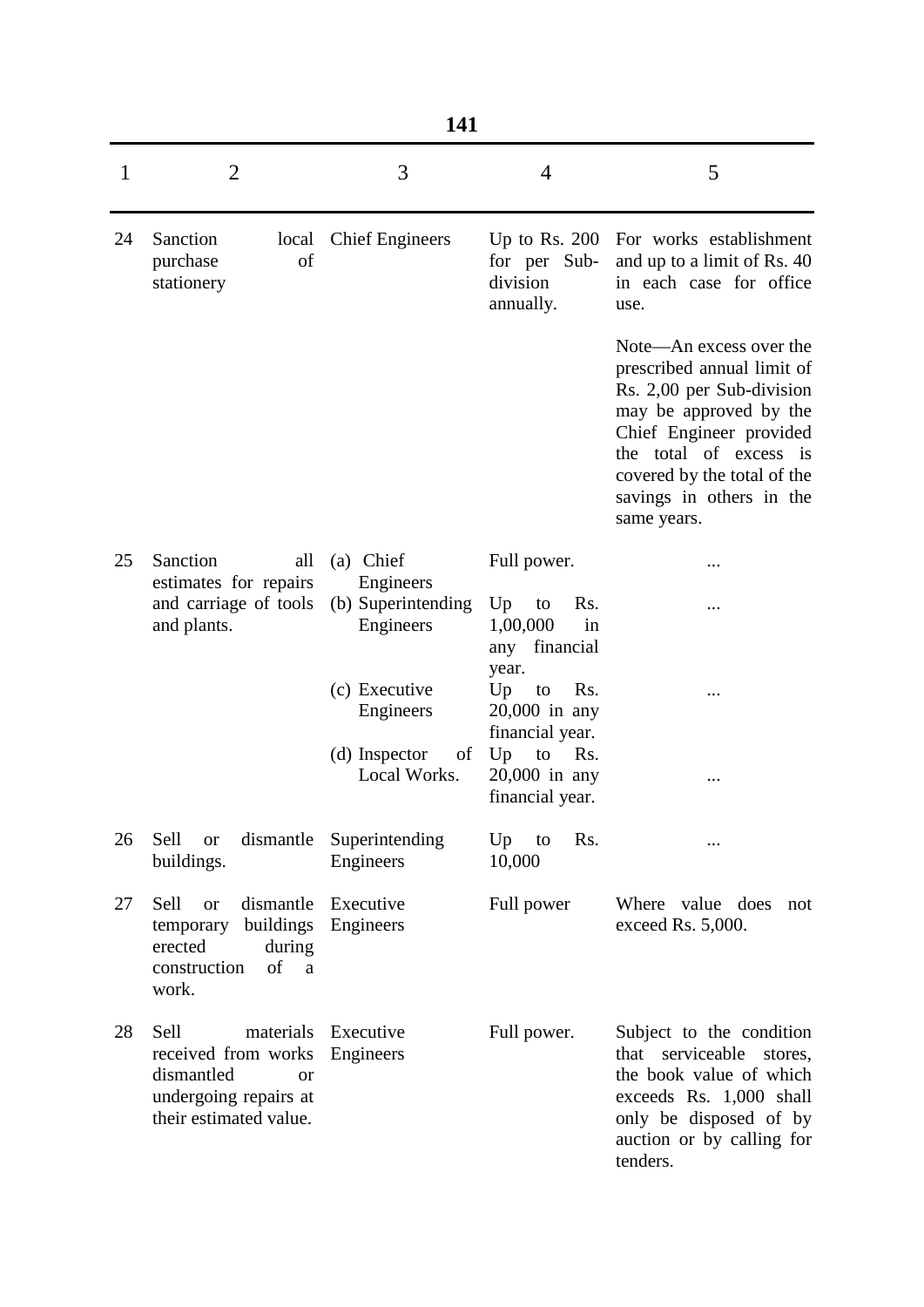|    | 142                                                                                                              |                                                                                                                                                     |                                                                              |                                                                                                                                                               |  |  |
|----|------------------------------------------------------------------------------------------------------------------|-----------------------------------------------------------------------------------------------------------------------------------------------------|------------------------------------------------------------------------------|---------------------------------------------------------------------------------------------------------------------------------------------------------------|--|--|
|    | 2                                                                                                                | 3                                                                                                                                                   | 4                                                                            | 5                                                                                                                                                             |  |  |
| 29 | Accept tenders.                                                                                                  | (a) Chief Engineer.<br>(b) Superintending<br>Engineers.<br>(c) Executive<br>Engineer $i/c$ 1,00,000<br>Division.<br>(d) Sub-divisional<br>Officers. | Power<br>Up<br>Rs.<br>to<br>4,00,000<br>Up<br>Rs.<br>to<br>Up to Rs. $5,000$ | $\overline{\phantom{a}}$                                                                                                                                      |  |  |
| 30 | Purchase of spares Executive<br>and cost of petty Engineers.<br>repair<br>to<br>the<br>Departmental<br>vehicles. |                                                                                                                                                     |                                                                              | On the same condition<br>as in the case of Head<br>of Departments up to<br>Rs. $1,000$ in case of<br>spares and Rs, 200 for<br>petty repairs in each<br>case. |  |  |

| Serial<br>No. | Nature of<br>power                                                                                  | Authority                      | <b>Extent of Power</b>                                                                                                               | General Condition, if<br>any                                                                                                                                                                                                        |
|---------------|-----------------------------------------------------------------------------------------------------|--------------------------------|--------------------------------------------------------------------------------------------------------------------------------------|-------------------------------------------------------------------------------------------------------------------------------------------------------------------------------------------------------------------------------------|
|               | 2                                                                                                   | 3                              | 4                                                                                                                                    | 5                                                                                                                                                                                                                                   |
| 1             | temporary<br>posts-<br>(powers)<br>to<br>make<br>appointment<br>under<br>s)<br>Plan<br>expenditure. | Creation of (a) Director.      | In<br>of<br>respect<br>non-<br>Gazetted posts carrying<br>pay scales the minimum<br>of which does not exceed<br>Rs. 475 per men sem. | Subject to the course of<br>recruitment<br><b>as</b><br>prescribed by the State<br>Government and other<br>conditions laid down by<br>Government<br>in<br>the<br>delegation<br>of<br>such<br>power to other Heads of<br>Department. |
|               |                                                                                                     | (b) Deputy<br>Commissio<br>ner | of<br>In<br>respect<br>non-<br>Gazetted posts carrying<br>pay scales the minimum                                                     | $-Do-$<br>Under<br>schemes<br>/establishment                                                                                                                                                                                        |
|               |                                                                                                     |                                | of which does not exceed<br>Rs. 325 per men sem.                                                                                     | sanctioned<br>by<br>Government.                                                                                                                                                                                                     |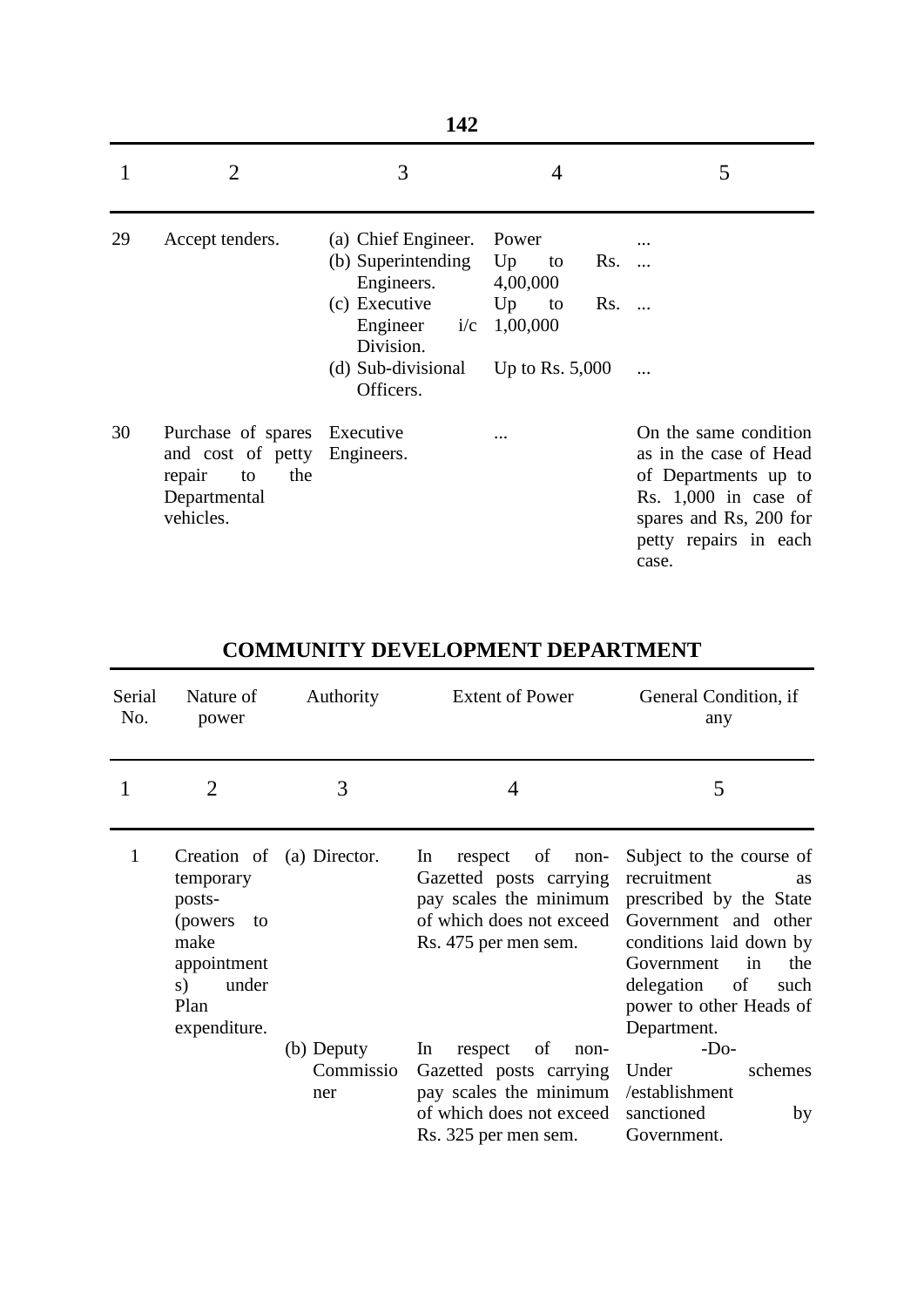|                | 143                                                   |                                   |                                                                                                                                                  |                                                                     |  |  |
|----------------|-------------------------------------------------------|-----------------------------------|--------------------------------------------------------------------------------------------------------------------------------------------------|---------------------------------------------------------------------|--|--|
| 1              | $\overline{2}$                                        | 3                                 | $\overline{4}$                                                                                                                                   | 5                                                                   |  |  |
|                |                                                       | Do.                               | Full Powers.                                                                                                                                     | Under<br>schemes<br>sanctioned<br>by<br>the<br>Deputy Commissioner. |  |  |
|                |                                                       | $(c)$ B.D.O.                      | In respect of non-<br>Gazetted<br>posts<br>carrying pay scales<br>minimum<br>of<br>the<br>which<br>does<br>not<br>exceed Rs. 300 per<br>men sem. | Under<br>schemes<br>sanctioned<br>the<br>by<br>Deputy Commissioner. |  |  |
| $\overline{2}$ | Equipment<br><b>Stores</b>                            | and (a) Director.                 | Up to Rs. $55,000$<br>for a single item.                                                                                                         |                                                                     |  |  |
|                | (1) Purchase<br>of<br>Capital                         | $(b)$ B.D.O.                      | Up to Rs. $5,000$ for<br>a single item.                                                                                                          |                                                                     |  |  |
|                | equipment.                                            | (c) Deputy<br>Commission<br>er.   | Full powers.                                                                                                                                     | Under<br>schemes<br>sanctioned by him.                              |  |  |
|                | (2) Purchase<br>$\sigma$<br>stores for stack-<br>pile | (a) Director.                     | Up to Rs. 30,000<br>for a single item.                                                                                                           | .                                                                   |  |  |
|                |                                                       | $(b)$ B.D.O.                      | Up to Rs. $5,000$ for<br>a single item.                                                                                                          |                                                                     |  |  |
|                |                                                       | $(c)$ Deputy<br>Commission<br>er. | Full powers.                                                                                                                                     | Under<br>schemes<br>sanctioned<br>by<br>the<br>Deputy Commissioner. |  |  |
|                |                                                       | (d) Deputy<br>Commission<br>er.   | Up to Rs. $10,000$<br>for a single item.                                                                                                         |                                                                     |  |  |
|                | (3) Purchase<br>of<br>against<br>stores<br>specific   | (a) Director.                     | Up to Rs. 55,000<br>for a single item.                                                                                                           | Under<br>schemes<br>/establishment<br>sanctioned<br>by              |  |  |
|                | sanctioned<br>works.                                  | (b) Deputy<br>Commission<br>er.   | Up to Rs. $25,000$<br>for a single item.                                                                                                         | Government.                                                         |  |  |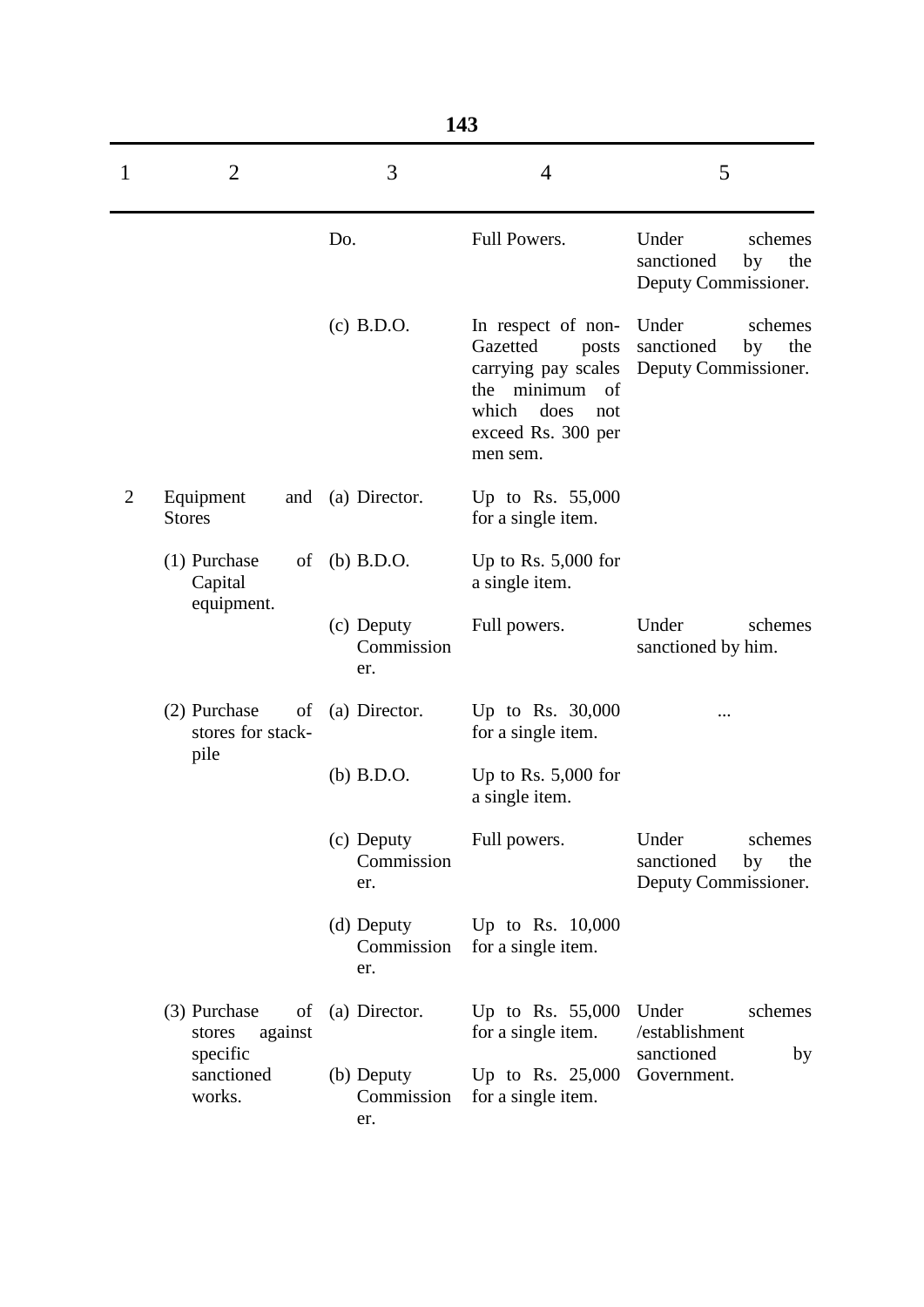|   | 144                                                                                                                                                                                                               |                             |                                                       |                                                                                                                                                                                                                                                                                                  |  |  |
|---|-------------------------------------------------------------------------------------------------------------------------------------------------------------------------------------------------------------------|-----------------------------|-------------------------------------------------------|--------------------------------------------------------------------------------------------------------------------------------------------------------------------------------------------------------------------------------------------------------------------------------------------------|--|--|
| 1 | $\overline{2}$                                                                                                                                                                                                    | 3                           | $\overline{4}$                                        | 5                                                                                                                                                                                                                                                                                                |  |  |
|   |                                                                                                                                                                                                                   | Do.                         | Full power.                                           | Under<br>schemes<br>sanctioned by him.                                                                                                                                                                                                                                                           |  |  |
|   |                                                                                                                                                                                                                   | <b>B.D.O.</b>               | Up<br>Rs.<br>to<br>for<br>15,000<br>a<br>single item  |                                                                                                                                                                                                                                                                                                  |  |  |
| 3 | Works-<br>(1) Sanctioned<br>expenditure on<br>works provided<br>the plans and<br>estimated have<br>been approved<br>by an Executive<br>Engineer<br>of<br>(P.W.D.)                                                 | (a) Director                | Rs.<br>Up<br>to<br>55,000<br>for<br>a<br>single item. | Provided<br>the<br>plans<br>estimates are approved<br>the<br>Executive<br>by<br>Engineer, Public works<br>Department for works<br>up to Rs. $25,000$ and<br>by the Superintending<br>Engineer, Public works<br>Department up to Rs.<br>$50,000$ and by the<br>Chief Engineer over<br>Rs. 50,000. |  |  |
|   |                                                                                                                                                                                                                   | (b) Deputy<br>Commissioner. | Rs.<br>Up<br>to<br>for<br>10,000<br>a<br>single item. |                                                                                                                                                                                                                                                                                                  |  |  |
|   |                                                                                                                                                                                                                   | Do.                         | Full power.                                           | Under<br>schemes<br>sanctioned by him.                                                                                                                                                                                                                                                           |  |  |
|   |                                                                                                                                                                                                                   | $(c)$ B.D.O.                | Up to Rs. $5,000$<br>for a single item.               | Provided<br>the<br>plans<br>estimates<br>have<br>been<br>by<br>the<br>approved<br>Overseer of the Block.                                                                                                                                                                                         |  |  |
|   | (2) Sanctioned<br>expenditure on<br>repairs<br>and<br>maintenance of<br>works and to<br>accept tenders<br>etc. (provided<br>the plans<br>and<br>estimates<br>are<br>approved by the<br>Overseer of the<br>Block). | (a) Director                | Up to Rs. $7,000$<br>for a single item<br>of work.    |                                                                                                                                                                                                                                                                                                  |  |  |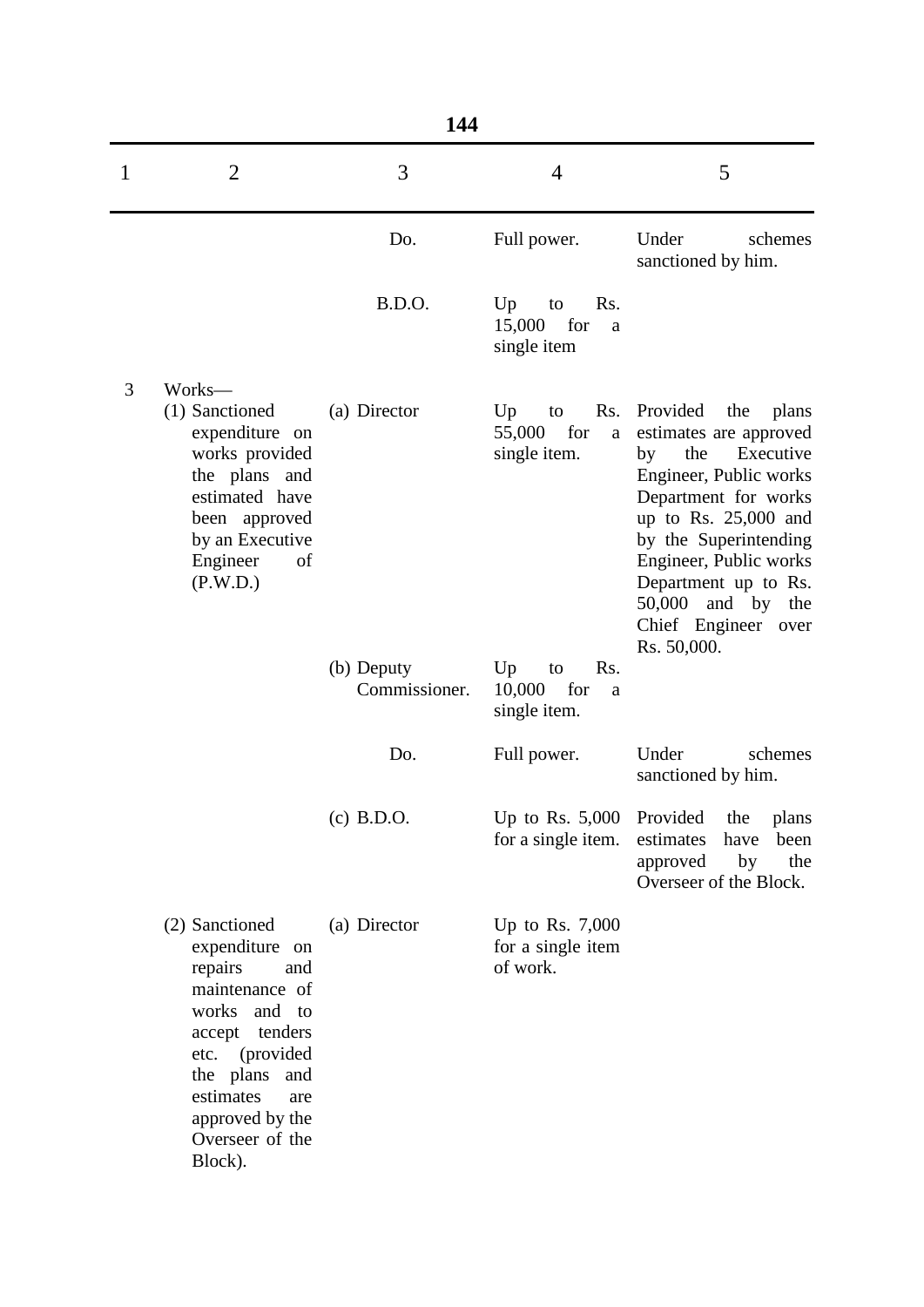|   |                                                                                                        | 145                         |                                                                  |                                                                       |
|---|--------------------------------------------------------------------------------------------------------|-----------------------------|------------------------------------------------------------------|-----------------------------------------------------------------------|
| 1 | $\overline{2}$                                                                                         | 3                           | $\overline{4}$                                                   | 5                                                                     |
|   |                                                                                                        | (b) Deputy<br>Commissioner. | Up to Rs. $2,000$ for<br>a single item of<br>work.               | Under<br>schemes<br>/establishment<br>sanctioned<br>by<br>Government. |
|   |                                                                                                        | (c) Deputy<br>Commissioner. | Full power.                                                      | Under<br>schemes<br>sanctioned<br>by<br>Deputy<br>Commissioner.       |
|   |                                                                                                        | $(d)$ B.D.O.                | Up to Rs. $500$ for a<br>single<br>item<br>of<br>work.           |                                                                       |
| 4 | Contingencies—                                                                                         |                             |                                                                  |                                                                       |
|   | Sanction<br>contingent<br>expenditure<br>items<br>specially<br>not<br>mentioned in the<br>schedule of- |                             |                                                                  |                                                                       |
|   | $(1)$ Non-recurring<br>nature.                                                                         | (a) Director                | Up to Rs. 500 for a<br>single item.                              |                                                                       |
|   |                                                                                                        | (b) Deputy<br>Commissioner. | Up to Rs. $300$ for a<br>single item.                            | Under<br>schemes/establishm<br>ent sanctioned by<br>Government.       |
|   |                                                                                                        | (c) Deputy<br>Commissioner. | Full powers.                                                     | Under<br>schemes<br>sanctioned by him.                                |
|   | (2) Recurring<br>nature.                                                                               | $(d)$ B.D.O.                | Up to Rs. 100 for a<br>single item.                              |                                                                       |
|   |                                                                                                        | (a) Director                | Up to Rs. $100$ per<br>for<br>mensem<br>a<br>single item.        |                                                                       |
|   |                                                                                                        | (b) Deputy<br>Commissioner. | Up to Rs. $50$ p.m.<br>for a single item.<br>Up to Rs. $10$ p.m. | Under<br>schemes/establishm<br>ent sanctioned by                      |
|   |                                                                                                        | $(c)$ B.D.O.                | for a single item.                                               | Government.                                                           |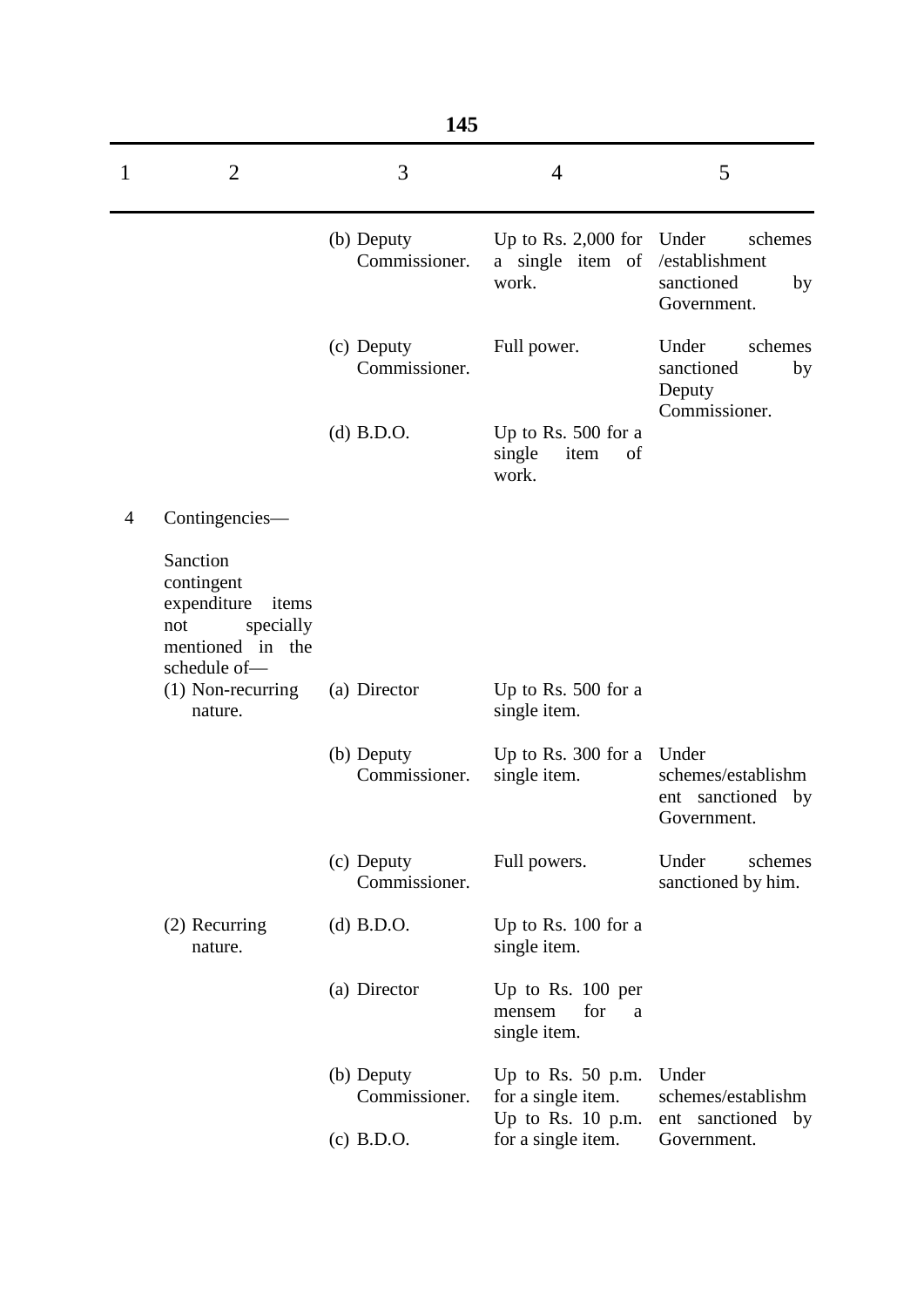|              |                     |                                                                                                | 146              |                                                      |                                                                                         |
|--------------|---------------------|------------------------------------------------------------------------------------------------|------------------|------------------------------------------------------|-----------------------------------------------------------------------------------------|
| $\mathbf{1}$ |                     | $\overline{2}$                                                                                 | 3                | 4                                                    | 5                                                                                       |
| 5            |                     | (1) Powers of the Head of<br>an office and Drawing<br>and Disbursing officer.                  | Director.        | Full powers<br>of the Head<br>of<br>a<br>Department. |                                                                                         |
|              |                     |                                                                                                | <b>B.D.O.</b>    | Full power.                                          | Inspector of Government<br>servants working under<br>him.                               |
|              |                     | (2) Sanction casual leave.                                                                     | Director.        | Full powers<br>of the Head<br>of<br>a<br>Department. |                                                                                         |
|              |                     | (3) Sanction<br>leave<br>admissible<br>under the<br>rules<br>including<br>extraordinary leave. | <b>B.D.O.</b>    | Full power.                                          | Do.                                                                                     |
|              | $\mathbf{i}$        | In respect of Non- Director.<br>Gazetted<br>Government                                         |                  | Full power.                                          | Subject to provision in<br>S.R.61                                                       |
|              |                     | Servants.                                                                                      | <b>B.D.O.</b>    | Full power.                                          | of<br>In<br>respect<br>non-<br>Gazetted<br>Government<br>Servants working under<br>him. |
|              | $\ddot{\mathbf{i}}$ | In<br>respect<br>Gazetted<br>Government                                                        | of (a) Director. | Full power.                                          | Subject to provision in<br>S.R.62                                                       |
|              |                     | Servants.                                                                                      | $(b)$ B.D.O.     | $\cdots$                                             | Up to 7 days at a time.                                                                 |
|              |                     | (4) Sanction<br>earned<br>according<br>increments<br>to prescribed rules in                    | (a) Director.    | Full power.                                          |                                                                                         |
|              |                     | of<br>salaried<br>respect<br>posts.                                                            | (b) $B.D.O.$     | Full power.                                          | In<br>respect<br>of<br>non-<br>Gazetted<br>Government<br>Servants working under<br>him. |
|              |                     | (5) Accept resignation of (a) Director.<br>non-gazetted                                        |                  | Do.                                                  |                                                                                         |
|              |                     | Government servants.                                                                           | $(b)$ B.D.O.     | Do.                                                  | staff<br>respect<br>of<br>In<br>appointed by him.                                       |
|              |                     |                                                                                                |                  |                                                      |                                                                                         |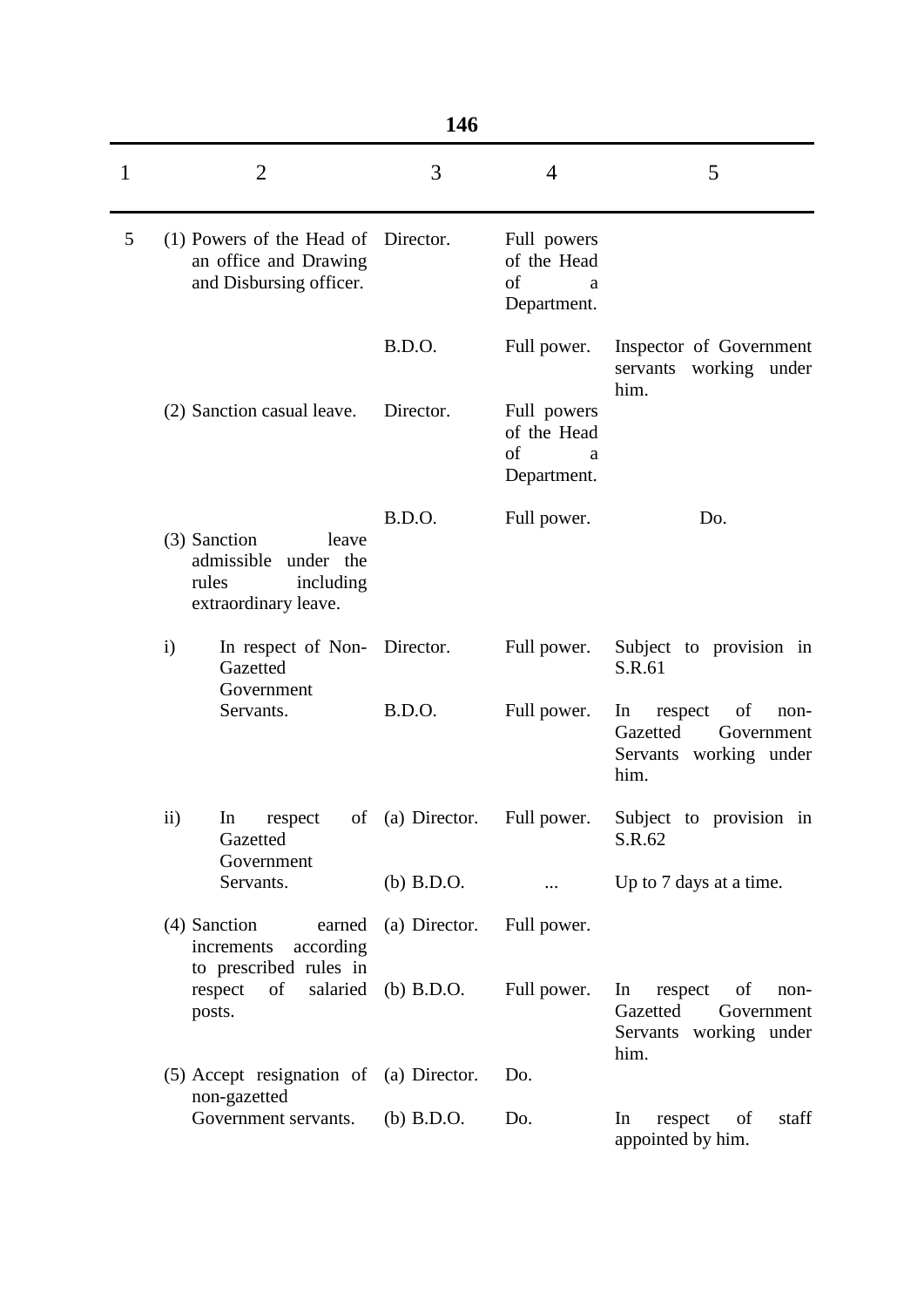| ٠ |  |
|---|--|
|   |  |

| 1 | $\overline{2}$                                                                                                              | 3                          | $\overline{4}$                                                                | 5                                                                              |
|---|-----------------------------------------------------------------------------------------------------------------------------|----------------------------|-------------------------------------------------------------------------------|--------------------------------------------------------------------------------|
|   | (6) Withholding<br>of<br>increments in respect<br>Government<br>of<br>servants.                                             | (a)<br>As above<br>$(b)$ . | Full power.                                                                   | In respect of staff<br>working<br>under<br>him.                                |
|   | (7) Act as controlling<br>officer under S.R. for<br>travelling Allowance<br>claim.                                          | (a)<br>As above<br>(b)     | Full power.                                                                   | In respect of non-<br>Gazetted<br>Government<br>Servants working<br>under him. |
|   | $(8)$ Require<br>medical<br>certificate of fitness                                                                          | (a) Director.              | Do.                                                                           | As the Head of<br>Department.                                                  |
|   | before<br>return from<br>leave.                                                                                             | $(b)$ B.D.O.               | Do.                                                                           | In respect of all<br>Government<br>servants working<br>under him.              |
|   | (9) Prescribe<br>headquarters.                                                                                              | (a) Director.              | Do.                                                                           | As the Head of<br>Department.                                                  |
|   |                                                                                                                             | $(b)$ B.D.O.               | Do.                                                                           | In respect of non-<br>Gazetted<br>Government<br>Servants working<br>under him. |
| 6 | (1) Determine number of B.D.O.<br>workers<br>be<br>to<br>employed on<br>daily<br>rate of wages for<br>other<br>work<br>than |                            | Full<br>powers<br>within the frame<br>works<br>of<br>sanctioned<br>estimates. |                                                                                |
|   | constructional.<br>(2) Fix wages of daily Do.<br>rated workers.                                                             |                            | Full<br>powers<br>within the limits<br>of the local<br>P.W.D. schedule        |                                                                                |
|   | (3) Discharge, or accept Do.<br>resignation<br>of<br>workers<br>daily<br>on<br>rates of wages.                              |                            | of rate<br>Full powers.                                                       |                                                                                |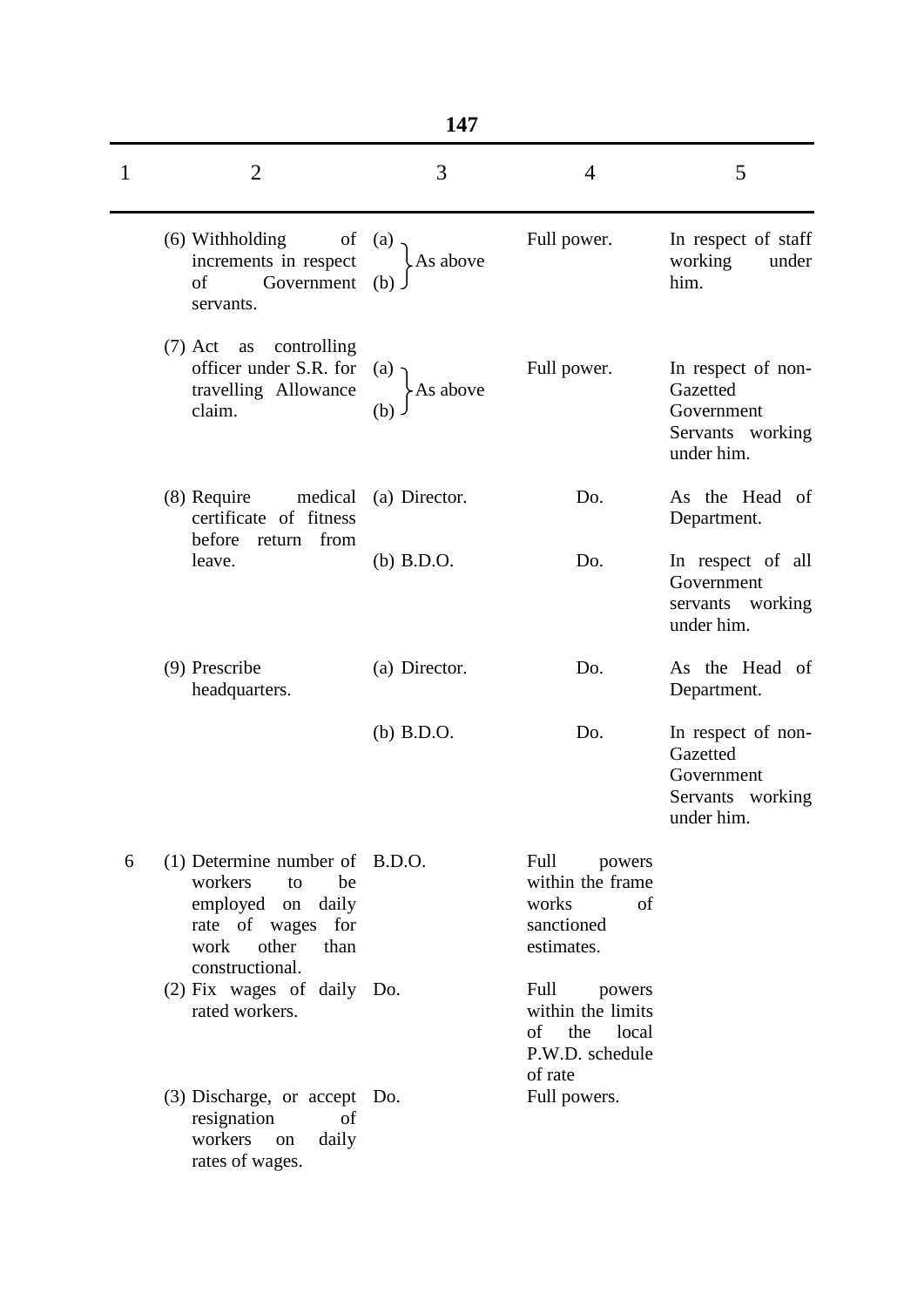|   |                                                                                              | 148                             |                                                                   |                                                                          |
|---|----------------------------------------------------------------------------------------------|---------------------------------|-------------------------------------------------------------------|--------------------------------------------------------------------------|
| 1 | $\overline{2}$                                                                               | 3                               | $\overline{4}$                                                    | 5                                                                        |
|   | (4) Fix<br>piece-rate<br>work for a group of<br>workers (other than<br>constructional work). | of Do.                          | Full<br>powers<br>within<br>the<br>sanctioned<br>estimates.       |                                                                          |
| 7 | (1) Sanction expenditure<br>advertisement<br>$\alpha$<br>charges.                            | (a) Director                    | Up<br>$\mathbf{to}$<br>Rs.<br>2,000<br>in<br>a<br>financial year. |                                                                          |
|   |                                                                                              | $(b)$ B.D.O.                    | Up to Rs. $200$<br>in a financial<br>year.                        |                                                                          |
|   |                                                                                              | (c) Deputy<br>Commissio<br>ner. | Up to Rs. $500$<br>in a financial<br>year.                        | Under<br>schemes/establishment<br>sanctioned<br>by<br>Government.        |
|   |                                                                                              | (d) Deputy<br>Commissio<br>ner. | Full powers.                                                      | Under<br>schemes<br>sanctioned by Deputy<br>Commissioner.                |
|   | (2) Sanction expenditure<br>on freight and transit<br>insurance.                             | (a) Director                    | $Up$ to<br>R <sub>s</sub> .<br>1,000<br>in<br>a<br>single case.   |                                                                          |
|   |                                                                                              | $(b)$ B.D.O.                    | Up to Rs. $200$<br>in<br>single<br>a                              |                                                                          |
|   |                                                                                              | (c) Deputy<br>Commissio<br>ner. | case.<br>Up to Rs. $750$<br>single<br>in<br>$\mathbf{a}$<br>case. | Under<br>schemes/establishment<br>sanctioned<br>by<br>the<br>Government. |
|   |                                                                                              | $(d)$ Ditto.                    | Full powers.                                                      | Under<br>schemes<br>sanctioned<br>the<br>by<br>Deputy Commissioner.      |
|   | (3) Sanction expenditure<br>demurrage<br><sub>on</sub><br>charges (when these                | (a) Director                    | Up to Rs. $200$<br>in<br>single<br>a<br>case.                     |                                                                          |
|   | are not due to the<br>negligence of any<br>Government                                        | $(b)$ B.D.O.                    | Up to Rs. $50$<br>single<br>in<br>$\mathbf{a}$<br>case.           |                                                                          |
|   | servant).                                                                                    | (c) Deputy<br>Commissio<br>ner. | Up to Rs. $100$<br>in<br>single<br><sub>a</sub><br>case.          | Under<br>schemes/establishment<br>sanctioned<br>by<br>the<br>Government. |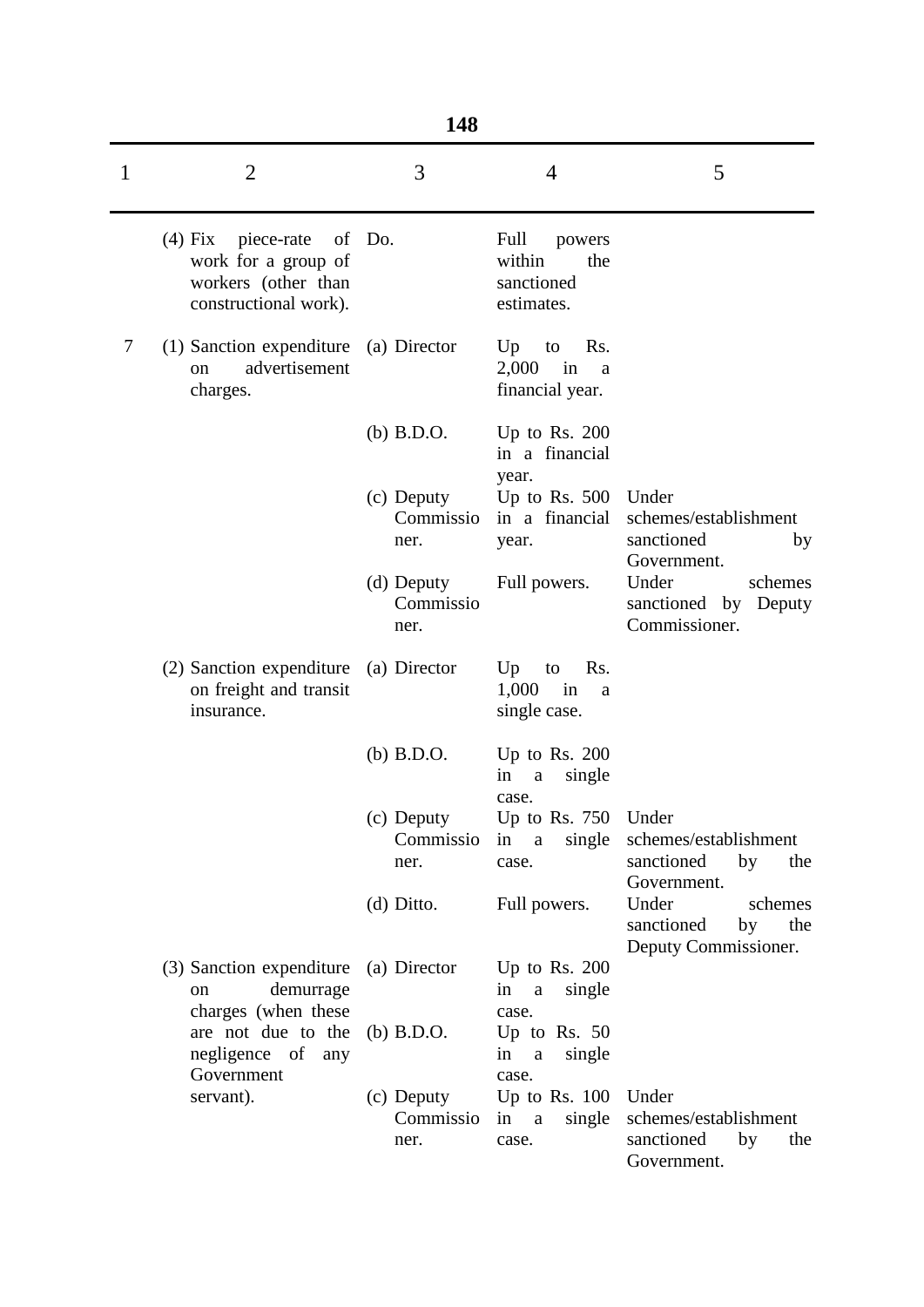|   |                                                                                                                    |                                                 | 149                                                                                                     |                                                                                                                                                                                                                                                                                                                                                                                                                                                                                                                                                                                                                                                                                                                                                                                                                                                                                                                                                                 |
|---|--------------------------------------------------------------------------------------------------------------------|-------------------------------------------------|---------------------------------------------------------------------------------------------------------|-----------------------------------------------------------------------------------------------------------------------------------------------------------------------------------------------------------------------------------------------------------------------------------------------------------------------------------------------------------------------------------------------------------------------------------------------------------------------------------------------------------------------------------------------------------------------------------------------------------------------------------------------------------------------------------------------------------------------------------------------------------------------------------------------------------------------------------------------------------------------------------------------------------------------------------------------------------------|
| 1 | $\overline{2}$                                                                                                     | 3                                               | 4                                                                                                       | 5                                                                                                                                                                                                                                                                                                                                                                                                                                                                                                                                                                                                                                                                                                                                                                                                                                                                                                                                                               |
|   | (4) Sanction<br>local<br>purchase of                                                                               | (a) Director                                    | Up to Rs. $50$ in<br>a single case.                                                                     | Subject to a total of Rs. 2,000 in<br>a financial year.                                                                                                                                                                                                                                                                                                                                                                                                                                                                                                                                                                                                                                                                                                                                                                                                                                                                                                         |
|   | Stationery.                                                                                                        | $(b)$ B.D.O.<br>(c) Deputy<br>Commissio<br>ner. | Up to Rs. $10$ in<br>a single case.                                                                     | Subject to a total of Rs. 300 in a<br>financial year.<br>As delegated by Government (P<br>$&$ S Department) from time to<br>time.                                                                                                                                                                                                                                                                                                                                                                                                                                                                                                                                                                                                                                                                                                                                                                                                                               |
|   | (5) Sanction<br>local<br>printing<br>(when<br>Government<br>Press<br>is<br>unable<br>to<br>undertake<br>the work). | (a) Director.                                   |                                                                                                         | objection<br>There<br>is<br>$\rm no$<br>to<br>utilising local private printing<br>presses where these<br>charge<br>reasonable prices,<br>and<br>the<br>papers to be printed are<br>not<br>confidential.<br>Where<br>no<br>allotment is made under this<br>head, charge up to Rs. 100 in<br>each case subject to a total of<br>Rs. 1,000 in a year may be<br>charged to the allotment under<br>office<br>Expenses<br>and<br>These<br>Miscellaneous.<br>limits<br>include<br>the cost<br>of<br>paper.<br>Standardised forms must never<br>be printed locally. The work<br>distributed<br>after<br>may<br>be<br>obtaining<br>quotation<br>from<br>different local presses and to<br>the best economic interest of<br>It<br>should<br>Government.<br>be<br>certified in each bill that the<br>printing<br>could<br>be<br>not<br>undertaken by the Government<br>Press and that the bill does not<br>contain any charge for any item<br>above the permissible limit. |
|   |                                                                                                                    | (b) Deputy<br>Commissio<br>ner.                 | On the same<br>condition up to<br>Rs. 75 in each<br>case subject to<br>a total of Rs.<br>600 in a year. |                                                                                                                                                                                                                                                                                                                                                                                                                                                                                                                                                                                                                                                                                                                                                                                                                                                                                                                                                                 |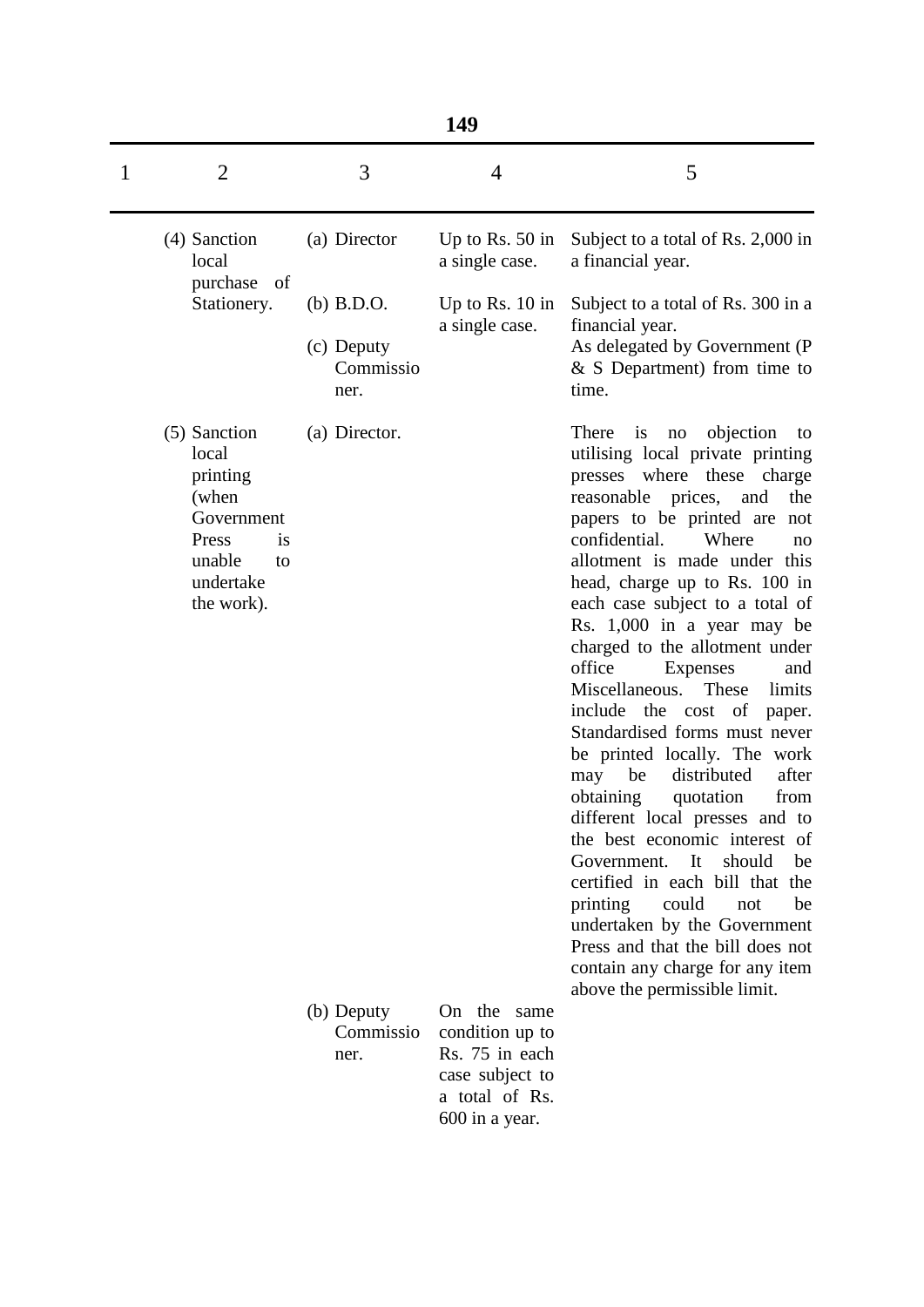|   |                                                                                                  | 150                           |                                                                                                                      |                                             |
|---|--------------------------------------------------------------------------------------------------|-------------------------------|----------------------------------------------------------------------------------------------------------------------|---------------------------------------------|
| 1 | 2                                                                                                | 3                             | $\overline{4}$                                                                                                       | 5                                           |
|   |                                                                                                  | $(c)$ B.D.O.                  | On the same condition<br>up to Rs. 50 in each case<br>subject to a total of Rs.<br>300 in a year.                    |                                             |
|   | (6) Sanction<br>purchase of non-<br>official                                                     | (a) Director.                 | Up to Rs.<br>$500$ per<br>annum.                                                                                     |                                             |
|   | publications.                                                                                    | (b) Deputy<br>Commissioner    | Up to Rs.<br>200<br>per<br>annum.                                                                                    |                                             |
|   |                                                                                                  | $(c)$ B.D.O.                  | $Up$ to<br>Rs. 100 per<br>annum.                                                                                     |                                             |
|   | (7) Sanction<br>expenditure on—<br>(a) Repairs<br>and<br>maintenance<br>of<br>motor<br>vehicles. | (a) Director                  | Up to Rs. $2,000$ per<br>annum per vehicle.                                                                          |                                             |
|   | (b) Petrol<br>and<br>Lubricants.                                                                 | $(b)$ B.D.O.<br><b>B.D.O.</b> | Up to Rs. $500$<br>per<br>annum per vehicle.<br>To the extent required<br>for day to day running<br>of the vehicles. |                                             |
|   | (8) Sanction<br>purchase<br>of<br>miscellaneous                                                  | (a) Director.                 | Up to Rs. $250$ per<br>annum                                                                                         |                                             |
|   | articles for office<br>use, e.g. tumblers<br>and water pots                                      | (b) Deputy<br>Commissioner    | Full power                                                                                                           | Under<br>scheme<br>sanctioned<br>by<br>him. |
|   | etc.                                                                                             | $(c)$ B.D.O.                  | Up to Rs. $100$ per<br>annum                                                                                         |                                             |
|   | (9) Sanction<br>expenditure<br>on<br>upkeep or type                                              | (a) Director.                 | At the rate Rs. 5 per<br>annum per machines.                                                                         |                                             |
|   | writers,<br>calculating<br>machines, etc.                                                        | (b) Deputy<br>Commissioner    | Full power.                                                                                                          | Under<br>scheme<br>sanctioned<br>by<br>him. |
|   |                                                                                                  | $(c)$ B.D.O.                  | At Rs. 2 per mensem per<br>machine.                                                                                  |                                             |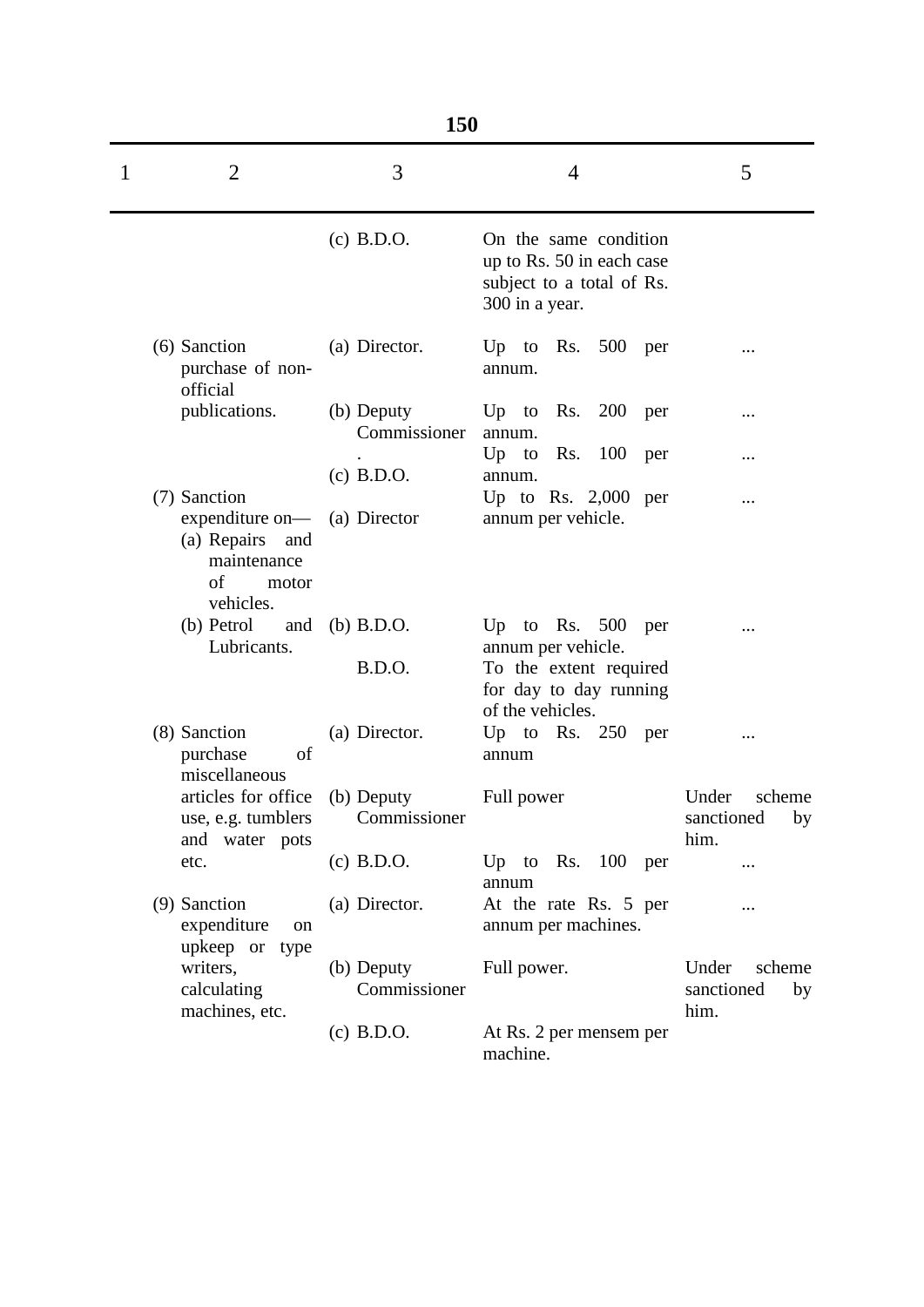|   |                                                                                                                                                               | 151                            |                                                                                           |                                                                                                                                                                                                                                                                                                                                                                                                               |
|---|---------------------------------------------------------------------------------------------------------------------------------------------------------------|--------------------------------|-------------------------------------------------------------------------------------------|---------------------------------------------------------------------------------------------------------------------------------------------------------------------------------------------------------------------------------------------------------------------------------------------------------------------------------------------------------------------------------------------------------------|
| 1 | $\overline{2}$                                                                                                                                                | 3                              | $\overline{4}$                                                                            | 5                                                                                                                                                                                                                                                                                                                                                                                                             |
|   | (10)<br>Sanction<br>expenditure<br>purchase<br>of<br>furniture<br>and<br>fixtures<br>for<br>the<br>office.                                                    | (a) Director                   | Up<br>Rs.<br>to<br>2,000<br>per<br>annum.                                                 | (a) Furniture should be of<br>the approved type.<br>(b) Availability of funds.<br>(c) Observance<br>of<br>procedural<br>and<br>other<br>general directions.<br>(d) Such purchases should<br>be made in accordance<br>with prescribed scales.<br>(e) (Note—G.A.D. should<br>take steps to prescribe<br>the standard types and<br>scales of furniture in<br>consultation<br>with<br>Finance Department.)<br>(f) |
|   |                                                                                                                                                               | (b) Deputy<br>Commissi<br>oner | Full powers.                                                                              | Under<br>the<br>schemes<br>sanctioned by the Deputy<br>Commissioner.                                                                                                                                                                                                                                                                                                                                          |
|   |                                                                                                                                                               | $(c)$ B.D.O.                   | Up<br>Rs.<br>to<br>500<br>per<br>annum                                                    |                                                                                                                                                                                                                                                                                                                                                                                                               |
| 8 | expenditure<br>Sanction<br>$on$ —<br>(1) Repairs to erection<br>and<br>removal<br><sub>ot</sub><br>machinery<br>and<br>equipment.<br>(2) Repairs to furniture | (a) Director                   | Rs.<br>$Up$ to<br>$1,000$ in each<br>of<br>case<br>repairs,<br>erection,<br>removal, etc. |                                                                                                                                                                                                                                                                                                                                                                                                               |
|   | and fixtures.                                                                                                                                                 | (b) Deputy<br>Commissi<br>oner | Full powers.                                                                              | Under<br>the<br>schemes<br>sanctioned by the Deputy<br>Commissioner.                                                                                                                                                                                                                                                                                                                                          |
|   |                                                                                                                                                               | $(c)$ B.D.O.                   | Up to Rs.<br>200 in each<br>of<br>case<br>repairs,<br>erection,<br>removal, etc.          |                                                                                                                                                                                                                                                                                                                                                                                                               |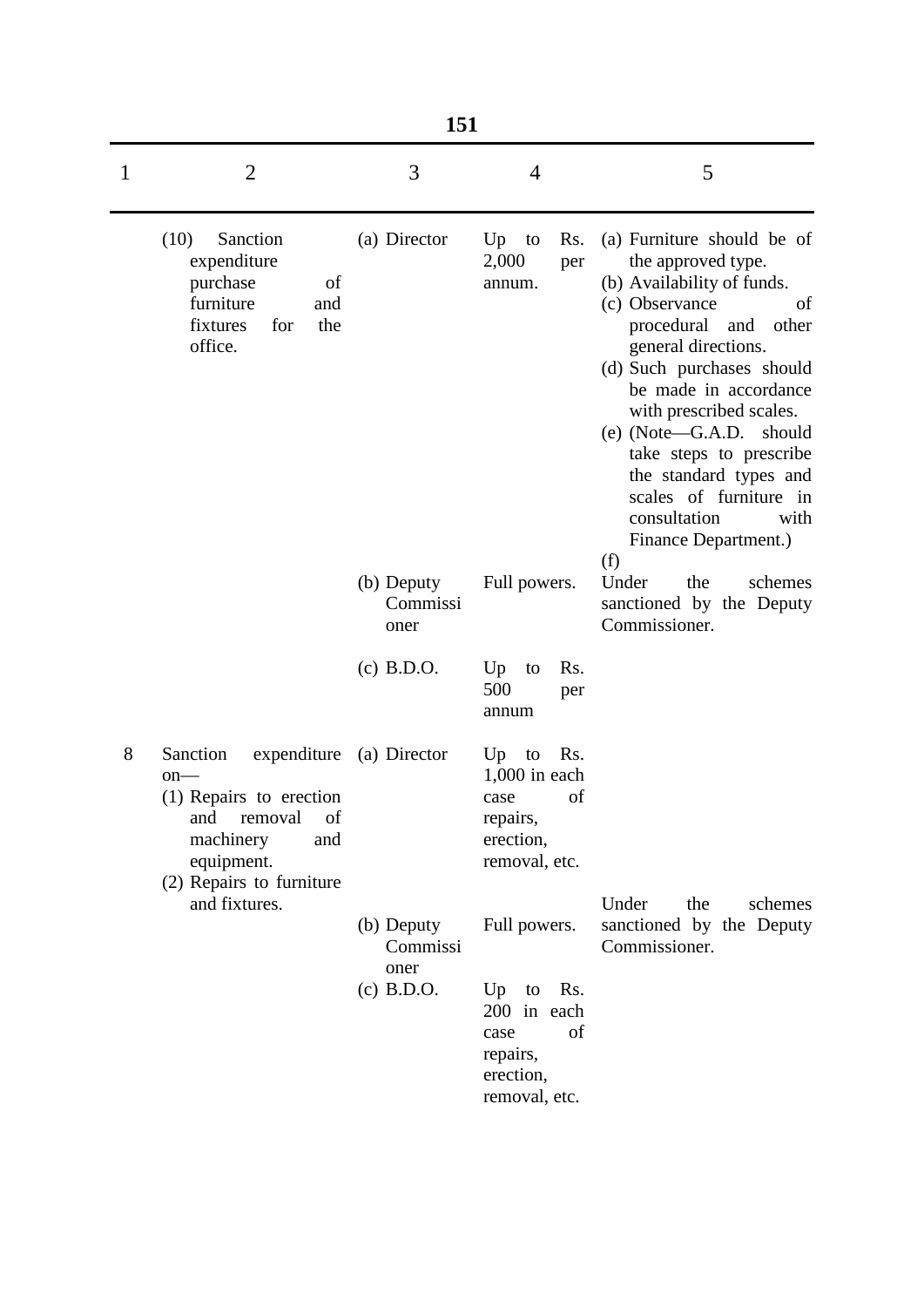|    |                                                                                                                                            | 152                             |                                                                      |                                                                                                          |
|----|--------------------------------------------------------------------------------------------------------------------------------------------|---------------------------------|----------------------------------------------------------------------|----------------------------------------------------------------------------------------------------------|
| 1  | $\overline{2}$                                                                                                                             | 3                               | 4                                                                    | 5                                                                                                        |
| 9  | $(1)$ Authorise<br>sale by<br>public<br>auction<br><sub>or</sub><br>calling for tenders,<br>unserviceable, stores<br>and tools or articles | (a) Director                    | Up to the extent<br>of books value of<br>500<br>Rs.<br>per<br>month. |                                                                                                          |
|    | manufactured,<br>produced<br>in<br>industrial<br>centre,<br>farms etc.                                                                     | (b) Deputy<br>Commissi<br>oner. | Up to the extent<br>of the book value<br>of Rs. $100$ per<br>month.  | Under<br>the<br>schemes/establishment<br>sanctioned<br>by<br>Government.                                 |
|    |                                                                                                                                            | $(c)$ Do.                       | Full powers.                                                         | Under<br>the<br>schemes<br>sanctioned<br>by<br>the<br>Deputy Commissioner.                               |
|    | (2) Sanction write<br>off<br>stores provided the<br>losses are not due to                                                                  | (a) Director                    | Full powers of a<br>Head<br>of<br>Department.                        |                                                                                                          |
|    | fraud<br>theft,<br><sub>or</sub><br>negligence,<br>misappropriation of<br>defect in the existing<br>rules or system.                       | (b) Deputy<br>Commissi<br>oner. | Full powers                                                          | the<br>Under<br>schemes<br>sanctioned<br>by<br>the<br>Deputy Commissioner.<br>Subject to a total of Rs.  |
|    |                                                                                                                                            | $(c)$ B.D.O.                    | Up to Rs. $20$ in<br>each case.                                      | 200 in a year.<br>Provided<br>the                                                                        |
| 10 | Sanction<br>loans<br>to<br>individuals and groups.                                                                                         | (a) Director                    | Up to Rs. $1,000$                                                    | provisions<br>the<br>in<br>relevant<br>and<br>acts<br>instructions<br>the<br>in                          |
|    |                                                                                                                                            | $(b)$ B.D.O.                    | Up to Rs. $500$ in<br>each case.                                     | Departmental circulars<br>are observed.<br>Under<br>the<br>schemes/establishment                         |
|    |                                                                                                                                            | (c) Deputy<br>Commissi<br>oner. | Up to Rs. $1,000$ in<br>each case.                                   | sanctioned<br>by<br>Government.                                                                          |
| 11 | Sanction "Grants-in-aid"<br>to local institutions and<br>'Honoraria' to teachers,<br>etc., detailed scheme.                                | B.D.O.                          | (a) Full powers in<br>of<br>respect<br>grants-in-aid.                | $(a)$ To<br>the<br>extent<br>provided in<br>each<br>in<br>the<br>case<br>sanctioned detailed<br>schemes. |
|    |                                                                                                                                            | Do.                             | (b) Up to Rs. $50$<br>in each case.                                  | $(b)$ In<br>of<br>respect<br>honoraria<br>in<br>a<br>financial year.                                     |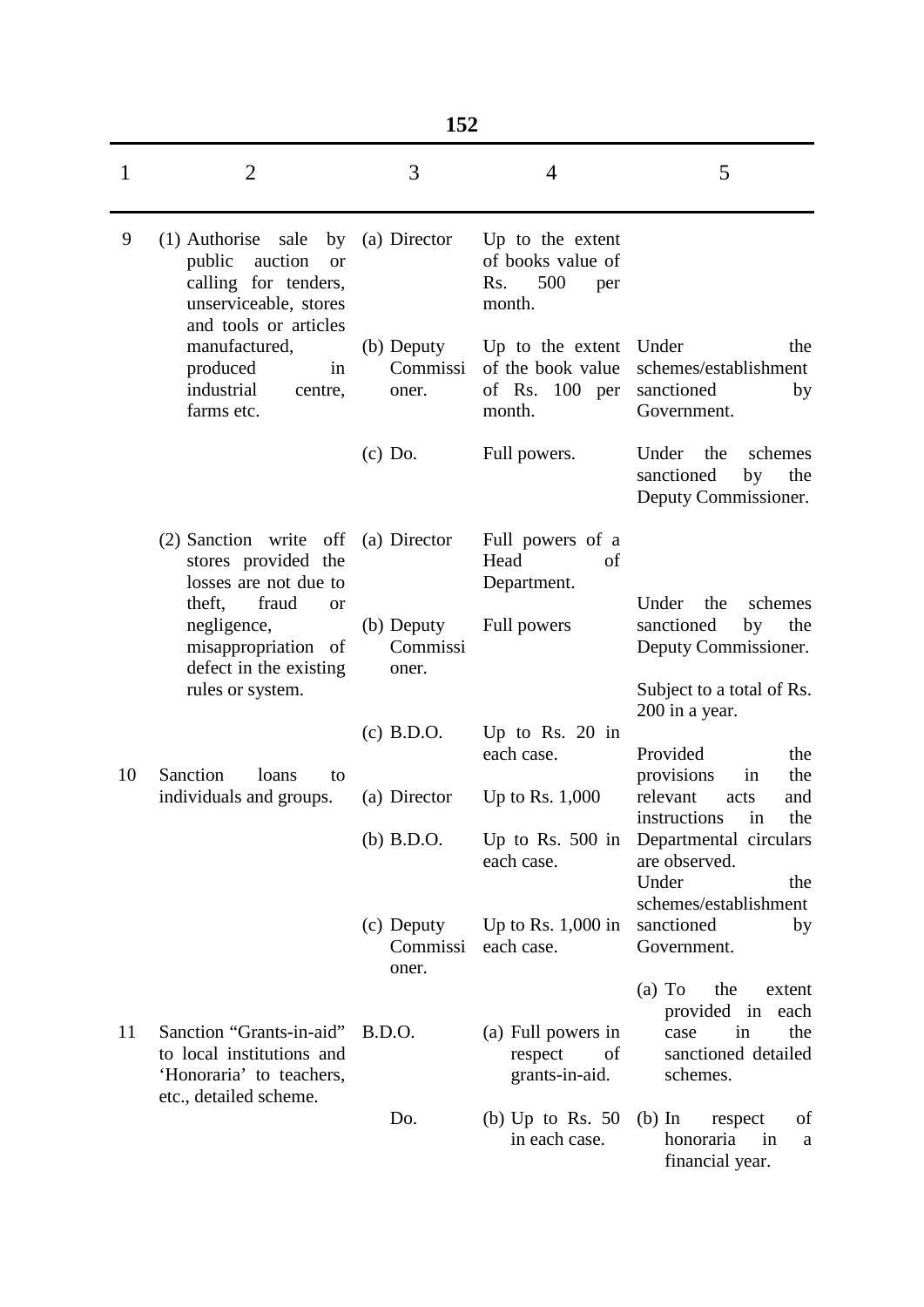|    |                                                           |               | 153                                     |                                                                                                                                                                                                                   |
|----|-----------------------------------------------------------|---------------|-----------------------------------------|-------------------------------------------------------------------------------------------------------------------------------------------------------------------------------------------------------------------|
| 1  | $\overline{2}$                                            | 3             | 4                                       | 5                                                                                                                                                                                                                 |
| 12 | Incur expenditure on<br>item<br>of<br>any<br>expenditure. | Do.           | Up to Rs. $500$ at<br>a time.           | Provided<br>the<br>following<br>conditions are fulfilled:-<br>$(1)$ The item in question<br>should form part of the                                                                                               |
|    |                                                           |               |                                         | overall<br>C.D.<br>Programmes;                                                                                                                                                                                    |
|    |                                                           |               |                                         | (2) The item should<br>be<br>included in the relevant<br>detailed scheme under<br>preparation;                                                                                                                    |
|    |                                                           |               |                                         | $(3)$ The<br>expenditure<br>should<br>be<br>incurred<br>budget<br>covered<br>by<br>allotment<br>under<br>the<br>relevant<br>head<br>minor<br>and                                                                  |
|    |                                                           |               |                                         | (4) The expenditure should<br>be in consultation with<br>the District head of the<br>Department concerned<br>the<br>Deputy<br><b>or</b><br>Commissioner/S.D.O;<br>as the case may be.                             |
| 13 | Sanction any scheme Deputy<br>under 'Irrigation'.         | Commissioner. | An outlay<br>exceeding<br>Rs.<br>50,000 | not Provided (1) the Block<br>Development<br>Committee<br>has approved the scheme.                                                                                                                                |
|    |                                                           |               |                                         | (2) Such scheme involving<br>an outlay of more than Rs.<br>10,000 but not exceeding<br>25,000<br>has<br>Rs.<br>been<br>technically examined and<br>approved<br>by<br>the<br>Superintending<br>Engineer,<br>P.W.D. |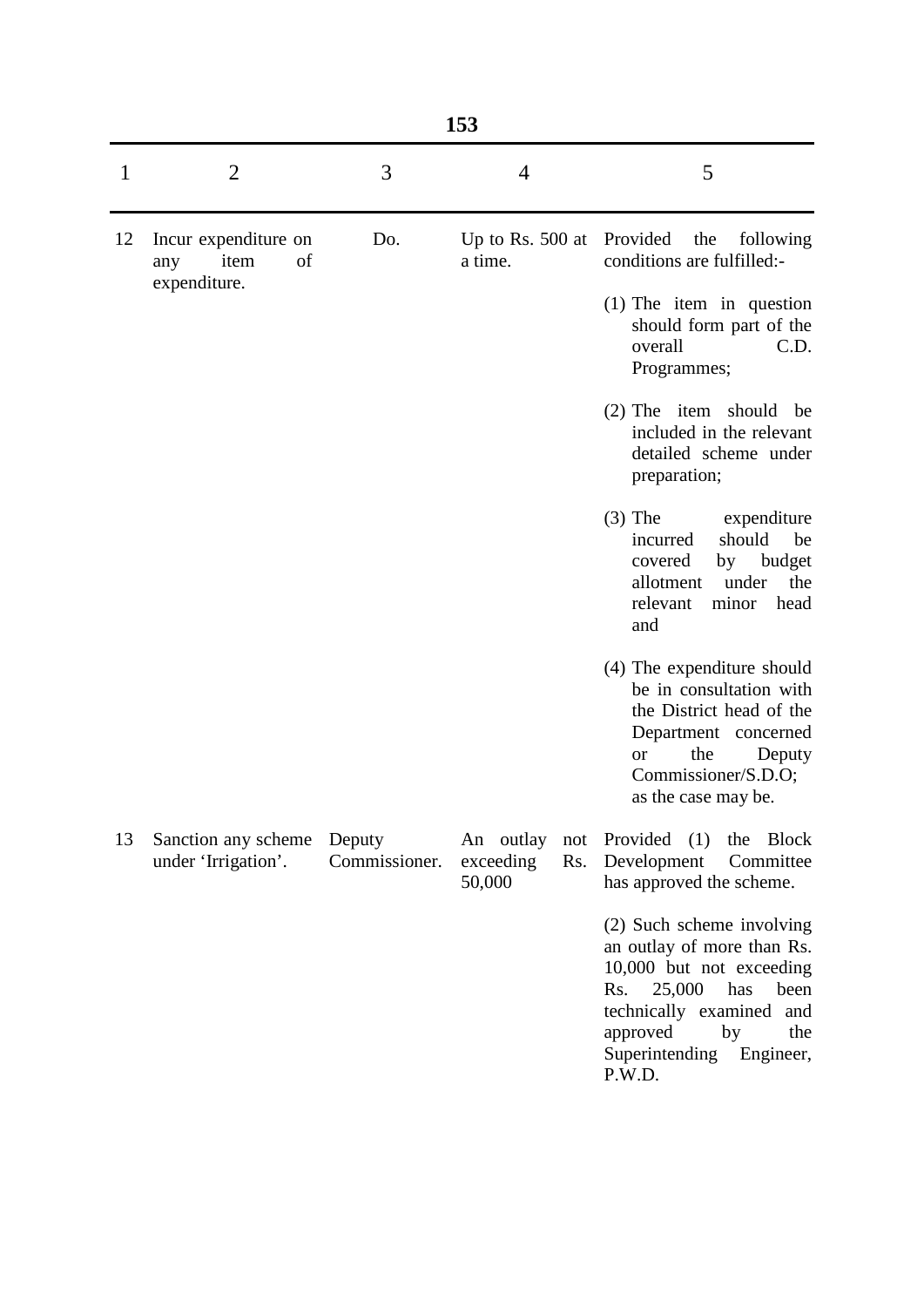| n sa<br>۰,<br>۰.<br>× |
|-----------------------|
|-----------------------|

| 1  | 2                                                              | 3                       | 4 | 5                                                                                                                                                                                            |
|----|----------------------------------------------------------------|-------------------------|---|----------------------------------------------------------------------------------------------------------------------------------------------------------------------------------------------|
| 14 | Sanction of schemes<br>under Channelsation<br>of Funds Sector. | Deputy<br>Commissioner. |   | $\mathbf{i}$<br>Subject<br>budget<br>to<br>provisions.<br>$\mathbf{ii}$<br>Schemes should be in<br>accordance<br>with<br>the<br>instructions of the Head<br>of<br>Development<br>Department. |
|    |                                                                |                         |   | <b>Schemes</b><br>$\overline{111}$ )<br>should<br>be<br>approved by the Block<br>Development<br>Committee and District<br>Officers or Heads of the<br>Development<br>Departments.            |
|    |                                                                |                         |   | Schemes should be in<br>iv)<br>compliance<br>with<br>the<br>general instructions of<br>Planning and Finance<br>Departments.                                                                  |
|    |                                                                |                         |   | Copies of all sanctions<br>V)<br>should<br>be<br>sent<br>to<br>Secretary Planning and<br>Secretary,<br>Finance<br>Departments.                                                               |
|    |                                                                |                         |   | In case of any deviation<br>vi)<br>the<br>matter<br>to<br>Community<br>Development<br>Department who should<br>consult the Planning and<br>Finance Departments.                              |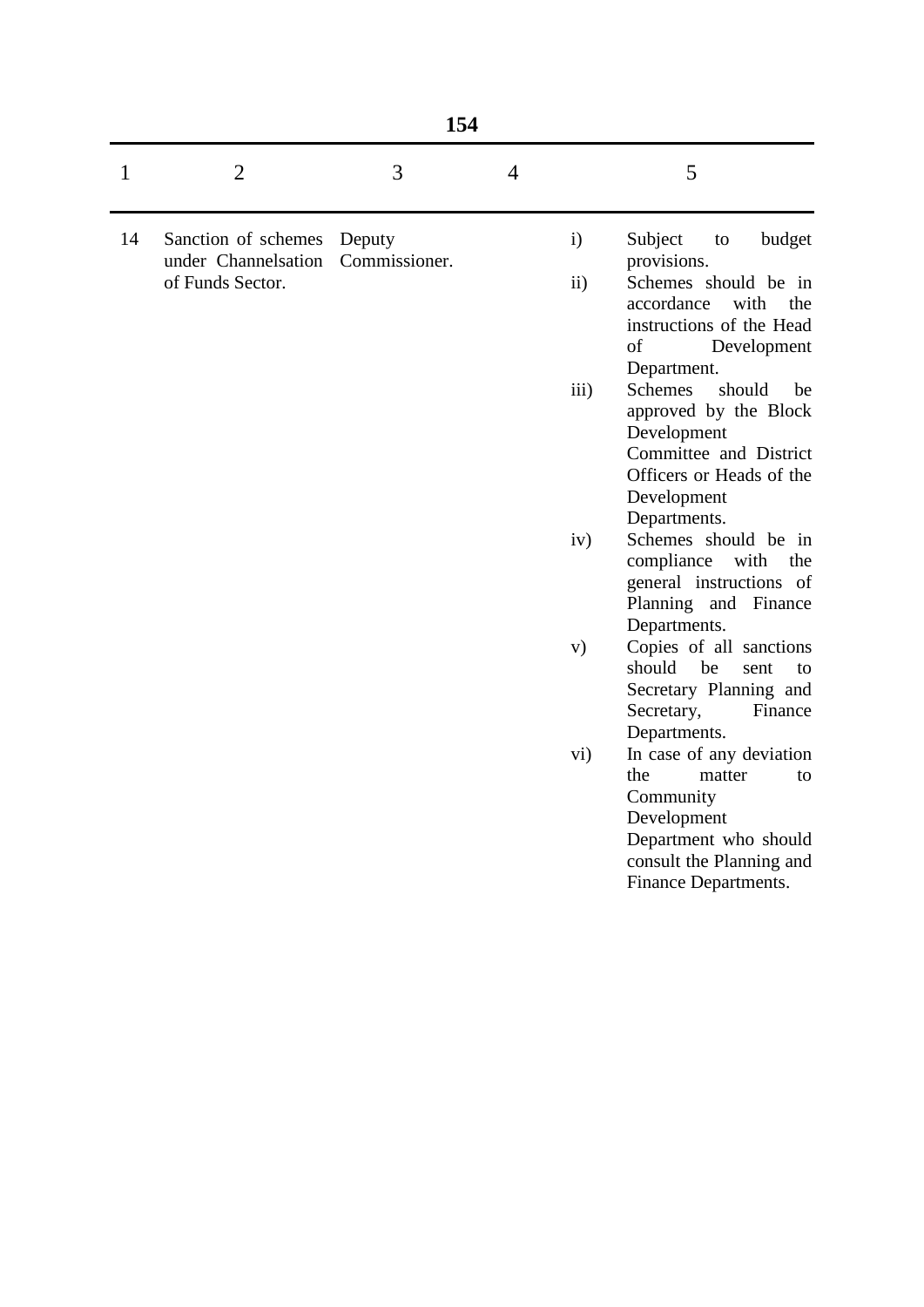| Serial<br>No.  | Nature of<br>power                                                   | Authority                                      | Extent of Power,                                                                                                                       | General Condition, if any                                                                                                                                                                                                                                                                                                                                                                                                                                                                                                                                                                                                       |
|----------------|----------------------------------------------------------------------|------------------------------------------------|----------------------------------------------------------------------------------------------------------------------------------------|---------------------------------------------------------------------------------------------------------------------------------------------------------------------------------------------------------------------------------------------------------------------------------------------------------------------------------------------------------------------------------------------------------------------------------------------------------------------------------------------------------------------------------------------------------------------------------------------------------------------------------|
| 1              | $\overline{2}$                                                       | 3                                              | $\overline{4}$                                                                                                                         | 5                                                                                                                                                                                                                                                                                                                                                                                                                                                                                                                                                                                                                               |
| 1              | Purchase<br>of<br>books,<br>periodicals,<br>newspaper,<br>maps, etc. | Director of Soil Full powers.<br>Conservation. |                                                                                                                                        | Subject to the condition that<br>all charges incurred<br>are<br>within the budget allotment<br>sanctioned for the purpose<br>and that no addition is made<br>to the allotments by re-<br>from<br>appropriation<br>any<br>source without the previous<br>of<br>Heads<br>sanction<br>of<br>Department is sufficient for<br>the purchase of books, maps,<br>publications newspapers and<br>periodicals<br>required<br>essentially for their offices<br>those<br>of<br>their<br><b>or</b><br>subordinates. Such purchase<br>can be made only when the<br>books, etc are necessary for<br>working<br>of<br>the<br>the<br>Department. |
| $\overline{2}$ | Local purchase<br>of stationery for<br>office in case of<br>urgency. | Director of Soil<br>Conservation.              | $(1)$ Up to Rs. 60<br>in each case<br>subject to an<br>of Rs. 2,400<br>for an office<br>having<br>ministerial<br>staff<br>above<br>50. | All articles of Stationery<br>which are supplied by the<br>Stationery Store<br>State<br>at<br>annual limit Shillong must ordinarily be<br>obtained from this store on<br>indent. When supply from<br>this store is not received due<br>to store reason or other and it<br>is absolutely necessary to<br>purchase the articles local<br>purchase may be resorted to<br>by inviting tenders.                                                                                                                                                                                                                                      |

**SOIL CONSERVATION DEPARTMENT**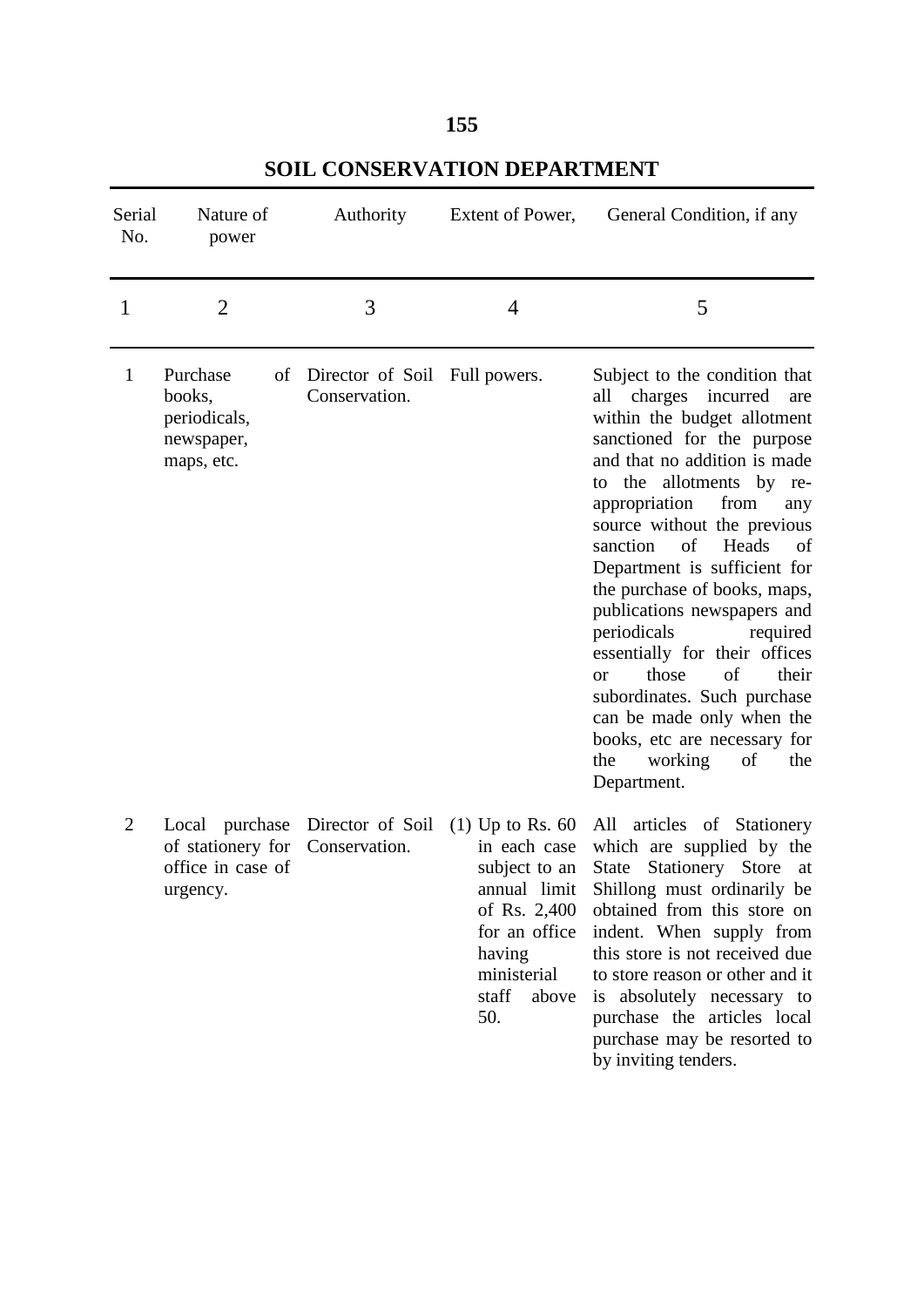|   | 156                                                                            |                                                                              |                                                                                                                                                                              |                                                                                                                                                                                                                                                                                                  |  |  |
|---|--------------------------------------------------------------------------------|------------------------------------------------------------------------------|------------------------------------------------------------------------------------------------------------------------------------------------------------------------------|--------------------------------------------------------------------------------------------------------------------------------------------------------------------------------------------------------------------------------------------------------------------------------------------------|--|--|
| 1 | $\overline{2}$                                                                 | 3                                                                            | $\overline{4}$                                                                                                                                                               | 5                                                                                                                                                                                                                                                                                                |  |  |
|   |                                                                                |                                                                              | office in each case<br>subject to<br>an<br>annual limit of Rs.<br>above 15 but not<br>above 50.                                                                              | $(2)$ Up to Rs. 40 for It should be certified in<br>each bill that supply<br>from<br>the<br><b>State</b><br><b>Stationery Store was not</b><br>1,000 for office available and that the<br>having ministerial bill does not contain any<br>charge for any item<br>above the permissible<br>limit. |  |  |
|   |                                                                                |                                                                              | $(3)$ Up to Rs. 30 in Purchase<br>each case subject pens is prohibited.<br>to an annual limit<br>of Rs.<br>$400$ for<br>office<br>having<br>ministerial staff 15<br>or less. | of Fountain                                                                                                                                                                                                                                                                                      |  |  |
|   |                                                                                | /Coordinator<br>Research<br>and<br>Training.                                 | Joint Director of Up to Rs. 40 in each<br>Soil Conservation case subject to annual<br>of limit of Rs. $1,000$ .                                                              |                                                                                                                                                                                                                                                                                                  |  |  |
|   |                                                                                | Division<br>Conservation<br>Officer/Principal,<br>Conservation<br>Institute. | Soil Up to Rs. 20 in each<br>case subject to<br>an<br>annual limit of Rs.<br>300.                                                                                            |                                                                                                                                                                                                                                                                                                  |  |  |
| 3 | urgent<br>printing work<br>to a private<br>press<br>(excluding<br>standardised | To give out Director of Soil<br>Conservation.                                | provided<br>Government press<br>the<br>work<br>and<br>delivery in<br>due<br>time.                                                                                            | (1) Full powers There is no objection for<br>that utilising local private<br>printing presses where<br>cannot undertake prices and the papers to<br>be printed<br>are<br>not<br>confidential.                                                                                                    |  |  |
|   | <sub>or</sub><br>non-<br>standardised<br>form $3$ ).                           |                                                                              | Rs. 500 in each<br>case subject to an<br>annual limit of Rs.<br>$2,000$ including<br>cost of paper.                                                                          | (2) Otherwise up to Work may be distributed<br>after obtaining quotation<br>different<br>from<br>local<br>presses and to the best<br>economic interest<br>of<br>Government.                                                                                                                      |  |  |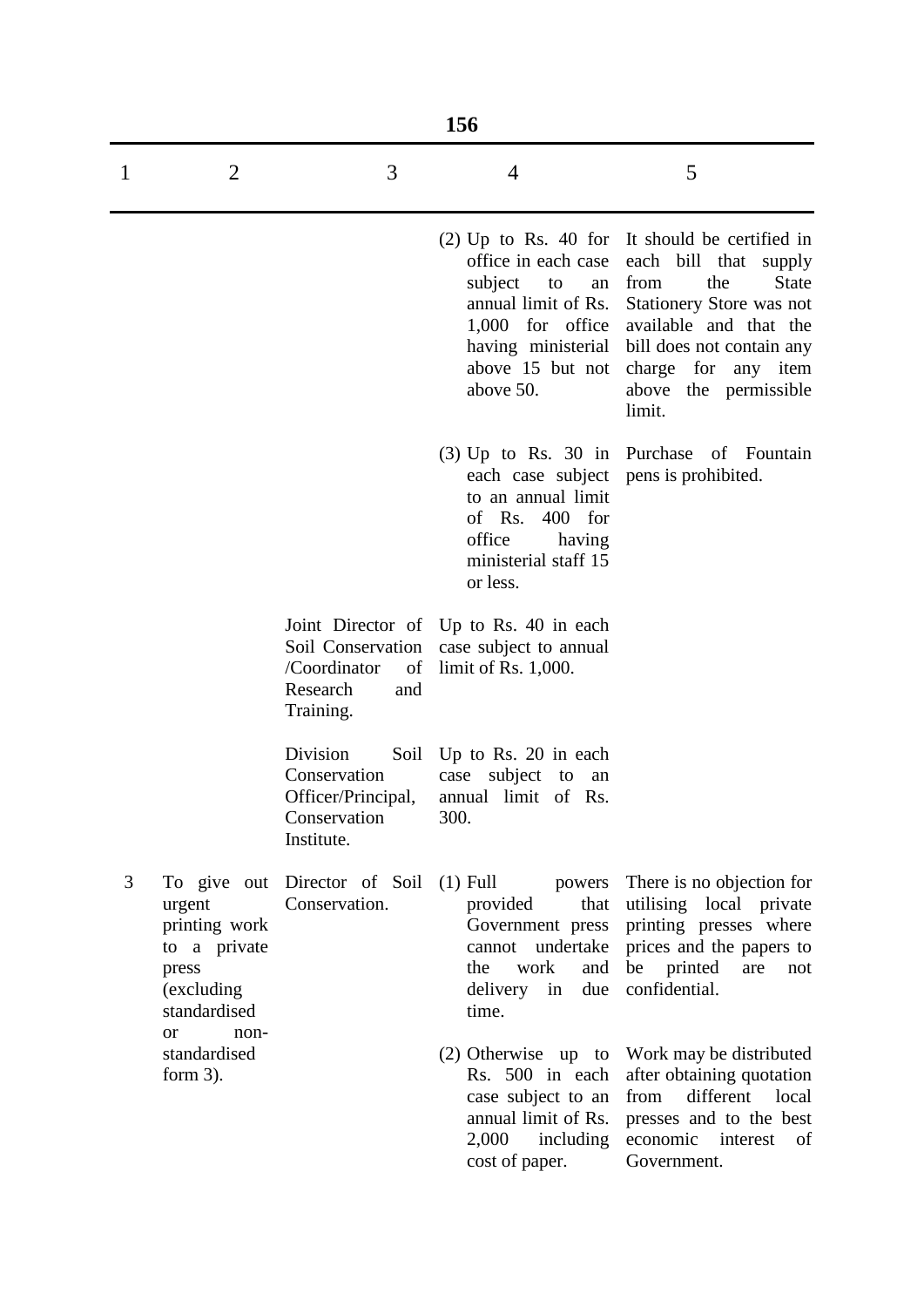|   | 157                                                                                              |                                                                      |                                                                                                                                                                                                                                                                                                                   |                                                                                                                                                                                                                                                                    |  |  |  |
|---|--------------------------------------------------------------------------------------------------|----------------------------------------------------------------------|-------------------------------------------------------------------------------------------------------------------------------------------------------------------------------------------------------------------------------------------------------------------------------------------------------------------|--------------------------------------------------------------------------------------------------------------------------------------------------------------------------------------------------------------------------------------------------------------------|--|--|--|
| 1 | $\overline{2}$                                                                                   | 3                                                                    | 4                                                                                                                                                                                                                                                                                                                 | 5                                                                                                                                                                                                                                                                  |  |  |  |
|   |                                                                                                  | Soil/Conservatio<br>n/Coordinator of<br>Research<br>and<br>Training. | subject<br>to<br>case<br>an<br>of<br>limit<br>Rs.<br>annual<br>1,500                                                                                                                                                                                                                                              | Joint Director of Up to Rs. 500 in each It should be certified in<br>bill<br>each<br>that<br>the<br>printing could not be<br>undertaken<br>by<br>the<br>Government Press<br>and<br>the bill does not contain<br>any charge for any item<br>above the permissible.  |  |  |  |
|   |                                                                                                  | Divisional<br>Soil/Conservatio<br>n<br>Officer/Principal<br>, C.T.I. | Up to Rs. $150$ in each<br>subject<br>case<br>to<br>an<br>annual limit of Rs. 500                                                                                                                                                                                                                                 | The paper required for<br>printing should as far as<br>possible be<br>obtained<br>the<br>from<br>Government<br>Stationery Store. If no<br>paper can be supplied a<br>certificate<br>of<br>non-<br>availability<br>should<br>be<br>obtained from the said<br>store. |  |  |  |
| 4 | To<br>print<br>locally<br>forms<br>in<br>private<br>other<br>presses,<br>than<br>money<br>forms. | Director of Soil<br>Conservation.                                    | $(1)$ Full powers in the<br>of<br>case<br>non-<br>standardised<br>forms<br>provided<br>Government<br>Press<br>undertake<br>cannot<br>the work.                                                                                                                                                                    | Paper<br>required<br>for<br>printing should as far as<br>possible<br>be<br>obtained<br>from the<br>Government<br>Stationery Store from<br>which a certificate<br>- of<br>non-availability<br>should<br>be obtained when paper<br>cannot be supplied by             |  |  |  |
|   |                                                                                                  |                                                                      | $(2)$ In<br>the<br>of<br>case<br>standardised forms<br>to Rs. 500<br>up<br>including cost of<br>paper in each case<br>obtaining<br>on<br>a<br>certificate that the<br>work cannot<br>be<br>undertaken<br>by<br>Government<br>Press<br>and the Stationery<br>Store cannot supply<br>the forms within the<br>limit. | them.                                                                                                                                                                                                                                                              |  |  |  |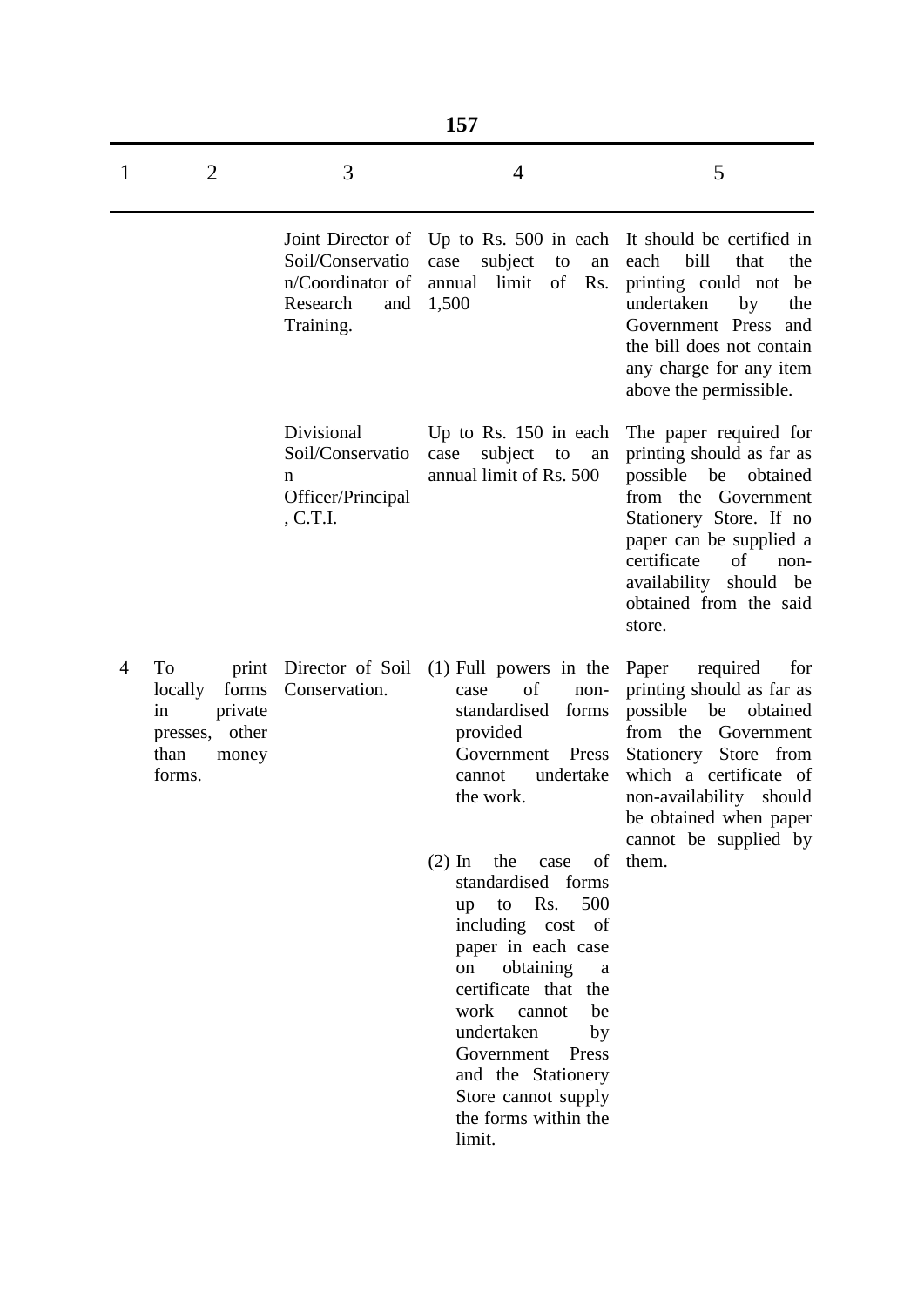|   |                                                                                                                            |                                                                                              | 158                                                                                                                                                                                                                                                                                                                                                                                                       |                                                                                                                                                                        |
|---|----------------------------------------------------------------------------------------------------------------------------|----------------------------------------------------------------------------------------------|-----------------------------------------------------------------------------------------------------------------------------------------------------------------------------------------------------------------------------------------------------------------------------------------------------------------------------------------------------------------------------------------------------------|------------------------------------------------------------------------------------------------------------------------------------------------------------------------|
| 1 | $\overline{2}$                                                                                                             | 3                                                                                            | 4                                                                                                                                                                                                                                                                                                                                                                                                         | 5                                                                                                                                                                      |
|   |                                                                                                                            | Soil/Conservation/<br>Coordinator<br>of<br>Research<br>Training.                             | Joint Director of Up to Rs. 400 in each<br>case including cost of<br>paper in the case of<br>and non-standardised<br>forms on obtaining a<br>certificate<br>that<br>the<br>work<br>cannot<br>be<br>undertaken<br>by<br>Government Press.                                                                                                                                                                  |                                                                                                                                                                        |
|   |                                                                                                                            | Divisional<br>Soil/Conservation<br>Officer/Principal,<br>Conservation<br>Training Institute. | Up to Rs. 100 in each<br>subject to<br>case<br>an<br>annual limit of Rs.<br>500 including cost of<br>paper on obtaining a<br>certificate in the case<br>of standardised forms<br>from the Stationery<br>Store that the forms<br>cannot supplied within<br>the time limit and in<br>of<br>the<br>case<br>non-<br>standardised<br>forms,<br>that the works cannot<br>undertaken<br>by<br>be<br>Govt. Press. |                                                                                                                                                                        |
| 5 | The<br>hire<br>building<br>on<br>lease/rent<br>for<br>use as an Office<br>or Office-cum-                                   | Conservation.<br>Soil Conservation.                                                          | Director of Soil Up to Rs. 500 per<br>month in each case.<br>Joint Director of Up to Rs. 250 per<br>month in each case.                                                                                                                                                                                                                                                                                   | the<br>Subject<br>to<br>observance<br>of<br>rules<br>and procedures under<br>the Rent Control Act<br>and other rules and                                               |
|   | residence.                                                                                                                 | Divisional<br>Soil<br>Conservation<br>Officer                                                | Up to Rs. $150$ per<br>month in each case.                                                                                                                                                                                                                                                                                                                                                                | order of Government<br>as the case may be.                                                                                                                             |
| 6 | To<br>sanction<br>of Go<br>renting<br>for<br>downs<br>of<br>purposes<br>seeds,<br>Stores,<br>Tractors,<br>Accessories etc. | Director of<br>Conservation.                                                                 | Soil (1) Full powers if the<br>down<br>Go<br><i>is</i><br>required<br>for<br>a<br>short period<br>not<br>exceeding<br>3<br>months.                                                                                                                                                                                                                                                                        | Subject<br>the<br>to<br>observance<br>of<br>rules<br>and procedures under<br>the Rent Control Act<br>and other rules and<br>order of Government<br>as the case may be. |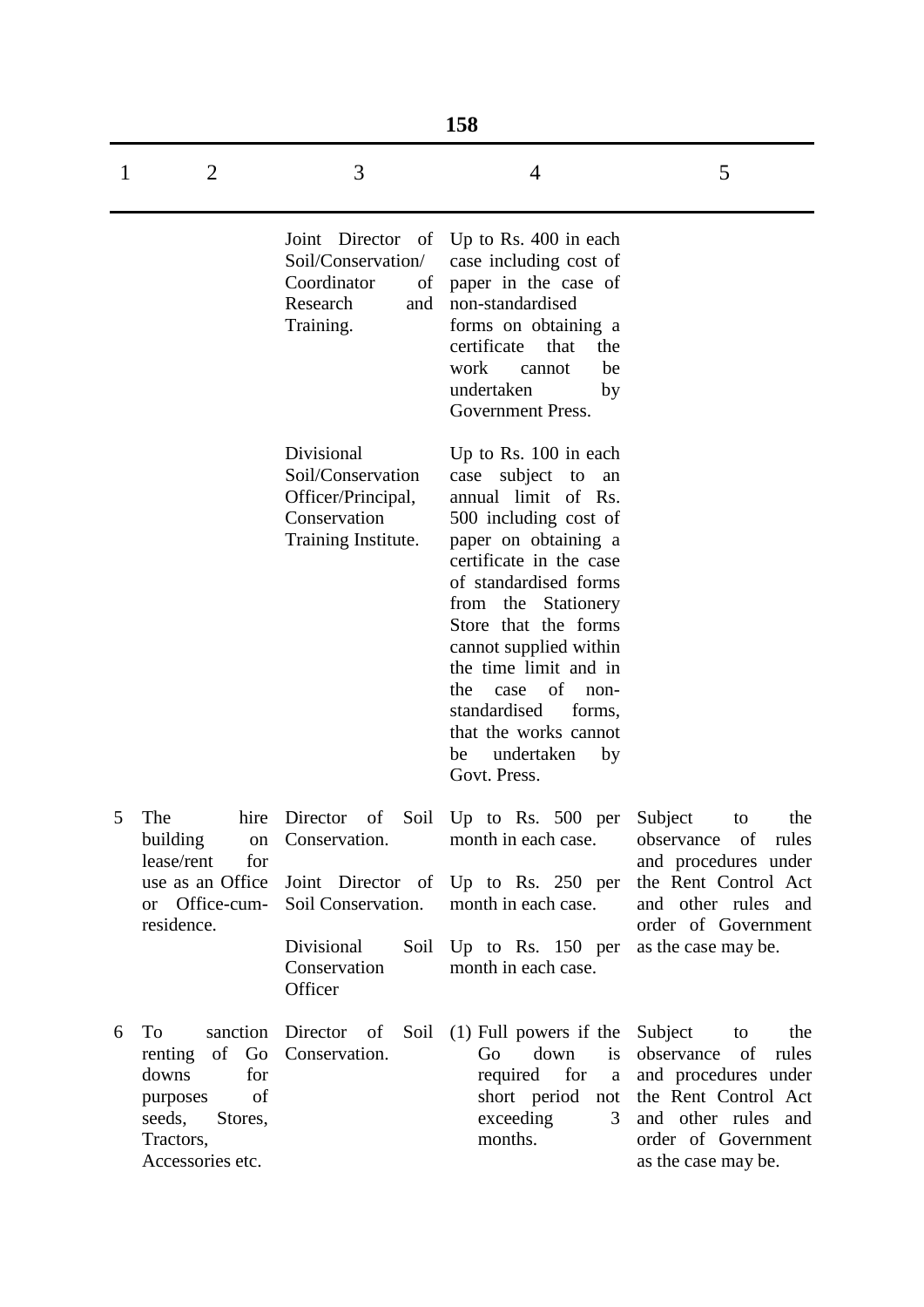|   | 159                                                                                                                                                                                                                                              |                                                                                                            |                                                                                                                                                                                                 |                                                                                                                                                                                                                                                                                             |  |  |
|---|--------------------------------------------------------------------------------------------------------------------------------------------------------------------------------------------------------------------------------------------------|------------------------------------------------------------------------------------------------------------|-------------------------------------------------------------------------------------------------------------------------------------------------------------------------------------------------|---------------------------------------------------------------------------------------------------------------------------------------------------------------------------------------------------------------------------------------------------------------------------------------------|--|--|
| 1 | $\overline{2}$                                                                                                                                                                                                                                   | 3                                                                                                          | 4                                                                                                                                                                                               | 5                                                                                                                                                                                                                                                                                           |  |  |
|   |                                                                                                                                                                                                                                                  |                                                                                                            | $(2)$ Otherwise up<br>to Rs. 300 per<br>month in each<br>case.                                                                                                                                  |                                                                                                                                                                                                                                                                                             |  |  |
|   |                                                                                                                                                                                                                                                  | (a) Joint Director.                                                                                        | Up to Rs. $200$<br>p.m. in each case.                                                                                                                                                           |                                                                                                                                                                                                                                                                                             |  |  |
|   |                                                                                                                                                                                                                                                  | (b) Divisional Soil Up to Rs. 100<br>Conservation<br>Officer.                                              | p.m. in each case.                                                                                                                                                                              |                                                                                                                                                                                                                                                                                             |  |  |
| 7 | To sanction Grants- Director of<br>in-aid<br>$\mathbf{to}$<br><b>Bodies and District</b><br>Councils.                                                                                                                                            | Soil<br>Local Conservation.                                                                                | Full<br>powers<br>specific<br>against<br>provision in the<br>sanctioned<br>Scheme.                                                                                                              |                                                                                                                                                                                                                                                                                             |  |  |
| 8 | To accord technical<br>sanction<br>to<br>estimates for works Conservation.<br>be<br>executed<br>to<br>departmentally,<br>including<br>minor<br>Irrigation Works.                                                                                 | Director of                                                                                                | Soil Rs. 1,00,000<br>in<br>each case.                                                                                                                                                           |                                                                                                                                                                                                                                                                                             |  |  |
|   |                                                                                                                                                                                                                                                  | Divisional<br>Conservation<br>Officer/Coordinator<br>Research<br>οf<br>and<br>Training Principal<br>C.T.I. | Soil Up to Rs. 20,000<br>in each case.                                                                                                                                                          |                                                                                                                                                                                                                                                                                             |  |  |
| 9 | To<br>accord<br>administrative<br>approval<br>and<br>sanction<br>expenditure<br><sub>on</sub><br>works<br>be<br>to<br>executed<br>departmentally<br>other than projects<br>involving<br>acquisition of land<br>Minor<br>and<br>Irrigation Works. | Director<br>of<br>Soil<br>Conservation.                                                                    | Up to Rs. $50,000$<br>in each case, in provision<br>the case of works<br>other<br>than<br>residential<br>buildings and up<br>to Rs. 30,000 in<br>the<br>of<br>case<br>residential<br>buildings. | Subject<br>to<br>budget<br>and<br>that<br>there are technical<br>personnel competent<br>scrutinize<br>the<br>to<br>estimates<br>and<br>supervise the works<br>and that the rules laid<br>down<br>for<br>Departmental<br>constructions<br>of<br>Public buildings are<br>strictly adhered to. |  |  |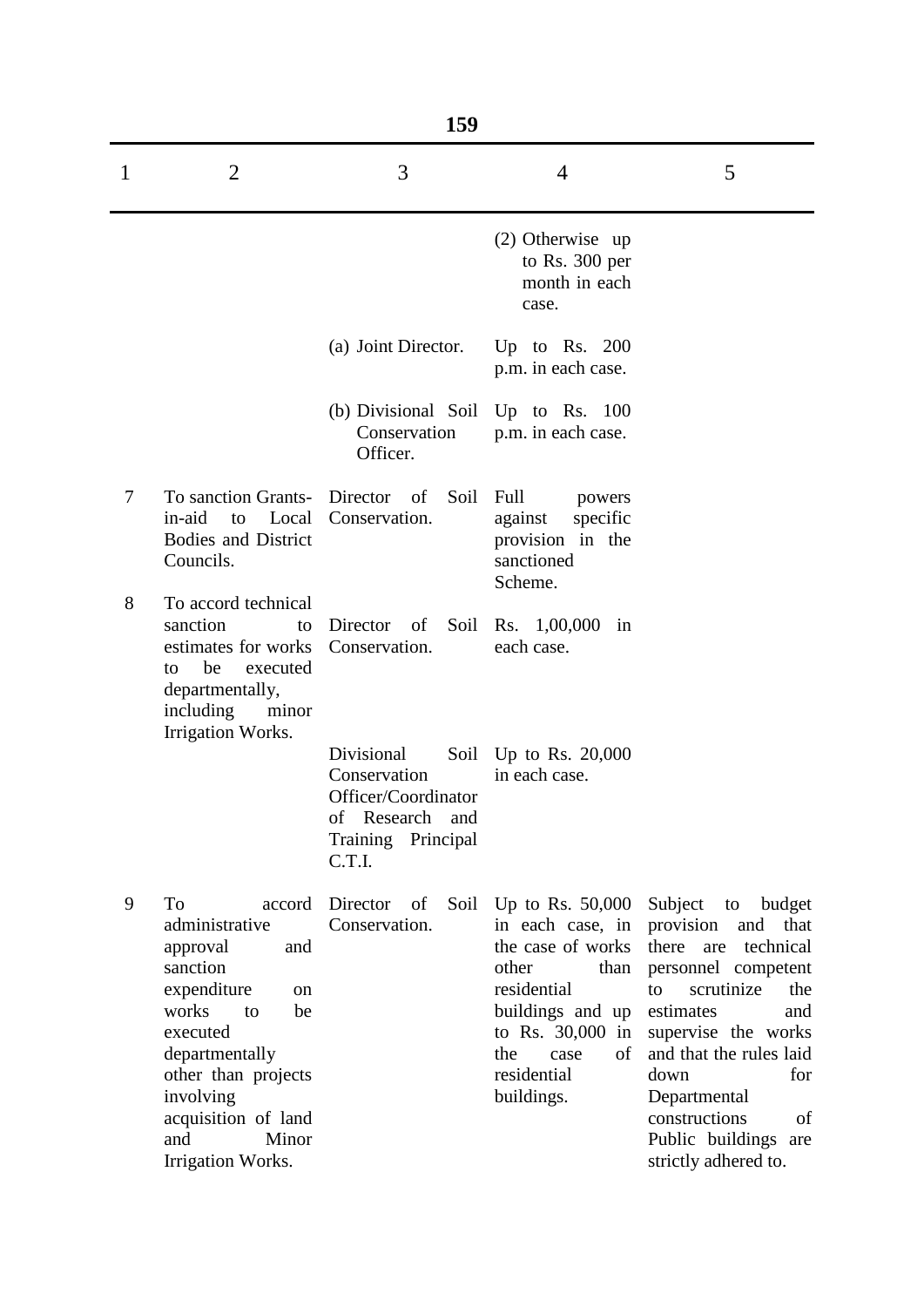|    | 160                                                                                                                                                                                                                                                                                                                                  |                                                                                 |                                                                                                                                                                                                             |                                                                                                                                                                                                                                                                                                                         |  |  |  |
|----|--------------------------------------------------------------------------------------------------------------------------------------------------------------------------------------------------------------------------------------------------------------------------------------------------------------------------------------|---------------------------------------------------------------------------------|-------------------------------------------------------------------------------------------------------------------------------------------------------------------------------------------------------------|-------------------------------------------------------------------------------------------------------------------------------------------------------------------------------------------------------------------------------------------------------------------------------------------------------------------------|--|--|--|
| 1  | $\overline{2}$                                                                                                                                                                                                                                                                                                                       | 3                                                                               | 4                                                                                                                                                                                                           | 5                                                                                                                                                                                                                                                                                                                       |  |  |  |
|    |                                                                                                                                                                                                                                                                                                                                      | Soil<br>Conservation<br>/Coordinator of<br>Research<br>and<br>Training.         | Joint Director of Up to Rs. 12,000<br>in each case, in<br>the case of works<br>other<br>than<br>residential<br>buildings and up<br>to Rs. 7500 in<br>each case, in the<br>case of residential<br>buildings. |                                                                                                                                                                                                                                                                                                                         |  |  |  |
|    |                                                                                                                                                                                                                                                                                                                                      | Divisional<br>Soil<br>Conservation<br>Officer/<br>Principal C.T.I.              | Up to Rs. $7,500$ in<br>each case, in the<br>of<br>works<br>case<br>other<br>than<br>residential<br>buildings.                                                                                              |                                                                                                                                                                                                                                                                                                                         |  |  |  |
| 10 | To<br>accord<br>administrative<br>approval and sanction<br>expenditure on Minor<br>Irrigation Projects to<br>be<br>executed<br>departmentally, and to<br>technical<br>accord<br>approval to M.I.P. to<br>be executed by Local<br>Bodies and District<br>Councils with Grants-<br>in-aid<br>Soil<br>by<br>Conservation<br>Department. | Director of Soil<br>Conservation.<br>Joint Director of<br>Soil<br>Conservation. | Up to Rs. $50,000$<br>in each case.<br>Up to Rs. $25,000$<br>in each case.                                                                                                                                  | Subject<br>budget<br>to<br>provision<br>that<br>and<br>technical<br>there<br>are<br>personnel competent to<br>scrutinise the works<br>and that the rules laid<br>down for departmental<br>construction of public<br>buildings (Appendix 9)<br>Meghalaya<br>the<br>to<br>Finance<br>Rules<br>are<br>strictly adhered to. |  |  |  |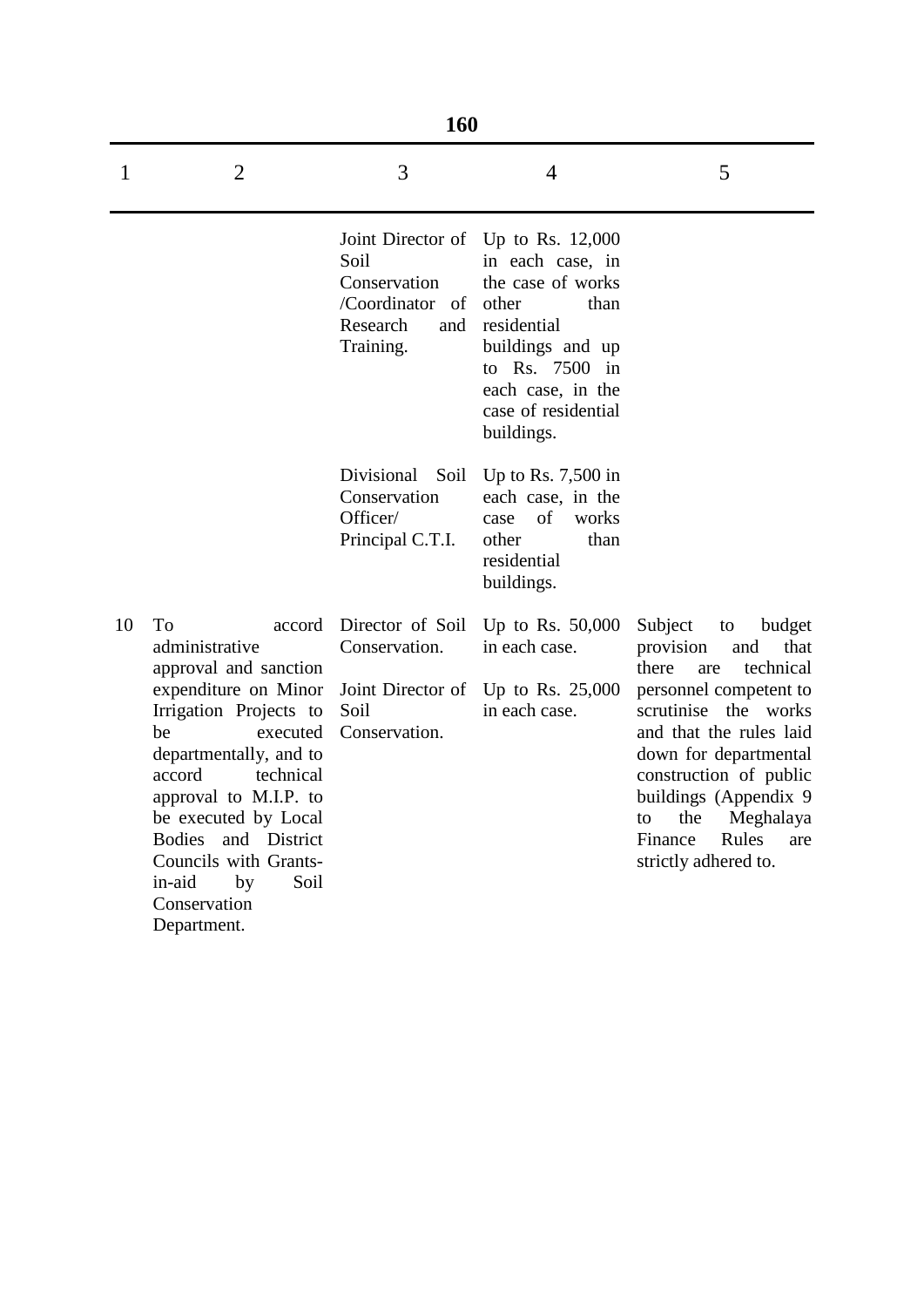|    | <b>161</b>                                                                                                                                                                                                          |                                                                                       |                                                                                                                                                                                                                                                                                                                                                                                                                |                                                                                                                                                                                                                                                                                                                                                                            |  |  |
|----|---------------------------------------------------------------------------------------------------------------------------------------------------------------------------------------------------------------------|---------------------------------------------------------------------------------------|----------------------------------------------------------------------------------------------------------------------------------------------------------------------------------------------------------------------------------------------------------------------------------------------------------------------------------------------------------------------------------------------------------------|----------------------------------------------------------------------------------------------------------------------------------------------------------------------------------------------------------------------------------------------------------------------------------------------------------------------------------------------------------------------------|--|--|
| 1  | $\overline{2}$                                                                                                                                                                                                      | 3                                                                                     | $\overline{4}$                                                                                                                                                                                                                                                                                                                                                                                                 | 5                                                                                                                                                                                                                                                                                                                                                                          |  |  |
|    |                                                                                                                                                                                                                     | Divisional Soil<br>Conservation<br>Officer.                                           | Up to Rs. $10,000$ in each<br>case.                                                                                                                                                                                                                                                                                                                                                                            | Subject<br>to<br>budget<br>provision<br>and<br>that<br>there<br>is<br>technical<br>personnel competent<br>scrutinise<br>the<br>to<br>estimates<br>and<br>supervise the works<br>and that the rules laid<br>down<br>for<br>departmental<br>constructions<br>of<br>public<br>buildings<br>(Appendix 9 to the<br>Meghalaya Financial<br>Rules) are<br>strictly<br>adhered to. |  |  |
| 11 | To<br>sanction<br>excess<br>expenditure over<br>sanctioned<br>estimates<br>on<br>works.                                                                                                                             | Director<br>Soil<br>Conservation.<br>Joint<br>Director<br>of<br>Soil<br>Conservation. | of Up to 5 per cent of the<br>original estimate.<br>Do.                                                                                                                                                                                                                                                                                                                                                        | Subject to the total<br>cost of being within<br>their<br>power<br>to<br>sanction<br>provided<br>further that the excess<br>is not due to<br>any<br>additional item<br>of<br>work which is not<br>fairly contingent to<br>the main project,<br>having been done.                                                                                                            |  |  |
| 12 | To sanction cost Director<br>of<br>repairs<br>including<br>of<br>purchase<br>Spare parts for<br>Departmental<br>Vehicles,<br>machinery<br>and<br>equipments,<br>including<br><b>Tractors</b><br>and<br>Bull dozers. | Soil<br>Conservation.                                                                 | of $(1)$ Full<br>when<br>powers<br>purchase<br>made<br>is<br>through<br>duly<br>a<br>constituted<br>purchase<br><b>Board</b><br>wherein<br>Administrative<br>Department<br>and<br>Finance<br>Department<br>are represented<br>$(2)$ Otherwise up to Rs.<br>3,000 in respect of<br>each light vehicle or<br>machine in year and up<br>to Rs. 6,000 in respect<br>of each heavy vehicle<br>or machine in a year. |                                                                                                                                                                                                                                                                                                                                                                            |  |  |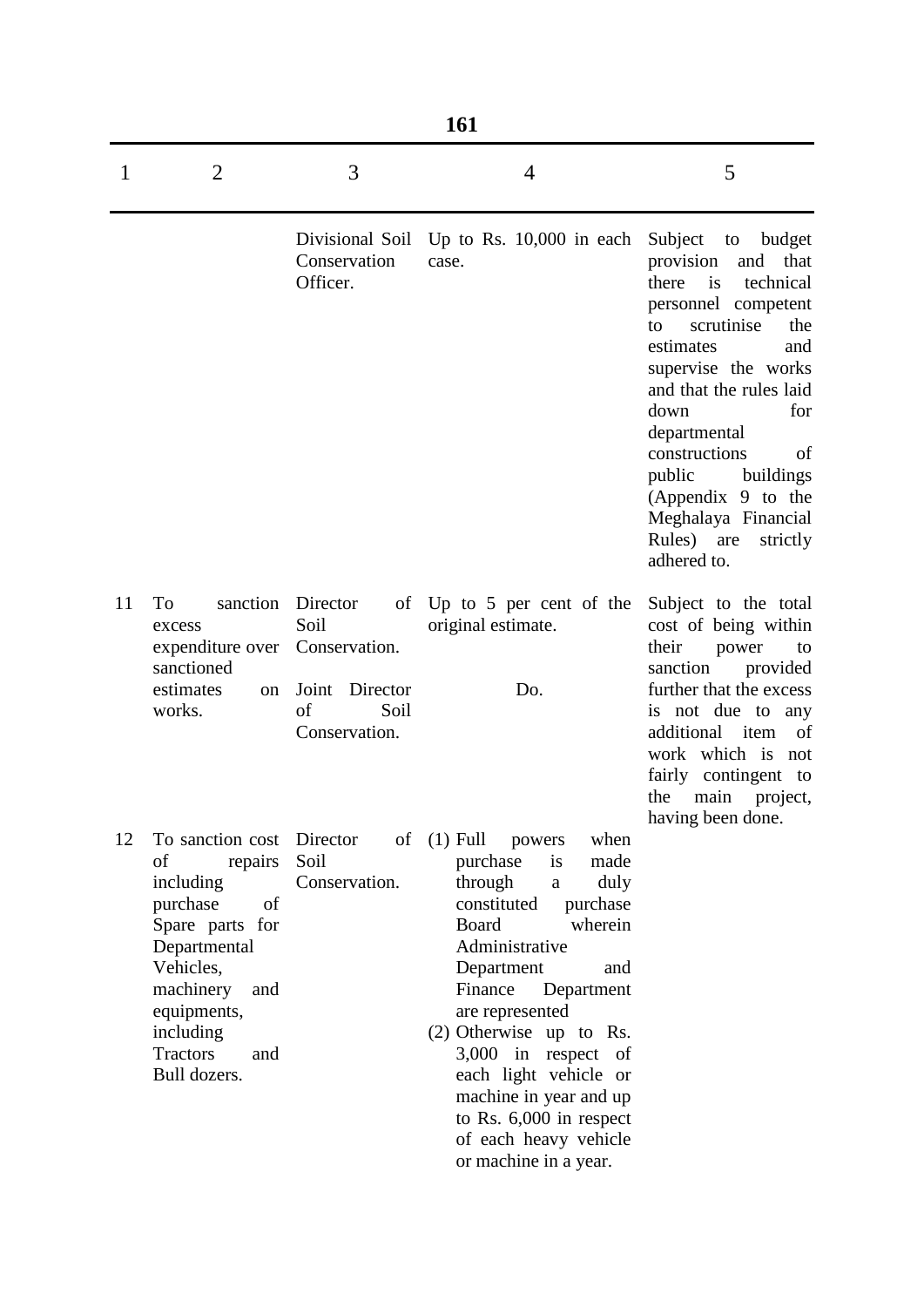|    | 162                                                                                                                                                            |                                                                                                                                      |                                                                                                                                                                                                                                                                                                                                                                                                                                                                                                               |                                                                                                                                                                                                                                                 |  |  |
|----|----------------------------------------------------------------------------------------------------------------------------------------------------------------|--------------------------------------------------------------------------------------------------------------------------------------|---------------------------------------------------------------------------------------------------------------------------------------------------------------------------------------------------------------------------------------------------------------------------------------------------------------------------------------------------------------------------------------------------------------------------------------------------------------------------------------------------------------|-------------------------------------------------------------------------------------------------------------------------------------------------------------------------------------------------------------------------------------------------|--|--|
| 1  | $\overline{2}$                                                                                                                                                 | 3                                                                                                                                    | $\overline{4}$                                                                                                                                                                                                                                                                                                                                                                                                                                                                                                | 5                                                                                                                                                                                                                                               |  |  |
|    |                                                                                                                                                                | Soil<br>Conservation/Coo<br>rdinator<br>of<br>Research<br>and<br>Training.                                                           | Joint Director of Up to Rs. 1,500 in respect of<br>each light vehicle in a year<br>and up to Rs. $4,000$ in<br>respect<br>of<br>each<br>heavy<br>vehicle or machine in a<br>year.                                                                                                                                                                                                                                                                                                                             |                                                                                                                                                                                                                                                 |  |  |
|    |                                                                                                                                                                | Divisional<br>Soil<br>Conservation<br>Officer/Principal,<br>C.T.I.                                                                   | Up to Rs. $1,000$ in respect of<br>each light vehicle in a year<br>and up to Rs. $2,000$ in<br>respect of heavy vehicle or<br>machine in a year.                                                                                                                                                                                                                                                                                                                                                              |                                                                                                                                                                                                                                                 |  |  |
| 13 | sanction<br>To<br>of<br>purchase<br>Type writers<br>and<br>Duplicators.                                                                                        | Director of Soil<br>Conservation.                                                                                                    | Full powers subject to the<br>actual necessity and when<br>sanction is to<br>be<br>the<br>accorded for replacement of<br>an existing one a certificate<br>of condemnation to<br>be<br>issued<br>local<br>by<br>$\rm{a}$<br>representative of the Firm<br>from which it was purchases<br>or where it is not possible,<br>by a responsible gazetted<br>officer. The certificate of Government<br>condemnation will also state<br>that the machine is beyond<br>repair and indicate the date<br>of its purchase. | Subject to budget<br>provision<br>specifically made<br>the purpose<br>for<br>and that the rate<br>should be fixed by<br>the Government of<br>Meghalaya as per<br>rate<br>contract<br>approved<br>by<br>D.G.S.<br>D.,<br>and<br>of<br>India etc. |  |  |
| 14 | To<br>sanction<br>of<br>disposal<br>unserviceable<br>stores<br>including<br>livestock and<br>furniture to be<br>certified<br>as<br>such by<br>the<br>competent | Director of Soil<br>Conservation.<br>Joint Director of<br>Soil<br>Conservation/Coo<br>rdinator<br>of<br>Research<br>and<br>Training. | Full powers<br>The extent of book value up<br>to Rs. 1,500 in each case.                                                                                                                                                                                                                                                                                                                                                                                                                                      | Provided<br>the<br>proposal should be<br>initiated/submits<br>as per Meghalaya<br>Financial<br>Rules<br>Form 15A after<br>making necessary<br>modifications<br>in<br>the Form, and also<br>subject<br>to<br>such                                |  |  |
|    | authority.                                                                                                                                                     | Divisional<br>Soil<br>Conservation<br>Officer/Principal,<br>C.T.I.                                                                   | The extent of book value up<br>to Rs. 100 in each case.                                                                                                                                                                                                                                                                                                                                                                                                                                                       | stores<br>being<br>of by<br>disposed<br>sale<br>public<br>on<br>auction.                                                                                                                                                                        |  |  |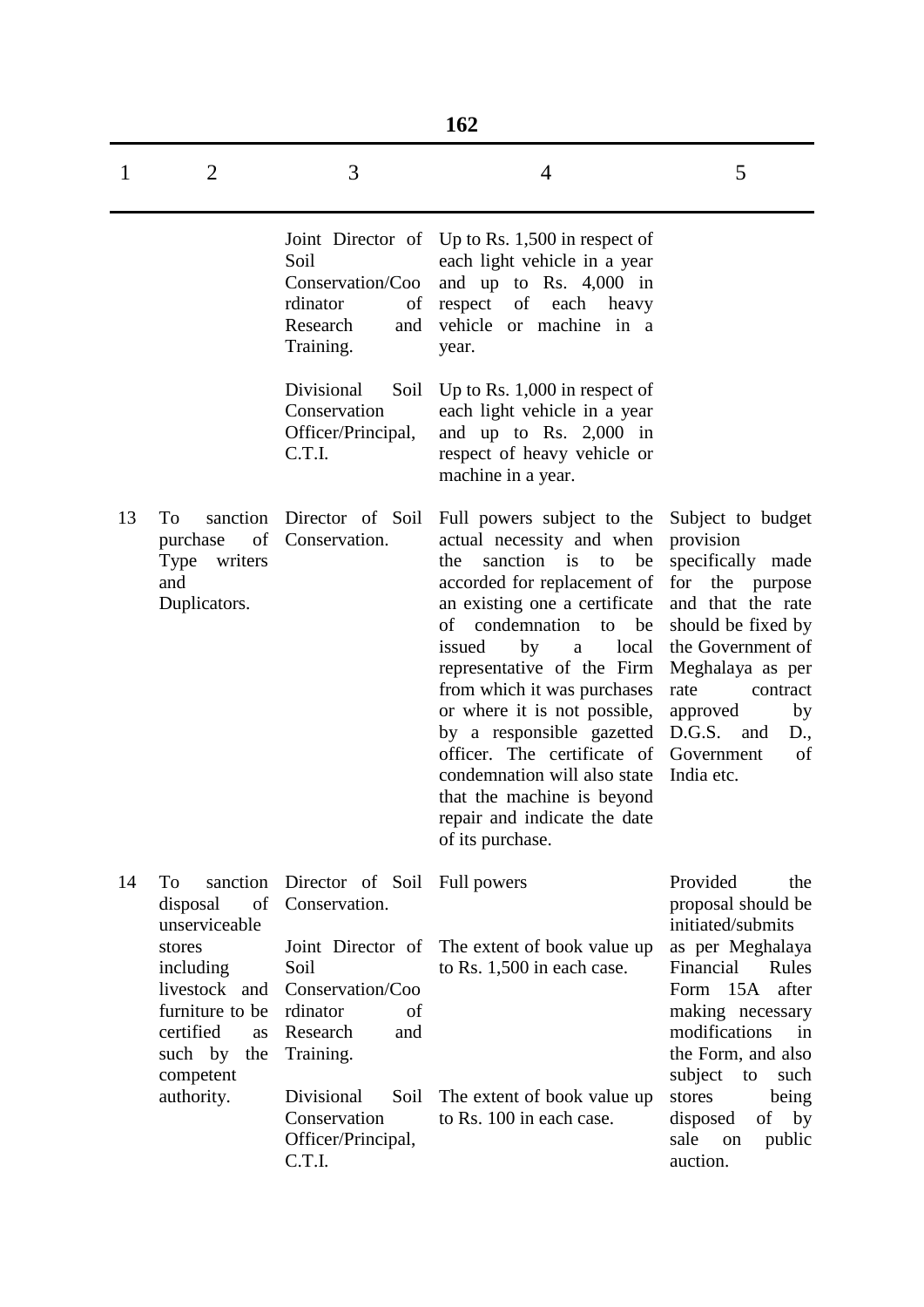| ۹ | ٦<br>×<br>۰.<br>v |
|---|-------------------|
|   |                   |

| 1  | $\overline{2}$                                                                                                                                                                                                 | 3                                                                                                        |      | 4                                                                                                                                                                                                               | 5                                                                                                                                                                            |
|----|----------------------------------------------------------------------------------------------------------------------------------------------------------------------------------------------------------------|----------------------------------------------------------------------------------------------------------|------|-----------------------------------------------------------------------------------------------------------------------------------------------------------------------------------------------------------------|------------------------------------------------------------------------------------------------------------------------------------------------------------------------------|
| 15 | To<br>sanction<br>of<br>disposal<br>surplus stock or<br>seeds, plants and<br>Grafts by sale at Conservation.<br>reduced rate to                                                                                | Director<br>of<br>Conservation.<br>Joint Director of Soil Up to Rs. 500 loss                             | Soil | Up to Rs. $1,000$<br>loss in each case.<br>in each case.                                                                                                                                                        | Subject<br>to<br>the<br>surplus<br>stock<br>being<br>sold<br>by<br>public auction.                                                                                           |
|    | be certificated as<br>such by<br>competent<br>authority.                                                                                                                                                       | Divisional<br>the Conservation Officer.                                                                  | Soil | Up to Rs. $100$ loss<br>in each case.                                                                                                                                                                           |                                                                                                                                                                              |
| 16 | To<br>sanction<br>of<br>disposal<br>surplus stock of<br>and<br>manures<br>fertilizers                                                                                                                          | Director<br>of<br>Conservation.                                                                          |      | Soil Up to Rs. $1,000$<br>loss in each case.                                                                                                                                                                    | Subject<br>the<br>to<br>surplus<br>stock<br>being sold<br>by<br>public auction.                                                                                              |
|    | including Green<br>Manures,<br>Oilcake<br>Phosphatic<br>fertilizers,<br><b>Bonemeal</b><br>and<br>Meatmeal<br>by<br>sale at reduced<br>be<br>rate<br>to<br>certified as such<br>by the competent<br>authority. | Joint Director of Soil Up to Rs. 500 loss<br>Conservation.<br>Divisional<br><b>Conservation Officer.</b> | Soil | in each case.<br>Up to Rs. $300$ loss<br>in each case.                                                                                                                                                          | should<br><b>This</b><br>be<br>done only when<br>prolonged storage<br>is likely to cause<br>deterioration<br>and<br>is<br>there<br>no<br>likelihood of sale<br>without loss. |
| 17 | To fix the sale<br>price of seeds,<br>plants,<br>Grafts,<br>Fruits<br>product,<br>implements, etc,<br>produced in Soil<br>Conservation<br>Farms.                                                               | Director<br>of<br>Conservation.                                                                          | Soil | Full<br>powers<br>subject<br>the<br>to<br>condition<br>that<br>price<br>fixed<br><b>SO</b><br>fall<br>does<br>not<br>below the cost of<br>production<br>including<br>of<br>handling/dealers<br>Commission, etc. | The<br>Director<br>should<br>however<br>try to fix prices<br>with the view to<br>profit at least 5 per<br>cent over the cost<br>of production.                               |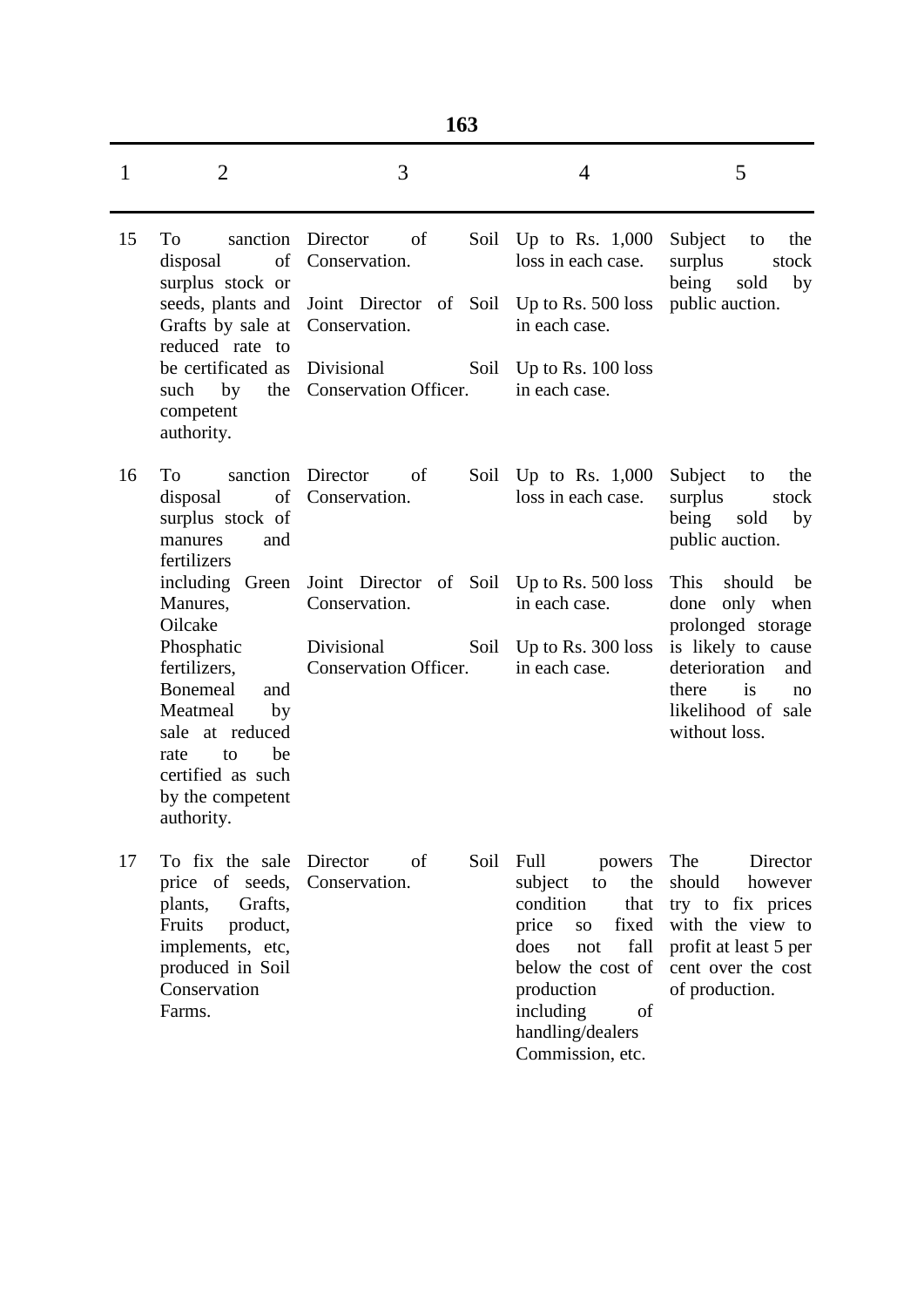|    | 164                                                                                                                                                                                                              |                                                                                                                       |                                                                                                                                                                                                                      |                                                                                                                                                                                                                                                                                                    |  |  |
|----|------------------------------------------------------------------------------------------------------------------------------------------------------------------------------------------------------------------|-----------------------------------------------------------------------------------------------------------------------|----------------------------------------------------------------------------------------------------------------------------------------------------------------------------------------------------------------------|----------------------------------------------------------------------------------------------------------------------------------------------------------------------------------------------------------------------------------------------------------------------------------------------------|--|--|
| 1  | $\overline{2}$                                                                                                                                                                                                   | 3                                                                                                                     | 4                                                                                                                                                                                                                    | 5                                                                                                                                                                                                                                                                                                  |  |  |
|    |                                                                                                                                                                                                                  | Joint Director of<br>Soil<br>Conservation/C<br>oordinator<br>of<br>Research<br>and<br>C.T.I.<br>Training<br>Byrnihat. | With not less than<br>3 per cent profit<br>on direct cost or<br>at the rate not<br>lower than direct<br>cost whichever is<br>less.                                                                                   | Provided that the local<br>market rate should be as<br>curtained<br>from<br>the<br>of<br>the<br>report<br>Agricultural Marketing<br>Section and the price<br>fixed<br>the<br>Board<br>by<br>consisting the Director<br>one Representative<br>of<br>Finance<br>and<br>Administrative<br>Department. |  |  |
|    |                                                                                                                                                                                                                  | Divisional<br>Soil<br>Conservation<br>Officer.                                                                        | With not less than<br>6 per cent profit<br>on direct cost or<br>at the rate local<br>market rate not<br>lower than direct<br>cost whichever is<br>less.                                                              |                                                                                                                                                                                                                                                                                                    |  |  |
| 18 | fix the<br>sale<br>To<br>price of Vegetables<br>and Fruits grown in<br>farms and gardens<br>of<br>the<br>Soil<br>Conservation<br>Department<br>and<br>then<br>sell<br>to<br>and<br>consumers<br>bulk purchasers. | Director of Soil<br>Conservation.                                                                                     | Full<br>powers<br>subject<br>the<br>to<br>selling rate being<br>not less than 5 per<br>cent of the local<br>market rate. In the<br>case of bulk sale,<br>a concession up to<br>10 per cent below<br>the market rate. |                                                                                                                                                                                                                                                                                                    |  |  |
|    |                                                                                                                                                                                                                  | Divisional Soil Full powers<br>Conservation<br>Officer/Coordin<br>ator of Research<br>Training<br>and<br>C.T.I.       |                                                                                                                                                                                                                      | Provided the sale price<br>is not less than the local<br>market rate which will<br>be ascertained from the<br>reports of the Officer of<br>Agricultural Marketing<br>Section For Sale to bulk<br>purchasers, a concession<br>up to 2 per cent below<br>the local of market rate.                   |  |  |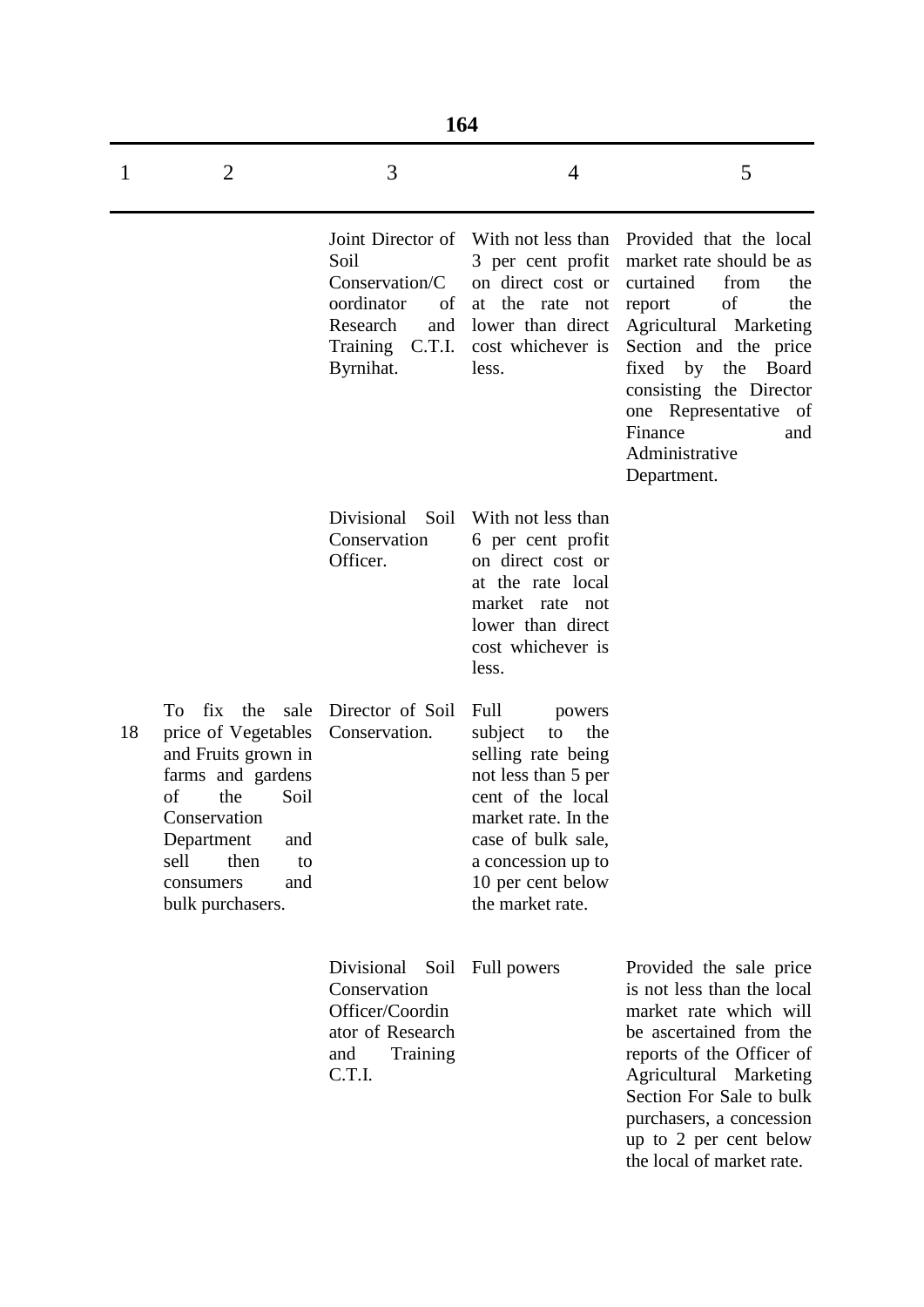|              | 165                                                                                                                                                                                                                                           |                                                                                                       |                                                                                                                                                    |                                                                                                                                                                                                                                                                                                                   |  |  |
|--------------|-----------------------------------------------------------------------------------------------------------------------------------------------------------------------------------------------------------------------------------------------|-------------------------------------------------------------------------------------------------------|----------------------------------------------------------------------------------------------------------------------------------------------------|-------------------------------------------------------------------------------------------------------------------------------------------------------------------------------------------------------------------------------------------------------------------------------------------------------------------|--|--|
| $\mathbf{1}$ | $\overline{2}$                                                                                                                                                                                                                                | 3                                                                                                     | 4                                                                                                                                                  | 5                                                                                                                                                                                                                                                                                                                 |  |  |
| 19           | To<br>expenditure<br>in<br>connection<br>with<br>exhibition,<br>shows<br>and fairs.                                                                                                                                                           | sanction Director of Soil $(1)$ Up to<br>Conservation.                                                | Rs.<br>$2,000$ in each<br>case of these<br>organised<br>at<br>the state level.<br>$(2)$ Up to Rs. 750<br>in each case in<br>all<br>other<br>cases. | Subject<br>budget<br>to<br>provision                                                                                                                                                                                                                                                                              |  |  |
|              |                                                                                                                                                                                                                                               | Divisional<br>Conservation<br>Officer.                                                                | Soil Up to Rs. 500<br>annually.                                                                                                                    |                                                                                                                                                                                                                                                                                                                   |  |  |
| 20           | sanction<br>To<br>on<br>expenditure<br>on<br>demonstration<br>of<br>implementations<br>improved<br>seeds,<br>fertilizers, etc.                                                                                                                | Director of Soil Full powers.<br>Conservation.<br>Soil<br>Conservation.<br>Divisional<br>Conservation | Joint Director of Up to Rs. 200 in<br>each case.<br>Soil Up to Rs. 25 in<br>each case.                                                             | Subject<br>the<br>to<br>provision<br>in<br>the<br>sanctioned Scheme.                                                                                                                                                                                                                                              |  |  |
| 21           | Award<br>scholarship/stipends<br>tenable in India and<br>sanction<br>other<br>ancillary<br>expenses,<br>equipment<br>allowances,<br>tuition<br>fees, book<br>grants,<br>to<br>the<br>etc.,<br>stipendiary<br><b>or</b><br>scholarship holder. | Officer.<br>Director of Soil<br>Conservation.                                                         |                                                                                                                                                    | Full powers subject<br>to budget provision<br>rule<br>the<br>and<br>and<br>of<br>orders<br>the<br>Department or under<br>Scheme<br>any<br>approved by Finance<br>Department.<br>The<br>of<br>rates<br>stipends,<br>scholarships<br>and<br>other<br>expenses<br>should be approved<br>Finance<br>by<br>Department. |  |  |
| 22           | Refund<br>of<br>Soil<br>Conservation<br>Revenue.                                                                                                                                                                                              | Conservation.                                                                                         | Director of Soil Up to Rs. $1,500$ in<br>each case.                                                                                                | Subject to observance<br>of rules.                                                                                                                                                                                                                                                                                |  |  |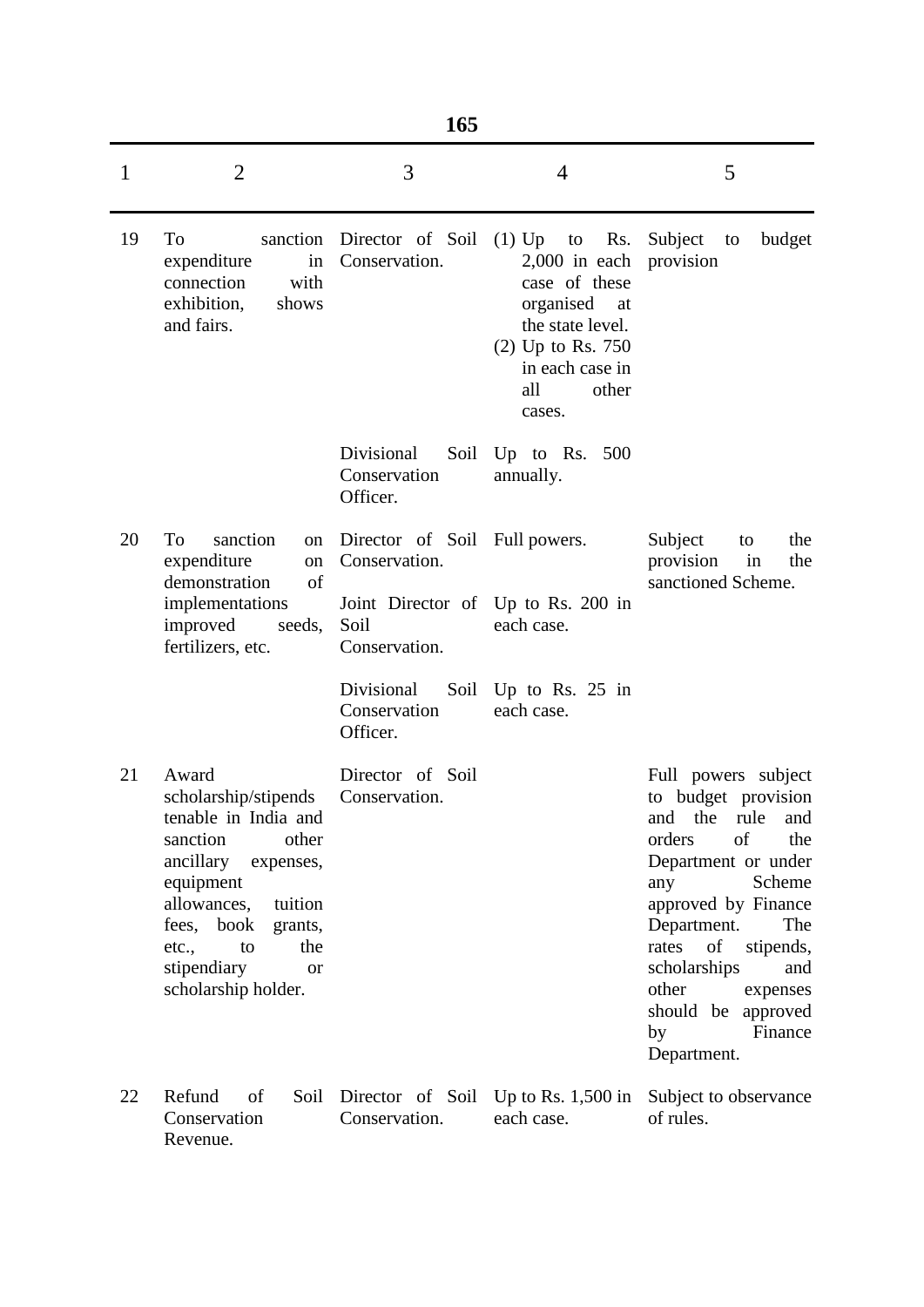|    | 166                                                                                                                                               |                                                                                                                                                                                                        |                                                  |                                                                                                                                                                                                                                                                                                                                                   |
|----|---------------------------------------------------------------------------------------------------------------------------------------------------|--------------------------------------------------------------------------------------------------------------------------------------------------------------------------------------------------------|--------------------------------------------------|---------------------------------------------------------------------------------------------------------------------------------------------------------------------------------------------------------------------------------------------------------------------------------------------------------------------------------------------------|
| 1  | $\overline{2}$                                                                                                                                    | 3                                                                                                                                                                                                      | $\overline{4}$                                   | 5                                                                                                                                                                                                                                                                                                                                                 |
|    |                                                                                                                                                   | Joint Director of Up to Rs. 300 in<br>Soil<br>Conservation/<br>Divisional<br>Soil<br>Conservation<br>Officer.                                                                                          | each case.                                       |                                                                                                                                                                                                                                                                                                                                                   |
| 23 | Writing off of<br>irrecoverable<br>Revenue in the<br>Soil<br>Conservation<br>Department.                                                          | Director of Soil Up to Rs. 100 in<br>Conservation.<br>Joint Director of<br>Soil<br>Conservation/<br>Divisional<br>Soil<br>Conservation<br>Officer.                                                     | each case.                                       |                                                                                                                                                                                                                                                                                                                                                   |
| 24 | Writing off of<br>irrecoverable<br>value of Stores,<br>Livestock, Tools<br>Plants,<br>and<br>timber and other<br>stock (including)<br>furniture). | Director of Soil Up to Rs. 2,000<br>Conservation.<br>Joint Director /<br>Soil<br>Divisional<br>Conservation<br>Officer/Coordinat<br>of<br>Research<br><b>or</b><br>Training<br>and<br>Principal C.T.I. | in each case<br>Up to Rs. $350$ in<br>each case. | Provided that the loss does<br>not disclose (1) a defect of<br>system the amendment of<br>which requires the order of<br>higher authority or (2) a<br>serious negligence on the<br>part of some officers which<br>might possible call<br>for<br>disciplinary<br>action<br>requiring the orders of<br>higher authority?                            |
| 25 | irrecoverable<br>Advances.                                                                                                                        | Writing off of Director of Soil<br>Conservation.                                                                                                                                                       | Up to Rs. $500$ in<br>each case.                 | Provided there is no defect<br>in the system.                                                                                                                                                                                                                                                                                                     |
| 26 | public<br>lost by fraud or<br>negligence<br>the<br>of individual or<br>other causes.                                                              | Writing off of Director of Soil<br>money Conservation.                                                                                                                                                 | Up to a limit of<br>Rs. 1,000.                   | Provided the loss does not<br>disclose $(1)$ a defect of<br>system the amendment of<br>which requires the order of<br>higher authority or (2) a<br>serious negligence on the<br>part of some officer or<br>officers<br>which<br>might<br>possible<br>call<br>for<br>disciplinary<br>action<br>requiring the<br>order<br>- of<br>higher authority. |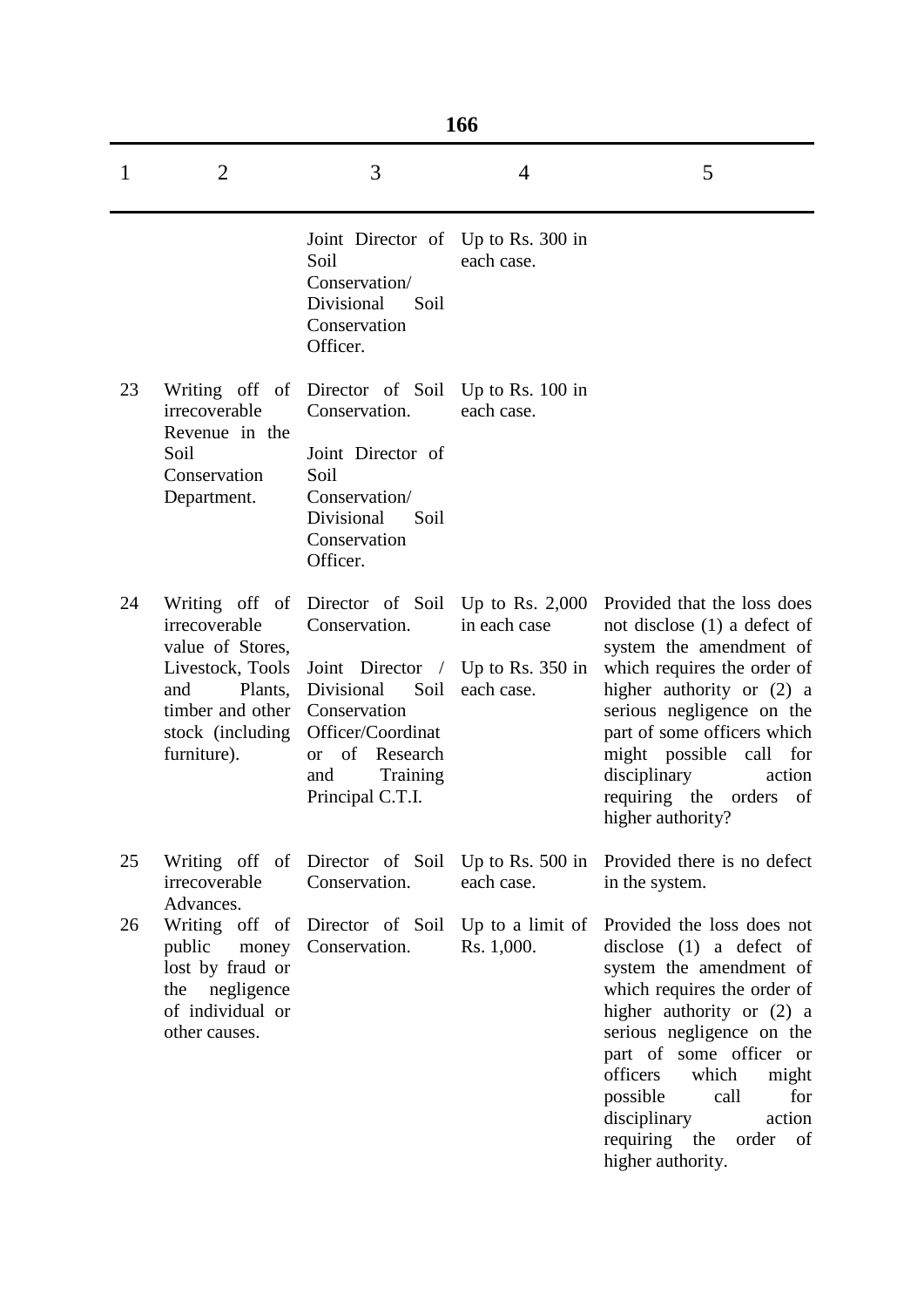| 1  | $\overline{2}$                                                                                     | 3                                                                                                                                                               | 4                                                                                                                                                                                                                                                                                                                                                 | 5                                                                                                                                                                                                                                       |
|----|----------------------------------------------------------------------------------------------------|-----------------------------------------------------------------------------------------------------------------------------------------------------------------|---------------------------------------------------------------------------------------------------------------------------------------------------------------------------------------------------------------------------------------------------------------------------------------------------------------------------------------------------|-----------------------------------------------------------------------------------------------------------------------------------------------------------------------------------------------------------------------------------------|
|    |                                                                                                    | Joint<br>Director<br>Divisional<br>Soil<br>Conservation<br>Officer.                                                                                             | $\prime$ Up to Rs. 100                                                                                                                                                                                                                                                                                                                            | On<br>the<br>same<br>condition<br>as<br>above.                                                                                                                                                                                          |
| 27 | Writing off<br>irrecoverable<br>value or property<br>including<br>building due to<br>loss by fire. | of Director<br>of<br>Conservation.                                                                                                                              | Soil Up to Rs. $1,000$                                                                                                                                                                                                                                                                                                                            | As per provision<br>the<br>Forest<br>in<br>Manual Volume-<br>II.                                                                                                                                                                        |
| 28 | Sanction<br>purchase<br>of<br>stores, tools, Soil<br>Plants<br>and<br>(excluding<br>livestock).    | Director<br>Soil<br>of<br>Conservation.                                                                                                                         | (a) Full power when<br>purchase is made<br>through<br>control<br>stores Department<br>or on rate contract<br>or through a duly<br>constituted<br>Purchase<br><b>Board</b><br>in<br>the<br>where<br>Administrative<br>Department<br>and<br>Finance<br>Department<br>are<br>represented.<br>(b) Otherwise u to Rs.<br>10,000<br>in<br>each<br>case. | Subject to budget<br>provisions<br>and<br>provision of the<br>financial<br>rules<br>covering<br>the<br>purchase<br>of<br>for<br><b>Stores</b><br>the<br>public<br>service<br>$(Appendix-10$ of<br>the<br>Meghalaya<br>Financial Rules). |
|    |                                                                                                    | Joint<br>Director<br>Soil<br>Conservation/Coord<br>inator of Research<br>Training/<br>and<br>Divisional<br>Soil<br>Conservation<br>Officer/Principal,<br>C.T.I. | of Up to Rs. $1,500$ in each<br>case.                                                                                                                                                                                                                                                                                                             |                                                                                                                                                                                                                                         |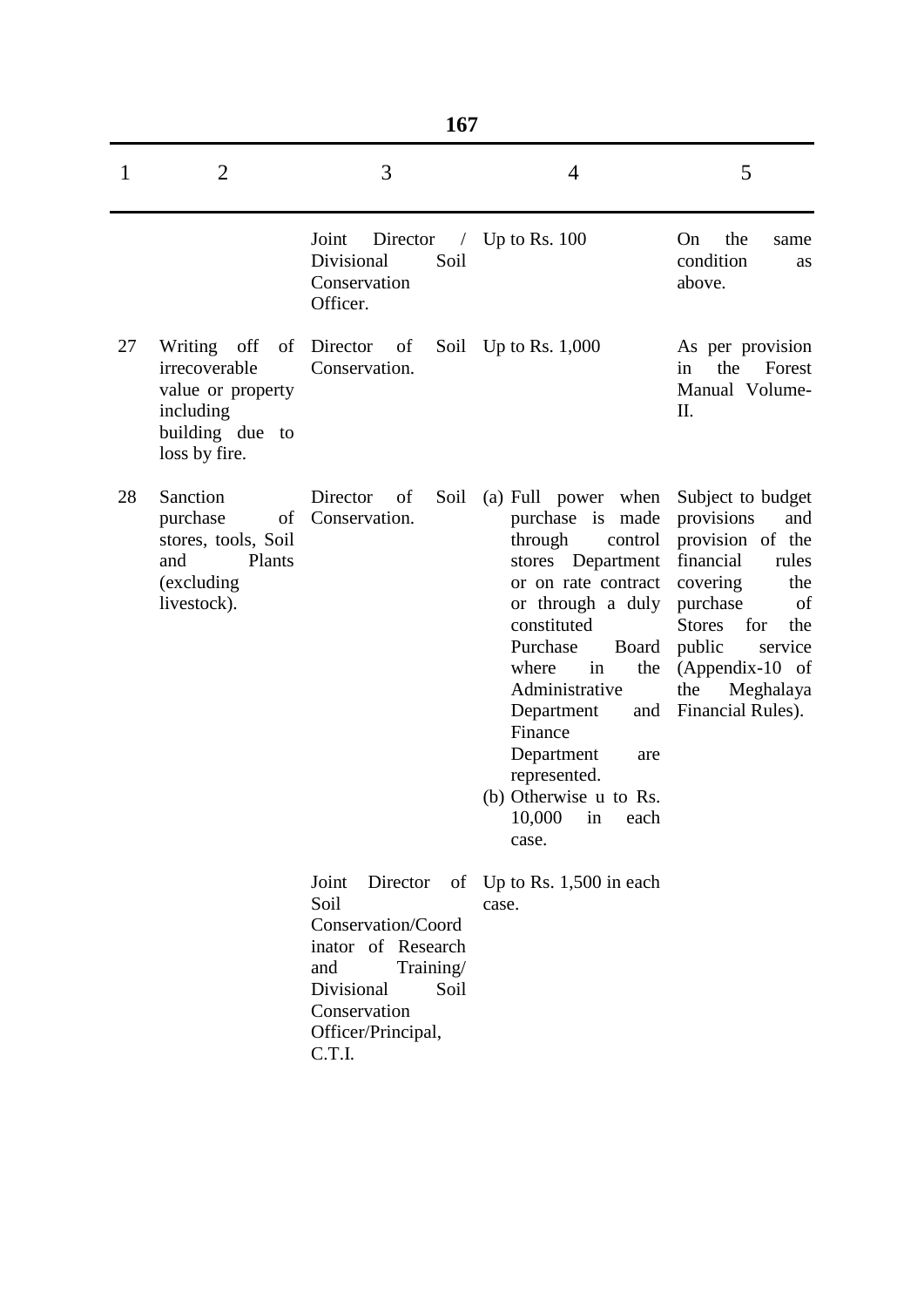| ۹<br>۰.<br>۰.<br>×<br>× |
|-------------------------|
|-------------------------|

|    |                                                                                                      | 168                                                                                                                                                                                                        |                                                      |                                                                                                             |
|----|------------------------------------------------------------------------------------------------------|------------------------------------------------------------------------------------------------------------------------------------------------------------------------------------------------------------|------------------------------------------------------|-------------------------------------------------------------------------------------------------------------|
| 1  | $\overline{2}$                                                                                       | 3                                                                                                                                                                                                          | $\overline{4}$                                       | 5                                                                                                           |
| 29 | Sanction item of<br>Capital<br>expenditure                                                           | Director<br>of<br>Conservation.                                                                                                                                                                            | Soil Up to Rs. $10,000$<br>in each case.             |                                                                                                             |
|    | (excluding<br>purchase<br>Livestock,<br>stores, tools and<br>plants, furniture<br>and tents).        | Joint Director of Soil Up to Rs. 2,000 in<br>of Conservation/Coordinator<br>of Research and Training/<br>Divisional<br>Soil<br>Conservation<br>Officer/Principal<br>Conservation<br>Training<br>Institute. | each case.                                           |                                                                                                             |
| 30 | Purchase<br>of<br>approved<br>type<br>of Office<br>and                                               | Director<br>of<br>Conservation.                                                                                                                                                                            | Soil Up to Rs. 3,000 in<br>each case.                |                                                                                                             |
|    | House<br>Rest<br>Furniture.                                                                          | Joint Director of Soil Up to Rs. 300 in<br>Conservation/Coordinator<br>of Research and Training/<br>Divisional<br>Soil<br>Conservation<br>Officer/Principal C.T.I.                                         | each case.                                           |                                                                                                             |
| 31 | Purchase<br>of<br>tents for the Soil<br>Conservation<br>Department.                                  | Director<br>of<br>Conservation.                                                                                                                                                                            | Soil Up to Rs. $3,000$                               | Subject<br>to<br>observance of the<br>stores rules.                                                         |
| 32 | Purchase of<br>and<br>arms<br>ammunitions.                                                           | Do.                                                                                                                                                                                                        | for<br>arms,<br>ammunitions<br>on<br>annual indents. | Up to Rs. $1,500$ See note on item<br>13(3)<br>Appendix<br>$\cdot C$<br>of<br>the<br>Contingency<br>Manual. |
| 33 | Sanction<br>all<br>usual payments<br>of<br>on account<br>revenue<br>expenditure<br>in<br>the<br>Soil | Director<br>of<br>Soil<br>Conservation/Joint<br>of<br>Director<br>Soil<br>Conservation/Coordinator<br>of Research and Training/<br>Divisional<br>Soil                                                      |                                                      | Full power for all<br>usual payments.                                                                       |
|    | Conservation<br>Department.                                                                          | Conservation<br>Officer/Principal C.T.I.                                                                                                                                                                   |                                                      |                                                                                                             |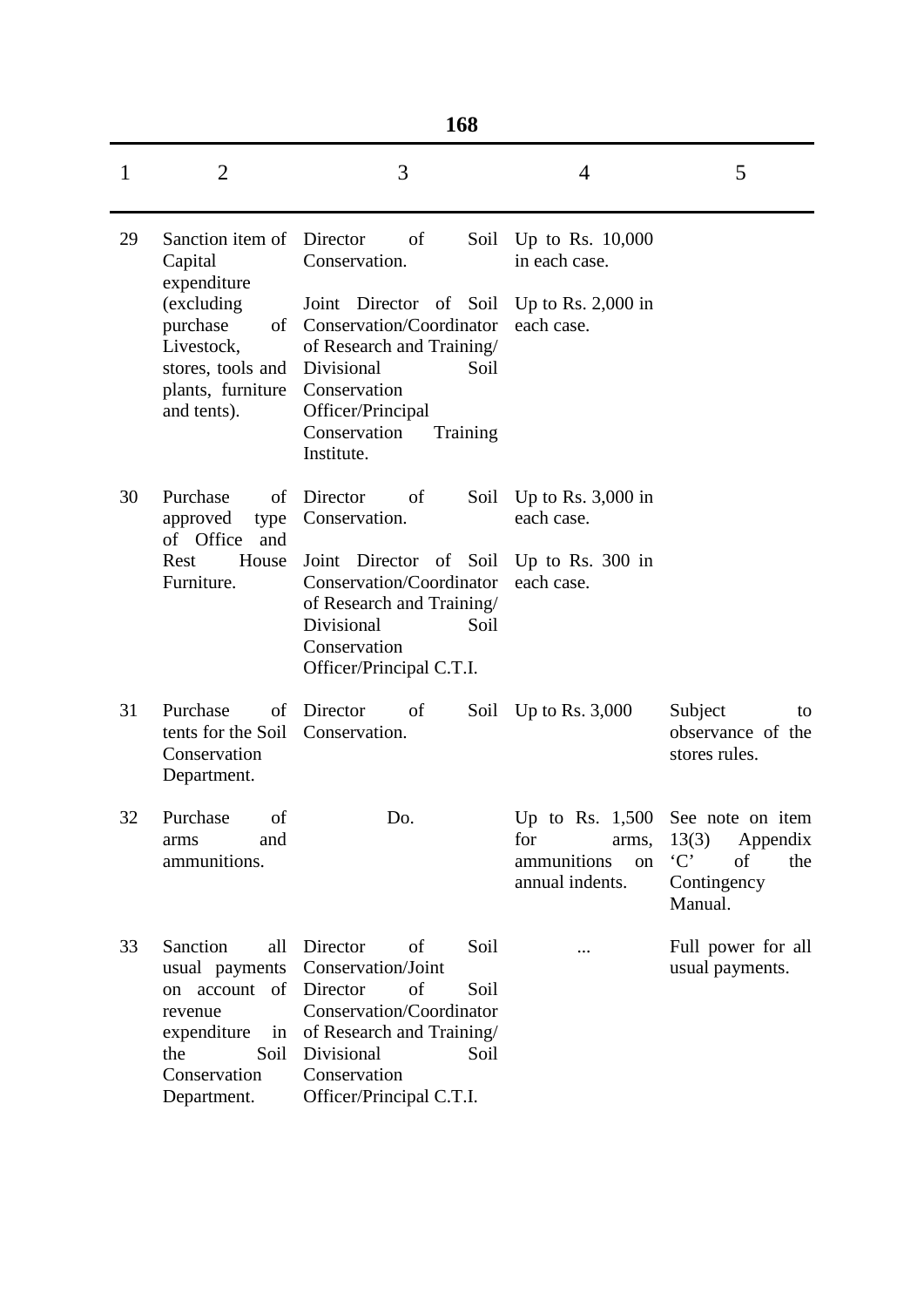|    |                 | 3                                                                                                                                                                                                     | 4                     |  |
|----|-----------------|-------------------------------------------------------------------------------------------------------------------------------------------------------------------------------------------------------|-----------------------|--|
| 34 | Accept tenders. | Director<br>$\sigma$<br>Conservation.                                                                                                                                                                 | Soil Up to Rs. 75,000 |  |
|    |                 | Joint Director of Soil Up to Rs. 20,000<br>Conservation/Coordinator<br>of Research and Training/<br>Divisional<br>Soil<br>Conservation<br>Officer/Principal<br>Conservation<br>Training<br>Institute. |                       |  |

## **TOWN AND COUNTRY PLANNING DEPARTMENT**

| Serial<br>No.  | Nature of power                                                                                                                                                                                              | Authority                                                                                                                                          | Extent of<br>Power            | General Condition, if<br>any                                                                                                                                                                                                                                                                                                                  |
|----------------|--------------------------------------------------------------------------------------------------------------------------------------------------------------------------------------------------------------|----------------------------------------------------------------------------------------------------------------------------------------------------|-------------------------------|-----------------------------------------------------------------------------------------------------------------------------------------------------------------------------------------------------------------------------------------------------------------------------------------------------------------------------------------------|
| 1              | 2                                                                                                                                                                                                            | 3                                                                                                                                                  | 4                             | 5                                                                                                                                                                                                                                                                                                                                             |
| $\mathbf{1}$   | Writing off of the Town<br>value un-services<br>Tools and Plants.                                                                                                                                            | Planner/Director of<br>Housing.                                                                                                                    | Rs. 1,000                     | Subject to the approval<br>of<br>Town<br>of<br>Planner/Director<br>Housing when<br>and<br>individual item cost over<br>Rs. 1,000                                                                                                                                                                                                              |
| $\overline{2}$ | Writing off of (a) Town<br>irrecoverable<br>stores (including<br>furniture)<br>livestock<br>or<br>public money lost<br>by fraud<br><b>or</b><br>negligence<br>of<br>individual<br><b>or</b><br>other causes. | Planner/Directo<br>r of Housing.<br>(b) Assistant Town Up to Rs. 100<br>Planner/Deputy<br>Director<br>of<br>Housing/<br>Deputy<br>Town<br>Planner. | Up to a limit of<br>Rs. 1,000 | Provided that the loss<br>did not disclose- (1)<br>defects of the system the<br>amendment of which<br>requires orders of the<br>higher authority or $(2)$ a<br>serious negligence on<br>the part of some officer<br>or officers which might<br>call<br>for<br>disciplinary<br>requiring the<br>action<br>higher<br>of<br>orders<br>authority. |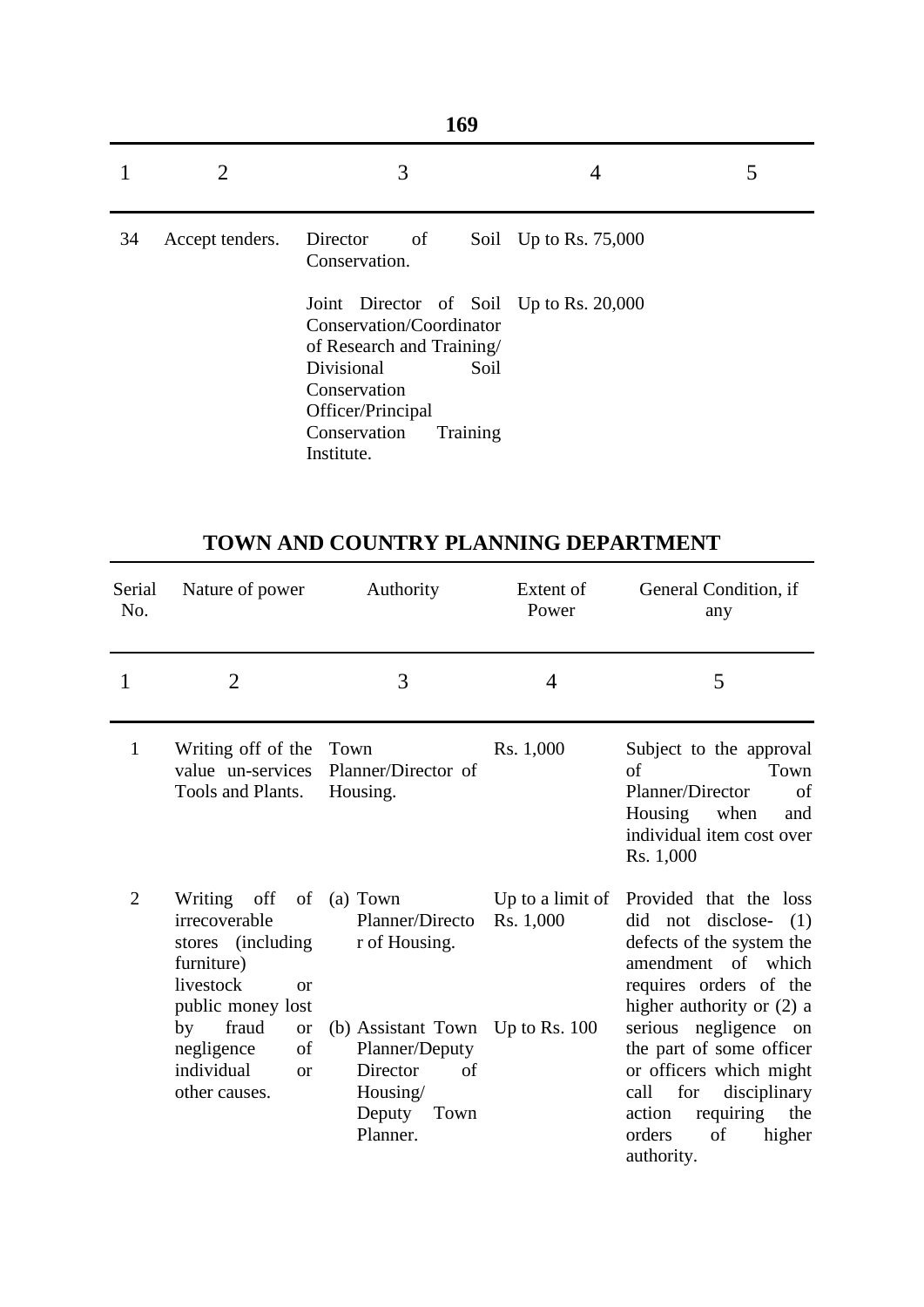| ۹ |         |
|---|---------|
|   | ۰.<br>× |

| 1 | $\overline{2}$                                                                   | 3                                                                                                | 4                            | 5                                                                                                                                                                                                                                                                                                                                                                                                               |
|---|----------------------------------------------------------------------------------|--------------------------------------------------------------------------------------------------|------------------------------|-----------------------------------------------------------------------------------------------------------------------------------------------------------------------------------------------------------------------------------------------------------------------------------------------------------------------------------------------------------------------------------------------------------------|
| 3 | technical<br>Give<br>sanction<br>to<br>works<br>original<br>special<br><b>or</b> | (a) Town<br>Planner/Director<br>of Housing.                                                      | Up<br>Rs.<br>to<br>4,00,000. |                                                                                                                                                                                                                                                                                                                                                                                                                 |
|   | repairs<br>of<br>(exclusive<br>Departmental<br>charges).                         | Town<br>(b) Assistant<br>Planner/Deputy<br>Director<br>of<br>Housing/<br>Deputy<br>Town Planner. | Up<br>Rs.<br>to<br>1,00,000. |                                                                                                                                                                                                                                                                                                                                                                                                                 |
| 4 | Uncertain works<br>charged<br>establishment.                                     | Assistant<br>Planner/Deputy<br>Director of Housing/<br>Deputy Town Planner.                      | Town Full power              | Subject to the following<br>conditions:-<br>(1) Original<br>works--<br>The expenditure on<br>work<br>charged<br>establishment should<br>not exceed 3 per<br>cent of the total cost<br>of each individual<br>scheme.<br>(2) Maintenance<br>and<br>Repairs-<br>Entertainment<br>of<br>staff<br>work charge<br>should<br>be<br>the<br>on<br>of<br>basis<br>norms<br>which may be laid<br>down<br>by<br>Government. |
| 5 | technical<br>Give<br>sanction<br>to<br>repairs.                                  | Assistant<br>Planner/Deputy<br>Director of Housing/<br>Deputy Town Planner.                      | Town Rs. 10,000              | Within the limit of the<br>approved lump sum of<br>under estimates.                                                                                                                                                                                                                                                                                                                                             |
| 6 | Sanction<br>contribution<br>works.                                               | (c) Town<br>Planner/Director<br>of Housing.                                                      | Rs.<br>Up<br>to<br>1,00,000  | $\cdots$                                                                                                                                                                                                                                                                                                                                                                                                        |
|   |                                                                                  | (d) Assistant<br>Town<br>Planner/Deputy<br>Director<br>of<br>Housing/ Deputy<br>Town Planner.    | Up<br>Rs.<br>to<br>25,000    | $\cdots$                                                                                                                                                                                                                                                                                                                                                                                                        |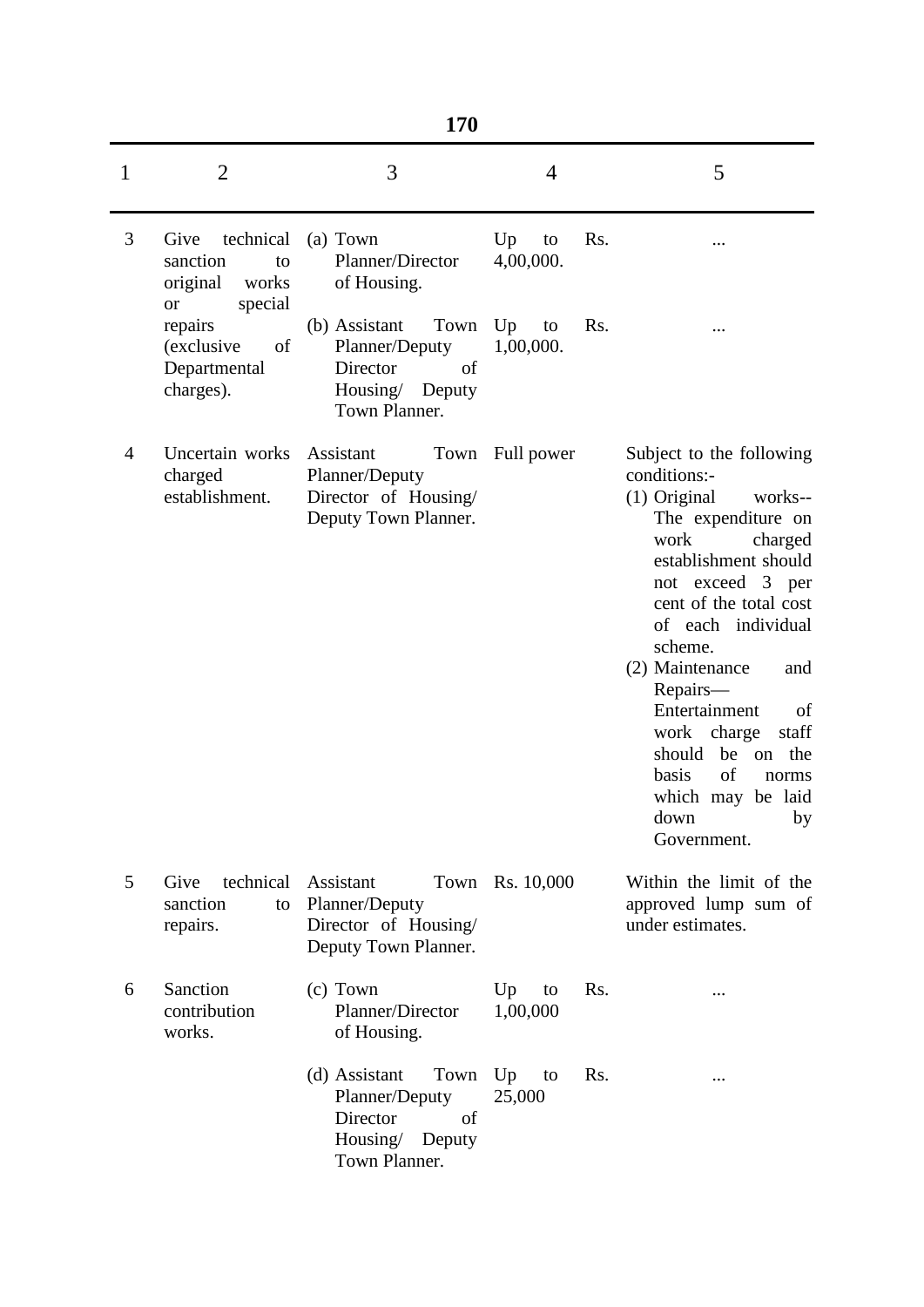|              |                                                                                        | 171                                                                                                         |                                                                                                      |                                                                                                                                                                                                                                                                                                                                                                                                                          |  |  |
|--------------|----------------------------------------------------------------------------------------|-------------------------------------------------------------------------------------------------------------|------------------------------------------------------------------------------------------------------|--------------------------------------------------------------------------------------------------------------------------------------------------------------------------------------------------------------------------------------------------------------------------------------------------------------------------------------------------------------------------------------------------------------------------|--|--|
| $\mathbf{1}$ | $\overline{2}$                                                                         | 3                                                                                                           | $\overline{4}$                                                                                       | 5                                                                                                                                                                                                                                                                                                                                                                                                                        |  |  |
| 7            | Sanction<br>excesses over<br>estimates.                                                | (a) Town<br>Planner/Director<br>of Housing.                                                                 | Full powers up to<br>10 per cent.                                                                    |                                                                                                                                                                                                                                                                                                                                                                                                                          |  |  |
|              |                                                                                        | (b) Assistant Town Up to 5 per cent<br>Planner/Deputy<br>Director<br>of<br>Housing/ Deputy<br>Town Planner. | provided the total<br>of<br>the<br>exceeded<br>estimate is within<br>his<br>of<br>power<br>sanction. |                                                                                                                                                                                                                                                                                                                                                                                                                          |  |  |
|              | Purchase<br>of<br>and<br>stores<br>tools<br>and<br>plants.                             | Assistant<br>Town<br>Planner/Deputy<br>Director of Housing/<br>Deputy<br>Town<br>Planner.                   | Rs. 1,000                                                                                            | (1)<br>Subject<br>to<br>the<br>provision of stores rules<br>and the rules of the<br>P.W.D. Code (2)<br>the<br>articles included in the<br>sanction estimate or the<br>is<br>within<br>value<br>the<br>stock<br>limit<br>reserve<br>(except the plan<br>and<br>machinery which will be<br>arranged by the Town<br>Planner/Director<br>of<br>Housing.                                                                      |  |  |
|              | Disposal<br>stores<br>and<br><b>Tools</b><br>and<br>plants<br>including live<br>stock. | of Assistant<br>Town<br>Planner/Deputy<br>Director of Housing/<br>Town<br>Deputy<br>Planner.                | Full power.                                                                                          | Subject to the following<br>conditions:--<br>(1) Increase of articles<br>in use of officers or<br>Subordinate of the<br>Departmental<br><b>or</b><br>land to contractor for<br>use of Government<br>work which may be<br>lost or damaged full<br>value is to be or part<br>value causes which<br>Assistant<br>Town<br>Planner/Deputy<br>Director of Housing/<br>Deputy<br>Town<br>Planner<br>may<br>consider reasonable. |  |  |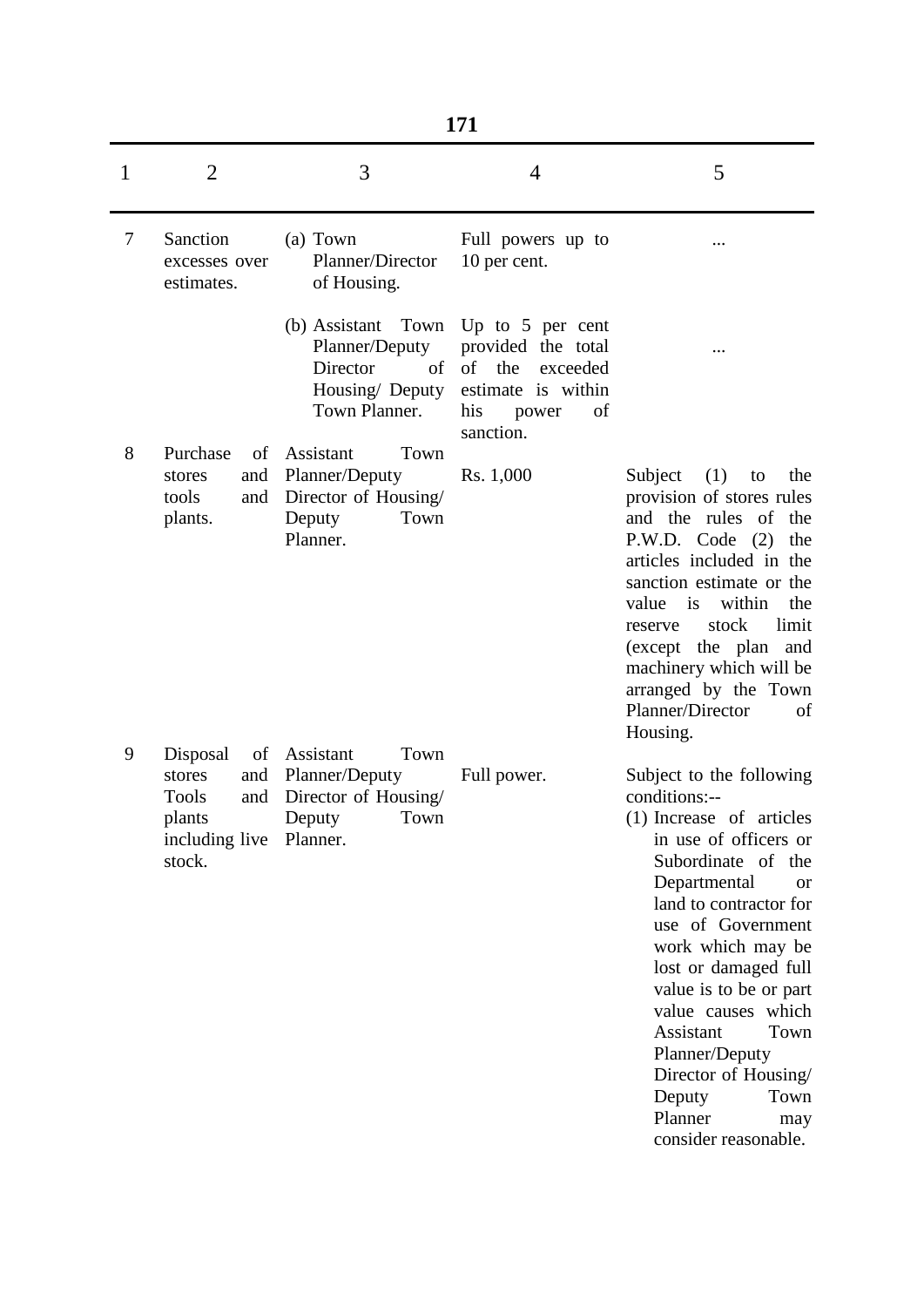|    |                                                     |                                                                                         | 172                             |                                                                                                                                                                                                                                                                                                                                                                                                                                                                                                                                                                                                                                                                                                                                                                                                                                                                                                                                                                                                                                               |
|----|-----------------------------------------------------|-----------------------------------------------------------------------------------------|---------------------------------|-----------------------------------------------------------------------------------------------------------------------------------------------------------------------------------------------------------------------------------------------------------------------------------------------------------------------------------------------------------------------------------------------------------------------------------------------------------------------------------------------------------------------------------------------------------------------------------------------------------------------------------------------------------------------------------------------------------------------------------------------------------------------------------------------------------------------------------------------------------------------------------------------------------------------------------------------------------------------------------------------------------------------------------------------|
| 1  | $\overline{2}$                                      | 3                                                                                       | 4                               | 5                                                                                                                                                                                                                                                                                                                                                                                                                                                                                                                                                                                                                                                                                                                                                                                                                                                                                                                                                                                                                                             |
|    |                                                     |                                                                                         |                                 | (2) In other cases, disposed is<br>to by sale which should<br>ordinarily be auctioned or<br>by calling for tenders as<br>may be considered most<br>suitable.<br>(3) In all cases, the book<br>value if not known, the<br>estimated value of an<br>individual item disposed<br>of or written off at one<br>and the same time must<br>not exceed Rs. 1,000.<br><i>Note</i> :—The<br>expiration<br>individual item includes a<br>quantity of the<br>same<br>article reckoned as one<br>item according to the unit<br>adopted by P.W.D. e.g.,<br>1,000<br>bricks<br>are<br>in<br>individual item.<br>(4) In cases not recovered by<br>the above the previous<br>approval of the Town<br>Planner/Director<br>of<br>Housing and also when<br>Town<br>the Assistant<br>Planner/Deputy Director<br>of Housing/ Deputy Town<br>Planner<br>considered<br>$-$ it<br>necessary in the public<br>interest<br>certain<br>that<br>articles<br>or classes<br>of<br>articles<br>should<br>be<br>destroyed<br>and<br>made<br>available to the outside<br>party. |
| 10 | Sanction<br>for<br>local purchase<br>of stationery. | Assistant<br>Planner/Deputy<br>of<br>Director<br>Housing/ Deputy<br><b>Town Planner</b> | Town Up to Rs. 200<br>per year. | For work establishment up to<br>a limit of Rs. 30 in each case<br>for office use.                                                                                                                                                                                                                                                                                                                                                                                                                                                                                                                                                                                                                                                                                                                                                                                                                                                                                                                                                             |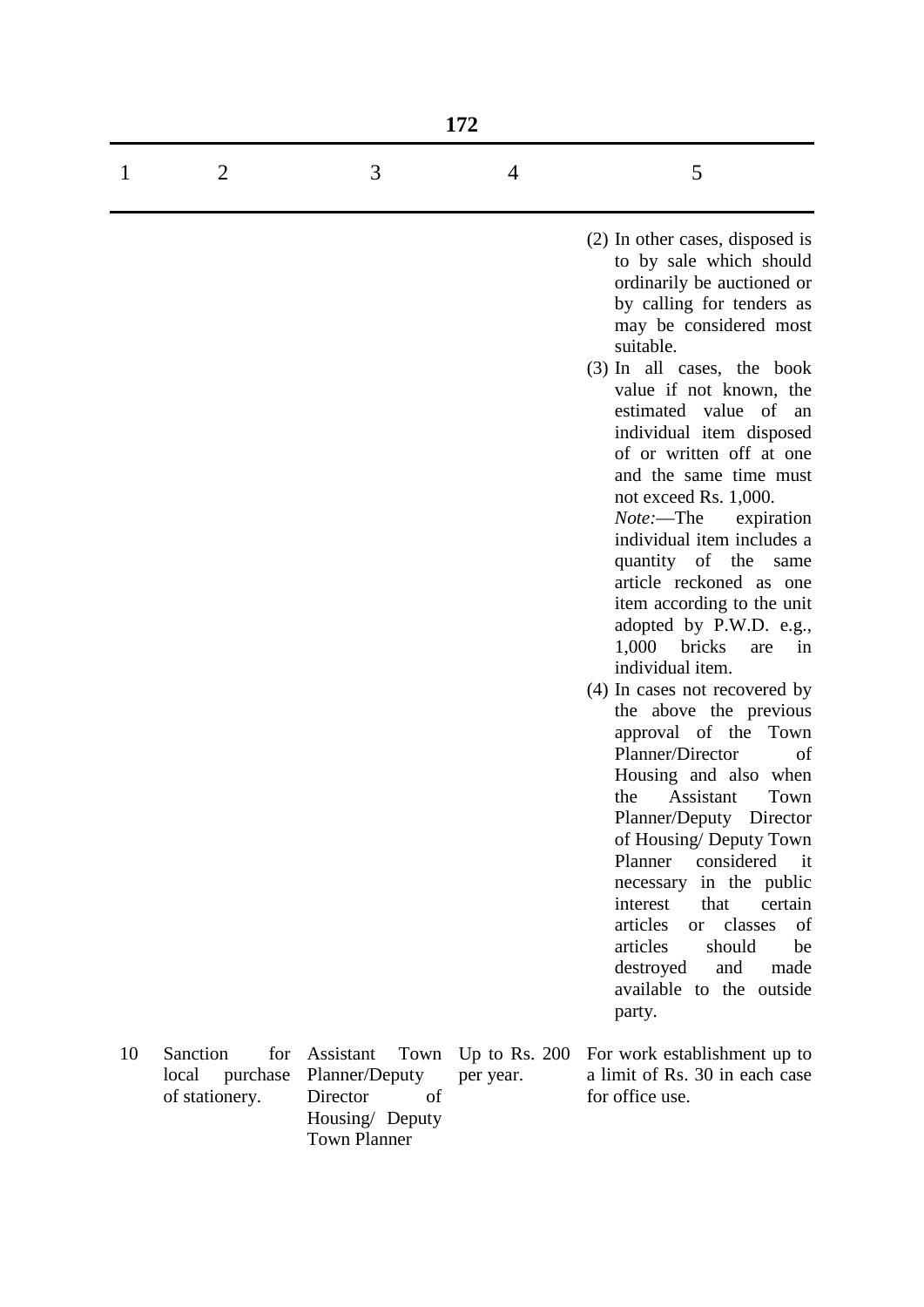|    |                                                                                                                                     | 173                                                                                           |                             |                                                                                                                                                                                                                                                                               |
|----|-------------------------------------------------------------------------------------------------------------------------------------|-----------------------------------------------------------------------------------------------|-----------------------------|-------------------------------------------------------------------------------------------------------------------------------------------------------------------------------------------------------------------------------------------------------------------------------|
| 1  | $\overline{2}$                                                                                                                      | 3                                                                                             | 4                           | 5                                                                                                                                                                                                                                                                             |
|    |                                                                                                                                     |                                                                                               |                             | <i>Note</i> : -- An excess over<br>the prescribed limit of<br>200<br>Rs.<br>may<br>be<br>approved by the Town<br>Planner/Director<br>of<br>Housing provided<br>the<br>total<br>of<br>excess<br><i>is</i><br>covered by the total of<br>savings in others in the<br>same year. |
| 11 | Sanction<br>all<br>for<br>estimates<br>repairs<br>and<br>carriage of Tools                                                          | (a) Town<br>Planner/Director<br>of Housing.                                                   | Rs.<br>Up<br>to<br>30,000   |                                                                                                                                                                                                                                                                               |
|    | and Plants.                                                                                                                         | (b) Assistant Town<br>Planner/Deputy<br>Director<br>of<br>Housing/ Deputy<br>Town Planner.    | Up<br>Rs.<br>to<br>10,000   |                                                                                                                                                                                                                                                                               |
| 12 | Sell of materials<br>received<br>from<br>works dismantled<br>undergoing<br><sub>or</sub><br>at their<br>repairs<br>estimated value. | Assistant<br>Planner/Deputy<br>Director of Housing/<br>Town<br>Deputy<br>Planner.             | Town Full power             | Subject to the conditions<br>that serviceable stores,<br>the book value of which<br>exceeded Rs. 1,000 shall<br>only be disposed of by<br>auction or by calling for<br>tenders.                                                                                               |
| 13 | dismantle Assistant<br>Sell<br>temporary<br>during<br>construction<br>the works.                                                    | Planner/Deputy<br>buildings erected Director of Housing/<br>Deputy<br>Town<br>of Planner.     | Town Full power             | Where value does not<br>exceed Rs. 5,000                                                                                                                                                                                                                                      |
| 14 | Acceptance<br>of<br>tenders.                                                                                                        | (a) Town<br>Planner/Director<br>of Housing.                                                   | Rs.<br>Up<br>to<br>2,00,000 |                                                                                                                                                                                                                                                                               |
|    |                                                                                                                                     | (b) Assistant Town Up<br>Planner/Deputy<br>Director<br>of<br>Housing/ Deputy<br>Town Planner. | Rs.<br>to<br>50,000         |                                                                                                                                                                                                                                                                               |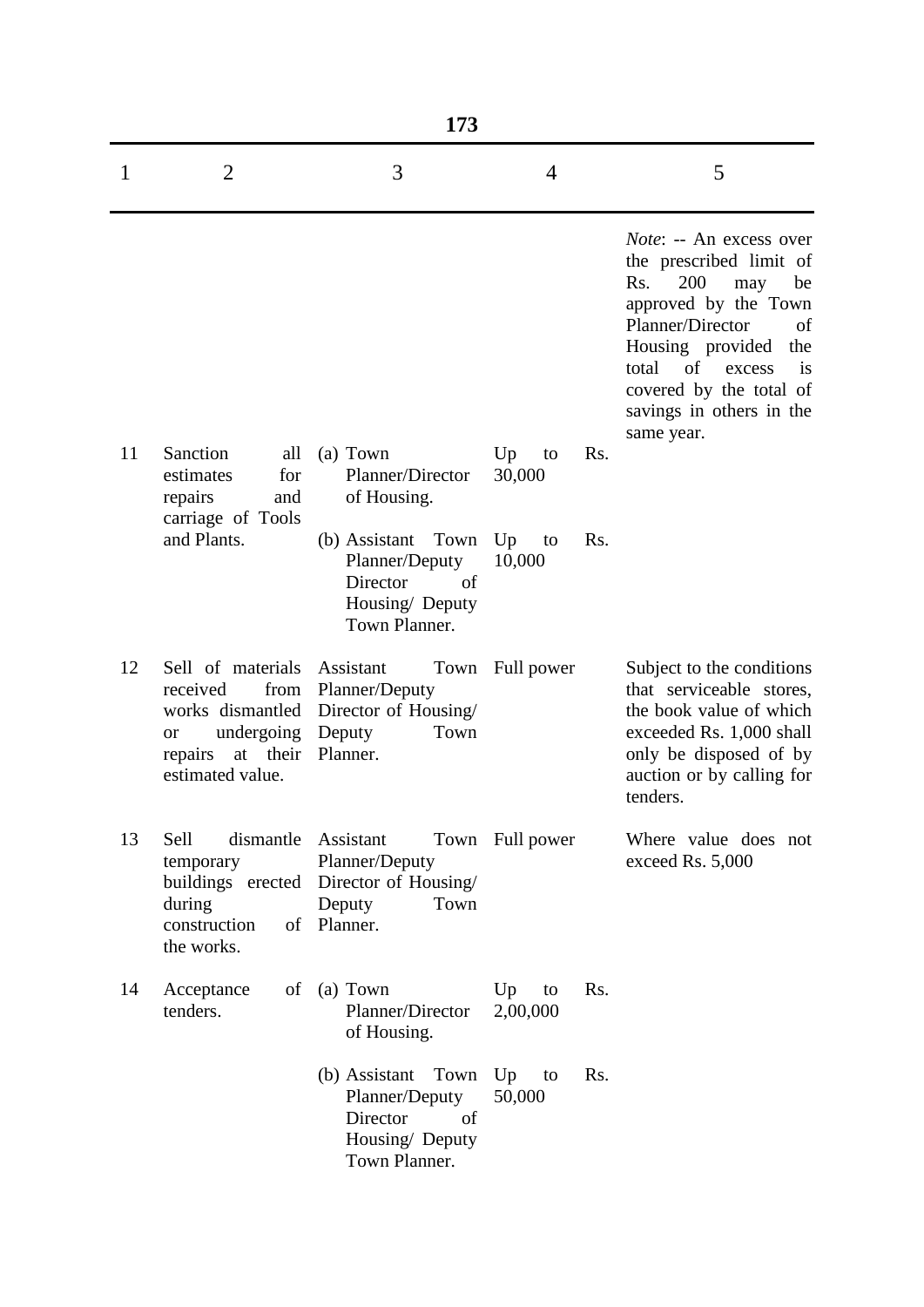|    | 174                                                                        |                                                                                       |  |                                                                                                                                                                   |
|----|----------------------------------------------------------------------------|---------------------------------------------------------------------------------------|--|-------------------------------------------------------------------------------------------------------------------------------------------------------------------|
|    |                                                                            |                                                                                       |  |                                                                                                                                                                   |
| 15 | Purchase<br>spares and cost of Planner/Deputy<br>Departmental<br>vehicles. | of Assistant<br>Town<br>petty repairs to Director of Housing/<br>Deputy Town Planner. |  | the<br>On<br>same<br>condition as in the<br>case of Head of<br>Department up to<br>Rs. 500 in case of<br>spares and Rs. 200<br>for petty repairs in<br>each case. |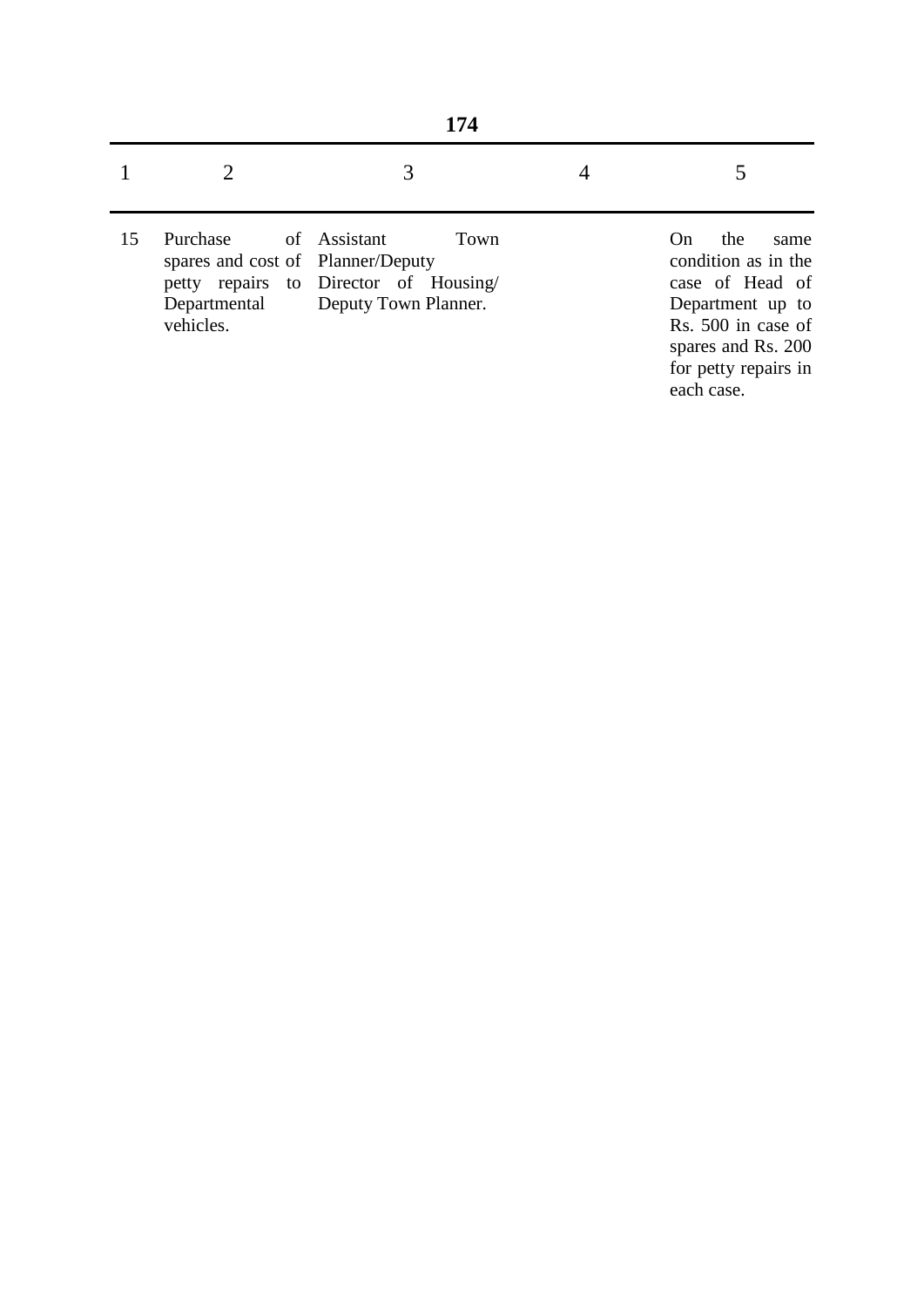### **SCHEDULE IV**

#### LIST OF HEADS OF DEPARTMENTS

[See Rule  $2(i)$ ]

- 1. Commissioner of Division.
- 2. Director of Land Records and Inspector General of Registration.
- 3. Registrar of Co-operative Societies.
- 4. Conservator of Forests.
- 5. Director of Surveys.
- 6. Inspector General of Police.
- 7. Director of Public Instruction.
- 8. Inspector General of Prisons.
- 9. Director of Health Services.
- 10. Districts and Sessions Judges.
- 11. Chief Engineer, Public Works Department.
- 12. Commissioner of Excise.
- 13. Director of Agriculture.
- 14. Commissioner of Taxes.
- 15. Secretary, Legislative Assembly.
- 16. Secretary, Public Service Commissioner.
- 17. Labour Commissioner.
- 18. Advocate General.
- 19. Director of Statistics.
- 20. Director of Veterinary and Animal Husbandry.
- 21. Director of Information and Publicity.
- 22. Director of Sericulture and Weaving.
- 23. Director of Industries.
- 24. Director of Supply.
- 25. Director of Tourism.
- 26. Director, Soil Conservation.
- 27. Superintendent, Meghalaya Government Press.
- 28. Director of Accounts and Treasuries and Examiner of Local Accounts.
- 29. Senior Electrical Inspector.
- 30. Chief Inspector of Boilers.
- 31. Commissioner, State Transport Authority.
- 32. Director of Housing.
- 33. Director of Mineral Resources.
- 34. Director of Community Development.
- 35. Director of Soil Welfare.
- 36. Director of Employment Service.
- 37. Director of Small Savings.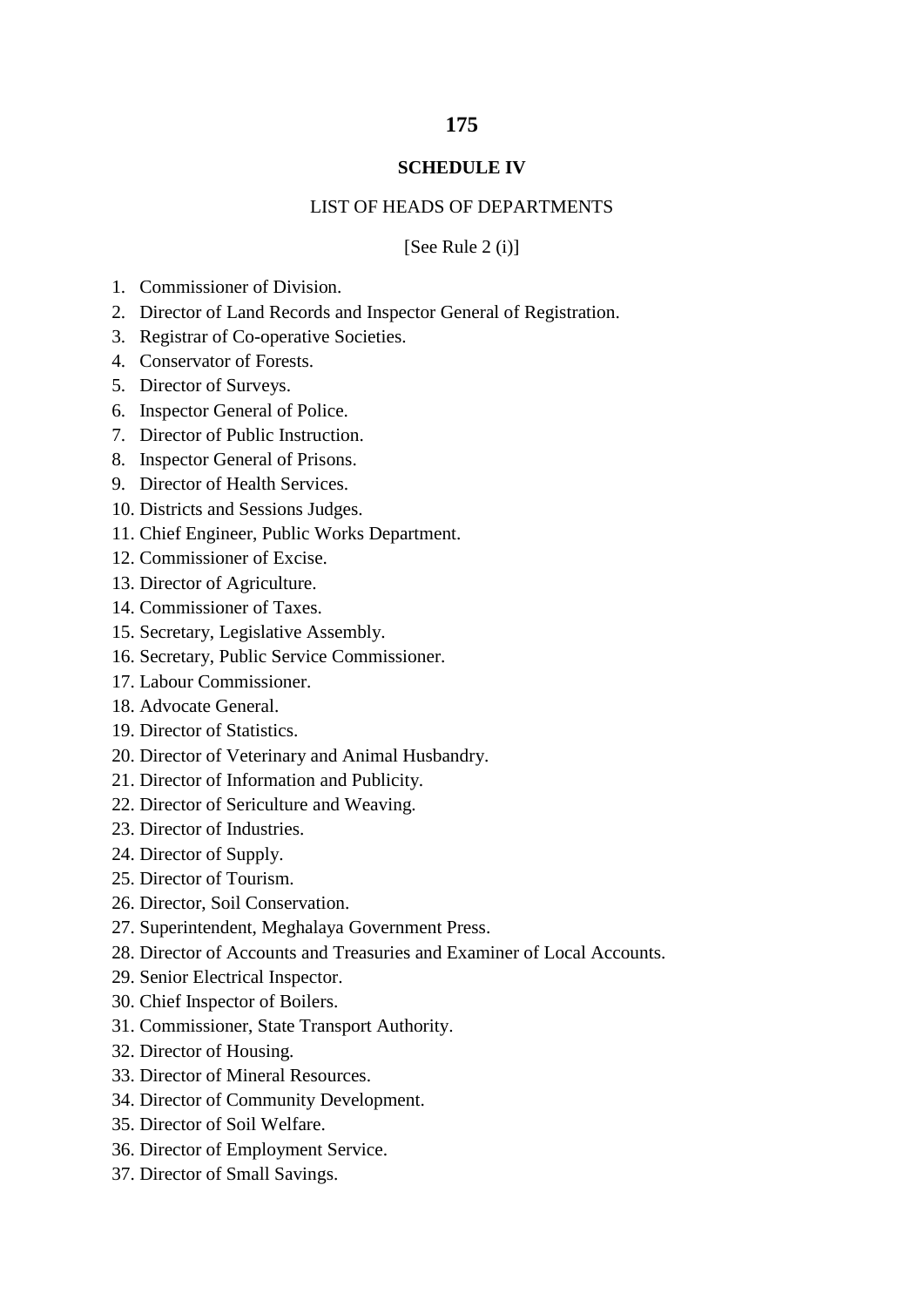38. Director of Fisheries.

- 39. Controller of Weights and Measures.
- 40. Principal Private Secretary to Chief Minister.
- 41. Director/Commandant, Meghalaya Civil task Force.
- 42. Secretary to the Governor.
- 43. Chief Inspector of Factories.
- 44. Chief Public Health Engineer.

#### **ANNEXURE I**

**Instructions for the guidance of Financial Advisers**—Financial Advisers appointed under the scheme of financial decentralisation will have to face initially a difficult situation. It will be easier to face that situation if they keep in mind the background for the change. One of the important developments of our time is the rapid expansion of public expenditure. So far as the plan expenditure is concerned, the expansion is related to the launching of the development scheme. But expenditure has also increased in departments which are not really development departments. As officers representing the Finance Department the Financial Advisers will be expected to see the large public expenditure brings commensurate results so that public may not have to sacrifice by way of taxation more than what they get in return in the form of services. In other words, economy should be the guiding principle. But there is the risk of economy being insisted at the expense of results. For instance, by spending slightly more under a certain scheme it may be possible to achieve proportionately bigger result than by rigidly cutting down expenditure to the bone. The economy achieved by cutting down expenditure to the bone under such circumstances will be false economy in as for the small volume of service the nation will receive it will have to pay proportionately more. Therefore, the Financial Advisers should always examine whether the expenditure proposed is sufficient to achieve the object of the scheme.

Scrutiny of schemes before they are provided in the budget estimates is an important function of the Finance Department. Of late for want of time and for heavy preoccupations the Budget Department cannot scrutinise all the schemes before provisional is made for them in the Budget. What is worse provision is sometimes made in lump which is against the cannons of sound finance, because one cannot scrutinise properly the adequacy of provision made for a service in lump. The Financial Advisers will be expected to help the departments in the preparation of new scheme in detail and moreover will be expected not to allow any item which in his opinion cannot be justified. In case of difference with the administrative departments he will be expected to refer the matter to Finance (Budget) so that at the time of provision the matter can be gone into. The idea is that after a scheme is provided in details in the budget it should take no time to issue expenditure sanction for which the administrative departments themselves have been given necessary delegations. As there has been constant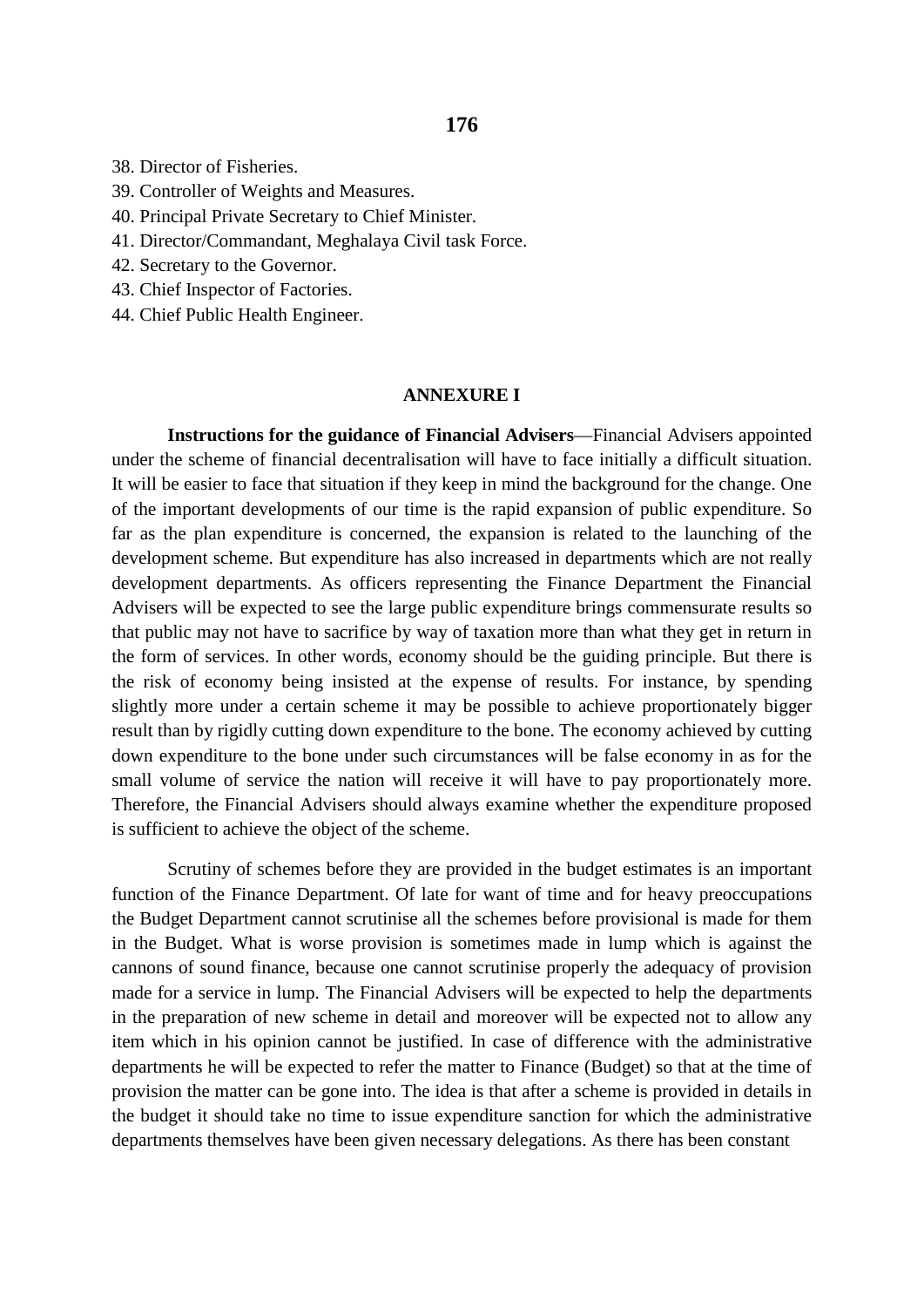complaint of budget provision having lapsed or being surrendered for want of timely sanctions the Financial Advisers will do well to devote sufficient attention to the scrutiny of details of schemes before they are sent to the Budget Department for provision and to ensure that after the budget is passed and communicated to the administrative departments the schemes meant for implementation during the year are sanctioned expeditiously. Where the existing delegation of the administrative departments is not sufficient to enable them to issue sanction on their own authority the Financial Advisers will be expected to advise the administrative departments to split up the scheme and to send the part for which the Department is not competent immediately to Finance for sanction.

The Financial Advisers would on the one hand advise the administrative Departments freely and on the other keep themselves in close touch with the Finance Department. In order to enable them to come in close touch with the senior officers of the Department the administrative Departments will be required formally to utilise their services to the best of their capacity. But the actual use of the services of the Financial Advisers will depend upon the way in which they behave initially. If they can bring a constructive plan to bear upon their work so that the departments being to treat them as their friends and not as critics, the purpose of the scheme will be served. To repeat the purpose of the scheme is to share with the administrative departments a part of the burden which the Finance Department has to shoulder at present, namely, the burden of working out schemes in details before they are included in the budget and secondly the burden of controlling expenditure in public interest.

The Financial Advisers will also be expected to which the progress of plan expenditure and to report to Finance so that the returns required by the Planning Commission may be duly submitted. In addition, they will be expected to advise the departments, to raise the necessary debit against the Central Government on account of assistance under various schemes according to the assistance pattern.

A senior officer of the Finance Department will always be available for consultation in case of difficulties and the Financial Advisers requested to keep themselves in close touch with this officer. They should meet every Saturday at 1 P.M. in the office room of the Secretary, Finance so that they may exchange among themselves and raise points of difficulties for solution.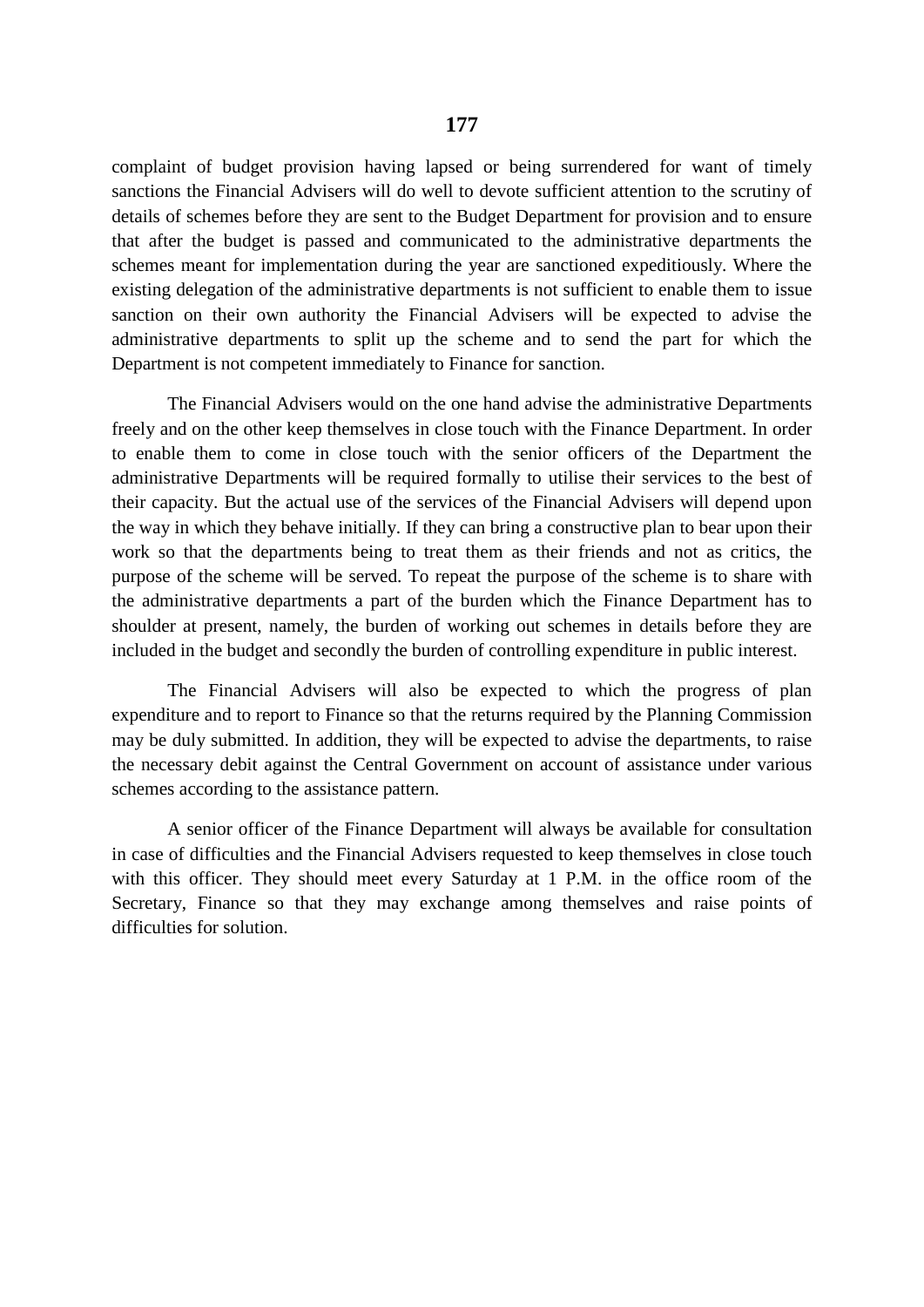### **ANNEXURE II**

### DUTIES AND FUNCTIONS OF THE FINANCE AND ACCOUNTS OFFICERS

- 1. To assist the Head of a Department in the discharge of his responsibilities
	- i) For the Financial regularity of the transactions under a Budget grant in respect of which the Head of the Department functions as the Controlling Officer.
	- ii) For the maintenance of the accounts of the transactions correctly and in the form prescribed under the rules and orders in force, and
	- iii) For formulating proposals for expenditure in the Department consistent with the programme of Economic Planning adopted by the Government.

The Finance Department will post Finance and Accounts officers to the offices of the Head of Departments as the Finance Department consider necessary.

- 2. (a) The function of the Finance and Accounts officers are two folds
	- i) As Finance Officer, i.e., as the adviser to the head of the Department in all matters relating to the Budget Estimates, Supplementary Demands Advances for the Contingency Fund and regularisation thereof, schemes of Development continuing and new, and to the operation of Financial rules; and
	- ii) As Accounts Officer, i.e., as the officer exercising supervision over the regular and correct compilation of all accounts that are required to be compiled and maintained in the heads of Departments offices.

(b) In the discharge of these duties he is expected to keep himself fully conversant with all sanctions and orders passing through the office of the Head of the Department and with order proceedings of the Head of the Department of his subordinates which may have affect on the estimate of accounts of actual or anticipated receipts and charges. He should advise the Head of the Department on the financial effect of all proposals for expenditure and keep watch as far as possible over all the liabilities as they are incurred against the grants under the control of the Head of the Department, who should also see that the Finance and Accounts Officer is given the fullest opportunity of becoming conversant with these sanctions and orders and proceedings.

3. (i) The Finance and Accounts Officer is responsible for the arrangement for punctual compilation of correct accounts and statistics which are to be submitted by the Head of the Department to the higher authorities and to the Accountant General as required by the existing rules and orders and as called for by them from time to time.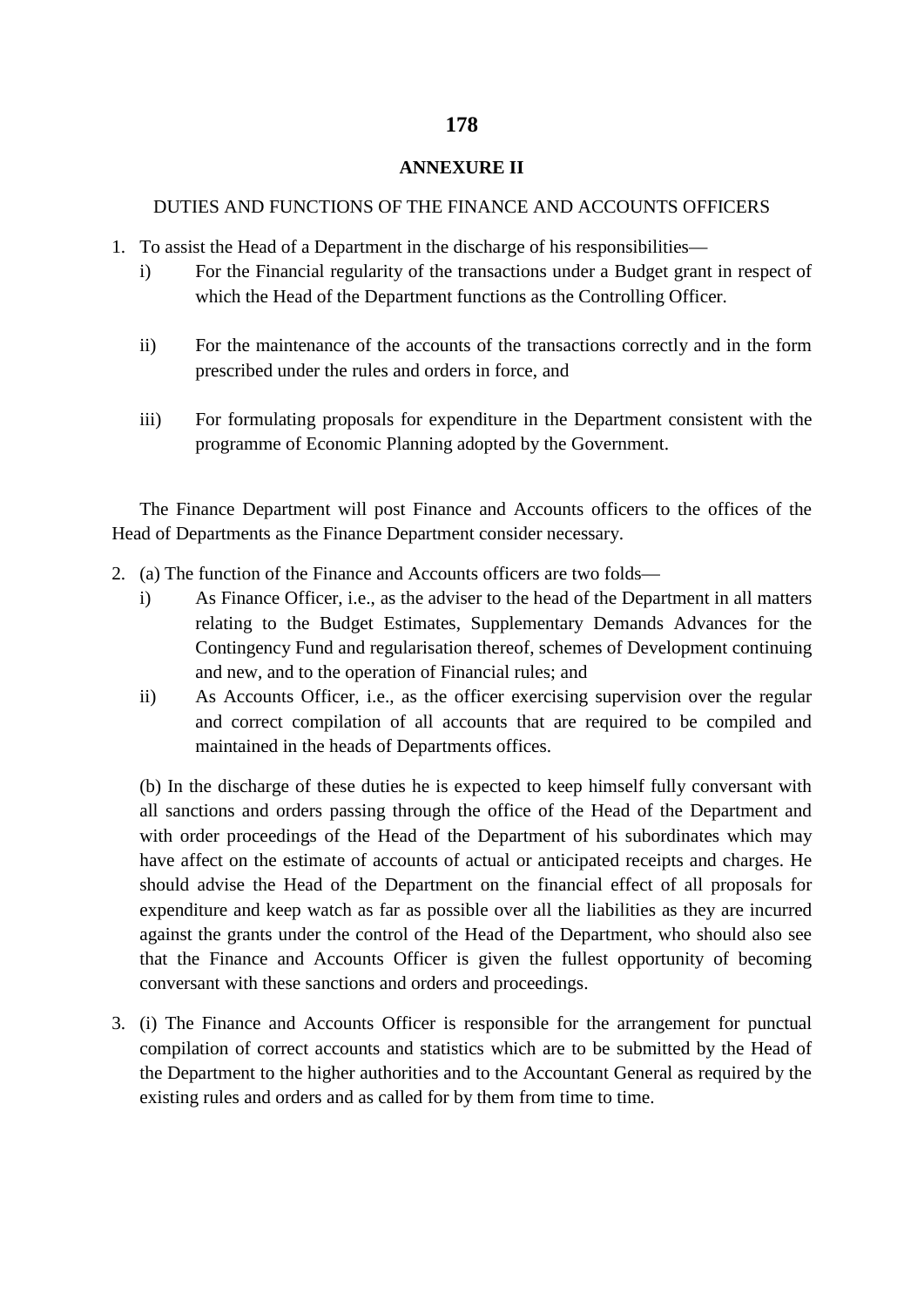(ii) (a) He should assist the Head of a Department in:--

- i) The settlement of Audit Objections, Inspection Reports and Draft Audit Paras;
- ii) Taking prompt action on Audit Reports and appropriation accounts, Reports of Public Accounts Committee and Estimates Committee; and
- iii) Reviewing the progress of expenditure against sanctioned grants through maintenance of necessary Control Registers and issuing timely warning to drawing and disbursing officers where progress of expenditure is not even.

(b) He should keep a watch and ensure that the Audit Certificate on the expenditure relating to the departments to which he is attached is obtained in time. He is further required to see that all claims for re-imbursement of expenditure by the Government of India are settled in full by the Government.

(iii) in all matters concerned with personal claims of Government servants, F.A.O. is expected to give expert advice, and help, and

(iv) he will render help to Heads of the Department in the matter of watching the realisation of Government dues including revenues and loans.

- 4. The Finance and Accounts Officer is also required to exercise a general supervision over the Accounts Branch of the office of the Head of the Department and to inspect the accounts branches of the subordinate officers under the Head of the Department and to report to him all defects noticed in course of the work of supervision or inspection.
- 5. (i) Any serious financial irregularities should be brought immediately to the notice of the Head of the Department in writing with copy to the administrative Department concerned and the Finance Department, and

(ii) Any unfructious or unnecessary or avoidable expenditure should be brought to the notice of the Head of the Department in writing with copy to the Administrative Department concerned

6. For due charge of his duties and functions the Finance and Accounts Officer, should be provided by the Head of the Department with the requisite facilities by placing the entire sanctioned Accounts staff of his office under the supervision and control of the Finance and Accounts Officer.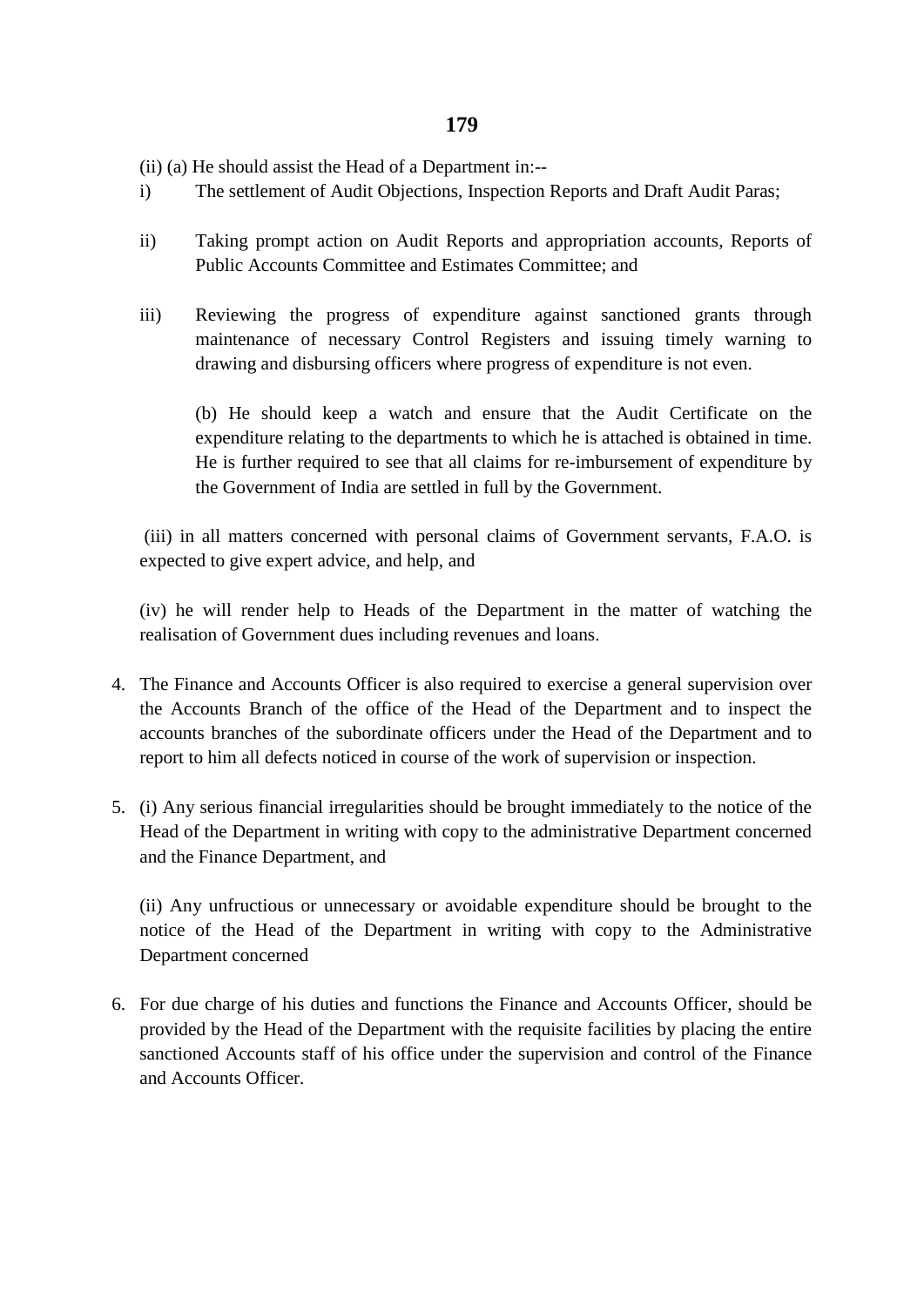7. The Head of the Department has a right to seek the advice of the Accountant General or the Government in the Administrative Department or the Finance Department in all matters connected with the accounts to be compiled and maintained in his office or the application of the financial rules and orders concerning which there may be any doubt. It will usually be desirable however; that he shall first obtain the advice of the F.A.O. who is specially trained for the duty and this should be done in writing in all cases.

### **ANNEXURE III**

#### **Authority to execute instrument**

Name of instruments By whom to be executed

- (1) All deeds and instruments relating other than those By a Secretary to Government. specified elsewhere in this resolution.
- (2) Contracts and other instruments in matters connected with the lease of land:--
	- (a) If the lease be permanent By Deputy Commissioners.
	- (b) If otherwise.

By Settlement Officers, Deputy Commissioner and Sub-Divisional Officers.

(3) (a) Contracts and other instruments in matters By Deputy Commissioners. connected with the hire or purchase of land or building or with the sale of Government land or with the lease or sale of Government building or with prospecting and exploring licences and mining leases.

(b) Contracts, instrument and engagement specified above when the value or amount of such contract, instrument or engagement does not exceed Rs. 500. By Assistant Commissioners and Sub-Divisional Officers.

(4) Contracts and other instruments not included in By Deputy Commissioners and article 3 in matters connected with the lease of Sub-Divisional Officers.ferries, fisheries and other arising out of land.

**A—General**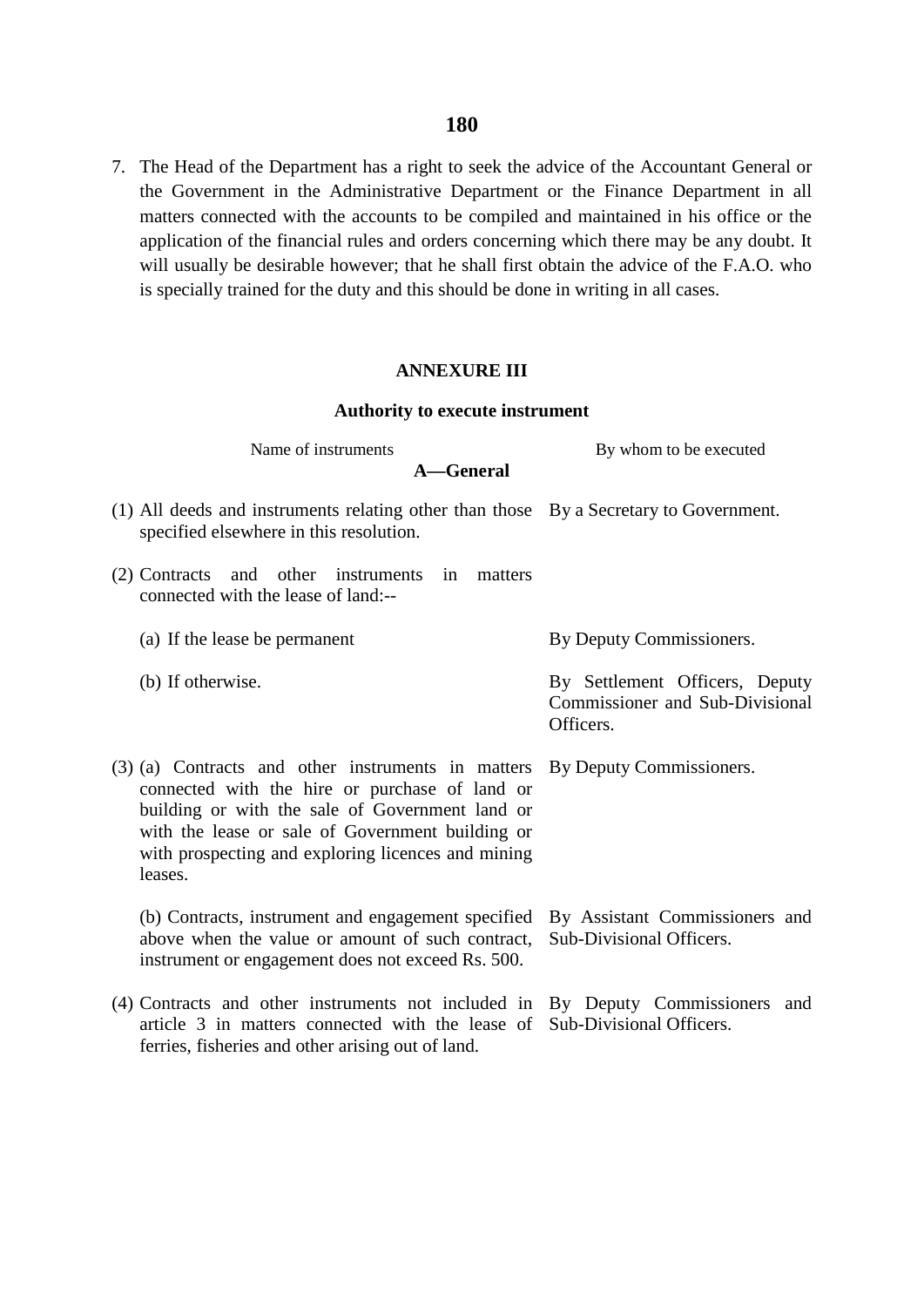| 181                                                                                                                                                                                                                                                                                                                                                                      |                                                                                                          |  |  |  |
|--------------------------------------------------------------------------------------------------------------------------------------------------------------------------------------------------------------------------------------------------------------------------------------------------------------------------------------------------------------------------|----------------------------------------------------------------------------------------------------------|--|--|--|
| Name of instruments                                                                                                                                                                                                                                                                                                                                                      | By whom to be executed                                                                                   |  |  |  |
| (5) Contracts for the supply of articles required for the<br>use of any Department or for the sale of articles<br>produced or manufactured by the Department and<br>for the execution of public works otherwise than<br>through the agency of the Public Works Department<br>other<br>instrument<br>with<br>the<br>and<br>connected<br>Administration of the Department. | By the Head of the Department.                                                                           |  |  |  |
| (6) Contracts and other instruments not included in<br>article 3 for the sale, purchase, supply, carriage or<br>conveyance of stores and building materials and for<br>the provision of labour and for the execution of<br>Public Works Department and such like engagement<br>etc.,                                                                                     | By Deputy Commissioners and<br>Director of Fisheries as the case<br>may be.                              |  |  |  |
| (7) Contracts for the supply of articles produced in the<br>local markets for hospitals, lunatic asylums, etc.                                                                                                                                                                                                                                                           | By the<br>Civil<br>Surgeon,<br>Sub-<br>Divisional<br>Officer<br>or<br>Superintendent as the case may be. |  |  |  |
| (8) Contracts and other instruments relating to house<br>building and other advances.                                                                                                                                                                                                                                                                                    | authorities<br>$\mathbf{B}\mathbf{v}$<br>granting<br>the<br>advances.                                    |  |  |  |
| (9) Bonds executed by a Government stipendary.                                                                                                                                                                                                                                                                                                                           | Commissioner<br>Deputy<br>By<br>or<br>Secretary to<br>of<br>Government<br>Meghalaya.                     |  |  |  |
| (10)<br>Deeds and instruments relating to supply of food<br>and drink by contractors in Circuit House and Dak<br>Bungalows.                                                                                                                                                                                                                                              | By a Deputy Commissioner and<br>Sub-Divisional Officer as the case<br>may be.                            |  |  |  |

## **B—In the case of the Public Debt and Currency Department, Treasuries and Account Offices.**

| 1. Mortgage deeds given as security in connection with By Deputy Commissioners<br>the employment of officers as Treasurers and<br>Shroffs in District or Sub-District Treasuries and<br>agreements entered into with such officers.        |  |
|--------------------------------------------------------------------------------------------------------------------------------------------------------------------------------------------------------------------------------------------|--|
| 2. Mortgage deeds given as security in connection with By the Head of Office.<br>the employment of Treasurers, cashiers or clerks in<br>Account Officers, charged with disbursement of<br>money or the custody and handling of securities. |  |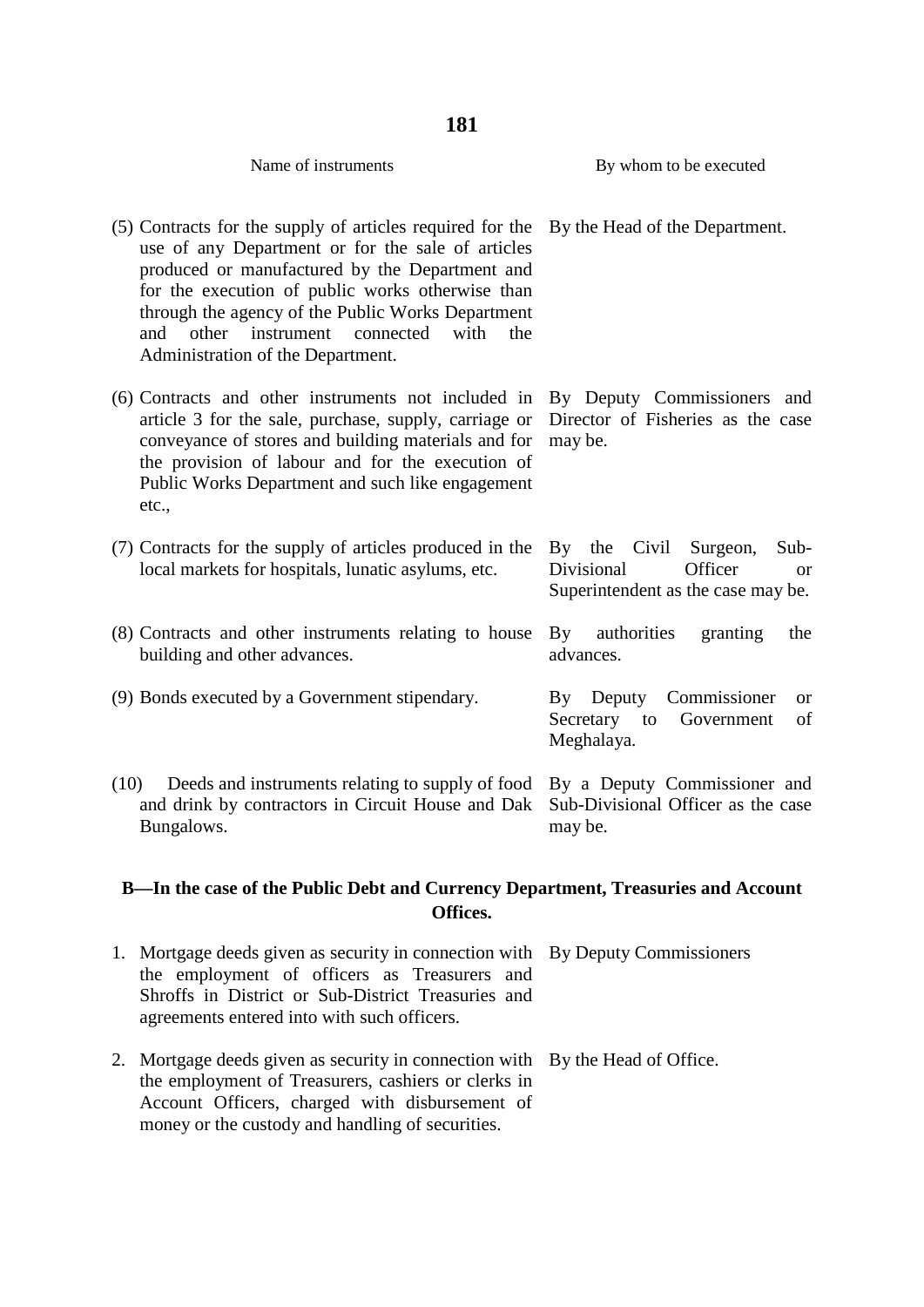| Name of instruments | By whom to be executed |
|---------------------|------------------------|

- 3. Instrument relating to the reassignment of insurance By the Account Officer of the policies which are assigned to the Governor of Fund as defined in the rules of the Meghalaya in accordance with the rules regulating Fund. the General Provident Fund.
- 4. Deeds of re-conveyance of security given by Shroffs By the Deputy Commissioners, in District and Sub-District Treasuries. Governor of the Reserve bank of
- 5. Treasury Bills and other Government securities by By the Governor or a Deputy the Government of Meghalaya in respect of any Governor of the Reserve Bank of loan contracted under the provisions of the India. Constitution.

India.

### **C—In the case of the Public Works Department (Subject to any limit fixed by Department orders)—**

| 1. All instruments relating to purchase, supply and $\eta$<br>conveyance or carriage of materials, stores,<br>machinery, etc.                                                                                                                                           |                                                                                                    |
|-------------------------------------------------------------------------------------------------------------------------------------------------------------------------------------------------------------------------------------------------------------------------|----------------------------------------------------------------------------------------------------|
| 2. All instruments relating to the execution of works of<br>all kinds connected with buildings, bridges, roads,<br>tanks reservoirs and embankments and also<br>instruments relating to the construction of water,<br>works sewage works and the erection of machinery. | By Chief Engineer, Superintending<br>Engineer, Divisional Officers and<br>Sub-Divisional Officers. |
| 3. Bonds of auctioneers and security bonds for the due<br>performance and completion of works.                                                                                                                                                                          |                                                                                                    |
| 4. Security bonds for the due performance of their<br>duties by Government servants whom the officers<br>specified have power to appoint.                                                                                                                               |                                                                                                    |
| 5. Leases for grazing cattle on road sides, and<br>instruments relating to the sale of grass trees or<br>other produce on road sides.                                                                                                                                   | By Chief Engineer, Superintending<br>Engineers and Divisional Officers.                            |
| 6. Leases of houses, land or other immovable properly,<br>provided that the rent reserved shall not exceed Rs.<br>5,000 a month.                                                                                                                                        |                                                                                                    |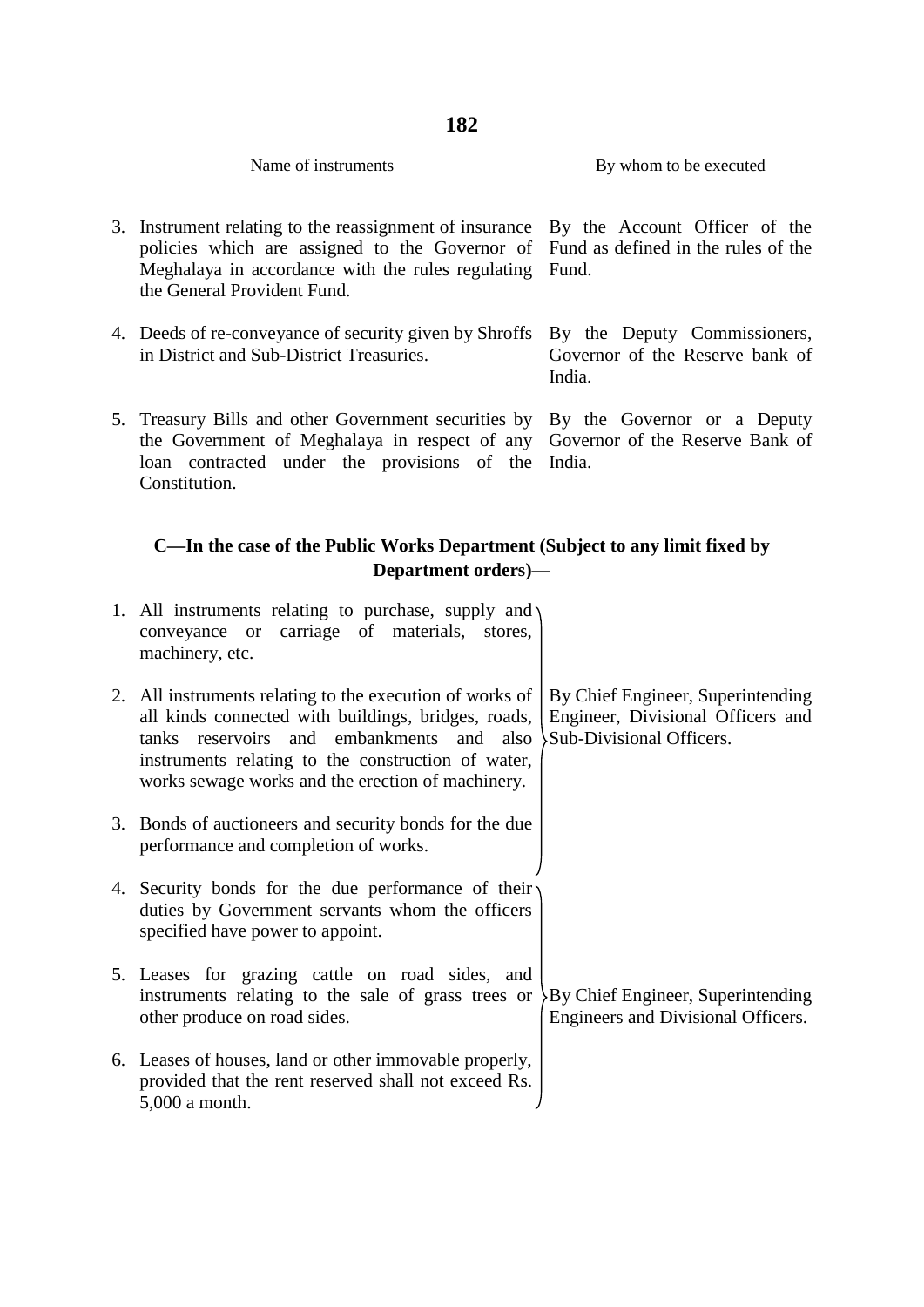| Name of instruments                                                                                                                                                                                     | By whom to be executed                                  |
|---------------------------------------------------------------------------------------------------------------------------------------------------------------------------------------------------------|---------------------------------------------------------|
| 7. All instruments connected with the re-conveyance<br>of property given as security.                                                                                                                   |                                                         |
| 8. Instruments connected with the collection or<br>farming of tolls at bridges or ferries or other means Engineers and Divisional Officers.<br>communication provided by the State<br>οf<br>Government. | By Chief Engineer, Superintending                       |
| 9. Arrangements relating to the loan of tools and plants<br>to contractors and others.                                                                                                                  | By Divisional Officers and Sub-<br>Divisional Officers. |
| 10. All deeds and instruments relating to any matters By a Secretary to the Government.<br>other than those specified in heads 1 to 9.                                                                  |                                                         |

## **D—In the case of the Forest Department.**

| Contracts and other instruments in matters connected By                                |         | the Secretary | to                              | the |
|----------------------------------------------------------------------------------------|---------|---------------|---------------------------------|-----|
| with the administration and working of forests and with Government of Meghalaya in the |         |               |                                 |     |
| the business of the Forest Department generally.                                       |         |               | Forest Department exceeding Rs. |     |
|                                                                                        | 25,000. |               |                                 |     |

# **E—In the case of the Survey Department.**

| 1. Contracts of agreements for the supply of Survey By the Director of Surveys,<br>instruments.   | Meghalaya. |
|---------------------------------------------------------------------------------------------------|------------|
| 2. Contracts for the supply of Bazar articles and By the Deputy Director of Survey,<br>Chemicals. | Meghalaya. |
| 3. Contracts for the supply of clothing to the<br>Meghalaya Survey Department.                    | Do.        |
| 4. Contracts for the supply of demarcation stones and<br>the repair and erection of the same.     | Do.        |
| 5. Contracts for the carriage or conveyance of stores<br>for the Meghalaya Survey Department.     | Do.        |

## **183**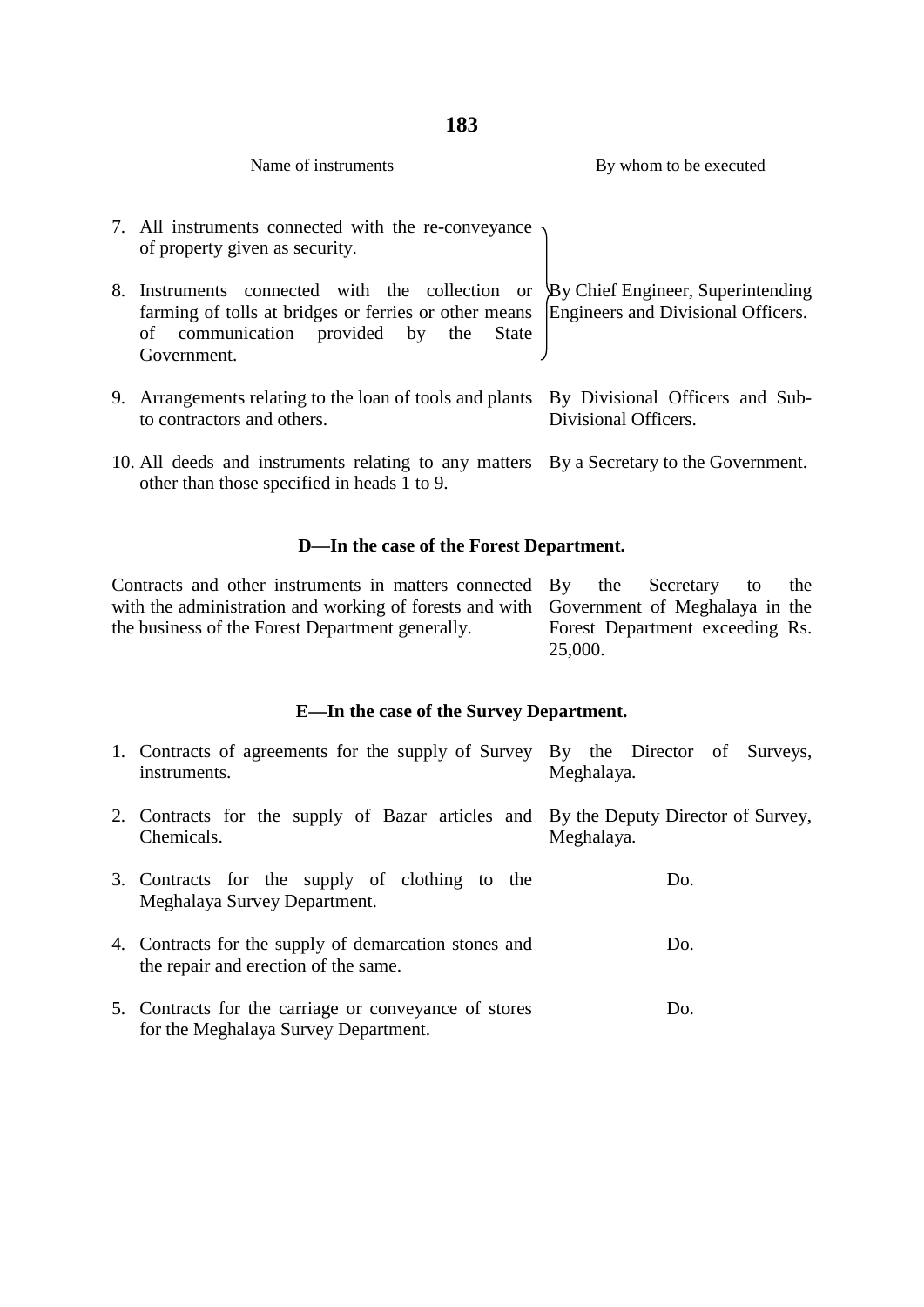Name of instruments By whom to be executed

## **F—In the case of the Public Health Department.**

Contracts for the supply of calves to the Vaccine By the Officer-in-charge of the Depot. Vaccine Depot.

## **G—In the case of the Agricultural Department.**

1. Contracts for—

|    | (a) Supply of articles required by the Department.                                                                                                                           | By the Director of Agriculture,<br>Additional Director of Agriculture,                                                                                                                                                                                                             |
|----|------------------------------------------------------------------------------------------------------------------------------------------------------------------------------|------------------------------------------------------------------------------------------------------------------------------------------------------------------------------------------------------------------------------------------------------------------------------------|
|    | (b) Sale of articles produced or manufactured by<br>the Deptt.                                                                                                               | Director<br>of Agriculture,<br>Joint<br>Principal<br>Gram Sevak Training<br>Regional<br>Center,<br>Agricultural                                                                                                                                                                    |
|    | (c) Execution of Public Works relating to and<br>placed under the Executive control of the $\rangle$<br>Department.                                                          | District Agricultural<br>Engineers,<br>Officers, and other Officers of<br>Meghalaya Agricultural<br>Service<br>Sub-Divisional<br>Class<br>$\mathbf{I}$<br>and<br>Agricultural Officers to the extent<br>up to which they can accept tenders<br>for such supply sale and execution. |
|    | (d) Carriage or conveyance of Stores of the District Agricultural Officers and<br>Department.                                                                                | Regional Agricultural Engineers.                                                                                                                                                                                                                                                   |
| 2. | Agreements for hiring out Departmental Tractors, District<br>Bull Dozers, Power Pumps, Trucks Tools,<br>Implements, Plant Protection equipments<br>to<br>private individual. | Agricultural<br>Officers,<br>Agricultural<br>Regional<br>Engineers,<br>Agricultural<br>Assistant<br>Engineers,<br>Sub-Divisional<br>Agricultural<br>Officers.                                                                                                                      |
| 3. | Agreements relating to credit sale of articles from District Agricultural Officers and<br><b>Agricultural Farms and Seeds Depots.</b>                                        | Sub-Divisional<br>Agricultural<br>Officers.                                                                                                                                                                                                                                        |
|    | 4. Contract relating to farming of Lands to Adhiars.                                                                                                                         | District Agricultural Officers.                                                                                                                                                                                                                                                    |
| 5. | Agreements and bonds for sale of articles by the<br>Department on hire purchase system or cash-cum-<br>credits sale forms.                                                   | Regional Agricultural Engineers,<br>District Agricultural Officers and<br>Sub-Divisional<br>Agricultural<br>Officers.                                                                                                                                                              |
|    | 6. All deeds and instruments relating to any matter Director of Agriculture.<br>other than those specified in item 1 to 5 above.                                             |                                                                                                                                                                                                                                                                                    |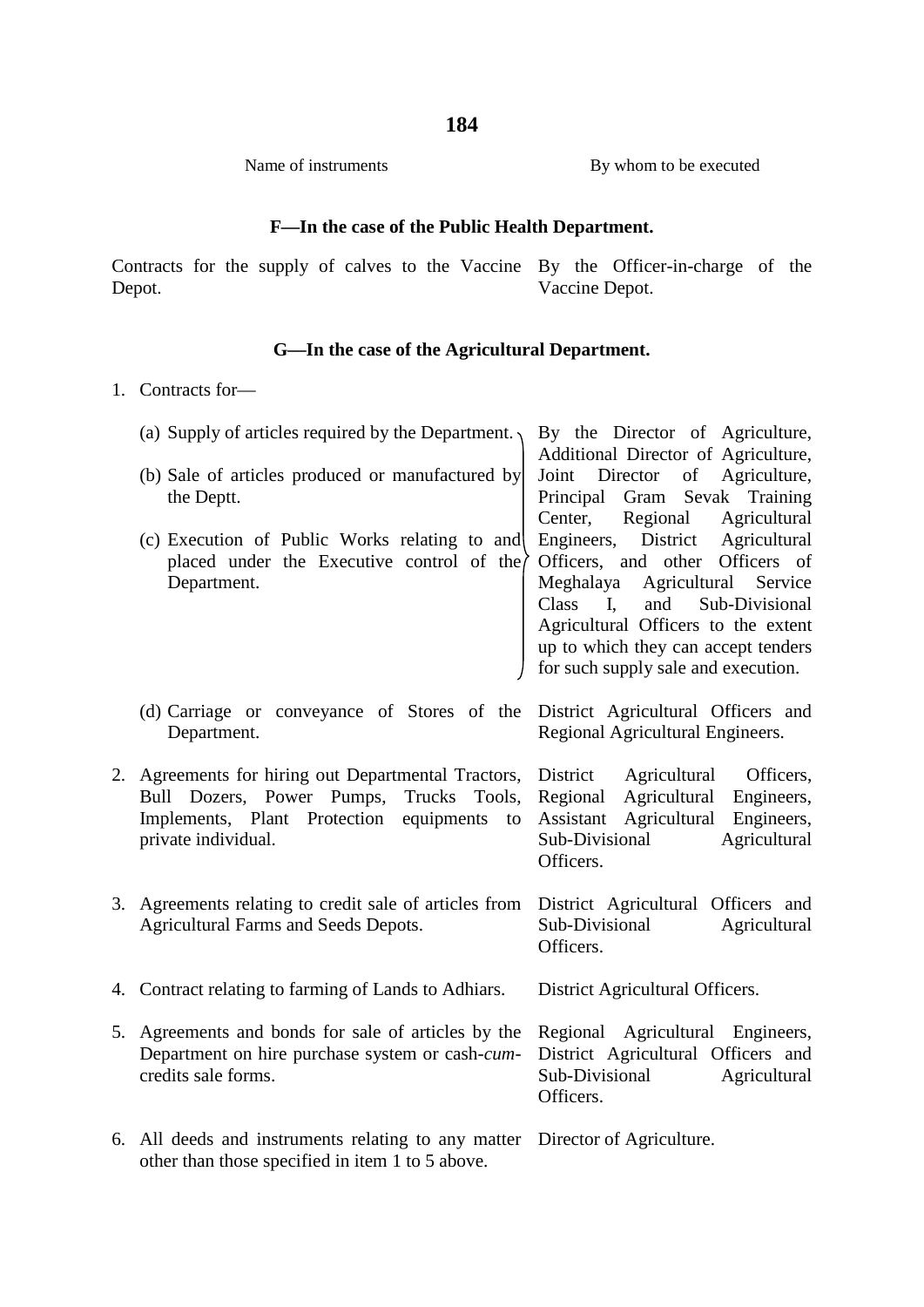Name of instruments By whom to be executed

## **H—In the case of the Supply Department**

| 1. All instruments relating to the trade purchase of rice<br>and paddy and products thereof. $\setminus$                                                                               | By a Secretary to Government, the<br>Director of Supply (Procurement)<br>Deputy and Deputy and Assistant<br>Directors<br>of<br>Supply<br>(Procurement). |
|----------------------------------------------------------------------------------------------------------------------------------------------------------------------------------------|---------------------------------------------------------------------------------------------------------------------------------------------------------|
| 2. All instruments relating to contracts for payment By a Secretary to the Government,<br>handling and transport of rice and paddy and the Director<br>products thereof.               | of<br>Supply<br>(Procurement).                                                                                                                          |
| 3. Security bonds for the due preference and By a Secretary to the Government,<br>completion of contracts by Traders, Millers, Director Deputy Director and<br>Contractors and Agents. | Assistant Director of Supply<br>including Supply Procurement.                                                                                           |
|                                                                                                                                                                                        |                                                                                                                                                         |

4. All deeds and instruments relating to matters other By a Secretary to the Government. than those specified in items 1 to 3.

## **I—In the case of the Transport Department**

1. All deeds and instruments relating to Transport By a Secretary to the Government Department

## **J—In the case of the Community Development Department**

| 1. | Short term Agricultural loans for fertilizers,<br>manures, improved seeds used of pumping set etc.                     |                                                                        |
|----|------------------------------------------------------------------------------------------------------------------------|------------------------------------------------------------------------|
|    | 2. Medium term Agricultural loans for purchase of<br>bullocks, improved Agricultural implements,<br>pumping sets, etc. | By the Deputy Commissioners and<br>Sub-Divisional Officers as the case |
|    | 3. Loans for rural housing especially to landless<br>cultivators.                                                      | may be.                                                                |
|    | 4. Loans for Cottage and Small Scale Industries and<br>for improvement of inland fisheries.                            |                                                                        |